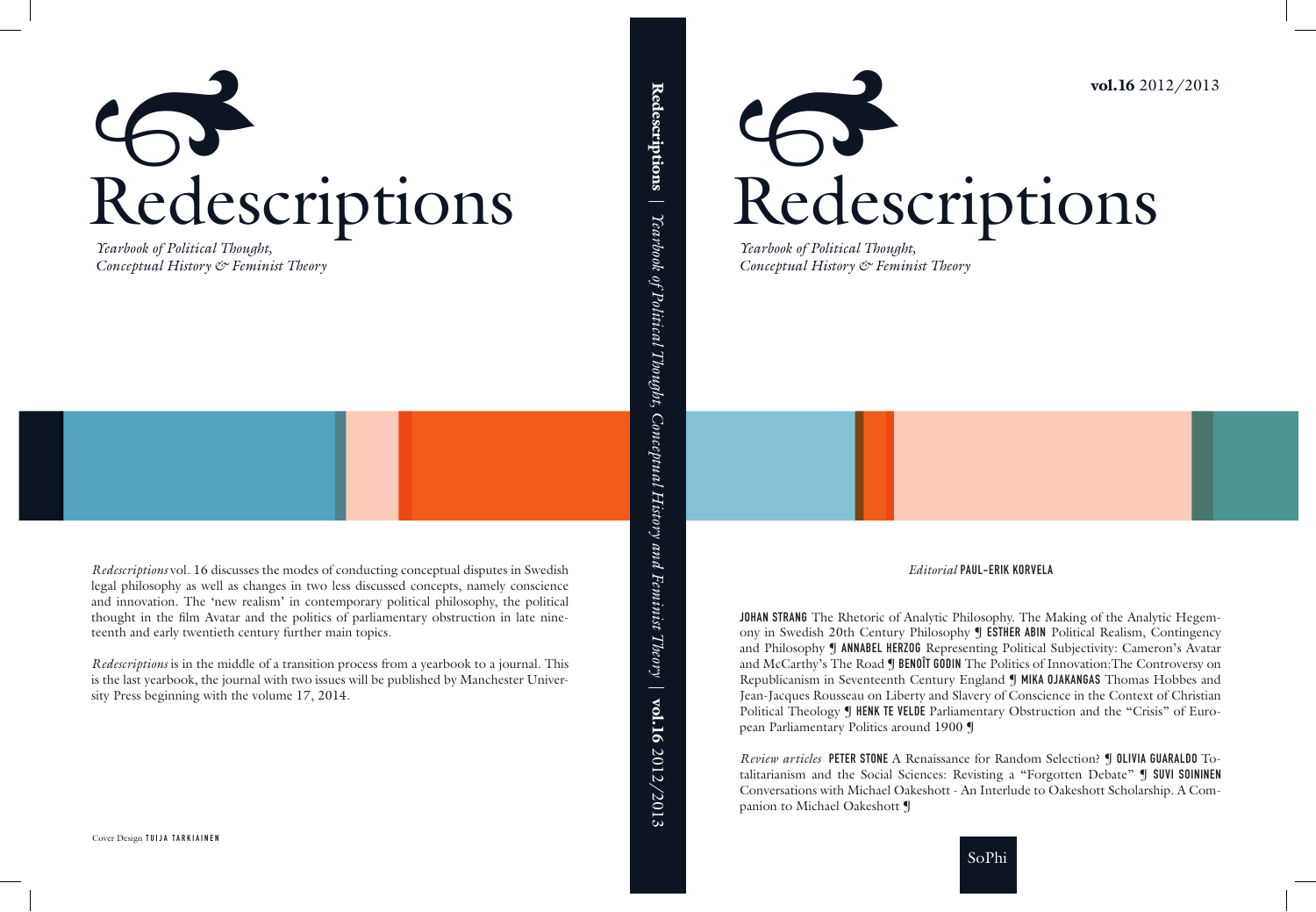## Redescriptions

*Yearbook of Political Thought, Conceptual History & Feminist Theory* vol . 1 6 2012/2013

#### Edi tor in Chief

Kari Palonen *Department of Social Sciences and Philosophy University of Jyväskylä*

#### Editors

Hubertus Buchstein *Department of Political and Communication Sciences University of Greifswald*

Anna Elomäki *Department of Philosophy, History, Culture and Art Studies University of Helsinki*

Paul-Erik Korvela *Department of Social Sciences and Philosophy University of Jyväskylä*

Moya Lloyd *Department of Politics, History and International Relations Loughborough University*

Tuija Pulkkinen *Department of Philosophy, History, Culture and Art Studies University of Helsinki*

Kari Saastamoinen *Department of Philosophy, History, Culture and Art Studies University of Helsinki*

EDITORIAL ASSISTAN l Marika Laakko *Department of Social Sciences and Philosophy University of Jyväskylä*

#### edi torial board

Wendy Brown, *University of California Berkeley*

Adriana Cavarero, *Università di Verona*

Penelope Deutscher, *Nortwestern University*

Lisa Disch, *University of Michigan*

Pasi Ihalainen, *University of Jyväskylä*

Anna Jonasdottir, *Örebro Universitet*

Marcus Llanque, *Universität Augsburg*

Wolf-Dieter Narr, *Freie Universität Berlin*

Carole Pateman, *University of California Los Angeles*

Markku Peltonen, *University of Helsinki*

Melvin Richter, *Hunter College, CUNY*

Pierre Rosanvallon, *Collège de France*

José María Rosales, *University of Málaga* Joan W. Scott, *Institute for Advanced Study, Princeton*

Ludwig Siep, *Westfälische Wilhelms-Universität Münster*

Quentin Skinner, *Queen Mary University of London*

Patricia Springborg, *Free University of Bozen-Bolzano*

Willibald Steinmetz, *Universität Bielefeld*

Márton Szabó, *Hungarian Academy of Sciences*

Bo Stråth, *University of Helsinki*

Nadia Urbinati, *Columbia University*

Björn Wittrock, *Swedish Collegium for the Advanced Study in the Social Sciences*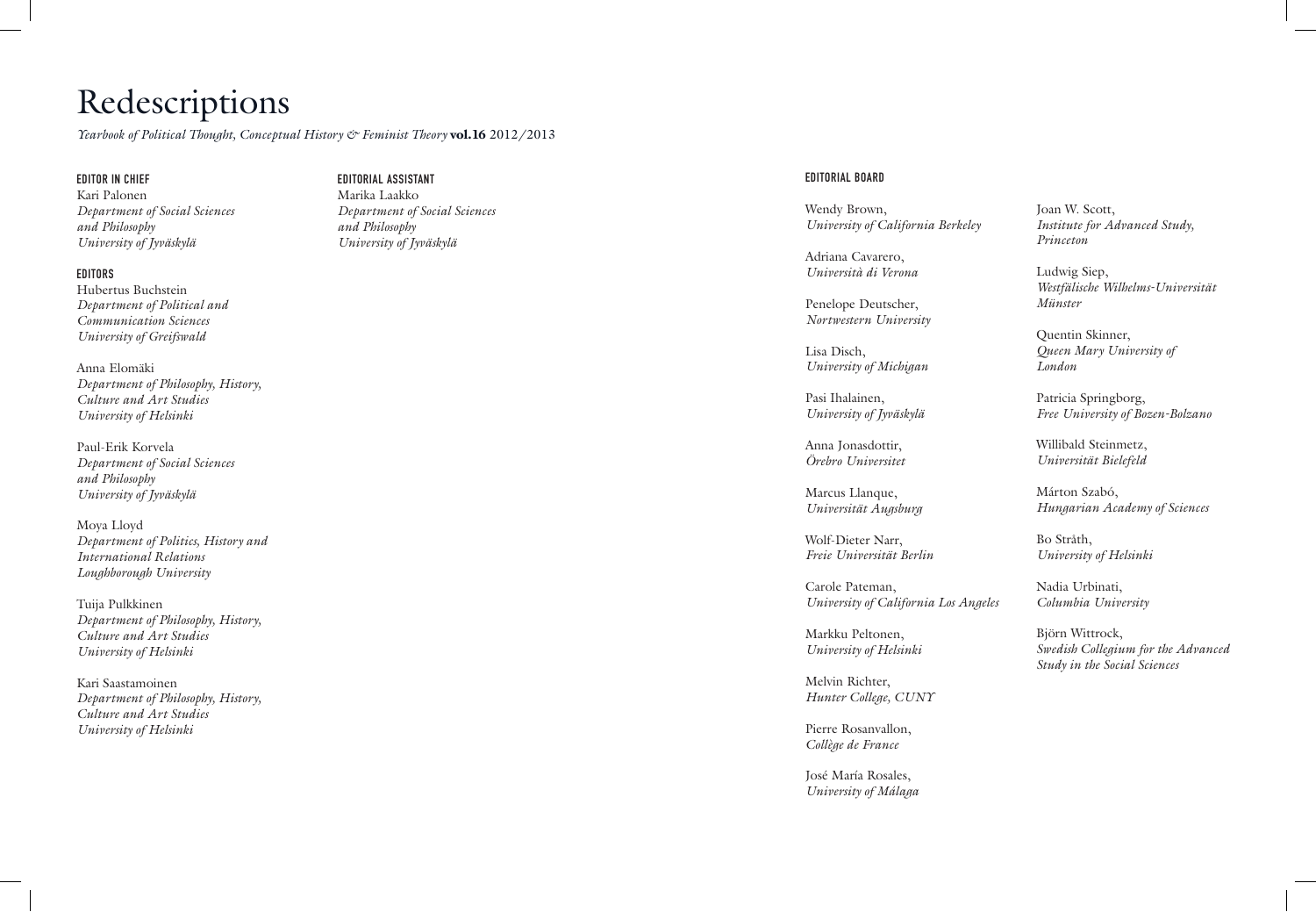## **REDESCRIPTIONS**

## **Yearbook of Political Thought, Conceptual History and Feminist Theory**

**vol.16, 2012/2013**

**Edited by**

*Kari Palonen, Tuija Pulkkinen, Kari Saastamoinen, Anna Elomäki, Paul-Erik Korvela, Moya Lloyd & Hubertus Buchstein*

[SoPhi]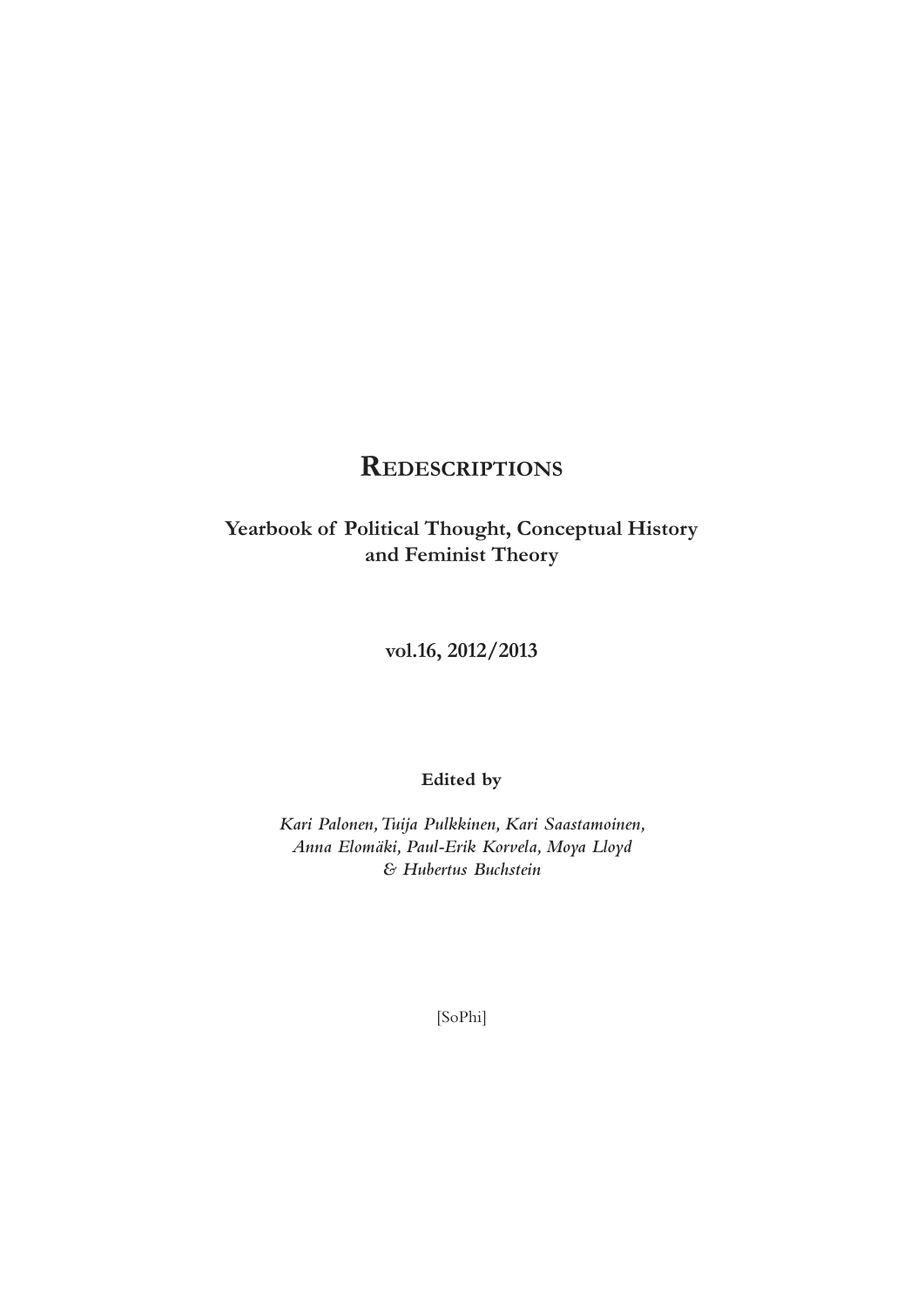SoPhi 124 © 2013 Authors and the University of Jyväskylä ISBN 978-951-39-5297-6 ISSN 1238-8025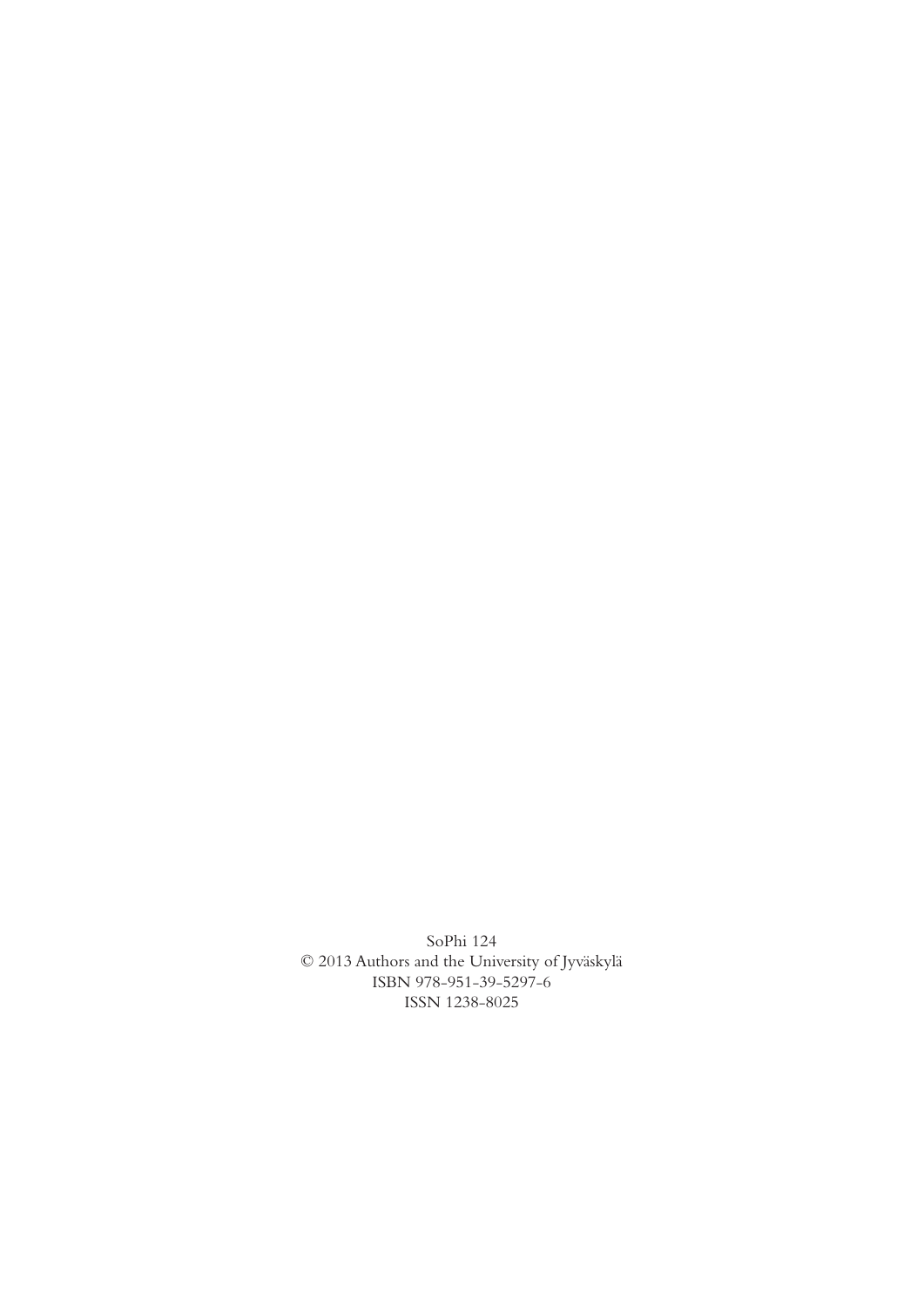## **Contents**

*-5-* Editorial *Paul-Erik Korvela*

*-11-*

*Johan Strang* The rhetoric of analytic philosophy. The making of the analytic hegemony in Swedish 20th century philosophy

> *-39- Esther Abin*

Political Realism, Contingency and Philosophy

*-61-*

*Annabel Herzog* Representing Political Subjectivity: Cameron's Avatar and McCarthy's The Road

*-77- Benoît Godin* The Politics of Innovation:The Controversy on Republicanism in Seventeenth Century England

*-106-*

*Mika Ojakangas* Thomas Hobbes and Jean-Jacques Rousseau on Liberty and Slavery of Conscience in the Context of Christian Political Theology

*-125-*

 *Henk te Velde* Parliamentary Obstruction and the "Crisis" of European Parliamentary Politics around 1900

#### **REVIEW ARTICLES**

*-148- Peter Stone* A Renaissance for Random Selection?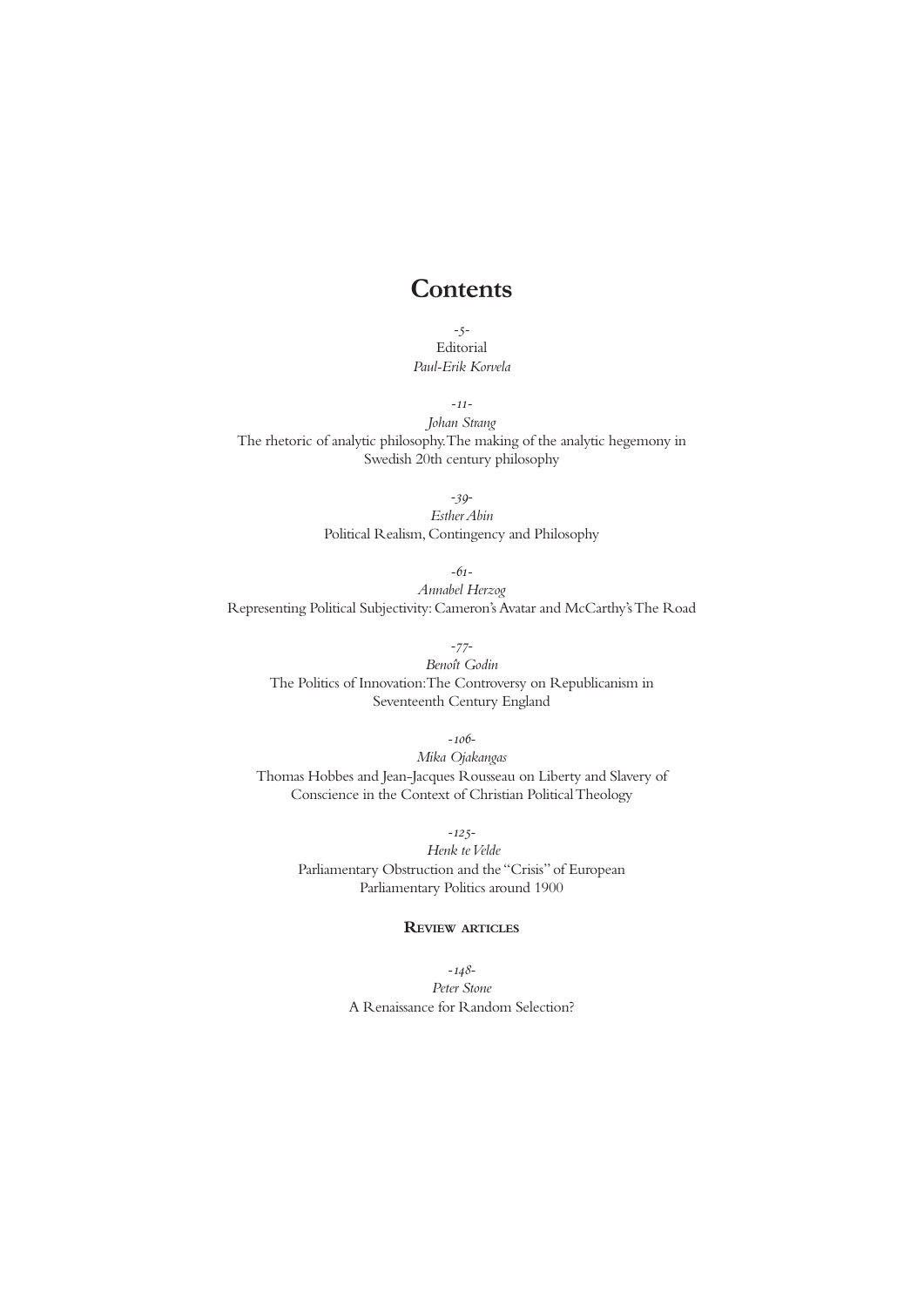*-160- Olivia Guaraldo* Totalitarianism and the Social Sciences: Revisiting a "Forgotten Debate"

*-172-*

*Suvi Soininen* Conversations with Michael Oakeshott – An Interlude to Oakeshott Scholarship A Companion to Michael Oakeshott

#### **REVIEWS**

*-188- Helge Jordheim* Reinhart Koselleck: Vom Sinn und Unsinn der Geschichte 2010

> *-200- Moya Lloyd*

Sara Ahmed, The Promise of Happiness, Durham, Duke University Press, 2009

*-208-*

*Emilia Palonen* Michael J. Shapiro: The Time of the City: Politics, Philosophy and Genre, Routledge 2010

*-215-*

*Kari Palonen* The Life and Work of Reinhart Koselleck (Niklas Olsen, History in the Plural. An Introduction to the Work of Reinhart Koselleck. New York: Berghahn Press 2012, 338 p.)

*-222-*

*Tuula Vaarakallio* Ilie, Cornelia (ed.), European Parliaments under Scrutiny. Discourse strategies and interaction practices.

> *-230- Affi liations*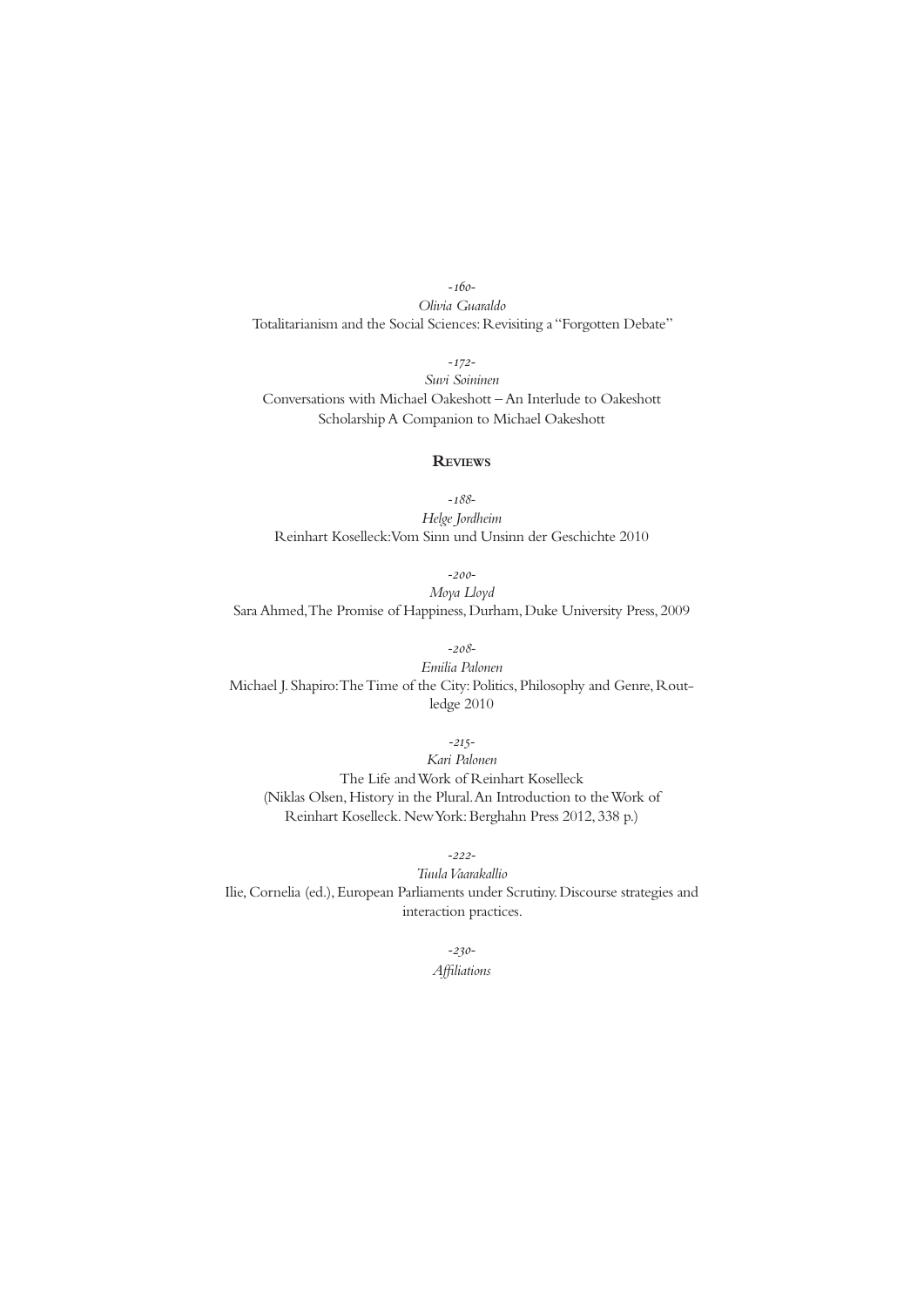## **Editorial: "Rectifying the Names" or "Newspeak"?**

#### **Paul-Erik Korvela**

Many of the articles in this issue of Redescriptions study, in their<br>different ways, rhetorical redescriptions. Names, words and concepts play an integral role in shaping our moral evaluation of things and events as they frame the debate. Redescription is an essential tool in all fields of rhetoric. In forensic rhetoric, the aim is to alter the evaluative description of past events. In deliberative rhetoric, the aim is persuasion. Also in epideictic rhetoric it is easy to re-describe past actions because of the close proximity of virtues to their neighbouring vices. The practice of naming and renaming can also be used to attain similar effects.

Because of the moral ambivalence of rhetoric and its possible use to manipulative purposes in gulling the credulous, there is a long history of objection to rhetorical redescription. Although his opinions on the issue vary in different dialogues, Plato is among the most notable defenders of "true meaning of words" and thus an opponent of crafty use of rhetoric. He clearly opposed the Sophist use of rhetoric because through savvy use of rhetoric one can justify any courses of action, rational and irrational alike, and make untrue things seem true. Rhetoric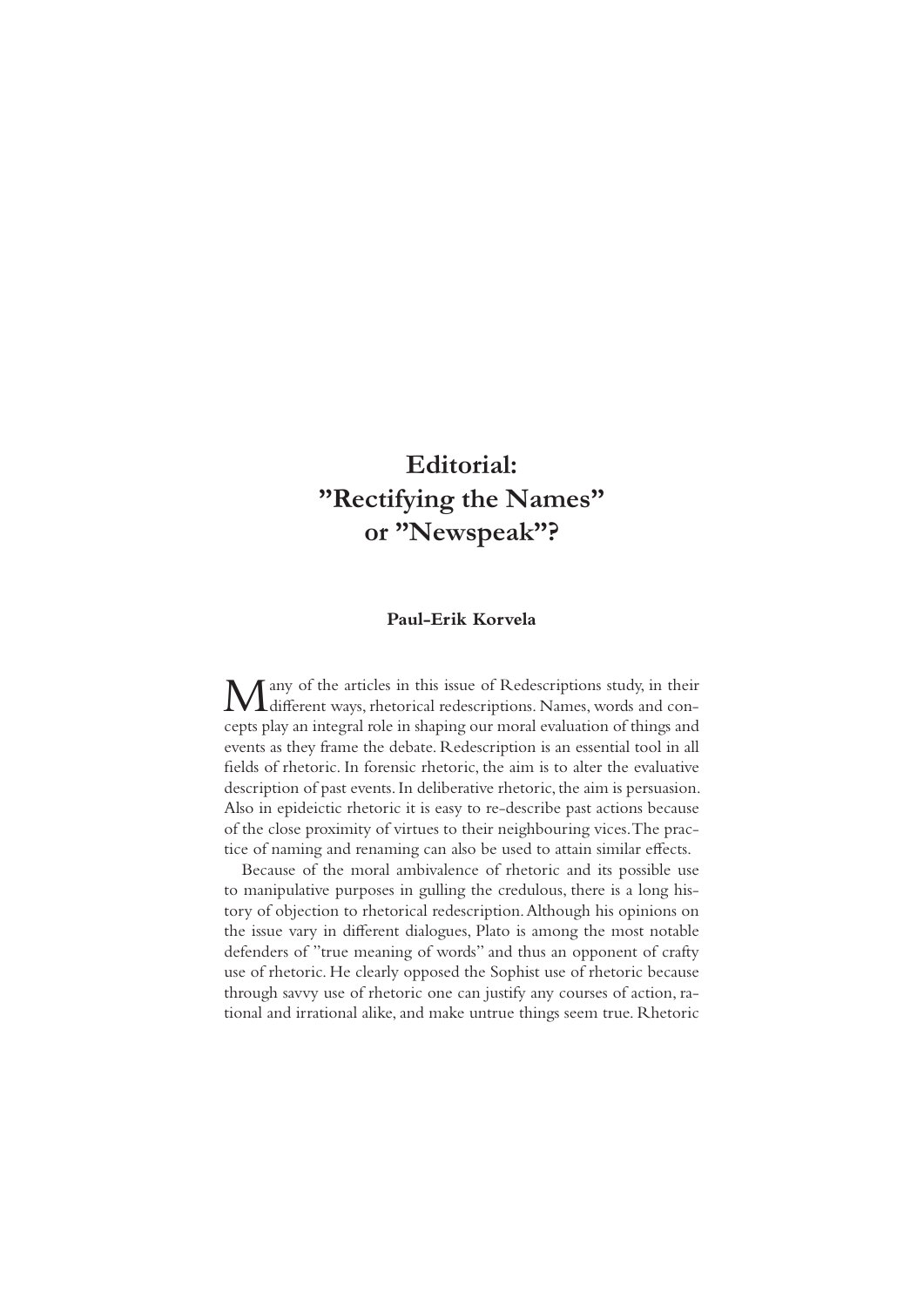#### Paul-Erik Korvela

is focused on persuasion instead of truth, and thus lacks true notion of justice in Plato's view: due to rhetorical persuasion, *doxa* prevails over *episteme*. Still Thomas Hobbes sought to eliminate disagreements deriving from language by a sort of authoritative fiat. But also Confucius, for instance, called for a "rectification of names" as the primary task of a statesman. The view is expressed in the chapter III of the XIII book of the *Annalects*. When asked what is the first thing to do in order to administer government, the Master replied:

What is necessary is to rectify names. … If names be not correct, language is not in accordance with the truth of things. If language be not in accordance with the truth of things, affairs cannot be carried on to success. … Therefore a superior man considers it necessary that the names he uses may be spoken appropriately, and also that what he speaks may be carried out appropriately. What the superior man requires, is just that in his words there may be nothing incorrect.

For a relatively long period of time, the fulcrum of good government was seen to reside in correct use of language, words, names and concepts. When we arrive to the modern era and especially the contemporary political discourse, almost the opposite view seems to prevail. Current governmental practices are often more reminiscent of Orwellian newspeak rather than the Confucian practise of "rectifying the names". The mainstay of governing is not in the impeccable and proper use of language but is rather founded in the deceptive nature of rhetoric. Maybe even part of the disillusionment nowadays associated with traditional parties and politicians, the emergence of anti-system parties and populist politics, is partly attributable to vagueness of political language.

But of course, there are certain advantages in hollow and vague language. The creation of more accurate terms and concepts would limit the range of possibilities on the part of political actors. This was acutely observed by George Orwell immediately after the second world war. In 1946, Orwell argued in his famous essay *Politics and the English Language*:

The word Fascism has now no meaning except insofar as it signifies "something not desirable." The words democracy, socialism, freedom,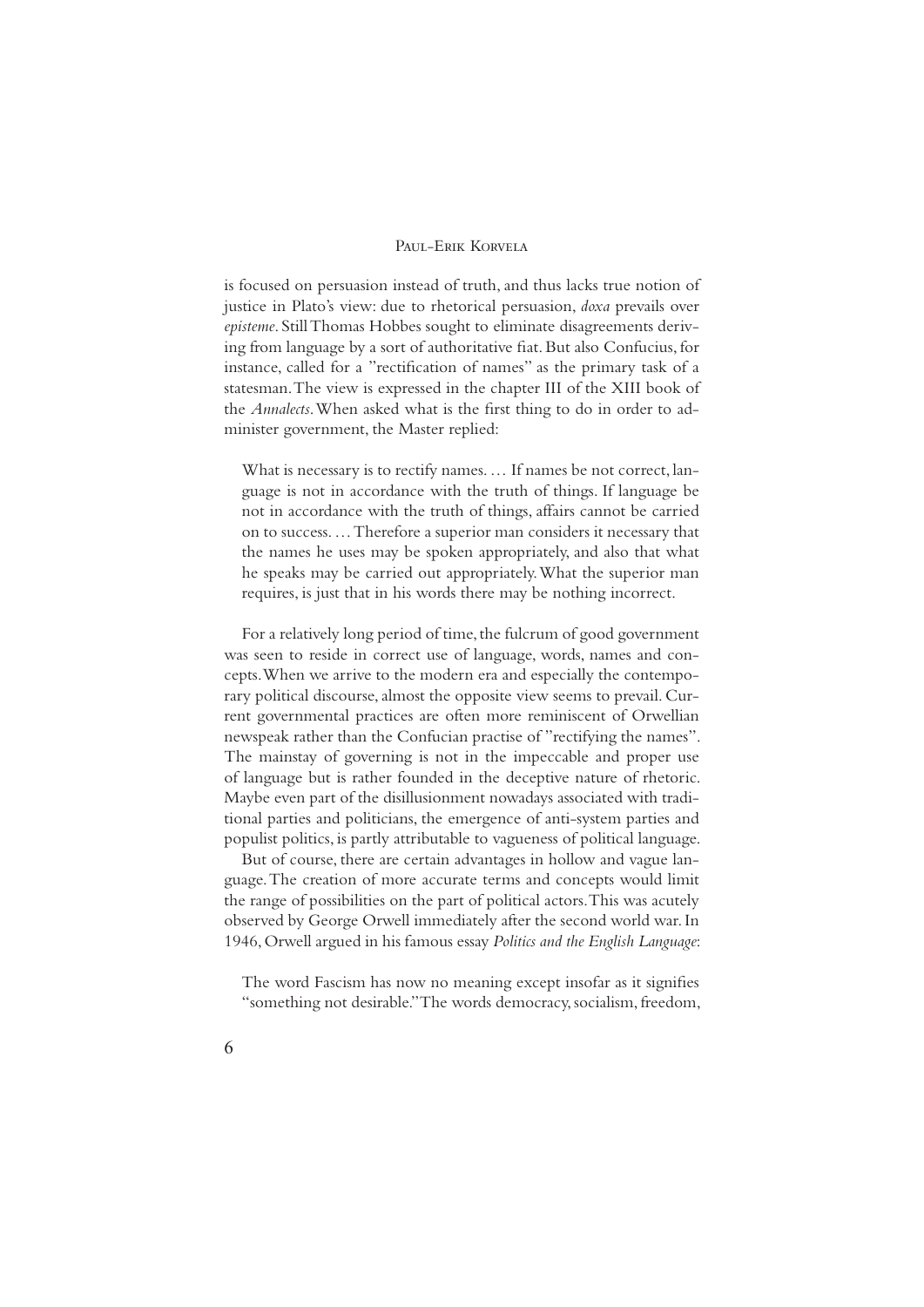#### EDITORIAL

patriotic, realistic, justice, have each of them several different meanings which cannot be reconciled with one another. In the case of a word like democracy, not only is there no agreed definition, but the attempt to make one is resisted from all sides. It is almost universally felt that when we call a country democratic we are praising it: consequently the defenders of every kind of regime claim that it is a democracy, and fear that they might have to stop using the word if it were tied down to any one meaning.

Thus the aim of modern statesmen is often not to rectify the names but to use them loosely enough. Within the purview of contemporary politics, the current Eurozone tumult is especially interesting against the backdrop of rhetoric and conceptual change. What was arguably essentially a private sector debt problem was skilfully rhetorically transformed as a public sector debt problem. Austerity measures were called to curtail lavish public sector spending, although arguably the original problem resided more in the loose and high-risk spending of private banks that needed to be saved with public funding, as well as in the distortion of data concerning economic performance in some cases. After a populist backlash against the publicly funded bail-outs, bail-in (stakeholders and investors instead of taxpayers shouldering the losses of ailing banks) has been introduced as a "new" concept – as if the idea that bad investments result in losses would be new. Concepts like "limited liability" are sure to provide ample material for future conceptual historians in this respect. The economic debate more generally is often framed by rather dubious concepts and outright paradoxes like "negative growth".

Apart from the intrusion of the language of economics into politics, in the contemporary political parlance we notice clear conceptual changes of central political terms. Wars as we have come to known them (as inter-state activity proceeding after formal declaration of war) have basically vanished. Wars are no longer declared and increasingly involve non-state actors. War is no longer a clear-cut change vis-àvis peace time, but a kind of paradoxical "continuous state of exception" prevails. Sovereignty, to take another example of a central political concept, has undergone a series of changes. In the original Westphal-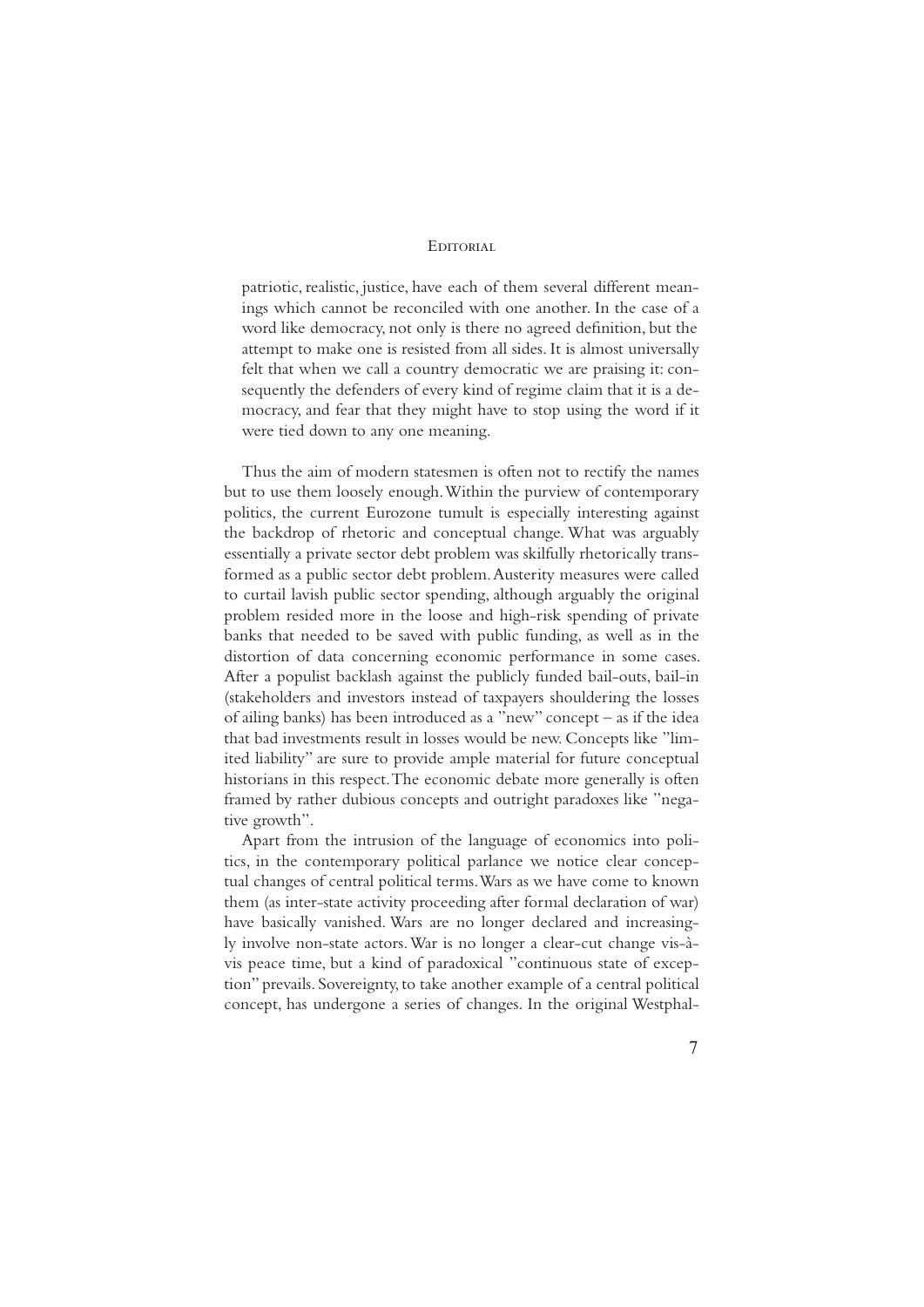#### Paul-Erik Korvela

ian sense of the term, among the states of present international system maybe only North Korea remains sovereign. The member states of the European Union, for instance, no longer possess the Westphalian sovereignty, as part of their legislation comes from the EU and thus they can not wholly preside over the legislation of their own territory – a crucial prerequisite of the Westphalian sovereignty. Whereas in the Weberian sense statehood was connected to the legitimate monopoly of physical violence in a given area, statehood today has almost nothing to do with it. Instead, the recognition of other states is the primary (or even sole) criterion of statehood. Taiwan may have the de facto Weberian monopoly, and it may even be "more sovereign" than the EU member states as regards its legislation, but it lacks the widespread recognition of other states. Some states, like arguably Somalia, are held together only by that recognition of other states. Words, names, concepts, and their redescriptions, are now as ever a central part of politics.

One of the articles in this collection focuses on the conceptual change the concept of innovation has undergone. Originally a negative term associated with rabble-rousing and political upheaval is nowadays largely viewed as positive and one could even say an integral part of government policies. Many countries, Finland included, even have a national innovation system. There are also increasingly vociferous calls for "democratic innovations". Could it be that innovation passes as common currency in contemporary discourse because it was in a way depoliticized? The connotations of innovation are no longer associated with rabble-rousing because the word invokes the image of primarily technical innovations, revolutionary ideas that can be used to create new technologies. It should be noted that technical revolutions have almost always been viewed as positive, whereas political revolutions not always so. Political revolutions can be progressive or conservative, but they inherently threaten the stability of the polity and the powers-thatbe. Machiavelli sought (in his *Discursus florentinarum rerum*) to devise a stable political order for Florence, a body politic in which no one needed to aspire "rinnovazione". But later the idea of innovation became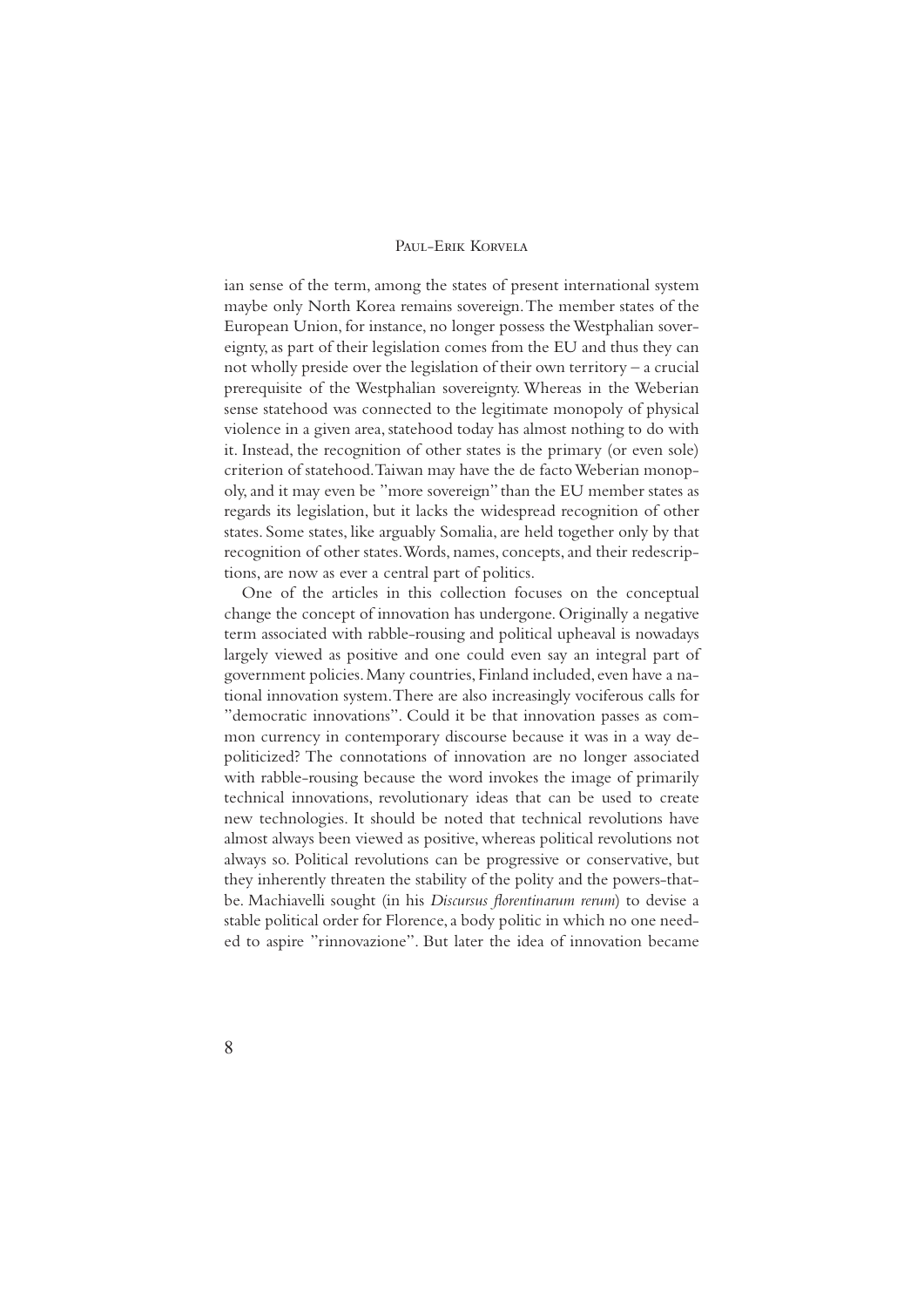#### EDITORIAL

politically less revolutionary and was associated instead with utility and technical advance. The true difficulty of innovation, political and technical alike, is not in the act of innovating itself, i.e. inventing new ideas, but in getting those who benefit from the old system to accept the new ideas. And in this, as we know, rhetoric and conceptual redescriptions play an integral role. It would, however, be relatively safe to say that newspeak, rather than "rectifying the names", passes for general currency in contemporary politics.

#### $\infty$

In the first article of this issue of Redescriptions, Johan Strang focuses on the rhetorico-political construction of the tradition of analytical philosophy in Sweden. In a chain of rhetorical moves, the adherents of the analytical tradition described their opponents as politically dubious and bearing foreign influences, while at the same time they portrayed their own analytical tradition as already possessing deep roots in Sweden. Moving beyond the mere arguing whether or not a given thinker was within the confines of analytical tradition, Strang opens up the debate what people were trying to do by using labels such as "analytical philosophy". In the second article, Esther Abin discusses the tradition of political realism, pointing out that "realist" accounts of political life are not necessarily more objective or realistic than normative and "moralist" ones. Realism tends to emphasise contingent and autonomous sphere of politics, but at the same time remains bound to normative and prescriptive implications deriving from that autonomy of politics. The third article in the issue deals with the political role of artistic representation. Through reading of James Cameron's "Avatar", Annabel Herzog points to a representation of a new political subjectivity, "the network protester", deriving its existence from connectivity of rooted people against disconnectivity. The article also scrutinizes Cormack McCarthy's novel "The Road" as an example of artwork's capacity to bear witness of the fundamental but vanishing values of a political system.

Finally, there is a group of three articles that focus on three different concepts and their histories. Benoit Godin delves into the conceptual change of innovation, pointing out that whereas during the seventeenth

 $\overline{Q}$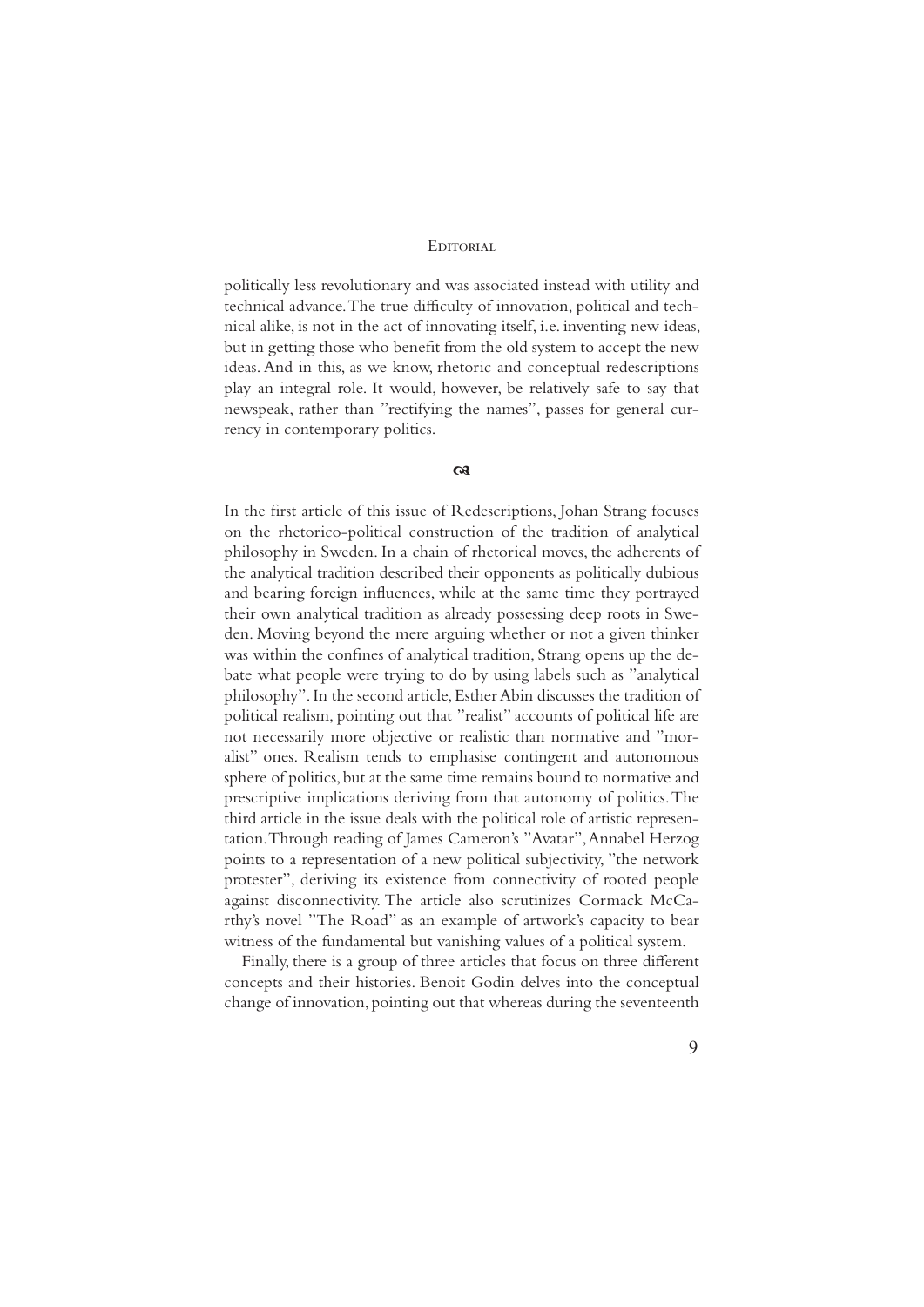#### Paul-Erik Korvela

century the concept was largely polemical and served as a pejorative term with which to slander adversaries, since the nineteenth century the term has been more associated with utility and carries more positive connotations. Mika Ojakangas peruses the political role of conscience, compares the thoughts of Hobbes and Rousseau regarding this matter, and offers an interpretation of Rousseauian "religious" model for politics in which the liberty of conscience is eradicated from the political sphere. Henk te Velde offers a glimpse to the history of parliamentary obstruction, arguing that obstruction is not – despite the fact that contemporaries often interpreted it in such a way – a sign of degeneration of the parliamentary system, but instead fulfils certain important functions parliaments and parliamentary speech have.

#### $\alpha$

Redescriptions is currently in a process of changing its publisher and the format. This is the last volume as a yearbook; the journal Redescriptions will be published by Manchester University Press biannually, beginning with Volume 17, Issue 1, 2014.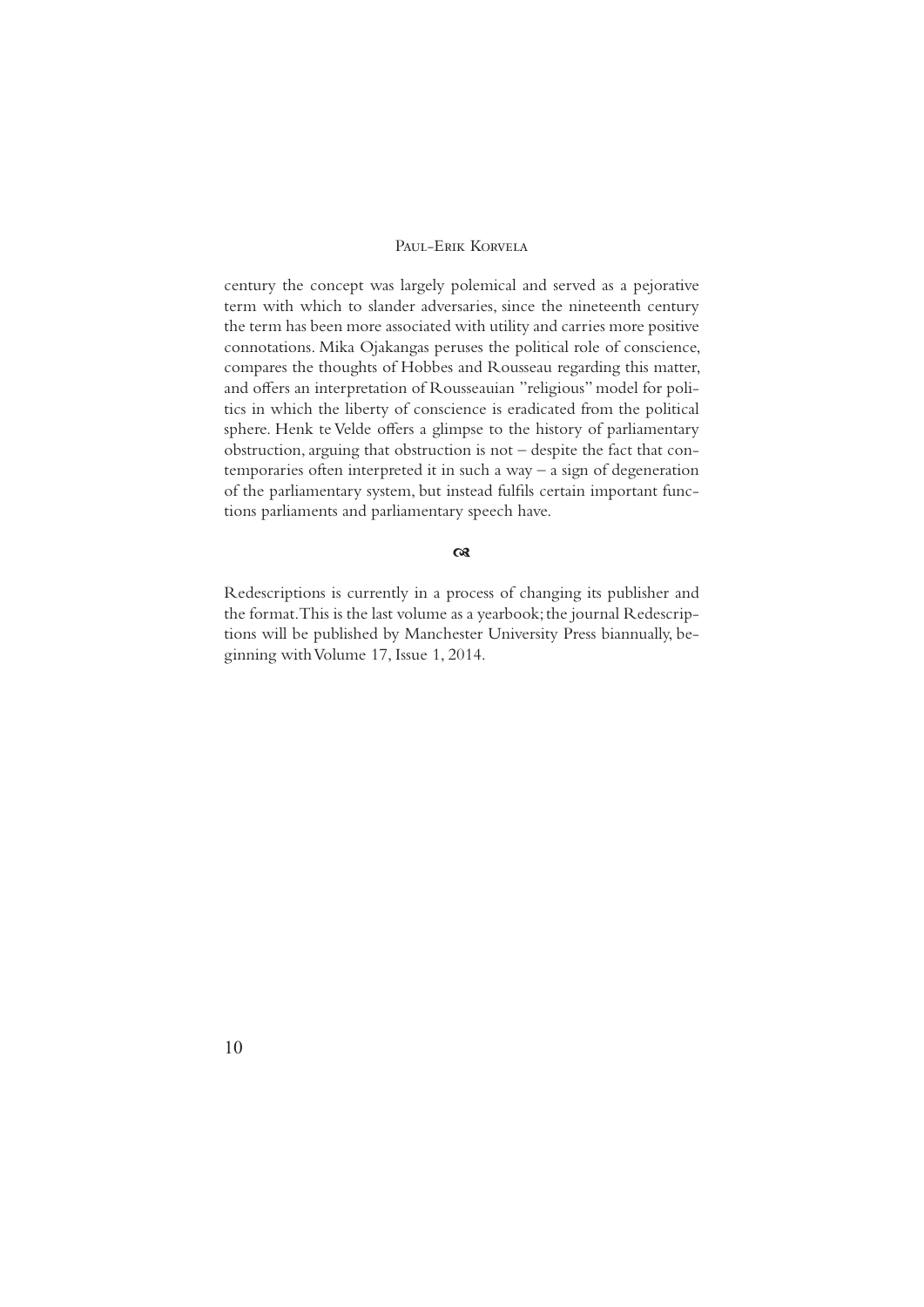## **THE RHETORIC OF ANALYTIC PHILOSOPHY**

#### **The making of the analytic hegemony in Swedish 20th century philosophy**

#### **Johan Strang**

When Arne Næss in 1965 published his book *Moderne filosofer* – *Carnap, Wittgenstein, Heidegger, Sartre* it was in Sweden received as something of a philosophical scandal (Bengtsson 1990, 220-225).1 The reviewers failed to see any point in comparing the proper scientific analytic philosophy of Carnap and Wittgenstein with the unintelligible prose of Heidegger and Sartre. In the subsequent discussion in the Swedish cultural press, it remained a mystery how this sober Norwegian analytic philosopher could embark on such a dubitable venture.

The dominance of analytic philosophy was tremendous in Sweden, arguably much stronger than in the Anglo-American world or in the neighbouring Nordic countries. In this article I will examine the making of the analytic tradition in Swedish philosophy from a rhetoricalpolitical perspective. I will show that the analytic hegemony in Sweden was the result of a series of rhetorical moves by which a group of younger Swedish philosophers succeeded in denouncing their opponents while simultaneously claiming the national philosophical heritage. While the rivalling philosophies were stigmatised as foreign (German)

<sup>1</sup> Arne Næss' book was translated into English in 1968 as *Four Modern Philosophers – Carnap, Wittgenstein, Heidegger, Sartre*.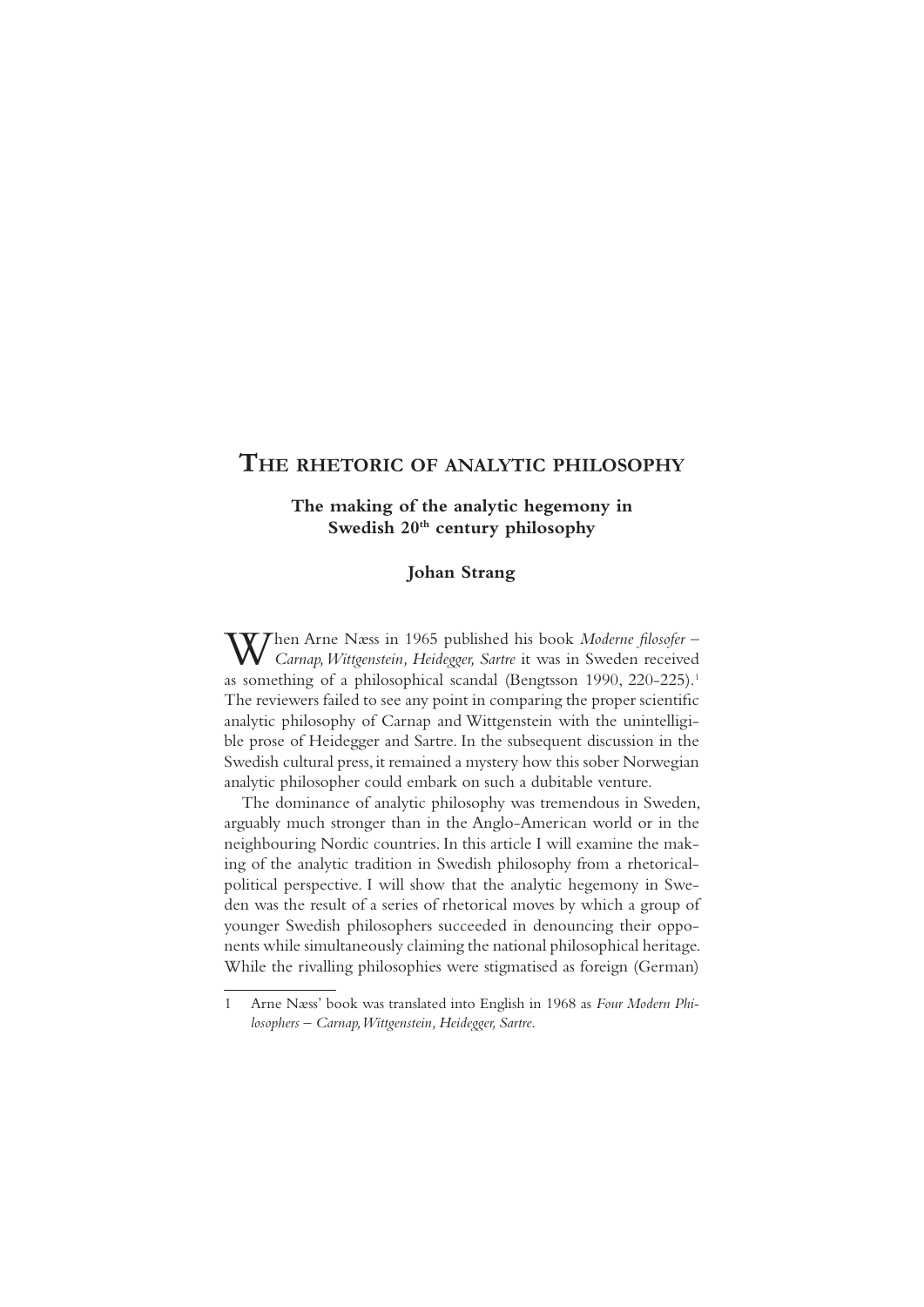and politically suspect, analytic philosophy was portrayed as proper scientific philosophy, and as a tradition with strong domestic roots in the Uppsala philosophy of Axel Hägerström (1868-1939).<sup>2</sup>

#### **The politics of philosophy**

Philosophers often look upon labels of scholarly movements with great suspicion and sometimes even contempt. By labelling a scholar as a representative of a particular philosophical or intellectual movement that person is reduced to an advocate of simplistic philosophical slogans or erroneously ascribed ideas and theories that he or she does not in fact support. Also among historians of philosophy and intellectual historians it is quite common to argue that scholarly labels are more prone to confuse than to bring clarity. A philosophical label is seen as the result of an unwarranted generalisation that blurs the ideas and theories of the historical actor, and makes it utterly impossible to appreciate the originality of the individual intellectual. Countless articles and books have been written in order to revise the received view of an intellectual as belonging to a particular movement, and, to be sure, on closer examination almost any scholar will turn out to be something of an exception to the school that he or she is commonly regarded as a representative of.

There are, of course, some of us who believe that there are good reasons to take philosophical labels seriously and to examine them from a historical perspective. The most comprehensive effort towards a history of philosophical concepts is the ambitious 12 volume *Historisches Wörterbuch der Philosophie* (1970-2005), edited by Joachim Ritter, Karlfried Gründer and Gottfried Gabriel, which provides valuable information regarding the first mentions of different philosophical labels, as well as an overview of the different philosophical positions that have been denoted by them throughout the history of Western thought, from An-

<sup>2</sup> This article is a development of an argument in my PhD-thesis (Strang 2010a) *History, Transfer, Politics – Five Studies on the Legacy of Uppsala Philosophy* [Philosophical Studies from the University of Helsinki 30], available from the author or at http://ethesis.helsinki.fi.

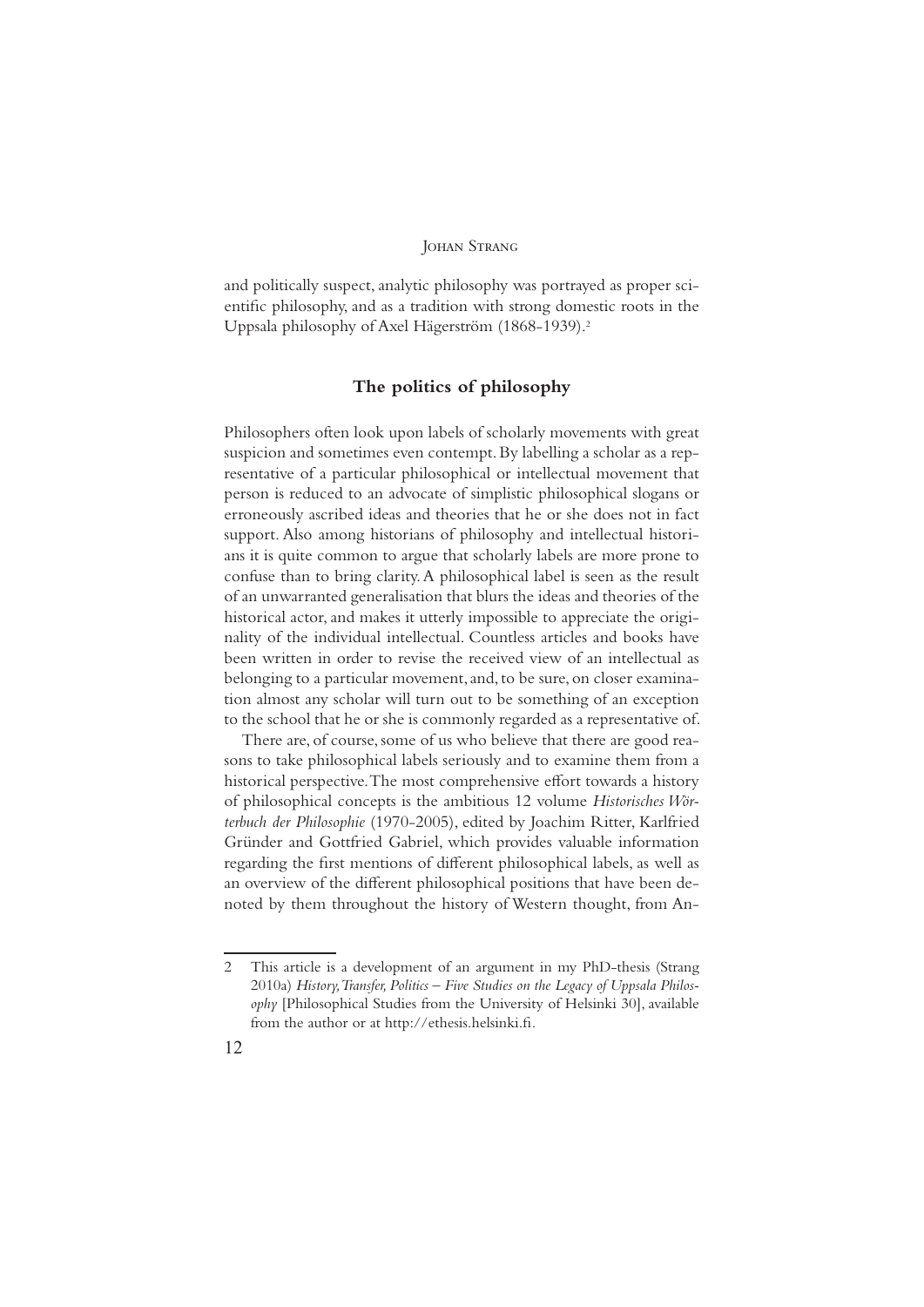cient Greece to present.3 It is certainly important to acknowledge the differences between the "idealism" of Plato and Hegel, between the "scepticism" of Sextus Empiricus and Hume, and between the "positivism" of Comte and Carnap. In this article, however, I will argue that there is much to gain from a perspective that focuses on the rhetorical struggles to name and define a philosophical position or movement at a particular historical moment.

During recent years there have emerged a number of studies that look for the historical roots of the analytic tradition and for the origins of the divide between the analytic and the continental in western philosophy. But it seems to me that even the most historically oriented of these studies fall short as they proceed from or end up with a normative attempt to define "analytic philosophy" as a set of theoretical family resemblances (e.g. Føllesdal 1997; Stroll 2000), as a genealogic tree of historical influences (e.g. Dummett 1993; Hacker 1996), or, perhaps, as a combination of the two (Sluga 1998; Glock 2008). These accounts may give us an idea of what we understand with "analytic philosophy" today, but as historical accounts they are seriously incomplete as they fail to discuss how analytic philosophy was produced as a movement. It is only by paying attention to the rhetorical moves that philosophers and intellectuals have made in labelling themselves and each other that we can study how they positioned themselves in relation to both historical and contemporaneous scholars and ideas, how they distinguished friends from enemies.

In showing how the Swedish analytic tradition was produced, I will draw on Quentin Skinner's (1996, 128-180; 1999; 2002, 115) proposal to study "rhetorical redescriptions", that is, the ways in which historical actors have altered the meaning of a particular term (the semasiological aspect) or the naming of a particular phenomenon (the onomasiological aspect). To be sure, Skinner's approach originates the field of political philosophy, and political struggles are often palpably rhetorical in the sense that they concern the definitions and usages of certain key concepts like "democracy", "liberalism" or "freedom". But contingen-

<sup>3</sup> As the *Historisches Wörterbuch* does not operate with a *Sattelzeit* its temporal focus is wider than that of the *Geschichtliche Grundbegriffe* (eds. Brunner, Conze, Koselleck 1971-97).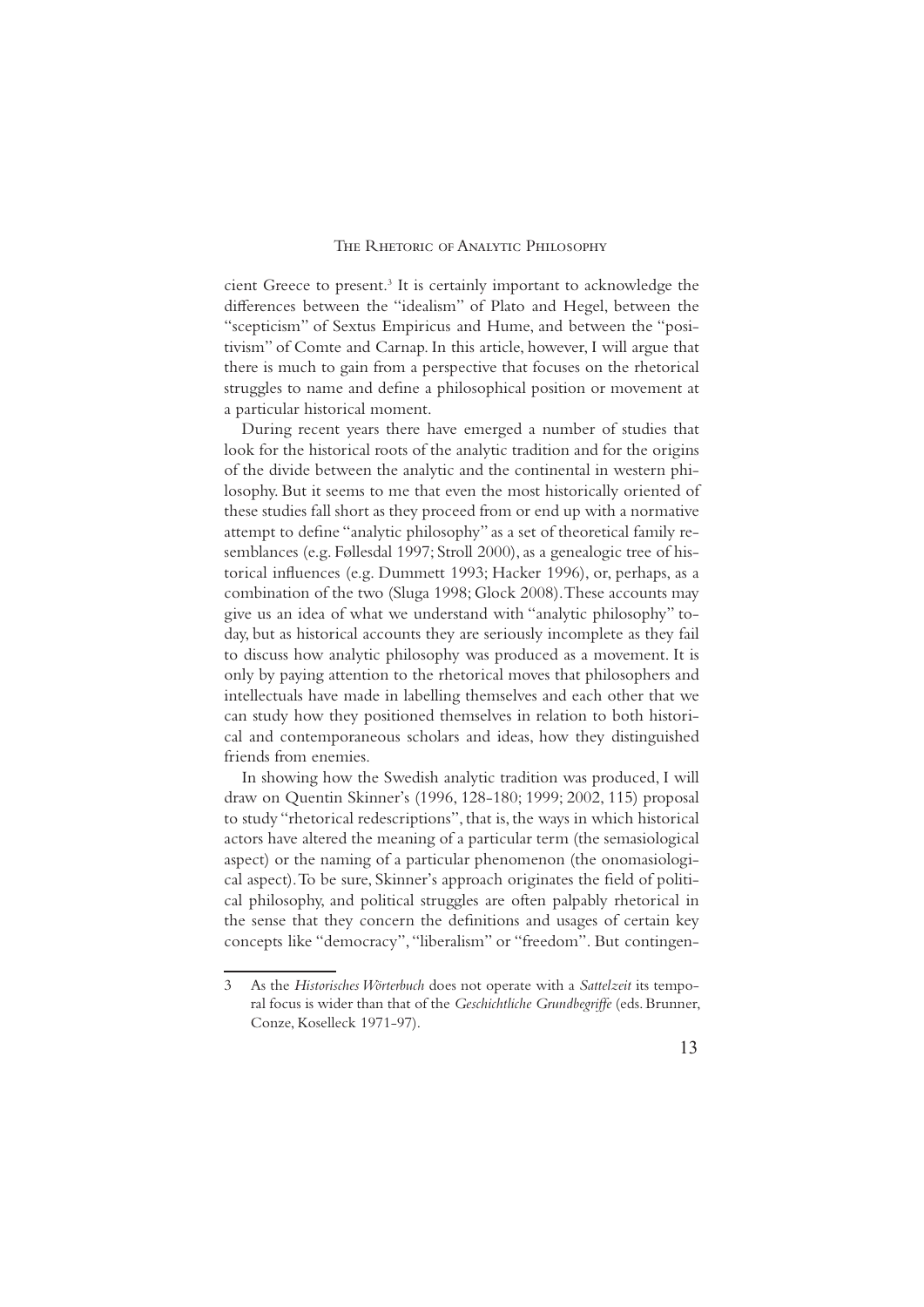cy and controversy are not features of political language alone, and, as recently exemplified by for example Kari Palonen (2008a; 2010) there are good reasons to examine the academic world from a rhetorical perspective.<sup>4</sup>

Academic labels are, precisely as political ones, continuously contested by scholars who use them with different implications, and, more often than not, conflicting accounts collide and evolve into open struggles for "the true meaning of", "the correct definition of", or the sole right to use a term; or conversely, into fierce discussions regarding the "correct", "proper", or "accurate" label or designation for a certain philosophical position or group of intellectuals. Scholarly labels can also have a mobilising function very similar to that of political labels. They can become catchwords used by every ambitious scholar who wants to be part of the movement, or they can be turned into invectives that are used in third person only ("positivism").<sup>5</sup> Moreover, precisely as political language, academic language is very much tied to (national) institutions and traditions. The meaning associated with a philosophical label in one cultural or linguistic context does not necessarily translate when the label is appropriated elsewhere, and thus the transfer agents redescribe and reinterpret both the labels and the theories in order for them to play a particular role in the domestic debates.<sup>6</sup> Finally, the academic game is also like politics very much a matter of playing with time, of referring positively or negatively to past traditions and ideas while simultaneously trying to direct the future by means of making, naming, and defining philosophical movements. Following Reinhart Koselleck it is possible to discern different *Zeitschichten* in the academic rhetoric; longer or shorter periods of time that give significance to the usage of

<sup>4</sup> Palonen uses Max Weber's ideas on objectivity as fair play to discuss similarities between the political-parliamentary debates and the academic-scientific discussions from a rhetorical point of view. Here, I will focus on the special case of labelling.

<sup>5</sup> Or conversely, they can be coined as invectives, but be neutralised by the proponents. See e.g. Leonhard 2004 for an account of how "liberalism" evolved from denoting something foreign and radical to an integrated part of the English political language

<sup>6</sup> See Marjanen 2009; Palonen 2003b; Richter 2005; Stenius 2004 on the importance of translations in conceptual history.

<sup>14</sup>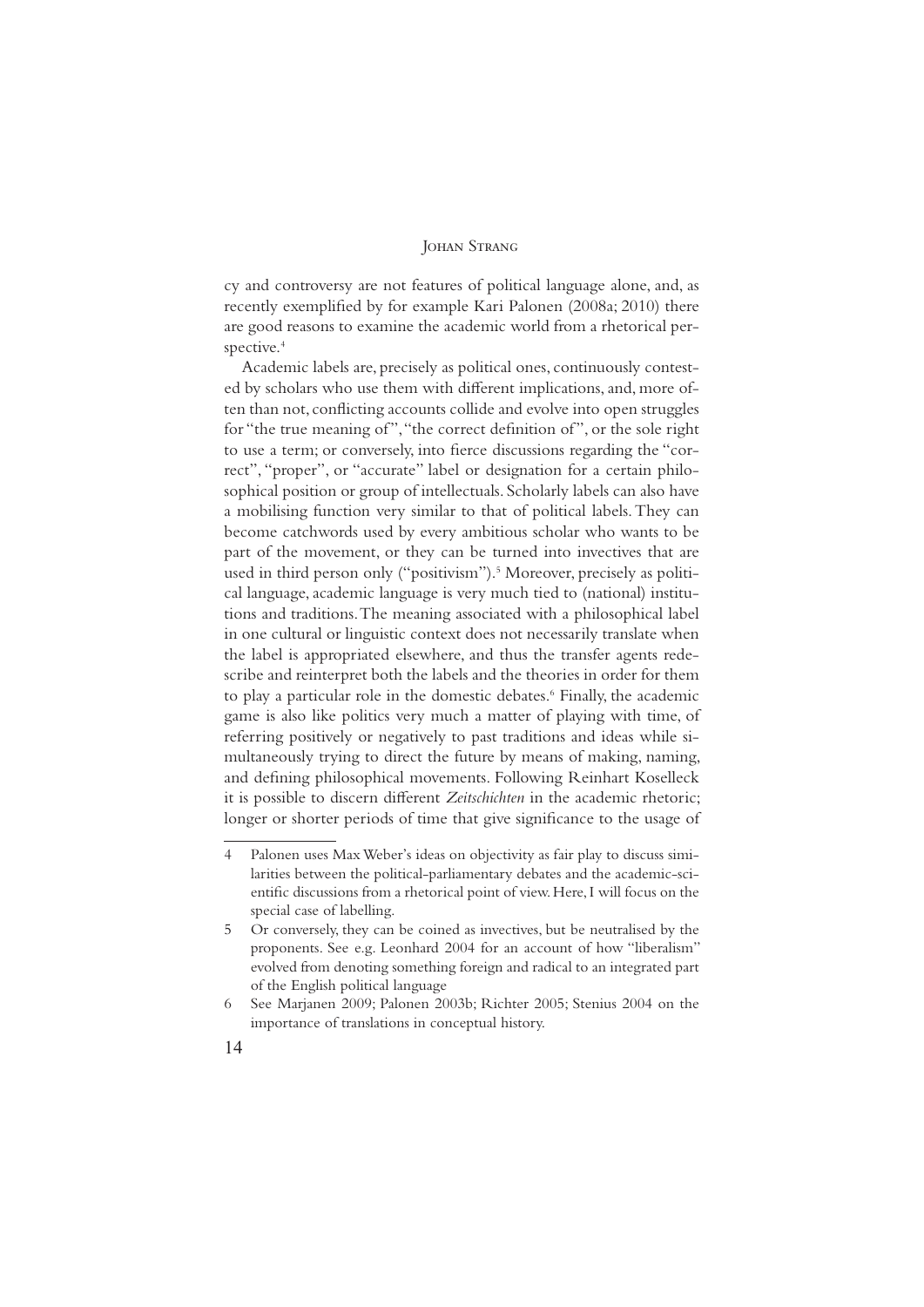a particular term, or a specific momentum or *Spielzeitraum* in which a particular rhetorical move is possible (Koselleck 2000; Palonen 2008b).

In paying attention to rhetorical redescriptions, to processes of mobilisation, translation and interpretation, as well as to questions of timing and temporalisation, this article argues that the history of philosophy has much to learn from recent rhetorical approaches to politics. This "politics of philosophy" provides a fruitful perspective and an empirically credible way of studying intellectual movements, how they are established, how they mobilise, how they transform, and how they fade away.7

#### **Canonising a movement**

The pivotal figure of Uppsala philosophy was Axel Hägerström (1868-1939) who revolted against the idealistic philosophical tradition of the  $19<sup>th</sup>$  century which in Sweden was associated with Christopher Jacob Boström (1797-1866) and his pupils. Hägerström's philosophical position has been described as an original form of Neo-Kantianism that included elements from Austrian act psychology and *Wertphilosophie* as well as from the phenomenology of Edmund Husserl and the perspectivism of Friedrich Nietzsche.<sup>8</sup> Hägerström's most original contribution as a philosopher was his radical moral theory according to which moral or evaluative judgements are meaningless as they always include an emotive element that does not aim at presenting its object as existent in time and space. Hägerström's theory, which he launched in his inaugural lecture as Professor in Practical (i.e. moral and political) Philosophy in Uppsala 1910 (Hägerström 1910), was groundbreaking in many ways. It is often said to have been the first pronouncement of the

<sup>7</sup> For a related, but slightly different use of the phrase "politics of philosophy", see Palonen 2003a, 138 and Pulkkinen 2003.

<sup>8</sup> See Heidegren 2004 and 2010 or Mindus 2009 for an account of the early phases of Uppsala philosophy, and Nordin 1983 and Strang 2010a for accounts of its latter phases and the transformation to analytic philosophy. Hansson & Nordin 2006 (esp. pages 105-119) provides an overview of the Swedish philosophical scene in the 1930s in English. Hägerström's relation to Nietzsche is discussed in Ruin 2000.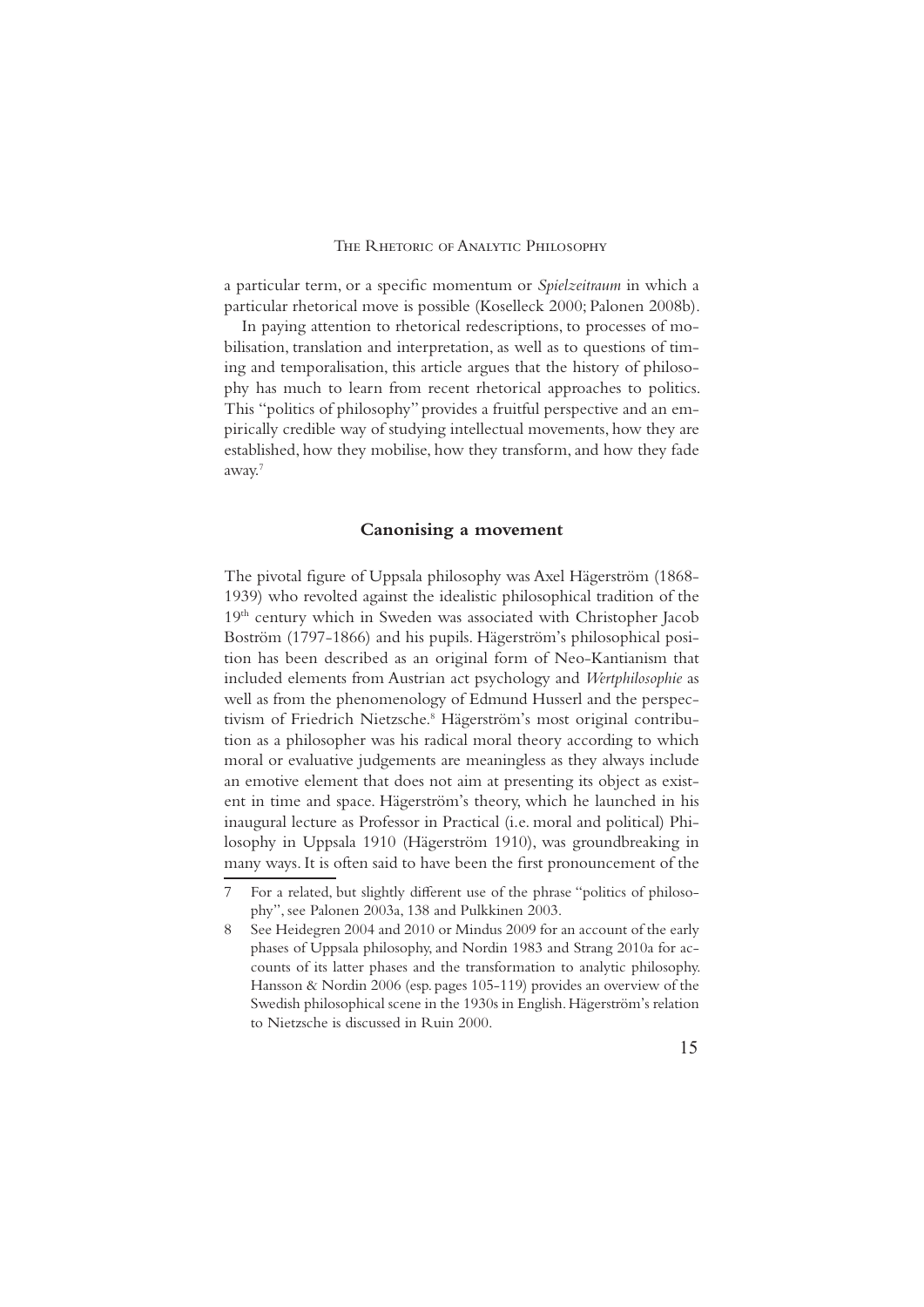so called non-cognitive or emotive theory in ethics, which later became fashionable among analytic philosophers in Great Britain and the United States (see e.g. Satris 1987, 5). In its original Swedish context, however, Hägerström's inaugural lecture signified a modern breakthrough in philosophy (Heidegren 2004, 317-377), with significant political and cultural underpinnings (Källström 1986). It was the belated introduction of the radical and progressive political and cultural ideas of the 1880s (*kulturradikalismen*) at the conservative department of philosophy in Uppsala, and, accordingly, Hägerström was celebrated among radicals and scorned by conservatives. The political connotations of Hägerström's value theory were certainly one of the main reasons for the central position of Uppsala philosophy in the political and cultural debates in Sweden during the 1920s and 30s.

Uppsala philosophy was consolidated as a group around Hägerström already at the turn of the century – they even nursed plans for launching a journal (Heidegren 2004, 348-352) – but it seems to have taken quite some time before the movement was given a name. It was only after Hägerström had claimed Boström's old chair in Practical Philosophy in 1910, and his disciple and colleague Adolf Phalén (1884-1931) the chair in Theoretical Philosophy in 1916, that the label "Uppsala philosophy" (*Uppsalafilosofien*) emerged. The term was, however, seldom employed by Hägerström or Phalén themselves. It was used, rather, by their disciples and critics, and often in more popular writings that in way or another compared and contrasted the ideas of Hägerström and Phalén with those of other movements or scholars.

One early example is the article "Hur en norsk filosof uppfattar svensk filosofi" (How a Norwegian philosopher perceives Swedish philosophy) which Einar Tegen (1884-1965) wrote as a reaction to Anathon Aall's book Filosofien i Norden (1919). Tegen was not only enraged of the disproportionally small space allocated to Swedish philosophy (52 pages) in comparison to Norwegian (147) and Danish (146) philosophy (Tegen 1920, 53).<sup>9</sup> He was particularly infuriated of Aall's treatment of "contemporary Uppsala philosophy" (den nuvarande Uppsalafilosofien). Aall had categorised Hägerström and Phalén, "the main men of the modern philosophical direction in Uppsala" (den moderna filosofiska rik-

<sup>9</sup> Finnish philosophy was treated in 13 pages.

<sup>16</sup>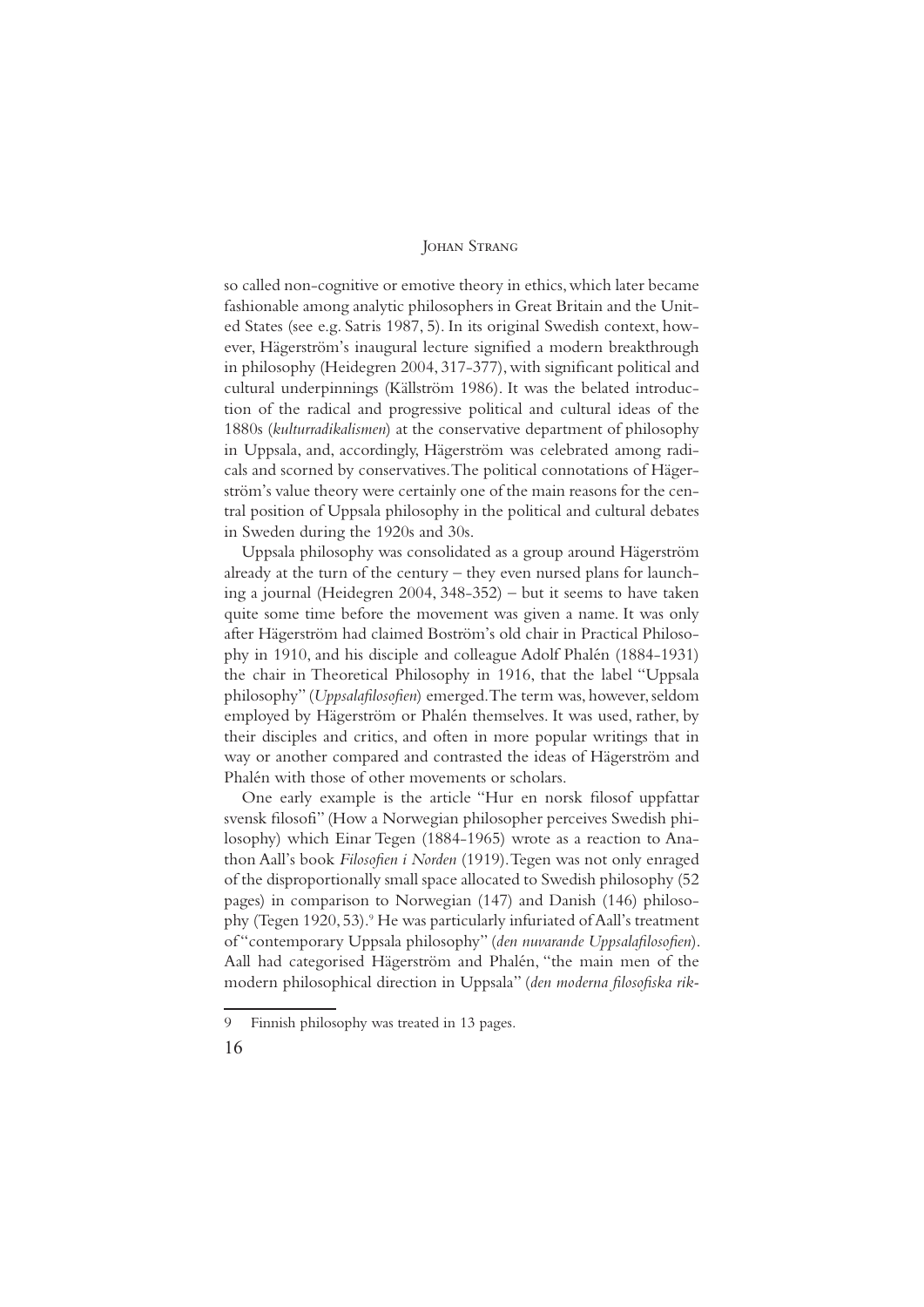*ningens i Upsala huvudmän*), not as representatives of something new and unique, but as Boströmian philosophers, albeit of a "younger type". This was, according to Tegen, nothing short of grotesque as Hägerström's and Phalén's main incentives had, from the very beginning of their careers, been to refute Boströmianism (Tegen 1920, 54).

For Tegen, who was the same age as Phalén but somewhat less experienced as a scholar, it was both natural and important to use the label "Uppsala philosophy" as a rhetorical move by which he aimed at increasing the prominence of his own texts. In *Finsk Tidskrift*, as a comment on the book *Vetenskapliga vanföreställningar* (1920) by the Finnish philosopher Rolf Lagerborg, Tegen specified the similarities and differences between the phenomenalistic views (Mach, Avenarius) that Lagerborg was defending on the one side, and the views of Hägerström and Phalén on the other. The article was programmatically titled "'Fenomenalismen' och 'Upsalafilosofien'" (1921) and thus Tegen figured not merely as an individual philosopher, but as a spokesperson and representative of an established philosophical movement.

#### **"Uppsala philosophy" as a contested label**

Tegen was very much the coming man of Uppsala philosophy, but he struggled to find a permanent position at a university. There were only five chairs in philosophy in Sweden at the time (two in Uppsala, two in Lund, and one in Göteborg) and therefore every vacant chair was the object of intense struggles and the appointment processes were significant events, followed by the philosophical community as well as by the general public through the newspapers. The Swedish (and North-European) practice of employing a number of "independent" scholars as referees evaluating the competence of the applicants can be seen as a way of "politicising" or even "parliamentarising" the academic world (Palonen 2010, 54). The idea was that the referees serve as guardians against local sectarianism and as a balance between opposite schools and movements, and their statements are often written as arguments pro/contra not only the particular applicant, but the whole philosophical school or movement that he/she represents. Thus these statements,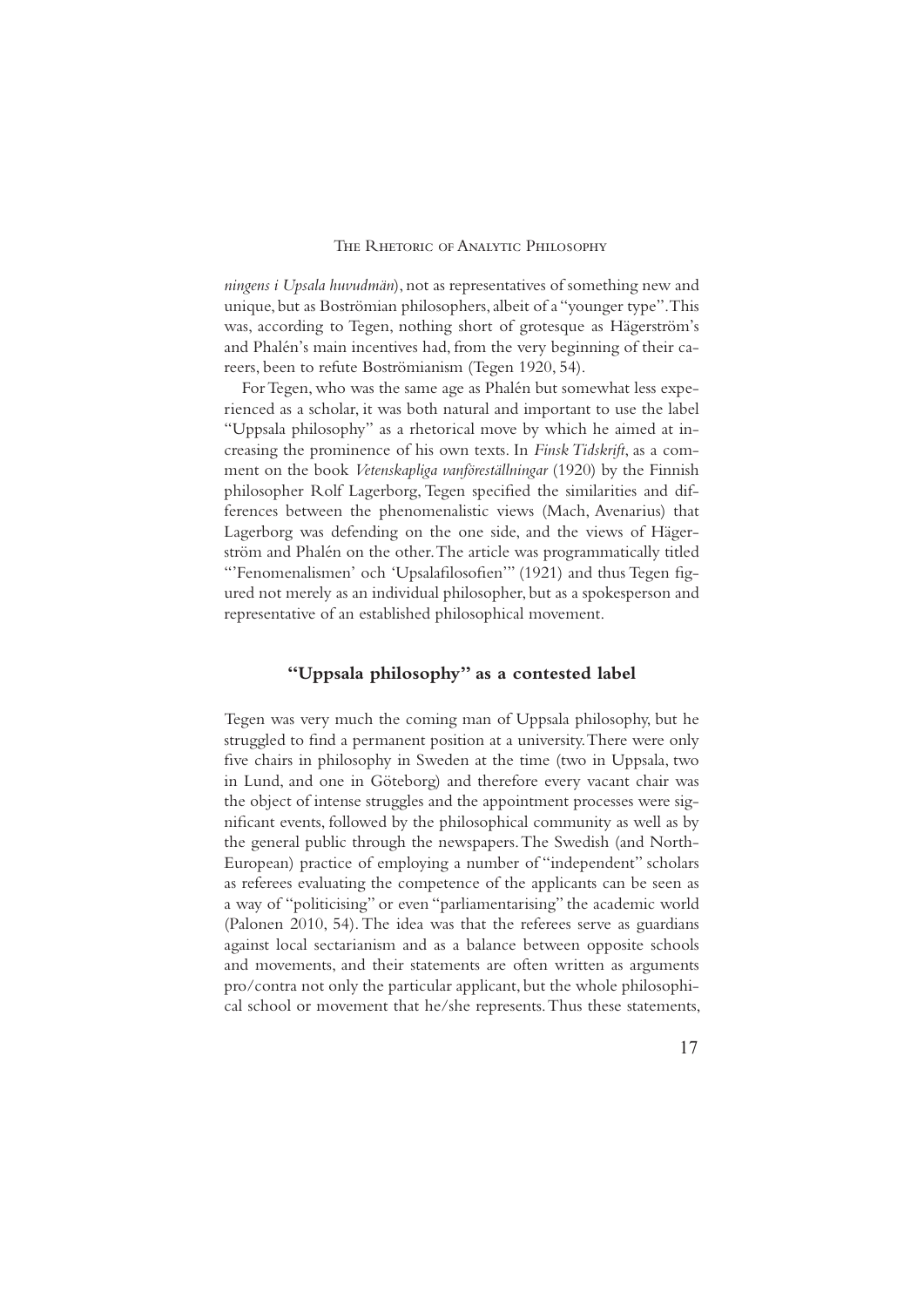and all the other material related to these appointment processes, form a fascinating source material as they quite explicitly, and frequently also in a rather ferocious tone, expose the dividing lines and major points of disagreement between different intellectual schools and movements.

In the livid and prolonged debates regarding the chair in practical philosophy in Lund 1927-29, which were conducted not only at different levels of the university bureaucracy, but also in the newspapers and even in the national parliament, Uppsala philosophy featured as a united philosophical front. Tegen's mentors Hägerström and Phalén supported him staunchly as appointed referees, while the three other referees supported the rival candidate Alf Nyman who eventually won the race. Both sides in the controversy had their allies both at the other departments in Lund, as well as in the media and among the politicians. There was clearly much at stake and one newspaper even referred to the process as a war between the philosophers in Uppsala and Lund (Nordin 1983, 73-91). Like any political debate, the discussion was often conducted by means of linguistic innovations and rhetorical struggles. The critics of the Uppsala philosophers invented a number of different tags which they used in order to defame Hägerström, Phalén and Tegen. Some talked about "positivism", "formalism" or "logicomania", others about "conceptual mystics", "sophism" or "Marxism".10

The term "Uppsala philosophy" was also often given a considerable negative weight in this discussion. A significant example was the pamphlet *Uppsalafilosofien och sanningen* (1929) which the philosopher John Landquist wrote when Hägerström and Phalén had deemed him unqualified for the chair. By Landquist the geographic name "Uppsala" was used pejoratively emphasising the narrow-mindedness and the sectarian tendencies of the Uppsala philosophers. In a very angry and dejected tone, Landquist argued that it was no surprise that Hägerström and Phalén were the only referees (out of five) who had disqualified him and who had prioritised Tegen. According or Landquist it was a sign of the parochial nature of Uppsala philosophy that it approved of no other philosophy than its own. "The Uppsala sect" was a self-satisfied, introvert and provincial movement that threatened to take over every philosophical chair in Sweden, thus "stifling the philosophical

<sup>10</sup> See e.g. Landquist 1929; 1931; Vannérus 1930.

<sup>18</sup>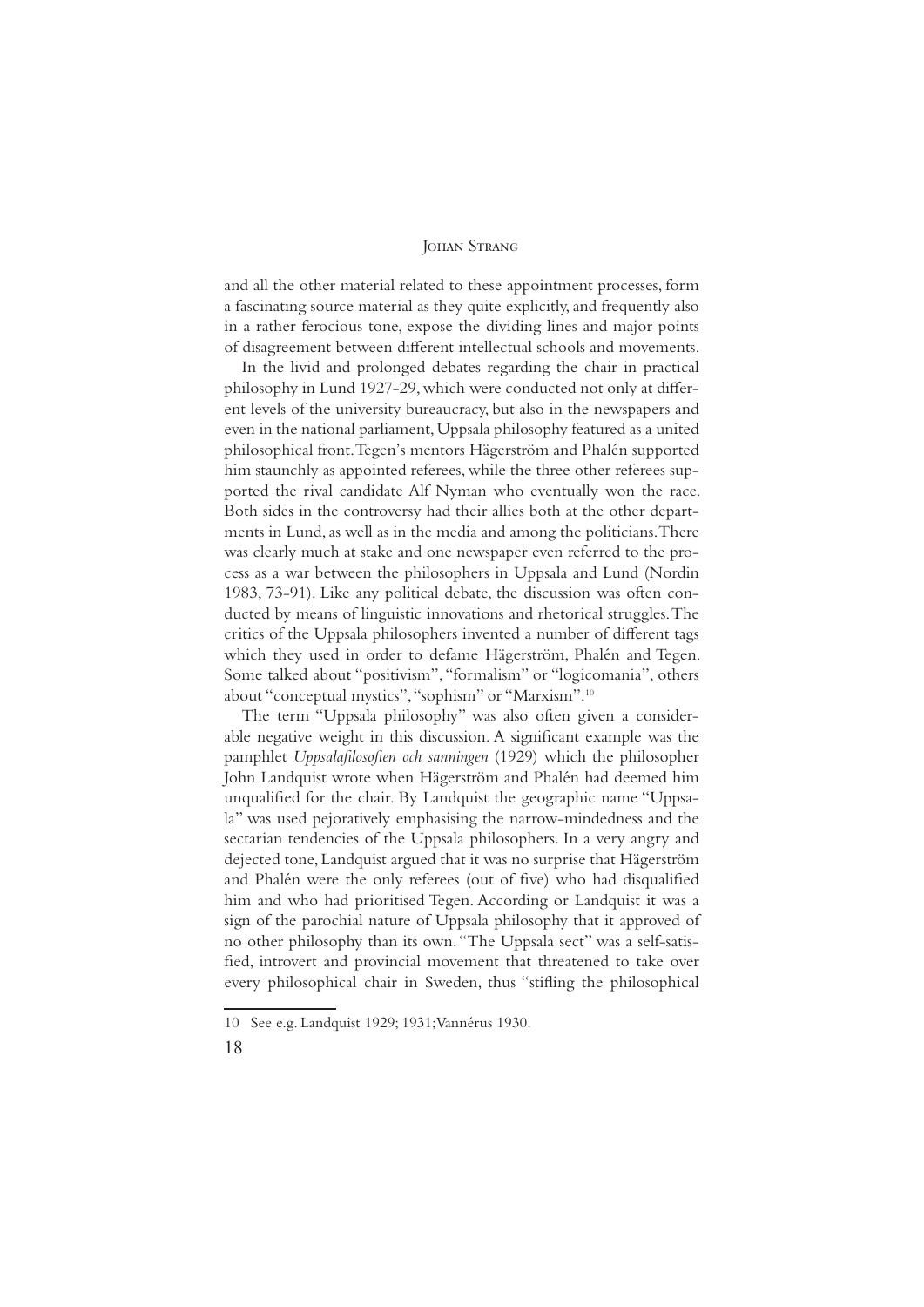freedom of thought in the country" (Landquist 1929, 28-29).<sup>11</sup>

Landquist was neither the first nor the last to complain about the isolationism and doctrinarism that marked Uppsala philosophy – it was a recurring theme among the critics. The Uppsala philosophers themselves tried to counter these allegations by means of "paradiastolic redescriptions" in which the vices of being introvert, doctrinaire and provincial were turned into virtues like autonomy, originality and uniqueness.12 For example, in 1920 Tegen stated that Uppsala philosophy did not allow itself to be seduced by contemporary trends in philosophy or intellectual life. In comparison with the Uppsala philosophers, Tegen argued, the Danish philosopher Harald Høffding was nothing but a shallow intellectual who preferred intimate connections to the life and pulse of contemporary life to deep probing philosophical speculation (Tegen 1920, 52).<sup>13</sup> Similarly in 1938, Gunnar Oxenstierna, one of Phaléns pupils, claimed that Uppsala philosophy was "the only independent and original effort in Swedish philosophy" (Oxenstierna 1938, 4).

Another strategy to counter the allegations of doctrinarism was to point at differences within the group of Uppsala philosophers. In an article in the Swedish newspaper *Svenska Dagbladet* (March 5, 1934), the young Uppsala philosophers Ingemar Hedenius (1908-1982) and Anders Wedberg (1913-1978) responded to a criticism against "the barbaric Uppsala School" raised by the famous conservative nationalistic literary critic Fredrik Böök, by claiming that "there is no such thing as an Uppsala philosophy". The philosophers in Uppsala, Hedenius and Wedberg argued, did not propose any common doctrines save the call

<sup>11 &</sup>quot;...förkväva all filosofisk tankefrihet i landet".

<sup>12</sup> On paradiastolic redescriptions see Palonen 1999, 48-49; Palonen 2003a, 164-169; Skinner 1996, 150-172; Skinner 1999.

<sup>13 &</sup>quot;Till och med en sådan filosofisk storman som Høffding med sin egendomliga klarsyn och djupa världsvisdom verkar mot bakgrund av den svenska spekulationen och det svenska nutida tänkandet närmast som en kulturpersonlighet med intima relationer framför allt till det levande och pulserande livet i sin egen samtid, och de filosofiska tankarna äro hos honom ej så konsekvent genomtänkta eller skarpt fixerade som fallet är t. ex. hos Hägerström eller Phalén här i Sverige."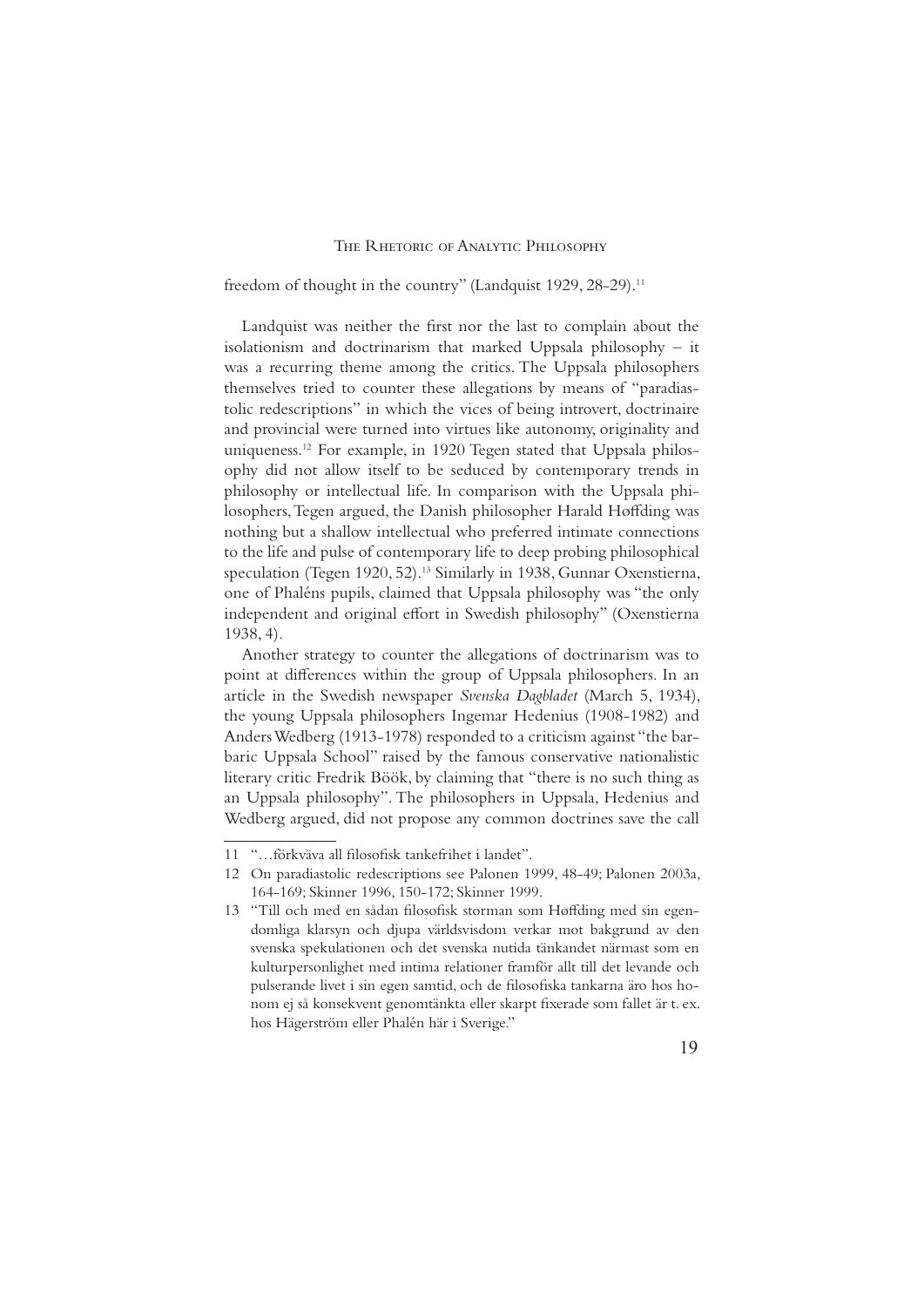for a careful analysis of the concepts involved, and thus there was no single argument by which all of these individual philosophers could be brushed aside (Hedenius & Wedberg 1934a). Somewhat less radically Oxenstierna explained in the philosophical journal *Theoria* in 1935, that, while he saw himself as a representative of "Uppsala philosophy" it was important to recognise that his ideas diverged considerably from those of, for example, Hägerström (Oxenstierna 1935, 189).

It should be noted that while Hägerström's own disciples were likely to credit the grand old man himself by using phrases such as "the Hägerströmian ideas" or "Hägerströmianism" (Fries 1927; Lundstedt 1942), it seems as if the label "Uppsala philosophy" was more frequently used by those who, like Tegen and Oxenstierna, were mainly influenced by Phalén (e.g. Marc-Wogau 1932a-d; 1933; Hedenius & Wedberg 1934a; 1934b). By using "Uppsala philosophy" they called attention to the fact that there was more to Uppsala philosophy than Hägerström. After the death of Phalén in 1931, his disciples found themselves in a difficult position. With their mentor gone, the Phalénians were repeatedly neglected in the races for the few and precious chairs at the universities. When Hägerström as an appointed referee prioritised a non-Uppsala philosopher (Anders Karitz) over the Phalénian pupil Oxenstierna to Phalén's old chair in theoretical philosophy in Uppsala, it was received as a declaration of war by the Phalénians, who throughout the 1930s made a series of different attempts at challenging the position of Hägerström as the sole front man of the movement (Nordin 1983, 93-114). Against this background it was hardly surprising that Oxenstierna, Hedenius and Wedberg, during the mid-1930s, were keen on stressing that "Uppsala philosophy" was not a unanimous voice.

Gradually, the deteriorating relations between the Hägerströmians and the Phalenians evolved into an open battle for the right to define and represent "Uppsala philosophy". In the very same debate as that in which they had denied the existence of a unanimous "Uppsala philosophy", Hedenius and Wedberg also launched an attack on the legal scholar and Social Democratic Member of Parliament Vilhelm Lundstedt, who was an ardent devotee of Hägerström, accusing him of making illegitimate use of Hägerström's ideas for popular and political purposes. By presenting simplistic caricatures Lundstedt had, Hedenius and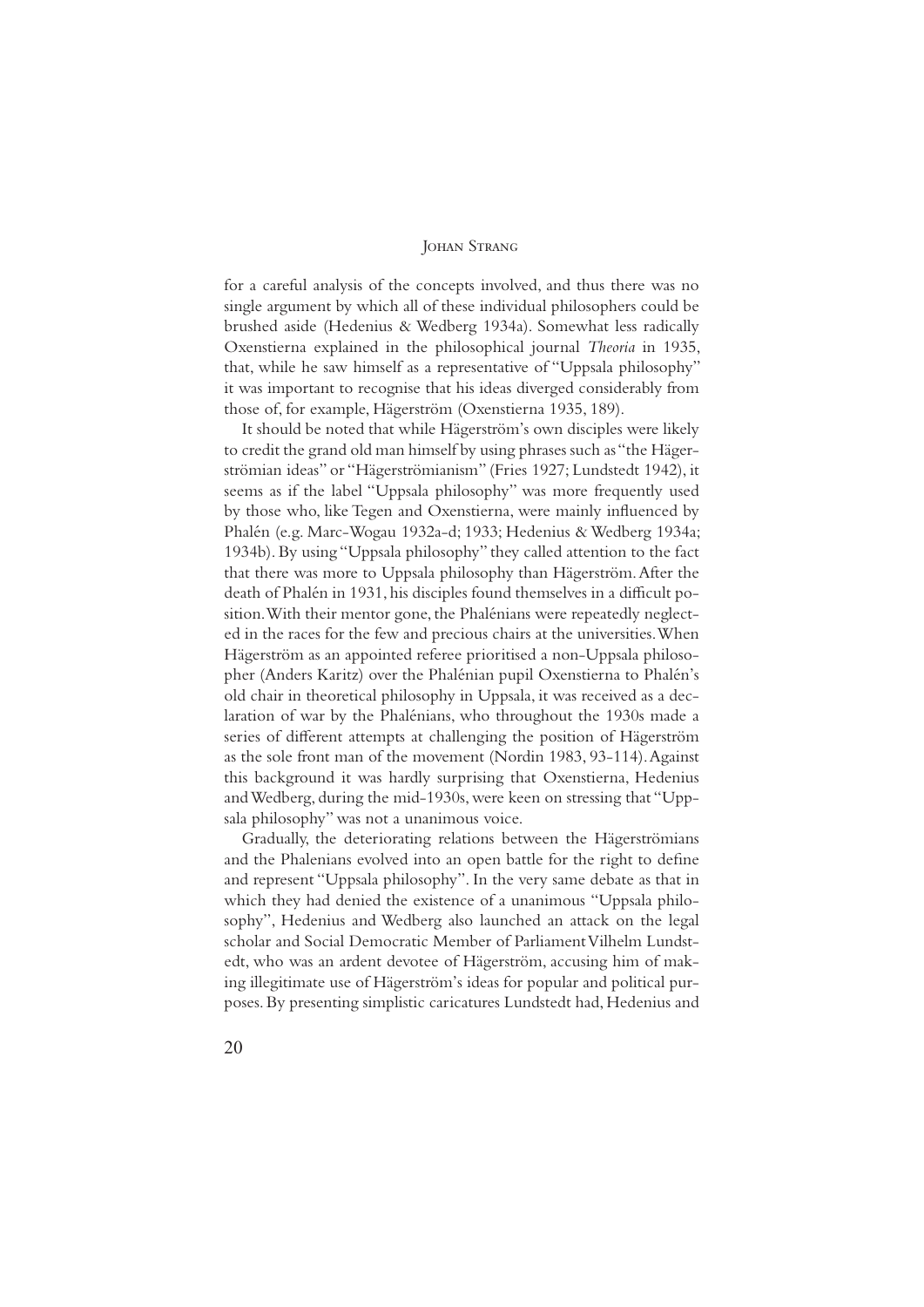Wedberg claimed, "damaged the reputation of Uppsala philosophy far more than the antagonists Böök and Landquist" (Hedenius & Wedberg 1934b).14 This provoked a reply from Hägerström himself who entered the discussion by publically sanctioning the writings of Lundstedt and by arguing that Uppsala philosophy should be evaluated on the basis of its arguments rather than its public reputation (Hägerström 1934).

One of the most explicit efforts to promote Phalén as the main representative of Uppsala philosophy was the small pamphlet with the revealing title *Vad är Uppsala-filosofien?* (What is Uppsala philosophy?) by Oxenstierna (1938). Here Phalén was hailed as the sole originator of nearly every aspect of Uppsala philosophy except the value theory, while some early works by Hägerström were considered to have "nothing to do" with Uppsala philosophy (Oxenstierna 1938, 4). Oxenstierna's book was naturally met with anger by the Hägerströmians, for example by Martin Fries in the newspaper *Stockholms-tidningen* (June 13, 1938) and by Lundstedt, who interpreted the book as another move by which the Phalénians were trying to diminish the accomplishments of Hägerström (Lundstedt 1942, 143).

#### **"Value nihilism" – claiming a legacy**

By the late 1930s it was clear that "Uppsala philosophy" had become the subject of internal struggles between the two different branches of the school: the Hägerströmians and the Phalénians. But despite the efforts of the Phalénian faction, Hägerström remained the central figure of Uppsala philosophy in the eyes of both the academic world and the general public. This was largely due to his controversial value theory which continued to play a central role in the Swedish debates. The claim that conservative moral and political ideas were meaningless was a powerful argument in the hands of politicians and intellectuals with radical ambitions, and during the 1920s and 30s, Hägerström's ideas were often used as an argument in favour of modernisation, and politi-

<sup>14 &</sup>quot;…därigenom har uppsalafilosofiens anseende skadats i långt högre grad än vad som kunnat ske genom angrepp sådana som prof. Bööks och dr Landquists".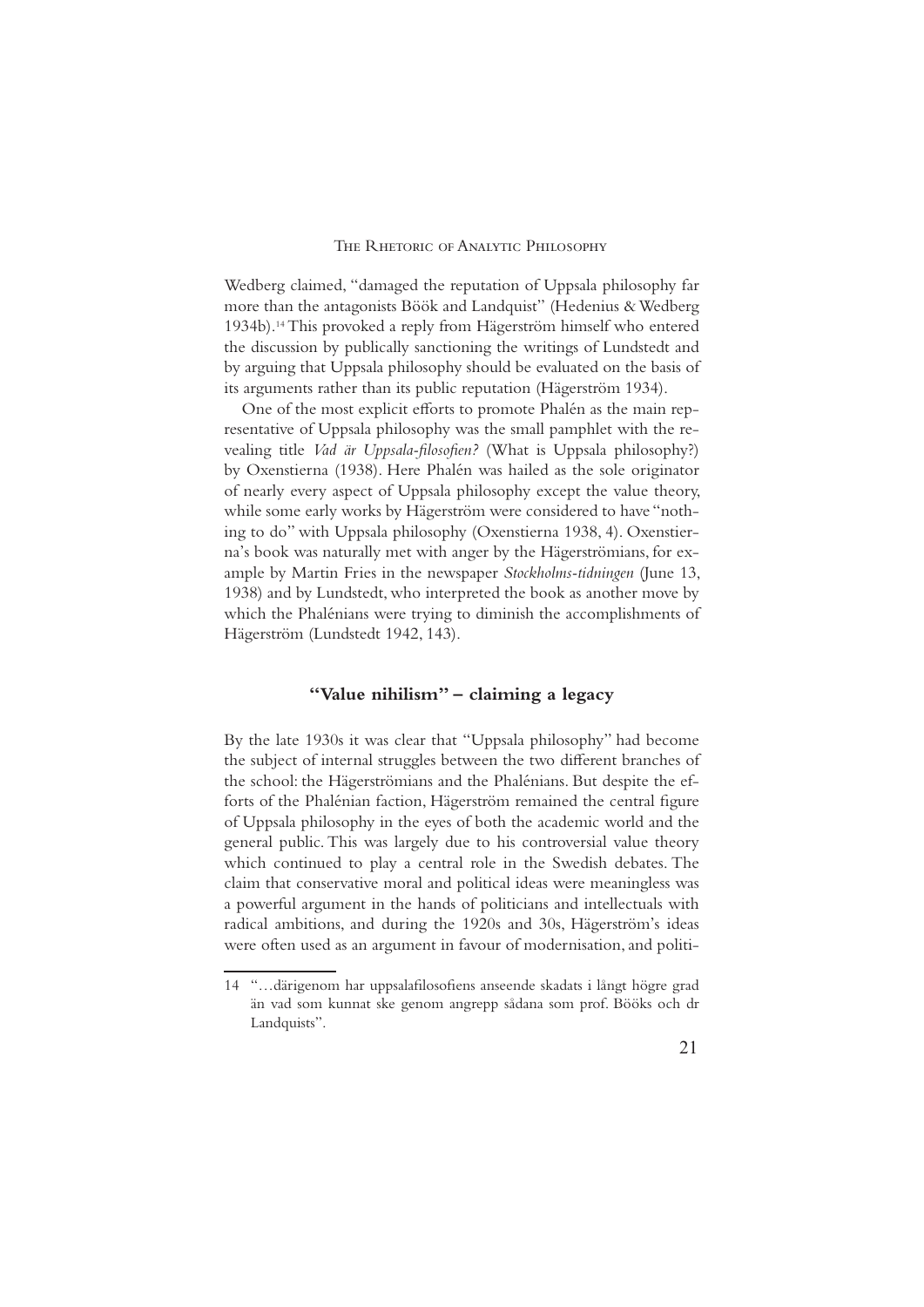cal, cultural and moral change, particularly, but not exclusively, by intellectuals who, like Lundstedt, sympathised with the Social Democrats (Källström 1986; Strang 2008).15 But Hägerström's value theory was controversial and its many critics suggested that the theory was, if not responsible for, then at least a symptom of, a general cultural and moral decline of Western society.

It was also among the critics that the label "value nihilism" emerged in the early 1930s. It is usually asserted that the first time that it was used was in a review of Anders Vannérus's book *Hägerströmstudier* (1930) which John Landquist published in the newspaper *Aftonbladet* on May 23, 1931.16 Here Landquist claimed that Hägerström wanted to dispose of all cultural and moral knowledge, and that "such a value nihilism is not culturally normal". The term rapidly established itself among the critics who suggested that Hägerström's theory, in denying the objective status of moral norms, undermined the very foundations of society, culture and civilisation, and that Hägerström preached a practical nihilism according to which "everything is allowed". Approaching the Second World War, and especially after the posthumous – Hägerström died in 1939 – publication of a collection of Hägerström's moral philosophical essays in 1939 (*Socialfilosofiska uppsatser*), the criticism became even more fierce. In a number of newspaper articles and reviews titled "Hägerström and the world crisis" and "Hitler and Hägerström" the critics suggested that there was a connection between the "value nihilism" of Hägerström on one hand, and the decline of civilisation and the rise of totalitarianism on the other (see e.g. Källström 1986, 110-116; Strang 2009).

The Uppsala philosophers themselves struggled hard to overcome this negative rhetoric. They argued that a philosophical analysis of the concepts of "value" and "duty" could not by itself lead to the destruction of morality (Marc-Wogau 1933, 9); that an Uppsala philosopher indeed could have strong moral convictions; or that the very statements "destroy morality" or "everything is allowed", which the opponents as-

<sup>15</sup> Among the other intellectuals who made political use of Hägerström one can mention the economist Gunnar Myrdal and the social scientist Herbert Tingsten.

<sup>16</sup> This according to several sources, e.g. Marc-Wogau 1968, 202.

<sup>22</sup>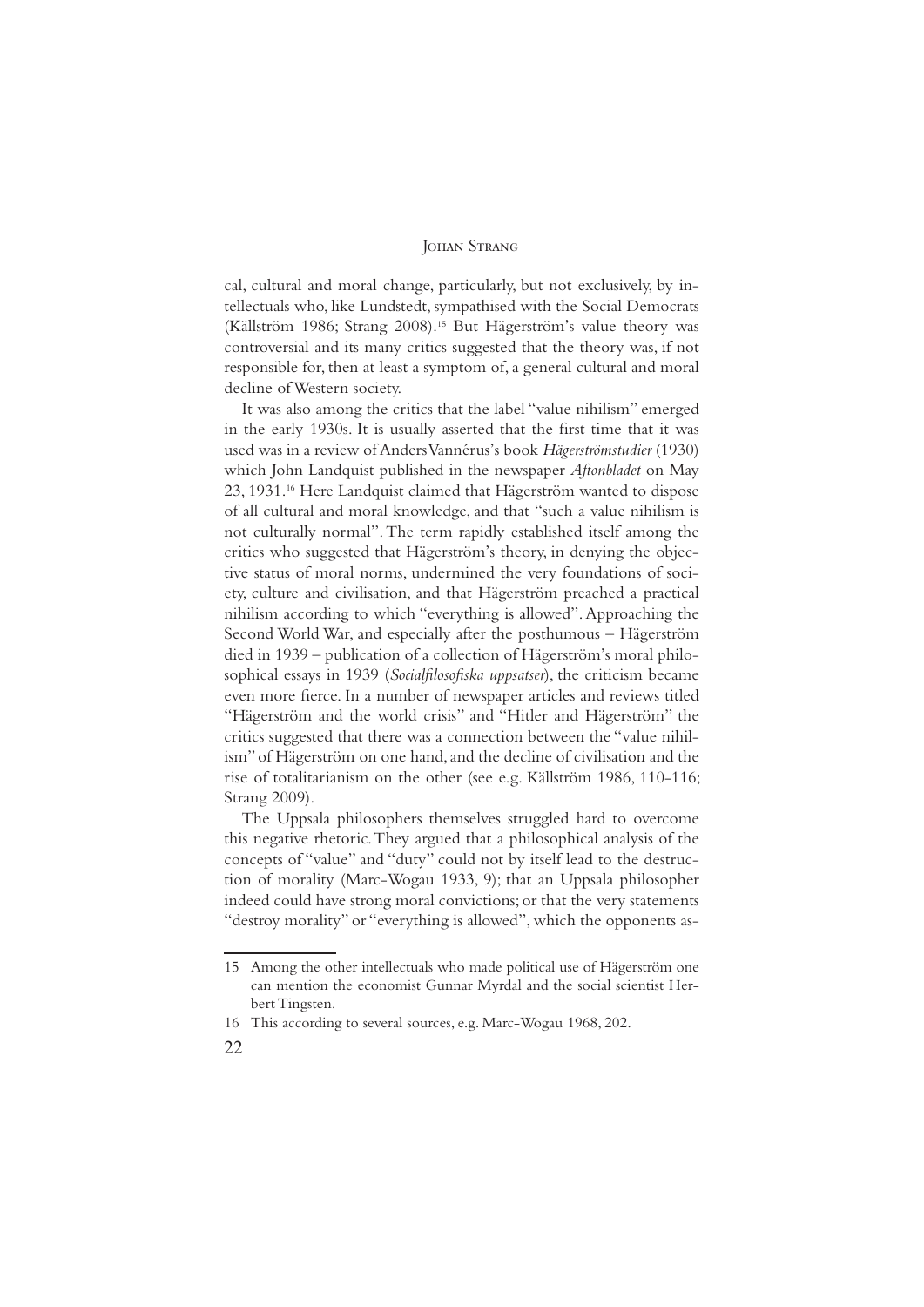cribed to Hägerström, were value judgements and as such meaningless according to the theory itself (Oxenstierna 1938, 63). Instead of "value nihilism" they used vague descriptions like "Hägerström's value theory" (*Hägerströms värdeteori*), (Lundstedt 1942, 7), "the radical value subjectivism of Hägerström" (*Hägerströms radikala värdesubjektivism*) (Marc-Wogau 1933, 9) or "Hägerström's criticism of the concept of value" (*Hägerströms kritik av värdebegreppet*) (Oxenstierna 1938, 57).

Eventually, however, "value nihilism" became a term that the proponents would use themselves. In this connection Ingemar Hedenius' book *Om rätt och moral* (1941) marked a decisive turning point. Hedenius was perhaps not the first Uppsala philosopher to use the label,<sup>17</sup> but he was certainly the first to programmatically defend "value nihilism" as a philosophical position. It was a conscious rhetorical move; his explicit motivation to use this, what he called, "totally misleading term" was partly "brevity", and partly the aspiration to "wear out the dismal, but unfounded associations, that have made the word a useful weapon against Uppsala philosophy" (Hedenius 1941, 13).<sup>18</sup> It is probably safe to say that Hedenius succeeded with his ambitions. There were hardly any complaints about the terminology in the reviews of *Om rätt och moral*, and "value nihilism" soon became a fairly neutral name for the theory in the Swedish.

The move of claiming the vocabulary of the opponent in order to demobilise it is, of course, a familiar rhetorical strategy.19 However, there are good reasons to presume that Hedenius had additional and more

<sup>19</sup> According to Skinner "ambition" and "shrewdness" were exclusively used pejoratively until the 17<sup>th</sup> century when they were neutralised (Skinner 2002, 152), and Henrik Stenius has similarly pointed to the ways in which potentially oppositional concepts such as Pietism have been neutralised and disarmed as they were transferred and introduced to the Nordic countries (Stenius 2010, 35).



<sup>17</sup> Anders Wedberg had used "nihilism" of Hägerström's theory already in 1933.

<sup>18 &</sup>quot;Ehuru denna benämning [värdenihilismen] egentligen är alldeles missvisande skall den användas här, dels för korthetens skull och dels i hoppet att genom nötning få bort de kusliga, sakligt ogrundade associationer, vilka någon gång gjort ordet ifråga användbart som tillhygge mot uppsalafilosofien."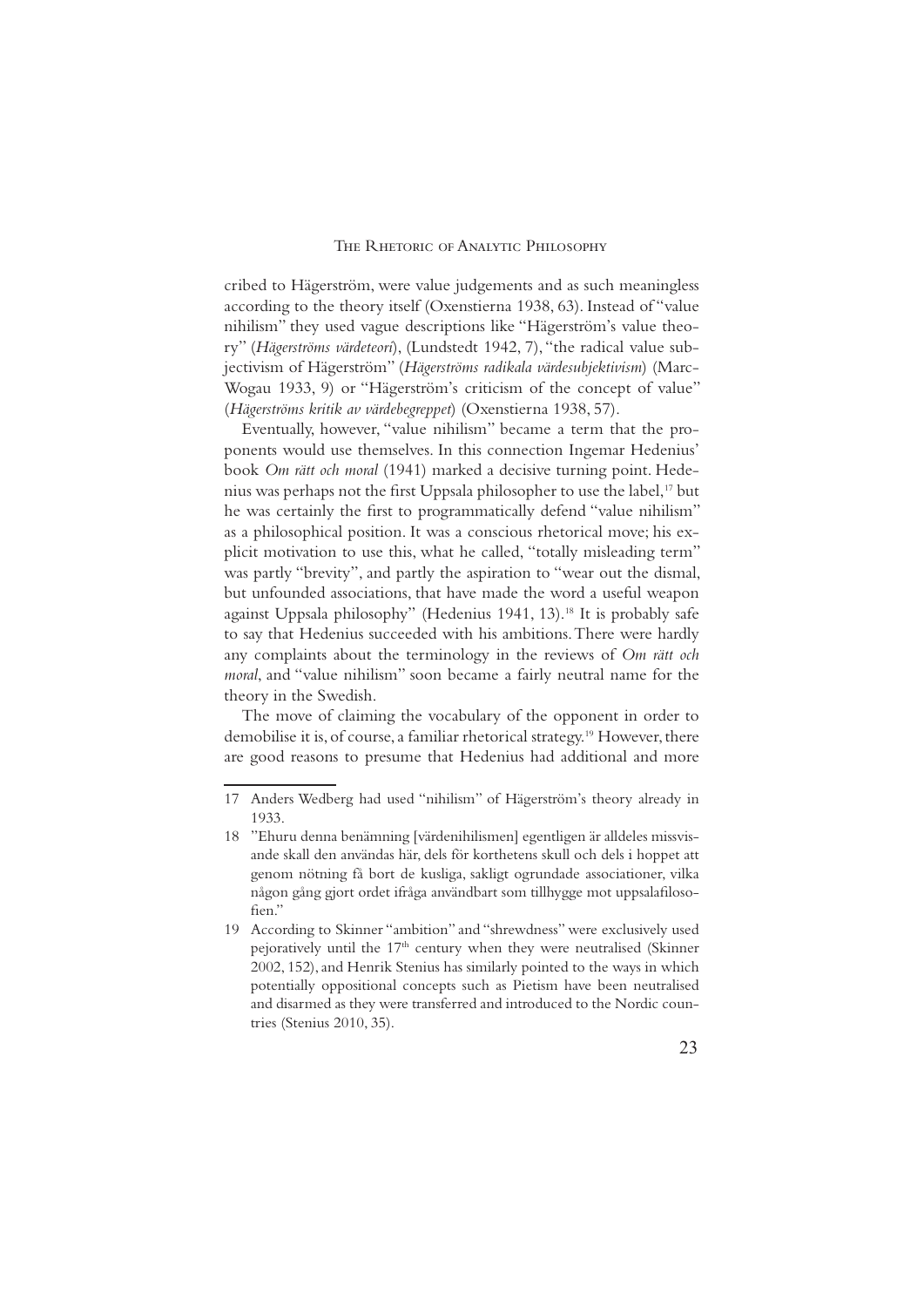subtle intentions by using "value nihilism" in 1941. It was also a move in the struggles between the Phalénian and the Hägerströmian factions of Uppsala philosophy. The death of Hägerström in the summer of 1939 opened a *Spielzeitraum* for the Phalénians who immediately started publishing articles on Hägerström in order to claim his legacy. While Konrad Marc-Wogau (1902-1991) wrote articles on Hägerström's theory of knowledge (Marc-Wogau 1940a; 1940b; 1946; 1947), Hedenius focussed on the value theory (Hedenius 1939; 1940a; 1940b; 1940c; 1941b; 1941c; 1942a; 1942b).20 Hedenius programmatic use of the pejorative but popular label "value nihilism" (which had been shunned by Hägerström himself) must therefore be seen as a move towards claiming Hägerström's position as the main representative of Uppsala philosophy. And also in this respect, Hedenius' move was extremely successful. Although some reviewers were less than impressed with Hedenius "diluted" version of Hägerström's theory (e.g. Ljungdal 1943), it was clear that Hedenius by virtue of being a "value nihilist" had emerged as the new front figure of Uppsala philosophy ahead of several other contenders. From this perspective it is hardly a surprise that the only ones to complain about the usage of the term "value nihilism" were the orthodox Hägerströmians such as Lundstedt (e.g. 1942, 24).

It is also important to recognise the temporal aspects of Hedenius' move. He succeeded in utilising the momentum created by Hägerström's death to colonise the legacy of Uppsala philosophy, and now he was able to use it for his own strategic purposes. His move to claim the past was a move to be able to direct the future. At this point in time, Hedenius was together with his closest Phalénian colleagues Marc-Wogau and Wedberg abandoning the doctrines of Uppsala philosophy in favour of recent trends in international philosophy, especially logical empiricism. Accordingly, there were significant theoretical differences between the value theory originally proposed by Hägerström and "the value nihilism" that Hedenius defended in *Om rätt och moral*. While Hägerström had elaborated his value theory on the basis of Austrian *Werttheorie* (Brentano, Ehrenfeldt, Meinong), Hedenius presented it as a semantic theory akin to the emotive or non-cognitive theories of

<sup>20</sup> Many of these articles were incorporated in Hedenius' book *Om rätt och moral* (1941a).

 $24$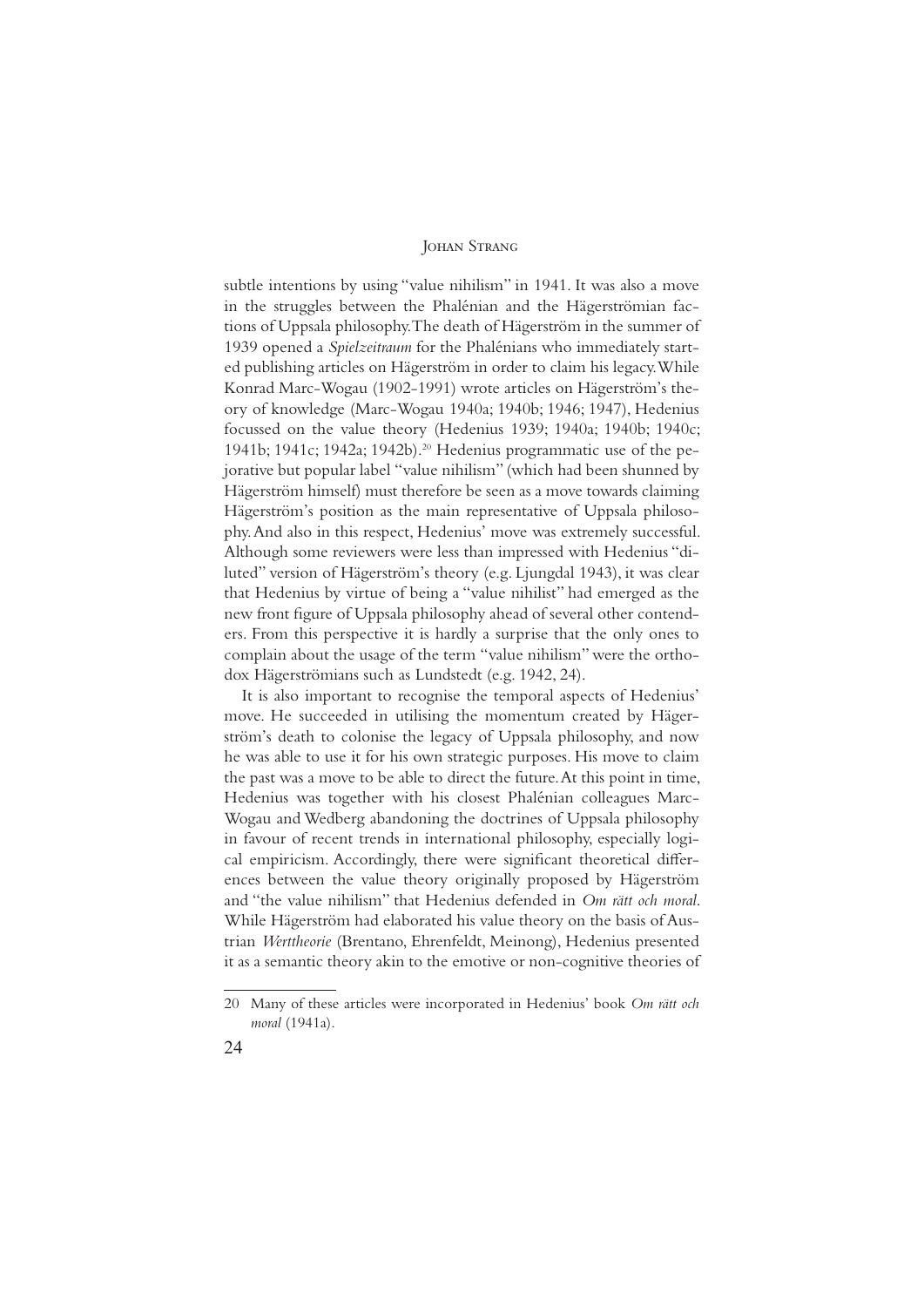the logical empiricists Carnap (1935) and Ayer (1936) (see e.g. Nordin 2004, 106-115). Hedenius was very much aware of the fact that he did not doctrinarily follow the Hägerströmian arguments; he explicitly stated that he will "formulate it in a different manner from what is common amongst hägerströmians" (Hedenius 1941a, 13). But by adopting the familiar rhetoric of "value nihilism", Hedenius was able to claim the Uppsala legacy. It can even be argued that Hedenius introduced logical empiricism to Sweden by rhetorically anchoring it in the domestic "value nihilistic" tradition after Hägerström (Strang 2010a; 2010b).

#### **"Analytic philosophy" – making a tradition**

The shift in Swedish philosophy, from the Uppsala philosophy of Hägerström and Phalén to logical empiricism, or analytic philosophy, happened in a few years around 1940 with Hedenius' *Om rätt och moral*  (1941a) as a pinnacle. It was a swift and drastic change, but by using the familiar terminology of "Uppsala philosophy" and "value nihilism" Hedenius was able to soften or even blur the transformation. It is striking that Hedenius hardly ever used "logical empiricism" or "logical positivism" even if he was clearly inspired by this kind of philosophy.<sup>21</sup> Instead he preferred terms that on the one hand referred back to the Uppsala tradition, but which also, on the other hand, had an established meaning and use within the logical empiricist framework.

One important label in this regard was "scientific philosophy" (vetenskaplig filosofi), which already by the old Uppsala philosophers of the 1920s had been used as an authoritative marker distinguishing their own philosophical method from, for example, that of Landquist's Bergson-inspired *Lebensphilosophie*. During the 1940s and 50s this familiar rhetoric was furnished with an international framework, referring also to the "philosophy of science" practised by the logical empiricists who

<sup>21</sup> Although, admittedly, at this point in time the terms "logical positivism" and "logical empiricism" were not very common among the international representatives of the movement either.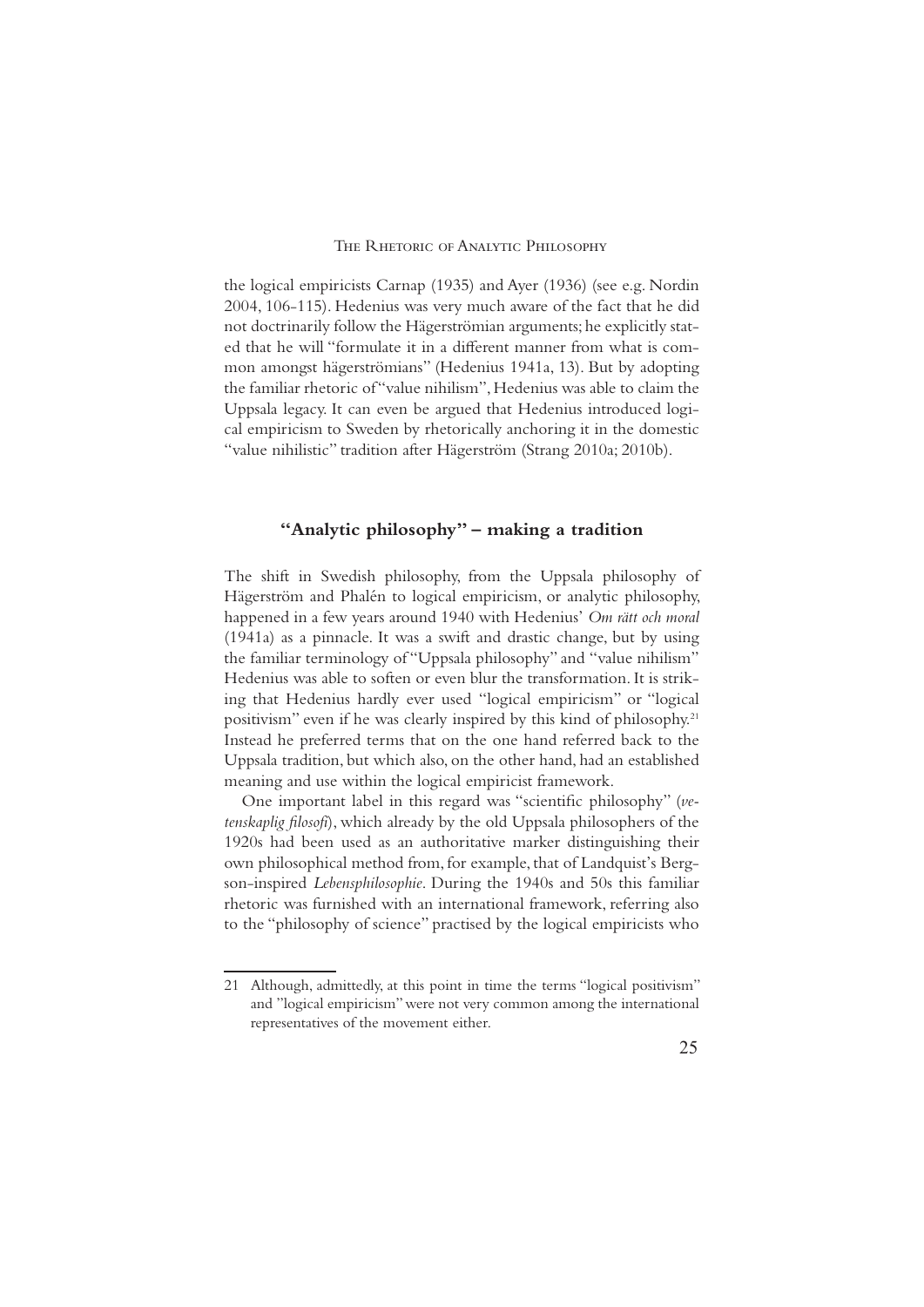had moved over to the United States in the 1930s and 40s.<sup>22</sup> The curious translation of "philosophy of science" (*vetenskapsfilosofi*) to "scientific philosophy" (*vetenskaplig filosofi*) was mitigated by the fact that the latter term also figured internationally.<sup>23</sup>

From this perspective it was also rather convenient for Hedenius to subscribe to the emerging rhetoric of "analytic philosophy". Internationally, "analytic philosophy" was launched as a name of a particular philosophical movement by Ernest Nagel in 1936, but it was not until Arthur Pap's *Elements of Analytic philosophy* (1949) that the label established itself in the international philosophical vocabulary.24 The term "analysis", however, had been central to both the logical empiricists and the Cambridge philosophers Russell and Moore, not least by virtue of the journal *Analysis* which was founded in Oxford 1933 by a younger generation of British philosophers.25 In Sweden, the Uppsala philosophers had honoured both "conceptual analysis" (*begreppsanalys*) and "logical analysis" (*logisk analys*) as their main philosophical methods since at least the early 1920s (see e.g. Tegen 1921, 54). But the nature of the Uppsala philosophical "analysis" was rather different from that of the logical empiricists. While the Uppsala philosophers believed that a logical analysis concerned the psychological ideas (*Vorstellungen*) associated with the concept, the logical empiricists thought that the analysis would either have to concern the facts denoted by a term or the logi-

<sup>22</sup> For example in the journal *Philosophy of Science* which was founded in 1934.

<sup>23</sup> E.g. Hans Reichenbach, *The rise of scientific philosophy*, 1951. A search on JSTOR on the terms "scientific philosophy" and "philosophy of science" in the period between 1930 and 1960 generates 1117 respectively 3727 hits (on December 3, 2010).

<sup>24</sup> Cf. Strang 2006; Hacker 1996, 274; von Wright 1992, 200. This is also confirmed by a search on the terms "analytic philosophy" and "analytical philosophy" in three leading philosophical journals in the period 1930 to 1960 (*Mind*, *The Journal of Philosophy*, *The Philosophical Review*). While there are 31 hits in the 1930s, and 24 hits in the 1940s, there are 108 hits in the 1950s (on December 3, 2010).

<sup>25</sup> Susan Stebbing and Gilbert Ryle were among the first editors, while philosophers such as Alfred Ayer and Max Black figured as authors in the first volume.

<sup>26</sup>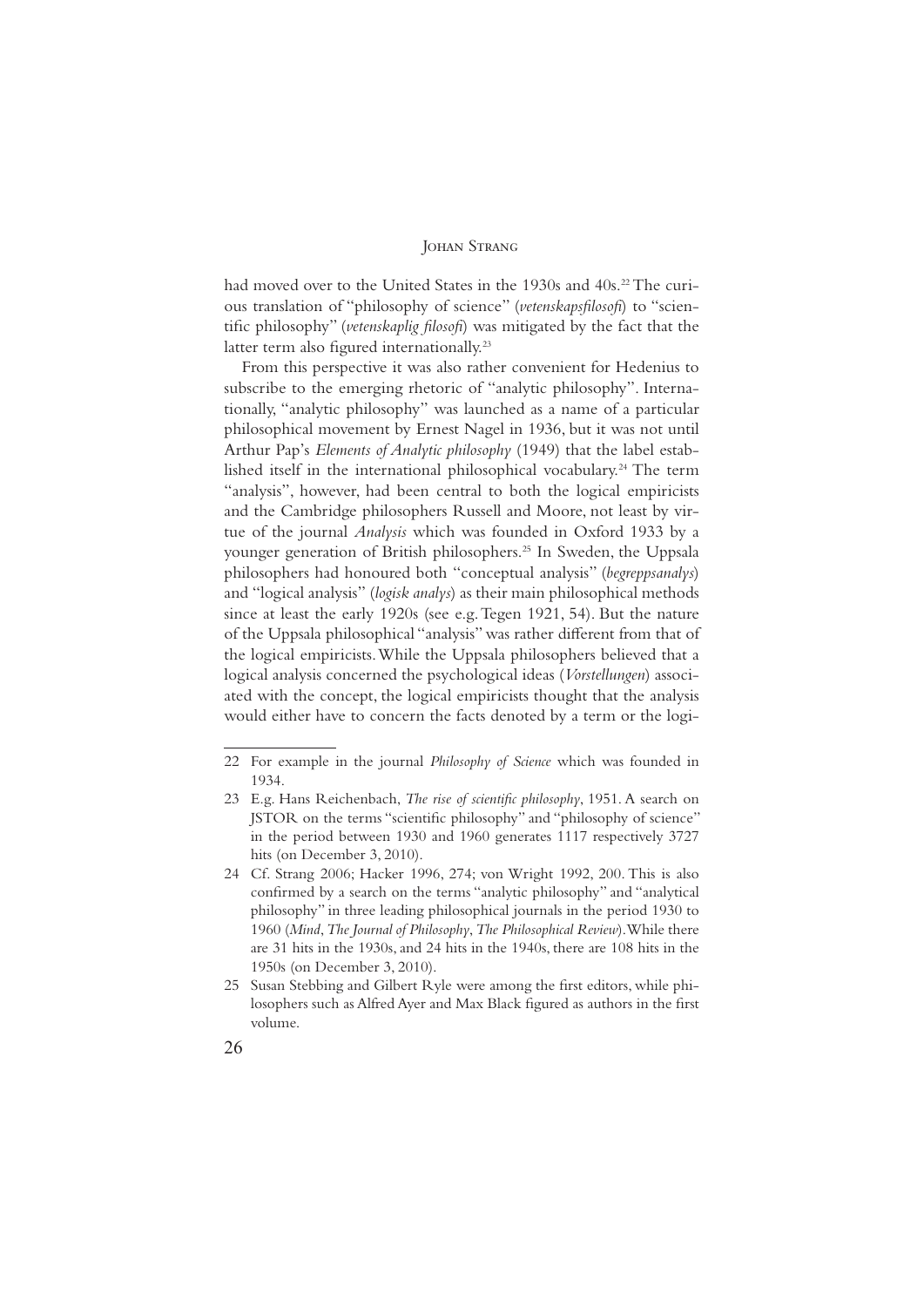cal relation of a term to other terms in a formal logical system. During the late 1930s, when Hedenius, Marc-Wogau and Wedberg were in the process of converting from Uppsala philosophy to logical empiricism, they seemed to nurse hopes of uniting these perspectives with each other. For example, in the article "Begriffsanalyse und kritischer Idealismus" Hedenius defended a position according to which the analysis concerned the facts denoted by a term or a phrase, but he still claimed that this view was compatible with Phalén and Hägerström (Hedenius 1939, 294-298; see also Nordin 1983, 149). A couple of years later it was already quite obvious that Hedenius, Marc-Wogau and Wedberg had abandoned Uppsala philosophy, and at that point, "analysis" was primarily a way of linking their Uppsala philosophical past with their logical empiricist present. In *Om rätt och moral* (1941a) Hedenius presented logical empiricism, the Cambridge school and Uppsala philosophy as expressions of the same "tendency of sobering and logical analysis in modern philosophy" (Hedenius 1941a, 10).<sup>26</sup>

When the label "analytic philosophy" arrived to Sweden in the  $1950s$ ,<sup>27</sup> Uppsala philosophy was presented as a central part of the (pre-) history of the movement. For example, when Gilbert Ryle's famous compilation *The revolution in philosophy* (1956), which canonised philosophers such as Frege, Moore, the Vienna Circle, Wittgenstein and ordinary language philosophy as a distinct revolutionary philosophical movement, was translated to Swedish, it also included a chapter by Marc-Wogau on "Axel Hägerström och Uppsalafilosofin". The preface of the book explained the addition by boldly claiming that Uppsala philosophy, the Cambridge School and logical empiricism were the three most significant branches of modern scientific philosophy, "often called analytic philosophy" (Marc-Wogau & Wennerberg 1957, 7). The same characterisation was repeated in several publications in the following years, for example in the third edition of Alf Ahlberg's Filosofiskt *lexikon* from 1963, where "Analytic philosophy or scientific philosophy" was said to be "the label of a number of directions in modern

<sup>26 &</sup>quot;tillnyktringens och den logiska analysens tendens i modern filosofi."

<sup>27</sup> Konrad Marc-Wogau had used "analytische Philosophie" already in 1942, in a review of Hedenius' *Om rätt och moral*, but at that point it was arguably used more as a description than as a name. Marc-Wogau 1942, 61.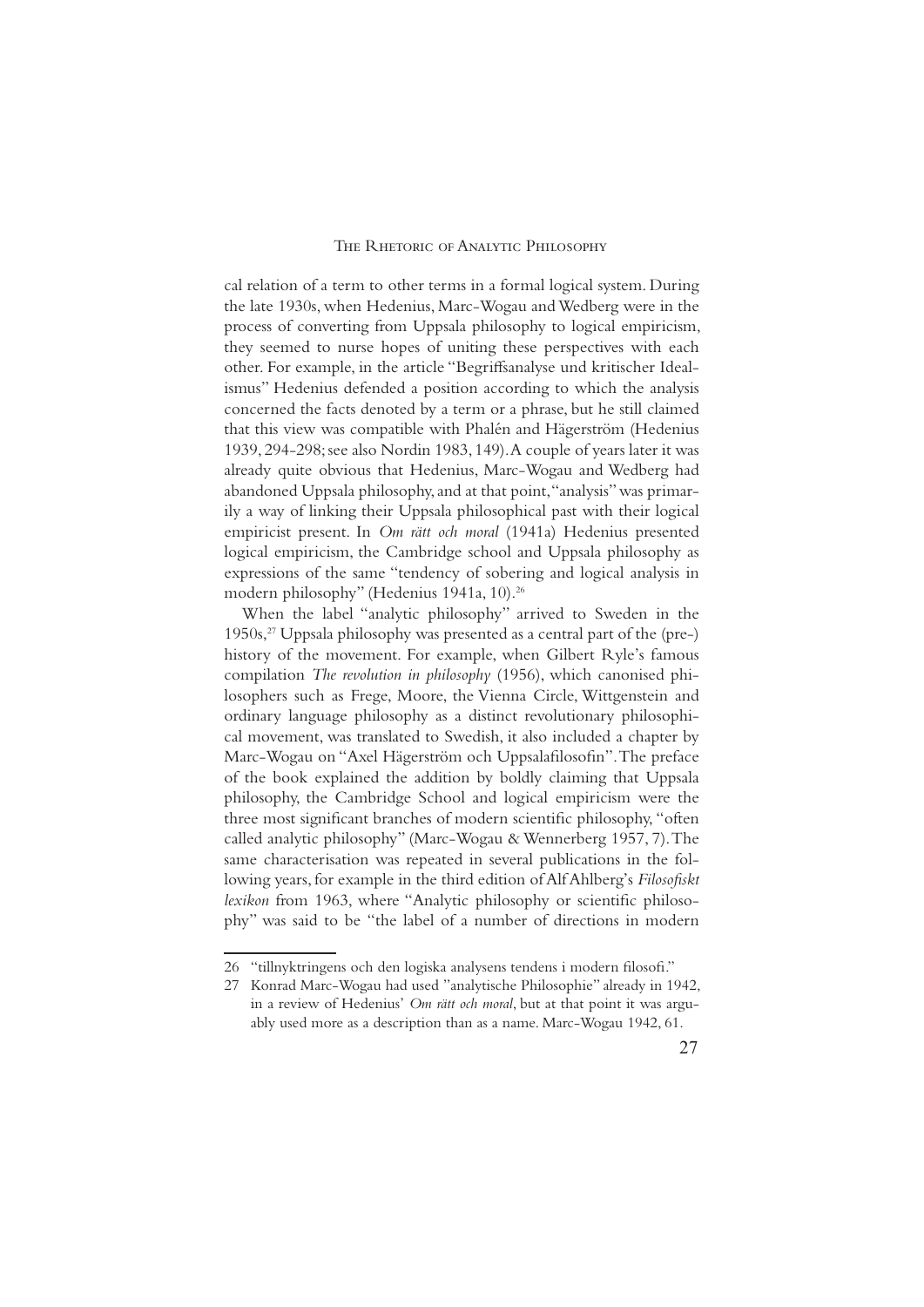philosophy. [...] The three most significant braches are the *Cambridge circle*, *logical empiricism* (in its earlier stages the *Vienna Circle*), *Uppsala philosophy*, and during recent years the *Oxford School*" (Ahlberg 1963, 10).<sup>28</sup> Also in Marc-Wogau's *Filosofin genom tiderna* (Marc-Wogau 1964, 123), in Wedberg's *Filosofins historia* (Wedberg 1966, 366), and even as late as in 1984, in the third edition of Marc-Wogau's Filosofisk uppslagsbok, Uppsala philosophy was mentioned as one of the main sources of modern analytic philosophy (Marc-Wogau 1984, 23).

In repressing the phenomenological, Neo-Kantian and Nietzschean roots of Uppsala philosophy and ardently associating it with logical empiricism and analytic philosophy, Hedenius' and his companions legitimised their own personal philosophical development from Uppsala philosophy, through logical empiricism, to analytic philosophy. But it was also a way of furnishing this foreign philosophy with domestic roots in order to facilitate its introduction to Sweden. The domestication of analytic philosophy could be used as a political argument against rivalling philosophies. In the aftermath of the Second World War the position of analytic philosophy was often promoted by either explicitly or implicitly playing the domestic vs. foreign card. A common strategy was to stigmatise continental, and particularly German philosophy (idealism and phenomenology), as semi-fascistic (see Östling 2008), while simultaneously celebrating the democratic nature of analytic philosophy. Not only did analytic philosophy have strong national roots in the Uppsala philosophy of Hägerström, it was now also very much associated with the English-speaking world that had emerged from the war as the champions of democracy.

The Nazi-stigma was not the only means by which "the other philosophers" were outmanoeuvred.<sup>29</sup> In his inaugural lecture as Profes-

<sup>28 &</sup>quot;Analytisk filosofi eller vetenskaplig filosofi kallas en rad riktningar i nyare filosofi. [...] De mest betydande riktningarna inom denna filosofi är Cambridgekretsen, den logiska empirismen (i sitt tidigare skede Wienkretsen), Uppsalafilosofin och under de allra senaste åren Oxfordskolan."

<sup>29 &</sup>quot;The other philosophers" [dom andra filosoferna] was Hedenius' way of denoting "… not only structralisms, but also other existentialisms and Neo-Marxisms and drivel-theologies" […inte bara strukturalismer utan också andra existentialismer och nymarxismer och svammelteologier"]. Hedenius 1977, 33.

<sup>28</sup>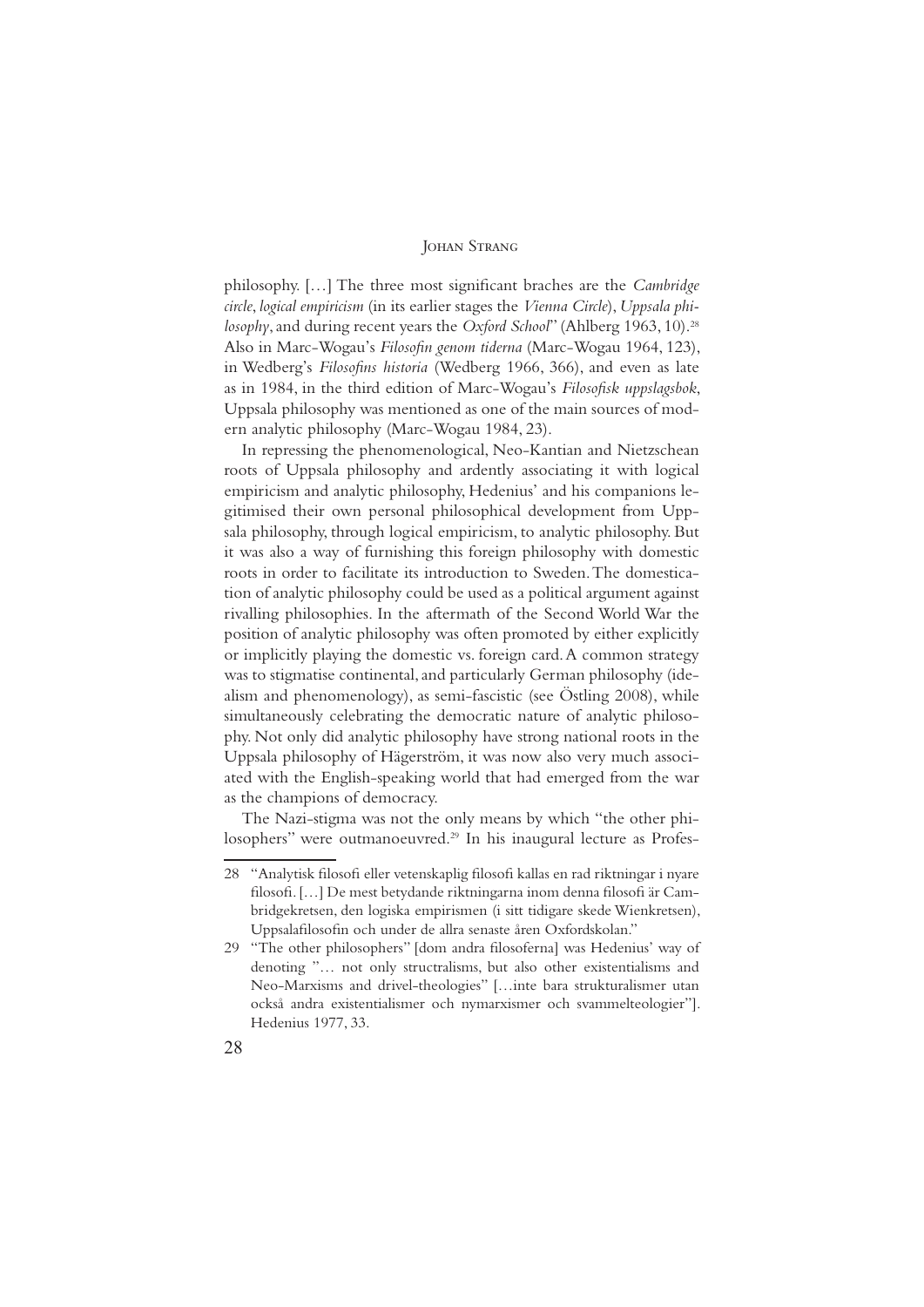sor in Practical Philosophy in Uppsala in 1948, Hedenius claimed that neo-Thomism and Marxism were popular philosophies largely only because of the support they received from the Catholic Church and the Communist party. Existentialism, in turn, was refuted as a psychological reaction to the horrors of the World Wars. Hedenius even claimed that "if philosophy was given full freedom everywhere, the philosophical tradition that now appears as the most scientific one, would probably prevail" (Hedenius 1948, 17-19).<sup>30</sup> In a similar vein in the textbook Att *studera fi losofi* (1961), Marc-Wogau made a brief settlement with "philosophy as it should not be studied" in a chapter called "Unscientific philosophy", before he commenced with philosophy "as it should be studied" in the chapter on "analytic philosophy". The first chapter was clearly inspired by Hedenius' inaugural lecture as it had the telling subchapters "In the grip of politics. Philosophy in the Soviet Union", "In the duty of religion. Neo-Thomism" and "In the wake of the World Wars. Existentialism" (Marc-Wogau 1961, 1-24). In this way, the analytic philosophy was in Sweden presented as the only politically scrupulous philosophy, as more autonomous and scientific than its contenders.

#### **Conclusion – the Hedenian moment**

The making of the analytic tradition in Sweden illustrates the ways in which the history of philosophy can be studied from a political-rhetorical perspective; that is, as a game of controversies, contingencies, redescriptions, and redefinitions. Precisely as when applied on political labels and terms, the nominalistic perspective is particularly rewarding when studying periods of great turbulence, when opposing philosophical schools and movements are formed and defined against each other ("the analytic" vs. "the continental"), or when two factions of the same school dissociate and struggle for the sole right to represent the movement and its legacy (Phalénians vs. Hägerströmians on "Uppsala philos-

<sup>30 &</sup>quot;Och dock är det en tröst, att om förhållandena överallt medgåve full frihet åt filosofien, så skulle troligen den filosofiska tradition, som nu framstår som den mest vetenskapliga, bli den enda härskande".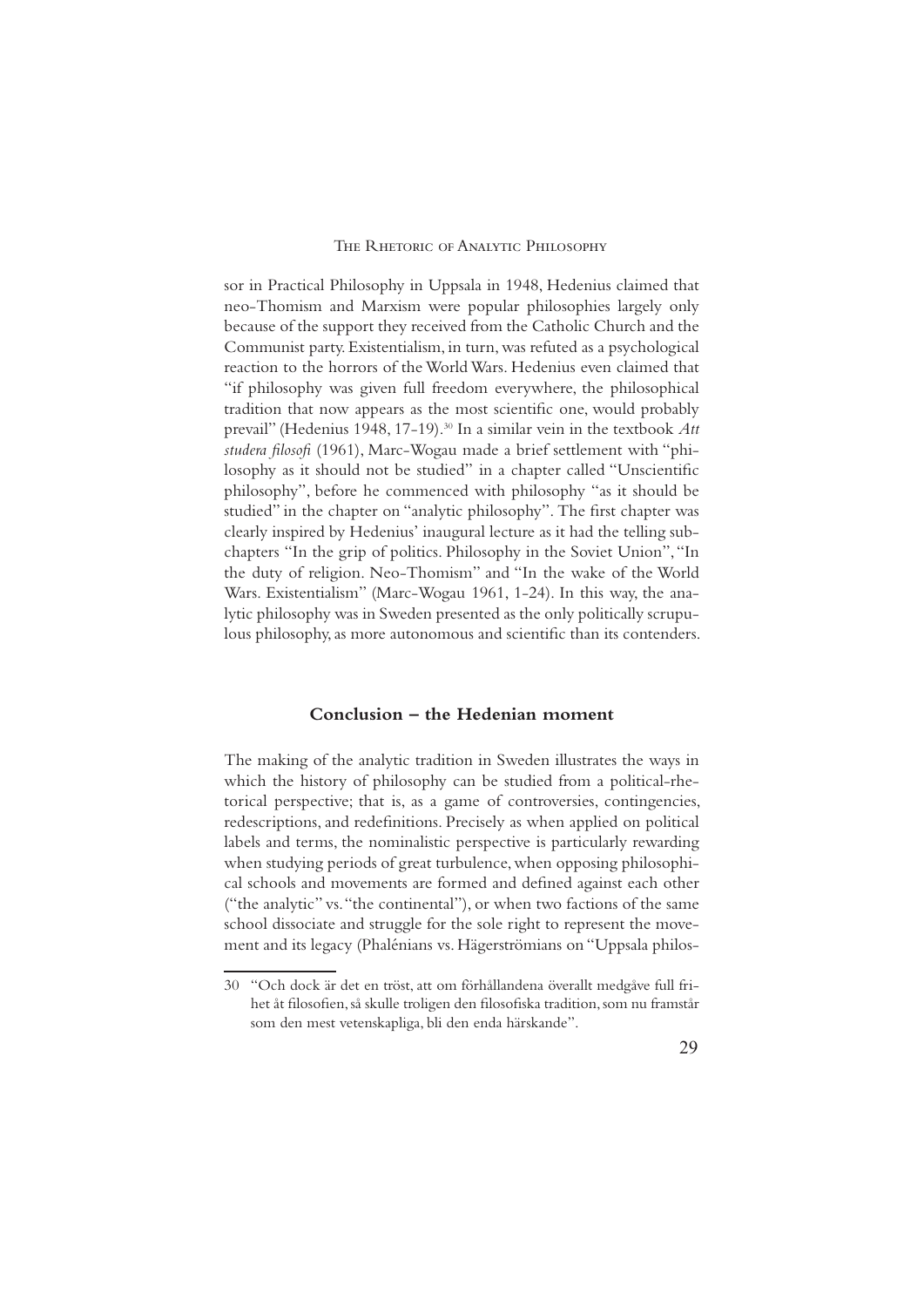ophy"). Philosophical labels are often coined by adversaries and loaded with a considerable pejorative weight ("Uppsala philosophy" or "value nihilism"), but by making the right moves, they can be neutralised, or even turned into weapons for the proponents themselves. It is also important to remember that the meaning of a philosophical label is not given once for all. For example, "value nihilism" was to a considerable extent filled with a new content by Hedenius, but by means of a consistent use of the same term, he succeeded in creating a sense of continuity. Finally, the example of "analytic philosophy" shows how an international conceptual innovation can be transferred and appropriated in a national context by giving it a domestic history and background.

More than anything, the rhetorical making of the analytic tradition in Sweden emphasises the importance of timing. It is surely justified to talk about a "Hedenian moment" in the 1940s, a particular *Spielzeitraum* during which the introduction of analytic philosophy in veil of Hägerström was possible.31 The death of Hägerström in 1939 was, of course, absolutely crucial in this respect, as it balanced the contest between the Hägerströmian and the Phalénian factions of Uppsala philosophy and triggered a struggle for the right to the Hägerströmian legacy. With the grand old man alive it would hardly have been impossible for Hedenius to claim the value theory and to redescribe Uppsala philosophy as part of the analytic tradition. But Hedenius' move was also made possible by the central position that logical empiricism had gained in the international and the Nordic philosophical debates. During the 1930s logical empiricism had become a leading philosophical movement, presented to the world in many popular and wide-spread introductions such as Ayer's *Language, Truth and Logic* (1936), Carnap's small pamphlets in the *Psyche* miniatures series (Carnap 1934; 1935), and von Mises' *Kleines Lehrbuch der Positivismus* (1939). Even if logical empiricism did not have a commanding representative in Sweden,<sup>32</sup> its central arguments were

<sup>31</sup> J. G. A. Pocock (1975) famously used the word "moment" to designate a specific political situation in which a certain move was possible. Palonen (2003b: 65) notes that the idea has since been borrowed by Rosanvallon (1985) and Palonen (1998) himself.

<sup>32</sup> Åke Petzäll (1901-1957), who later became Professor in Practical Philosophy in Lund (1939-1957) had written an introduction to logical empiricism already in 1931, but his efforts went largely unrecognised in an Upp-

<sup>30</sup>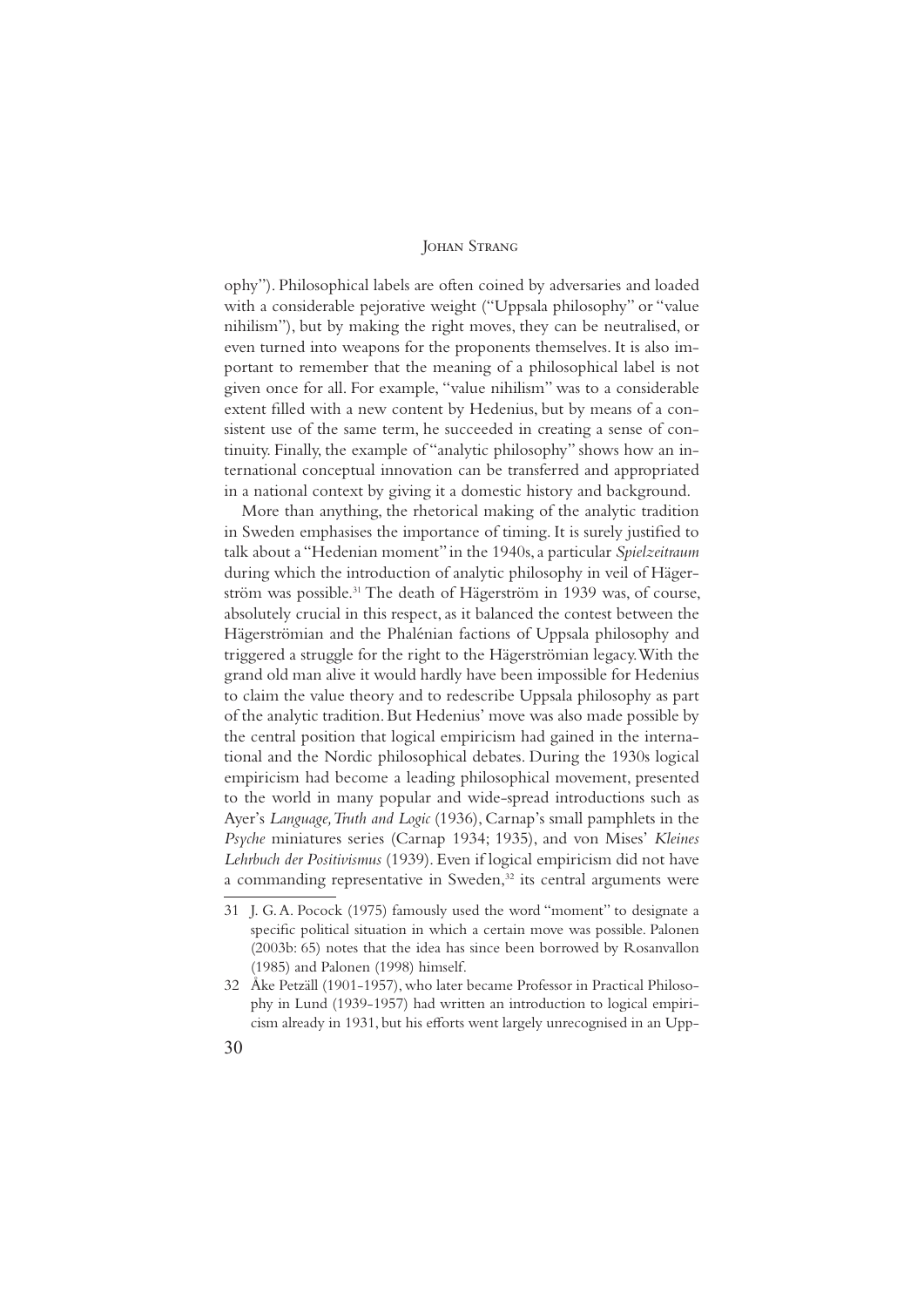undoubtedly familiar to the Swedish philosophical community. The philosophical situation in the neighbouring countries was immensely important in this respect. The strong position of logical empiricism in the Nordic countries and of the Nordic philosophers within the logical empiricist movement was manifested not least through the Second International Congress for the Unity of Science which was arranged in Copenhagen in 1936 with many Uppsala philosophers as guests. The logical empiricists Eino Kaila in Finland, Jørgen Jørgensen in Denmark and Arne Næss in Norway, assisted the transformation from Uppsala philosophy to analytic philosophy in many ways. Not only by taking part in the common-Nordic philosophical debate (for example in the journal *Theoria*), but also as referees in the nomination processes for the vacant chairs in philosophy in Sweden. For example, in the race for the chair in Theoretical Philosophy in Uppsala in 1945, Kaila strongly favoured Marc-Wogau and Hedenius who stood for an "Uppsala philosophy in progress", while claiming that an appointment of the orthodox Hägerströmian Martin Fries would represent "stagnation" (Kaila 1945-46, 11-12).<sup>33</sup> For Kaila, the time was ripe for Swedish philosophy to catch up with the philosophical development in more advanced countries.

Simultaneously, one must also recognise the fact that logical empiricism itself was in a process of transition during the 1940s. The exodus from continental Europe meant that logical empiricism was fused with British and American ideas, and gradually replaced both substantially and rhetorically by novelties such as "ordinary language philosophy", "philosophy of science" and "analytic philosophy". This transition certainly played to the advantage of Hedenius and his companions as they no longer were forced to import the "logical empiricism" which had been shunned by their predecessors within the Uppsala school. Instead they could participate in the making of something new, that is, analytic philosophy.

Finally, "the Hedenian moment" can also be said to have been char-

sala philosophy-dominated Swedish discussion.

<sup>33 &</sup>quot;Hos [Marc-Wogau] – och likaså hos hans medsökande doc. Hedenius – kan man numera tala om uppsalafilosofi i utveckling" and "[Valet av Fries] skulle betyda ett stillastående och icke ett framåtskridande."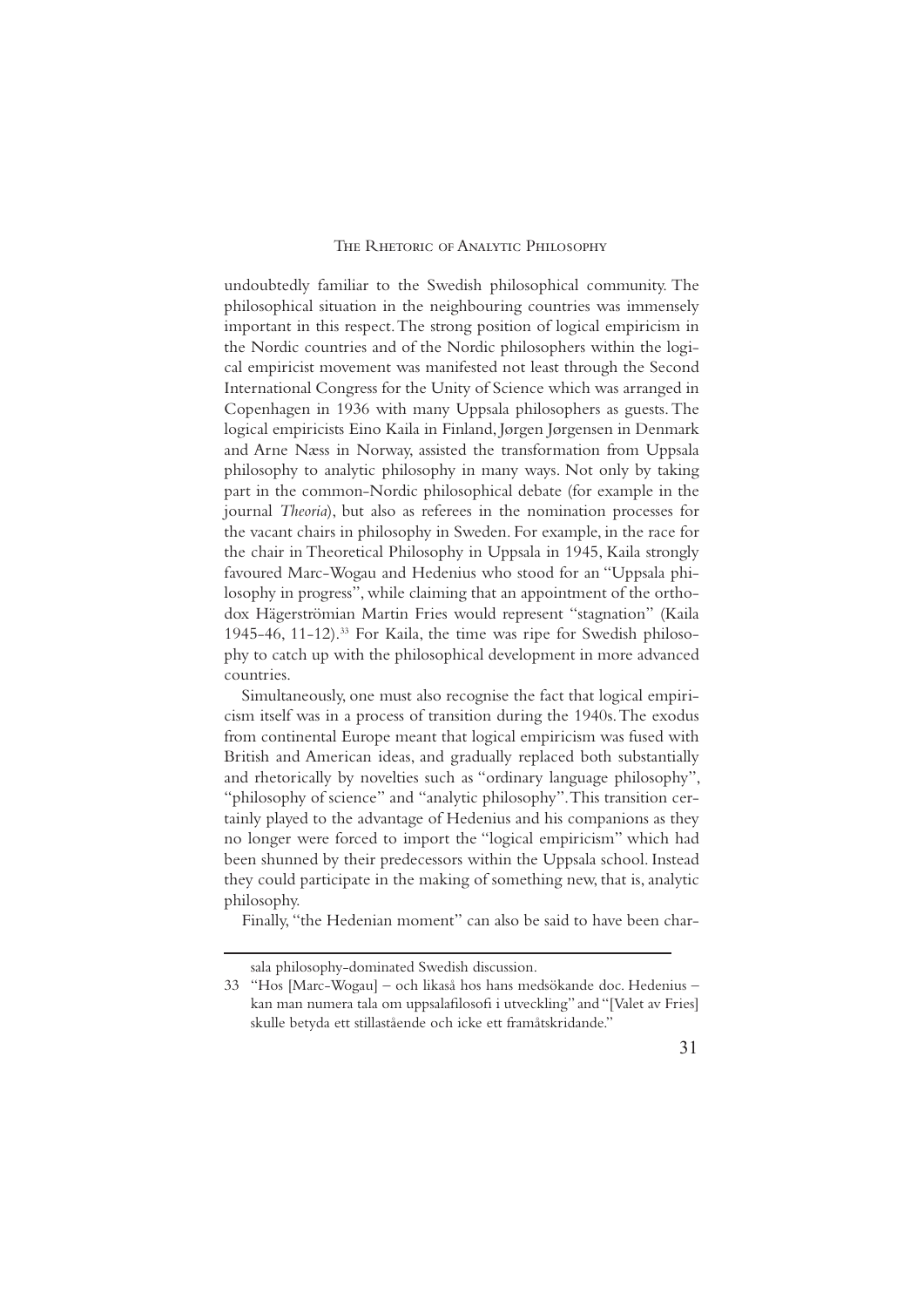acterised by the political circumstances that Hedenius and his companions were able to draw upon in furthering their own position. Hedenius' move coincided providentially with the general cultural turn from Germany to Great Britain and the United States. Whereas "analytic philosophy" was framed as Anglophone and democratic, competing philosophies were burdened with associations to Germany and totalitarian modes of thinking. The radical political connotations that had marked Uppsala philosophy during the 1920s and 30s were largely transformed in the emerging Cold War context. No longer a radical argument against the conservative political and moral elite, "value nihilism" and "analytic philosophy" supported and legitimised the official political agenda of the neutral (and Social Democratic) Swedish establishment. It is not unlikely that these political connotations, together with the domestic roots that the analytic tradition was furnished with in the figure of Hägerström, can serve as an explanation for the comparatively strong and persistent analytic dominance in Swedish philosophy during the latter half of the  $20<sup>th</sup>$  century, and for the rather hostile reception of Næss' book *Four Modern Philosophers – Carnap, Wittgenstein, Heidegger, Sartre* in the mid-1960s.

The rhetorical making of the Swedish analytic tradition described above is an example of the ways in which a rhetorical-political perspective can open up for novel interpretations in the history of philosophy, and I am sure that a similar examination of, for example, the *Positivismusstreit* in Germany or the curious invention of "continental philosophy" in the English speaking world in the 1960s and 70s, would produce equally fascinating results. The time is certainly ripe to abandon the rather tedious debates on whether this or that philosopher is an analytic philosopher or not, in favour of a discussion of what particular intellectuals have tried to do in using philosophical labels such as "analytic philosophy".

#### **References**

Ahlberg, Alf (1963) *Filosofiskt lexikon*, Stockholm: Natur och kultur Ayer, Alfred (1936) *Language, Truth and Logic*, London: Victor Collancz, 1958 Bengtsson, Jan (1990) *Den fenomenologiska rörelsen i Sverige – Mottagande och infl ytande 1900-1968*, Göteborg: Daidalos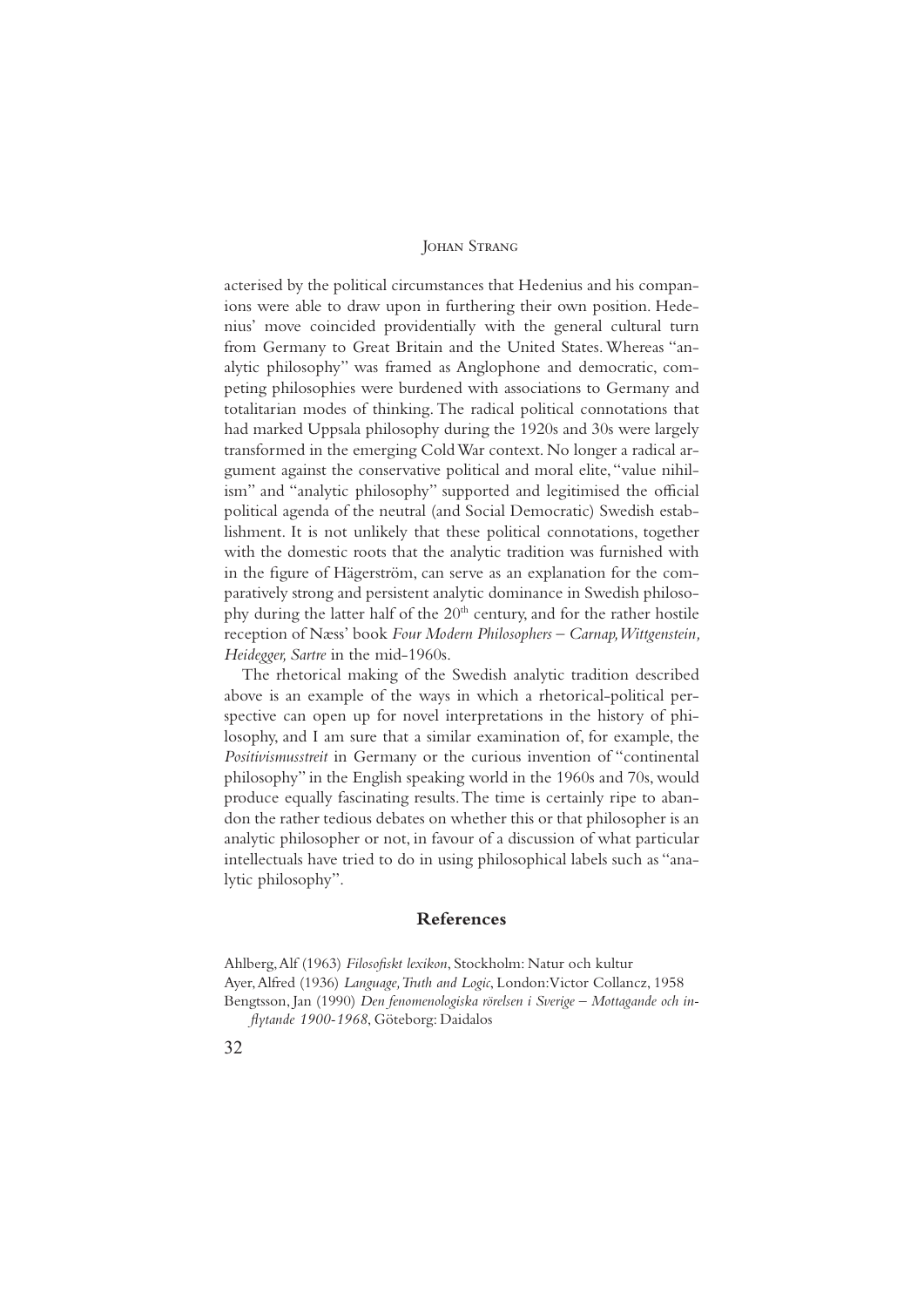Brunner, Otto; Conze, Werner & Koselleck, Reinhart (hrsg.) (1972-1997) *Ge*schichtliche Grundbegriffe: Historisches Lexikon zur politischsozialen Sprache in *Deutschland*, Stuttgart: Klett

Carnap, Rudolf (1934) *The Unity of Science*, London: Kegan Paul

- Collins, Randall (1998) *The Sociology of Philosophies A Global Theory of Intellectual Change*, London: Belknap
- Dummett, Michael (1993) *Origins of Analytic Philosophy*, Cambridge: Harvard University Press
- Fries, Martin (1927) "Modärn moral- och rättsfilosofi i Uppsala", *Det Nya Sverige – Tidskrift för nationella spörsmål*, vol. 21, 200-218
- Føllesdal, Dagfinn (1997) "Analytic philosophy What is it and Why Should One Engage in it?", in Hans-Johann Glock (ed.) *The Rise of Analytic Philosophy*, Oxford: Blackwell
- Glock, Hans-Johann (2008) *What is Analytic Philosophy?* Cambridge: Cambridge University Press
- Hacker, P. M. S. (1996) *Wittgensteins Place in Twentieth-century Analytic Philosophy*, Oxford: Blackwell
- Hansson, Jonas & Nordin, Svante (2006) *Ernst Cassirer: the Swedish Years*, Bern: Peter Lang
- Hedenius, Ingemar & Wedberg, Anders (1934a) "Försvar för 'uppsalafilosofien' – ett inlägg mot professor Bööks artiklar", *Svenska Dagbladet*, March 5, 1934
- Hedenius, Ingemar & Wedberg, Anders (1934b) "Professor Lundstedt och uppsalafilosofien", *Fönstret*, no 5, 3
- Hedenius, Ingemar (1939) "Über den alogischen Charakter der sog. Werturteile – Bemerkungen zu Ernst Cassirer: *Axel Hägerström Eine Studie zur Schwedishen Philosophie der Gegenwart*", *Theoria*, vol. 5, no. 3, 314-329
- Hedenius, Ingemar (1940a) "Om Hägerströms filosofi", in Tiden, no. 1, 35-44 Hedenius, Ingemar (1940b) "Om lagen och staten som vårt gemensamma väl",

*Tiden*, no. 7, 429-434

- Hedenius, Ingemar (1940c) "Uppsalafilosofin och diktarturstaternas framfart", *Tiden*, no. 3, 174-178
- Hedenius, Ingemar (1941a) *Om rätt och moral*, Stockholm: Wahlström & Widstrand, 1963

- Hedenius, Ingemar (1941c) "Värderingsfri vetenskap", *Tiden*, no. 4, 214-222
- Hedenius, Ingemar (1942a) "Problem om rätten", *Tiden*, no. 8, 483-492
- Hedenius, Ingemar (1942b) "Problem om rätten" , *Tiden*, no. 10, 608-619
- Hedenius, Ingemar (1948) "Om praktisk filosofi", reprinted in Hedenius, Om

Carnap, Rudolf (1935) *Philosophy and Logical Syntax*, London: Kegan Paul

Hedenius, Ingemar (1941b) "Rättsmedvetandet på glid", *Tiden*, no. 1, 12-24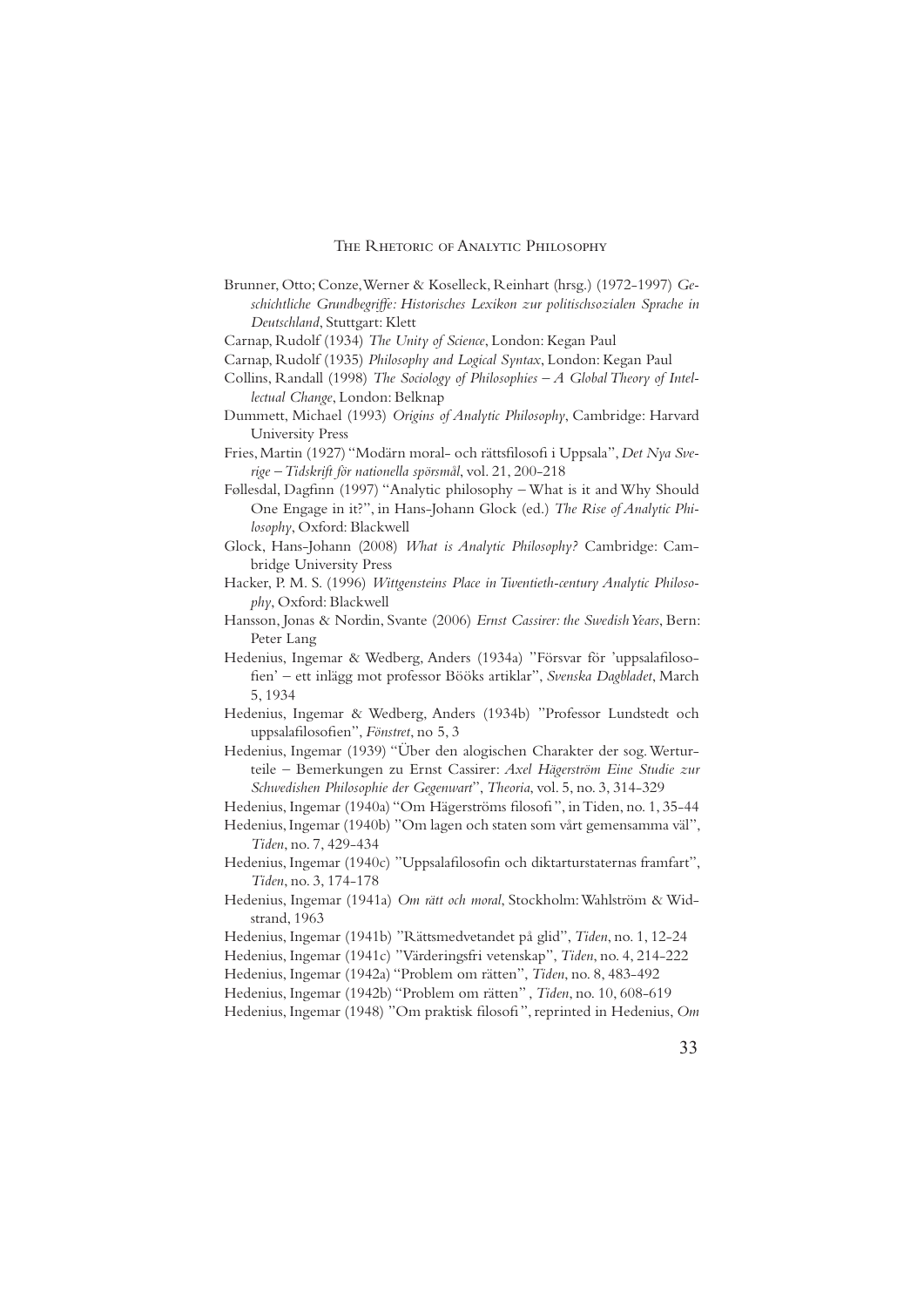*människans moraliska villkor*, Göteborg: Författarförlaget, 1972, 17-33

- Hedenius, Ingemar (1977) *Filosofin i ett föränderligt samhälle*, Stockholm: Bonniers
- Heidegren, Carl-Göran (2004) Det moderna genombrottet i nordisk universitetsfilo*sofi 1960-1915*, Göteborg: Daidalos
- Heidegren, Carl-Göran (2010) "Positivism before Logical Positivism in Nordic Philosophy", in Friedrich Stadler & Juha Manninen (eds.) *The Vienna Circle in the Nordic Countries –Networks and Transformations of Logical Empiricism,* Dordrecht: Springer
- Hägerström, Axel (1910) "Om moraliska föreställningars sanning", reprinted in Hägerström 1939, 35-65
- Hägerström, Axel (1934) "Ein Stein, Ihr Herren, ist ein schlechtes Argument", *Fönstret*, no 6-7, 3
- Hägerström, Axel (1939) Socialfilosofiska uppsatser, Stockholm: Bonniers
- Kaila, Eino (1945-46) [Sakkunnigutlåtande vid tillsättningen av professuren i teoretisk filosofi vid Uppsala universitet], Uppsala universitet
- Koselleck, Reinhart (2000) *Zeitschichten Studien zur Historik*, Frankfurt am Main: Suhrkamp
- Källström, Staffan (1986) *Den gode nihilisten*, Stockholm: Raben & Sjögren
- Lagerborg, Rolf (1920) *Vetenskapliga vanföreställningar ett supplement till Rob. Tigerstedts arbete* Vetenskapligkritik *tillika en inledning till* Fenomenalismen*,*  Helsingfors: Söderströms
- Landquist, John (1929) Uppsalafilosofien och sanningen, några ord om två sakkun*niga vid tillsättandet av fi losofi professuren i Lund*, Stockholm: Bonniers
- Landquist, John (1931) "Angrepp på Hägerström", *Aftonbladet*, May 23, 1931.
- Leonhard, Jörn (2004) "From European Liberalism to Languages of Liberalism: The Semantics of *Liberalism* in European Comparison", *Redescriptions*, vol. 8, 17-51

Ljungdal, Arnold (1943) *Nihilismens filosofi*, Stockholm: Steinsvik

- Lundstedt, Vilhelm (1942) *Det Hägerström-Lundstedtska misstaget sju föreläsningar samt efterskrift*, Stockholm: Hugo Geber
- Marc-Wogau, Konrad (1932a) "Vad är 'Uppsalafilosofien' I", *Gaudeamus*, vol. 9, no. 6, 5-7, 14
- Marc-Wogau, Konrad (1932b) "Vad är 'Uppsalafilosofien' II", *Gaudeamus*, vol. 9, no. 7, 4-6
- Marc-Wogau, Konrad (1932c) "Vad är 'Uppsalafilosofien' III", *Gaudeamus*, vol. 9, no. 8, 7-9
- Marc-Wogau, Konrad (1932d) "Vad är 'Uppsalafilosofien' IV", *Gaudeamus*, vol. 9, no. 9-10, 5-6, 22-23

Marc-Wogau, Konrad (1933) "Vad är 'Uppsalafilosofien' V", *Gaudeamus*, vol.

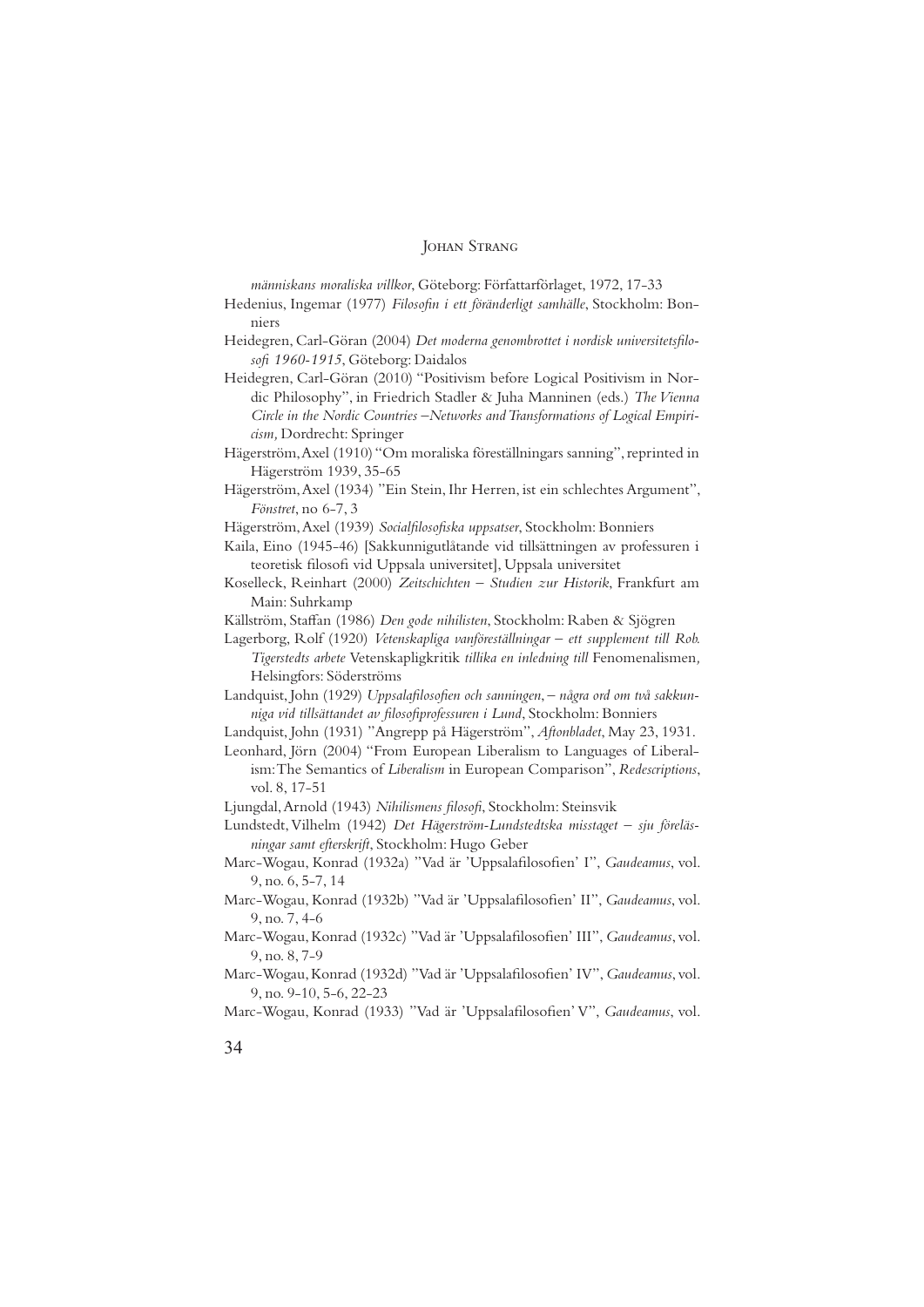#### The Rhetoric of Analytic Philosophy

10, no. 1, 9-10, 16

- Marc-Wogau, Konrad (1940a) "Hägerströms verklighetsteori", *Tiden*, no. 5, 286-299
- Marc-Wogau, Konrad (1940b) "Hägerströms verklighetsteori", *Tiden*, no. 6, 360-367
- Marc-Wogau, Konrad (1942) "*Der Wertnihilismus in der Rechtsphilosophie*. Bemerkungen zu Ingemar Hedenius: *Om rätt och moral* (Über Recht und Moral), Stockhom, Tidens förlag, 1941", *Theoria*, vol. 8, no. 1, 60-71
- Marc-Wogau, Konrad (1946) "Axel Hägerström och kritiken av subjektivismen", in *Harald Nordenson: en samling uppsatser tillägnade Harald Nordenson på 60-årsdagen den 10 augusti 1946*, Stockholm, 1946, 206-240
- Marc-Wogau, Konrad (1947) "Uppsalafilosofin och den logiska empirismen", *Ord och bild*, vol. 56, 30-38
- Marc-Wogau, Konrad (1957) "Axel Hägerström och Uppsalafilosofin", in Ryle 1957, 126-139
- Marc-Wogau, Konrad (1964) *Filosofin genom tiderna*, Stockholm: Bonniers
- Marc-Wogau, Konrad (1968) Studier till Axel Hägerströms filosofi, Stockholm: Prisma
- Marc-Wogau, Konrad (1961) Att studera filosofi, Stockholm: Norstedts

Marc-Wogau, Konrad (1984) *Filosofi sk uppslagsbok*, Lund: Doxa

- Marc-Wogau, Konrad & Wennerberg, Hjalmar (1957) [preface], in Ryle 1957, 7
- Marjanen, Jani (2009) "Histoire croisée of concepts as transnational history: Undermining methodological nationalism", Mathias Albert, Gesa Bluhm, Jan Helmig, Andreas Leutzsch & Jochen Walter (eds.), *Transnational Political Spaces: Agents – Structures – Encounters*, Frankfurt & New York: Campus 2009 (Reihe Historische Politikforschung).
- Mindus, Patricia (2009) *A Real Mind The Life and Work of Axel Hägerström*, Dordrecht: Springer
- von Mises, Richard (1939), *Kleines Lehrebuch des Positivismus Einführung in die empirische Wissenschaftsauff assung*, The Hague: Stockum & Zoon
- Nagel, Ernest (1936) "Impressions and appraisals of analytic philosophy in Europe I-II", *Journal of Philosophy*, vol. 33, no 1 & 2
- Nordin, Svante (1983) Från Hägerström till Hedenius den moderna svenska filosofin, Lund: Doxa
- Nordin, Svante (2004) Ingemar Hedenius en filosof och hans tid [Vitterhetsakademiens skriftserie Svenska lärde], Stockholm: Natur och Kultur
- Næss, Arne (1965) *Moderne filosofer Carnap, Wittgenstein, Heidegger, Sartre,* Stockholm: Almqvist & Wiksell

Næss, Arne (1968) *Four Modern Philosophers – Carnap, Wittgenstein, Heidegger,*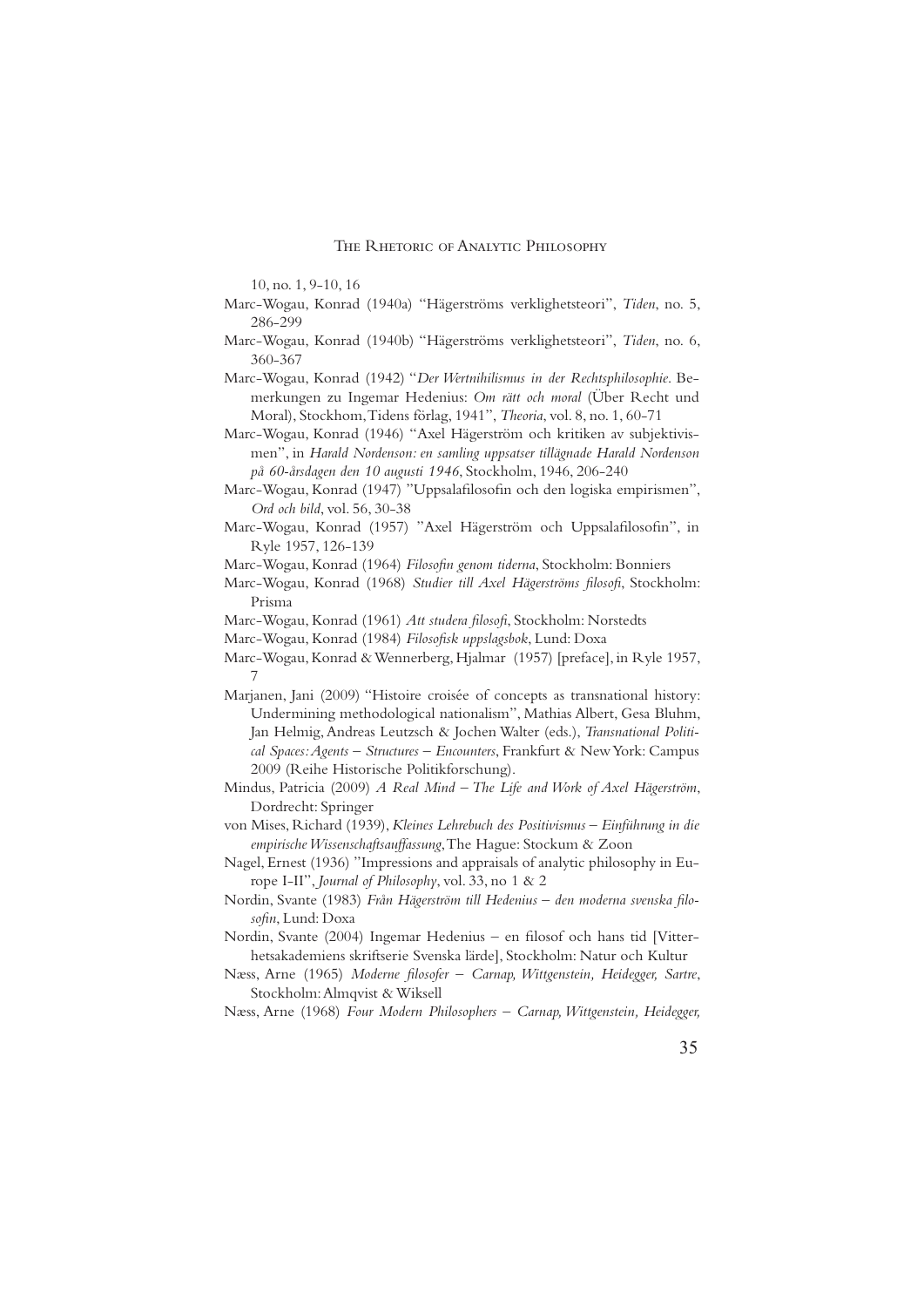#### JOHAN STRANG

*Sartre*, Chicago: Chicago University Press

- Oxenstierna, Gunnar (1935) "Docent G. Oxenstiernas anmärkningar till Docent Torgny T. Segerstedts recension av arbetet: Om betingelserna för det analytiska konsekvensbegreppets upprätthållande", *Theoria*, vol. 1, no. 2, 189-191
- Oxenstierna, Gunnar (1938) *Vad är Uppsala-filosofien?* [Studentföreningen Verdandis små-skrifter, nr 400], Stockholm: Bonniers.
- Palonen, Kari (1998) *Das 'Webersche Moment' zur Kontingenz des Politischen*, Opladen/Weisbaden: Westdeutsche Verlag
- Palonen, Kari (1999) "Rhetorical and temporal perspectives on conceptual change – theses on Quentin Skinner and Reinhart Koselleck", *Finnish Yearbook of Political Thought*, vol. 3, 41-59
- Palonen, Kari (2003a) *Quentin Skinner History, Politics, Rhetoric*, Cambridge: Polity Press
- Palonen, Kari (2003b) "Translation, Politics and Conceptual Change", *Finnish Yearbook of Political Thought*, vol. 7, 15-35
- Palonen, Kari (2008a) "'Objectivity as Fair Play Max Weber's Parliamentary Redescription of a Normative Concept", *Redescriptions*, vol. 12, 72- 95
- Palonen, Kari (2008b) *The Politics of Limited Times The Rhetoric of Temporal Judgement in Parliamentary Democracies*, Baden-Baden: Nomos
- Palonen, Kari (2010) *"Objektivität" als faires Spiel Wissenschaft als Politik bei Max Weber*, Baden-Baden: Nomos
- Pap, Arthur (1949) *Elements of Analytic philosophy*, New York: Macmillan
- Pocock, J. G. A. (1975) *The Machiavellian Moment Florentine Political Thought and the Atlantic Republican Tradition*, Princeton: Princeton University Press
- Pulkkinen, Tuija (2003) "Hannah Arendt and the Politics of Philosophy", *Alternatives: Global, Local, Political*, vol. 28, 215-232
- Reichenbach, Hans (1951) *The Rise of Scientifi c Philosophy*, Berkeley: University of California Press
- Richter, Melvin (2005) "More than a Two-Way Traffic Analysing, Translating, and Comparing Political Concepts from Other Cultures", *Contributions to the History of Political Concepts*, vol. 1, no. 1, 7-20
- Ritter, Joachim; Gründer, Karlfried; Gabriel, Gottfried (hrsg.) (1970-2005) *Historisches Wörterbuch der Philosophie*, Basel: Schwabe Verlag
- Rosanvallon, Pierre (1985) *Le moment Guizot*, Paris: Gallimard
- Ruin, Hans (2000) "Hägerström, Nietzsche och den svenska nihilismen", *Tidskrift för politisk fi losofi* , nr. 1, 2000, 5-30
- Ryle, Gilbert (ed.), (1956) *The revolution in philosophy*, London: Macmillan
- Ryle, Gilbert (ed.) (1957) *Revolutionen i filosofin*, Stockholm: Natur och kultur, [translated by Hjalmar Wennerberg]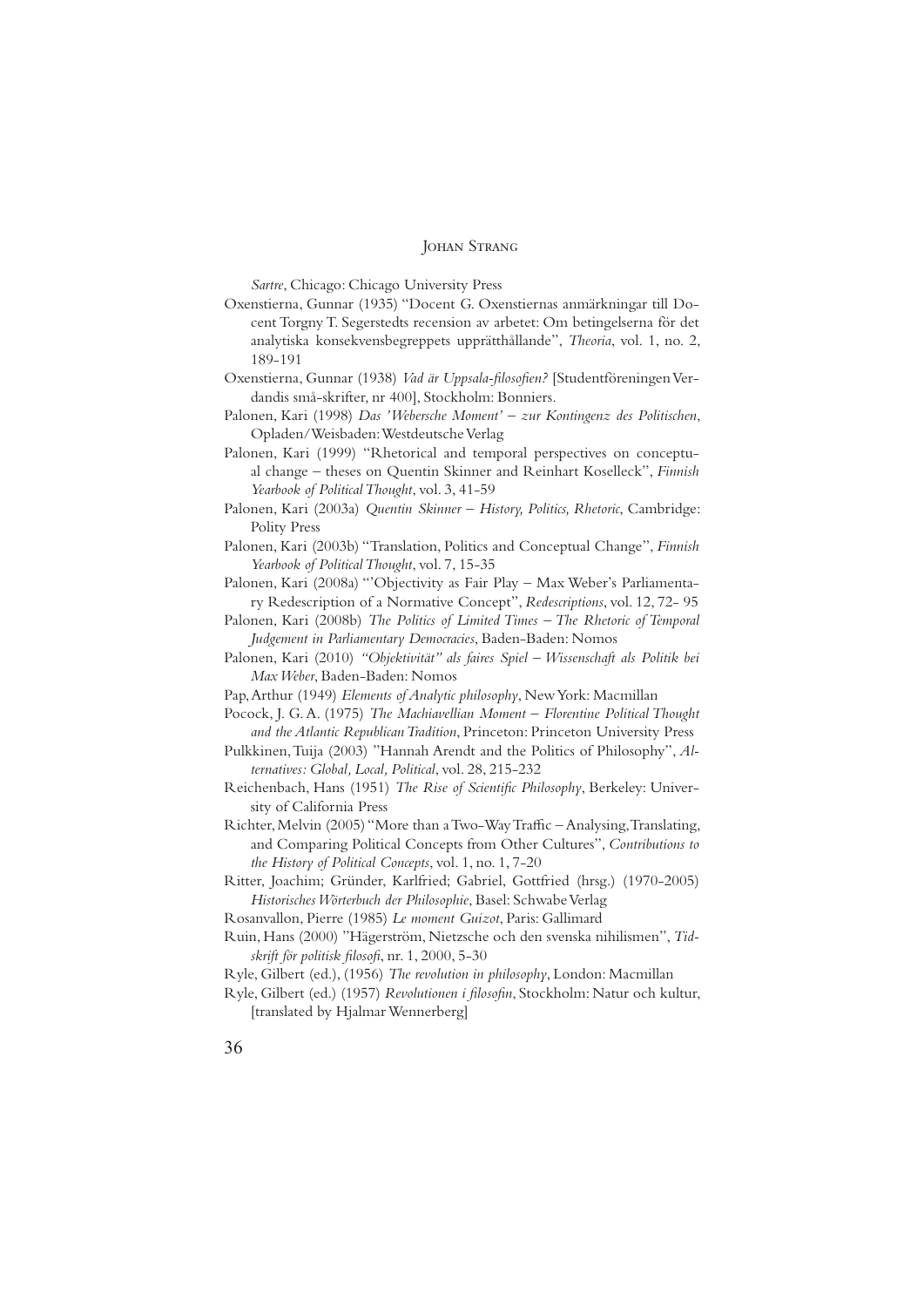#### The Rhetoric of Analytic Philosophy

- Satris, Stephen (1987) *Ethical Emotivism* [Martin Nijhoff Philosophy Library vol. 25], Dordrecht: Kluwer
- Sluga, Hans (1998) "What Has History to Do with Me? Wittgenstein and Analytic Philosophy", *Inquiry*, vol. 41, 99-121
- Skinner, Quentin (1996) *Reason and Rhetoric in the Philosophy of Hobbes*, Cambridge: Cambridge University Press
- Skinner, Quentin (1999) "Rhetoric and Conceptual Change", *Finnish Yearbook of Political Thought,* vol. 3, 60-73
- Skinner, Quentin (2002) *Visions of Politics, Volume I, Regarding Method*, Cambridge: Cambridge University Press
- Stenius, Henrik (2004)"The Finnish Citizen, How a Translation Emasculated the Concept", *Redescriptions*, vol. 8, 172-188
- Stenius, Henrik (2010) "Nordic Associational Life in a European and an Inter-Nordic Perspective", in Risto Alapuro & Henrik Stenius (eds), *Nordic Associations in a European Perspective* [European Civil Society 8], Baden-Baden: Nomos
- Strang, Johan (2006) "Arvet efter Kaila och Hägerström den analytiska filosofin i Finland och Sverige", in Nygård & Strang (eds), *Mellan idealism och analytisk fi losofi – den moderna fi losofi n i Finland och Sverige*, Helsingfors/ Stockholm: SLS/Atlantis
- Strang, Johan (2008) "Overcoming the rift between 'is' and 'ought' the philosophy of social engineering", *Ideas in history*, vol. 2, no. 2, 143-177
- Strang, Johan (2009) "The Scandinavian Value Nihilists and the Crisis of Democracy", *NordEuropaforum* 2009:1, 37-63
- Strang, Johan (2010a) *History, Transfer, Politics five studies on the legacy of Uppsala philosophy*, [Philosophical Studies from the university of Helsinki 30], Tampere: Juvenes
- Strang, Johan (2010b) "*Theoria* and the logical empiricists on the tensions between the national and international in philosophy", in Stadler & Manninen (eds.) *The Vienna Circle in the Nordic Countries –Networks and Transformations of Logical Empiricism,* Dordrecht: Springer, 69-89
- Stroll, Avrum (2000) *Twentieth-Century Analytic Philosophy*, New York: Columbia University Press
- Tegen, Einar (1920) "Hur en norsk uppfattar svensk filosofi", *Svensk tidskrift*, vol. 10, 51-57
- Tegen, Einar (1921) "'Fenomenalismen' och 'Uppsalafilosofien'", reprinted in Tegen, *I filosofiska frågor*, Stockholm: Almqvist & Wiksell 1927, 36-55
- Vannérus, Allen (1930) *Hägerströmstudier*, Stockholm: Bonniers
- Wedberg, Anders (1933) "Alf Ross*, Kritik der Sogenannten praktischen Erkenntnis*", *Svensk Juristtidning*, 432-438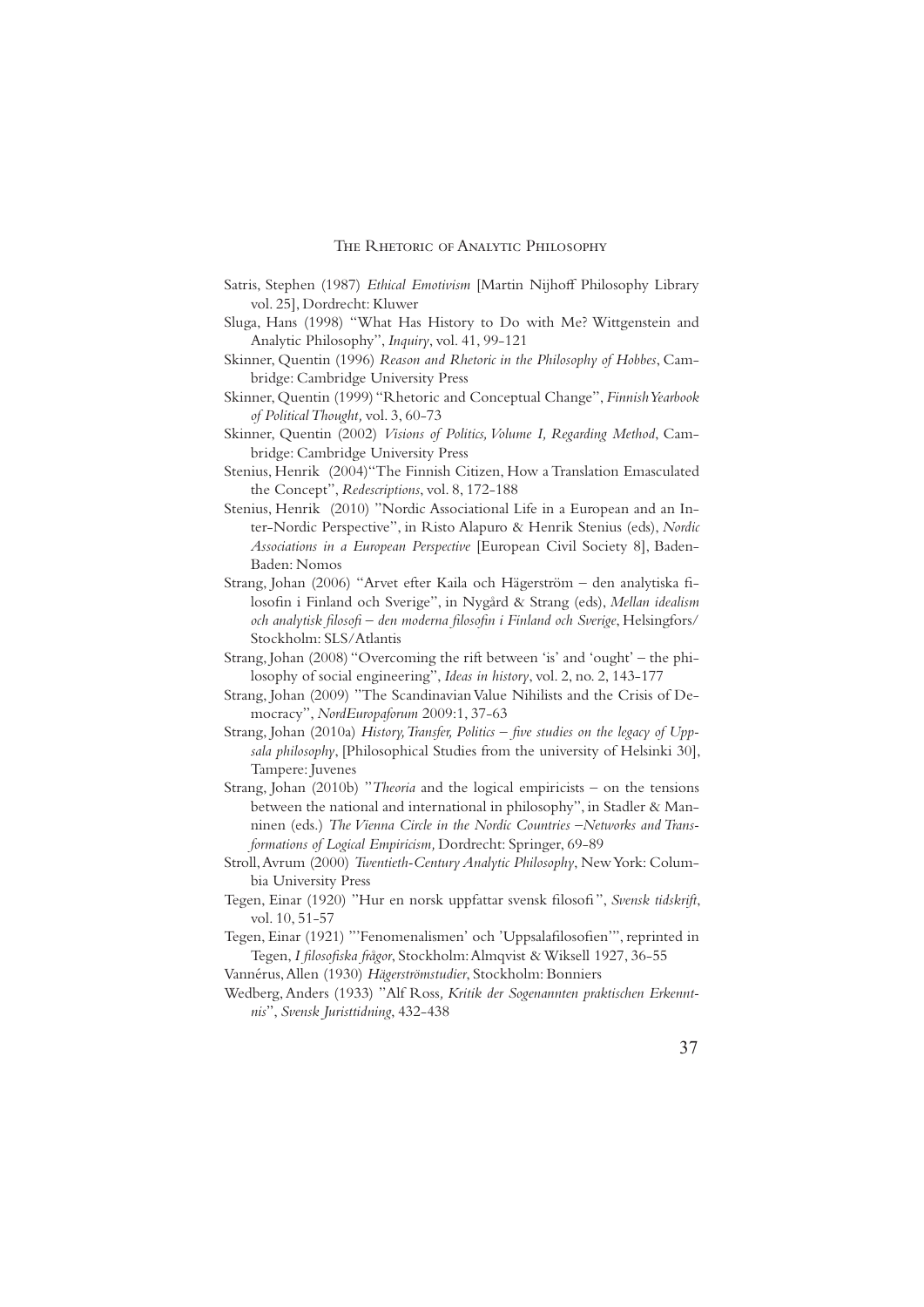# JOHAN STRANG

Wedberg, Anders (1966) *Filosofins historia III – Från Bolzano till Wittgenstein*, Stockholm: Bonniers

von Wright, Georg Henrik (1992) *Minervan Pöllö*, Helsinki: Otava

Aall, Anathon (1919) *Filosofien i Norden – til oplysning om den nyere tænknings og videnskaps histoire i Sverige og Finland, Danmark og Norge* [Videnskapsselskapets skrifter II. Hist.-Fil. Klasse 1918. No.1], Kristiania: Jacob Dybwad

Östling, Johan (2008) *Nazismens sensmoral – svenska erfarenheter i andra världskrigets efterdyningar*, Stockholm: Atlantis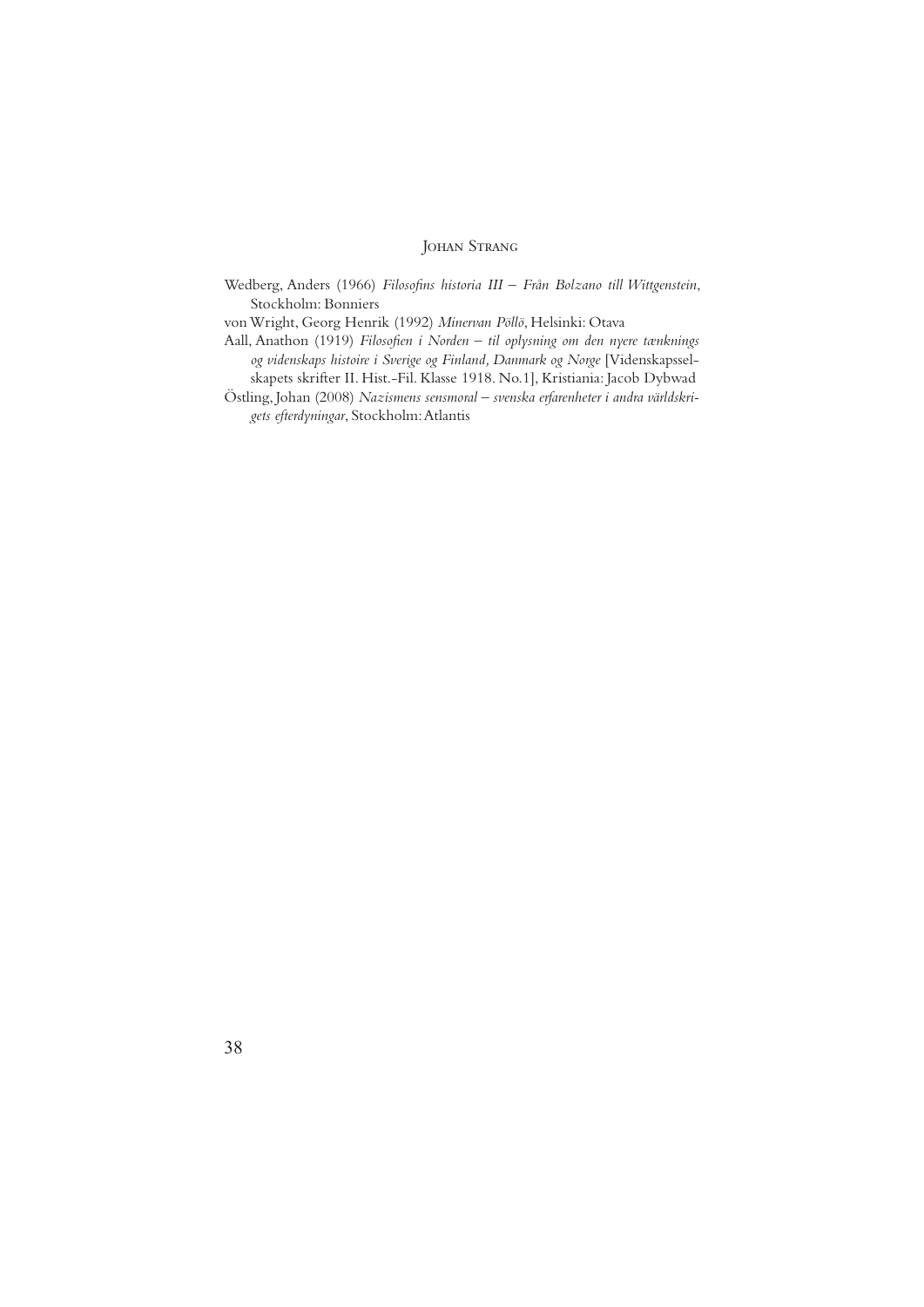# **POLITICAL REALISM, CONTINGENCY AND PHILOSOPHY**

**Esther Abin**

# **Introduction**

The relationship between political theorists and the time of politics is a complex one. Any theorist who emphasises the importance  $\mathcal{L}$ of the temporal and historical dimensions of politics will be naturally sceptical about the rational and ethical purpose of normative political theory itself. Recognition of the temporality of politics leads philosophers to unfold their conception of human reason in relation to the course of events, and further the role that they assign to normative theory and contingency constitute a limit to human reason in regulating and stemming the course of politics? In what sense can political theory remain consistent with the temporal and contingent aspects of politics? William Galston<sup>1</sup> has somehow kicked off this debate in pointing out that for the last decade, a number of political theorists have been criti-

<sup>1</sup> Galston, William, "Realism in political theory" in *European Journal of Political Theory* 9 (2010) pp.385–411.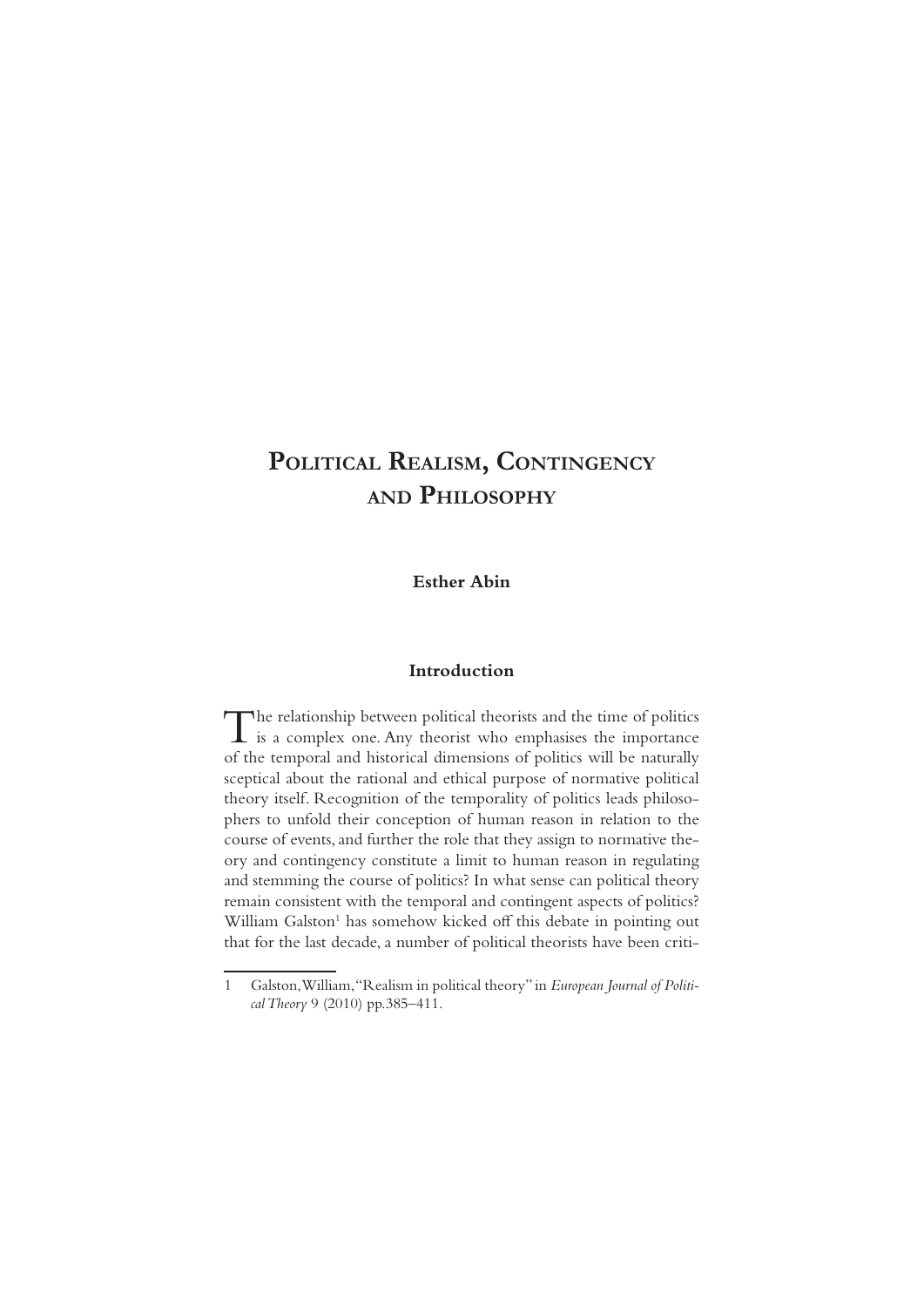cal towards the abstract theorisation of liberalism and the way in which liberal theorists neglects the fact of political contingency. Galston uses Bernard Williams's term "realism"2 to identify this critical strand. According to Galston, this "realist turn" has emerged as a critique of "political moralism" associated with post-Rawlsian political theory (John Rawls<sup>3</sup>; Ronald Dworkin<sup>4</sup>; Jürgen Habermas<sup>5</sup>). Since the publication of Galston's article, one can observe a "realist revival" in British political theory, although, Galston himself is unclear about the consistency of these realist theorists (Bernard Williams, Stuart Hampshire, John Dunn, Richard Bellamy, Raymond Geuss, John Gray etc.), for they come from quite different normative backgrounds. Yet, their common denominator lies in the recognition of the temporal, contingent and practical aspects of politics.<sup>6</sup>

The general argument of this article consists therefore in unravelling the normative issues raised by political realism and pointing out its (non-exhaustive) limits. My intention is not to disparage entirely its critical relevance though; notably against the revival of non-historical and utopian political ideologies. I rather purport to refine the philosophical and normative claims of contemporary realism and pay more attention to its philosophical premises. I first instance *via* a comparative analysis of Machiavelli's and Hobbes's theorisation of political temporality that political realism does not work as a consistent normative strand of political theory. I thus raise some concerns about the extent to which political realism can consolidate a clear cut normative argument. The fact that Galston identifies John Gray and Bonnie Honnig as realists does not do justice to their distinctive philosophical claim. Realism often works as a superficial theoretical label, which flattens and undermines the meaning and the stake of the various arguments associated with it. Following this, I suggest that the recent revival of political real-

<sup>2</sup> Williams, Bernard, *In the Beginning Was the Deed* (Princeton: Princeton University Press 2005).

<sup>3</sup> Rawls, John, *A Theory of Justice* (Oxford: Oxford Paper Backs 1973).

<sup>4</sup> Dworkin, Ronald, *Taking Rights Seriously* (London: Duckworth 2002).

<sup>5</sup> Habermas, Jurgen, *The Post-National Constellation: Political Essays,* (Cambridge: MIT Press 2001).

<sup>6</sup> Abin, Esther, *Rationality and morality in political theory: a paradigm shift*, PhD Thesis (2011) Keele University.

<sup>40</sup>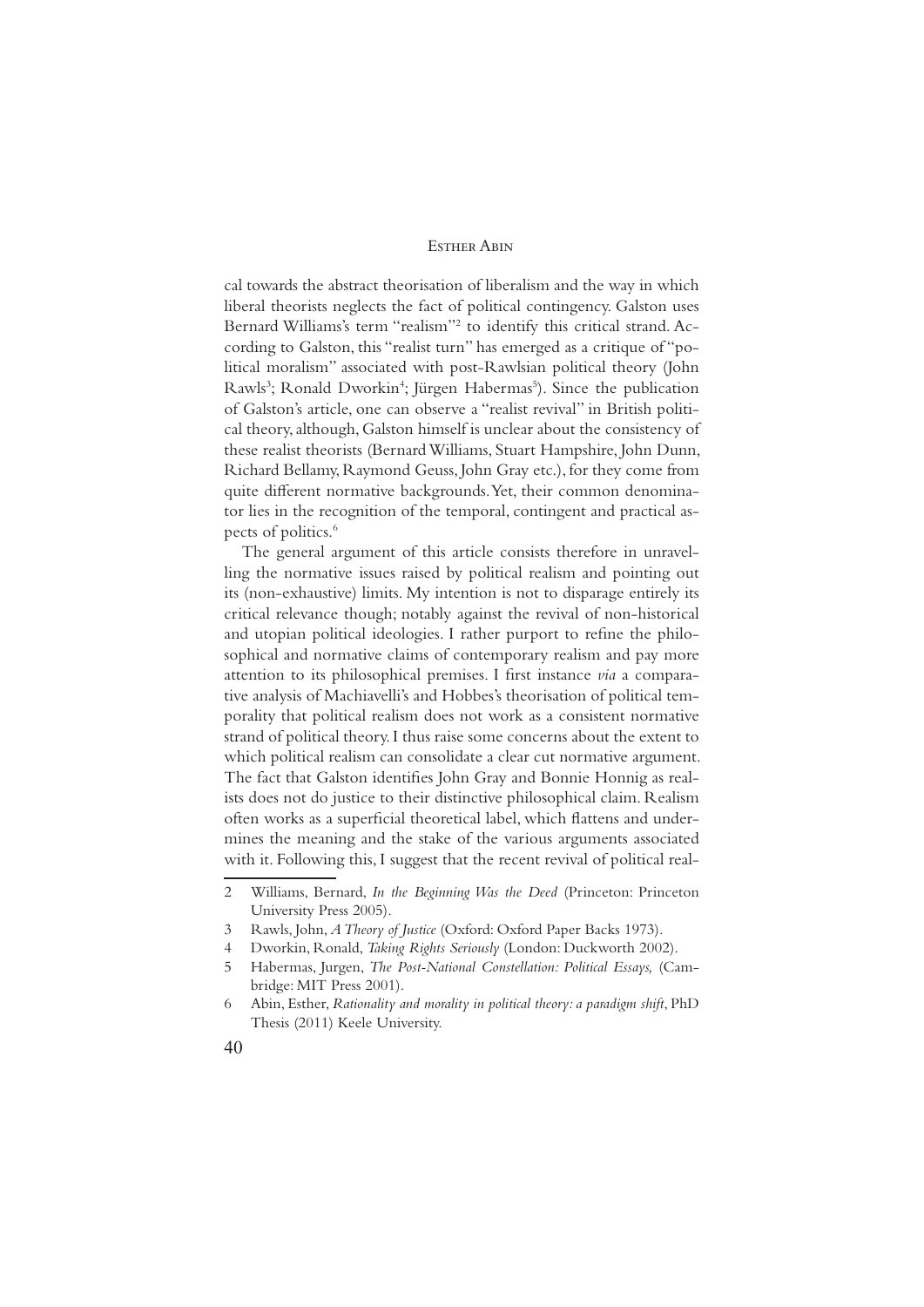### Political Realism, Contingency and Philosophy

ism and its corollary critique of the place of ethical and rational norms within politics entail almost logically a form of rejection of political philosophy. For political philosophy provides the concepts and the arguments by which political norms can be valued, endorsed or contested, philosophy enables politics to be meaningful and arguable beyond *defactoist* and positivist arguments. Last, I suggest that the quest for a "realist" political theory advances arguments that end up intentionally or not as a justification of political expediency.

# **Before political realism: the political philosophy of temporality and contingency**

In support of Raymond Geuss<sup>7</sup>, the categorisation of realism and moralism in terms of "is *versus* ought" does not necessarily capture the most distinctive features of realism. In fact, one can hardly consider the question of realism without coming across the issues of time and contingency, for they both frame the way in which political philosophers reflect about rationality and morality in politics.<sup>8</sup>

To recognise political contingency is also to recognise a limitation to the exercise of rationality and ethics within politics. Geuss, for instance, insists on the changing character of values, beliefs and morality and argues that a suitable political theory cannot yield anything *practically* relevant without taking those changes into consideration. As he puts it: "Politics is in part informed by and in part an attempt to manage some of these changes. In addition, as people act on their values, moral views, and conceptions of the good life, these values and conceptions often change precisely as the result of being 'put in practice.'"9

Historically, the recognition of temporal contingency in political theory reflects the advent of modernity whereby politics *on earth* is no longer seen to reflect the omnipotence of a divine will; it is recognised that political will is inherently limited by the fragility of the human

<sup>7</sup> Geuss, Raymond, *Philosophy and Real Politics*, (Princeton, NJ: Princeton University Press 2008).

<sup>8</sup> Abin,*Rationality and morality in political theory: a paradigm shift.*

<sup>9</sup> Geuss, *Philosophy and Real Politics*, pp. 4-5.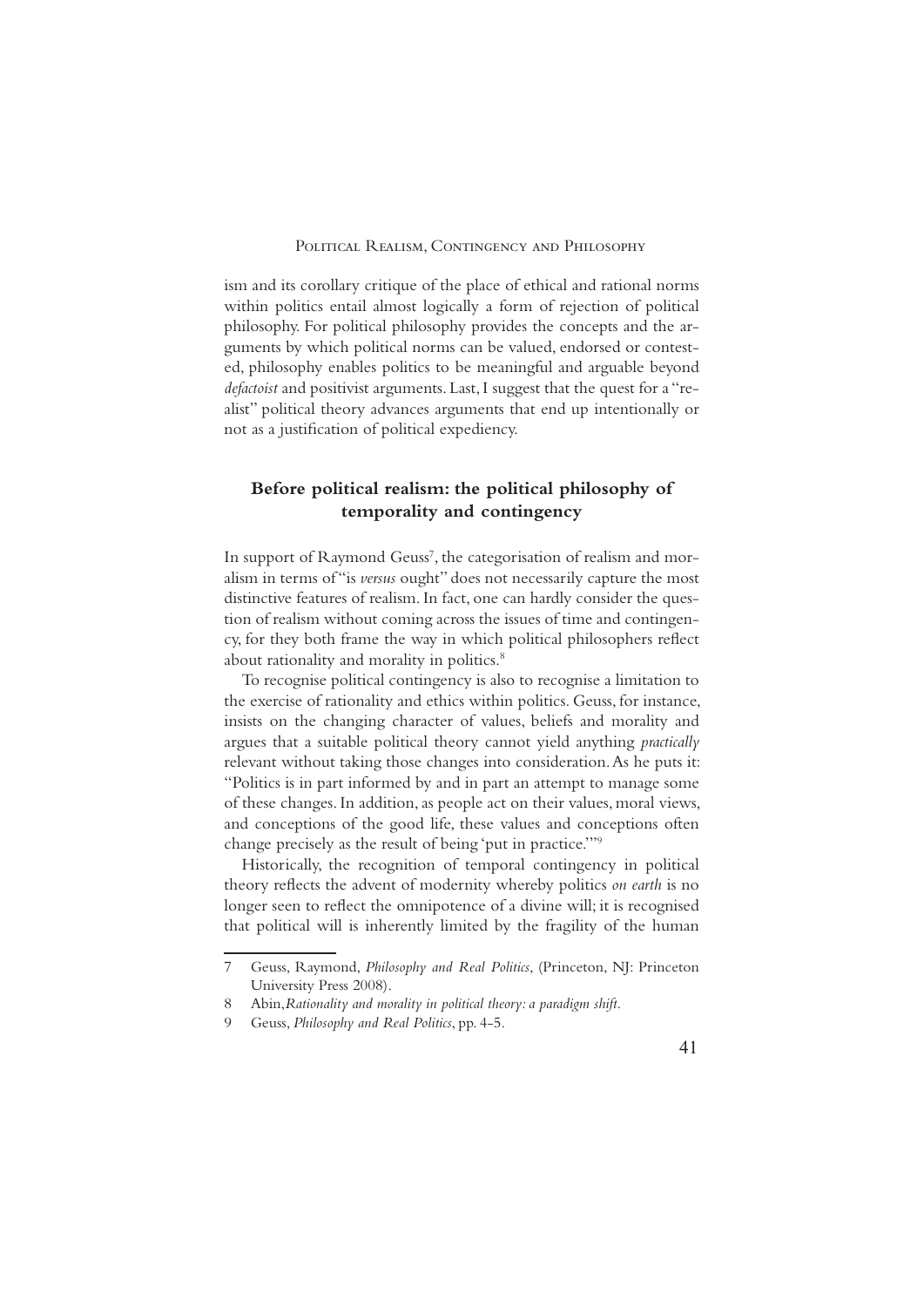condition. There have been various representations of political contingency throughout history.10 Machiavelli and his heirs provide a distinctive account of the spatio-temporal dimension of politics - a time of the present rather than eternity, contexts rather than universals, changes rather than permanency, fluctuations and cycles rather than linearity. Political actors perform "in a universe of moral stillness" for there are "no prefigured meanings, no implicit teleology and no comforting backdrop of a political cosmos, ruled by a divine monarch and offering a pattern of earthly rulers."11 For all political plans and actions are at the mercy of contingency, politics is associated with an art, a *techne,* whose function is to try to tame the course of political events. Contingency is thus central to a realistic account of political theory and the way contingency is articulated with the role and capacity of rational and moral norms contributes to shaping specific kinds of normative orders. Machiavelli and Hobbes are, in this respect, both considered to be "realists"<sup>12</sup> although their political philosophies of time are almost polar opposites. In order to grasp the differences between Machiavelli's and Hobbes's theories, it may be helpful to leave the concept of "realism" aside for some time and consider how both theories engage with the question of rationality and ethics with regard to the question of time and contingency.13 Interpretations of Hobbes's and Machiavelli's texts result in two very distinct accounts of the relationship between human reason and the course of political events. The Machiavellian account of politics is centred on a particular understanding of time in politics; it interprets time and its contingent effects as being fully involved in the practice of political rationality and ethics. Hobbes's account of time is very differ-

<sup>10</sup> Orr, Robert, "Time Motif in Machiavelli", in Martin Fleisher (ed.) *Machiavelli and the Nature of Political Thought* (London: Croom Held 1973), pp. 198-199.

<sup>11</sup> Wolin, Sheldon, *Politics and Vision* (Boston: Little Brown and Company 1960), p. 224.

<sup>12</sup> In so far as the term "political realism" is anachronistic and cannot be originally associated with Hobbes's and Machiavelli's political philosophy.

<sup>13</sup> I do not engage, in that respect, in a literal analysis of Machiavelli's and Hobbes's respective works, but rather in the way both philosophies are important resources for realism in political theory. I thus refer to both philosophies by drawing on their respective recent interpretations.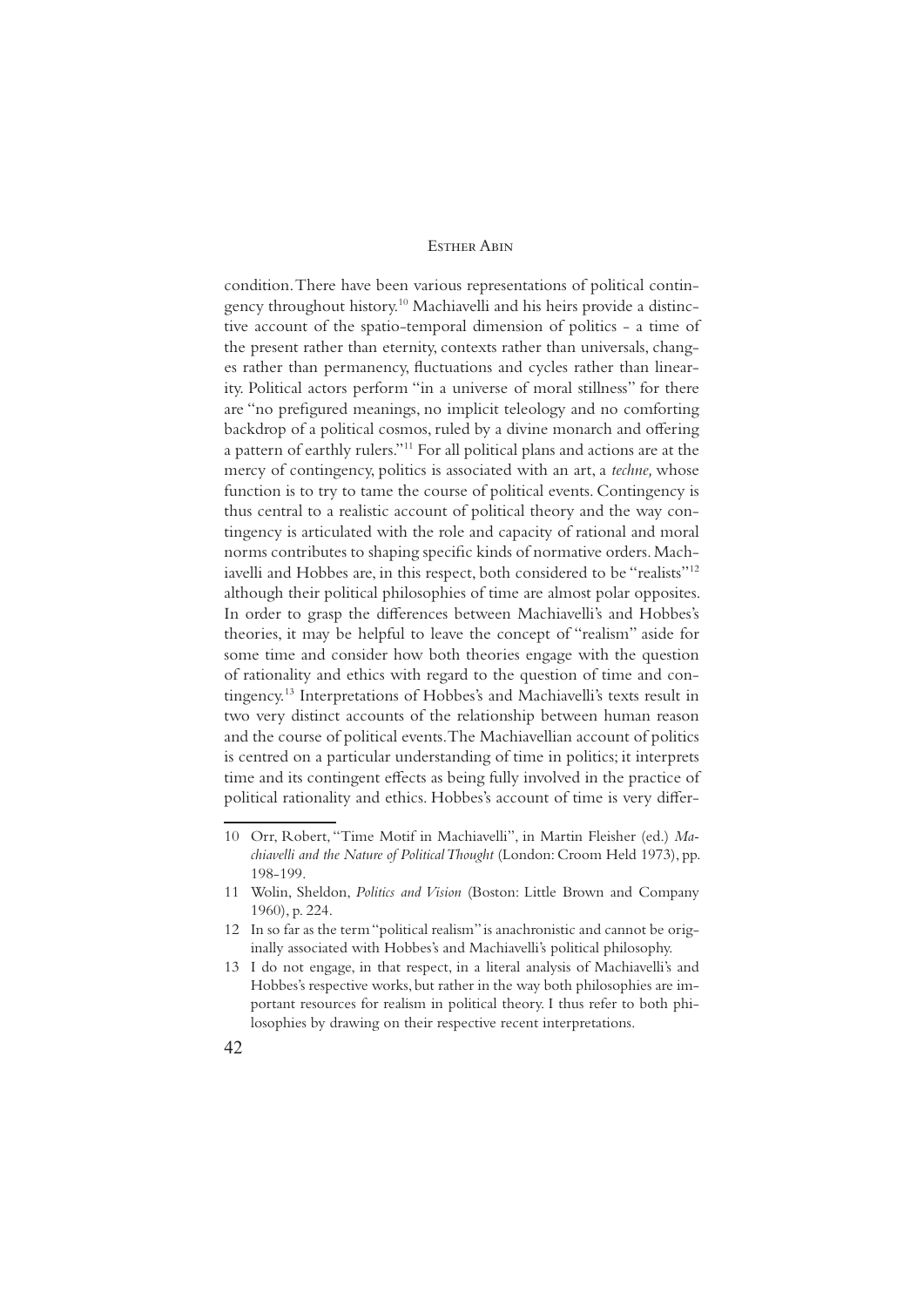### Political Realism, Contingency and Philosophy

ent, for it draws on his scientific ambition to liberate the human condition from the impediments of temporal contingency that, in Hobbes's own time, included civil wars and religious conflicts. His account of rationality and morality is intended to nullify the contingent effects of time upon people's political condition. These different attitudes towards temporality entail different political philosophies and different political views, a distinction that has so far been ignored by contemporary realist theorists. It may be useful to briefly articulate what I mean by Machiavellian and Hobbesian attitudes towards temporality in politics. I mainly use, for that purpose, Robert Orr's,<sup>14</sup> Sheldon Wolin's<sup>15</sup> and J.G.A. Pocock's<sup>16</sup> theoretical and interpretative works on "time" and "ethics" in the thought of Hobbes and Machiavelli.

Machiavelli locates his political theory in time, for the world, according to him, is ruled by temporal boundaries. Time expresses itself through series of events whereby no timeless essence, no eternity, no present can stop its flux.<sup>17</sup> Time is also central to his representation of political norms and indeed, is at the foundation of his political and moral philosophy. The latter consists in reconciling contingent (temporal) circumstances with political rationality and morality. His concept of "Fortuna"<sup>18</sup> is that of a time that intervenes in human affairs and creates new circumstances, new political configurations. Fortuna is thus the engine of human events; it either brings luck and prosperity or misfortune and catastrophe. In other words, Fortuna simply "tests" human ability to withstand the world of contingency. This resistance involves a certain degree of rational anticipation and intuition as well as a sense of morality that will further both human values and political ambition.

Political virtue is, in this context, an intelligent precaution to "mitigate and soften the impacts of events".19 It is important to emphasise that Machiavelli's political theory does not disparage morality as such

- 17 Orr, "Time Motif in Machiavelli", p. 188.
- 18 Machiavelli, Niccolo, *The Prince*, ed. R.M. Adams (London: W.W. Norton & Company 1992), pp. 67-68, 125, 143.
- 19 Orr, "Time Motif in Machiavelli", p. 202.

<sup>14</sup> Orr, "Time Motif in Machiavelli".

<sup>15</sup> Wolin, *Politics and Vision*.

<sup>16</sup> Pocock, J.G.A., *Politics, Language and Time* (London: Methuen & Co Ltd.1972).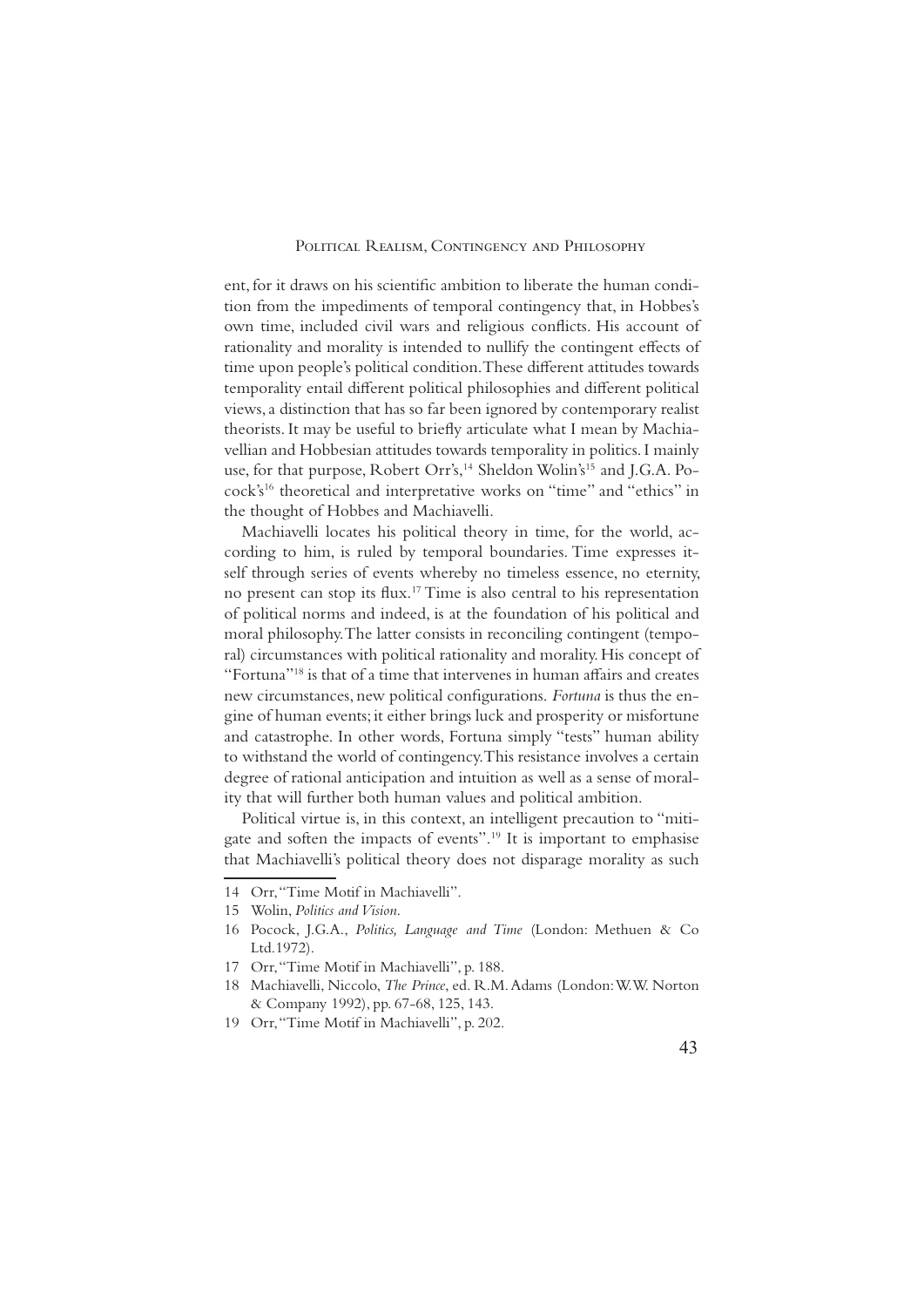(as distinct from conventional, e.g. Christian-Ciceronian morality). In Machiavelli's view, moral life implies "recognition of its own contingency that does not attempt to slip out of the time scale we know into some other, rooted in eternity or in some foreordained schedule of events".20 He is not directly concerned with the simple question of whether or not one should be moral; in general terms, he takes for granted republican principles and the desirability of securing the peace and prosperity of Florence. He is thus not a cynical or *a*moral political thinker but rather subordinates conventional morality to the attainment of the political goals that he praises or favours. Machiavelli insists though that morality cannot apply to politics "out of political time", that is, regardless of the changing circumstances and configurations of political situations: "To adopt the rules of accepted morality was to bind one's behaviour by a set of consistent habits. But rigidities in behaviour were not suited to the vagaries of an inconsistent world."21 In other words, his political morality is consistent with his account of political time. It does not stand as a sort of *a*temporal normative imperative beyond the contingent circumstances of politics – it is entangled with those circumstances: "Machiavelli's concern with the shortcomings of traditional ethics and his quest for a suitable political ethic stemmed from a profound belief in the discontinuities of human existence."22

Hobbes's political philosophy is based upon the artificial structure of a rationalist and systematic political rhetoric. His theory acknowledges the contingency of events in politics, which are part of the contingency of the physical world although human reason cannot control or anticipate the contingent course of events, for "God is author of them".<sup>23</sup> As opposed to Machiavelli's philosophy, which seeks to provide human reason and morality with the necessary imagination and talent so as to anticipate and respond to the intervention of *Fortuna*, Hobbes's philosophy divorces the world of contingency from that of politics. He thereby creates an artificial order whereby politics is liberated from uncertainty. Politics becomes an area of freedom and safety that contrasts again ar-

<sup>20</sup> Orr, "Time Motif in Machiavelli", p. 206.

<sup>21</sup> Wolin, *Politics and Vision*, p. 225.

<sup>22</sup> Wolin, *Politics and Vision*, p. 227.

<sup>23</sup> Pocock, *Politics, Language and Time*, p. 156.

<sup>44</sup>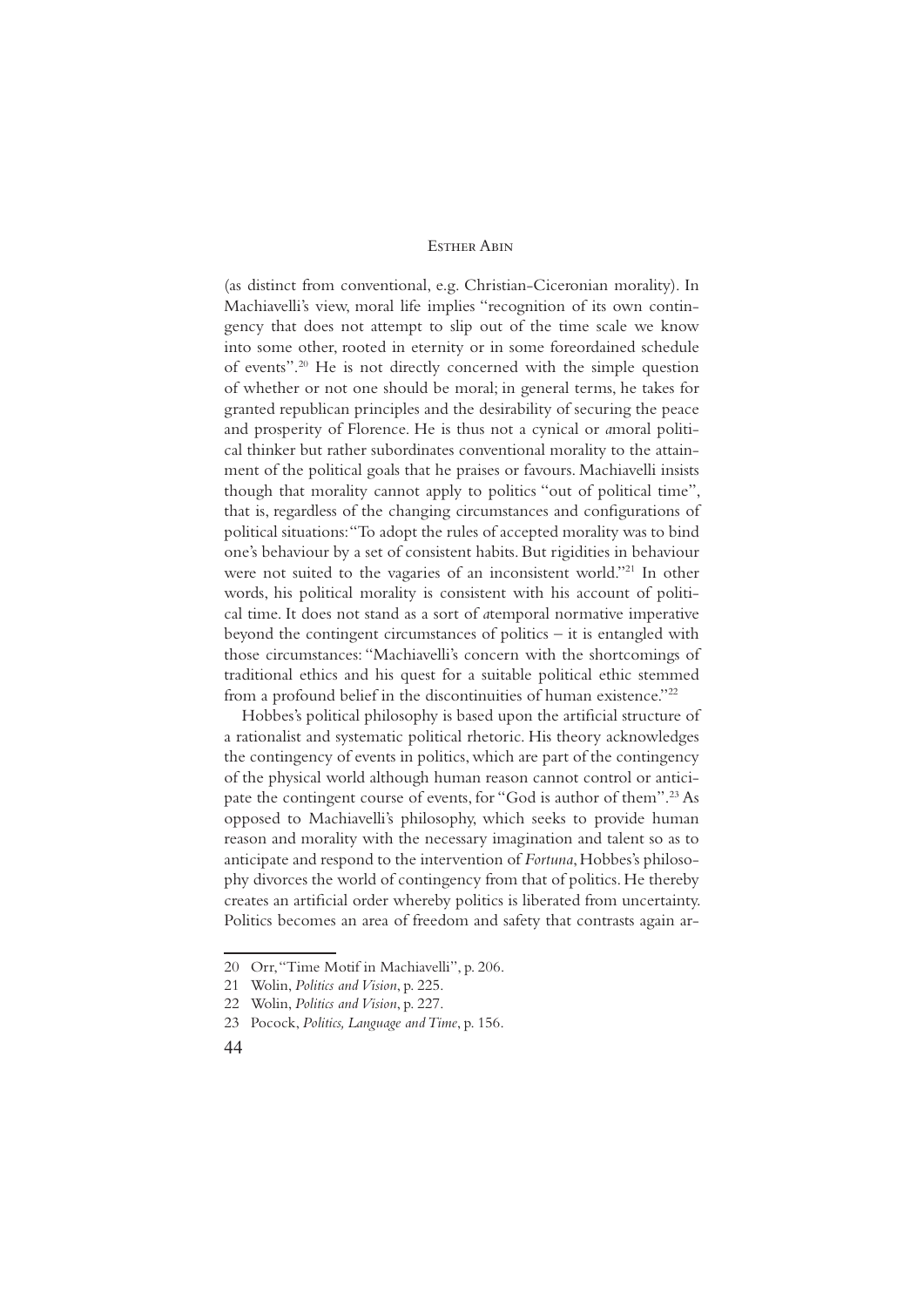### Political Realism, Contingency and Philosophy

tificially with the state of nature, which represents the world of contingency, fear and enslavement by the strongest: "the condition of political nothingness".<sup>24</sup> There is a close relationship between Hobbes's scientific beliefs and his understanding of political rationality: "The claims of science, that the mysterious phenomena of the universe were open and accessible to the methods of mathematics, appeared so undeniable to a mind like Hobbes that he boldly prepared to apply the same assumption to the political world."25 The world of politics depends, for Hobbes, on a structural logic of rationalist and mechanical orders of truth and values accessible to men, provided that they follow those paradigmatic orders. Hobbes thus invents the permanent and abstract time of the modern state. It is synchronic, one-dimensional and unhistorical:

Hobbes has followed the pattern, very common in the history of Western philosophy, of removing from the domain of political time into that of political space, a removal usually carried out for precisely the reason which he gives: the sequence of events in time cannot be known with certainty sufficient to be termed "philosophical." Only by abandoning diachronic for philosophical thinking can we understand scientifically how political authority must come into being, or erect a system of authority on a foundation of rational certainty.<sup>26</sup>

It thus seems that the association of "real world politics" with the political theory of Hobbes is severely misleading. Hobbes's political time is pure fiction; it has nothing to do with the contingent and "natural" world of physical phenomena, indeed, his intention is to escape from it. This theoretical escape derives from the modern belief that hu-

<sup>24</sup> Wolin, *Politics and Vision*, p. 244. Wolin points out that although the "state of nature" is an artificial and fictional conceptual creation, the latter is motivated by historical circumstances whereby the state of nature was "the dramatic contrast to their deep belief in the possibilities of political construction" as well as "the source of the anxiety which shaded their hopes and caused their dogmas to trail off into questions".

<sup>25</sup> Wolin, *Politics and Vision*, p. 243.

<sup>26</sup> Pocock, *Politics, Language and Time*, pp. 157-158.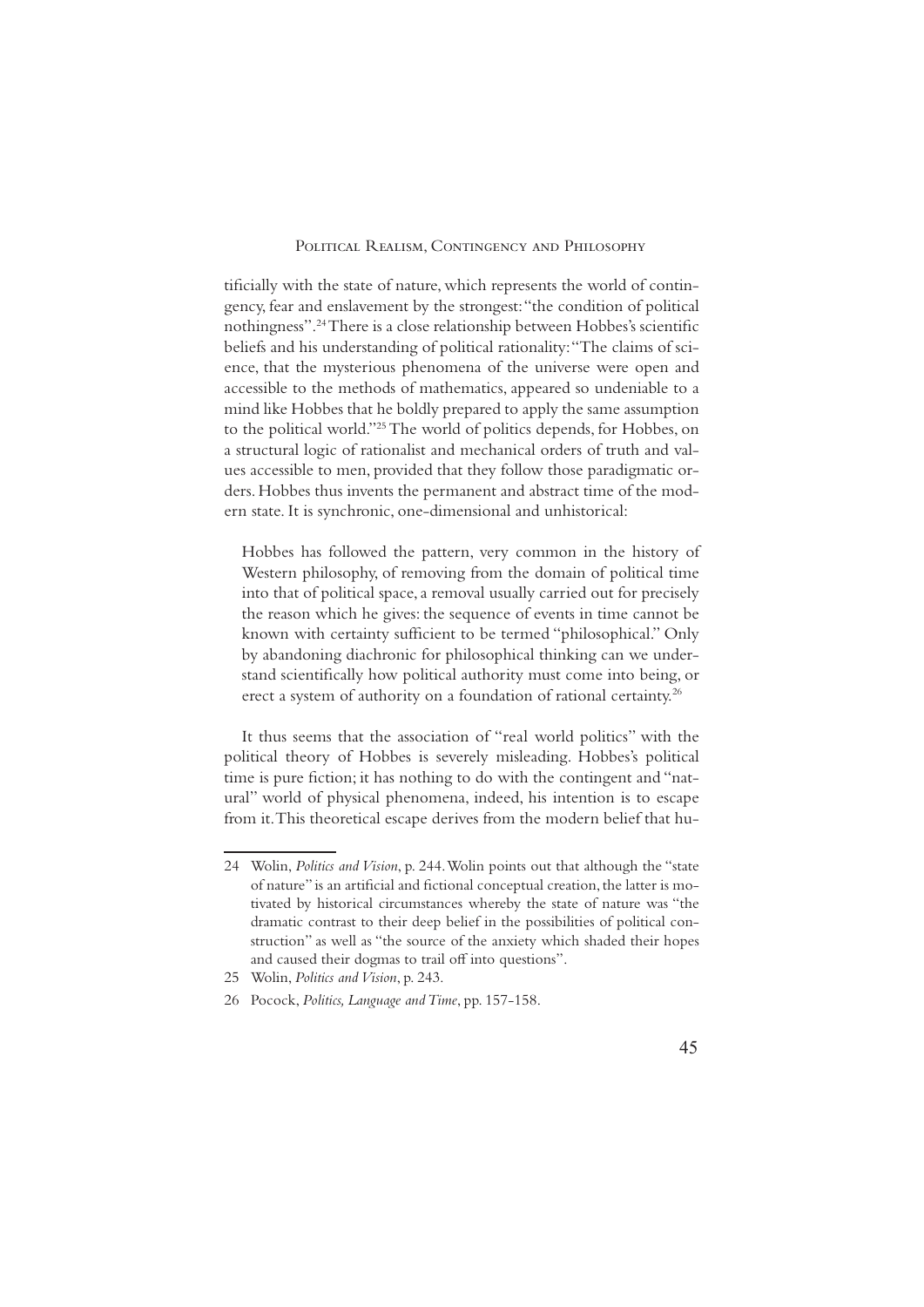man rationality can recreate a world of its own through the lights of science and mathematics. As Wolin puts it: "There was a potential congruence between the phenomena of politics and the concepts of human mind, provided that these concepts were founded on the right method. When armed with the right method, and further armed with opportunity, man could construct a political order as timeless as Euclidean theorem."27 Hobbes's alleged political "realism" is thus anything but the acceptation of the temporal and contingent aspects of politics. His political philosophy is the promotion of a moralistic order of knowledge under the control of rationality and faith, a philosophy that is "comparable in certainty to the truths of geometry, and *pari passu*, superior to the contingent truths of physics."28 Arising from this, the only common denominator between Hobbes's and Machiavelli's account of political theory is the way in which they found normative political orders upon the relationship between rationality, morality and contingency.

# **On the impossibility to grasp the reality of politics** *theoretically*

In giving due acknowledgment to the temporal and contingent aspects of politics, realism raises a number of questions concerning the way it is accounted for in political theory. Part of realist claims advance a view of political philosophy that denies its status as sub-branch of moral philosophy. This is particularly true in *After Politics*<sup>29</sup> whose author, Glen Newey, is seen by Galston as a representative of the "Realist School". Newey's main claim may be summarised as follows:

The normative bias in contemporary political philosophy consists partly in its failure to establish methods and aims distinct from those of ethical theory. But it is also due to the fact that political philosophy has been largely given over to normative theorising, or what is often called "applied ethics." I do not deny that this form of theo-

<sup>27</sup> Wolin, *Politics and Vision*, p. 243.

<sup>28</sup> Wolin, *Politics and Vision*, pp. 246-247.

<sup>29</sup> Newey, Glen, *After Politics* (London: Palgrave 2001).

<sup>46</sup>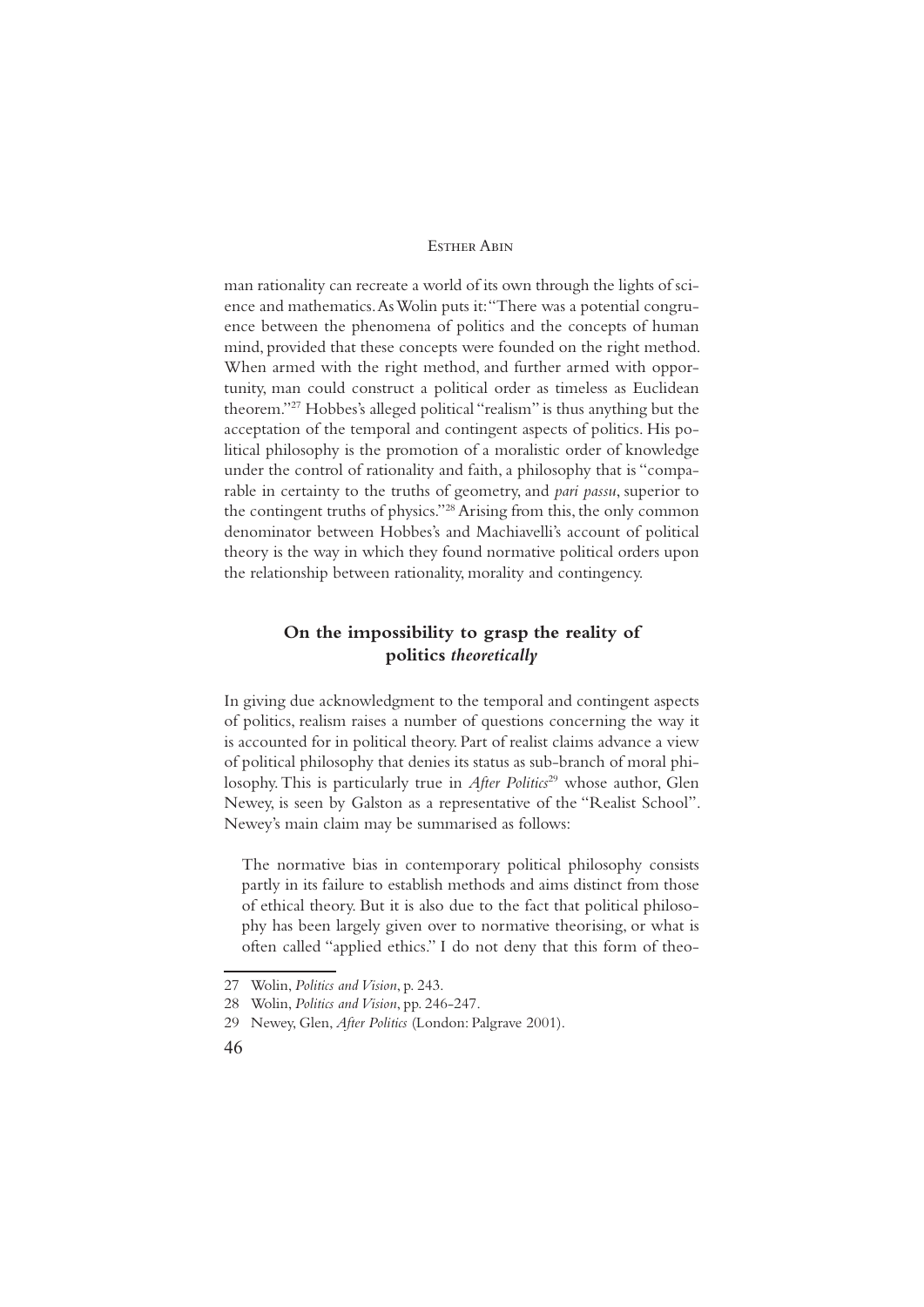### Political Realism, Contingency and Philosophy

rising has its place within the discipline. But there can also be cognitive gain in description and the discipline as currently practised is perhaps disproportionately concerned with normative theory. Just as moral philosophers can usefully address the moral life in all its imperfection, so political philosophy can, and should, address that of the political life.30

Newey's claim is not meant to contest the philosophy of politics *tout court*, rather the *moral* dimension of political philosophy. In other words, he criticises moral philosophy or normative ethics for being inappropriate in the philosophical study of politics: "Insofar as political philosophy has aimed at articulating the guiding principles and institutional matrix of the ideally just society, it has had little to say philosophically about politics."31 What exactly lies behind Newey's meta-philosophical critical concerns? Besides the fact that there may be inherent tensions between "real world politics" and any political theory, Newey is critical of the way contemporary political philosophers approach politics, for they presuppose an "anti-political reductivism" that "expresses a view of politics characteristic of liberal democracies".<sup>32</sup> Put differently, contemporary political philosophy is *partisan* in the sense that it formulates and, by the same token, promotes, the normative foundation of liberalism and aims for the ethical application of liberal norms in politics, in particular, that of the "rejection of politics".33

Besides this argument, Newey engages in a methodological - not to say a genealogical - reflection over the foundations and the practical rationality of contemporary political philosophy. He argues that political philosophers withdraw the historical and temporal dimension that surrounds philosophical texts about politics; these philosophers are said to promote their (liberal) moral views by turning them into some sort of "timeless body of truth"34 or "trans-historical truth".35 The latter, he

<sup>30</sup> Newey, *After Politics*, p. 16.

<sup>31</sup> Newey, *After Politics*, p. 17.

<sup>32</sup> Newey, *After Politics*, p. 18.

<sup>33</sup> Newey, *After Politics*, p. 22.

<sup>34</sup> Newey, *After Politics*, p. 20.

<sup>35</sup> Newey, *After Politics*, p. 20.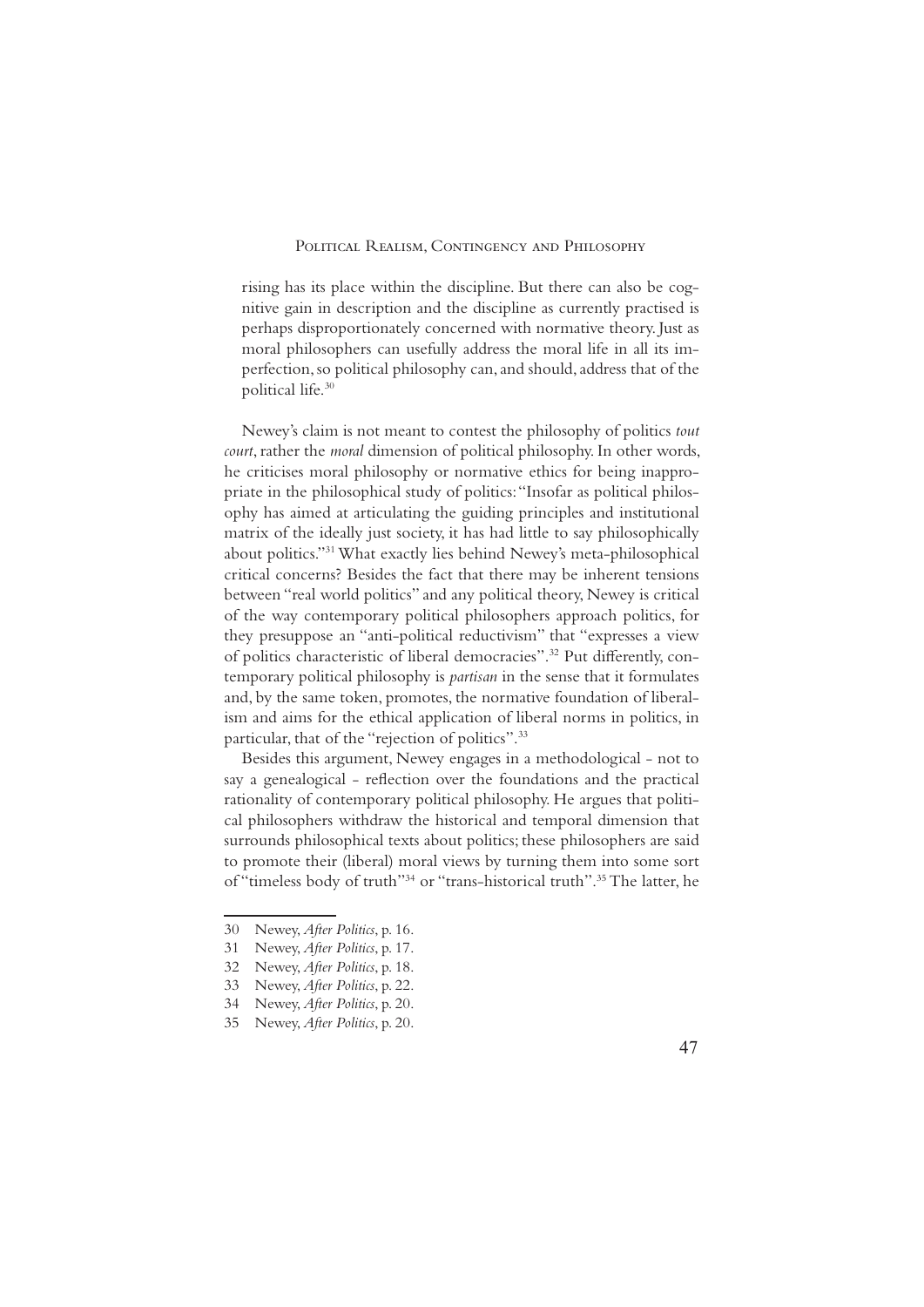argues, is used by liberal philosophers as a unilateral and partisan framework of analysis applicable to any questions in political philosophy:

To the extent that a text qualifies for the canon by memorably addressing a set of timeless concerns, it comes ready-interpreted. These concerns are not, however, usually taken to be political. In practice they amount to the implicit belief that there are "truths" of ethics or human nature which transcend the contextual particularity of the texts' production. Since this is taken to comprehend the political circumstances in which the texts were written, it is inferred that their philosophical value lies not merely outside these circumstances, but outside politics *tout court*. Thus there is a dichotomy between politics, as the sphere of historically conditioned particularity, and an apolitical set of concerns, and the works' philosophical merit consists in their account of the latter.36

While Newey, drawing on Machiavelli, characterises "politics" as "force, contingency and mutability", $37$  he also notes that contingency is used by contemporary philosophers to mark a boundary between politics and ethics:

While there are certainly major differences between the political circumstances of sixteenth-century Florence and the modern world, the relapse into normative theorising may be explained not by the thought that Machiavelli's view of politics is not any more applicable but that it is all too applicable. The desire to eliminate contingency from ethics is a dominant strand in much current (particularly Kantian) moral theory. In this respect real-world politics is apt to appear irrational, and requiring rational control.<sup>38</sup>

Newey's appeal to Machiavelli raises certain questions though. An ambiguity arises from the fact that Machiavelli can be referred to as the

37 Newey, *After Politics*, p. 21.

<sup>36</sup> Newey, *After Politics*, pp. 20-21.

<sup>38</sup> Newey, *After Politics*, p. 21.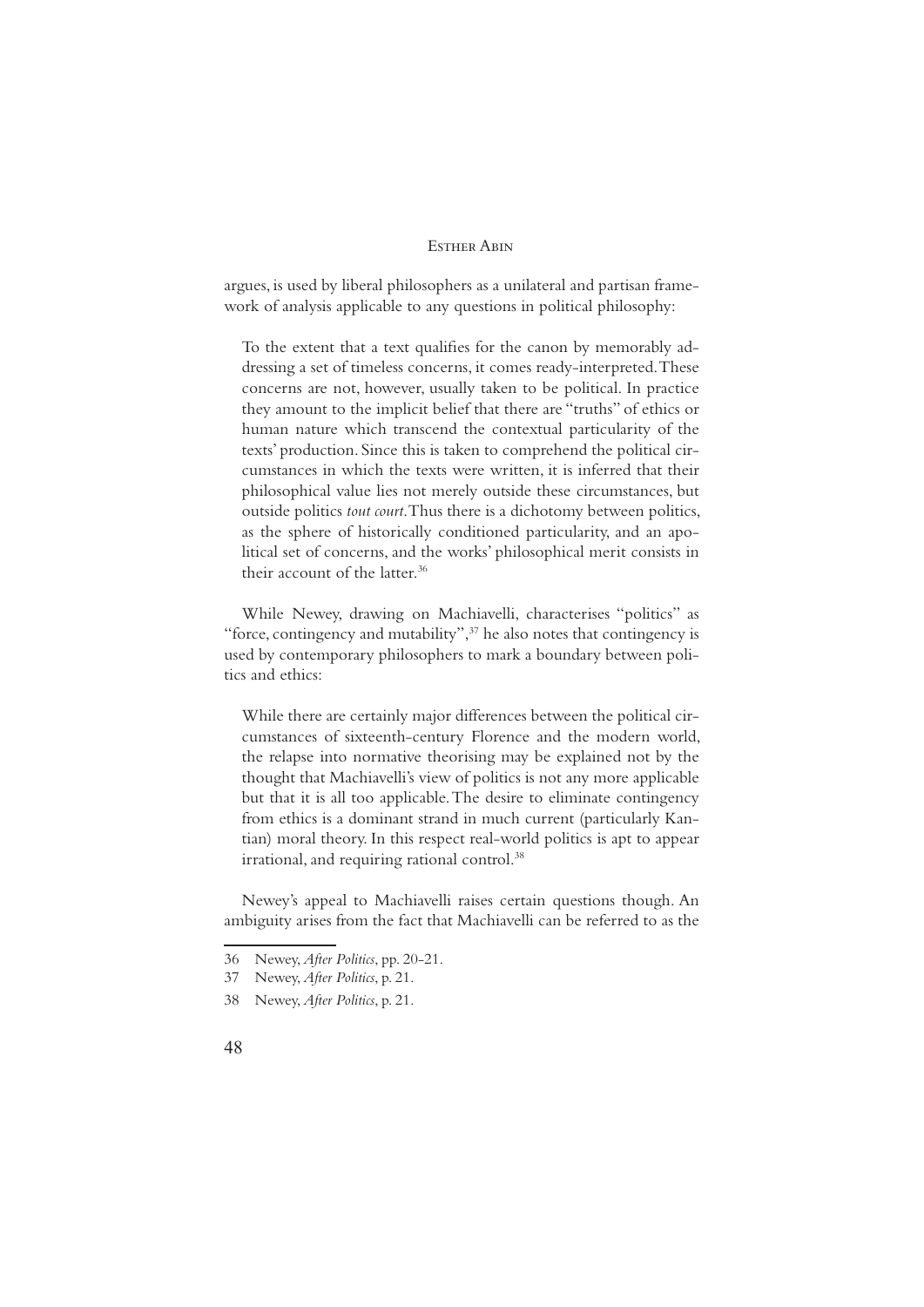### POLITICAL REALISM, CONTINGENCY AND PHILOSOPHY

father of *non-ethical* accounts of politics as well as a political adviser who prescribes theoretical devices as to how to succeed in politics despite its contingent nature. It seems that Newey appeals to both representations, which results in differentiating two kinds of prescriptive arguments in political theory, one being strictly prescriptive and the other ethical. Machiavelli is usually considered as *the* prescriptive realist political theorist since *The Prince* is a sort of handbook for wielding political power, although this political treatise is not concerned with "ethics" *per se*, but rather, the appropriate skills for political actions in changing circumstances.

This, thus, requires differentiating prescriptive *ethical* norms from prescriptive *political* norms. Yet, in this ground, it appears clearly that both realists and moralists can be *prescriptive* in their approach to politics. One can indeed infer, from Newey's argument, that while moralists yield *ethical* forms of prescription meant to be applied politically, realists rest on *political* forms of prescriptions – but why could *ethical* prescriptions not be *political*? The divide that Newey draws between ethics and politics lacks justification and arises from a parochial account of politics and ethics.

It may also be inferred that the opposition between *normative* and *descriptive* theories makes little sense since both moralist and realist philosophers portray "politics" from the angle that best suits their own *prescriptive* account of politics. However, *describing* politics without *prescribing norms* seems more difficult to conceive as a philosophical enterprise; it may indeed rely on a more empirical method of analysis that may not be qualified as "philosophical", but rather, as a sort of political sociology. Yet descriptive forms of enunciation can be contained within philosophy but, in this case, they belong to an order of discourse that is instrumental to that of philosophy.

Newey's critique is, in this respect, meta-theoretical. It can therefore hardly provide any substantive philosophical account of politics "as it is". However, that does not prevent him from offering analyses, all of which derive from his own subjective and partisan view of the reality of politics, of "the nature of political corruption and the loss of political virtue; considerations of general questions of legitimacy, not necessarily with reference to the notion of political obligation; the problem of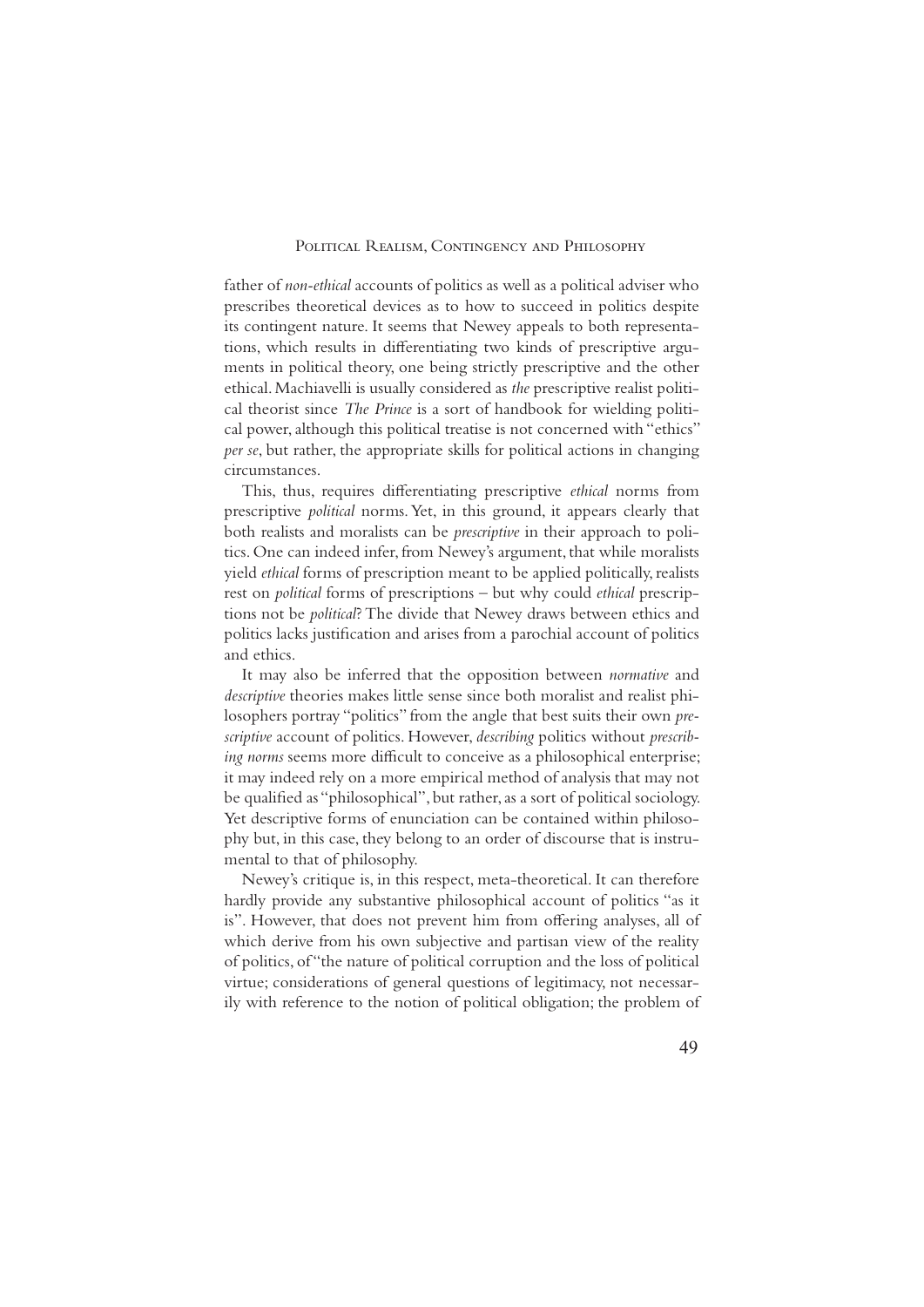dirty hands and general questions concerning the relation between ethics and politics and elsewhere; non-idealised conceptions of public discourses […]".39 As such his alleged realistic account of politics remains on a level with other alleged realistic accounts of politics. If Newey disagrees philosophically with the liberal and ethical content of political philosophy, he may have to address his critique both philosophically and politically.

Here we touch upon the problem of the epistemology of practical knowledge. According to Kelly,<sup>40</sup> Newey draws on Oakeshott's distinction between distinctive orders of experience,<sup>41</sup> which results in the separation of politics, as a mode of practical experience, from philosophy as refl ecting on the presuppositions of practice. Political philosophy is, in this respect, a second order reflection on things political. Here again, if Newey were to provide an account of the practical reality of politics, he would have to re-consider the philosophical and epistemological nature of his enterprise. He would have to re-evaluate the paradigmatic order of classification of "practical" and "philosophical/theoretical" knowledge. In fact, the way in which this question is addressed may confuse two orders of knowledge; confusion, which according to Gunnell, results from Aristotle's account of political science as practical knowledge:

When designating political science as practical, Aristotle did not mean that, like the knowledge and art of the statesman, it was embedded in practice – quite the opposite. Although in some sense it might be based on, or a distillation of, the practitioner's knowledge or knowledge about *how* to do certain things and although it might have utility for practice and directed towards practice, it was distinctly still knowledge *about* politics. Yet it professed to say something authoritative – descriptive, explanatory, evaluative – with respect to politics. This entailed potentially, and perhaps necessarily, a clash of authorities – the authority of knowledge, or knowledge *about*, versus the authority of politics, or operative knowledge of *how*. It also

<sup>39</sup> Newey, *After Politics*, p. 34.

<sup>40</sup> Kelly, Paul, *Liberalism* (Cambridge: Polity 2005)p. 104. Newey refutes that he developed his theory under the sway of Oakeshott though.

<sup>41</sup> Kelly, *Liberalism,* p. 104-105.

<sup>50</sup>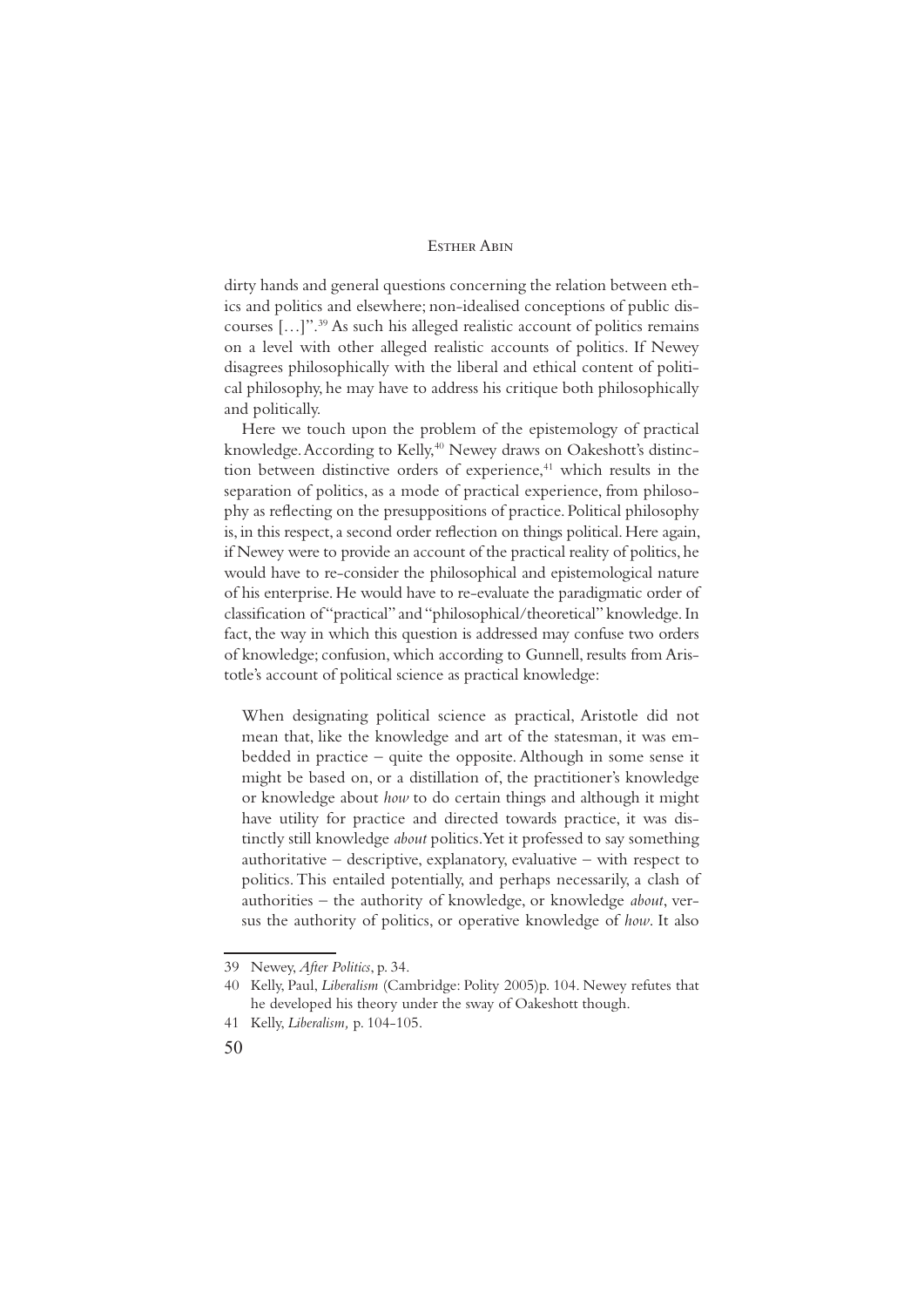### Political Realism, Contingency and Philosophy

involved the question of how these universes of discourse were and could be related both in principle and with respect to the limitations and possibilities of specific historical instances.<sup>42</sup>

One is thus confronted by a persistent problem surrounding the nature of political knowledge *via* theory and the "existential"<sup>43</sup> relationship between political theory and politics. Realists, although they do not entirely deny that politics involves applying norms, say little about their own normative view of politics; or, when they do, they allude to it as something beyond contest, as some sort of uncontroversial factual truth - politics is about power, disagreements about the good life, disagreement about whether disagreement should be dealt with or not, and if so, how, etc. From a realist view point there are basically two options for political philosophers: that taken by moralists, who decide to prescribe remedies and devices so that the endemic disagreements and power-relations that characterise politics might, in theory, be stabilised and regulated; and that taken by realists, who prefer sticking to the "reality" of politics and, who analyse the processes and new phenomena that arise from this reality. They can, for instance, attempt to manipulate the contingent and fluctuating realm of politics and to prescribe certain methods or "techniques" in the practice of political manoeuvres.<sup>44</sup>

<sup>42</sup> Gunnell, John G. "Relativism, the Return of the Repressed", *Political Theory* 21 (1993) p. 572.

<sup>43</sup> Gunnell, "Relativism, the Return of the Repressed", p. 563.

<sup>44</sup> Lieberman, Robert C., (quoted by Marc Stears in " Review article: Liberalism and the Politics of Compulsion", *British Journal of Political Science*, 37 (2007), pp. 533-553) gives an insightful prescriptive analysis of the kind of skills required to adapt political contingency from a social scientific point of view: "When stable patterns of politics clash, purposive political actors will often find themselves at an impasse, unable to proceed according to the "normal" patterns and processes that have hitherto governed their behaviour. Political ideas and interests that had formerly prevailed might no longer be able to resolve (or even paper over) clashes of ideas as before. Political actors in such circumstances will often be induced to find new ways to define and advance their aims, whether by finding a new institutional forum that is more receptive to their ideas to take advantage if new institutional opportunities. The result of these moves is not that old orders

<sup>51</sup>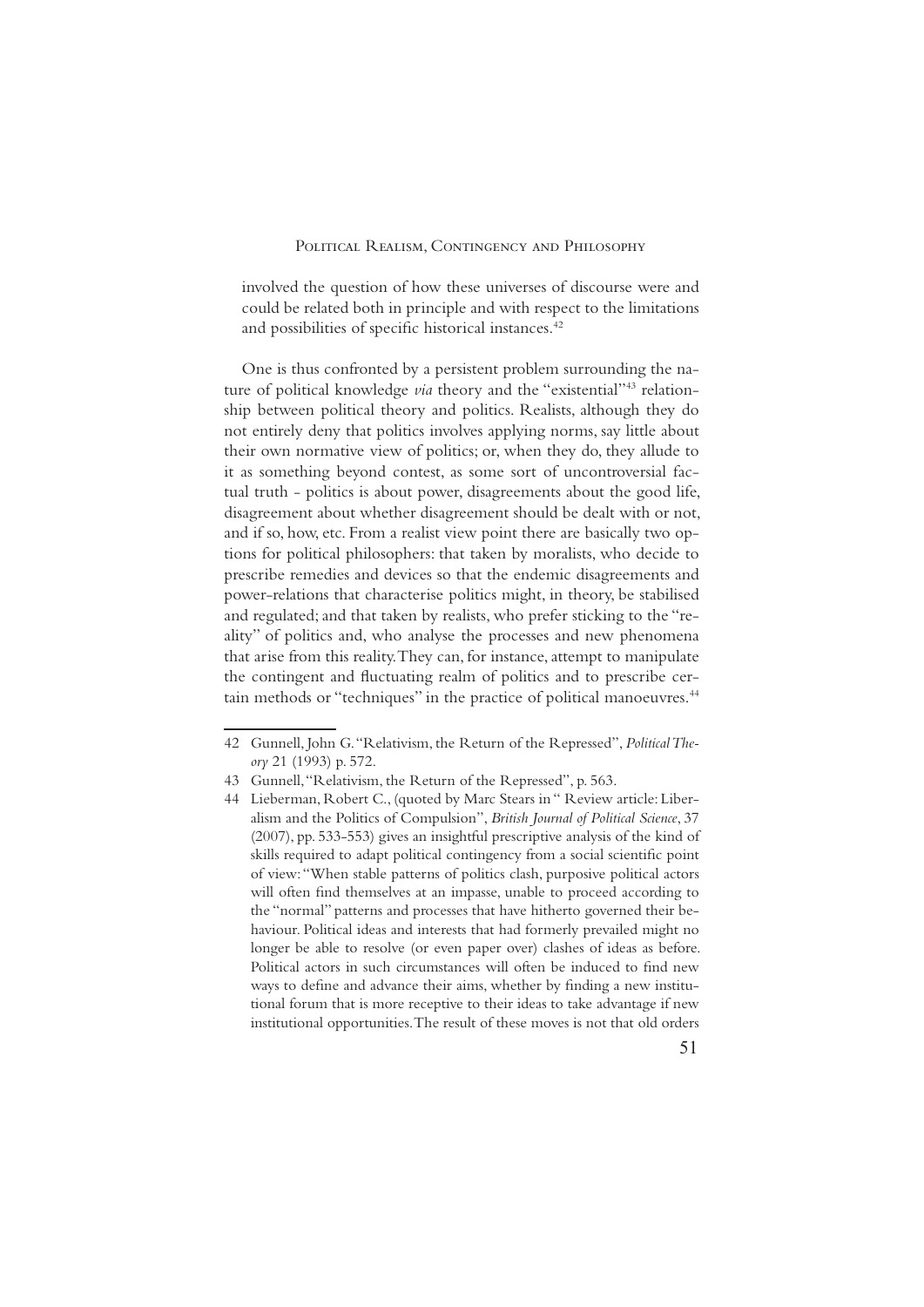However, this categorisation implies that realist theorists may have to turn into social scientists, or sociologists. I do not develop this subject here, although it is symptomatic of the crisis of identity in the discipline felt by certain political theorists "torn" between humanities and social sciences. So, if political realists want to remain philosophers, what can their philosophy be about? As Newey puts it: "Political philosophy seems threatened by Polandisation, menaced on one side by merely descriptive (and on some views methodologically under-powered) political science, and on the other by the theoretical apparatus offered by deontological, consequentialist, and other currently debated theory- guided conceptions of the ethical."45 In response to this, one can argue that political philosophy is descriptive *and* normative, i.e. driven by guided conceptions of the ethical and rational. The way in which Newey separates the descriptive and ethical spheres of political philosophy instantiates his tendency to eschew the political implications of political philosophy:

Philosophers have demonstrated to us the inherent ambiguity and contestability of political concepts; and, most unsurprisingly, have shown that value assumptions are contained in any attempt at descriptions of political processes. Some professional students of politics in the universities – indeed this is a malaise in the social sciences – react to such criticism from the analytical philosopher by redoubling their efforts to appear "scientific" and purely factual, to purge themselves from value assumptions, and to emasculate themselves politically.46

Yet, the contingent features of politics do not necessarily preclude realists from seeking to provide politics with normative guidance. Marc

<sup>46</sup> Newey, *After Politics*, p. 151.



are jettisoned but that elements of them are recombined and reconfigured into a new set of political patterns that is recognisably new and yet retains some continuity with the old ones." "Ideas, Institutions, and Political Order: Explaining Political Change" in *American Political Science Review*, Vol. 96, No. 4, December 2002, p. 704.

<sup>45</sup> Newey, *After Politics*, p. 17.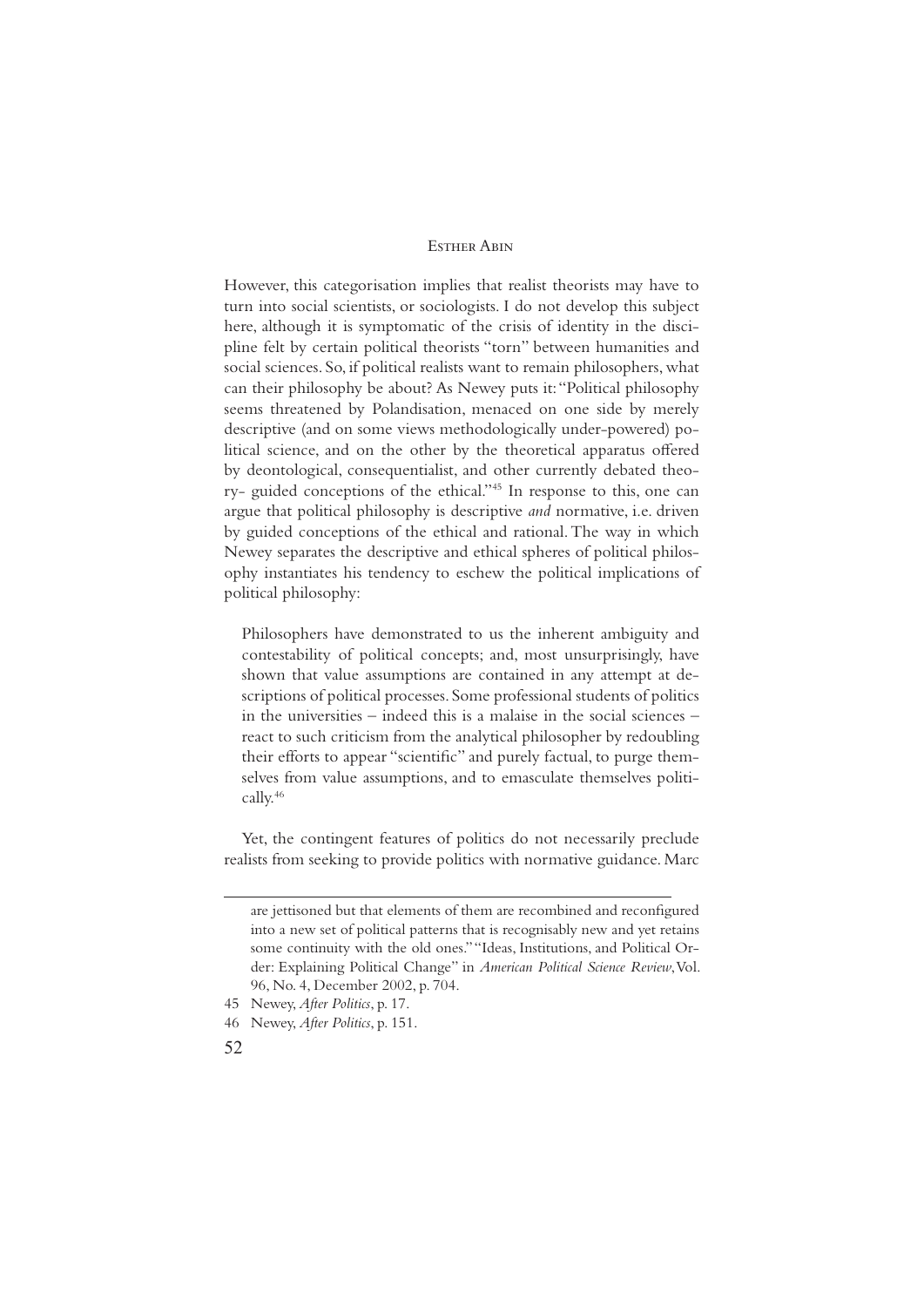### Political Realism, Contingency and Philosophy

Stears<sup>47</sup> argues that realist positions "do not in themselves stake out an alternative normative position" for they "do not see themselves merely as 'describing' existing realities. Rather they understand themselves as identifying essential, underlying characteristics of the activity of politics itself".<sup>48</sup> Stears identifies three "contrasting interpretations of the normative implications"<sup>49</sup> of realist critiques. The first includes theorists like Bonnie Honig, Chantal Mouffe and James Tully for whom "to act politically in the knowledge of disagreement and struggle is to open the possibilities of genuine free expression and, with Nietzsche, to celebrate the possibility of forging new realities through the struggle of the old ones".50 The second view, whose most recent advocate, according to Stears, is Jeremy Waldron, is probably the most entangled with *ethical* liberal norms, in particular that of "democratic pluralism", even though Waldron's theory seeks to remain open to disagreements and conflicts through the active practice of "voting and legislating".51 Last, the third view, drawing on Hobbes and advanced among others, by Geoffrey Hawthorn, is more pessimistic about achieving any real alternative within politics as it stands, and thus suggests maintaining "a sharp division of spheres between politics and 'civil society'."52 Further to Stears's analysis, I would associate this last normative interpretation with the kind of realism influenced by Geuss and which develops through various critiques of value-based normativism. This realism, as for instance currently endorsed by Newey<sup>53</sup>, Andreas Sangiovanni<sup>54</sup>, John Horton<sup>55</sup> is committed to separating ethics from normativity and justice from

<sup>47</sup> Stears, Marc, "Review Article: Liberalism and the Politics of Compulsion", *British Journal of Political Science*, 37 (2007), pp. 533-553.

<sup>48</sup> Stears, *Liberalism and the Politics of Compulsion*, p. 545.

<sup>49</sup> Stears, *Liberalism and the Politics of Compulsion*, p. 545.

<sup>50</sup> Stears, *Liberalism and the Politics of Compulsion*, p. 546.

<sup>51</sup> Stears, *Liberalism and the Politics of Compulsion*, p. 547.

<sup>52</sup> Stears, *Liberalism and the Politics of Compulsion*, p. 546.

<sup>53</sup> Newey, "Just Politics", *Critical Review of International Social and Political Philosophy* (2012).

<sup>54</sup> Sangiovanni, Andrea, (2008), "Justice and the priority of politics to morality", *Journal of Political Philosophy*,16 (2), 137–164.

<sup>55</sup> Horton, John, (2012) "Political Legitimacy, Justice and Consent", *Critical Review of International Social and Political Philosophy*, 15 (2), 149-164.

<sup>53</sup>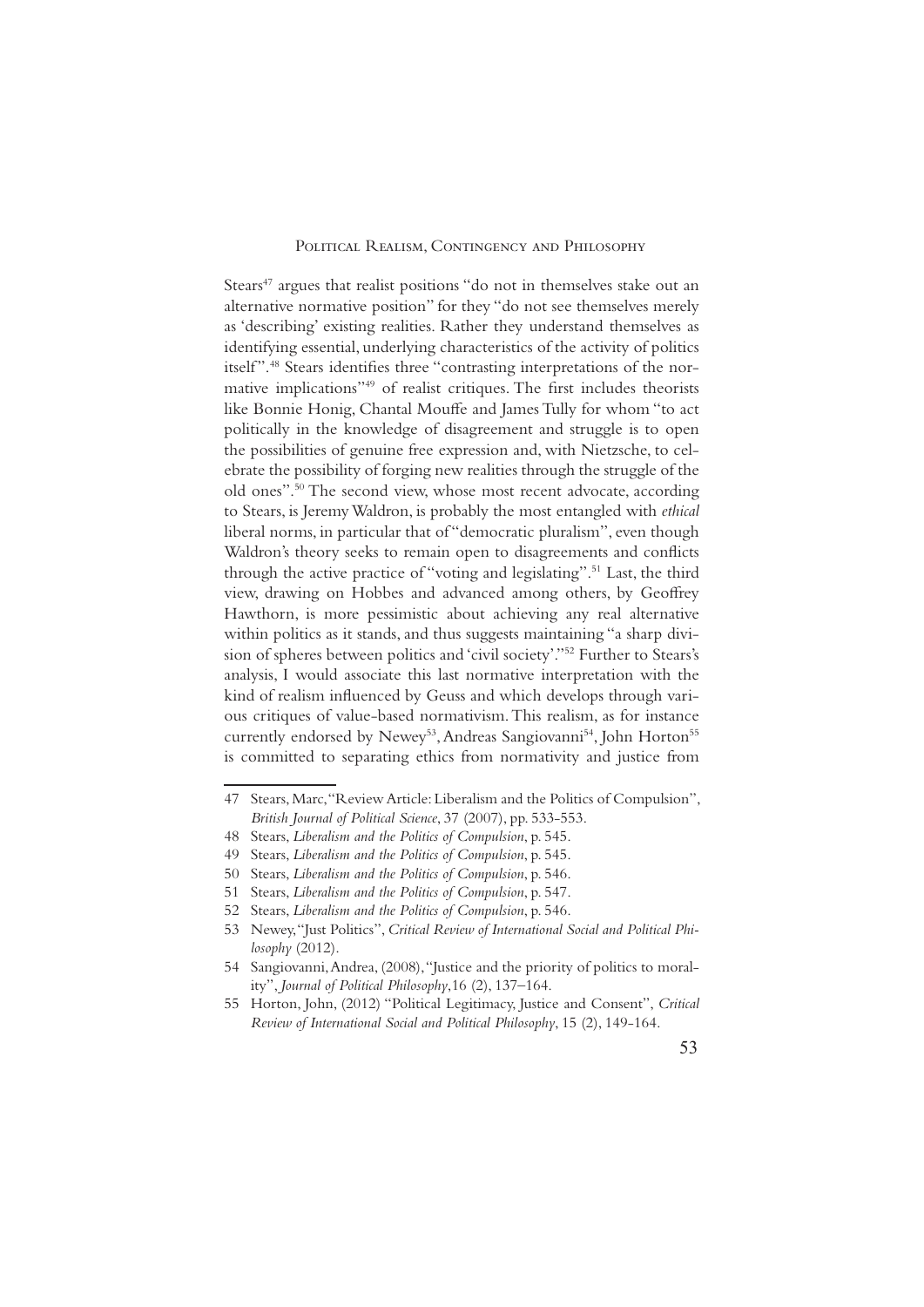legitimacy. These dichotomies result in their reducing political theory to an account of political normativity, whose content is largely determined by particular and local contexts. Geuss has had a great influence on this sub-strand of political realism, especially since the publication of *Philosophy and Real Politics* in which he provides an insightful analysis into the way realism contributes to thinking and writing more *realistically* about politics beyond the "Is *versus* Ought debate." As he puts it:

There is no single canonical style of theorising about politics. One can ask any number of perfectly legitimate questions about different political phenomena, and depending on the question, different kinds of enquiry will be appropriate. Asking what the question is, and why the question is asked, is always asking a pertinent question. In some contexts, a relative distinction between "the facts" and human valuations of those facts (or "norms") might be perfectly useful, but the division makes sense only relative to the context, and can't be extracted from that context, promoted, and declared to have absolute standing. However, I also think that the most convincing way to make this point is not by a frontal attack on the Is/Ought distinction, which would be very tedious, given that I grant that one can make the distinction in virtually any *particular* context, as a relative distinction. The Is/Ought distinction looks overwhelmingly plausible because of the way philosophers have traditionally framed the question and assumed one would have to go about answering it.<sup>56</sup>

Geuss's observation is particularly insightful, for he displaces the standard question about "realism" with a more subtle one about the responsiveness of theorising to the practical and contextual character of facts and norms. On this view, the possibility of being philosophically realistic about politics is to be understood not in terms of the systematic differentiation between normative and descriptive theories, but as an approach that is sensitive to understanding practical political assessment as contextually located in a particular time and place. Yet this assessment can hardly be otherwise than driven or influenced by some normative projections as there is no such thing as an "objective" account of temporal and spatial

<sup>56</sup> Geuss, *Philosophy and Real Politics op. cit*., p. 17.

<sup>54</sup>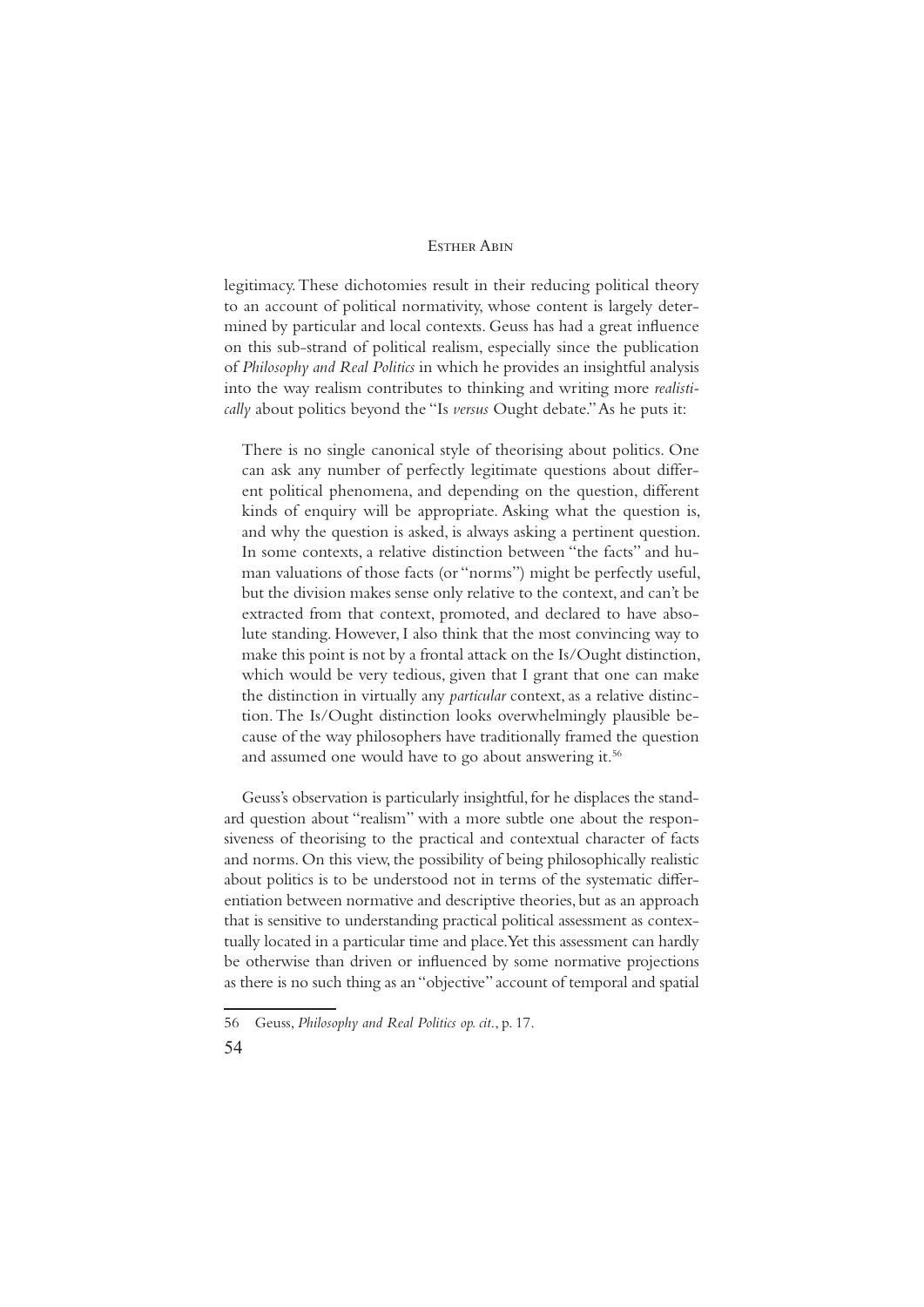### POLITICAL REALISM, CONTINGENCY AND PHILOSOPHY

contexts. Geuss appears himself sceptical about the term "normative" and whether the latter could replace ethics – as he puts it:

[...] The idea that there was a single "thing" or phenomenon that could be designated by the single term "normativity" may be thought to represent not a mere verbal quirk, but a not-in-significant step in giving the discussion of substantive issues a particular turn or slant or structure. Perhaps then, instead of any kind of single overarching "normativity", all there is are simply different – and possibly changing – human practices, with different goals, associated conceptions of excellence, and resultant goods; and human life consists of an art or skill in negotiating a way through, which is partly constituted by these practices, partly a matter of making use of them of other ends. What replaces ethics then is not another intellectual discipline, but forms of action, which may be skilfully or less skillfully performed.57

In the footpath of Hobbes, this form of realism circumscribes politics within the boundary of a particular and normative account of politics, encompassing notions such as legitimacy, justice, consent etc. Politics is deemed to have its own ethos and produce its own concepts, its own theoretical narratives and nomenclature. But as opposed to that of Hobbes, it conveys the view that no rational and moral theoretical device can withstand the contingent disorder of politics. "Geussean" realists thus express scepticism or pessimism about the practical relevance of the appeal to ethical and rational norms – a fact which undermines the role of political philosophy as a heuristic way of rationalising, valuing and making sense of politics: "There are no cases of political system which have not contained a tradition of political speculation. Such a tradition explains rationally why power always exits in the form of authority. Quite simply, there is always need to explain *what* we are doing, and also to provide some reasons (though they will never be conclusive) why we are doing it in a particular way. Political theory is itself political."58

<sup>57</sup> Geuss, "Did Williams do Ethics?", *Arion* 19.3 (2012), pp. 141-162.

<sup>58</sup> Crick, Bernard, *In Defence of Politics* (London: Continuum 2011), p. 154.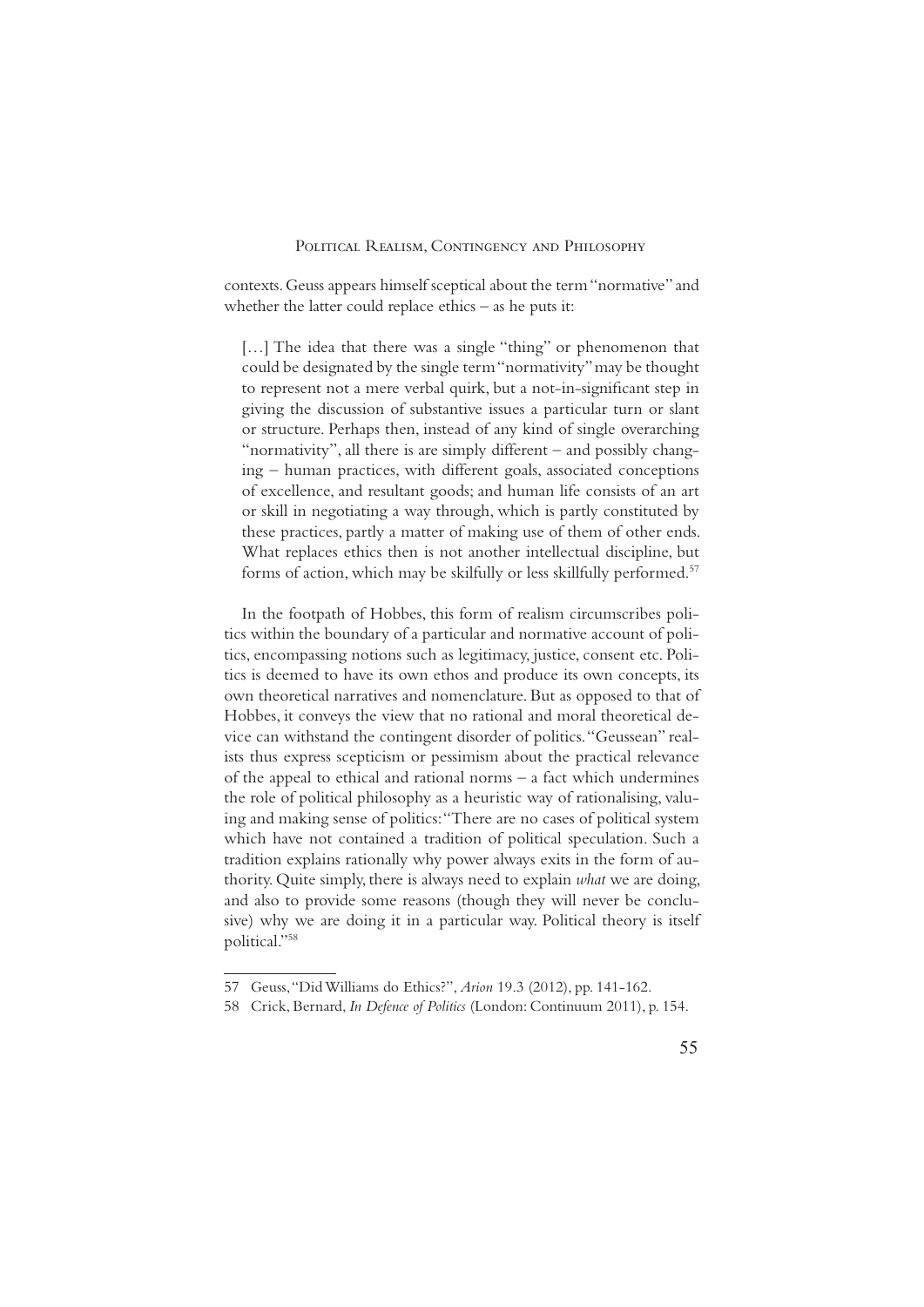For political philosophy is meant to render the course of politics meaningful (in whichever way), it is also meant to improve the conditions by which one can understand and identify his/her political values – an essential step towards any commitment and participation to politics. Political philosophy is thus less about grasping the reality of politics (which may prove methodologically impossible) than making sense of it.

# **In defence of political philosophy against political expediency**

Political theorists cannot eschew normative projections (moral and rational) in their analysis of politics. Therefore the relevance of realism, in political theory, lies less in its critique of rationality, ethics and philosophy *per se* than in the way that rationality, ethics and philosophy address the question of contingency in politics. In the former section, I argued that the recent revival of realism had been concerned with the defence of the practical and contingent dimension of politics against blind prescriptions of normative devices. Yet, this reactive movement of contest against "moralism" is double-edged: realists surely contest the projection of rational and moral norms regardless of the local and temporal aspects of politics but they fall short in re-thinking rationality and ethics otherwise.59 It results that political realism reduces rationality and ethics to be the by-products of practical, prudential and factual determinations. This form of contextual determinism, which accounts for practicality and temporal contingency as *objective* limitations of political ideals, is thus embroiled with political conservatism and relativism – forging by the same token a critique of political philosophy *tout court*. In this section, I suggest that the kind of conservative realism, which has emerged alongside the rejection of moralism, and which has developed among British political theorists, accounts for political contingency as a way of justifying political expediency.

The "events" of the last decade, in particular the invasion of Iraq, have created an escalation of interpretations, moderate or radical, some-

<sup>59</sup> Abin, *Rationality and morality in political theory: a paradigm shift.*

<sup>56</sup>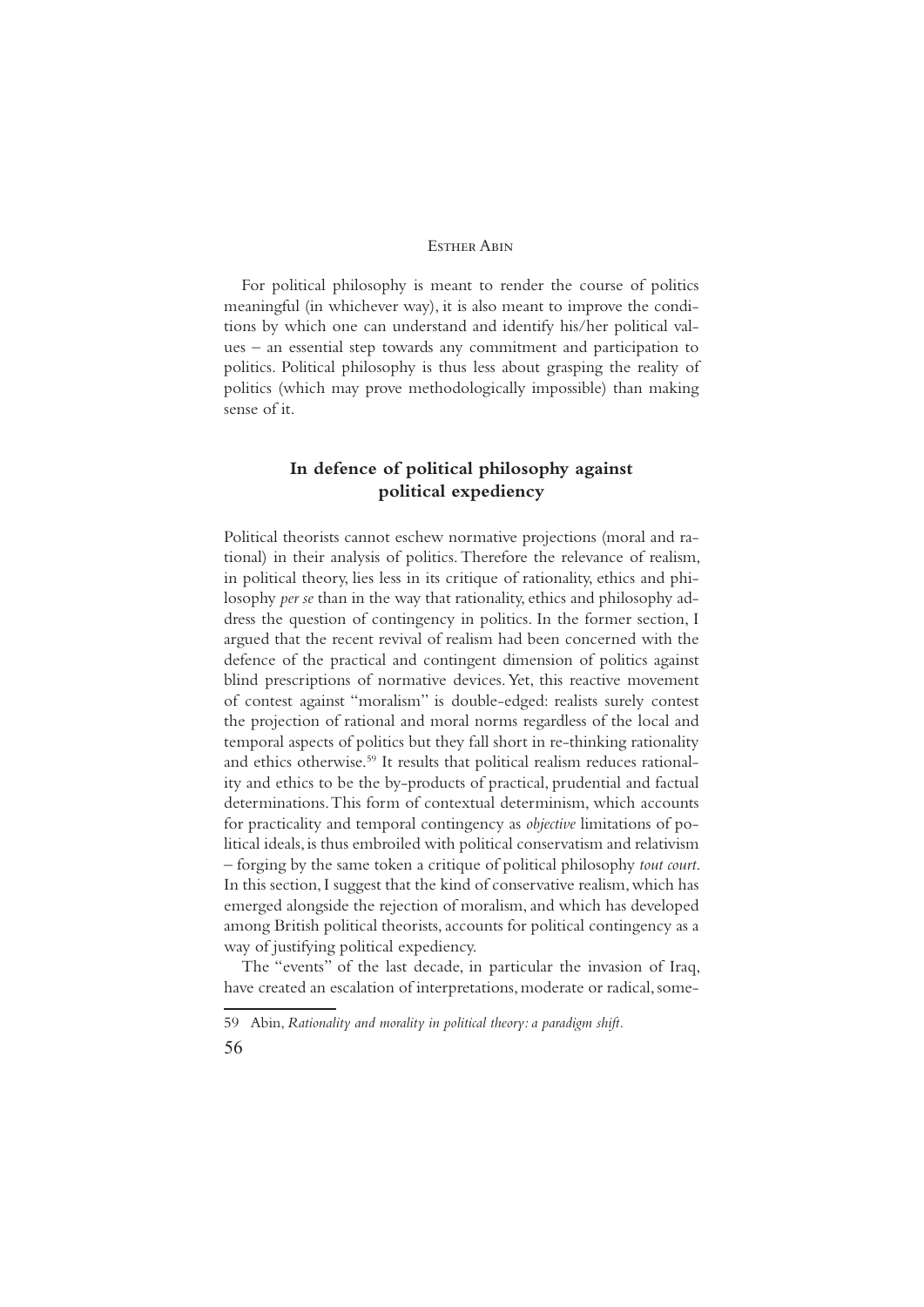### Political Realism, Contingency and Philosophy

times vindictive, sometimes paranoid – all reacting in the face of the paradoxical combination of the allegedly "unforeseen" and "ineluctable". *In specie*, the invasion of Iraq was a shock to many European citizens, in particular those whose country was involved within the coalition of military belligerents. Investigations showing evidence of the absence of traces of Weapons of Mass Destruction in Iraq and demonstrations of millions of European citizens in the streets of capital cities did not stop the machinery of war and terror in the skies of Baghdad. Nearly fifty years after the war in Vietnam, March 2003 has been, one more time, the arrogant demonstration that military power – *in specie* that of the United States – rules out the elegant rhetoric of diplomacy and the outraged opposition of public opinions. Further to witnessing the power of the strongest  $-$  a fact that some will find banal after all – British politics has been dragging a heavy and costly burden: that of having to comply with *public* lies<sup>60</sup>. It is as if the normative orders of law and justice had lost their grip on politics, the latter imposing its own contingent order. Of course, politics *per se* is not all about contingency – politicians and governmental representatives rule power in "governing" – but politics gives the appearance of being dominated by contingency when political representatives are not any more accountable to public wants and when they do not feel bound to legal regulations – in the case of Iraq, to the legal and normative corpus of the United Nations. In sum, political contingency expands in so far as it is conducted out of the normative space of democratic and legal accountability: when politics becomes a business of private and corporate interests. Acknowledging contingency in political theory must come along alternative ways of thinking rational and ethical norms. Withdrawing ethical and rational norms from politics of reducing them to mere instrumental and prudential motives amounts to political conservatism.

Politics is indeed about governing; and governing is about ordering<sup>61</sup>:

<sup>60</sup> Geuss, "Blair, Rubbish, and the Demons of Noontime", *Redescriptions, Year Book or Political Thought, Conceptual History and Feminist Theory, Volune 12*  (Berlin: Lit Verlag 2009).

<sup>61</sup> As Bernard Crick puts it: "The fact of government must exist, both historically and logically, before the conditions of politics. The horse does go before the cart – even though he can never quite shake it off." In Defence *of Politics* (London: Continuum 2011), p. 147.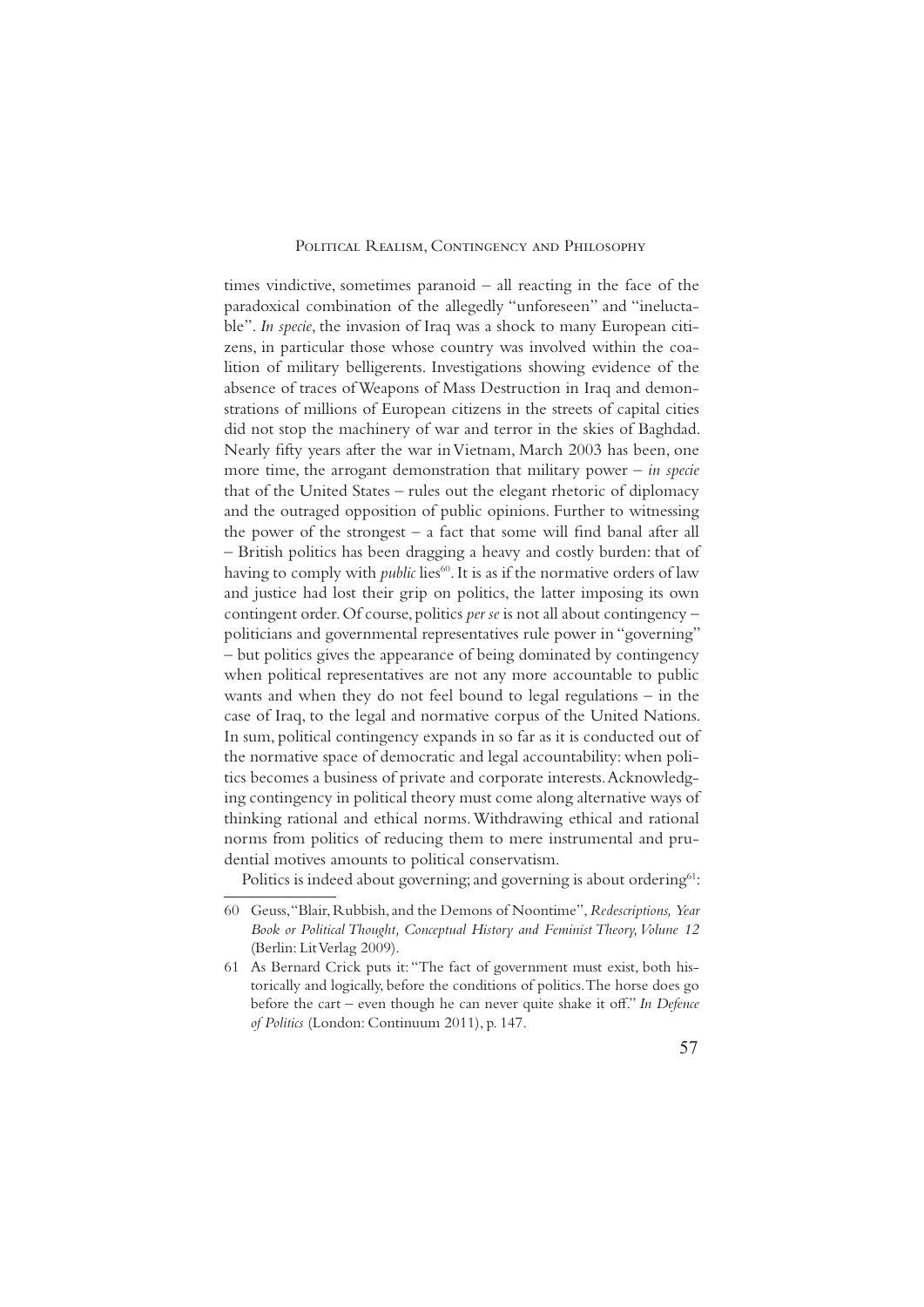rationalising and designing procedures and policies. That political realism found a new breath in Britain may stem from the way in which British politics has been developing during the last decade. After the Second World War, and during the Cold War period, Michael Oakeshott accounted for British politics in an edifying way: an aspiration for moderation and the rejection of ideologies.<sup>62</sup> In the 90', British politics was inspired by an ideal of pluralism, indebted to the Lockean tradition of tolerance – it eventually took shape as a non-constraining ideal of social inclusion through consumerism and multiculturalism; an ideal that radical political theorists such as Chantal Mouffe<sup>63</sup> or Slvoj Zizek<sup>64</sup> have since then castigated. March 2003 marked a serious rupture in the public perception of British politics as enacting the liberal tradition of diplomacy, parliamentary deliberation and reasonable compromises. In that sense the decision to invade Iraq was a significant and *special* political action, which in Geuss's terms "for better or for worse, neither simply conforms to exiting rules, nor intervenes, like a qadi, to find craftsmanlike solutions to specific problems, but that changes a situation in a way that cannot be seen to be a mere instantiation of a pre-existing set of rules"65; a political action which, "creates new facts, violates, ignores, or even changes the rules."66 Most politicians saw themselves either complacent of impotent in the face of an act of war aggression in which their own nation was involved. It is as if politics had been ripped of its rational and moral standards (respect for legal regulations, priority of diplomacy over military intervention etc.); of its ideal of moderation and appeasement. British politics became *something else*: what then could be left to British political theorists?

<sup>62</sup> Oakeshott, Michael, *Rationalism and Politics.*

<sup>63</sup> Mouffe, Chantal, *The Return of the Political* (London: Verso 1991).

<sup>64</sup> Zizek, Slavoj, *Welcome to the Desert of the Real*, (London: Verso 2002).

<sup>65</sup> Geuss, Raymond, *Politics and The Imagination* (Princeton: Princeton University Press 2010), p. 41.

<sup>66</sup> Geuss, *Politics and The Imagination*, p. 41.

<sup>58</sup>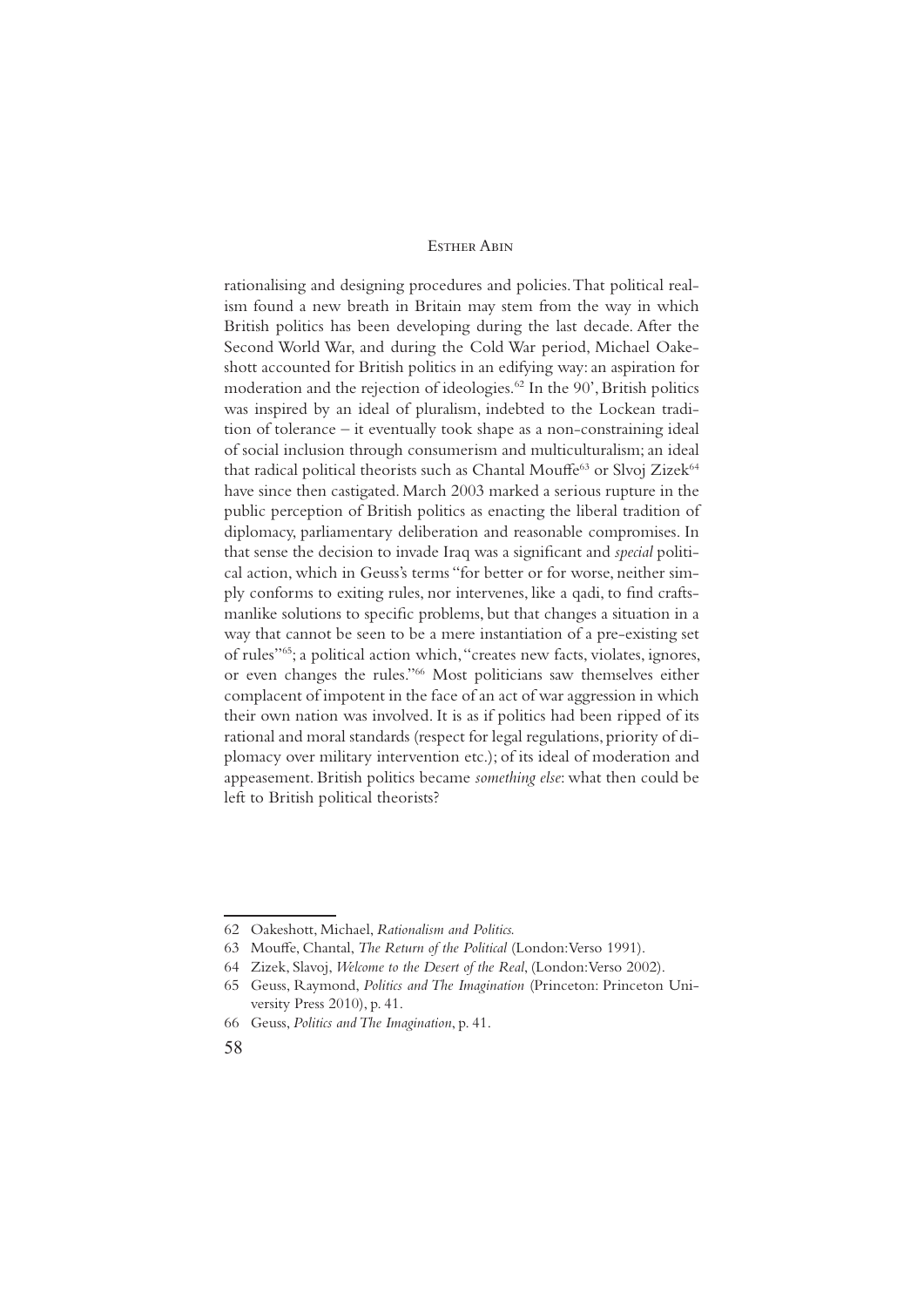### POLITICAL REALISM, CONTINGENCY AND PHILOSOPHY

### **Conclusion**

The representation of politics in theory is unavoidably imbued with a view of what politics is about. Some realists contest the place of ethics within political theory and suggest instead another normative view of politics, which gives more importance to contingency. But this view cannot be identified with "realism" as a whole, for there is clear difference between Hobbesian and Machiavellian traditions of political philosophy. In that sense, the paradigm of time and contingency renders the whole concept of "realism" inconsistent as an autonomous normative category. Moreover, "realist" accounts of politics are no more objective or realistic than "moralist" ones. A distinctive feature of "realism" insists upon the autonomy of politics, but this leads to problems: for if politics is autonomous, it cannot be represented in political theory. Realist theorists can never be entirely faithful to politics if the latter is conceived as external to theory in the first place. How therefore can one apprehend the subject matter of political theory without creating what Gunnell identified with a "clash of authorities"<sup>67</sup> between the authority of politics and that of knowledge about politics? Attempts to recognise the externality or "autonomy" of politics include for instance: Aristotle's depiction of politics as a social organisation that develops through an evolutionary scale of institutions and regimes; Hobbes's depiction of politics as the state's sovereign and contractual protection of the individual's life within community; Schmitt's depiction of politics as a theological mission entailing wars and endemic conflicts etc. The "autonomy" of politics is thus represented artificially within political theory. It is precisely within these representations that there resides the ineradicable normative *and* political function of political theory, i.e. through its capacity to impart a persuasive representation of politics as being "politics". The normative function of this representation also resides in the way it articulates the nature of politics and that of human reason. Most contemporary political theorists, who claim to hold a "realistic" view of politics, identify and acknowledge this externality in terms of contingency, temporality and practicality. This depiction of politics has consequence on the way in which political philosophy is thought in relation

<sup>67</sup> Gunnell, "Relativism, the Return of the Repressed", p. 572.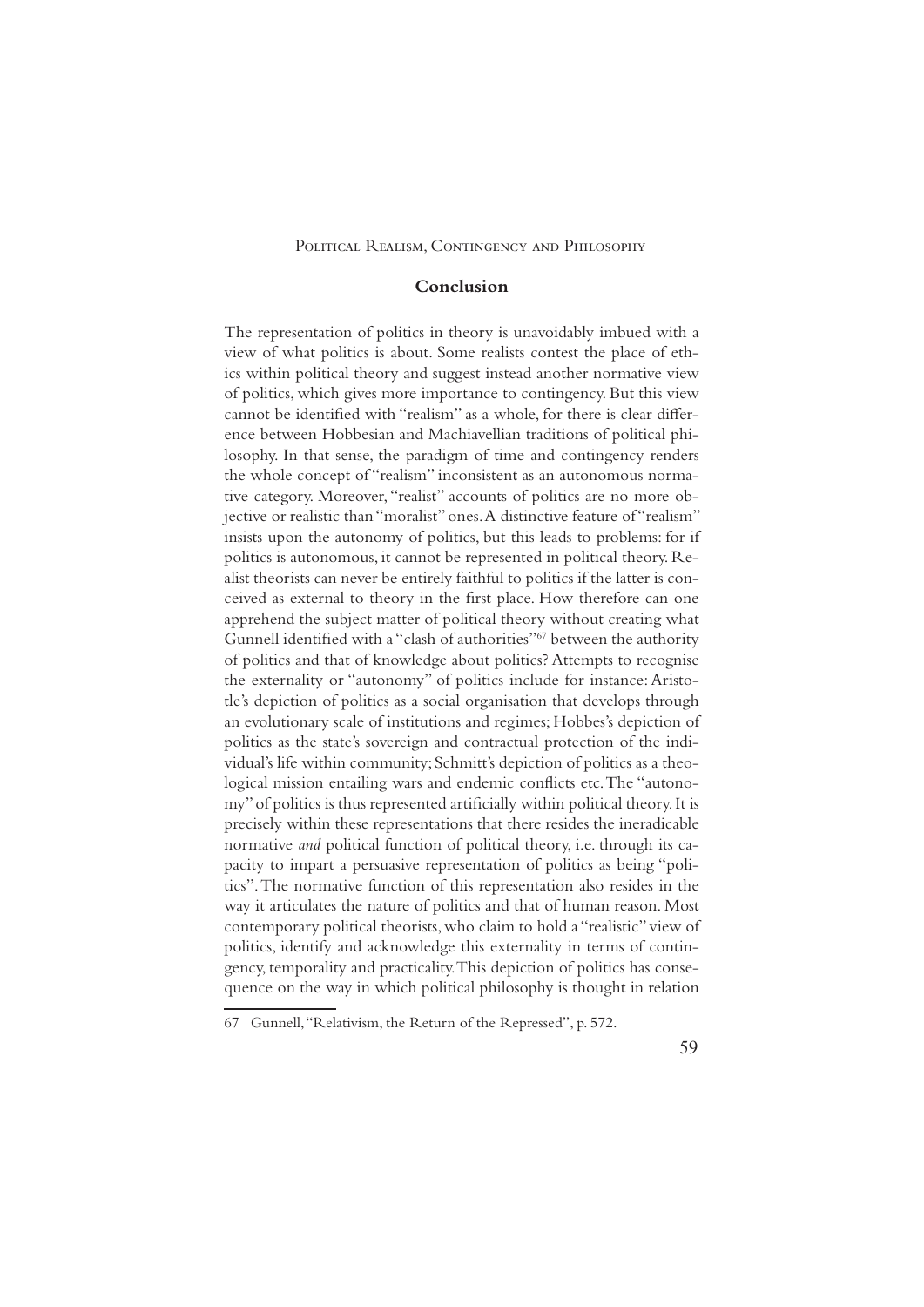to politics. In accounting for politics in terms of practicality, temporality and contingency, some realists castigate ethical and ideal-based designs for being irrelevant to politics. However, theorising the practical, temporal and contingent aspects of politics is already rationally and ethically involved. In detaching ethical or ideal-based values from political norms, realism finds itself in a peculiar situation, for it remains bound to normative and prescriptive implications while emphasising that politics is contingent and autonomous; a peculiarity conducive to yielding ideas that Bernard Crick compared to "disguised doctrines"<sup>68</sup>.

Political philosophy is thus a necessary tool to design partisan claims and render visible, because intelligible, the way in which authority and power are wielded.

68 Crick, *In Defence of Politics*. p 160.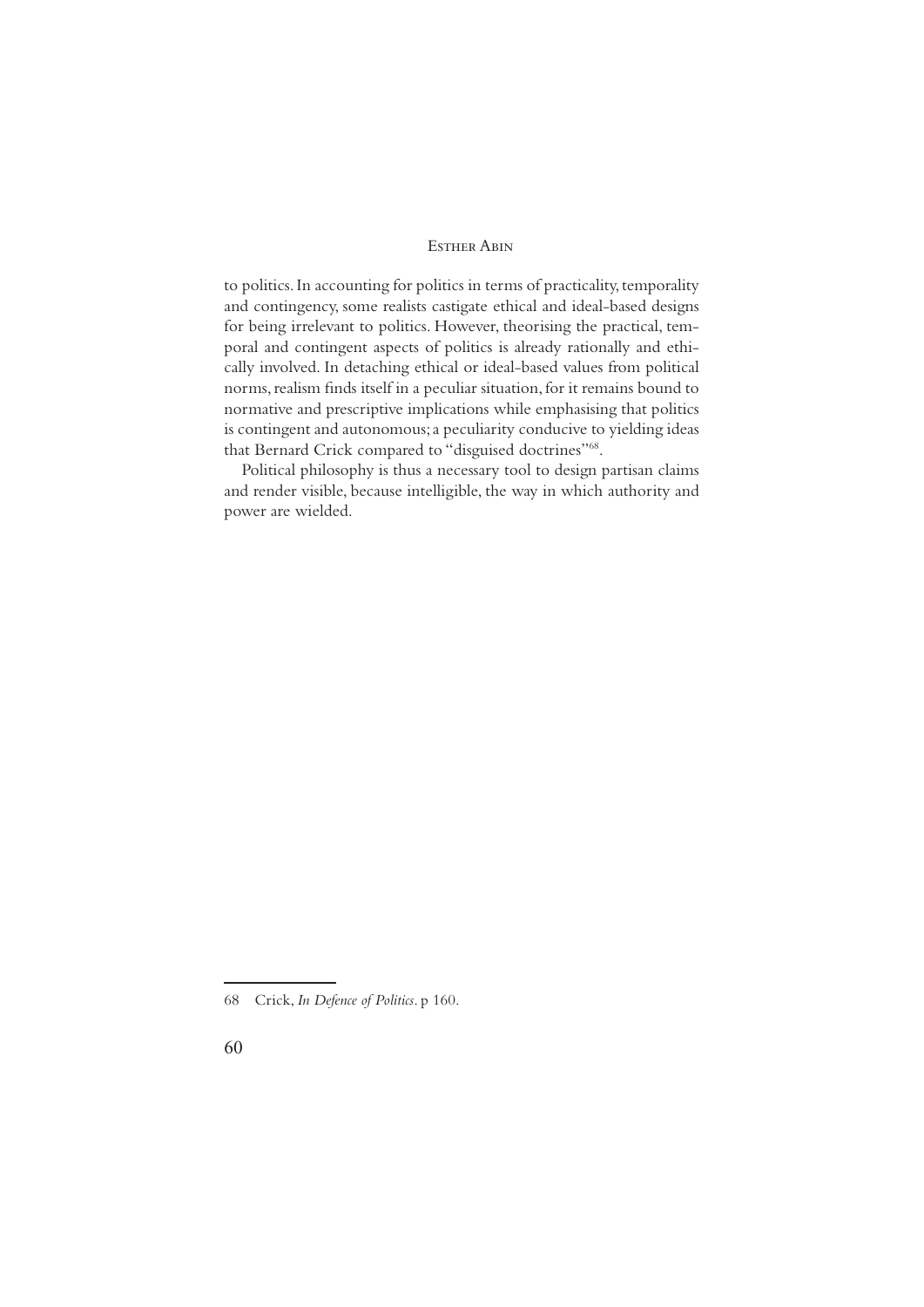# **REPRESENTING POLITICAL SUBJECTIVITY: JAMES CAMERON'S** *AVATAR* **AND CORMAC MCCARTHY'S** *THE ROAD*

# **Annabel Herzog**

The question of the relationship between politics and art is as old as political philosophy, or even as philosophy *tout court*. Recall Plato's extravagant (and ironic) diatribe against art and poetry in Books II, III and X of the *Republic*. The ideal city must be purged of these imitators who depict false and inappropriate feelings, set a bad example, and corrupt the characters of decent people. Plato holds that there is a longstanding antagonism between poetry and philosophy, which he formulates as one between poets and political leaders ("guardians"). Since *philosophical truths* and *good political values* are the same, in Plato's wellordered city art will be tolerated only if it is controlled by good political values—namely, by truth. Artists who do not submit to such values will be sent away.<sup>1</sup>

The fact that truth is susceptible to corruption, and that the corruption of truth can have unjust political consequences, has never ceased to be relevant and, hence, the discussion framed by Plato remains important—albeit with some corrections. We no longer assume the Platonic ideal in which politics is the domain of true justice, and we believe

<sup>1</sup> Plato, *The Republic*, Book III 398 a.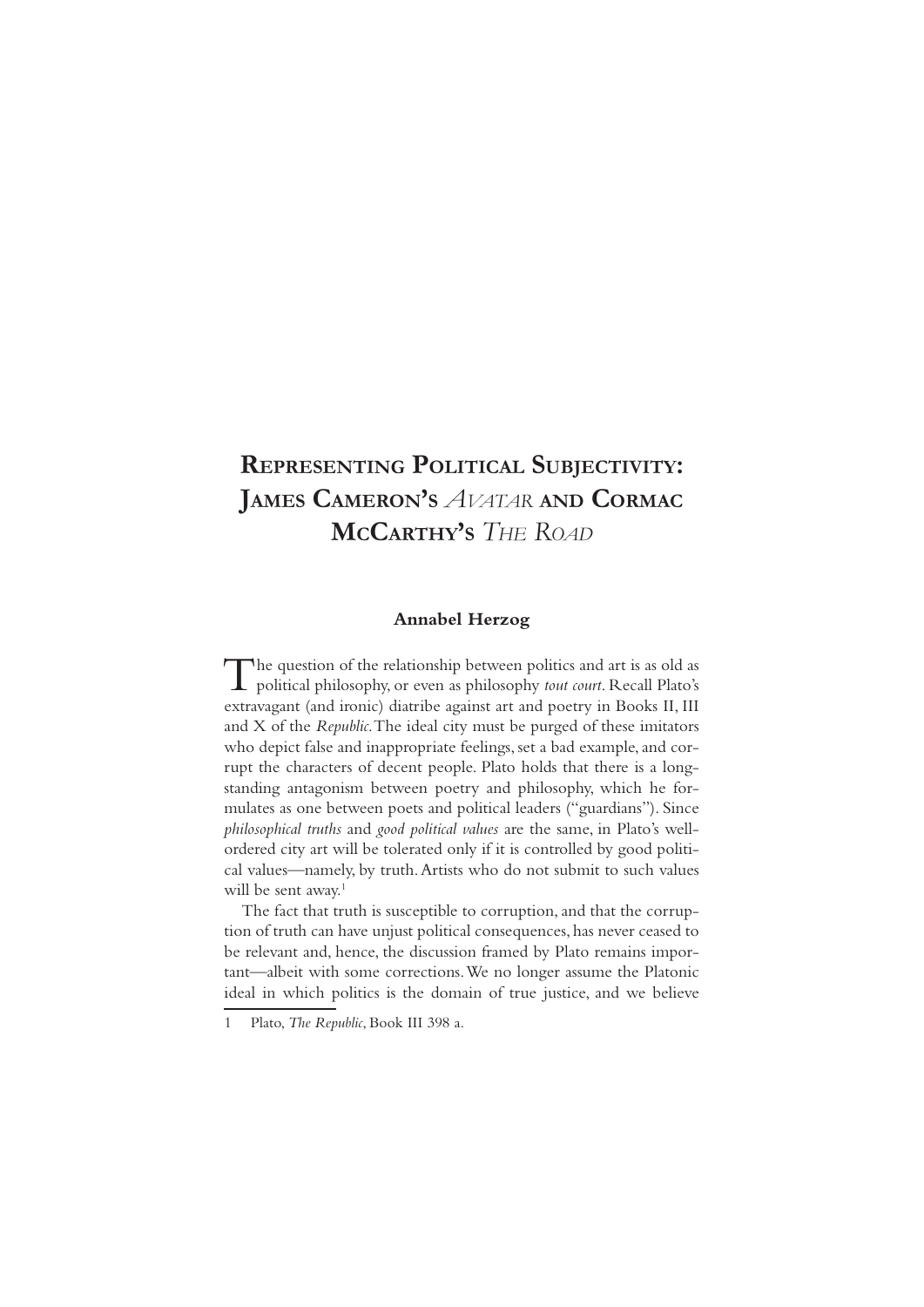# Annabel Herzog

that "imitation," or fiction, can serve precisely as a means by which the artist may demand justice. It is clear to us that deception and corruption stem not from art (or at least not only from art), but rather from political regimes which use art (as they use everything) for deceptive purposes. In other words, the longstanding desire of politics to control art is not always legitimized by a concern for truth and justice. Art, on the other hand, can be a tool to fight repressive political regimes or to expose unjust political practices. However, while these observations are self-evident in authoritarian (and *a fortiori*, totalitarian) regimes, they are much less obvious in liberal-cosmopolitan democracies.

By "art" I mean the *creation of affects*—as do Deleuze and Guattari in *What is Philosophy?*<sup>2</sup>—as well as the consequences of these affects on society and culture. By "liberal-cosmopolitan democracies" I mean a neo-liberal political culture marked by sociological parameters such as mobility, urbanity, environmentalism and hybridity.<sup>3</sup> In the following remarks, I will argue that in liberal-cosmopolitan democracies, art is not and cannot be a non-ambiguous political tool—either for propaganda by the regime or for criticism of it—because it is necessarily part of the hegemonic liberal discourse. As such, it is always ambivalent, as is James Cameron's acclaimed film, *Avatar*, which rejects Western imperialism while being a pure product of its values and practices.

In the first section of the paper I will focus on the relationship between politics and art, drawing on the political philosophies of Hannah Arendt and Jacques Rancière. From Plato to Rancière through Arendt, the relationship between politics and art has evolved from being a question of truth (in Plato), to being a question of plurality (in Arendt) and finally to referring to subjectivization (in Rancière). I will show that in such a context, art gives visibility to, or represents new political subjects, but also reflects the ambiguities and contradictions of their struggle for public existence. For that purpose I will offer a "reading" of Cameron's

<sup>2</sup> Gilles Deleuze & Felix Guattari, *What is Philosophy?* Translated by Hugh Tomlinson and Graham Burchell (New York: Columbia University Press, 1994), p. 175.

<sup>3</sup> A full discussion of cosmopolitanism and of the broad scholarship concerning it is beyond the scope of this essay, which focuses on central elements in the contemporary relationship between art and politics. In this essay, I therefore speak of cosmopolitanism in general terms.

<sup>62</sup>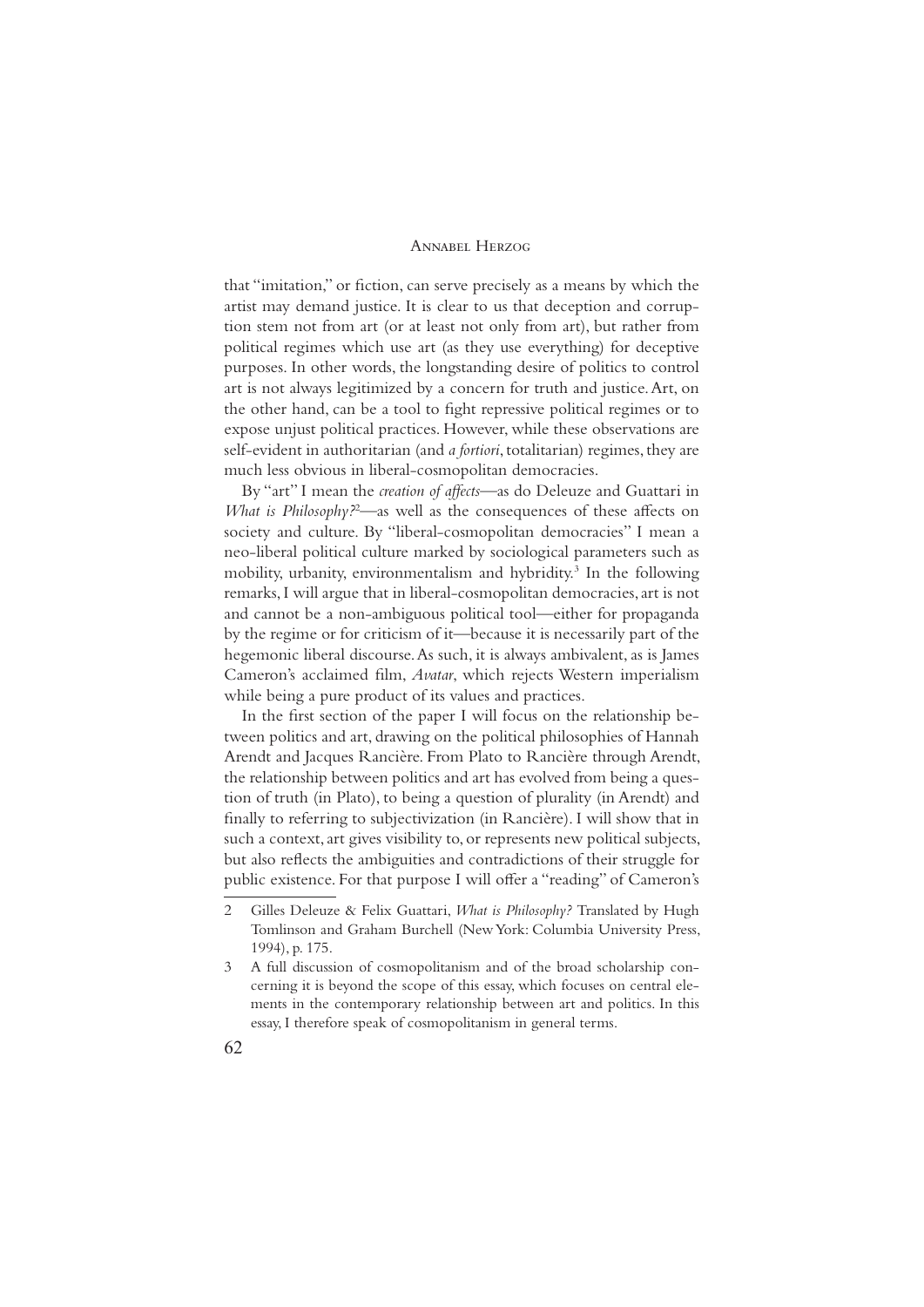### Representing Political Subjectivity

*Avatar*, arguing that the film is one of the first artistic representations of a new political subject, the "network protester," who in recent years has appeared on the political stage, challenging but also being an expression of hegemonic values. Finally, I will turn to the example of Cormac Mc-Carthy's novel *The Road*, to describe another possible political role of artistic representation in liberal-cosmopolitan times- that of testimony.

# **Politics and Art**

Reflecting upon the relationship between truth and politics originally framed by Plato, Hannah Arendt wrote: "To look upon politics from the perspective of truth… means to take one's stand outside the political realm… The standpoint outside the political realm—outside the community to which we belong and the company of our peers—is clearly characterized as one of the various modes of being alone. Outstanding among the existential modes of truthtelling are the solitude of the philosopher, the isolation of the scientist and the artist…"4 Contra Plato, who makes a radical distinction between the philosopher and the artist, Arendt argues that both the philosopher and the artist attempt to tell the truth, and that the nature of their attempt is an existential condition of solitude or isolation. Both the philosopher and the artist looking for truth estrange themselves from the political domain, which is the domain of opinion-making, namely, the sphere of togetherness and *plurality*, of different and coexisting *viewpoints* not necessarily related to truth:

I form an opinion by considering a given issue from different viewpoints, by making present to my mind the standpoints of those who are absent; that is, I represent them. […] It's a question [...] of being and thinking in my own identity where actually I am not. The more people's standpoints I have present in my mind while I am pondering a given issue, and the better I can imagine how I would feel and think if I were in their place, the stronger will be my capacity for representative thinking and the more valid my final conclusions, my

<sup>4</sup> Hannah Arendt, *Between Past and Future* (New York: Penguin, 1968), pp. 259-260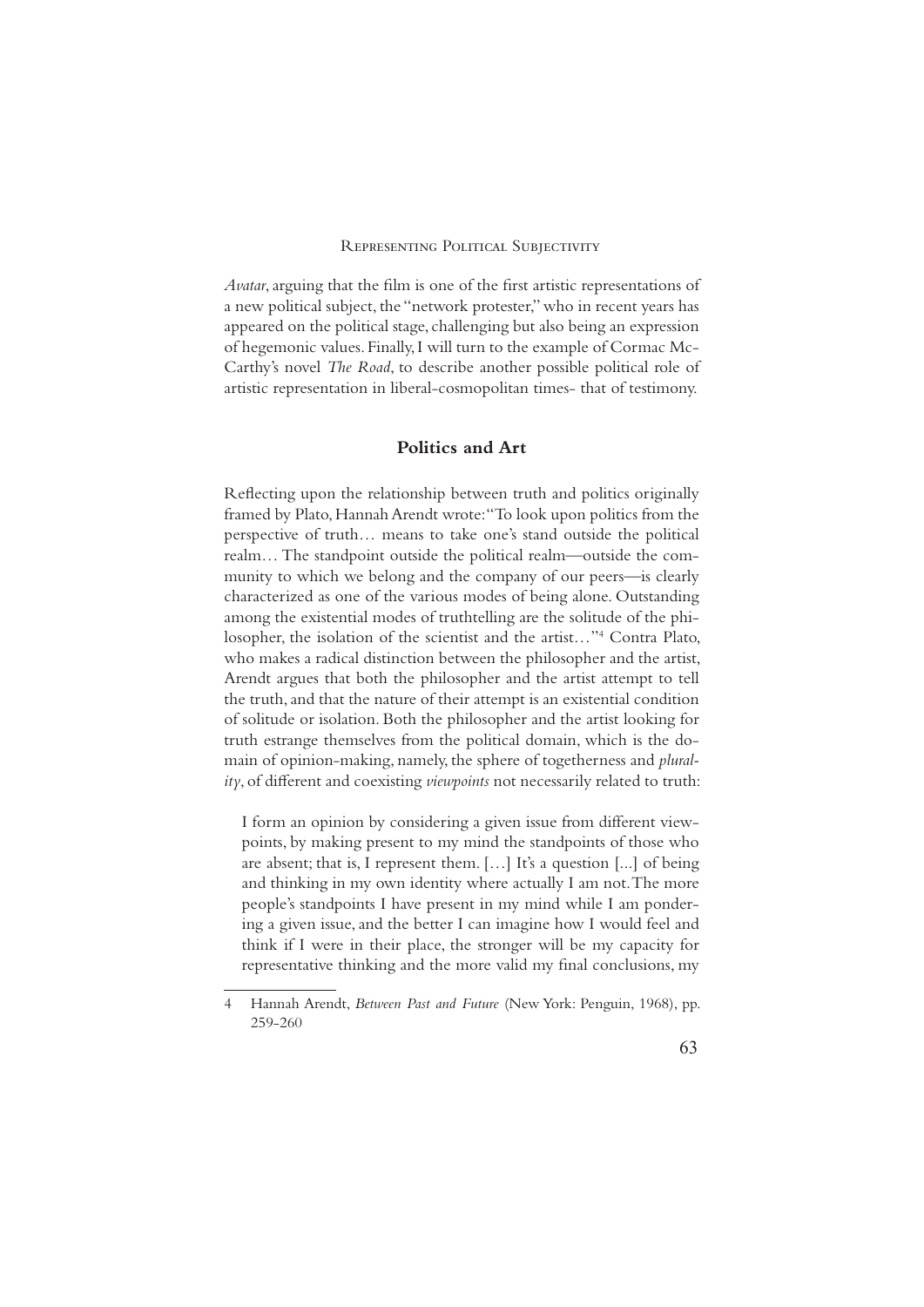### Annabel Herzog

### opinion. 5

For Arendt, the specific essence of politics is not truth, which, in its solitude, is non-political and even anti-political, but *taking other standpoints into account*. In line with Arendt but going a step further, the French philosopher Jacques Rancière argues that the *demand to be taken into account* constitutes the act of *becoming a political subject* and that, accordingly, politics consists of processes of subjectivization.<sup>6</sup>

Rancière draws a distinction between the concepts of *police*, *politics* and *the political*. As he conceptualizes it, *police* refers to the social order; it involves the rules, norms, and relationships by which society members are governed. The notion of police "entails community consent, which relies on the distribution of shares and [a] hierarchy of places and functions."7 In other words, it is "the art of community management,"8 whose goal is the fair distribution of roles and modes of involvement among the members of the social order, or as Rancière puts it, "the common world." Politics, in contrast, is the realm of conflict about the distribution of roles in the common world. As such, politics is about being seen—or perceived. The public space is in theory shared by all and managed by the institutions of the *police.* Yet in fact, there are individuals who are in effect excluded from this process. As Rancière argues following Arendt, but also Aristotle and Marx<sup>9</sup>—some people have no share in the common world. They are not there or, more exactly, they are not counted; they are not seen. They have no right to speak and be

<sup>9</sup> See Jacques Rancière, *Dissensus: On Politics and Aesthetics,* edited and translated by Steven Corcoran (London and New York: Continuum International, 2010), in particular p. 39.



<sup>5</sup> Arendt, *Between Past and Future*, p. 241

<sup>6</sup> See Jacques Rancière, *La mésentente* (Paris: Galilée, 1995); Jacques Rancière, "Politics, Identification, and Subjectivization," in *The Identity in Question*, edited by John Rajchman (London: Routledge, 1995), pp. 63-72.

<sup>7</sup> Rancière, "Politics, Identification, and Subjectivization," p. 63. Rancière's *police* (in French) is in this book translated by *policy,* which is adequate for "community management" but does not express the fact that repression and management are part of the same concept. In rendering *police* by police I follow translators of other works by Rancière.

<sup>8</sup> Jacques Rancière, *Aux bords du politique* (Paris : Gallimard, 2004), p. 16.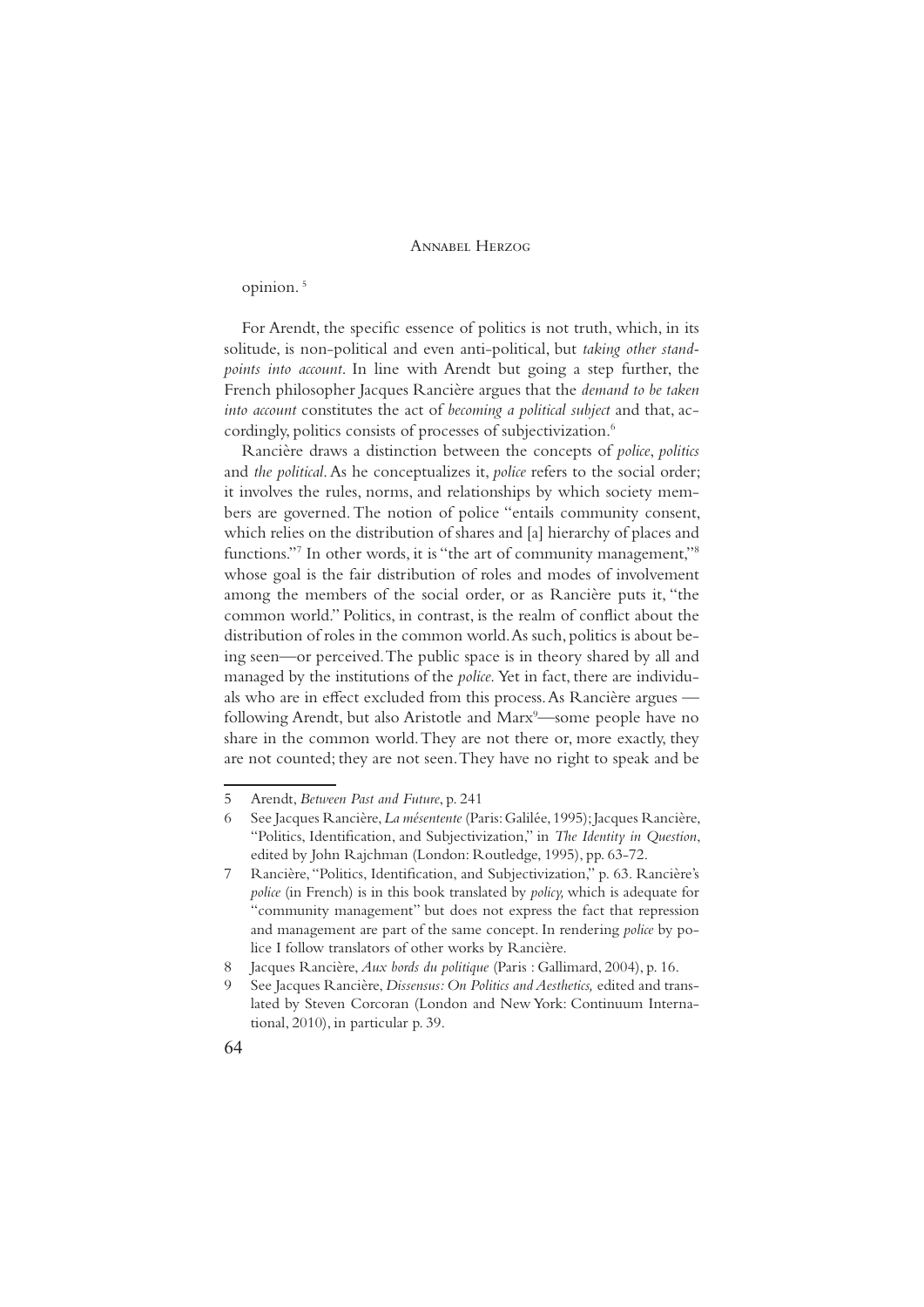### Representing Political Subjectivity

heard, and when they happen to speak, they are not heard: their voice is not considered a voice but a noise. Politics is what happens when such excluded people suddenly demand to be seen and heard; when some aspect of their situation suddenly becomes unbearable and reminds them that they, too, deserve a share of the public domain; when they show that they are neither invisible nor silent, and speak a language no less articulate than that of the recognized members of the public stage.

For Rancière, issues are not intrinsically political or non-political.<sup>10</sup> Any issue can become political, and actually does so when something about that issue prompts people who were invisible to demand they be seen and heard in a "process of subjectivization"<sup>11</sup>: "Politics can therefore be defined [...] as the activity that breaks with the order of the police by inventing new subjects."<sup>12</sup> Politics is about conflict over the distribution and redistribution of the common space, which brings new issues and new voices into the public domain—which brings a *surplus* into the well-ordered world of the *police*. Rancière calls the *political* the confrontation between the *police* and *politics:* between the social order by which people, communities, and organizations share the public space, and the conflicting demands for equal visibility made by the unseen and unheard who are hereby becoming new subjects*.* 

Thus, on the basis of Rancière's analyses, we can say that, contra Arendt and in a kind of ironic agreement with Plato, art has a political dimension because it brings a *surplus* into the public domain. The affects created by artistic work bring into being something not previously perceived. Of course, art is not only political, and it is not equivalent to politics. One can even choose to see in art only art—that is, to hold that a real work of art refers only to itself: "art for art's sake." However, the distinction between artworks that refer to some political exteriority and art for art's sake misses the point. The political dimension of art does not stem from the fact that art can refer to political issues, but from the fact that by its nature, art extends the public space: "There is no 'real world' that functions as the outside of art. Instead, there is a multiplicity of folds in the sensory fabric of the common, folds in which outside

<sup>10</sup> Rancière, *La mésentente*, p. 55.

<sup>11</sup> Rancière, "Politics, Identification, and Subjectivization," p. 66.

<sup>12</sup> Rancière, *Dissensus*, p. 139.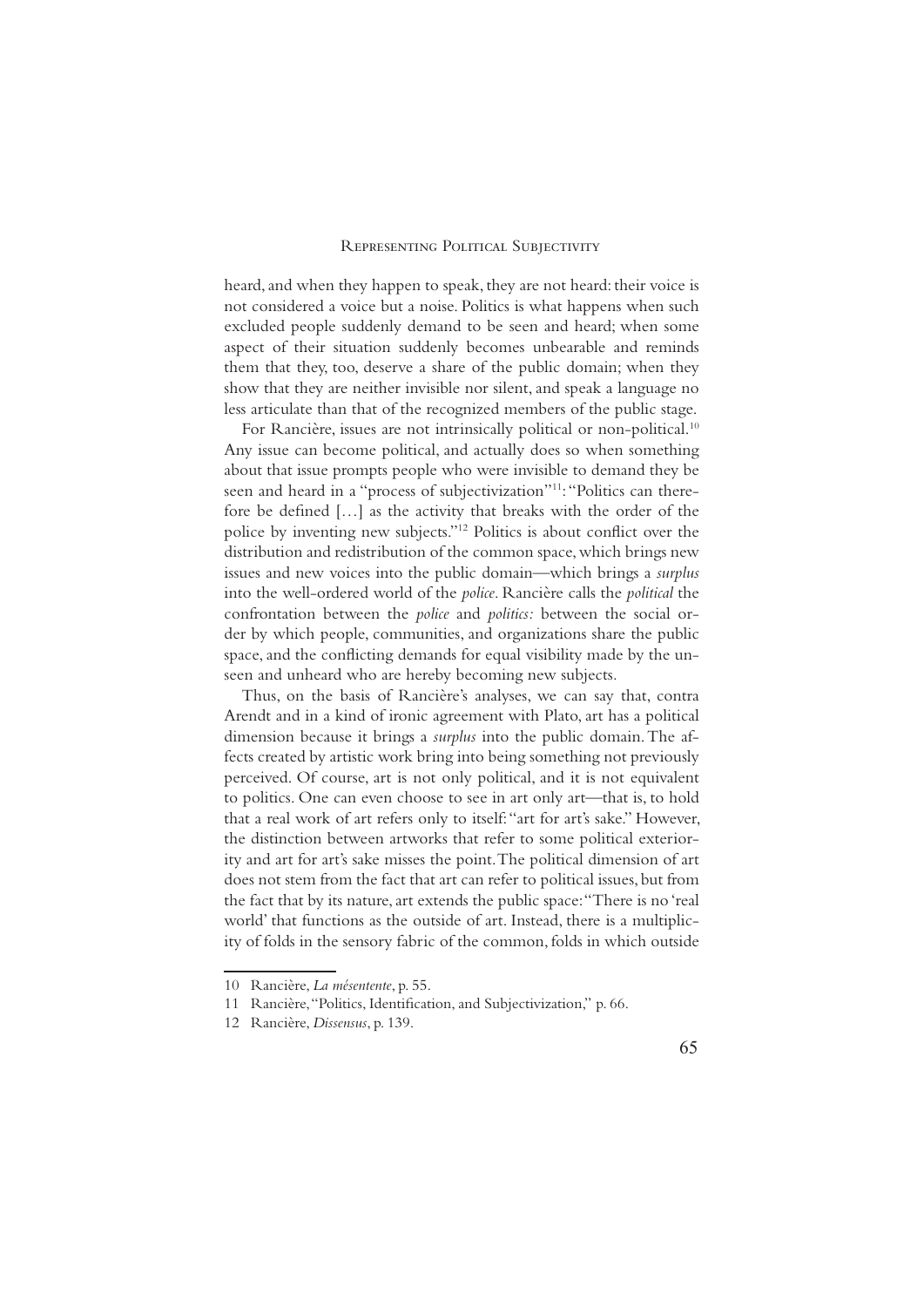### Annabel Herzog

and inside take on a multiplicity of shifting forms, in which the topography of what is 'in' and what is 'out' are continually criss-crossed and displaced by the aesthetics of politics and the politics of aesthetics […] Doing art means displacing art's borders, just as doing politics means displacing the borders of what is acknowledged as *the* political."13

Art is political in a paradigmatic way in a democratic system, where the public domain is characterized by a vibrant, free, ongoing competition for *visibility*. 14 In democracy as in theater, identities, spaces and activities are unstable and fluid.<sup>15</sup> In both, visibility and invisibility take precedence in turns. The rhetoric used in democratic politics and the poetry used in theater—with all their differences—similarly create new and competing realities. This is why Plato wanted to say an irrevocable farewell to the writers of epics and plays—as well as to all democrats. For Plato, identities had to be stable because truth was immutable. As a result, his city had no room for democratic or theatrical games. It was the true task of some to speak and others to work. However, the democratic order is fluid and unstable, because it is characterized by different points of view and competition for visibility, not by truth. In such a context, the affects introduced by art into the public sphere have a political resonance. In this way art sometimes generates some kind of emancipation, but it may also reinforce the dominant regime.

# **The Example of** *Avatar*

In the following section I will illustrate art's political resonance and its incorporation into the political domain through an example: James Cameron's film, *Avatar*, which I will read as a text. A few words justifying this example are called for before I proceed. First, some might disagree that *Avatar*, as a Hollywood blockbuster, can represent an example of "art." However, as I speak here of art in terms of the creation and reception of affects, I regard the distinction between "art" and "pro-

<sup>13</sup> Rancière, *Dissensus*, pp. 148-149.

<sup>14</sup> See Rancière, *Dissensus,* pp. 31-32.

<sup>15</sup> See Jacques Rancière, *Le partage du sensible: esthétique et politique* (Paris : La Fabrique-Editions, 1998), pp. 12-15.

<sup>66</sup>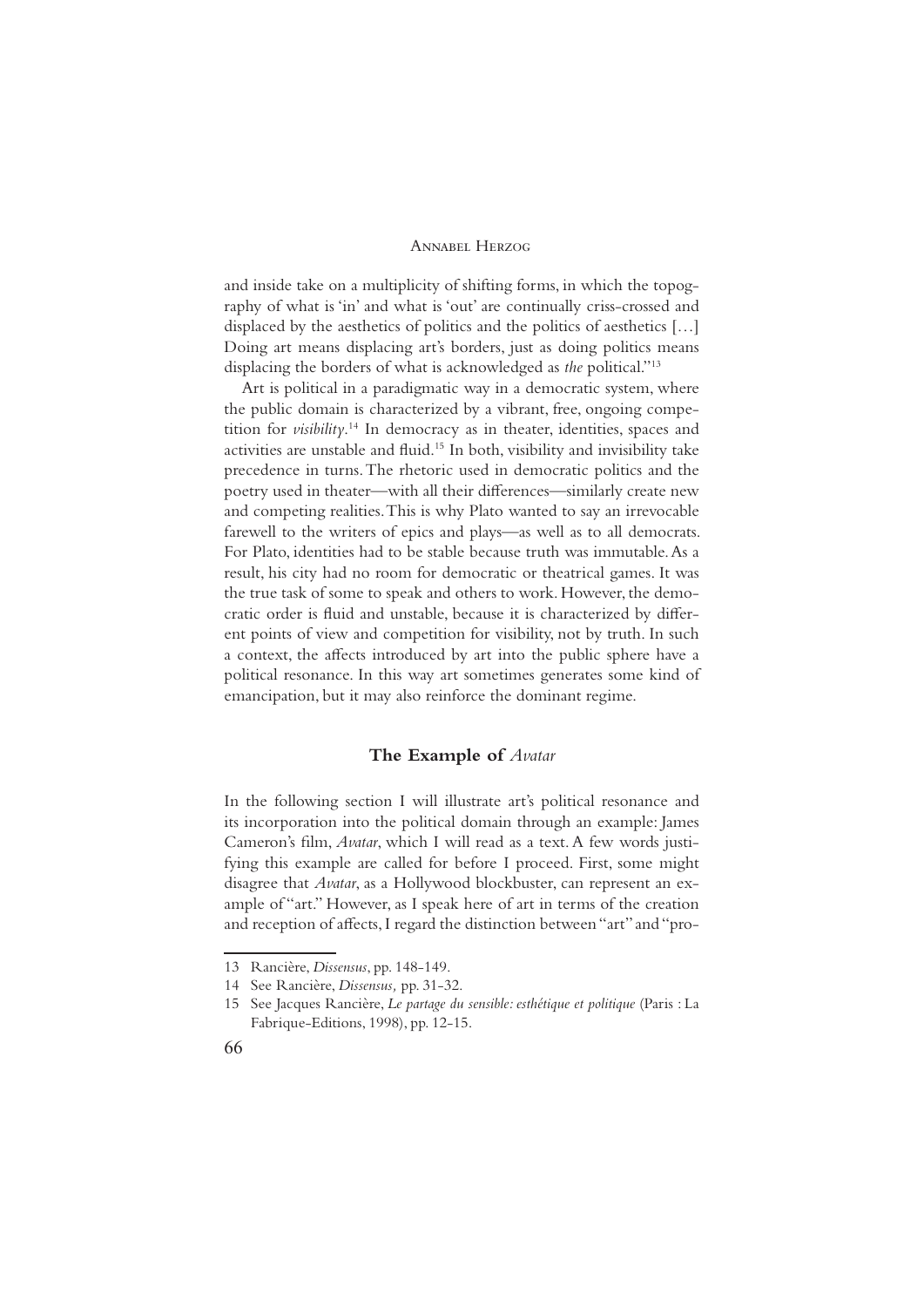### Representing Political Subjectivity

duction culture" as irrelevant.<sup>16</sup> Second, and more seriously, it might be argued that a Hollywood production is by definition part of the hegemonic discourse and an expression of the *police* and ipso facto cannot be used to exemplify the *political* (in Rancière's sense) dimension of art. In response, I would underline the *ambivalence* of this specific Hollywood production, *Avatar*, which affirms and celebrates the hegemonic system even as it rejects it, in a form of *mise-en-abyme*. Beyond that, what I wish to focus on here is the creation or presentation in the film of a new political subject: the "network protester."17 This new manifestation of *politics* represents a surplus in the *police* order to such an extent that it is currently modifying the political sphere in the Arab world; on Wall Street; and in Europe, South America, Russia and elsewhere.

# *A New Political Subject*

*Avatar* depicts a world and a way of life in which the problem of mobility has been completely mastered. All places, no matter how far, can be reached without effort. On the planet Pandora, transportation has attained its optimal level. Technology provides humans with optimally efficient machines. Nature provides the Na'vi people with natural carriers: tamed animals, one equine-like, one winged, each optimally adapt-

<sup>16</sup> Moreover, the rejection of Hollywood films as authentic art seems to me mistaken. In spite of uniform processes of production, the Hollywood industry is not wholly homogeneous; there is art and there are artists in Hollywood. Among the many scholarly works on this topic, see particularly John Thornton Caldwell, *Production Culture: Industrial Reflexivity and Critical Practice in Film and Television* (Durham and London: Duke University Press, 2008).

<sup>17</sup> As I write these lines, *Time Magazine* has just elected its "Person of the Year" for 2011: the Protester. I am not arguing that Cameron invented the protester as a political subject between 1994, when *Avatar* began development, and 2009, when it was released, but I do claim that his film represents one of the first artistic expressions of the "network protester." Another such expression—also ambivalently both part of the hegemonic system and rejecting it—is found in Stieg Larsson's bestselling "Millenium" novels.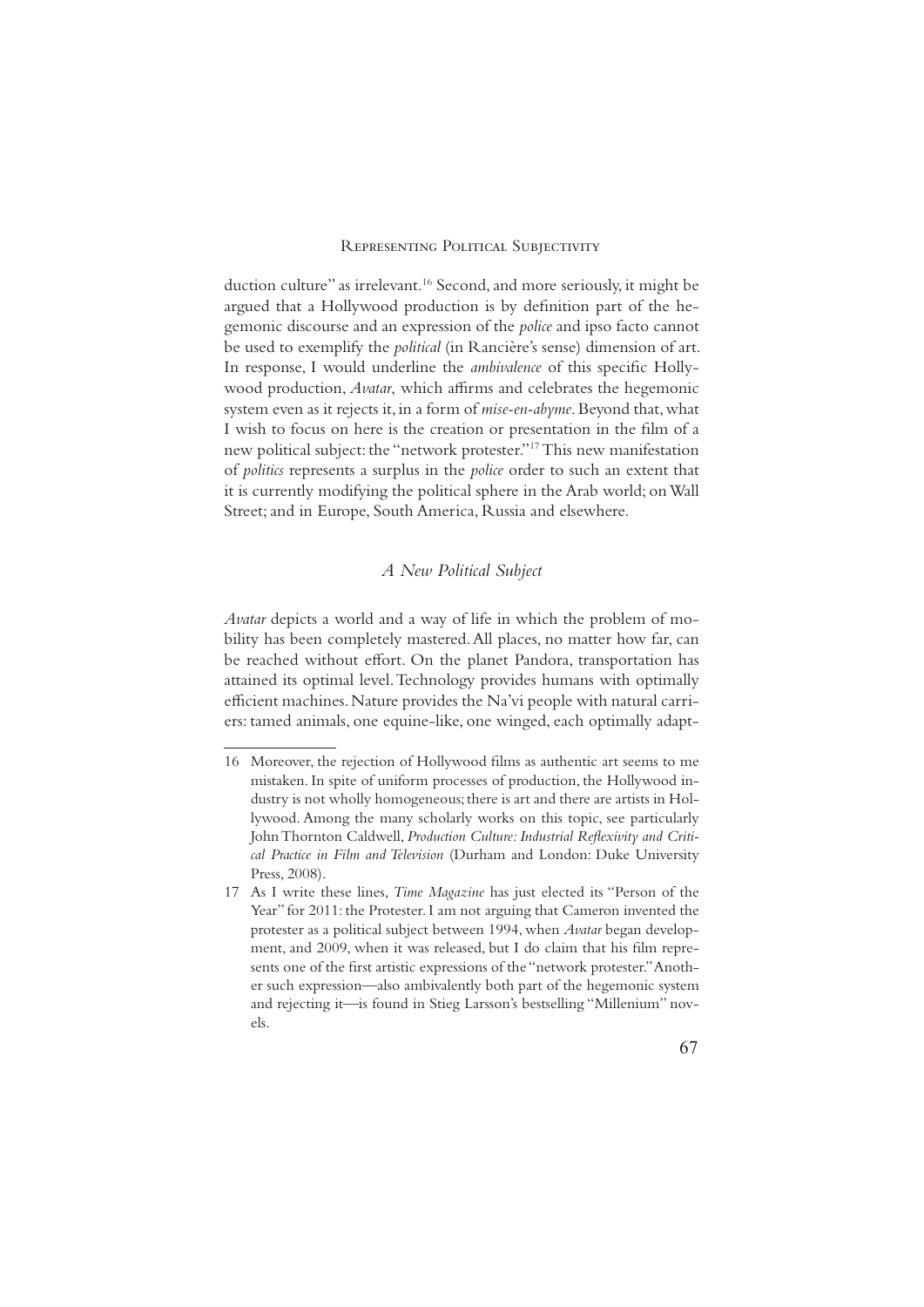### Annabel Herzog

ed for long-distance travel. There are no barriers between plains and mountains, earth and sky, sky and the entire cosmos—not because the divisions between these domains have been removed but because technology and Nature have provided means to overcome them. Indeed, in *Avatar* the body itself is, or can be made, essentially a perfect vehicle: Should you lose your legs, medical treatment can restore them; or you can become a Na'vi—and then you can run immeasurable distances, jump vast heights, swim in any stream.

If Cameron's previous great film, *Titanic*, drew from the realm of transportation to symbolize the perils of human hubris for the  $20<sup>th</sup>$  century, *Avatar* symbolizes the world we are heading toward in the 21<sup>st</sup>—a world characterized by the complete mastery of geographic displacement. Cameron's vision in *Avatar* is descriptive—this is the life we will be living in the near future, this is the spirit of our time—but also critical, because absolute mobility is the tool for absolute imperialism, absolute greed, and eventually absolute destruction. In contrast, Cameron presents an ecological and moral ideal, as reflected in the life of the Na'vi. Even more than the humans, the Na'vi move with great ease. Unlike the human characters, however, the Na'vi are situated—*rooted* in specific places, and they do not covet lands which are not theirs. The film thus makes a double statement: our world is one of physical mobility; physical mobility should never mean the cutting of our connection to particular places and the destruction of other people's connection to their own places.

As widely emphasized in environmental literature, the "world" can be seen in two ways. It can be considered an *extended space* of many opportunities, which humans exploit for their own benefit. At the same time, it can be regarded in terms of the natural environment: the web of interrelationships among the living and nonliving things that fill the surface of the planet. The world as extended space and the world as the natural environment are distinct points of view that lead to different ways of life. *Avatar* shows that considering the world as extended space implies disconnection, while living in nature implies connection.

Here appears therefore the main topic of the movie: *connectivity*. The Na'vi are connected people, who plug themselves into the natural world by means of a special braid (this practice is called "bonding"). It is their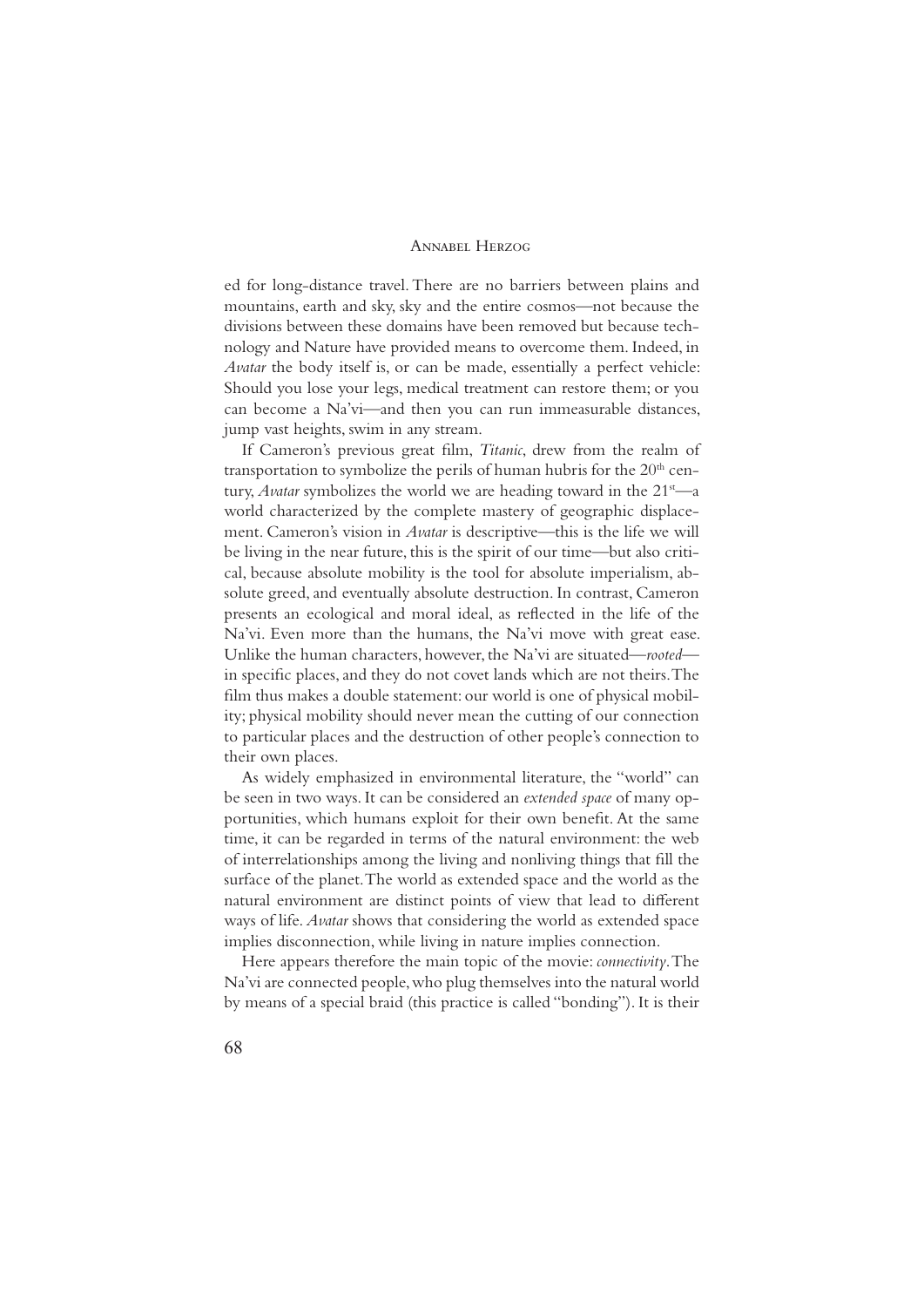### Representing Political Subjectivity

being plugged in that makes the Na'vi special. At first sight, the moral of the film seems to be something like "be connected to nature, not to electric appliances." However, the film's idea of the natural life is drawn precisely from the model of electronic appliances. On Pandora, all living things are interconnected via a vast neural network—but to access the neural network, the Na'vi must plug in. As for the human beings in the film, they too need to get plugged in to access the Na'vi world. Sophisticated technology, including advanced genetic engineering, has allowed the scientists on Pandora to develop "avatar" hybrid bodies from human DNA and Na'vi genetic material; the humans whose DNA was used for each avatar can then use their dreams and mental energy to activate the avatar, which can plug into the Pandoran neural network. This procedure, which takes place in dedicated "sleeping machines," is called "the link" (note that "bond" is the word used for the Na'vi, the less-strong "link" for the human-Na'vi connection).

In short, there is no ontological continuum in *Avatar* between humans and the Na'vi, or between the Na'vi and the natural world. The link *has to be created.* One can be part of the web of life on Pandora but one has to initiate the connection; one must plug in. What we have here is not technology imitating Nature, but nature imitating Technology. The nature we love to love on Pandora is attractive because it works just like the Internet—it is a simulacrum of a technological model. While the metaphor of the neural network comes ultimately from nature—the Pandoran network is a vast system of electrochemical connections, with trees serving as the equivalent of neurons in the brain the language used to describe this network is drawn from computer technology. The trees form—I quote the film—a global network. The Na'vi get connected to it and they download or upload data."

The link established in *Avatar* between environmental issues and the fight against capitalism and imperialism is not new.<sup>18</sup> The film's innovation, however, is that the aboriginal population's natural way of life is based on a model offered by the internet. The Na'vi people dwell in a single village while being part of a cosmic web; they have absolute mobility while remaining connected to their world. It is this situation that constitutes the

<sup>18</sup> In general, the plot of *Avatar* is not new. The film has been compared to several others, including *Dances with Wolves* (1990) and *Pocahontas* (1995).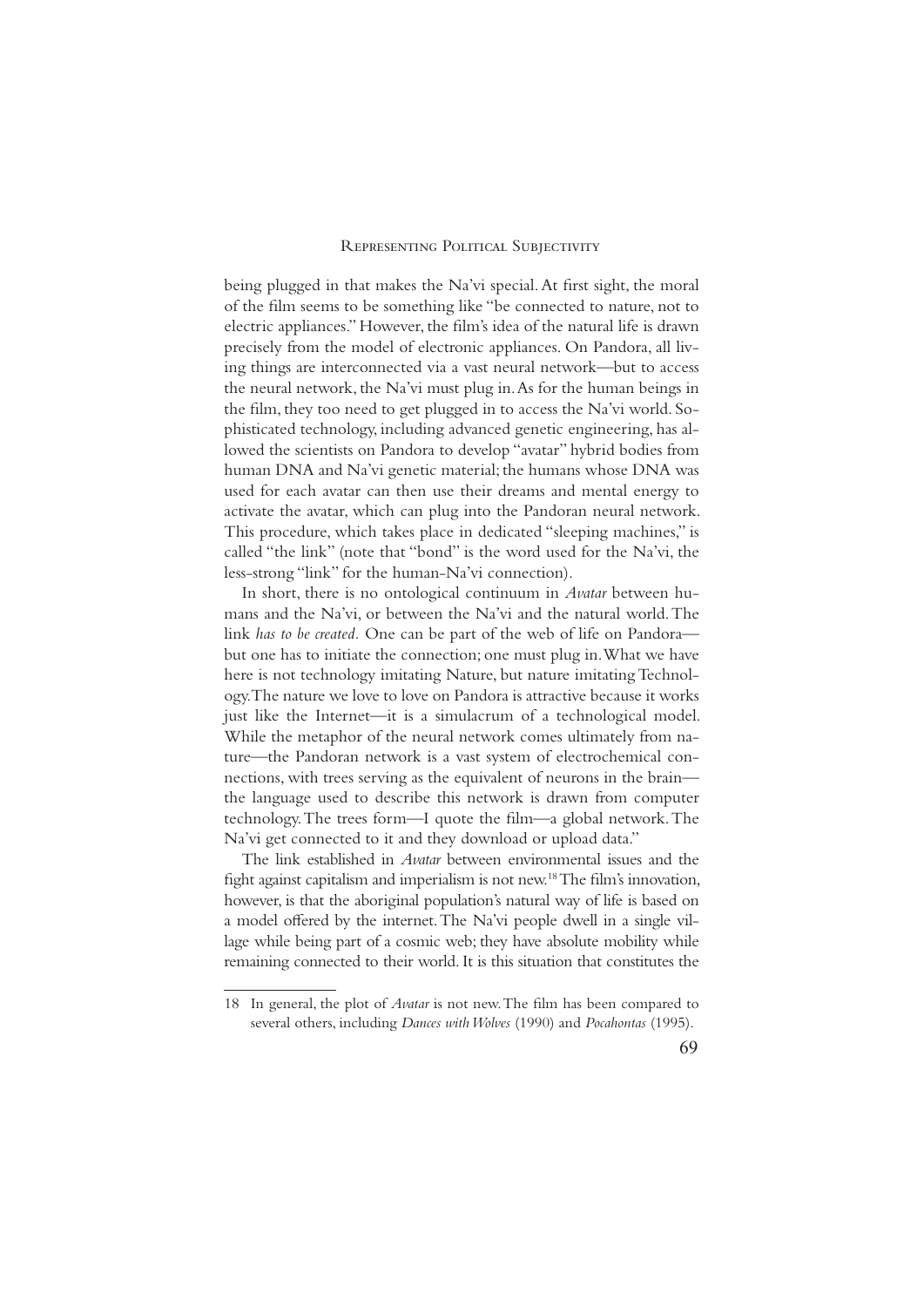### Annabel Herzog

cause and possibility of their resistance against Western imperialist culture.

*Avatar* gives visibility to a new kind of political subject—the *pluggedin* or *network protester*. The film shows that in liberal-cosmopolitan times, the idea of the network and the notion of protest come together. The network is not simply an instrument of communication. It is a metonymy for a new kind of protest, which involves the rebellion of *rooted* people against capitalist disconnection, and *solidarity* between subjects, and between subjects and earth, against the atomization and insensitivity of global hegemony. Put differently, connectivity *in itself* encapsulates the essence of a new kind of protest, one which allies capitalist technology and ecology, universal values (the call for traditional liberal rights) and parochial care for one's specific culture, rituals and pieces of land. The network protesters are at one and the same time participants in the Western imperialist system, and its opponents. Their participation in, and patronage of the very system they are opposing dooms them to ineffectiveness or at best gradual undermining of the system's values, and not their radical transformation.

### *The Ambivalence of the Liberal Framework*

In *Avatar*, as in most movies about aliens, human beings encounter a population which is wholly "other," yet nevertheless similar to humanity. The Na'vi are blue and tall; they have four fingers, a tail and a braidplug; and they worship Nature in a way that most contemporary people are likely to find alien. However, these strange humanoids have the same feelings and the same cognitive abilities as human beings. In spite of their physical, cultural, linguistic, and religious differences, they are reasonable creatures. Put differently, the encounter with the very "other" Na'vi is a paradigm of the encounter with the other in the liberal, Kantian fashion: at the end of the day, the other is one of us, or can be one of us if he or she, and we, make the effort to communicate and understand each other. Reason is universal and, therefore, justice and morality are universal too.

On the basis of this universalism we can distinguish three ways in which one can encounter other cultures and ethnic groups. The first is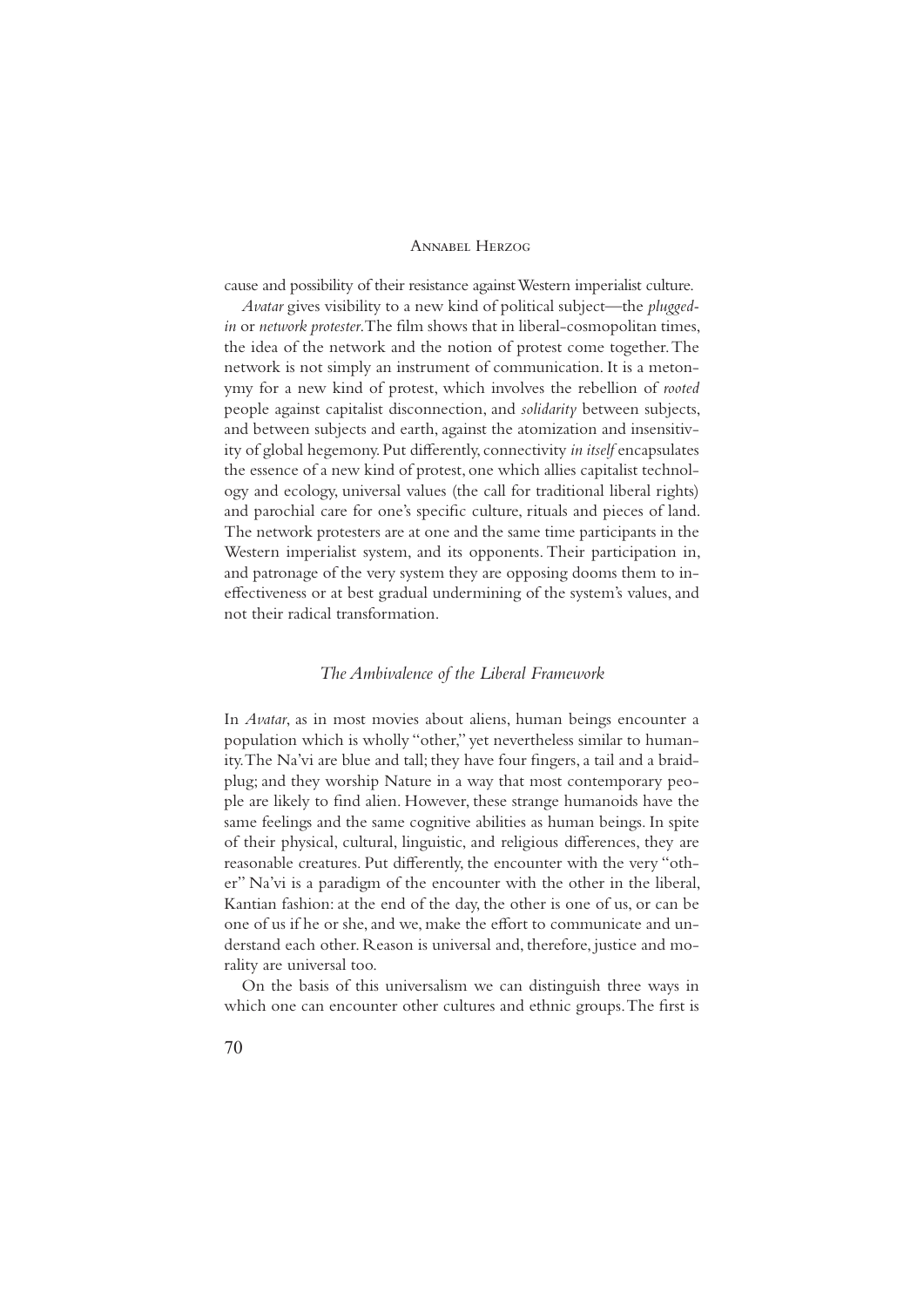#### Representing Political Subjectivity

through ambition and imperialistic passion, namely, through the urge to eliminate those who are other, and to take what is theirs. In *Avatar*, this is the way chosen by most human beings: passionate ambition proves to be the main human drive.

 The second is through intellectual cognition, whereby one tries to know and understand otherness. This is the way of science and, in the film, of the scientists who conceived the avatar program. In *Avatar*, science creates a simulacrum thanks to which the scope of rational knowledge is enlarged. This simulacrum, or fiction, is presented as a tool that is amoral—i.e., neither moral nor immoral. True, the scientists designed this tool to acquire knowledge for the sake of better social and political cohesion. The *Avatar* scientists wish indeed to live in peace in the world with all reasonable creatures, including the Na'vi.<sup>19</sup> However, knowledge is intimately related to power. Power requires knowledge to give it legitimacy; and knowledge requires power to give it the means to develop. The scientists need the soldiers to bring them to Pandora, protect them, and build the infrastructure of the avatar program. The soldiers need the scientists to provide them with the information that will enable the conquest.

The third way to encounter otherness is open to a very few select people. This is the way of conversion—which, in the world of the movie, is total. Conversion in *Avatar* entails both a physical and spiritual transformation, in which nothing remains of one's previous life. Jack is literally *born again* into his new community—the Na'vi people—in the midst of Nature. This route is available, in the film, only to individuals touched by grace or love. (It is worth remembering that Jack can only become a Na'vi because he is chosen by Eywa, the Nature goddess.) When he becomes a Na'vi, Jack must renounce his previous reality and accept the other's culture totally. In essence he must choose the dream as reality, over reality.

Conversion applies to human beings only. No Na'vi would ever wish to renounce his or her identity. In fact, the "others" have no interest in us (namely, Westerners) and our culture. It is only we who turn to

<sup>19</sup> Of course, one can be far more critical as to the pure intention of science and scientists than *Avatar* and other works of fiction allow themselves to  $he$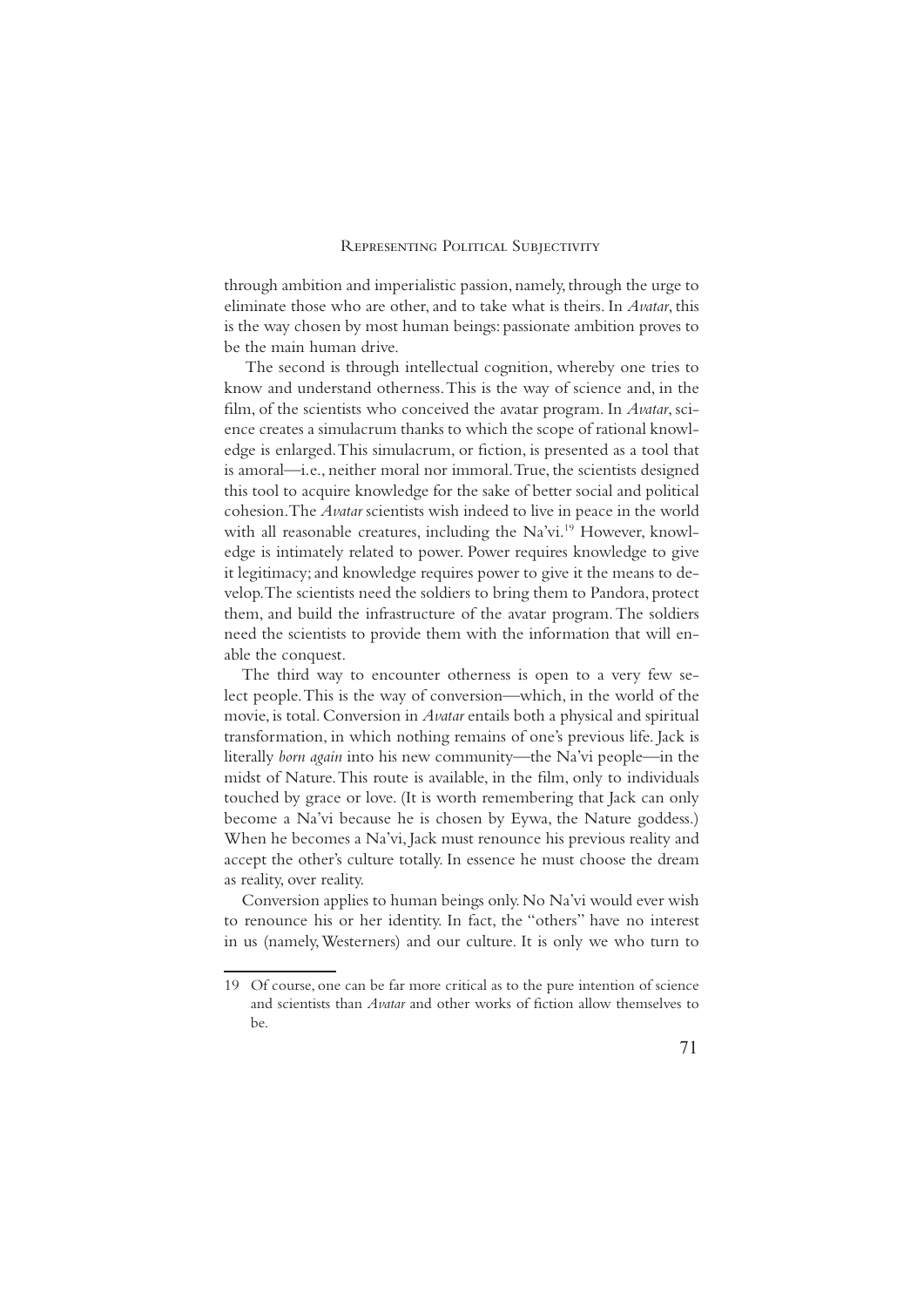# Annabel Herzog

them—whether to conquer them, to learn from them, to teach them, or to join them. The political statement of the movie is clear: The Na'vi are better people with a better way of life; it is we who should change, not them. However, it must be strongly emphasized that it is thanks to Western science and technology that Jack discovers the dream world that he finally chooses as his own. Moreover, it is he—a human soldier trained to conquer—who teaches the Na'vi how to defend themselves against the evil humans who try to destroy their land. It is the militarily and technologically trained Westerner, not the "natural" aboriginal, who leads the fight against Western power, in the name of a universal morality applicable to everybody—Westerners and aboriginals together.

What appears here is the paradox of liberalism, which holds self-criticism as the key feature of its ideology. In other words, liberalism never triumphs so much as when it criticizes itself in the name of its own values. The real human (or American) culture is not the cruel and selfish culture that destroys the holy trees of Pandora. It is the culture that sustains the rights of man, the rights of indigenous peoples, the rights of the natural world—all rights and values formulated by humanity (or America)—against the cruel and selfish human soldiers. Hegel got it right when he said it is the self-contradiction inherent in bourgeois liberalism that makes bourgeois liberalism the foremost power of the time—his time and, 200 years later, our own.

However, we can understand that paradox in another way. Or, more precisely, we are dealing here with another paradox, that of modern struggles and revolutions. As emphasized by post-structuralist theorists, modern theories of liberation are based on the very same values and practices as those of the repressive powers. Western culture has succeeded not only in repressing other cultures (and repressing its own minorities), but it has obliged them to defend themselves in a manner created and defined by Western culture. The Na'vi have no chance against the humans if they behave as orthodox Na'vi (as their young leader would like them to do). They must adopt a human strategy, taught by the good human, Jack.

*Avatar* therefore celebrates US politics and culture no less than it attacks them. It both illustrates and embodies the spirit of our time: it denounces capitalism and imperialism while being a pure product of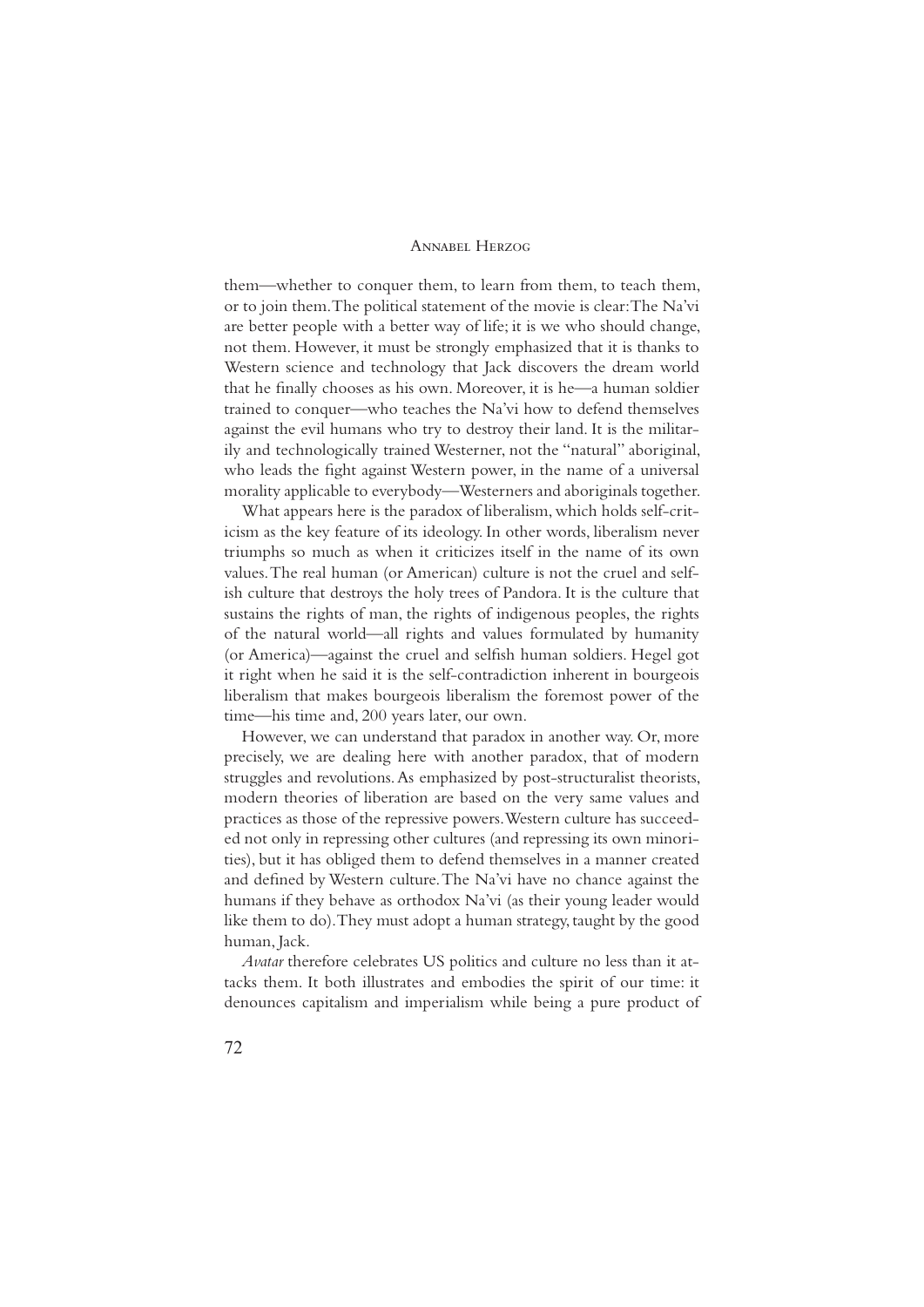# Representing Political Subjectivity

Hollywood, the highest-grossing film of all time, and, therefore, one of the main tools for propagation of American culture worldwide. The film does not come down on the side of the Na'vi's connection to nature, but on that of American enthusiasm for the Na'vi's connection to nature. It gives imperialism a satisfying feeling of being able to criticize itself—of being strong enough and moral enough to allow self-criticism—and transforms this self-congratulatory criticism into a public icon.

What appears in *Avatar* is a series of ambivalences: the network protester both participates in the hegemonic culture and rejects it in the name of values that the film both celebrates and criticizes. *Avatar* works at the same time for and against specific policies. As an artwork showing repression and a new kind of protest, and as a product of Hollywood, it is a manifestation of the confrontation between *politics* and *police*. Such a kind of art is part of a general discourse issuing from existing subjectivities and creating or revealing new subjectivities. It is neither lie nor truth; neither pure instrument of liberation nor tool of manipulation and repression. It is part of a game of appearance and disappearance, part of a general economy of norms and cultures challenged by a surplus of political subjects. The fact that it is part of a general discourse in this way is the reason it cannot be unambiguously a tool for social and political criticism.

# **Art and Testimony**

In the last section of this paper I would like to propose another example, that of an artwork that is part of the general discourse but in a different way. Its immediate purpose is not to celebrate and/or reject the political system, but, rather, to *bear witness* to fundamental values in a fictional or, maybe, prophetic way. My example is Cormac McCarthy's novel *The Road,* which, I argue, is a mirror image of *Avatar,* showing the same spirit of the times but from a different perspective.

In *The Road,* humanity has been reduced to the fate that would have befallen the Na'vi had Jack not succeeded in preventing the total destruction of their world. Nature lies in ruins, as do all the distinguishing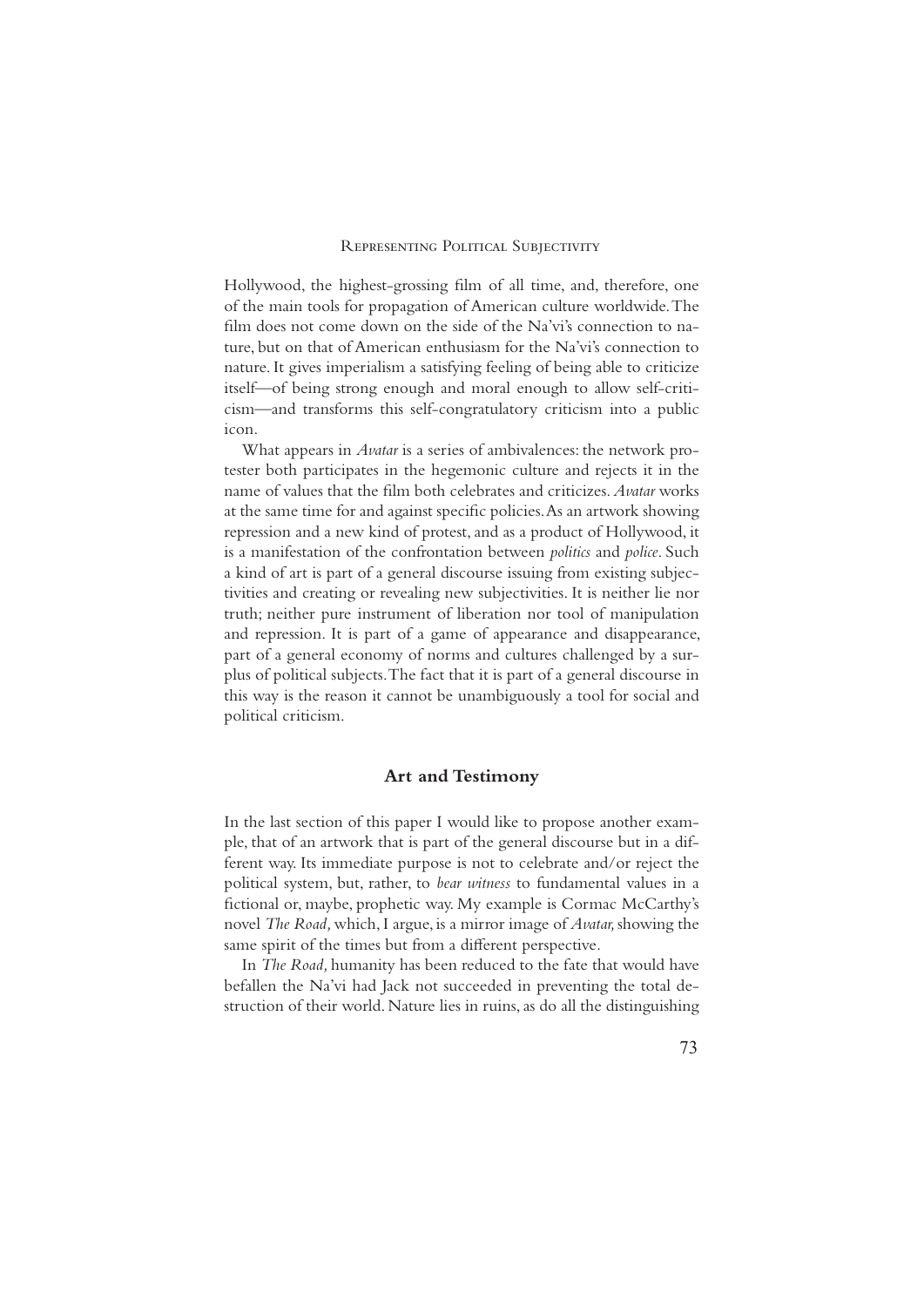# Annabel Herzog

features of contemporary civilization—cities and machines. The world we see in the book—explicitly, America—is cloaked in smoldering ashes. Ironically, cosmopolitan mobility is here as absolute as in *Avatar*—the world has shrunk to a road, but it is a road through endless space with no frontiers. People in *The Road* are slow but mobile. Indeed, they walk endlessly. They walk because there is nothing else to do but walk. As in *Avatar*, nothing can stop them except death.

In McCarthy's novel, nothing is left of triumphant technology. Hence, there is an immediate and ontological relationship between humanity and what is left of nature—a painful and desperate relationship. To be part of nature here means to suffer—from hunger, from thirst, from cold, from the rain, from the dark, from other people. The electrical power grid, along with all the other accoutrements and necessities of modern life, is gone. There is no switch, nothing we can plug in (or link to, or bond with) that will light the world and create an appeasing fiction. More painfully, all the links among people have been broken. The characters rarely talk, and when they do, McCarthy reduces the language of their dialogues to a minimum. People no longer share culture or beliefs; instead, they have entered a Hobbesian state of nature, where they serve each other as sustenance of the most fundamental kind. In this world of absolute immediacy, people make use of whatever they find in their path: clothes, cans, or corpses, even to the point of eating the latter. Nor is this behavior considered unjust. As Hobbes wrote, "In this war of every man against every man, this also is consequent; that nothing can be unjust. The notions of Right and Wrong, Justice and Injustice have there no place."20 Justice has disappeared because all connections that mediate between nature and humanity, or between human beings, have been obliterated.

Like *Avatar*, *The Road* is a dream, but, this time, it is the nightmare of a world in which absolute individualism has overcome all other realities. Absolute individualism means that there is no more policy and no more police, no more protest and no more networks. The book, however, *does* give voice to a new political subject, the *survivor*. The survivor emerges not in his or her ambivalent struggle to be part of a public sphere both desired and loathed—indeed, in *The Road* such a public sphere

<sup>20</sup> Thomas Hobbes, *Leviathan* (Cambridge: Cambridge University Press, 1991), p. 90.

<sup>74</sup>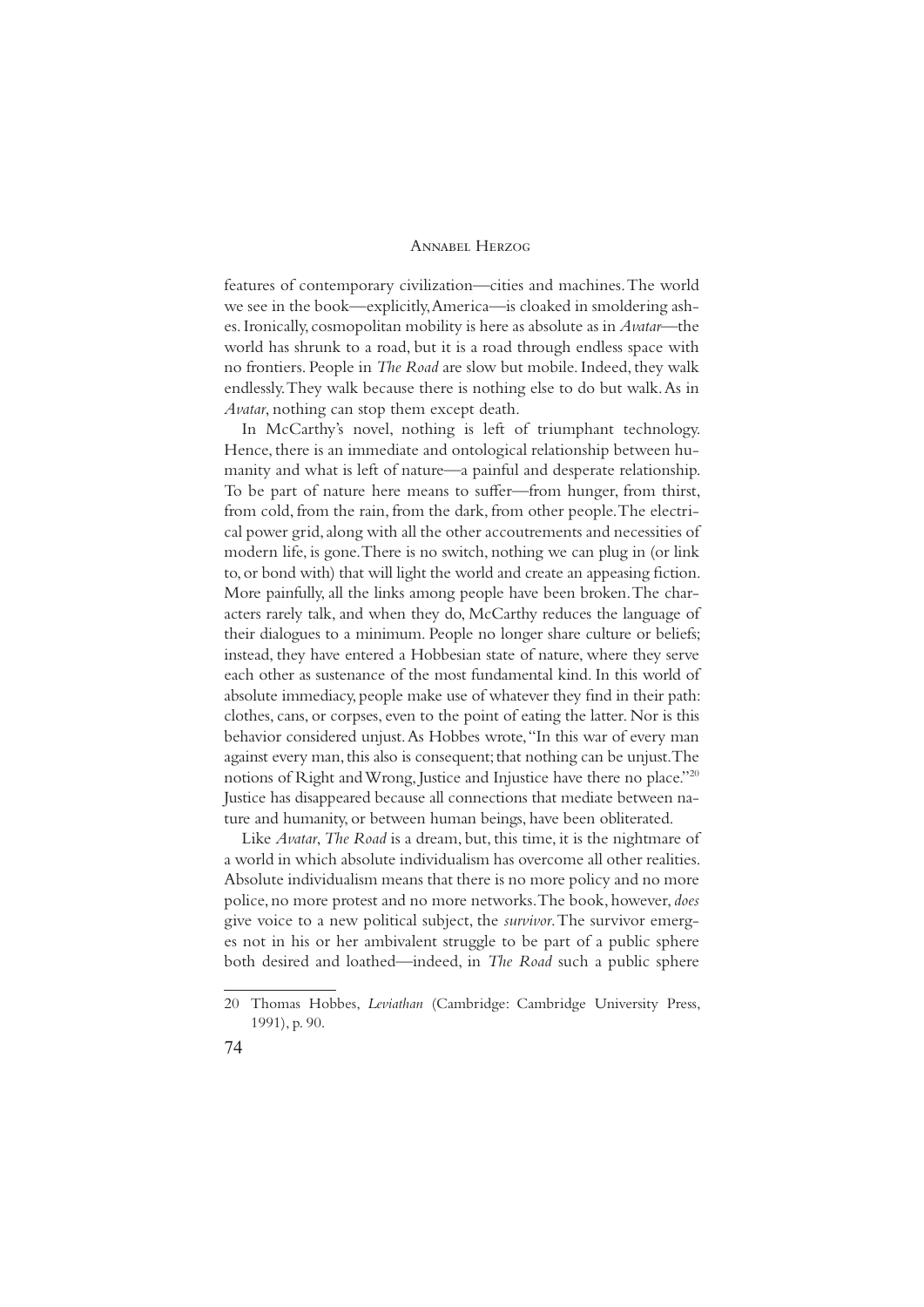# Representing Political Subjectivity

no longer exists. He or she appears as remnant of the *big catastrophe* which, in current political discourse, regularly appears as environmental cataclysm, atomic disaster, or capitalist calamity (whether collapse of the economic system or, on the contrary, its unlimited triumph). The survivor does not struggle to be heard and seen, to confront current policies. He or she does not even fight merely for life, but for a *life of remembrance*, the remembrance of facts and (holy) values that "once" existed: "Once there were brook trout… On their backs were vermiculate patterns that were maps of the world in its becoming. Maps and mazes. Of a thing which could not be put back. Not be made right again."<sup>21</sup> As a straight answer to Plato, the function of art appears here to be that of a fiction able to reveal the *true* idea of the common good. In Rancière's words, "To investigate something that has disappeared, an event whose traces have been erased […] is a form of investigation which certainly cannot be assimilated to the representative logic of verisimilitude […] On the other hand, it is perfectly compatible with the relationship between the truth of the event and fictional invention specific to the aesthetic regime in the arts."22 The survivor is a kind of "anamnetic" character, recollecting what our actual political reality has destroyed.

Unlike *Avatar, The Road* does not offer explicit social criticism, but rather bears witness to vanishing values, values that will be lost when individualism triumphs and the war of all against all envelops the planet. What emerges from the literary representation of the devastated worldto-come is, *a contrario*, the remembrance of the possibility of human relationships in a living Nature. *The Road* is an example of these "artistic *dispositifs* that tend towards a function of social mediation, becoming the testimonies, or symbols, of participation in a non-descript community construed as the restoration of the social bond or the common world."23 Contrary to what Plato thought—at a time when global destruction was neither a political fantasy nor a real political danger—art can be a window onto a truth that *the polis-police* does not take into account: the possibility of its own dissolution. The political subjects rep-

<sup>21</sup> Cormac McCarthy, *The Road* (London: Picador, 2007), pp. 306-307.

<sup>22</sup> Jacques Rancière, *The Future of the Image,* translated by Gregory Elliott (London, New York: Verso, 2009), p. 129.

<sup>23</sup> Ranciere, *Dissensus*, p. 194.

<sup>75</sup>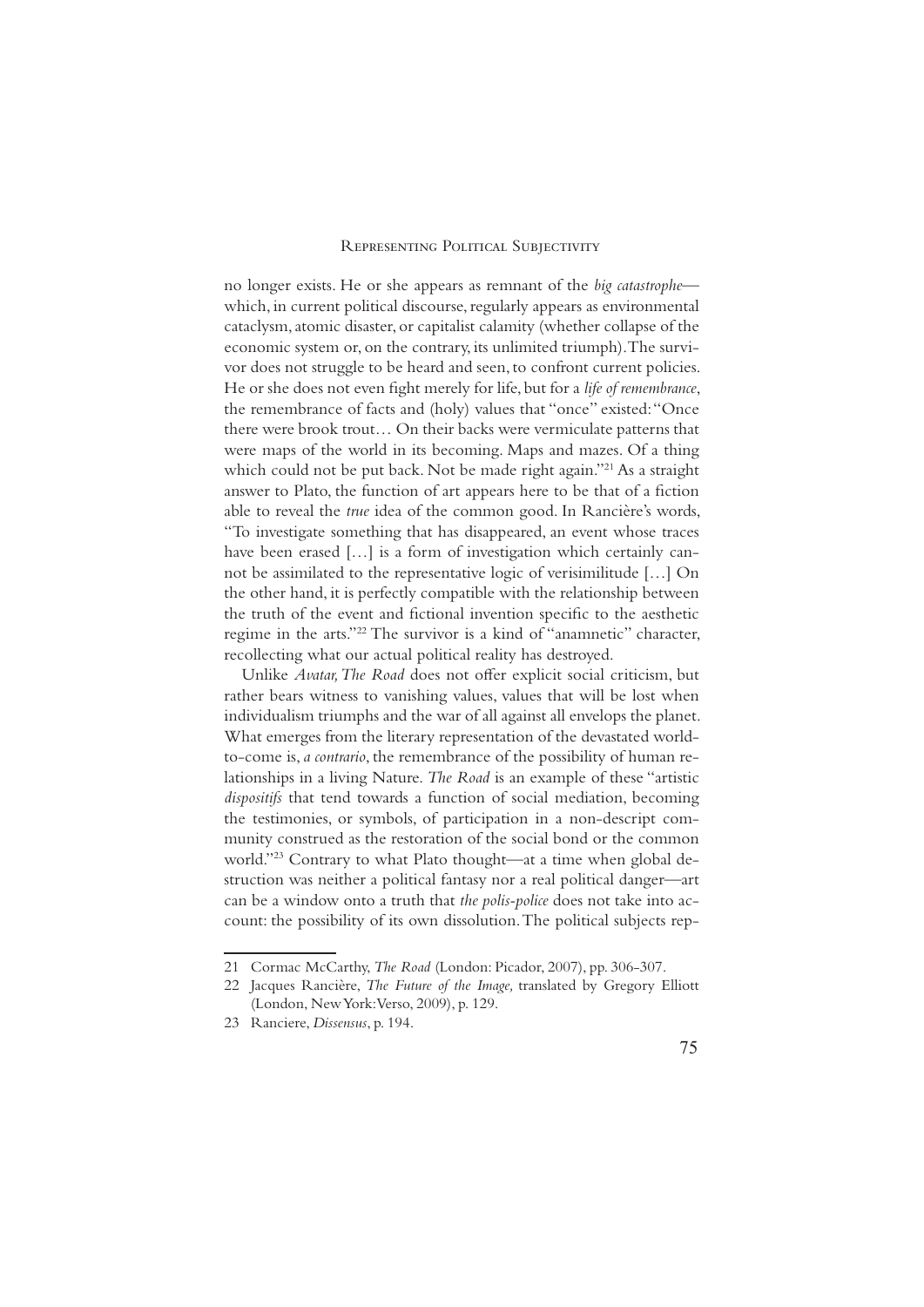# Annabel Herzog

resented in such an art-as-testimony do not fight to make their voices heard and redistribute the political space, but to maintain the existence of that space. Art-as-testimony does not give visibility to this or that specific subjectivity, but to the very idea of political subjectivity, at a time when the ambivalence of political struggles casts doubt on the values and sustainability of liberal democracy.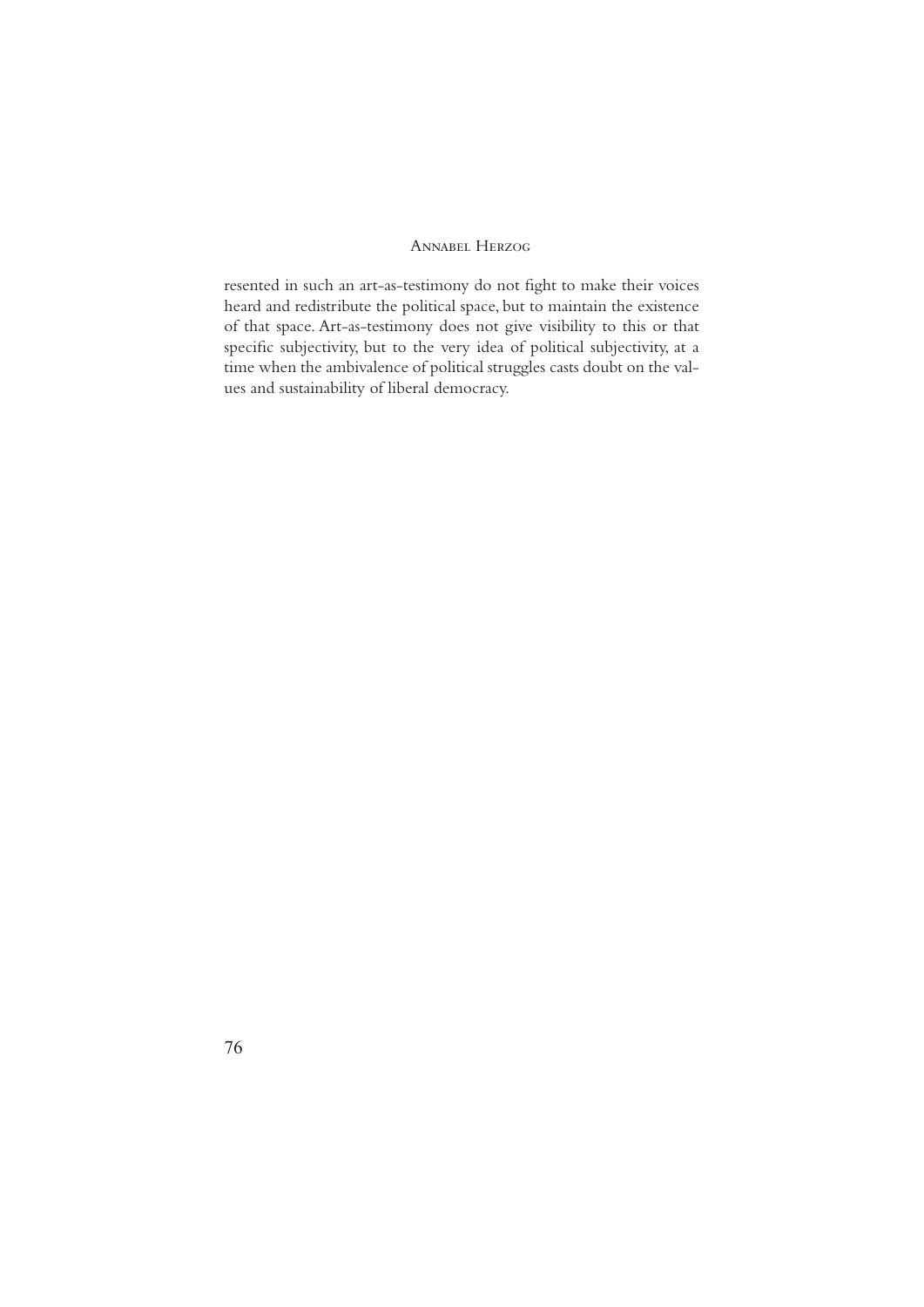# **THE POLITICS OF INNOVATION**

# **The Controversy on Republicanism in Seventeenth Century England**

# **Benoît Godin**

Innovation has become a word of fashion over the last sixty years, particularly in technological matters. Yet, we may have forgotten it these nnovation has become a word of fashion over the last sixty years, pardays but innovation is a political and an essentially contested concept. It began to be used by ancient writers on change and the stability of political constitutions, came into wider usage after the Reformation as a King's legal prohibition, then became a polemical weapon used against every kind of opponent to the established order, including "innovating" princes. More recently, namely in the second half of the twentieth century, innovation became an instrument of governments' economic policies (Godin, 2012a).

Despite this political connotation, there are no entries on innovation in dictionaries of political thought or mentions in studies of political ideas. To be sure, change, under different aspects, is widely studied: revolution, crisis, progress, modernity. Yet innovation as a concept is still waiting for its history to be written. There is not a single article in the literature on the history of the concept nor on the use of the concept in political matters – although historians like J.G.A. Pocock, Q. Skinner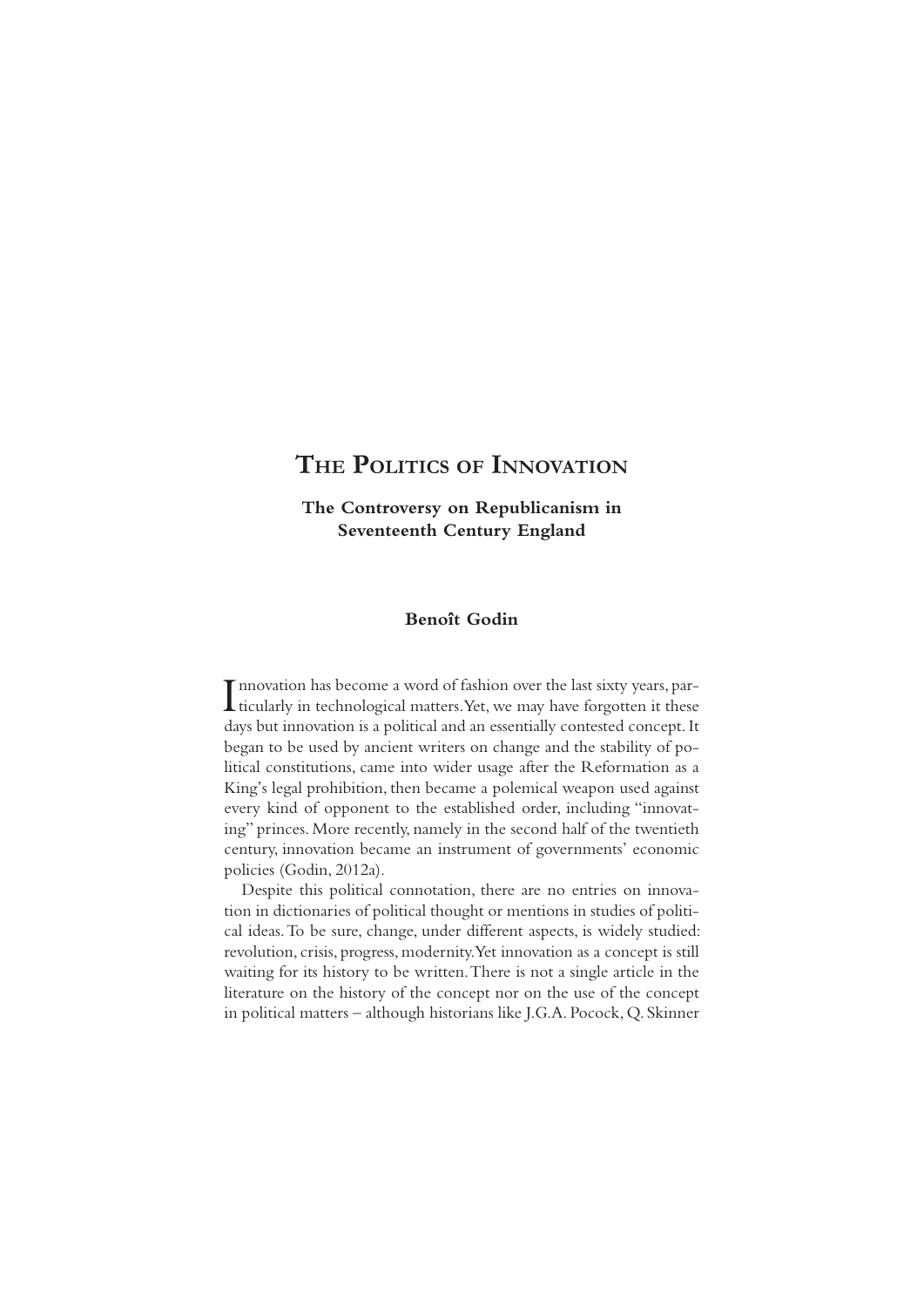and J. Farr have stressed the conceptual innovativeness of the political theorists. Historians and political scientists may have focused too much on 'classical' authors and theories. Until the twentieth century, innovation was used in a different kind of literature than the classics and theories, that is, pamphlets and tracts.

From the Reformation onward, innovation (whose etymology comes from *in* + *novare*, c.1500) was widely used as a concept in religious matters. The English Puritans accused the bishops of "innovating" in matters of Church doctrine and discipline, using the word as such, thus launching the first controversy on innovation (Godin, 2012b). In fact, it is that specific controversy that contributed to the diffusion of the concept in the following decades. In mid-seventeenth century England, innovation started being discussed in politics, particularly with regard to the Republicans. The (failed) attempt to establish a republic in mid-seventeenth century England was certainly one of the greatest political innovations up to that time and, as Jonathan Scott has suggested, "the innovatory nature of the republic was hard to disguise" (Scott, 2000: 235). In the context of a monarchy, it challenged the established order directly.

Such a context of order has been widely studied by scholars for a long time, and need not be repeated here (e.g. Hill, 1972). What must be stressed is that this context explains the use (or rather non use) of a central concept of the Western world: innovation. Innovation is a bad thing. It threatens authorities. Before the Nineteenth Century, innovation is a concept used pejoratively against every deviant, from the heretic to the political revolutionary and the social reformer.

It was through the discourses of critics of republicanism that innovation entered into politics. The concept served to discredit the political innovator or republican. However, republicans themselves rarely if ever discussed their project in terms of innovation. In fact, few if any innovations of the time were acknowledged as such. David Zaret has aptly called this phenomenon the "paradox of innovation": innovation was everywhere but it was rarely sought after or defended openly (Zaret, 2000).

This paper is a study on the concept of innovation, the extent to which it permeated politics, and the representations that writers de-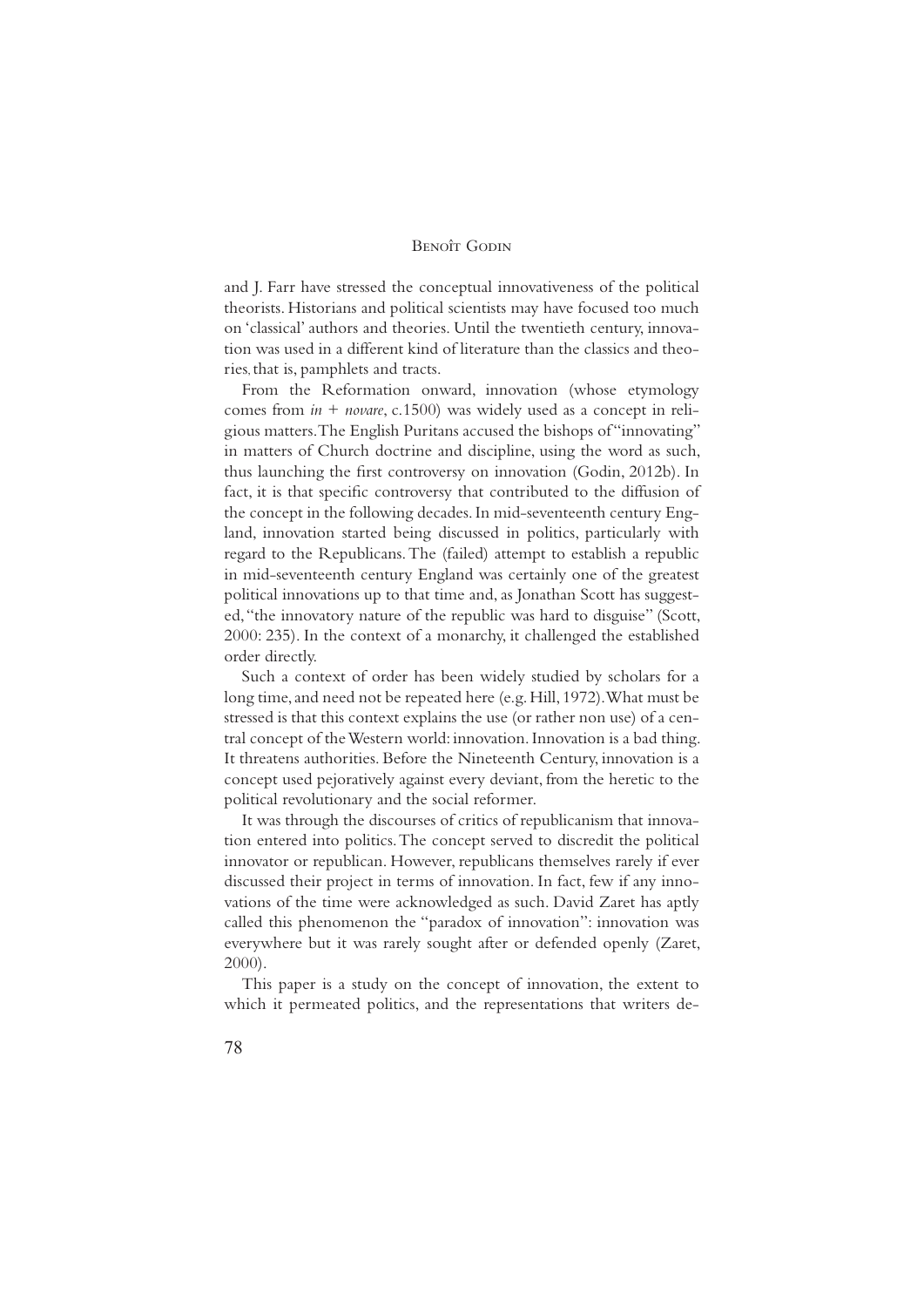# THE POLITICS OF INNOVATION

veloped on innovation. It will be shown that innovation is a morallycharged concept, and this connotation explains the fate of the concept for centuries (innovation remained negative until late in the Nineteenth Century). To the Republicans, innovation was too pejorative a concept to use to define their project. In contrast, the concept was used without reservation by the Republicans' critics. To the Royalist, innovation points up the Machiavellian designs of Republicans.

This controversy on innovation, the second to occur in mid-seventeenth century England, is more than just semantic. It has many things to teach the student of politics about context (order), self-presentation (image) and political action through persuasion. Words are markers of the social understanding of the world, and reflect social and political values (Skinner, 1988; Farr, 1989). Furthermore, as Reinhart Koselleck, among others, suggests, "in politics, words and their usage are more important than any other weapon" (Koselleck, 1969: 57).

In addition to being a paper on the intellectual history of innovation, this paper is a contribution to the history of political thought. It looks at how innovation as a pejorative and derogatory concept got into political discourses and how, in turn, politics made use of the concept and contributed to its meaning. The paper is not a paper on the history of republicanism or theorists of the republic. Many arguments against Republicanism are well known to experts on political thought.<sup>1</sup> These are studied here to the extent that they contributed to a then (relatively new and) emerging concept: innovation.

The first part of this paper puts innovation in perspective with a brief introductory discussion of the meaning and use of innovation over time. The second part examines the discourse held by English Royalists against the "innovators of State", through a pamphlet published in 1661, the first political pamphlet to use innovation in its title. The third part documents a controversy between the English Republican Henry Neville and his critics, and the use made of innovation to support a case. The fourth part analyzes what innovation meant to people at the time, explaining the use (and non use) of the concept. The final part of the

<sup>1</sup> There exist many books on republicanism. As examples, one may consult the works of J.G.A. Pocock, Paul A. Rahe, Caroline Robbins, Jonathan Scott and Blair Worden.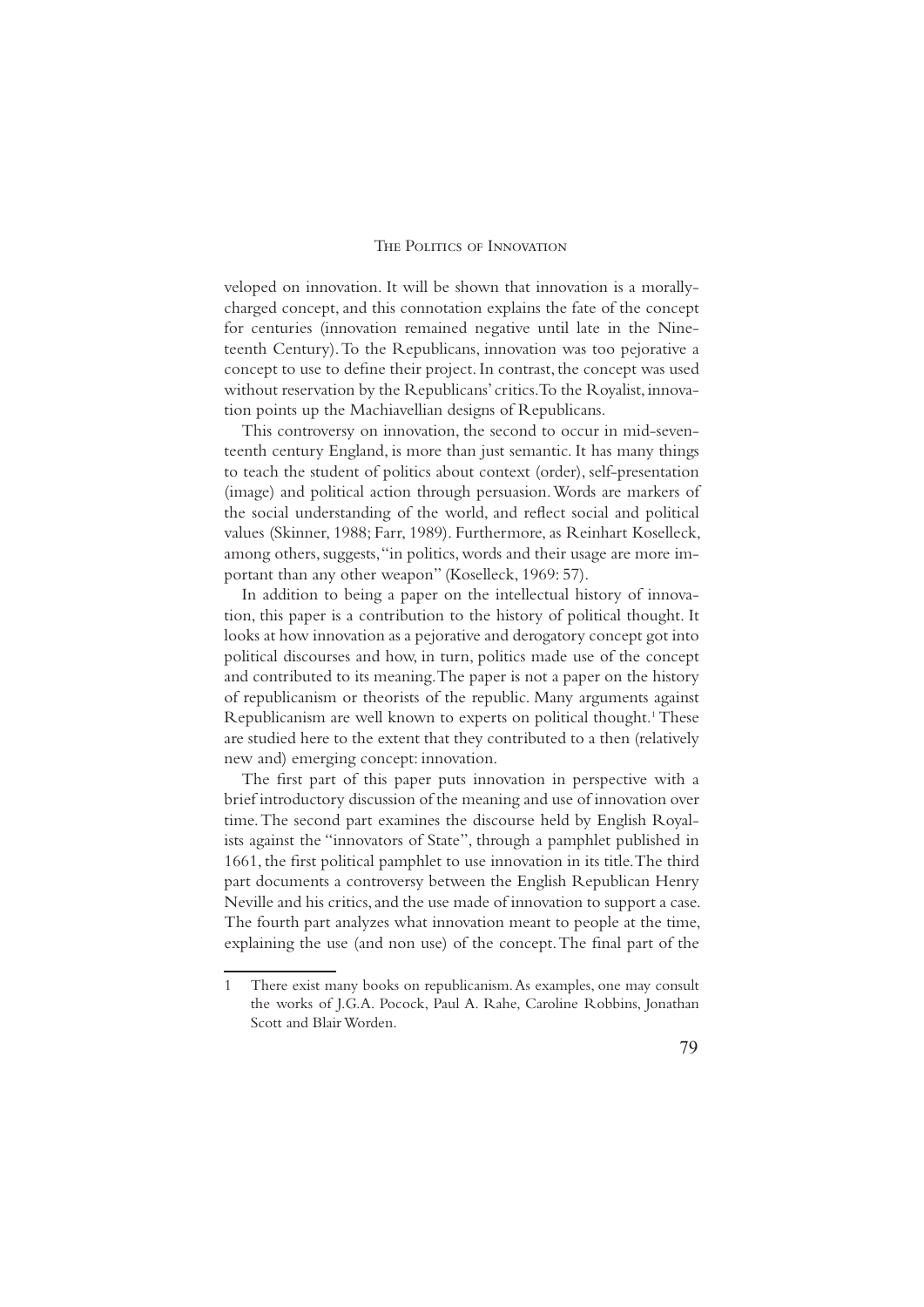paper studies what effects this representation of innovation have had on the concept in the centuries that followed.

The paper focuses on England for two reasons. One is the fact that English writers were key contributors to a pejorative representation of innovation, particularly from the Reformation onward. Second, England is an ideal case study. In fact, this paper is part of a work in progress that examines representations of innovation over time in several countries (England, France, Italy, Germany and the United States). England is a perfect example of the representations of innovation current in these countries, at least up to the French Revolution.

One important distinction needs to be made from the start. In order to properly appreciate innovation and its meaning over the period studied here, it must be remembered that innovation is distinct from novelty, at least in the vocabulary. Innovativeness is accepted to many extents, often openly, at least in certain social spheres and activities, like those that "give pleasure" and in science, as Aristotle put it. In contrast, novation and innovation refer to introducing or bringing in some new thing that changes customs and the order of things in a non-trivial manner and, because of this meaning, it is feared, forbidden and punished. To anticipate my conclusion: this meaning explains why the concept was avoided by the innovators (Republicans) themselves.

#### **Innovation as a Category**

For most of its history innovation, a word of Greek origin (καινοτομία), carried a pejorative connotation (Godin and Lucier, 2012). As "introducing change to the established order", innovation was seen as deviant behaviour, forbidden and punished. It is through religion that the concept of innovation first entered common discourse in the Western world. This occurred from the late 1400s onward (proceedings of bishops, visitations, sermons, trials) and reached a climax in the 1630s in England, leading to one of the first controversies on innovation, between King Charles I and his protégé William Laud, Archbishop of Canterbury, on the one hand, and puritans like Henry Burton and William Prynne on the other (Godin, 2012b). Burton accused the bishops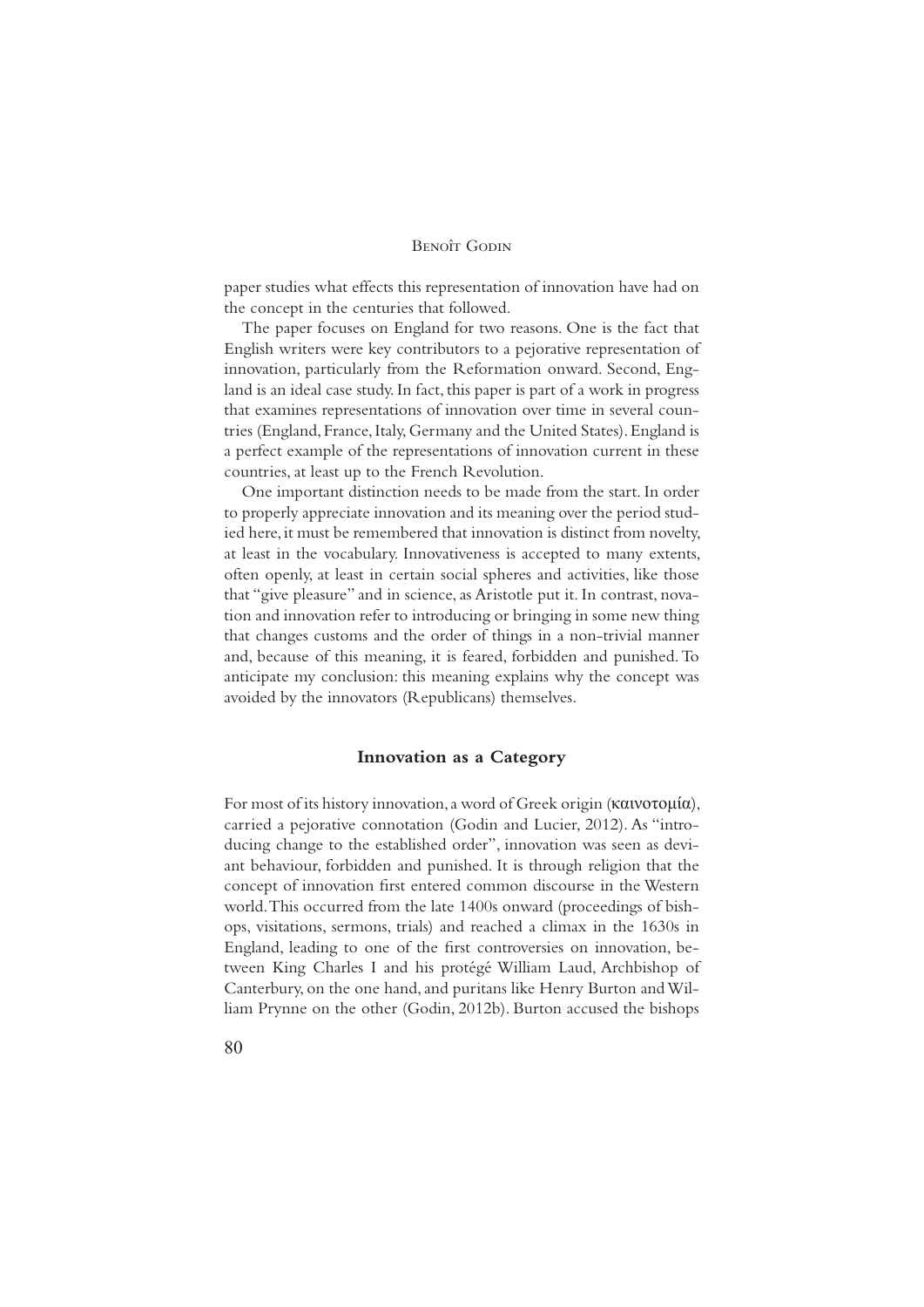of "innovating" in matters of Church discipline and doctrine, and urged people "not to meddle with those that are given to change", an expression from Solomon's proverbs that, in the decades following Burton's use of it, would be widely repeated against religious innovation. In seventeenth and eighteenth century England, documents by the hundreds made use of "innovation" to discuss religion, using the word as such. Over a hundred of these documents made use of innovation in their titles, a way to emphasize a polemical idea and get a hearing.

During the Renaissance, the concept of innovation shared a place with that of heresy in religious discourses, particularly after the Reformation. It was precisely during the Reformation that the fate of the concept was determined for the centuries to follow. In 1548, Edward VI, King of England, issued a declaration *Against Those That Doeth Innouate*. Trials and punishments followed. A century later, Charles I, while explaining to his opponents why he had dissolved the Parliament, protested against parliamentarians' innovations and proclaimed that he had never innovated himself. Even a King did not innovate.

Table 1. Uses of Innovation as a Concept Over Time

Religious  $\rightarrow$  Political  $\rightarrow$  Social  $\rightarrow$  Economic (technology)

Later the concept came to be equated with political revolutions, as this paper documents. This was only a beginning. Next, it would be the social reformers' turn to be accused of being innovators. Like the religious and political innovator, the "social innovator", as some called the socialists in the nineteenth century, was accused of overthrowing the established order, particularly property and capitalism. The social innovator was seen as being a radical, as many accused French socialists of being on the eve of the revolution of 1830 and after (Godin, 2012c).

This use of innovation in religious, political and social matters occurred many centuries before innovation came to be applied to technology. In fact, technological innovation is only the latest development in the history of the concept innovation. In the 1950s and the follow-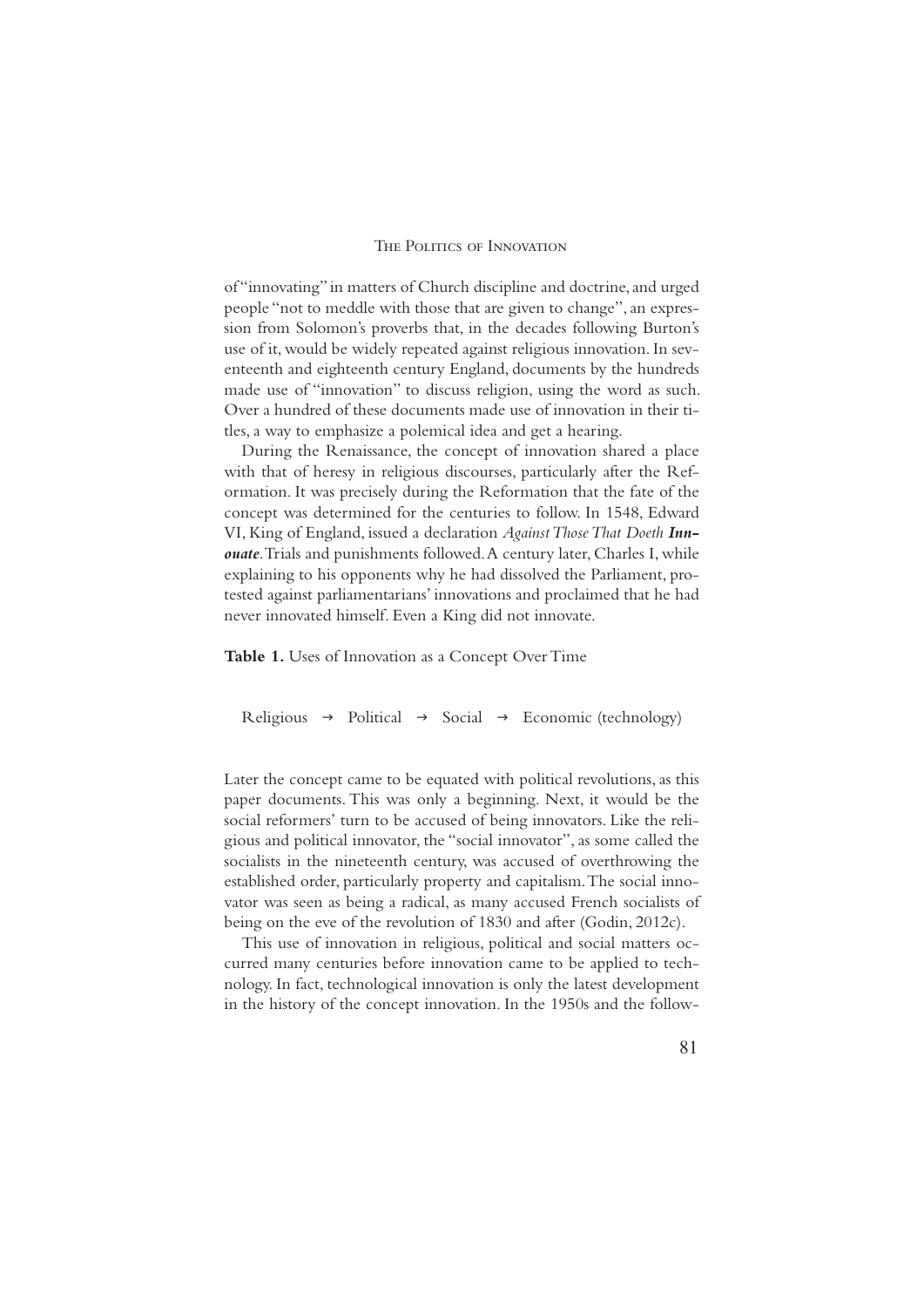# **BENOÎT GODIN**

ing decades, governments de-contested and legitimized a centuries-old and contested concept – innovation. Supported by social researchers as consultants, governments made technological innovation an instrument of economic policy (Godin, 2012a).

# **A Monarch Accepts no Innovation**

The reign of King Charles I (1625-49) was one of the most innovative periods in England's history, if one believes what was said by people at the time. From 1628-29, parliamentarians regularly accused His Majesty of "innovating" (using the word as such) in matters of religion ("changing of our holy religion") and politics ("taking or leavying of the subsidies of tonnage and poundage not granted by Parliament") (England and Wales, Parliament, 1654: 206-14). Between 1637 and 1641, puritans accused the King and his *protégé*, Archbishop of Canterbury William Laud, of "innovating" in religious doctrine and discipline.

This was only the beginning. In 1642, the Parliament sent nineteen propositions to the King, asking for a more direct role in the government of the Kingdom, from the nomination of the Privy Council and ministers to the education and marriage of the King's children. As answer, Charles responded: *Nolumus Leges Angliae mutari* (We do not want that laws of England be changed) (England and Wales, Sovereign, 1642: 14). Some years later, the King put some of his thoughts on these propositions, among others, in *Eikon basilike* (1648), which was published posthumously, and stated: I see "many things required of Me, but I see nothing offer'd to Me, by way of gratefull exchange of Honour" (p. 75). "In all their Propositions", claimed Charles, "I can observe little of (...) which are to be restored" but "novelty" (p. 91), "destructive changes", "popular clamours and Tumults" and "**innovating** designes" (p. 82-83).

The worst was still to come for Charles. On January 30, 1649, he was beheaded. Two months later, the Parliament addressed a declaration, claiming: "The *Representatives* of the *People* now Assembled in *Parliament*, have judged it *necessary* to change the *Government* of this *Nation* from the former *Monarchy*, (unto which by many injurious incroachments it had arrived) into a *Republique*, and not to have any more a *King*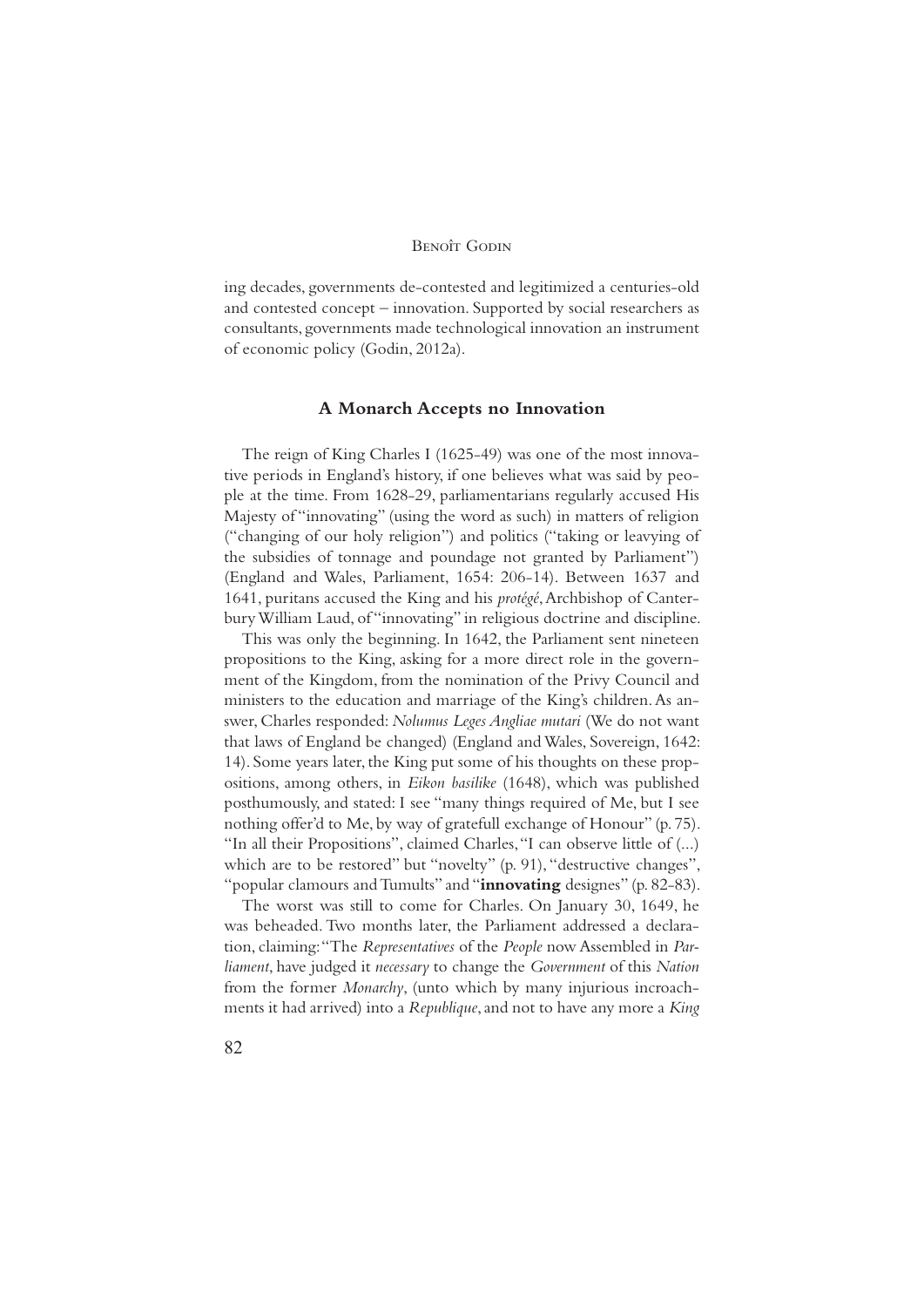to *tyrannize* over them" (England and Wales, Parliament, 1649: 20).

When Robert Poyntz (bap. 1588-1665), Knight of the Bath<sup>2</sup> and royalist writer, published his tract *A Vindication of Monarchy* in 1661 on "the danger that cometh by the abuse of Parliaments" (p. 35), the failure of a republic in England was only a few years behind him. Yet, works on republicanism were increasingly produced in the country for over a decade, from John Milton's *The Tenure of Kings and Magistrates* (1649) and *The Readie and Easie Way to establish a Free Commonwealth* (1660) to Marchamont Nedham's *Interest Will Not Lie* (1659). In turn, pamphleteers increasingly leveled charges against republicans: Milton the "diabolical rebel", James Harrington "the utopian", and republicans as "innovators".

Poyntz was the first to use the concept innovation ("innovators") in the *title* of a discourse entirely devoted to (a reply to) the republicans. He was rivaled only by lawyer and puritan William Prynne, whose use of the concept against the "Matchiavilian and Innovating Republicans" was regular in many of his political writings from the mid 1650s onward. To be sure, the accusation of "innovating" in/of "both Church and Common-wealth" was widespread in the English writings for several decades.<sup>3</sup> However, the concept is used thereafter with explicit reference to the "republican".

In his pamphlet, Poyntz defended the monarchy with references to Roman history, and interpreted innovation as anything against the rules of common law. The argument from history and customs was a commonplace argument learned from rhetoric, and every writer studied here uses it. To Poyntz, "Our fanatick Polititians who teach men rebellion, and to flatter and deceive the People, and to effect their own designes, do say, that the supream power is originally in the People, and habitually inherent in them, and is derived from them, so as they may chastise and change their Kings, and assume again their power (…) do incite the People to rebellion" (p. 155).

To Poyntz, "There are two Pests and cankers, [which have caused

Poyntz received this Order at Charles I's coronation.

<sup>3</sup> Some royalists like Robert Filmer and John Bramhall made uses of the concept, but only infrequently in political matters despite the large volume of documents that they published.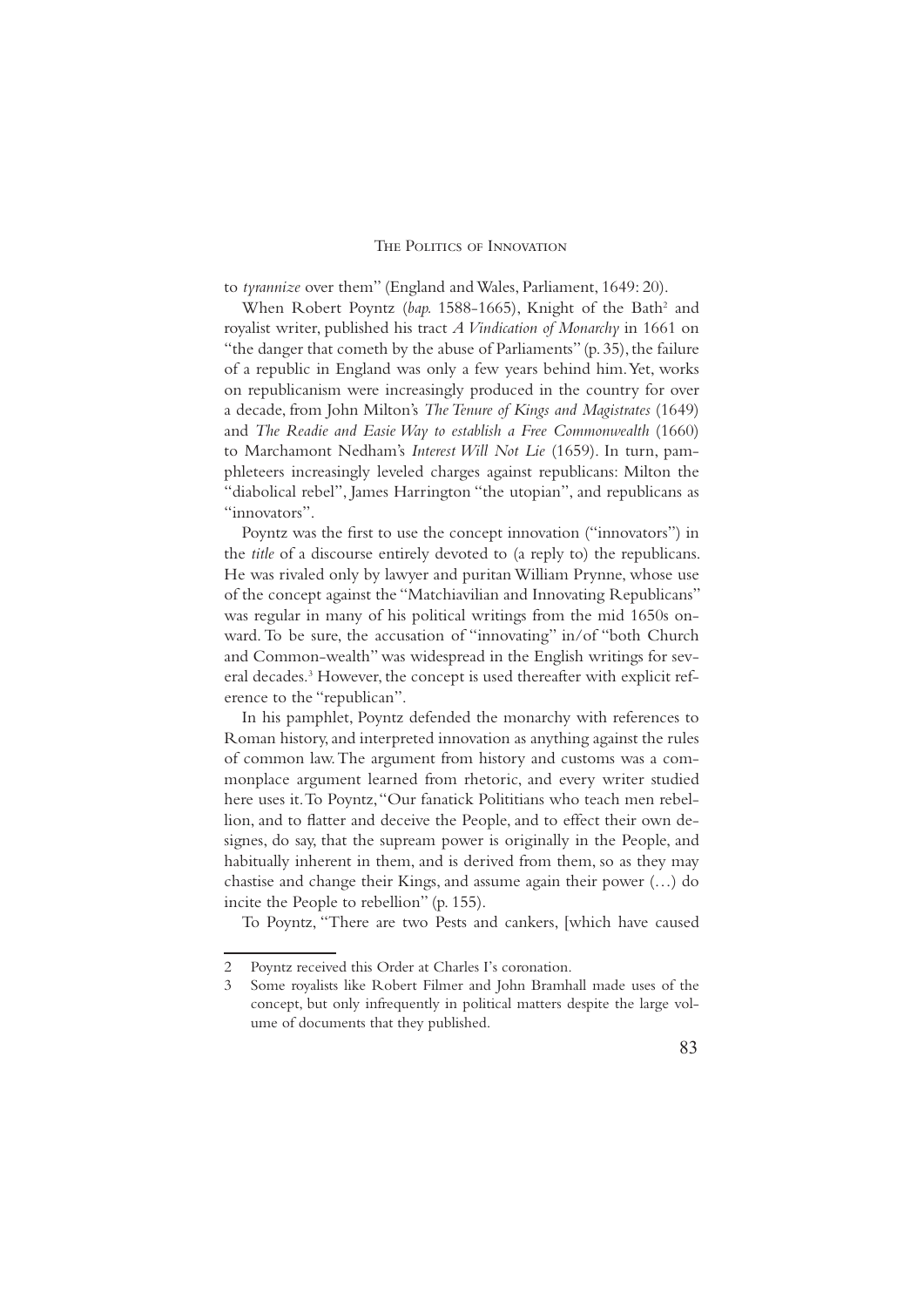Parliaments] so necessary for the Publick good, to prove the bane and ruine thereof" (p. 39). One is the King's absolute (and discretionary) power. As might be expected from a royalist, Poyntz spent only a few sentences on this pest. Furthermore, he refers to Roman emperors rather than English history. The other pest is Parliament. This is the pamphlet's main focus. Poyntz discusses this pest under eight headings:

Right of bishops to sit in Parliament.

Associations in Parliament against the King's and people's will. Sedition and rebellion against the Sovereign. Principles of **Innovators.** Principle that the Prince holds its crown from the people. Principle that the supreme power resides in the people. Principle of the power of people to elect their Prince. King's Legislative power. Prerogative of the King.

Poyntz starts by discussing the right of bishops to sit in Parliament, offering three reasons not dissimilar to what a republican would propose for any representative of the people in Parliament. Bishops need to be part of the Parliament because it is a matter of representation of every part of the commonwealth. People are not bound by laws if they have no voice in Parliament. Second, the bishops' learning and judgment provide for enlightened advice and assistance. Third, bishops pay taxes.

However, Poyntz's main argument is developed with the republicans in view, not the bishops. As a first entry into the matter, Poyntz argues that making associations in Parliament against the King's (and people's) will is unlawful. "Love of liberty and the desire of dominion" (p. 53) is "the most effectual means to disturb peace, to introduce **innovations** in the State, and to weaken all bonds of loyalty and obedience" (p. 49). Although "in these great attempts and dangerous experiments upon a state and Common-wealth" men's designs "do really aime at some good reformation, and intend to proceed upon justifiable grounds and reasons, or at least so seeming", yet "they slip almost insensibly into the use of dangerous and unlawful means" and are driven "to violent motions"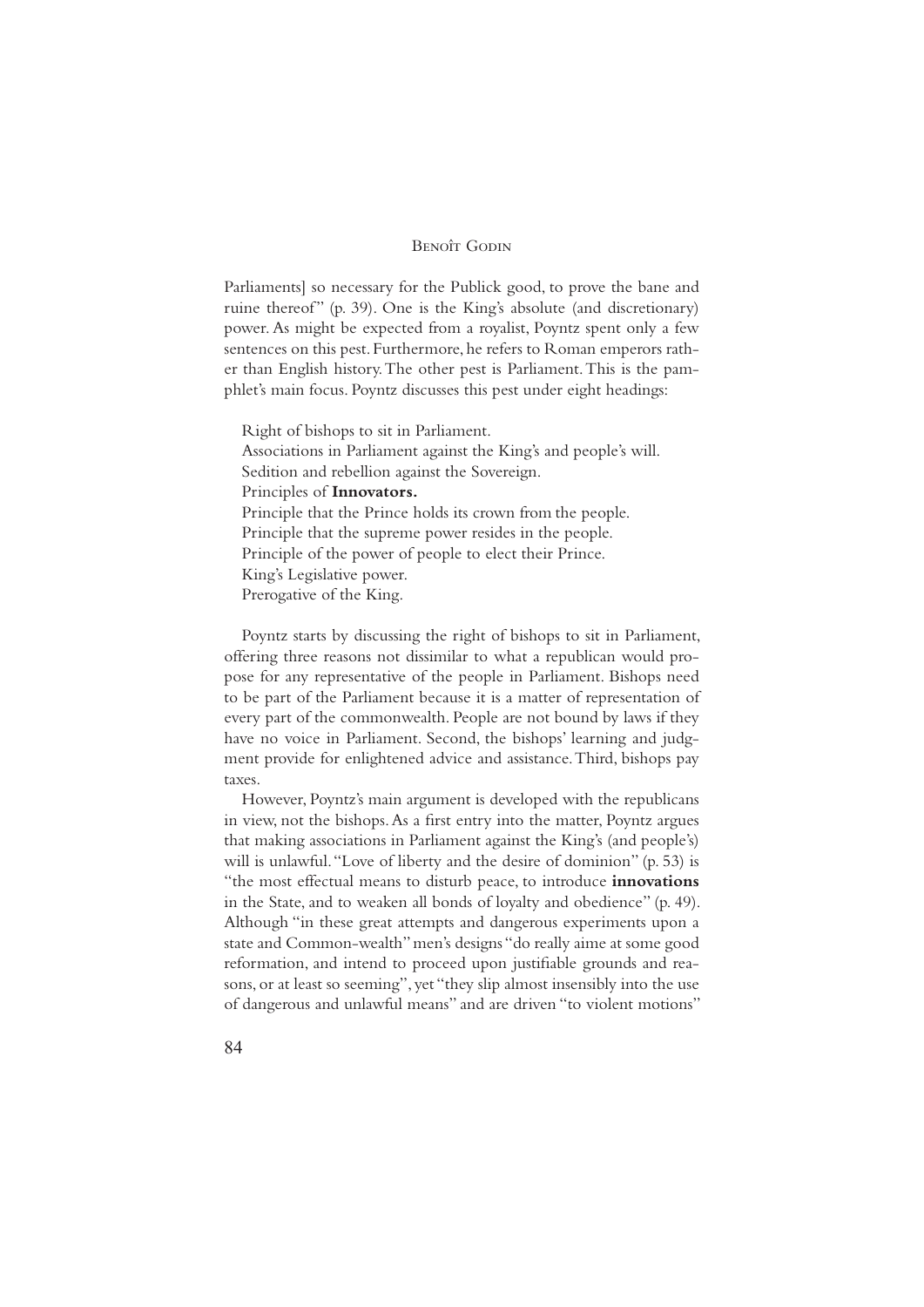(p. 54). Here is stated Poyntz's understanding of innovation: violence, sedition and rebellion against the Sovereign.

Poyntz devotes a large part of his text to what he calls the principles of republicans as "innovators" of State. First, the principle that a king holds its crown from the election of the people and may be deposed at will. False, says Poyntz. Power is established by God, and "evil Kings are set over us, by which the authority of all Kings is established". The people "are incompetent judges, and not capable to discern a King and a Tyrant; and in respect of their ignorance, they alwayes gave great advantage unto those who were ambitious, seditious, and lovers of novelties" (p. 87).

The second principle of innovators is that the people have supreme power. But, asks Poyntz:

How can they reconcile themselves with St. Paul, who saith, the Powers are of God (...); with [the doctrine of] Aristotle, and other learned men affirme, that by nature men are subject and servants to others? (p. 111). There is a difference between the powers which are God, and the administration, or the evil execution of those powers. In the beginning were Kings (...) but some people, after they were weary of Kings, governed themselves by their own laws. [This] was worse than the Tyranny of one man (p. 113).

The third principle of innovators is that the people have power to elect their Prince. False, replies Poyntz again. Those who transfer "power unto others, have, after those acts are consummated, no power to deal in any thing appertaining to that Power by them transferred" (p. 122). It is not a delegated power (p. 123), but a "contract" which binds forever (p. 130). Even a tyrant cannot be removed.

I grant, that there is often an abuse of the Law (...) and there is an abuse of the Regal power and prerogative (...) under the colour and pretence of reason of State. [But] these corruptions and abuses, are not sufficient causes, for the abolishing the good and ancient institutions in Common-wealth, or the proper and necessary rights of Monarchy (p. 145-46).

Poyntz concludes his pamphlet as follows: "Although the cause of re-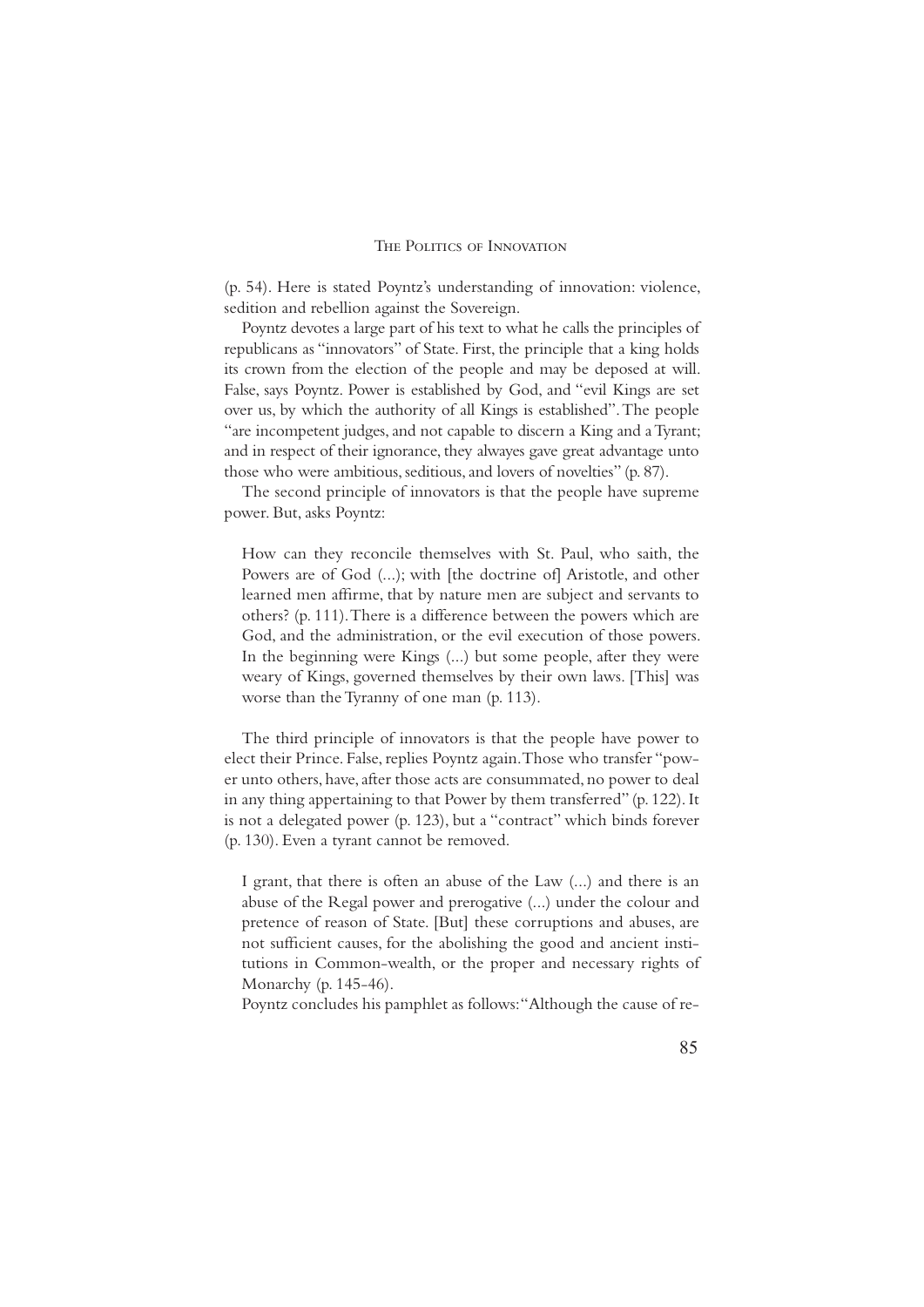bellion proceedeth not from ambition, revenge, and the like, but from actions of good intention, for reformation of the Church or Commonwealth, rebellion and civil war doth follow" (p. 153). To Poyntz:

A Civil war, or rebellion doth most commonly produce more pernicious effects in one year than either the insufficiency or Tyranny of a Prince can in an age (p. 155). The People ever desirous of **innovations**, and prone to all licenciousness, when the reins are but slackned, they do expose to the fury of their provoked Soveraign (p. 155-56).

What does Poyntz have to say explicitly and generally on political innovation? Poyntz could hardly ignore that "All human affairs are ever in a state of flux and cannot stand still", as Machiavelli put it in *The Discourses* (I, 6). He had lived through the civil wars, the execution of Charles I, the government of Cromwell, the restoration of monarchy (Charles II) and he had read the discourses by the Republican writers. In fact, Poyntz accepts change because, over time, there is corruption. Things need to be reformed. "By the course of time they [the Church and Common-wealth] are carried through the corruption in manners, defects in government, and in the execution of good Laws, into a stream of abuses, contempt and confusion" (p. 4). However, the corruptions are not "indurable, but removable". Yet, to Poyntz acceptable change is not innovation because "alteration" is dangerous. Change must be limited in scope. Change is better conducted "with a fair, orderly and prudent reformation or temporary toleration, then by (...) **Innovations**, especially sudden". In the latter case, "the minds of men are disquieted, fuel is brought into fiery and turbulent spirits, and the peace of the Church and Common-wealth indangered, if not destroyed" (p. 4).

# **The Republican Innovator**

Poyntz has put into text a conception of innovation that soon led to a controversy. "Before the seventeenth century", so argued Scott, "most English defenders of the commonwealth principles assumed their com-

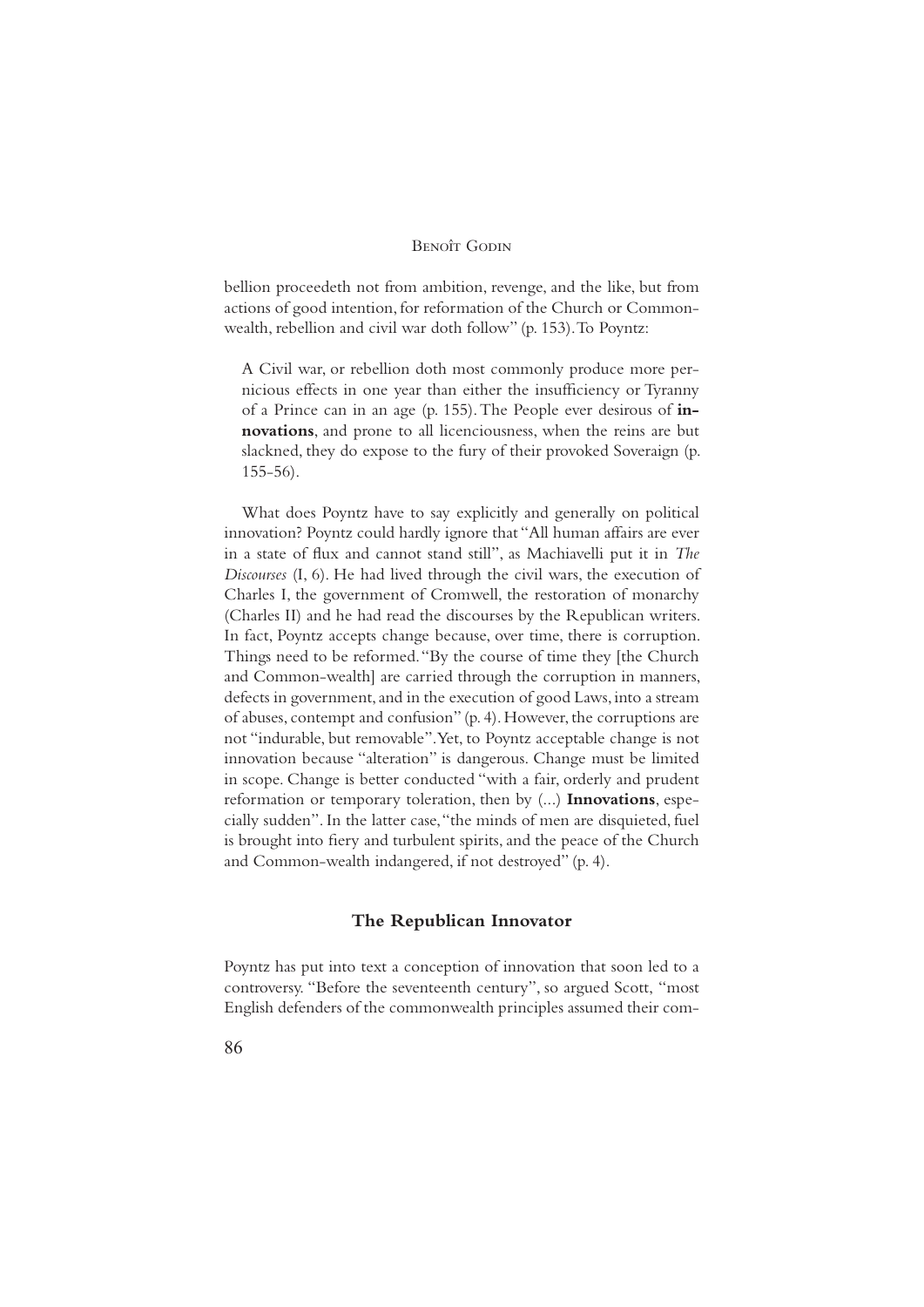patibility with monarchy". However, during the mid-century "it became a key republican claim that (…) monarchies in Europe had all in practice become tyrannies" (Scott, 2004: 38). Many arguments were developed in seventeenth-century England to support a republic: references to history (Parliaments are old) and to natural law (a Republic is the best or correct form of government) and the use of models (the Romans) (Scott, 2004: 110; see also Skinner, 1965; 1972; 2001). In every case, it was a matter of defending two principles: the public good (as a government goal) and constitutional government (rather than a government of one person) (Scott, 2004: 36). To some, it was also a matter of providing a basis for stability or a balance of dominion for the prevention of alteration, like Harrington's agrarian law (Scott, 2004: 182).

Republicanism in seventeenth-century England certainly represented a great innovation. But writers at the time rarely if ever acknowledged this innovation. No innovator thought of naming himself an innovator. As a consequence, use of the concept innovation is very rare among the most important Republican writers. Only a few authors – Harrington, Milton, Nedham and Algernon Sidney – used the concept, and they used it only in a few documents (of the hundreds they produced). There is still less use of the concept in key Republican texts such as Harrington's *The common-wealth of Oceana* (1657) and Nedham's *The Case of Common-wealth* (1650), and none among others, like Milton's *The Tenure of Kings and Magistrates* (1649).

The few uses that the above writers made of the concept were for two purposes, but not for discussing republicanism as innovation.<sup>4</sup> One use continued the tradition of the previous decades, namely for naming changes in religious matters. Such is the case in Nedham's *The Case of Common-wealth* or Milton's *Aeropagitica* (1644) as well as in the latter's *Eikonoklestes* (1650) discussing Charles' *Eikon basilike.* Another use of the concept is in interpreting history. For example, Harrington's *The prerogative of popular government* (1657) discusses how the Florentines were addicted to innovation by changing the Senate (p. 30). He

An exception is Milton. He uses the concept twice in a context of republicanism: *A Discourse shewing in what state the three kingdomes are in at this present* (1641: 2-3); *A soveraigne salve to cure the blind* (1643: 23). Yet Milton uses innovation in a negative way and minimizes innovation.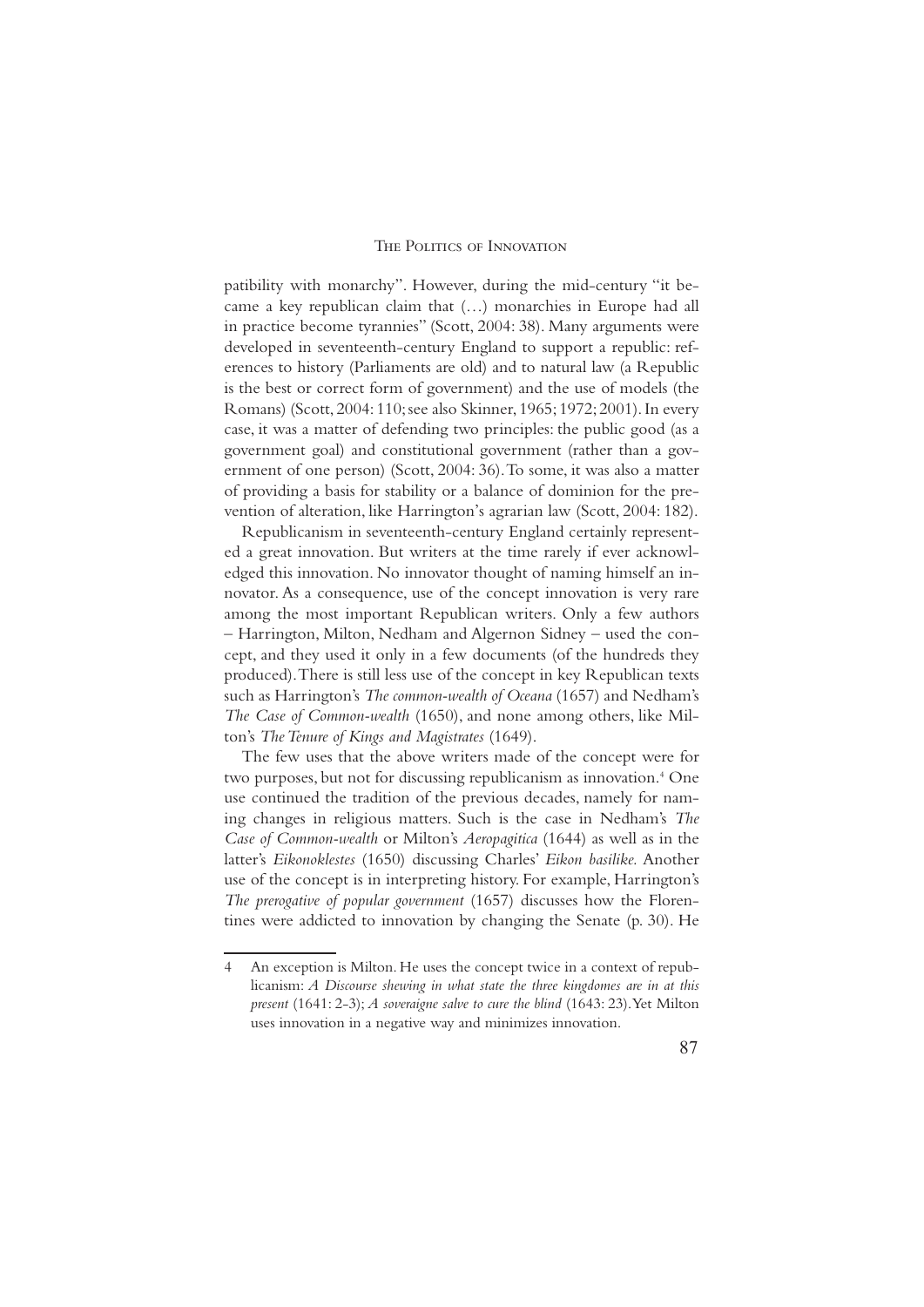# **BENOÎT GODIN**

also uses the concept to discuss the (Machiavellian) dichotomy between monarchy and democracy, and the difficulty of conquering the first and keeping the second: absolute monarchy is governed by discipline and command while democracy always innovates or breaks orders (p. 61, 64). Finally, Harrington makes reference to Bacon's essay *Of Innovation* (1625) while discussing the origins of the Agrarian law (p. 101).

The same kind of use of the concept is made by the republican Henry Neville, to whom we now turn. Neville explicitly refused to use the concept innovation to talk about his remedy for the disease of England. In the work discussed below, Neville makes three uses of the concept innovation, all three in a historical context: the Romans not dividing the lands equally (as Romulus did) in conquered Athens (p. 57); the Normans changing the government and invading the rights and liberties of people (p. 113); and the Scots refusing innovations in matters of religion (p. 162).<sup>5</sup> In a conflicting view, two authors engaged in a controversy with Neville, and they did not refrain from using the concept against him. Let's look at the controversy.

Neville (1620-94), a republican, a friend of Harrington and an admirer of Machiavelli,<sup>6</sup> produced the pamphlet Plato Redivivus: or, a Dia*logue Concerning Government* published anonymously in 1681. The text, republished several times in the following decades, is a dialogue between an English gentleman, a Noble Venetian and a Doctor (of State) developing a proposal for the exercise of the royal prerogative through councils responsible to Parliament.

To Neville, there is a disease in the State which arises from the fact that the Prince is a tyrant. He puts his own interest before the interests of his people. The very first governments were instituted "for the good and Preservation of the Governed, and not for the Exaltation of the Person or Persons appointed to Govern" (p. 30). To Neville, "The Cause Immediate of our Disease, is the inexecution of our Laws" because the

<sup>5</sup> The first two occurrences serve to support republican principles, but in a negative way, as Milton did. The innovator is an invader of rights and liberties of people.

<sup>6</sup> Neville has been associated with the English translation of Machiavelli's works published by John Parker in 1675. In *Plato Redividus*, Neville talks of Machiavel in terms of "Divine Machiavel" (p. 21), "Incomparable Machiavel" (p. 188), "the best and most honest politician" (p. 217).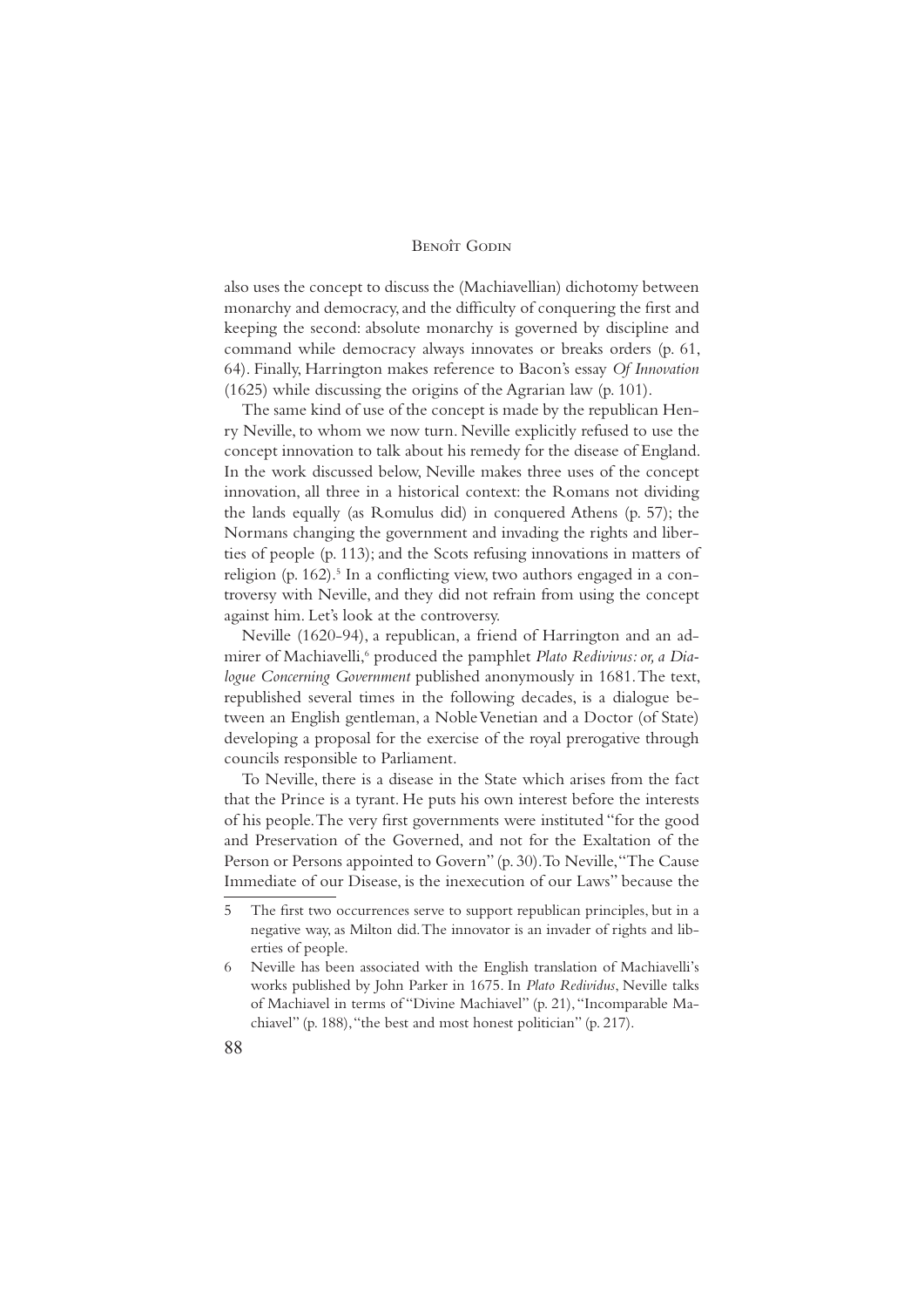# THE POLITICS OF INNOVATION

King thinks (and is advised) that they are against his interest (p. 253-54).

Neville's pamphlet is divided into three discourses (representing three days). On the first day, the speakers agree that there is a problem or disease in England and on the need for a remedy. The English gentleman reminds his interlocutors of the "wise Custom amongst the Ancient Greeks" that "when they found any Craziness or indisposition in their several Governments, before it broke out into a Disease, did repair to the Physicians of State". But "in our days, these Signes or Forerunners of Diseases in State are not foreseen, till the whole Mass is corrupted, and the Patient is incurable, but by violent Remedies" (p. 10).

The second day turns to the causes of the disease. The Venetian asks "What Reasons this Nation [England], which hath ever been esteemed (and very justly) one of the most considerable People of the World, and made the best Figure both in Peace, Treaties, War, and Trade, is now of so small regard, and signifies so little abroad?" (p. 16). The gentleman answers: one of the primary causes

is the Breach and Ruin of our Government [which] lyes agonizing, and can no longer perform the Functions of a Political Life (p. 20). Our courtiers (...) have played Handy-Dandy with Parliaments, and especially with the House of Commons (...) by Adjourning, and Prorogating, and Dissolving them (contrary to the true meaning of the Law) (p. 20-21).

Turning to the Venetian, the gentleman adds: "your Government, which hath lasted above twelve hundred years, entire and perfect; whilst all the rest of the Countreys in Europe, have not only changed Masters very frequently in a quarter of that time, but have varied and altered their Politics very often" (p. 24). Like Harrington, Neville is looking for stability in the government.

To the gentleman, the government of England is the best form of government: a mixed monarchy. Yet the problem is that the King has destroyed the balance: he has the prerogative to call and dissolve Parliaments, and approve laws as he pleases (p. 111-12). In such a context, asks the doctor, what remains of our liberties or rights?

The third day is devoted to the remedy. To Neville, four powers of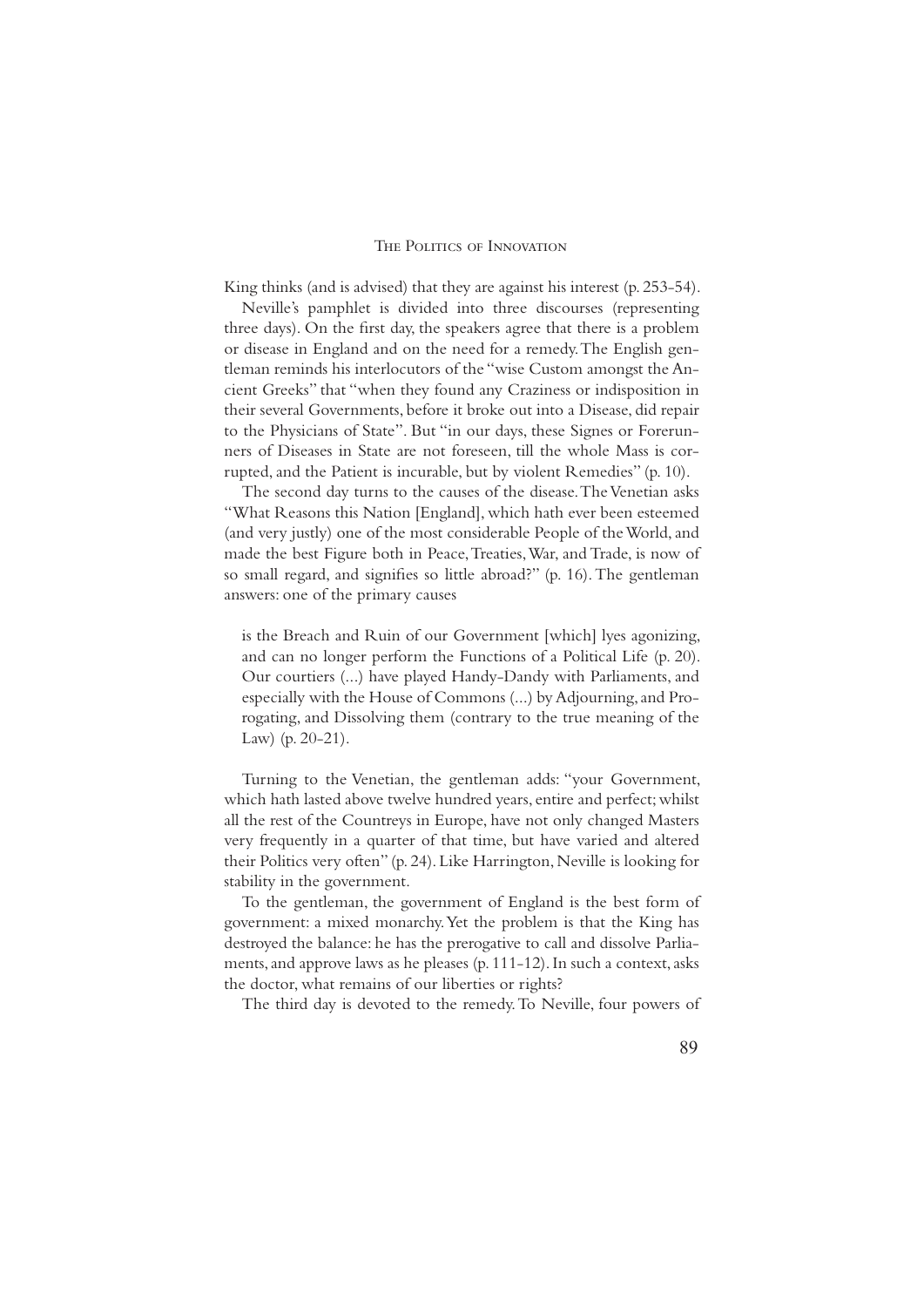# **BENOÎT GODIN**

the Crown hinder the execution of our laws (p. 256f): the King making war as he pleases, levelling taxes as he pleases, nominating people to offices as he pleases, and employing the public revenues as he pleases. Neville's remedy is to have "His Majesty exercise these four great *Magnalia* of Government, with the Consent of four several Councils", elected in Parliament, and each year one-third changed (p. 259); together with a Parliament elected every year (p. 269).

Like Poyntz, Neville accepts change. However, unlike Poyntz Neville's "reform of the government" is really innovation: "Bill that make considerable alterations in the administration we have need of" (p. 222). Yet Neville never uses innovation in this context, but rather alteration, reform, rectification and melioration. The stated goal is to help the Prince, not overthrow him. Let's postpone the answer to why Neville refused to talk of innovation after looking at the replies to his position and the controversy it generated.

Plato Redivivus generated two full-length replies that qualified the "libel" as innovation and its author as an innovator. The two replies deny any disease in the State and, consequently, refuse any changes. The first came from an anonymous author (W.W.) and was titled *Antidotum Britannicum: or, a counter-pest against the Destructive Principles of Plato Redivivus*. The pamphlet was published in the same year as *Plato Redivivus* (1681).

Like Neville's, the pamphlet is a dialogue, between Platophilus (Henry Neville) and Britanicus (W.W.), to whom "the Government of England is a rare and admirable mixture of Monarchy, Aristocracy, and Democracy" (p. 6). The entire tract is concerned with portraying republicans as subversive. The main argument of the tract concerns erecting boundaries. To the anonymous writer, "Kings are made by God" and "The people only nominate or designe" their King. "The Vote or Consent of the People is only a *Medium*" (p. 17). It is a fallacious principle "that if the People have the most Property and Possessions in Land, that they must therefore have the most Power". This is a "design" "to make the People hate Monarchy, and to be in love with Democracy" (p. 37). "The Nobles and Gentry in a Monarchy are a great Security to the government while they keep themselves within their proper bounds" (p. 40).

But, replies Platophilus, "the Commons were an essential Part of the Parliament" long ago (p. 56). Perhaps, adds Britanicus, but "They were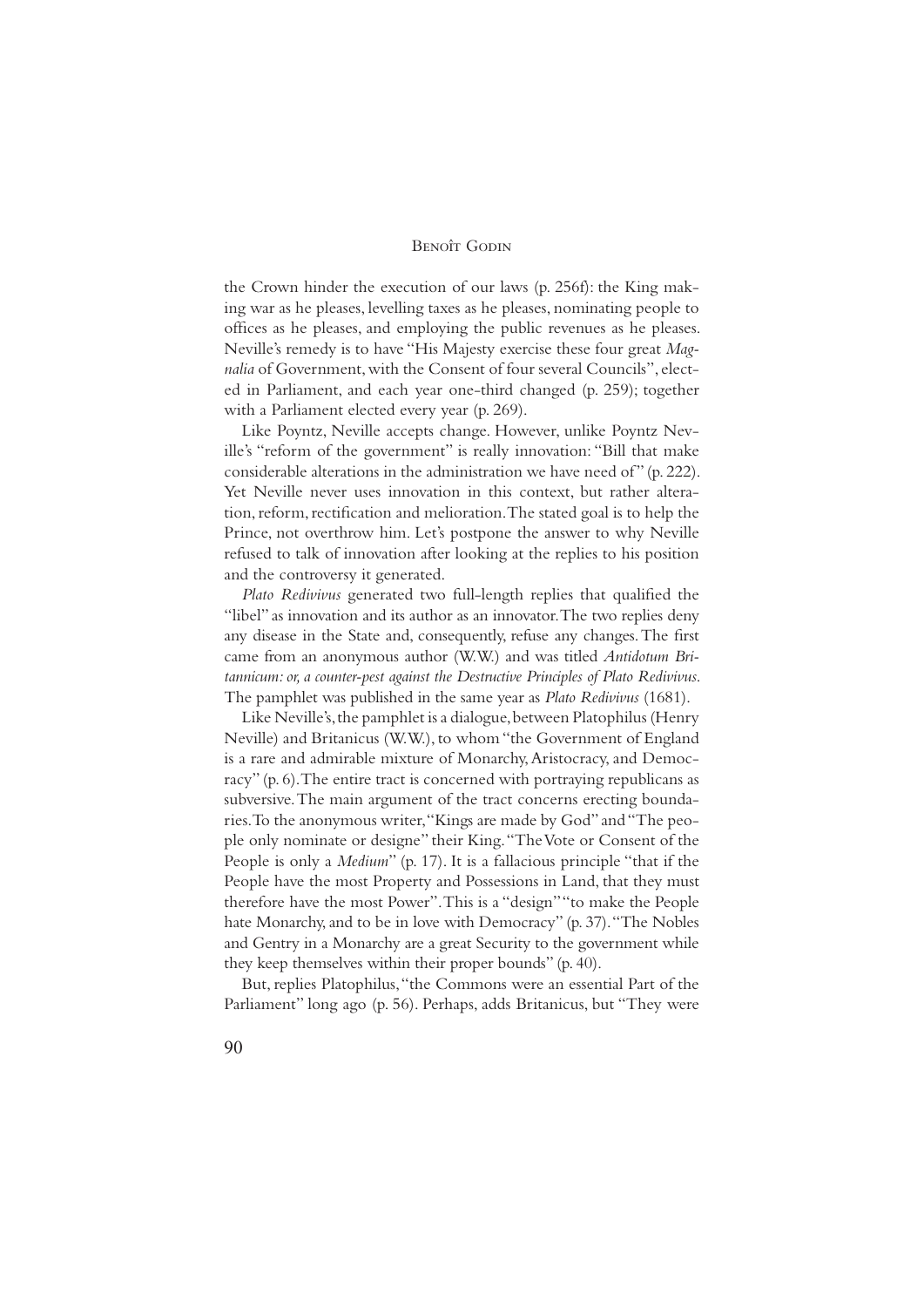# THE POLITICS OF INNOVATION

rarely Summoned", (p. 57). Platophilus repeats Neville's statement that courtiers have played handy-dandy with parliaments "by Adjourning, Proroguing and Dissolving them" (p. 71). In turn, Britanicus replies that "The House of Commons anciently was Concerned only in Statutes, Grants, and Subsidies, or such like, but of late they claim (...) to be made Parties in all Judgments" which appertain to the King only (p. 79). Parliaments "must keep themselves within their just bounds (...) leaving to the King his undoubted Prerogative" (p. 75).

To the anonymous writer, "It belongs to the King, that those Laws and Customs which he shall think to be just and profitable, that he confirm and cause them to be observed", not "any new law, but (...) the just Laws that are already in being" (p. 114-15). "All **Innovations** in Government are Dangerous", says he. It is "like a Watch, of which any one piece lost will disorder the whole" (p. 172). This is a much-repeated argument in the literature against innovation, since the time of Aristotle (*Politics*, V, iii, 1303a; viii, 1307b). Although sudden and violent, innovation prepares imperceptibly, little by little, by degree.

Three years after *Antidotum Britannicum*, Thomas Goddard, Esq., published *Plato's Demon: or, the State-Physician Unmaskt; Being a Discourse in Answer to a Book call'd Plato Redivivus* (1684). The text is a dialogue (again) between an English gentleman and a merchant. The author's authoritarian sources are Hugo Grotius' *De jure belli ac pacis* and the Bible.

Like the anonymous writer, Goddard starts with sedition. It is our duty, Goddard writes, to oppose:

the Seditious, Conspiracies, and Traiterous Associations, of Our little, malicious scribling Enemies (...). Among many of that deceiving, or deceived Crew, none seems more impudently extravagant than the Author of a Libel call'd *Plato Redivivus*. [Neville] makes us believe that he is supporting Our Government, whilst he endeavours utterly to destroy it. Any private person, who authoriz'd by our lawful Government, shall publish either by words or writings, any arguments or discourse, against the Constitution of the Government by Law establish'd, is a pestilent, pragmatical deceiver, a seditious Calumniator, and Perturbator of our Peace: His words and writings become scandalous Libels (p. 13-14).

Goddard's first of three discourses is concerned with demonstrating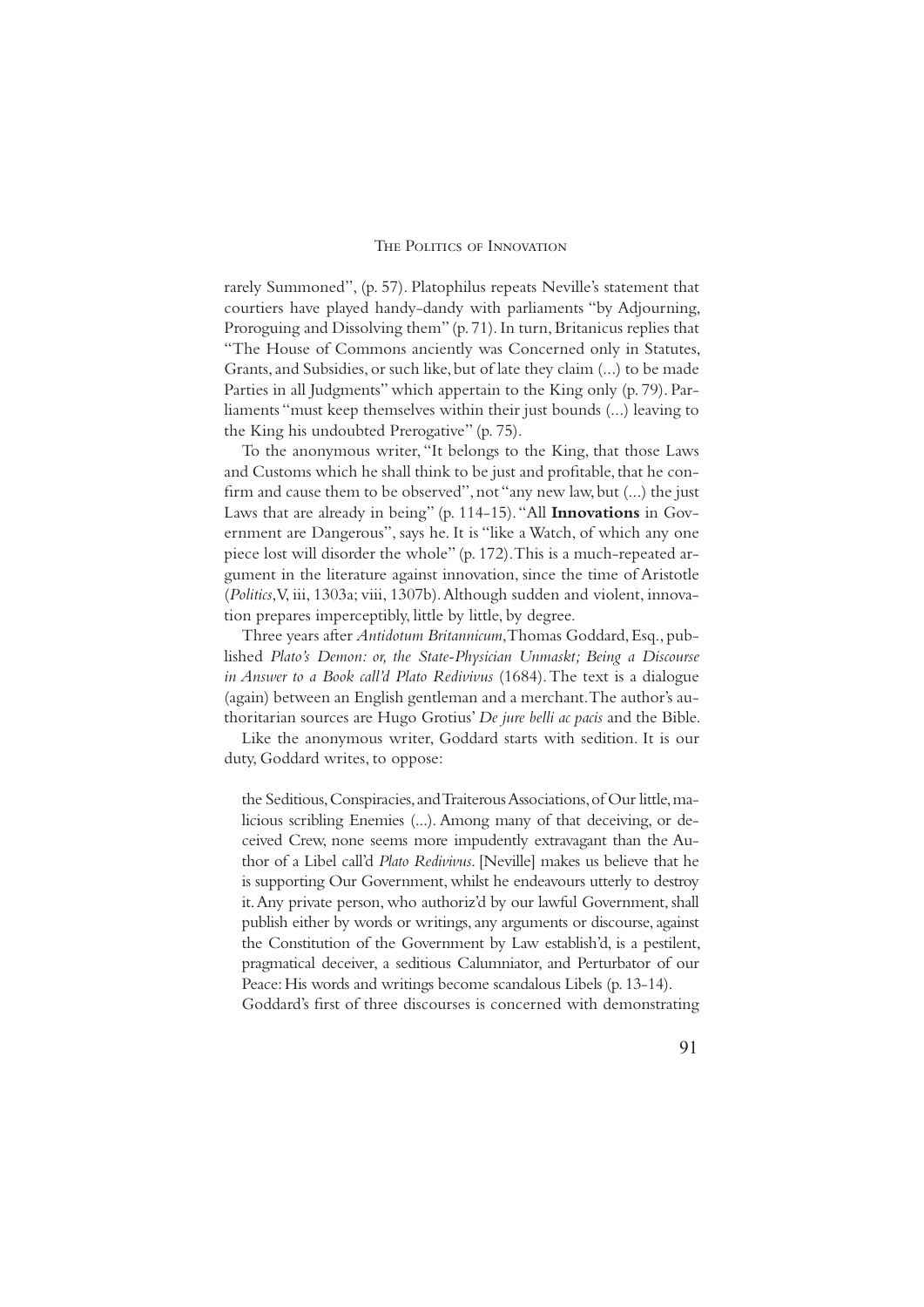that there is no disease in the State, but rather "Extreme happiness of the English Nation" (p. 5): a form of government (monarchy) "eternall secur'd from the corruption of Tyranny" and "a Prince so moderate and so just" (p. 6). In the course of his argument, and throughout the whole tract, Goddard develops many conceptual distinctions reminiscent of philosophical dichotomies (substance-accident, form-matter, soul-body) and used them to make a case against innovation. First Goddard distinguishes between the Governors and the Constitution. The former is "subject to weaknesses and infirmities, and (...) may be easily remov'd or chang'd, without destroying or altering the Government" (p. 17-18). But a

Politician is certainly most unfit for a Prince's Cabinet, or House of Parliament, who finding, it may be, some mismanagement in Stateaffairs, should presently resolve to pull down the Fabrick it self, I mean Monarchy, and in its place build up a phantastical Commonwealth, then transform that into an Optimacy, then an oligarchy, till having pass [*sic*] through all the misfortunes, which **innovation** and change have generally produc'd (p. 18).

To Goddard, "to alter, nay totally destroy the ancient establish'd Government (...) would have been so much contrary to the Wisdom and judgment of Plato" (p. 24). "No one Polity, or Form of Government or laws whatsoever [meaning ancient Greece], are universally proper for all places". The authority of Plato, Lycurgus or Solon shall "be admitted no farther than their laws are proper or convenient for us" (p. 31). To be sure, the Greeks had good laws, but "the Form of Government [Republic] succeeded as generally all **Innovations** do" (p. 41). "Nothing is left, but some few wandring, remains of old rustick monuments, which serve only to testifie that they once have been" (p. 224). The lesson is clear: "support the present Government by Law established, [so] that we may avoid the Plague of **Innovation**" (p. 46) and "the misfortunes, which **Innovation** generally produces" (p. 47).

Goddard devotes his second discourse to natural law. Neville has attributed the turbulence of the present time, says Goddard, to the constitution of the Government which needs to be altered. Wrong, replies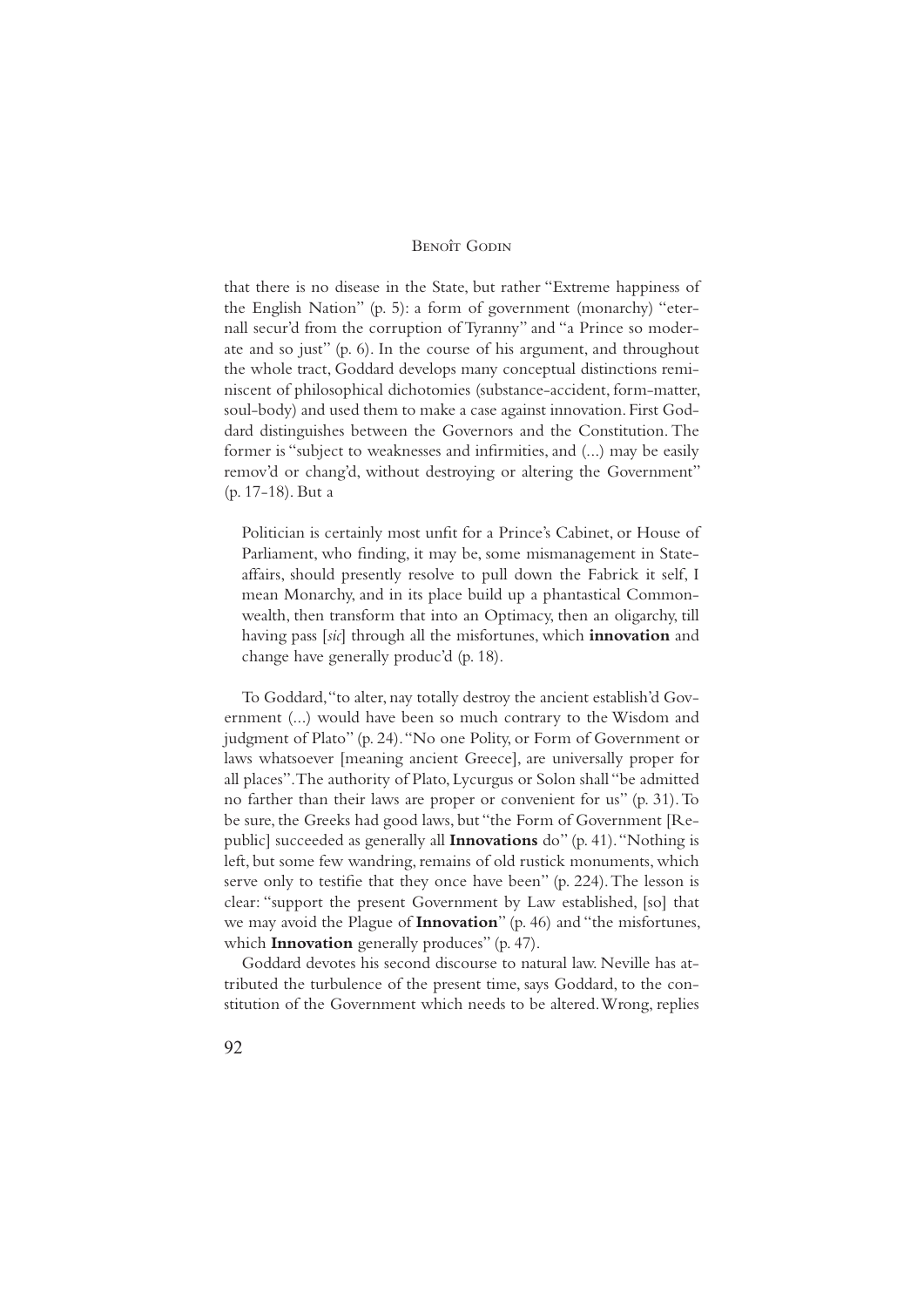Goddard. In support of his view, he presents a further distinction. Government is divided into the Material part (the People) and the Formal part (where Power resides) (p. 59-60). According to Goddard, Neville means the formal part needs to be altered, and he is mistaken. Sickness in the body politic resides in the material part (the discontented and turbulent men).

"How comes it then to pass that so many Philosophers, and all Antimonarchical Authors, pretend, That the People were before the Prince, that they are above him, that they made him, and by consequence, may depose him"? It comes "from the Ignorance of some ancient Philosophers, and the impious complaisance of some of our modern Wits" (p. 90), namely those neglecting the history of the Bible. To Goddard, those philosophers (Lucrecius, Hobbes) say that the world was made by chance. "How comes it to pass, that Accident and Chance" have been so fitting to us (p. 94)? "When Men grow fond of their own Imaginations they run over all, and neither Reason nor Religion have any Power to stop them" (p. 108). To Goddard, history "make[s] me capable of defending the doctrine, and the good constitution of our Government, against all hot-brain'd and ambitious **innovators**" (p. 211-12). "Our Author hath not produced one single authority, or one little piece of an Act, Statute or Law, to prove that the Soveraign power is in the people", only private opinion (p. 289).

Goddard's final discourse continues with more history and makes a parallel between Ancient Rome and modern England:

The *Roman* Commonwealth was one of the *worst Government*, that ever subsisted so long (p. 241). Its chief *default* proceeded from the *exorbitant power of the people* (p. 242). Though they set on foot the popular pretence of Liberty and Property, yet honour and Empire was the true game, which they themselves hunted (p. 252): outward appearance, for the good of the people, but truly for the advancement of his own private designs and Empire (p. 253).

Goddard observes the same in England: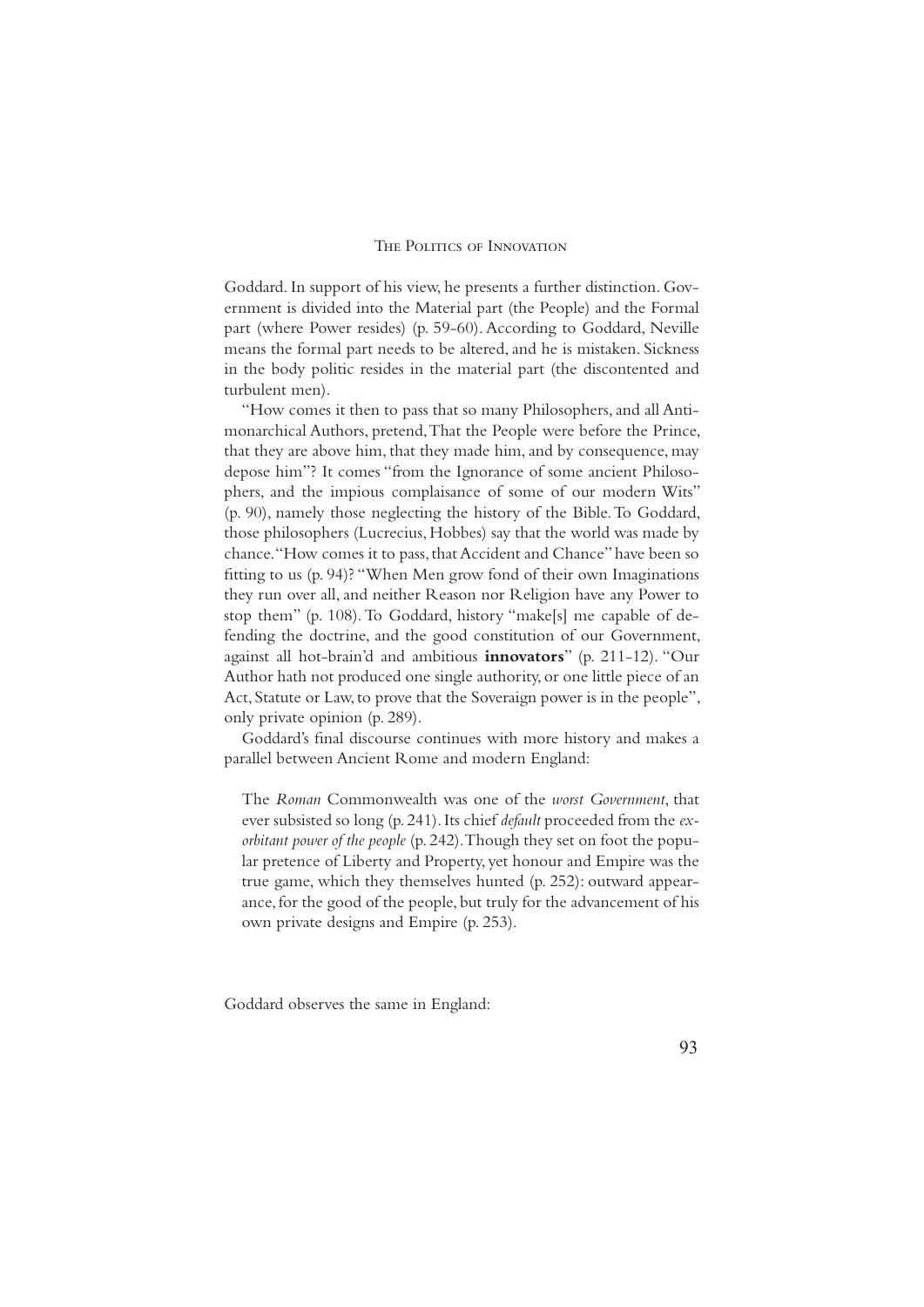Many of our own worthy Patriots, who cry up so much for Liberty and Property, and the interest of the people, intend more really their own particular advancement (p. 259). Many privileges may be granted to the people at first for encouragement, which afterwards may be inconsistent with the safety of the Government (p. 248).

Goddard concludes by repeating his belief that since there is no disease, there is no need to "comply with our Authors Popular Government" (p. 314). "Should the House of Commons become our masters, what could they bestow upon us, more than we already enjoy, except danger and trouble", those "fatal consequences, which such a popular **innovation** would induce?" (p. 325).

# **Popular Innovation**

What representation of innovation does one derive from the above controversy? As mentioned already, innovation as a concept was first used widely in religious matters, particularly after the Reformation. It was deviant behavior and meant introducing change to the established order, namely Protestantism (sixteenth century), then popery or new doctrine and new discipline in the Protestant Church (seventeenth century) (Godin, 2012b). It covers a larger range of heterodoxies than just heresy. All deviant people are innovators. When people started using the concept in religious matters, it was to emphasize the broader innovative behaviour of 'heretics' and to make analogies with the 'revolutionary'. However, it was left to others to develop this latter representation of innovation.

Innovation in politics carries essentially the same meaning as introducing change to the established order, in this case the political order. However, innovation includes one more pejorative connotation that gave it bad press for centuries: it is sudden and violent.

*Change*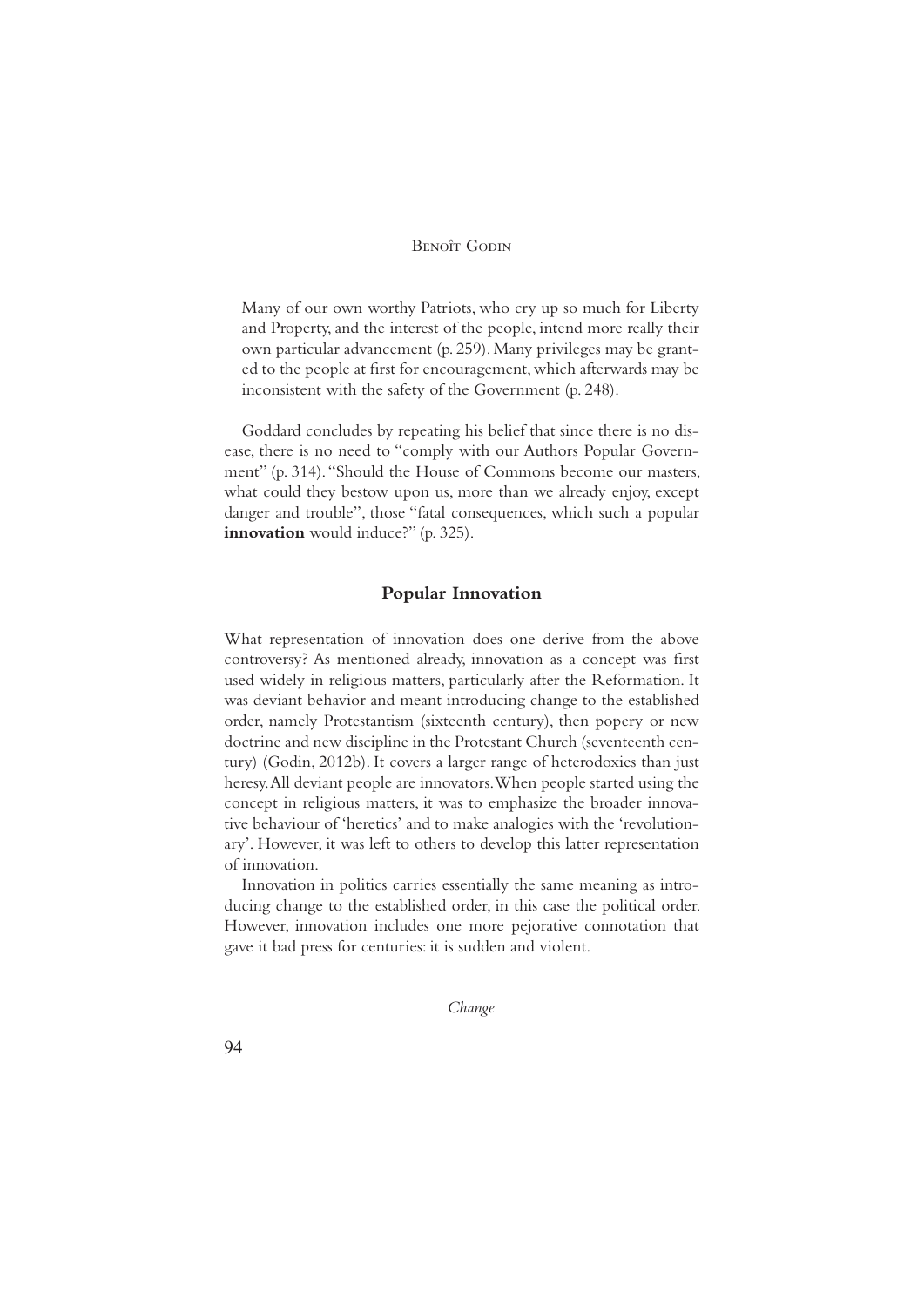The four texts discussed in the previous two sections all start with change, either to propose or deny it. To Poyntz, there is "corruption" which necessitates "reform". To Neville, there is a "disease" with calls for a "remedy". On the other hand, the anonymous writer and Goddard believe that there is no disease and therefore no need of change. To them those who introduce change or reform are innovators, in a pejorative sense.

Poyntz is certainly the author who discusses change most widely. To a certain extent Poyntz accepts change, but limited change. That change is necessary is based on the fact that time corrupts things. Poyntz's first entry into the subject is via religion: "That some Rites and Ceremonies we retain which have been polluted, yea (...); yet (...) pollution and impiety may be worn or wrought out" (p. 23). "If we look for a Church where there are no scandals (...) neither any imperfections and defects, we must go out of the world" (p. 24). To Poyntz, acceptable change has two characteristics. First, it must take context into account, rather than be abstract. Laws, he says:

May well be made to look forward, and for the future, but they must of necessity be made fit for the present time (p. 12). Although it be true that all the Divine Laws extend not their power of binding in all times, and to all persons; and positive Laws Ecclesiastical must be fitted to the times and manners of men (...) yet great consideration ought to be taken, of the difference of variations of times, and of other circumstances, reasons, and inconveniences, before any new Laws, Orders or Discipline either in the Church or Common-wealth be imposed, or the old and inveterate Lawes and customs repealed and abrogated (...). We ought not onely to look simply upon the nature and quality of the things in themselves, and in abstract, but how they stand in relation, and connexion with old matters and things of long establishment, and of great importance (p. 16). Saint Augustine said, of some evils in the Roman State [that it is better to] observe and keep antient Laws and customes, although they are not of the best (...) especially if the changes and alterations [suggested are] driven on by violent and pertinacious Spirits (p. 16-17).

Applied to political matters, the argument becomes gradualism. This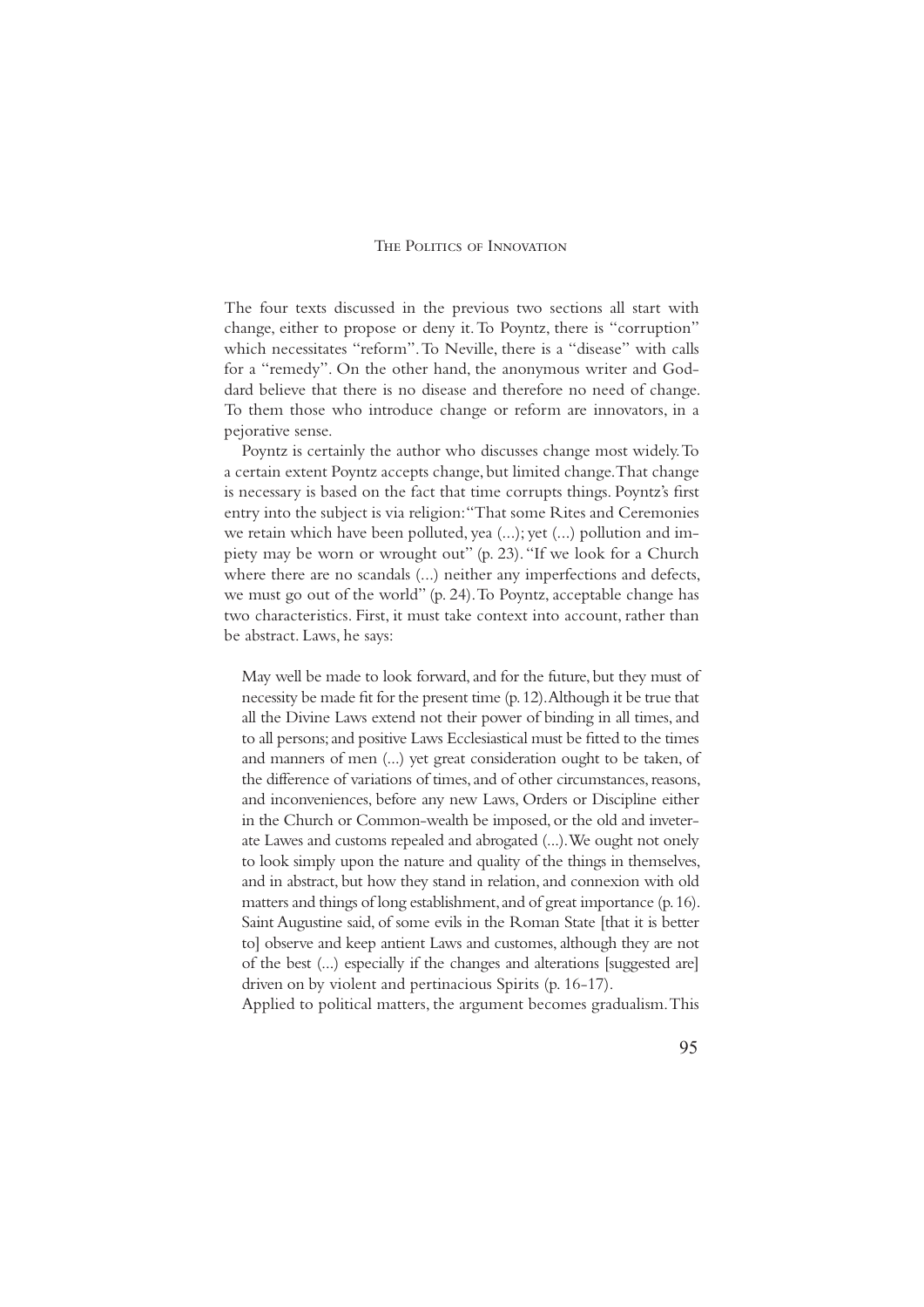is the second characteristic of acceptable change to Poyntz: "The alterations in the State and Government (...) if they are not discreetly handled, and affected by degrees in an orderly course, and carried still on with the ease and contentment of the people, they will in short time be disquieted, and either turne back into the old way like sheep driven, or violently run head-long into some new" (p. 18).

Unlike Poyntz, both the anonymous writer and Goddard have very few words about change. To the anonymous writer, when there is no inconvenience there is no need of change. "We ought to defend that Kingdom and Government, which Reason persuadeth us unto, Experience approves, and Antiquity commendeth; when inconveniences in the old Laws are not apparent; and the conveniences to come by the new, are not infallible, it will be perillous to change the Laws, but more perillous when many, and most perillous when fundamental" (p. 215- 16). On the frontispiece of his tract, the anonymous writer placed the following: Res nova non tant utilitate, Proficiunt, quam Novitate efficiunt. (Novelties do not serve utility; they rather produce more innovation).

Like the anonymous writer, to Goddard there is no disease, but rather "Extreme happiness of the English Nation" (p. 5). "The Subjects of England enjoy a greater Liberty, than was known to any of our Ancestors before us" (p. 321). Goddard finds no fault in the present government that would lead one "to desire any change or **innovation**" (p. 361). "A [more frequent] Parliament cannot make us more" happy than we already are (p. 326). "What can our new masters do for us more than is already done" (p. 368). "We have a King merciful, loving, and tender to us" (p. 372). Goddard's conclusion is "When there is no disease, there can be no cure" (p. 375).

#### *Antimonarchy, Violence and Design*

To those at the time, three characteristics constitute innovation. First, innovation, or rather the innovator (because the discourses on innovation are first of all concerned with the innovator), is deviant: unlawful and guilty of "Capital Crime", says Poyntz (p. 58). The innovator is the one who breaks laws. To Poyntz, "**Innovators** are not ruled by any customes and Lawes, but such as please them" (p. 25). Others shared

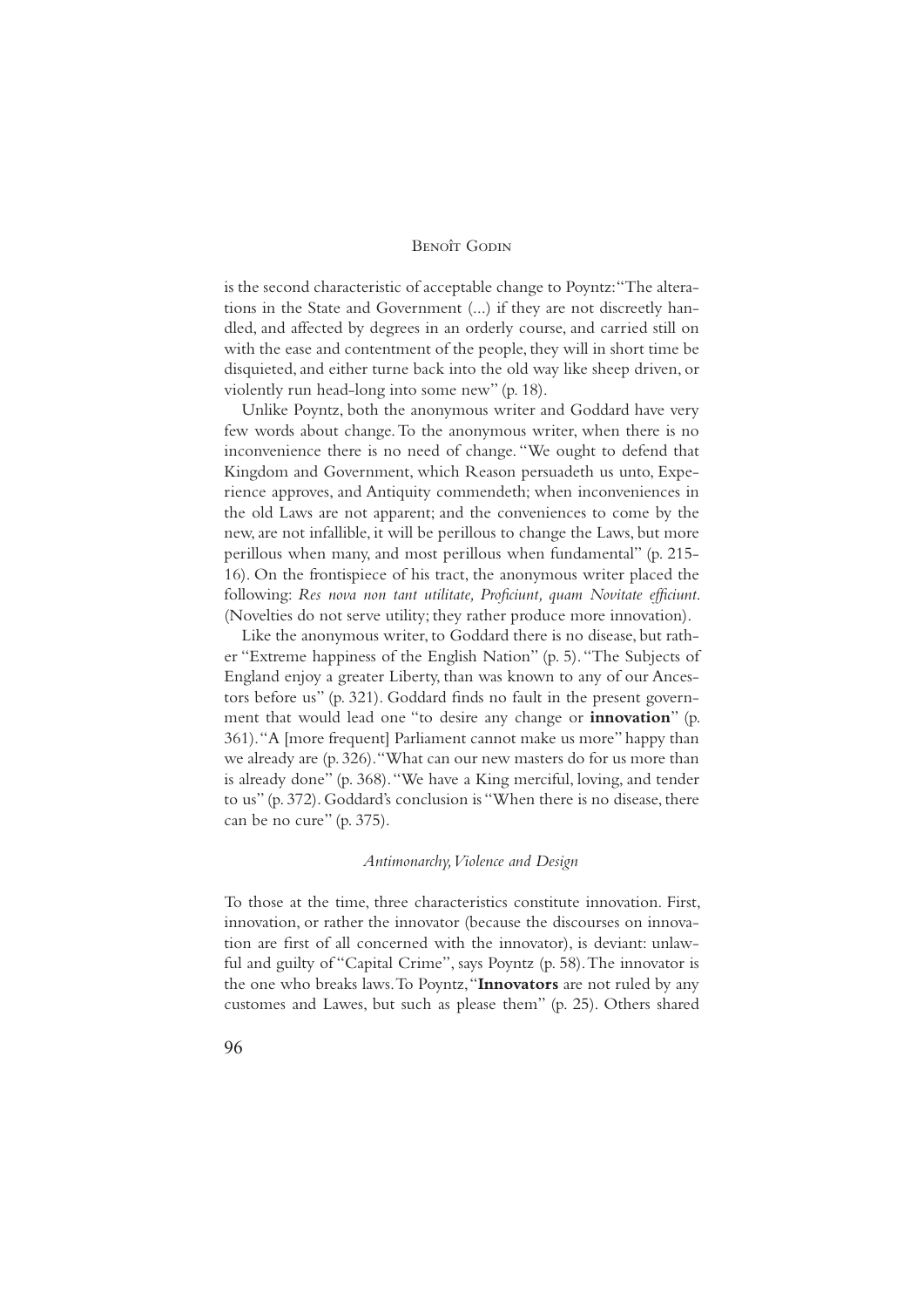his belief. The anonymous writer develops his whole argument against innovators based on the violation of boundaries. On several occasions he stresses the duty of people to keep within their just and proper "bounds". To Goddard too, the innovator "has no religion", he is a "dissenter". "I do not think the Papists (...) so dangerous to our Government, as the *Dissenters*" (p. 340). The papists "hath no ill influence upon our Civil Government" (p. 350).

In the present case, deviance means antimonarchy or the "popular" doctrine of republicanism. The pamphleteers put it explicitly as such. To the anonymous writer, *Plato Redivivus* is "a Hotch Potch of antimonarchical Principles" (p. 4) to "infect His Majestie's good Subjects". Goddard calls the republican writers "Antimonarchical Authors" (p. 90) whose principle is "**innovation** of popular power" (p. 367), "*exorbitant power of the people*" (p. 242). To Poyntz, the innovators deserve the name "Patrons of Popular liberty" (p. 136). Of the three royalist authors, no one put it better than the anonymous writer in his preface (no page number): "They who are troubled with the Itch of **Innovation**, cannot but be rubbing upon Majesty". Their "design is to turn Monarchy into Anarchy" and "propagate so many pernicious Maxims and Popular Theorems tending to the Subversion of the established Government". And he continued: "Monarchy is the most sure Basis of the peoples Liberties and the only Staple of their Happiness". If monarchy were replaced by Councils, "it would open a Door to all Calamities, and Confusion". Liberty of conscience introduces "Arbitrary Power in the State". To the anonymous writer, "Novatian himself [the first antipope] was not a greater **Innovator** than these Men".

Secondly, and not its least characteristic, innovation in this view is "violent". This characteristic distinguishes innovation from what it meant before then, particularly in religion. To be sure, in the 1640s innovation in religion was discussed as "dangerous", but due to its consequences on doctrine and discipline, not because it was violent – although it was regularly stressed that innovation leads to wars. From then on, innovation is necessarily sudden and violent. Innovation is 'revolutionary'. It is necessarily great or major change – while 'minor' or symbolic novelties were also innovation to ecclesiasts. This new connotation of violence is fundamental to explaining the fate of the concept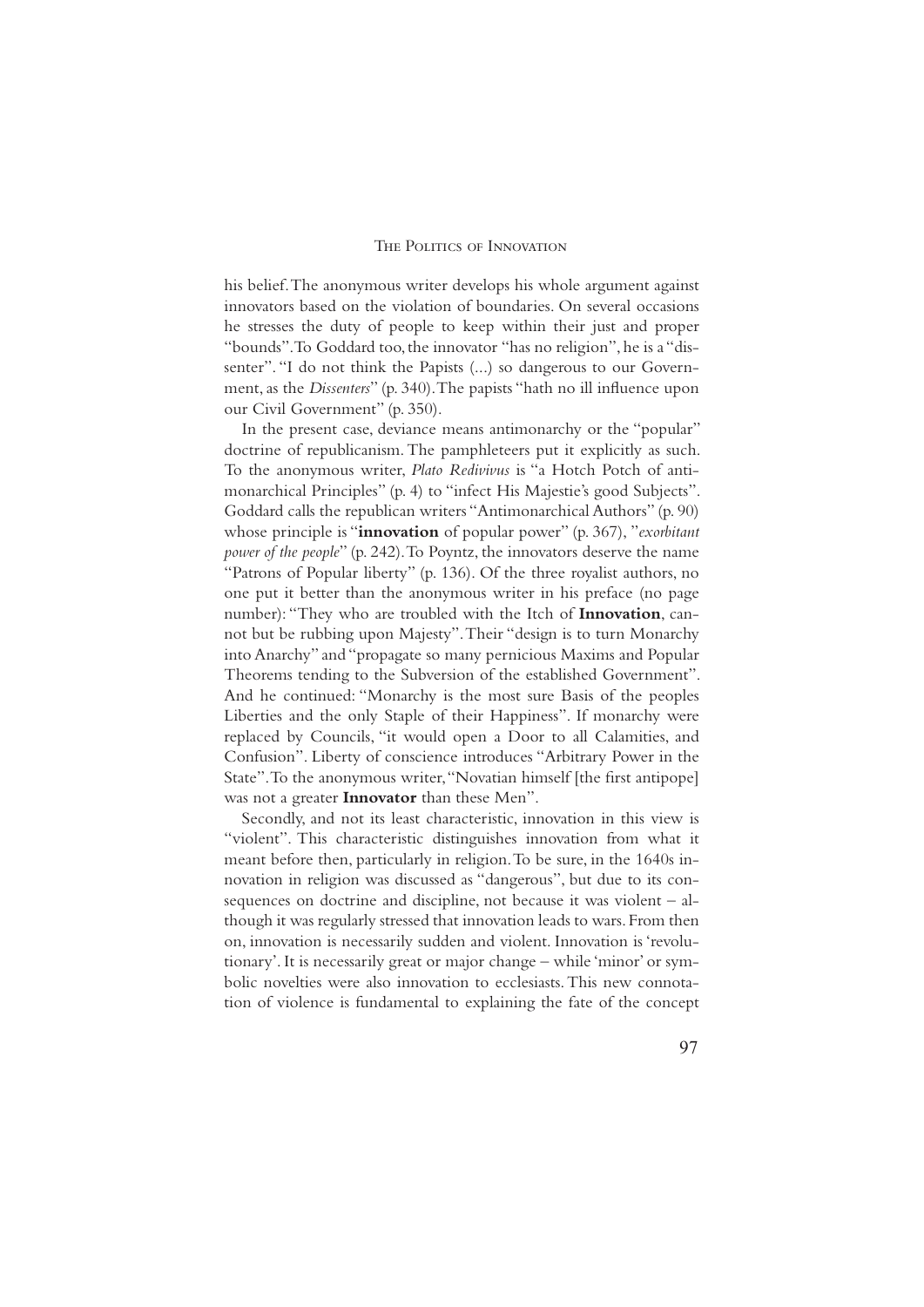for centuries to come.

The reader has seen plenty of citations in the previous sections that are witness to the 'revolutionary' behavior of the innovator. "Rebellion" and "sedition" are key words used against the innovator – revolution as new beginnings and historical inevitability was not used in this sense at the time. On one hand, the innovator, because of "his fiery and turbulent spirit" as Poyntz put it, leads people to sedition. On the other hand, "inevitable" and "fatal" consequences follow "popular **innovation**", as Goddard stated (p. 325, 367). All authors are unanimous as to these inevitable consequences, from the general to the political: danger and troubles, division and factions, wars and anarchy.

To Poyntz, changes in religion in England went "in an orderly and quiet passage, under the conduct of a Royal power, and a prudent Council of State. Religion changed as it were by degrees and insensibly, all things seeming to remain in the same course and state as before", unlike Germany, France, the low countries and Scotland (p. 31). But "Those **innovators** who try experiments upon a State, and upon the peoples disaffection to the present government, and thereupon lay the chief foundation of their designs, without some other stronger assurance, have often failed, and have found themselves and others with them utterly ruined, through the suddain and violent ebbing and flowing of the Peoples passions and affections" (p. 18). As we have seen above, Poyntz argues for a reform, not innovation; a reform that takes time and circumstances into account, rather than being discussed in the abstract; a reform by degree and order, not by violence. As seen above too, to the anonymous writer, innovation is sudden and violent, but at the same time it often arrives imperceptibly, little by little, by degrees.

A third characteristic of innovation needs consideration. A term that recurs among all three royalists (and King Charles' *Eikon basilike*) is "design". The innovator has a design in mind. The meaning of design is project, a suspicious project – another term that suffered from bad press ("projectors" were the untrusted innovators-entrepreneurs of the time). There is no reference to creativity here, but rather a machination, a subversion, a conspiracy. Poyntz, as we saw above, talks in terms of (dangerous) "experiment".

Design, a key word of the political world in England and America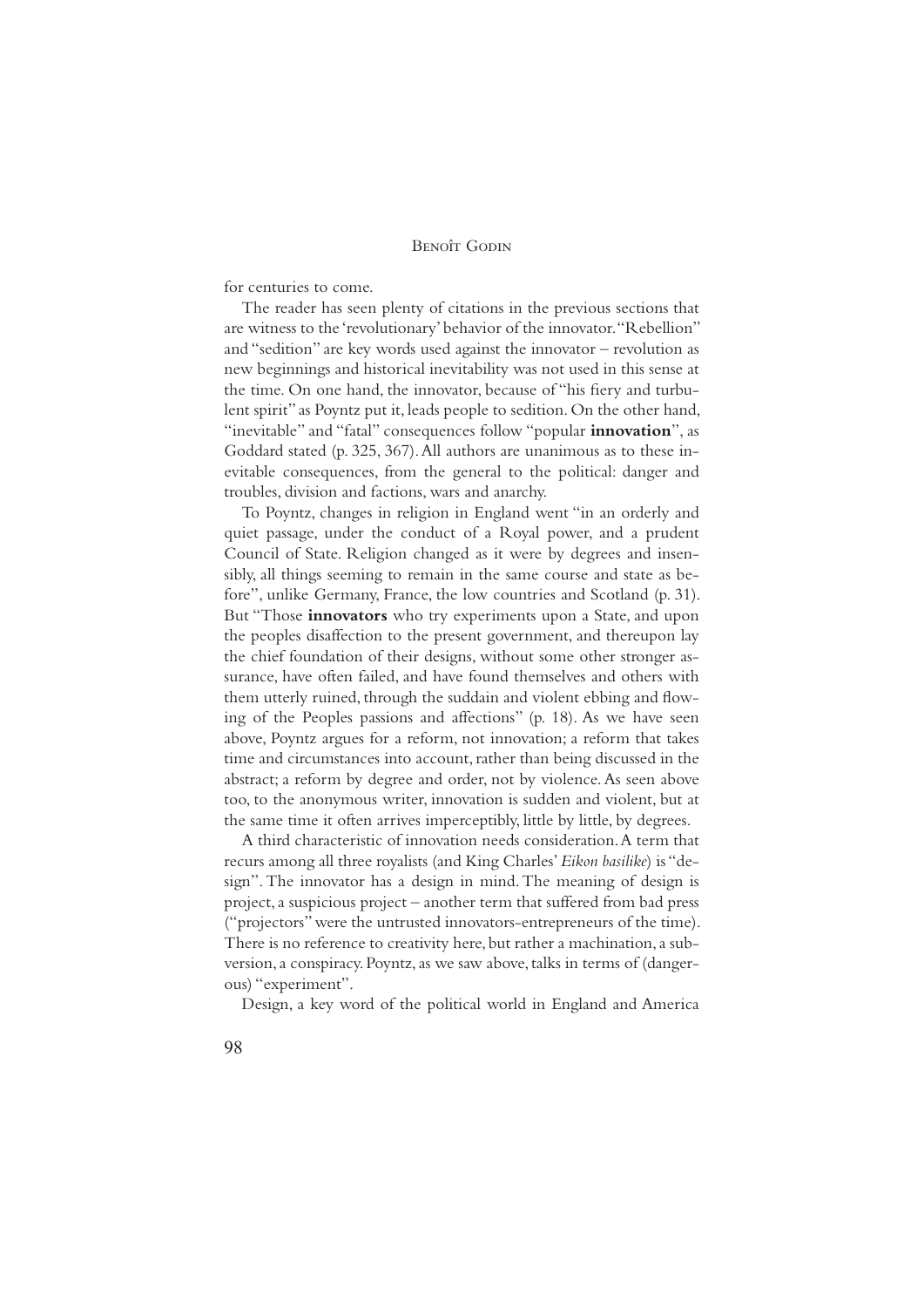# THE POLITICS OF INNOVATION

in the 1760-70s (Bailyn, 1967: 94-159), would continue to characterize innovation in the next century, and then the notion of "scheme" would be added, as in Thomas Bancroft's *The Danger of Political Innovation and the Evil of Anarchy*, 1792. "I trust it may be expected from the good sense of Englishmen that they will reject their suspicious schemes of Reform and **Innovation**" (p. 14).

As much as it may represent a dangerous design, innovation is at the same time reduced (minimized) to a mere popular fashion – "Itch of innovation" (anonymous writer), "Plague of innovation" (Goddard), "love of novelties" (Poyntz) – or to a matter of "eutopia". To the anonymous author:

There are a Generation of Men (fitter in being Factious to Disorder, than Sober to settle Affairs of State) who make it their Master-piece; to Subvert the best Government (...) and then to present unto the People some *Eutopia*, or imaginary Model of Government (p. 173).

I cannot see but the King and his Privy Council may manage all the Affairs of State, with much more advantage to the Publick (...) than if the Administration thereof were by these *Eutopian* and Popular Councils (p. 217).

For his part, Goddard refers to phantasy and enthusiasm: "phantastical Commonwealth" (p. 18), "Fantastical cure for an imaginary disease" (p. 233), "Enthusiastical follies" (p. 321).

#### *Alteration Yes, Innovation No*

Antimonarchy, violence and design: these are the three elements of innovation that make of it a negative concept. It also explains Nelville's relation to innovation. Like Poyntz, Neville agrees with change but, unlike Poyntz, says "considerable alterations in the administration we have need of". Yet Neville does not seek to abolish the monarchy, as revolutionaries do. He would also keep the House of Lords – although one nominated by Parliament and with no control over the House of Commons – rather than suggesting an elected Senate. Neville really of-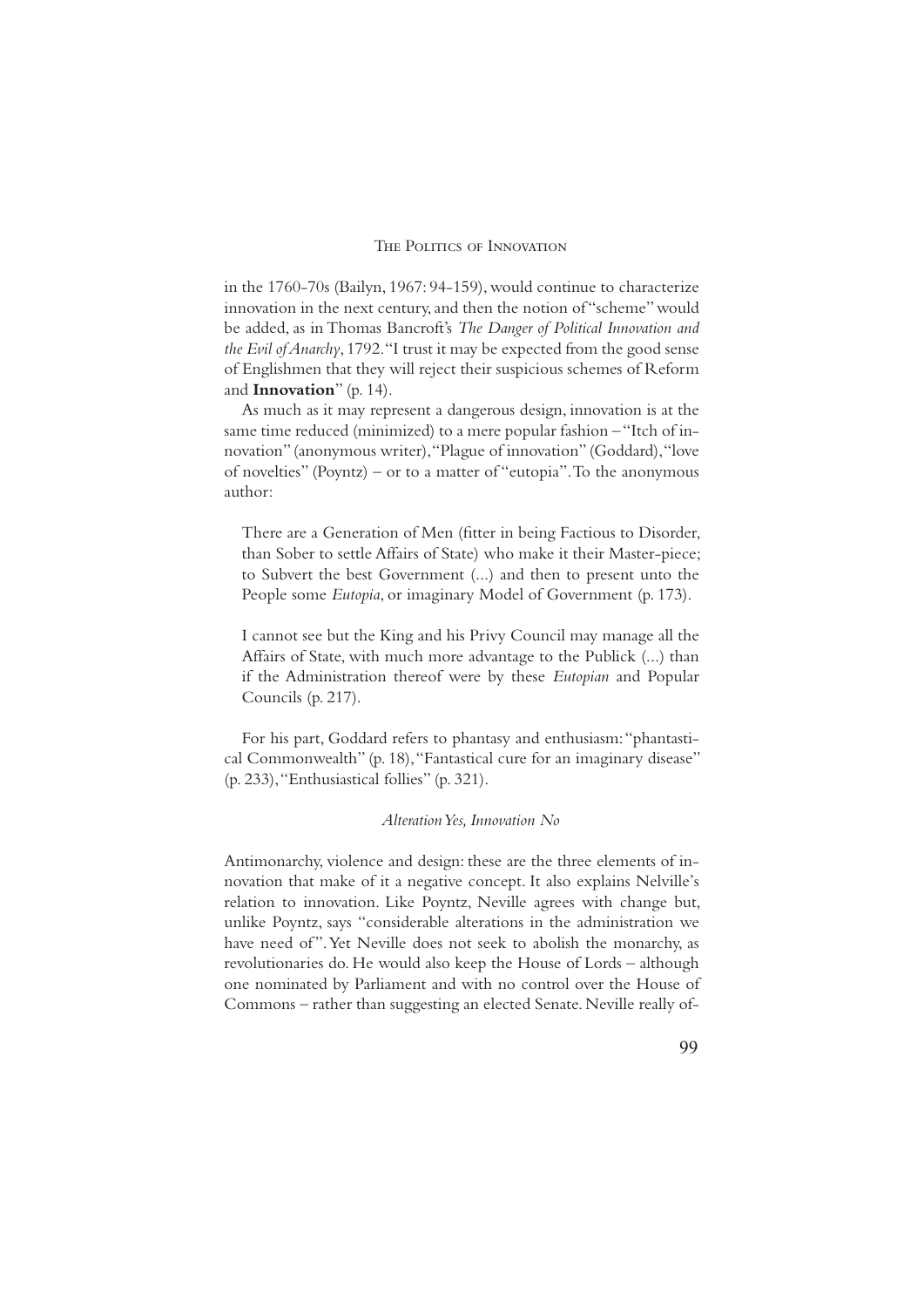fers a "reformation", not an innovation. On one hand, Neville suggests a great innovation (without using the word): "I believe there can be no Expedients proposed in Parliament that will not take up as much time and trouble, find as much difficulty in passing with the King and Lords, and seems as great a change of Government, as the true remedy would appear" (p. 183). On the other hand, he says, "The less change the better (...) great alterations fright Men" (p. 272). In sum, Neville was "not making a [new] kind of Government [like that which exists in Italy], but rectifying an ancient Monarchy, and giving the Prince some help in the Administration" (p. 278).

Why no innovation in Neville? Because of resistance – and therefore a lack of supporters. "We are not Ripe for any great Reform", he says (p. 282), firstly, because we have "a Politique Debauch, which is a neglect of all things that concern the Publick welfare" (p. 282); secondly, because "most Wise and Grave Men of this Kingdom are very silent" (p. 283); and thirdly:

There is a great distrust [in Parliament] of venturing at such matters, which being very new, at the first motion are not perfectly understood, at least to such as have written of the Politicks; and therefore the Mover may be suspected of having been set on by the Courtparty to puzzle them, and so to divert (...). It is the nature of all Popular Councels (...) to like discourses that highten their passions, and blow up their Indignation, better than them that endeavour to rectifie their Judgments (p. 288).

Yet, Neville continues:

We have one Consideration, which does encourage us (...). And that is the Infaillible Certainty that we cannot long Continue as we are, and that we can never Meliorate, but by some such Principles, as we have been here all this while discoursing (p. 290-91). If you ask me whether I could have offer'd any thing that I thought better than this, I will answer (...) Yes, but that [what I have suggested is] the best, that the People would or could receive (p. 291-92).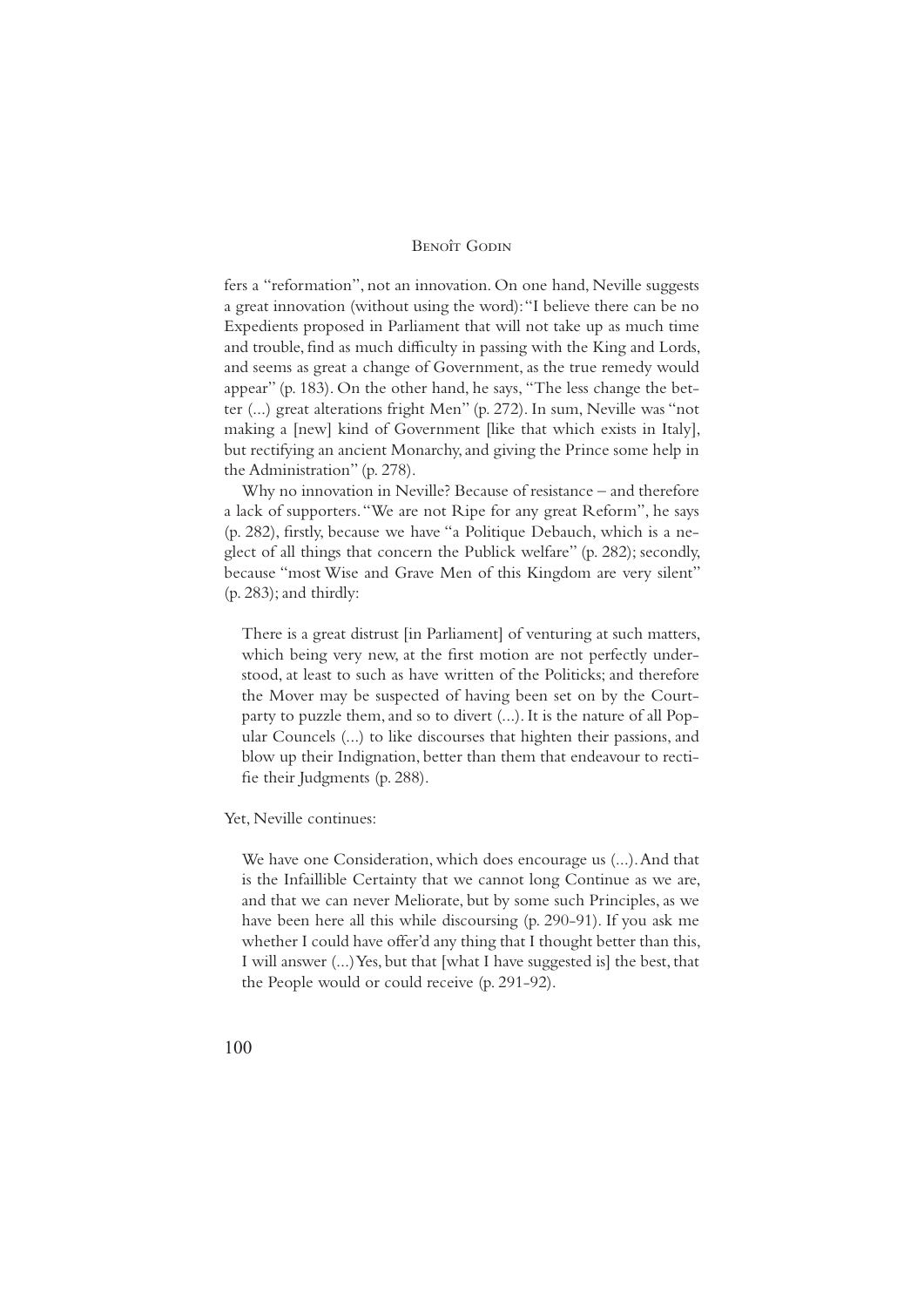Neville's rationale would not pacify his opponents, who would accuse him of innovating. "Our author", as Goddard put it in his Epistle dedication, makes "us believe that he is supporting Our Government, whilst he endeavours utterly to destroy it". At the end of this tract, Goddard repeats his belief as follows, "Our Author augments, or diminisheth, changeth or disguiseth the truth of things, as they make most convenient for his purpose" (p. 273).

# **Conclusion**

It was during the Reformation that innovation became widely used in the Western world, essentially in a pejorative sense (Godin, 2012a; 2012b). The present paper suggests that politics contributed to this pejorative connotation too. The early writers on and theorists of the Republic made no use of the concept. In fact, if the Republicans wanted to make a positive case for their cause, they had to avoid a negative concept. When they use the concept they adhere to its common pejorative representation – the same use (or non use) characterizes every political theorists of the time, including John Locke and Thomas Hobbes. On the other hand, critics of the Republic used the concept widely. Precisely because the concept had a morally-charged tone, they made use of innovation to make a case against Republicans as "innovators of State", adding a new connotation to the concept: innovation is violent, or revolutionary. 'Alteration perhaps, Innovation no' was the commonplace theme among writers on both sides of the debate (Royalists and Republicans).

In this paper I have called innovation a concept. Yet, there was no definition of what innovation is among writers of the time. Neither was there any study or analysis of innovation, particularly regarding how the concept is distinct from other concepts like change, reformation and revolution (Godin, 2013). Finally, there existed no theory of innovation. Innovation was a mere word, a derogatory label used for rhetorical purposes. By casting the Republicans as innovators, their enemies were attempting to undermine their entire argument.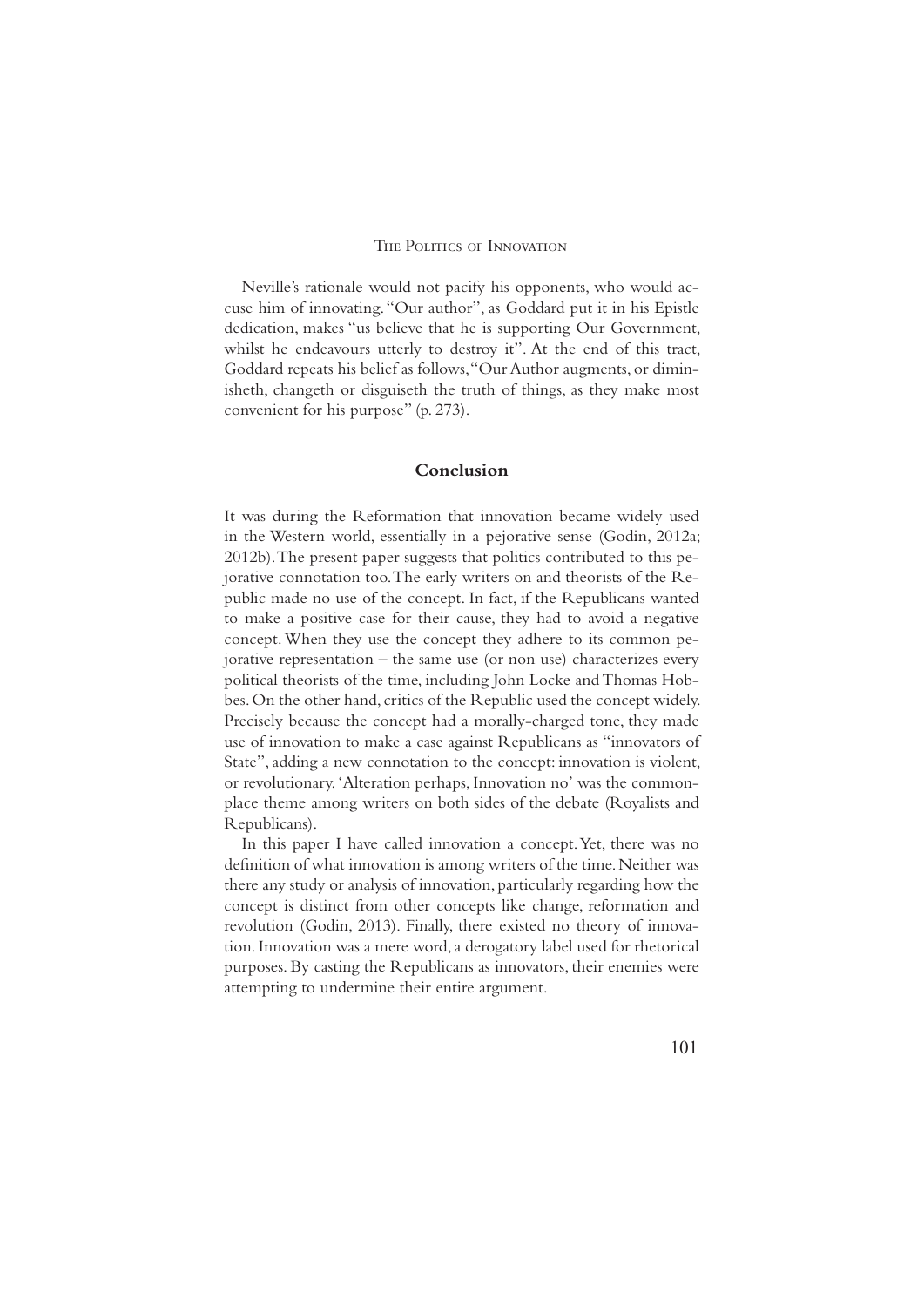Innovation gradually acquired a positive representation over the nineteenth century, following the French Revolution. That representation as being revolutionary, which had been negative until then, in turn gave innovation a positive meaning and gave a new life to the word. Innovation has acquired real political significance. While until then innovation had not been part of the vocabulary of politics, but rather a derogatory label and a linguistic weapon, it became a catchword in political discourse and an instrument of economic policy in the Twentieth Century.

The changing fortunes of innovation shed light on the values of the times. In the Seventeenth Century the uses of innovation were essentially polemical. It served as a weapon against 'deviants', including the republicans, attaching to the views of innovators a pejorative label. However, from the Nineteenth century, innovation started to refer to a central value of modern times: utility. From then on, innovation got into every discourse, including the political.

The route through which innovation shifted in meaning and use has scarcely been studied. To be sure, there are hundreds of studies on technological innovation, particularly after 1970. Yet this literature takes the meaning of innovation for granted (innovation is spontaneously understood as technological innovation), and it attributes the origin of the concept to Josef A. Schumpeter. In this paper, I have gone further back in time and documented some eminently political connotations and uses of the concept which may, if taken seriously, lead to more reflexive studies of innovation, a concept that has become "naturalized" and "legitimized" over the last sixty years.

It remains to be documented to what extent Machiavelli, the first to talk of innovation as an instrument of the Prince's power and an author greatly esteemed by the Republicans, is responsible for the bad press innovation has had for centuries. As Machiavelli explains in chapter 6 of *The Prince*, a Prince must innovate to establish his power. However, because of the resistance of people to innovation, the Prince as "innovator" (*innovatori*) needs to use force in order to persuade his subjects. Be that as it may, politics (together with religion) made innovation a contested concept. The irony is that the same governments that contested innovation have contributed to de-contesting and legitimizing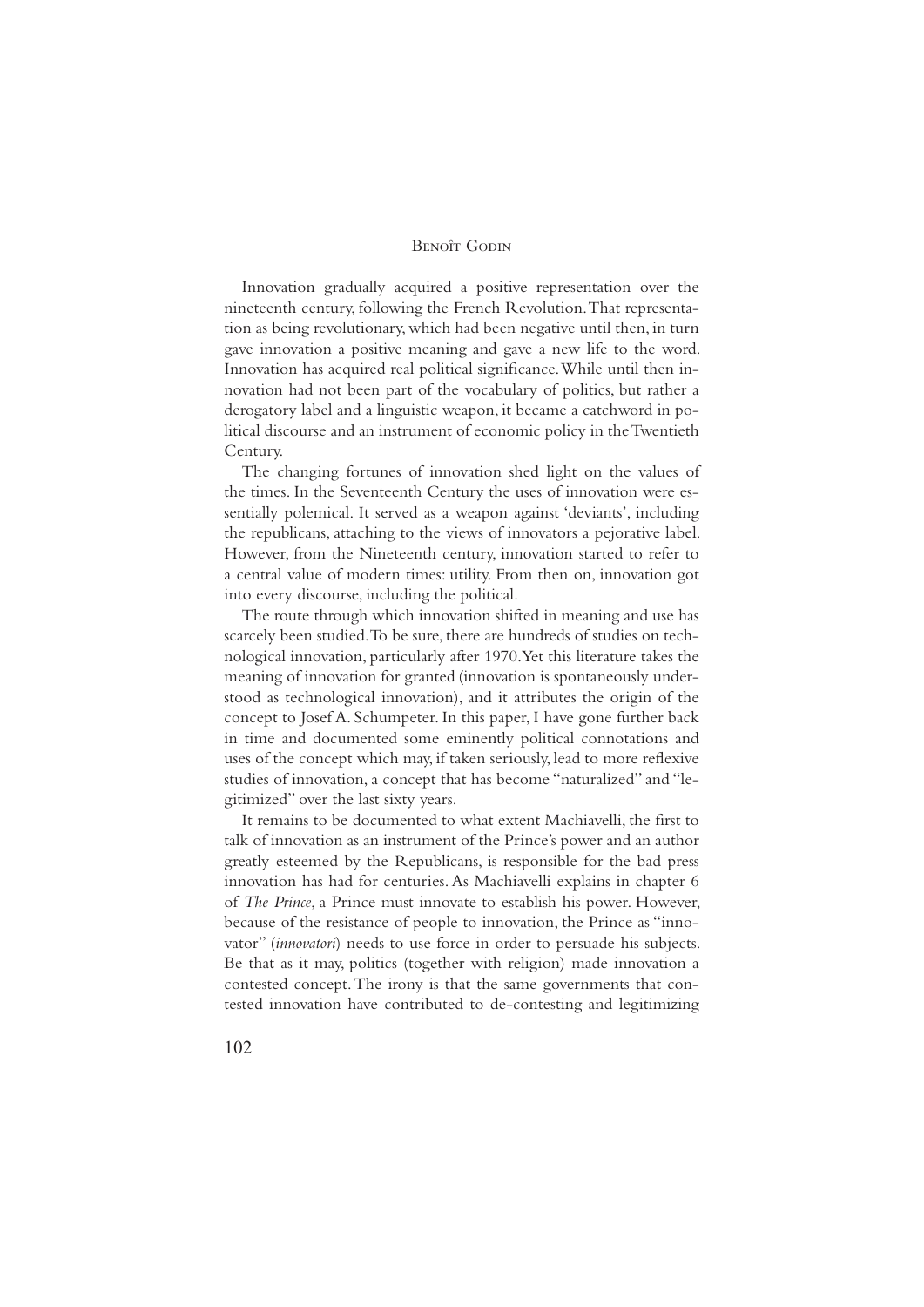#### THE POLITICS OF INNOVATION

the concept: in the twentieth century, innovation became instrumental in economic policy.7

#### **Sources**

- Anonymous (W.W.), *Antidotum Britannicum: or, a counter-pest against the Destructive Principles of Plato Redivivus ..., against ALL INNOVATORS*, London: Richard Sare, 1681.
- Bancroft, Thomas, *The Danger of Political Innovation and the Evil of Anarchy*, 1792.
- Charles I, *Eikón basiliké the povrtraicture of His sacred Maiestie in his solitudes and svff erings*, London: s.n., 1648.
- England and Wales, Parliament, *A declaration of the Parliament of England, expressing the grounds of their late proceedings, and of setling the present government in a way of a free state*, London: Printed for Edward Husband, printer to the Honorable House of Commons, and are to be sold at his shop in Fleetstreet, at the sign of the Golden-Dragon, near the Inner-Temple, March 22. 1648 [i.e. 1649].
- England and Wales, Parliament, *Ephemeris parliamentaria, or, A faithfull register of the transactions in Parliament in the third and fourth years of the reign of our late Sovereign Lord, King Charles containing the severall speeches, cases and arguments of law transacted between His Majesty and both Houses : together with the grand mysteries of the kingdome then in agitation*, London: Printed for John Williams and Francis Eglesfield, 1654.
- England and Wales, Sovereign (Charles I), *His Maiesties ansvver to the xix propositions of both Houses of Parliament whereunto is added the humble petition and advice of both Houses of Parliament with xix propositions and the conclusion sent unto His Majestie the second of June, 1642*, London: Printed for M. Walbancke and L. Chapman, 1642.
- Goddard, Thomas, *Plato's Demon: or, the State-Physician Unmaskt; Being a Discourse in Answer to a Book call'd Plato Redivivus*, London, H. Hill, 1684.
- Harrington, James**,** *The prerogative of popular government. A politicall discourse in*  two books. The former containing the first praeliminary of Oceana, inlarged, in*terpreted, and vindicated from all such mistakes or slanders as have been alledged against it under the notion of objections. The second concerning ordination, against Dr. H. Hamond, Dr. L. Seaman, and the authors they follow. In which two books is contained the whole commonwealth of the Hebrews, or of Israel, senate, people, and mag-*

<sup>7</sup> Special thanks for Markku Peltonen and Jonathan Scott for commenting on a first draft of this paper. Thanks also to two anonymous reviewers.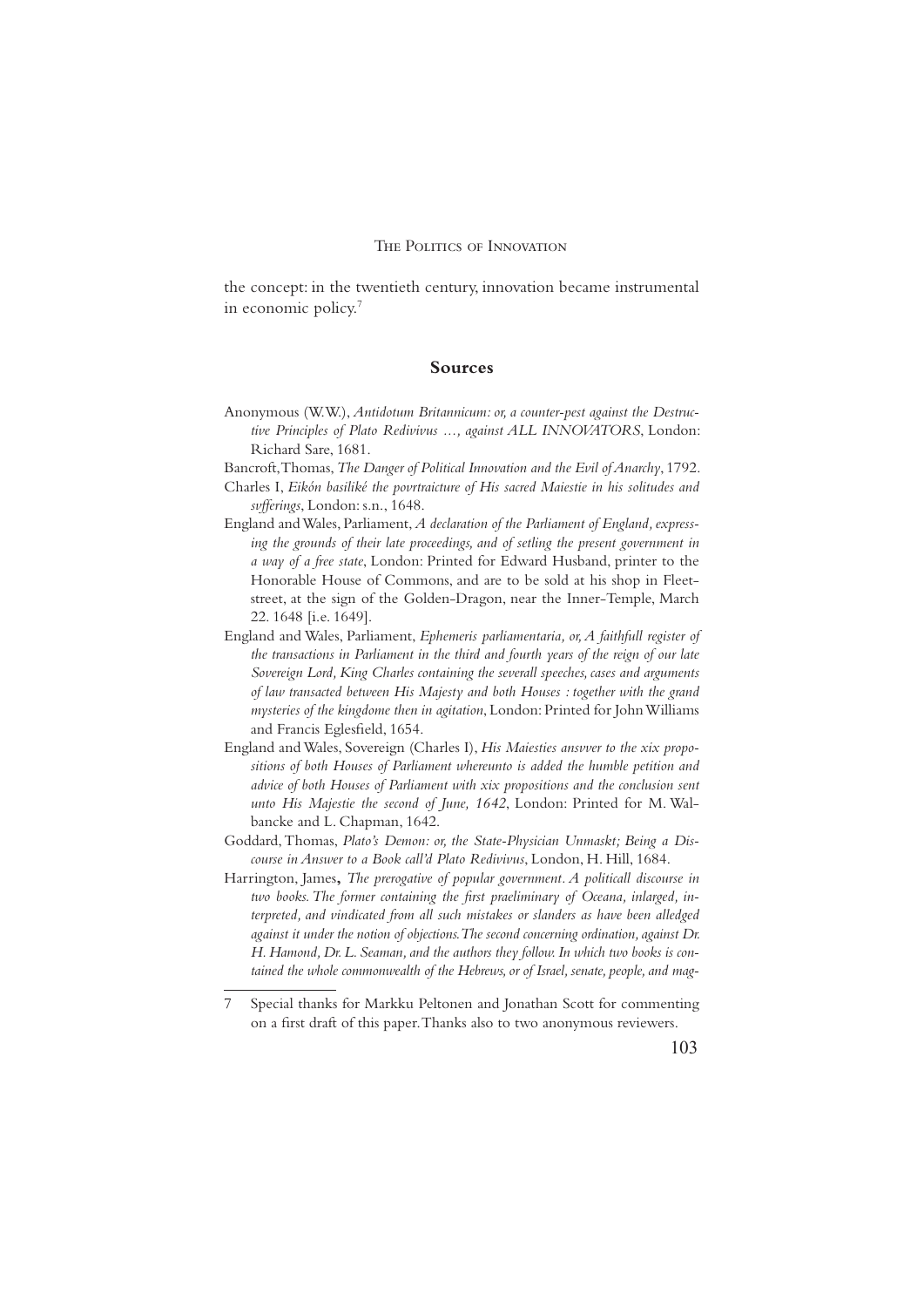#### **BENOÎT GODIN**

*istracy, both as it stood in the institution by Moses, and as it came to be formed after*  the captivity. As also the different policies introduced into the Church of Christ, dur*ing the time of the Apostles. By James Harrington.* London: printed [by G. Dawson] for Tho. Brewster at the three Bibles at the west end of Pauls Churchyard, 1658. [i.e. 1657].

- Milton, John**,** *A Discourse shewing in what state the three kingdomes are in at this present*, [London? : s.n.] 1641.
- Milton, John**,** *A soveraigne salve to cure the blind, or, A vindication of the power and priviledges claim'd or executed by the Lords and Commons in Parliament from the calumny and slanders of men whose eyes, their conscience being before blinded, ignorance or malice hath hoodwinckt : wherein the fallacie and falsity of the anti-parliament party is discovered, their plots for introducing popery into the church and tyranny into the state are manifested : the pretended fears of danger from separatists, brownists, &c. browne away : and a right way proposed for the advancing the just honour of the King, the due reverence of the clergy, the rights and liberty of the people : and the renewing a golden age / by J. M. ...* , London: Printed by T. P. and M. S., 1643.
- Neville, Henry, *Plato redivivus, or, A dialogue concerning government wherein, by observations drawn from other kingdoms and states both ancient and modern, an endeavour is used to discover the present politick distemper of our own, with the causes and remedies ...* , Second edition, London: Printed for S.I. and sold by R. Dew, 1681.
- Poyntz, Robert, *A VINDICATION OF MONARCHY and the Government long established in the Church and Kingdom of England, Against The Pernitious Assertions and tumultuous Practices of the Innovators during the last Parliament in the REIGN of CHARLES the I*, London: Roger Norton, 1661.

# **References**

- Arendt, H. (1963), *On Revolution*, New York: Penguin Books.
- Bailyn, B. (1967), *The Ideological Origins of the American Revolution*, Cambridge (Mass.): Balknap Press [1992].
- Dippel, H. (1976), The American Revolution and the Modern Concept of "Revolution", in E. Angermann (ed.), *New Wine in Old Skins*, Stuttgart: Klett: 115-134.
- Farr, J. (1989), Understanding Conceptual Change Politically, in T. Ball, J. Farr and R. L. Hanson (eds.), *Political Innovation and Conceptual Change*, Cambridge: Cambridge University Press: 24-49.
- Godin, B. (2012a), καινοτομία: An Old Word for a New World; or, The De-Contestation of a Political and Contested Concept, in Karl-Erik Sveiby, Pemilla Gripenberg and Beata Segercrantz (eds.), *Challenging the Innovation Paradigm*, London: Routledge: 37-60.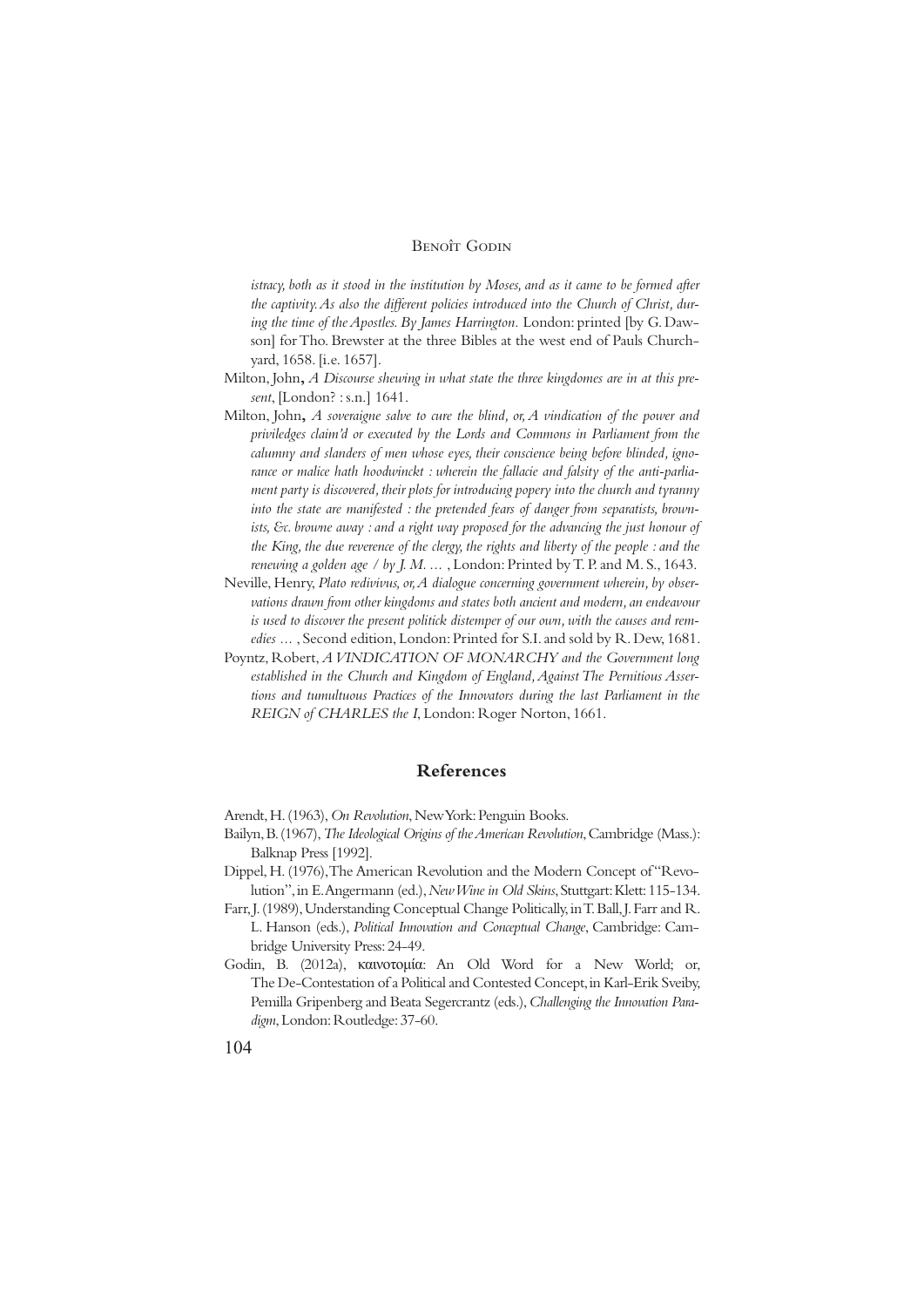- Godin, B. (2012b), 'Meddle Not With Them That Are Given to Change': Innovation as Evil, Paper no. 6, Project on the Intellectual History of Innovation, Montreal: INRS.
- Godin, B., and P. Lucier (2013), Innovation and Conceptual Innovation in Ancient Greece, Paper no. 14, Project on the Intellectual History of Innovation, Montreal: INRS.
- Godin, B. (2013), Innovation Transformed, or, Innovation After the French Revolution: From Word to Concept, Paper no. 12, Project on the Intellectual History of Innovation, Montreal: INRS.
- Godin, B. (2012c), *Social Innovation: Utopias of Innovation from c.1830 to the Present*, Project on the Intellectual History of Innovation, Montreal: INRS. Available at http://www.csiic.ca/innovation.html.
- Hill, C. (1972), *The World Turned Upside Down: Radical Ideas During the English Revolution*, London: Penguin Books, 1991.
- Machiavelli, Nicolas, *Machiavelli: The Prince*, ed. Q**.** Skinner and R. Price, Cambridge: Cambridge University Press, 1981.
- Scott, J. (2000), *England's Troubles: Seventeenth-Century English Political Instability in European Context*, Cambridge: Cambridge University Press.
- Scott, J. (2004), *Commonwealth Principles: Republican Writings of the English Revolution*, Cambridge: Cambridge University Press.
- Skinner, Q. (1965), History and Ideology in the English Revolution, in Q. Skinner (ed.), *Visions of Politics*, 3, Cambridge: Cambridge University Press [2001]: 238- 63.
- Skinner, Q. (1972), Conquest and Consent: Hobbes and the Engagement Controversy, in Q. Skinner (ed.), *Visions of Politics*, 3, Cambridge: Cambridge University Press [2002]: 287-307.
- Skinner, Q. (1988), Language and Social Change, in J. Tully (ed.), *Meaning and Context*, Princeton: Princeton University Press: 119-132.
- Skinner, Q. (2002), Classical Liberty, Renaissance Translation and the English Civil War, in Q. Skinner (ed.), *Visions of Politics*, 2, Cambridge: Cambridge University Press: 308-43.
- Zaret, D. (2000), *Origins of Democratic Culture: Printing, Petitions, and the Public Sphere in Early-Modern England*, Princeton: Princeton University Press.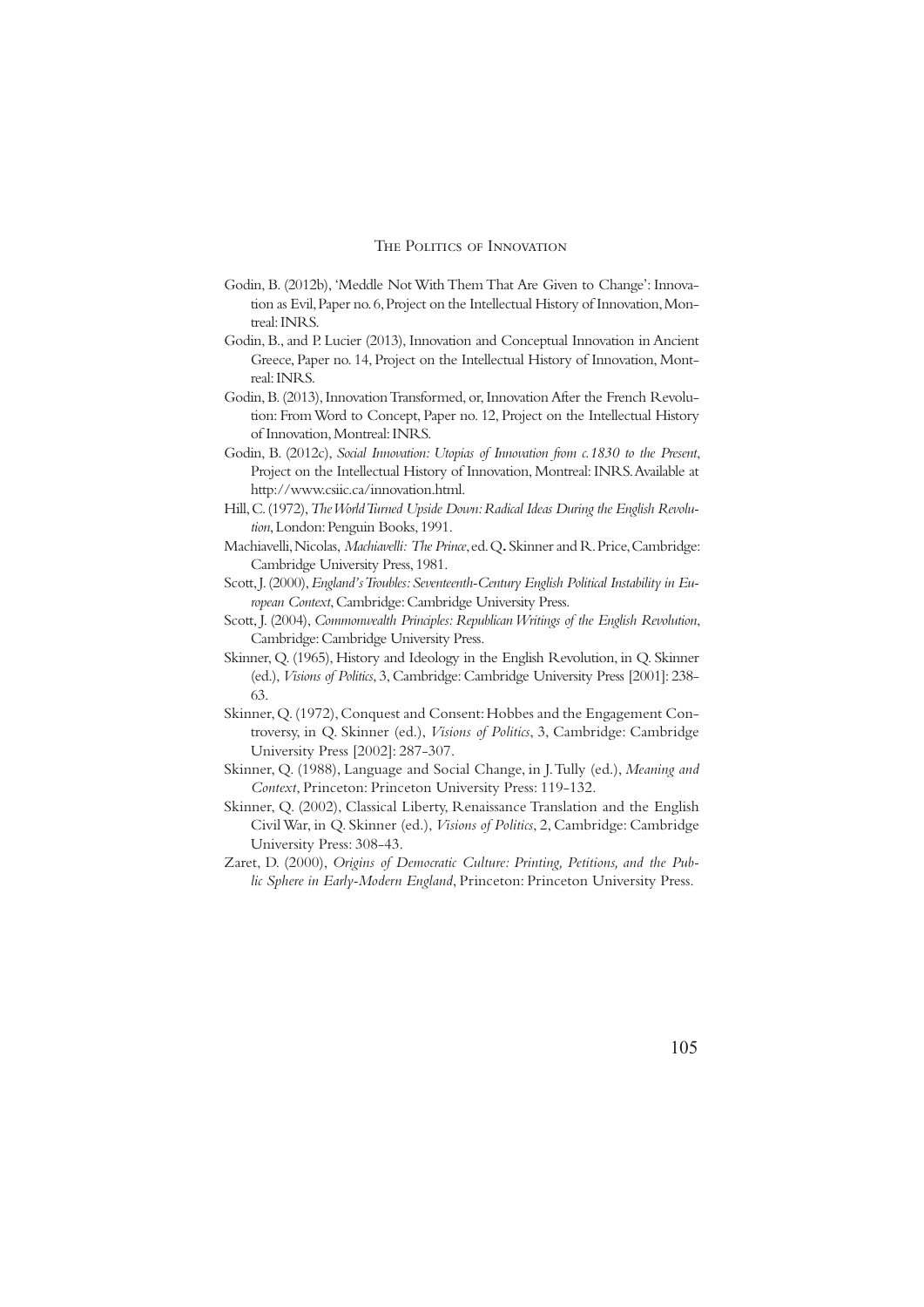# **THOMAS HOBBES AND JEAN-JACQUES ROUSSEAU ON LIBERTY AND SLAVERY OF CONSCIENCE IN THE CONTEXT OF CHRISTIAN POLITICAL THEOLOGY**

# **Mika Ojakangas**

# **Introduction**

In his recently published *Civil Religion*, Ronald Beiner suggests that<br>Hobbes's intention was not to "detheocratize" but rather to "retheon his recently published *Civil Religion*, Ronald Beiner suggests that cratize" politics, because only through (nominally Christian) theocratic politics can the sovereign to strip Christianity of the otherworldly teachings that threaten temporal authority. According to Beiner, even Jean-Jacques Rousseau's famous civil confession of faith pales into insignificance when compared to Hobbes theocratic intentions: "Thus Hobbes would no doubt argue against Rousseau's civil religion that it is not theocratically ambitious enough."1 In this article, I argue that

<sup>1</sup> Ronald Beiner, *Civil Religion: A Dialogue in the History of Political Philosophy* (Cambridge: Cambridge University Press, 2011), p. 57.In "Thomas Hob-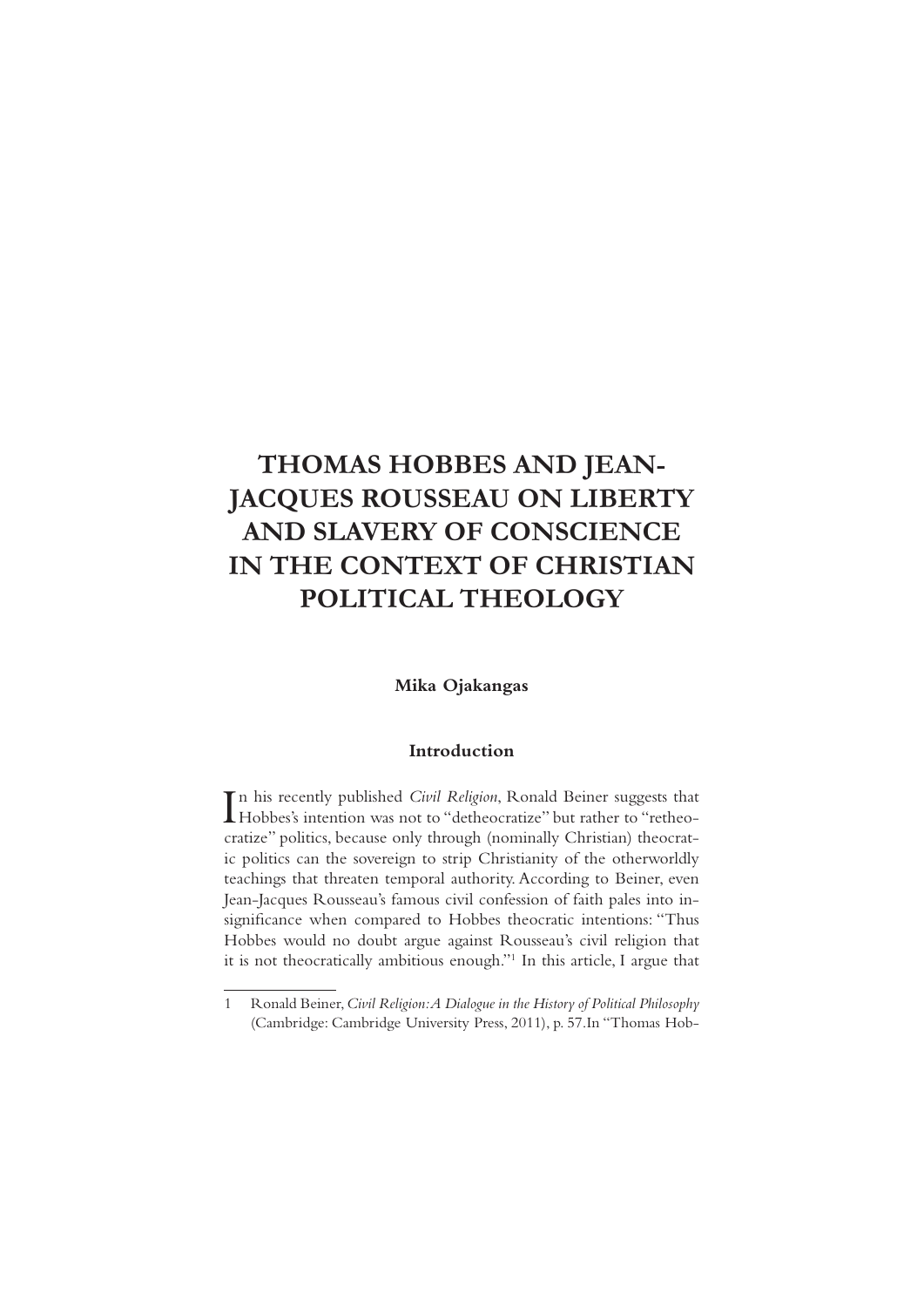Hobbes intention was neither to "detheocratize" nor to "retheocratize" politics, but rather to *depoliticize religion*.Instead, it is precisely Rousseau who introduced a radically "theocratic", or rather, *religious*model of politics, because unlike the Hobbesian commonwealth Rousseaun theory of politics abolishes the liberty of conscience from the body politic.Hobbes was perhaps one of the most obvious anti-liberals among the Reformed political theorists, but he was still able to ask what infidel king was so unreasonable as to put to death a subject whose beliefs differ from the beliefs of the sovereign, whereas Jean-Jacques Rousseau declared that every reasonable sovereign should indeed kill such a person. Mere obedience was no longer enough. According to Hobbes, a private man "has alwaies the liberty, (because thought is free,) to beleeve, or not beleeve in his heart,"2 but as we shall see, Rousseau demanded that one has to believeand even sincerely love the state and its laws– even in peril of one's life.

In the article, I first briefly examine the history of Christian ideas concerning civil authority, obedience, freedom, and their relationship, arguing that there is apermanent core in the Christian doctrine of politics and that it pertains to the Christian conception of man as a divided being. The Christian man is composed of the inner and the outer man radically separated from each other to the effect that the outer

2 Thomas Hobbes, *Leviathan* (Cambridge: Cambridge University Press, 1991), 3.37, p. 306.

bes contra Liberty of Conscience," Johan Tralau makes a similar though perhaps even bolder suggestion, as he claims that Hobbes's theory of the state does not entail liberty of conscience at all. Johan Tralau, "Hobbes contra Liberty of Conscience," *Political Theory*, vol. 39, no. 1 (2011), pp. 58- 84. Tralau's argument is based on the premise that Hobbes undertakes a fundamental revision of the concept of conscience. In this respect, I rather agree with Mark Hanin who in his recent article has shown that Hobbes's account of conscience is quite traditional. Mark Hanin, "Thomas Hobbes's Theory of Conscience," *History of Political Thought*, vol. 33, no. 1 (2012), pp. 55-85. Although Hanin is also right in emphasizing that Hobbes relied on conscience to establish and sustain civil life, I shall argue that unlike Rousseau Hobbes did not subjugate conscience to the laws of the state. On that his views were again rather traditional and in accord with the Lutheran accounts of the relationship between religion, conscience, and politics in particular.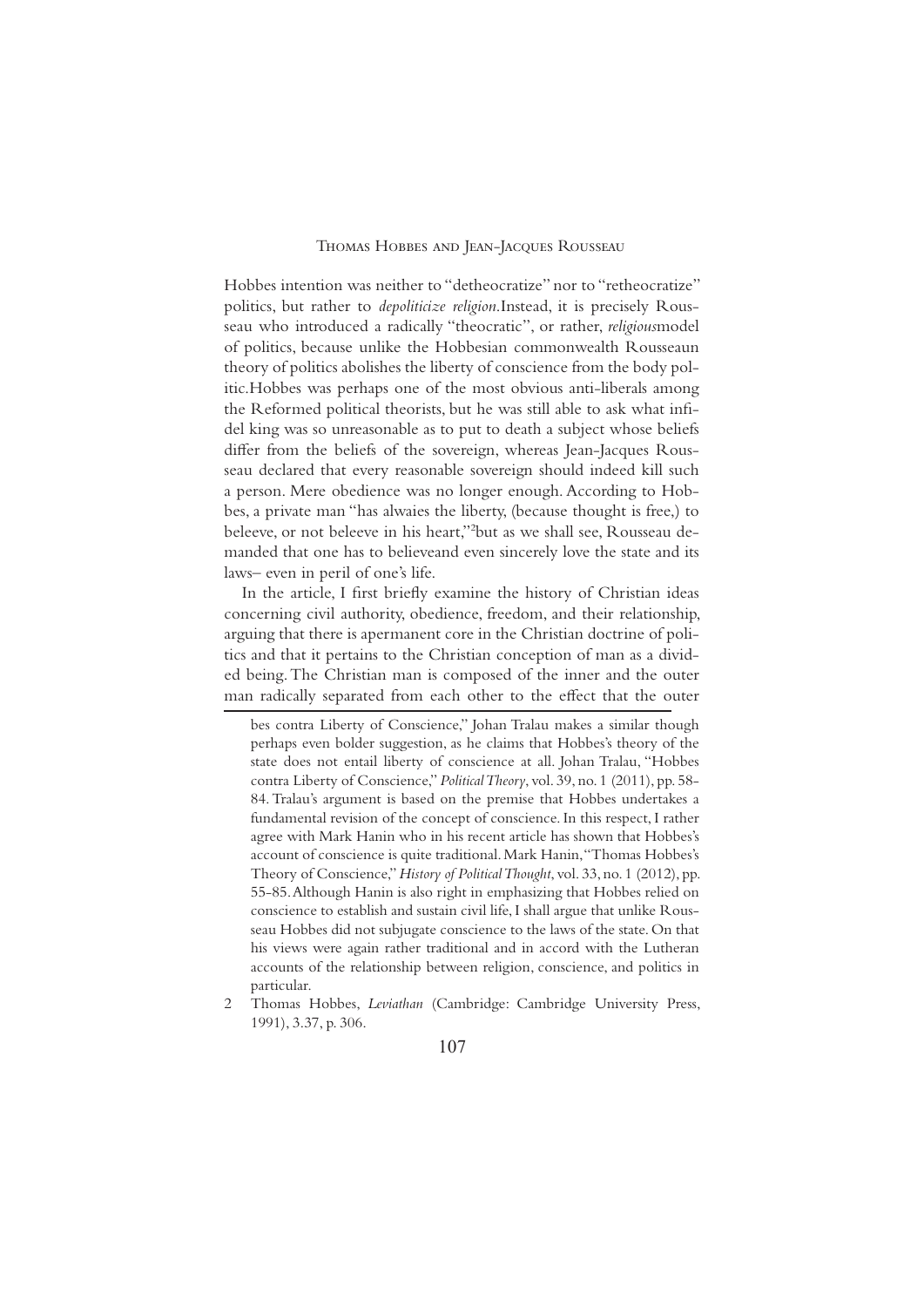man, meaning the body and flesh, is obliged to obey all authorities (Rom. 13), whereas the inner man, meaning the soul and conscience, is free from mundane obligations and accountable to God alone (Acts 5:29). I then analyse Hobbes's theory of the state in the light of this Christian background, arguing that Hobbes's theory of the state is still "Christian"in the sense that the conscience of the Hobbesian citizen is free form the law. He is bound to obey the law, even conscientiously, but not to believe in it in her heart, let alone love it. Finally, I examine Rousseau's civil confession of faith in *Social Contract* and argue that it is here rather than in Hobbes's theory of the state that the dichotomy between the inner self and the state is abrogated, because the distinction between outer obedience and inner faith was transformed into the obedience based on inner faith.

# **Christian Obedience**

In the *Social Contract*, Jean-Jacques Rousseau famously proclaims that nothing is more contrary to the social spirit than Christianity, for it has eradicated ancient liberty and republican freedom from the world. Christianity preaches nothing but "servitude and submission. Its spirit is too favourable to tyranny for tyranny not to take advantage of it. True Christians are made to be slaves."3 In a sense, Rousseau is right. We know what Apostle Paul says in the Romans 13:

Let every person be subject to the governing authorities. For there is no authority (*exousia*) except from God, and those that exist have been instituted by God. Therefore he who resists the authorities resists what God has appointed, and those who resist will incur judgment. For rulers are not a terror to good conduct, but to bad. Would you have no fear of him who is in authority? Then do what is good, and you will receive his approval, for he is God's servant for your good. But if you do wrong, be afraid, for he does not bear the sword in vain; he is the servant of God to execute his wrath on the wrongdoer. Therefore one must to subject oneself (*hypotassō*), not only to avoid God's wrath but also for the sake

<sup>3</sup> Jean-Jacques Rousseau, *The Social Contract*, trans. M. Cranston (London: Penguin, 1968), 4.8, p. 184.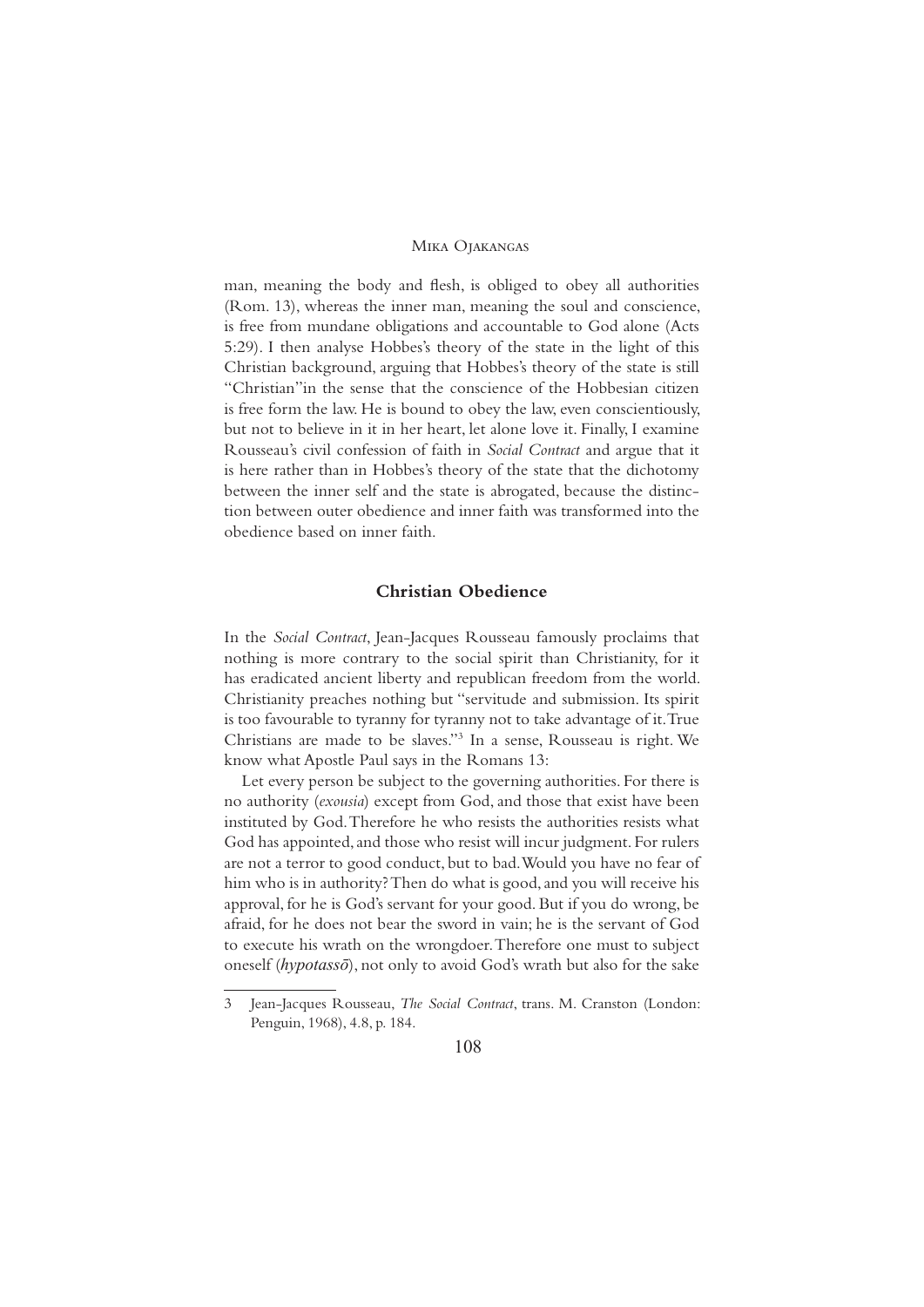## of conscience (*diatēnsyneidēsin*).

Although the passage might be an interpolation, it has profoundly influenced subsequent Christian views and doctrines concerning secular authority. In *Summa Theologiae*, Thomas writes: "The order of justice requires that subjects obey their superiors, else the stability of human affairs would cease. Hence faith in Christ does not excuse the faithful from the obligation of obeying secular princes."4 The doctrine reached its apex in Luther's writings and especially in orthodox Lutheranism. According to Luther, a good Christian always obeys secular authorities. Every Christian is also "under obligation to serve and assist the sword by whatever means" he can.<sup>5</sup> The sword must be served and assisted because authorites are ordained by God.<sup>6</sup> And these authorities must be obeyed and served irrespective of whether they act justly or unjustly: "Christians should not, under the pretence of Christian religion," refuse to obey authorities "even if they are wicked."7 In subsequent orthodox Reformed circles, this unreserved obedience became gradually a dogma. William Tyndale writes: "The powers that be are ordained by God. Whosoever resists power resists the ordinance of God. They that resist, shall receive to them self damnation."8 Every temporal power or authority is the minister of God, Tyndale continues, and therefore everybody is obliged to obey him, not out of fear, but for the sake of conscience – both of your own and that of your neighbour. This must be done even if the temporal power or authority in question

<sup>4</sup> Thomas Aquinas, *Summa Theologica*IIaIIae, q. 104, in *The Summa Theologica of St. Thomas Aquinas*, ed. J. Kenny (London: Burns Oates and Washbourne, 1920), accessed August 24, 2012. http://www.newadvent.org/summa/

<sup>5</sup> See Martin Luther, *Temporal Authority: To What Extent it should be Obeyed*, in *Luther's Works in 55 Volumes*, general ed. Helmut T. Lehmann, vol. 45 (St. Louis, Minneapolis: Concordia Publishing House, Fortress Press, 1957- 1986), p. 95.

<sup>6 &</sup>quot;What powers there are have been instituted by God." Martin Luther,*Lectures on Romans*, in *Luther's Worksin 55 Volumes*, general ed. Helmut T. Lehmann, vol. 25 (St. Louis, Minneapolis: Concordia Publishing House, Fortress Press, 1957-1986), 13:1, pp. 109-110.

<sup>7</sup> Luther, *Romans* 13:1, p. 110.

<sup>8</sup> William Tyndale, *The Obedience of A Christian Man*, ed. D. S. Daniel (London: Penguin Books, 2000), p. 36.

<sup>109</sup>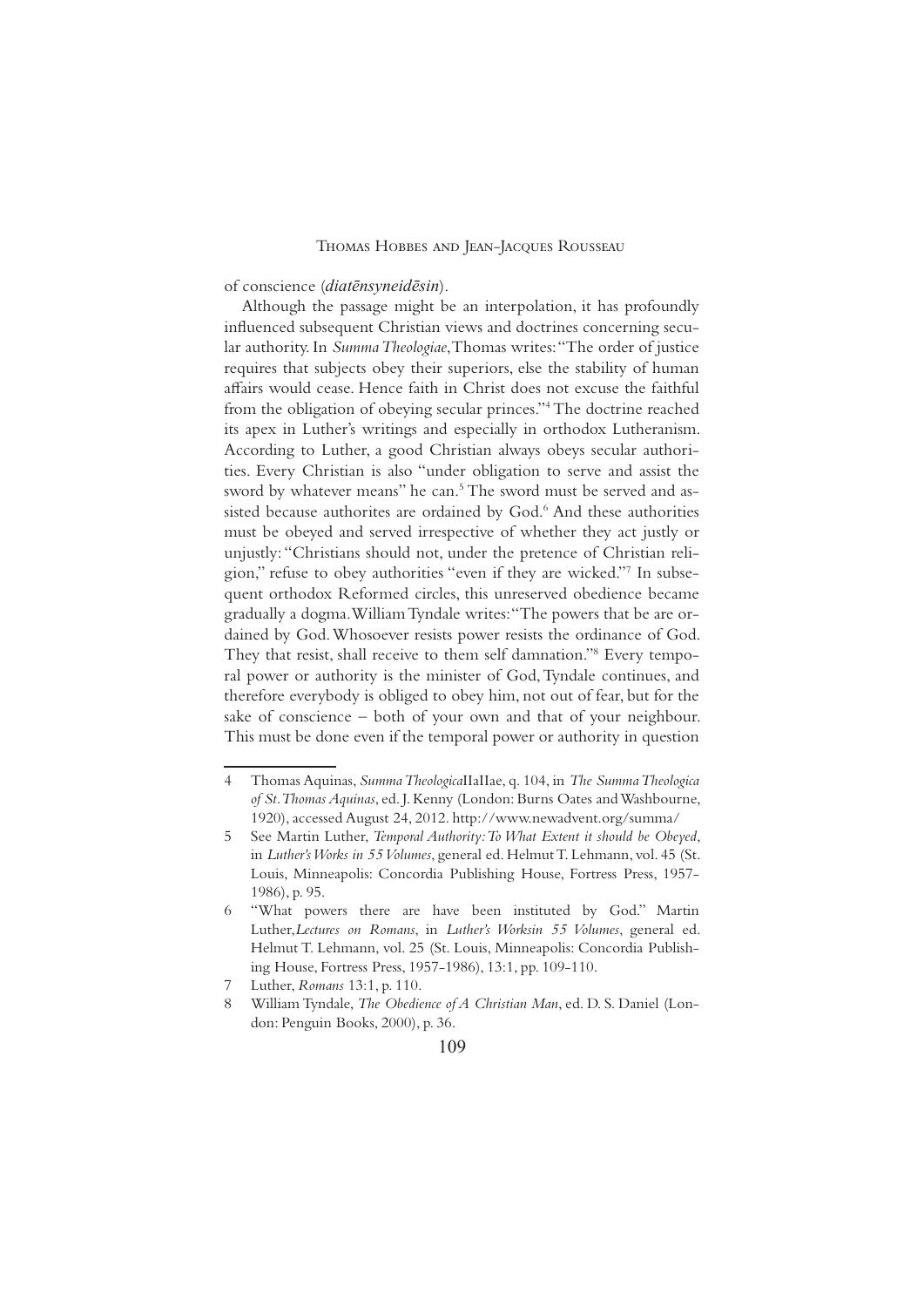were the "greatest tyrant in the world," because even as a tyrant he is a "great benefit of God and a thing wherefore thou ought to thank God highly."<sup>9</sup> In Calvin's *Institutes*, we find plenty of similar passages, but one example suffices here:

Even an individual of the worst character, one most unworthy of all honour, if invested with public authority, receives that illustrious divine power which the Lord has by his word devolved on the ministers of his justice and judgment, and that accordingly, in so far as public obedience is concerned, he is to be held in the same honour and reverence as the best of kings.10

# **Christian Freedom**

Yet even if Christianity has preached obedience to earthly authorities, the political aspect of Christianity cannot be reduced to this doctrine. With regard to Christian politics, equally important as the Romans 13 has been the famous passage in the Acts 5:29, repeated time and again by the Christians throughout Western history. Interrogated by the high priest who charged them not to preach in the name of Christ, the Apostles replied as one voice: "We must obey God rather than men." What then has it meant to obey God rather than men? On the one hand, it has meant that men must obey the Church and its representatives rather than civil authorities. On the other hand, it has meant that men must obey their *consciences* rather than the opinion of other men, even if they were the representatives of the Church, as the Church itself preached that it is God who speaks in our consciences and taught that it is sin to act against it. In point of fact, almost all significant religious revolts against the authority of the Church in the late medieval world revolved around this orthodox doctrine: *contra conscientiam agere peccatum est*. In his Sermons, John Wyclif appealed to his conscience in his struggle against ecclesiastical authority, asserting that the final forum of merit

<sup>9</sup> Tyndale, *Obedience of a Christian Man*, p. 41, pp. 50-51.

<sup>10</sup> John Calvin, *Institutes of the Christian Religion*, trans. H. Beveridge (Grand Rapids: Eerdmans Publishing Company, 1989), 4.20.25, p. 671.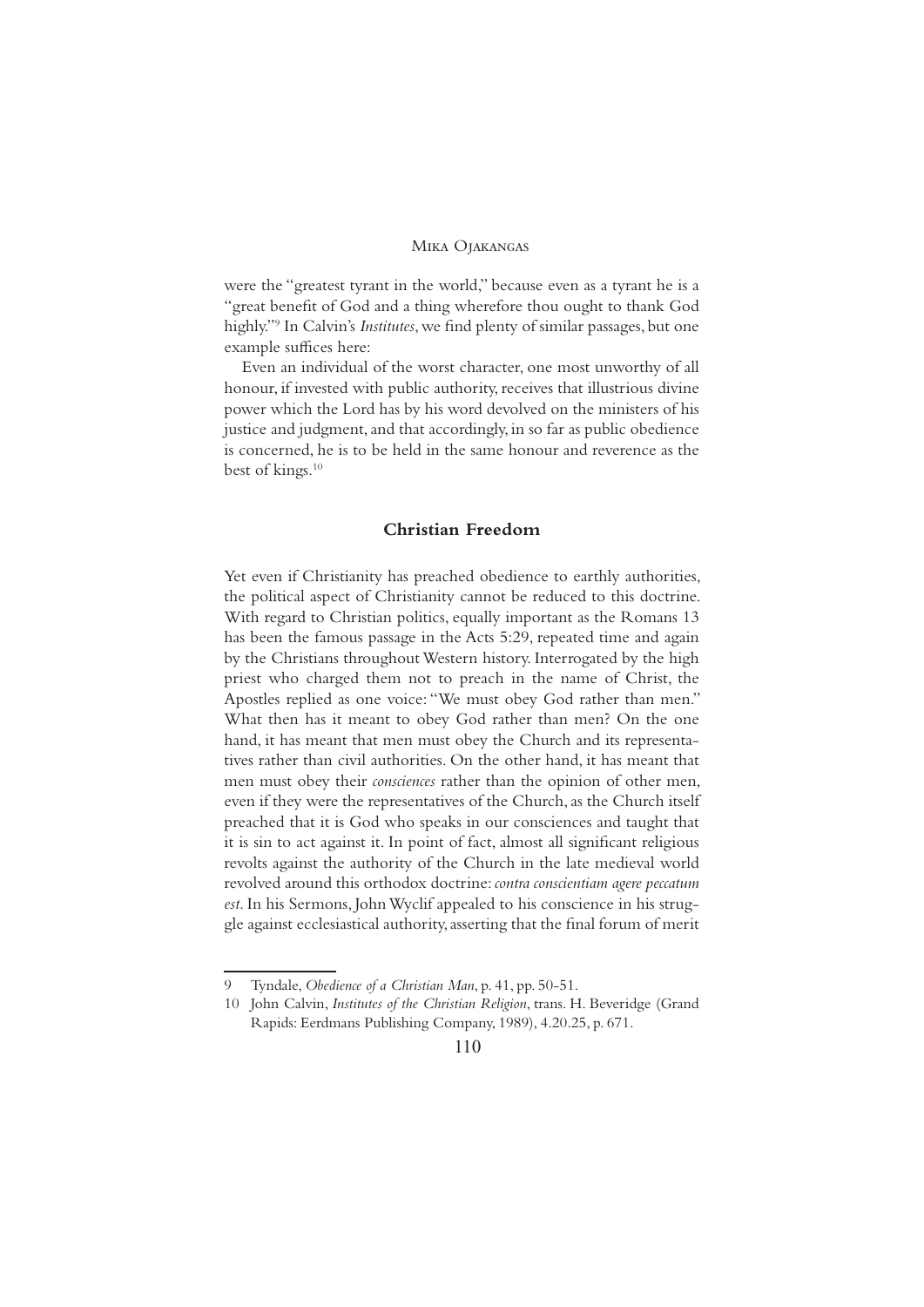"rests in my own conscience" (*in consciencia mea propria stabilitur*).<sup>11</sup> Similarly, when Jan Hus, in 1415, was accused of heresy for holding Wyclif's doctrine of remanence, Hus refused to recant, not because he held fast to Wyclif's doctrine contrary to the teachings of the Council, but because abjuring something that one has never held would have meant for him acting against his conscience – and to act against conscience is a mortal sin.12 The most famous case is of course Luther. It was precisely the *contra conscientiam* doctrine that he appealed to when accused of heresy at the Diet of Worms: "My conscience is captive to the Word of God. I cannot and will not retract anything, since it is neither safe nor right to go against conscience. I cannot do otherwise, here I stand, may God help me, Amen."13 As a doctrinal source for the religious upheavals of the  $16<sup>th</sup>$  and the  $17<sup>th</sup>$  century Europe, this single doctrine was perhaps more important than any of the theological doctrines introduced by Luther himself.

Second, since late antiquity, the theologians had opined that all human laws must be compatible with natural law and if this has not been the case, the human law has no power of binding conscience. People have no obligation, says Aquinas, to obey any authorities whose laws are contrary to natural law.14 Such a law has no "power of binding conscience,"15 because "human law cannot impose its precepts in a Divine court, such as is the court of conscience."16 Natural law is given by God through the creation and we must obey God rather than men:

Laws may be unjust through being opposed to the Divine good: such are the laws of tyrants inducing to idolatry, or to anything else contrary to the Divine law: and laws of this kind must nowise be observed, be-

<sup>11</sup> Cited in Paul Strohm, *Conscience: A Very Short Introduction* (Oxford: Oxford University Press, 2011), p. 16.

<sup>12</sup> Jan Hus, *The Letters of John Hus*, trans. R. M. Pope (London: Hodder and Stoughton, 1904), p. 217.

<sup>13</sup> Martin Luther, "The Speech of Dr. Martin Luther before the Emperor Charles and Princes at Worms," in *Luther's Works in 55 Volumes*, general ed. Helmut T. Lehmann, vol. 32 (St. Louis, Minneapolis: Concordia Publishing House, Fortress Press, 1957-1986), pp. 112-113.

<sup>14</sup> Aquinas, *Summa Theologica*, IIaIae, q. 94, a. 4.

<sup>15</sup> Aquinas, *Summa Theologica*, IIaIae, q. 96, a. 4.

<sup>16</sup> Aquinas, *Summa Theologica*, IIaIae, q. 94, a. 4.

<sup>111</sup>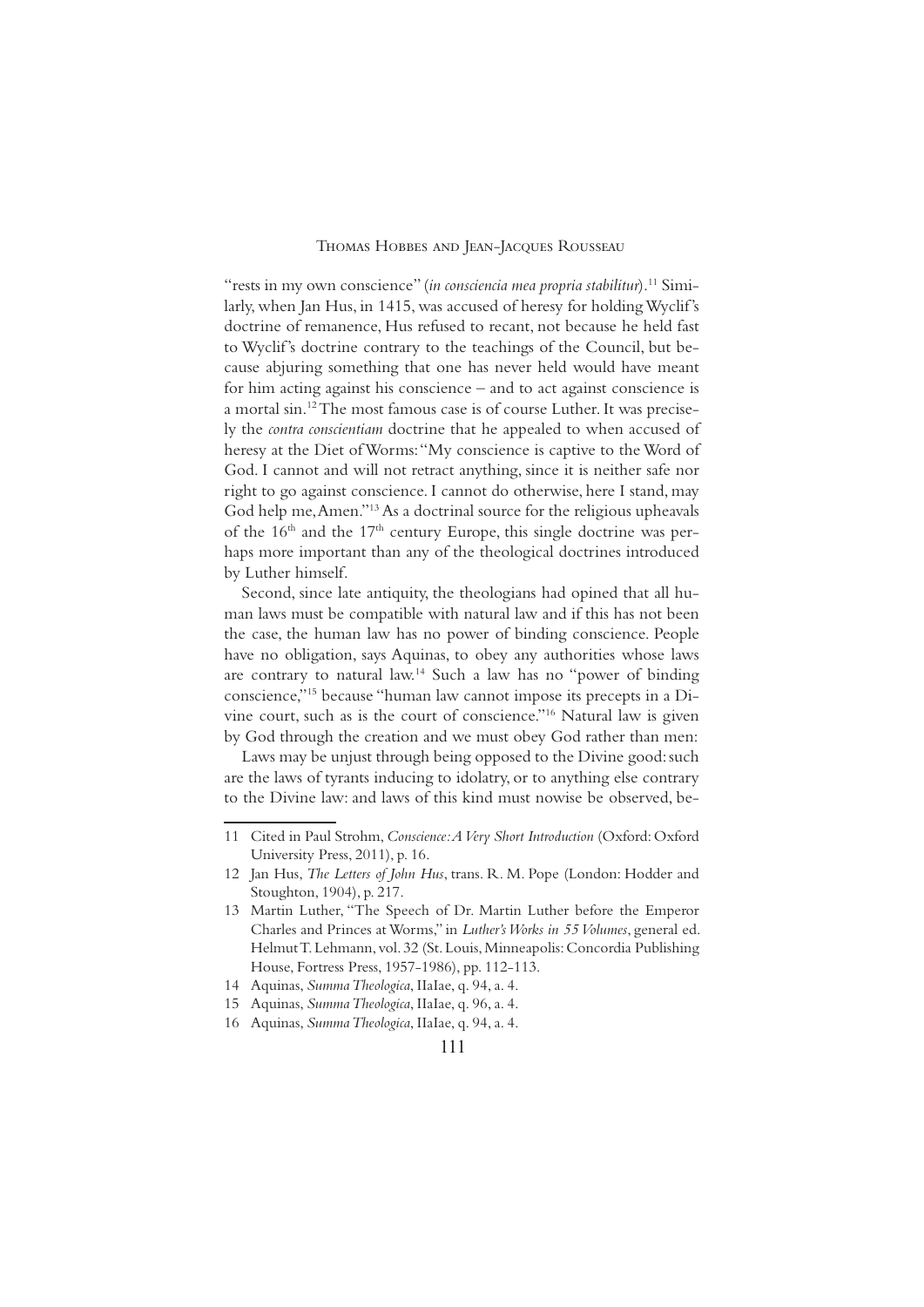cause, as stated in Acts 5:29, "we ought to obey God rather than man."17

Further, he argues that the subjects are not obliged to obey the ruler or his laws if he acts contrary to the purpose of his mandate: if the ruler was appointed to preserve virtue, then for him to command his subjects to perform acts of vice is illegitimate and the subject is not only not bound to obey, but obliged to disobey, "as in the case of holy martyrs who suffered death rather than obey the ungodly commands of tyrants."18 Finally, Aquinas alludes, quoting Cicero, that slaying such a tyrant is a virtuous act, and maintains that a subject is not bound to obey a law that "inflicts unjust hurt on its subjects," for example by imposing excessive taxes, provided he avoids "giving scandal or inflicting a more grievous hurt."19 In like manner, Francesco Suárez argues that laws incompatible with natural law, which is "truly and properly divine law,"20 are null and void. He also maintains that people have an inalienable right to resist unjust rulers who violate divine law of nature reasserting his argument by referring to the sentence in the Acts: "One must obey God rather than men."

Not even Reformed theologians were absolutely categorical with obedience. Luther holds that people are not bound to obey a prince if he commands something that is wrong ("for it is not one's duty to do wrong"), $^{21}$  that tyrants are not to be tolerated, and that every Christian is free to use his freedom to oppose them, at least in word:

Use your freedom constantly and consistently in the sight of and despite the tyrants and the stubborn so that they also may learn that they are impious, that their laws are of no avail for righteousness, and that they had no right to set them up.<sup>22</sup>

<sup>17</sup> Aquinas, *Summa Theologica*, IIaIae, q. 96, a. 4.

<sup>18</sup> Thomas Aquinas, *Political Writings*, ed. R. W. Dyson (Cambridge: Cambridge University Press, 2002), pp. 73-74.

<sup>19</sup> Aquinas, *Summa Theologica*IIaIae, q. 96, a. 4.

<sup>20</sup> Francisco Suárez, *A Treatise on Laws and God the Lawgiver*, in Francisco Suárez, *Selections from Three Works*, ed. Gwladys L. Williams et al., vol. 2 (Oxford: The Clarendon Press, 1944), 2.6.13, p. 198.

<sup>21</sup> Luther, *Temporal Authority*, p. 125.

<sup>22</sup> Martin Luther, *The Freedom of a Christian*, in *Luther's Works in 55 Volumes*, general ed. Helmut T. Lehmann, vol. 31 (St. Louis, Minneapolis: Concordia

<sup>112</sup>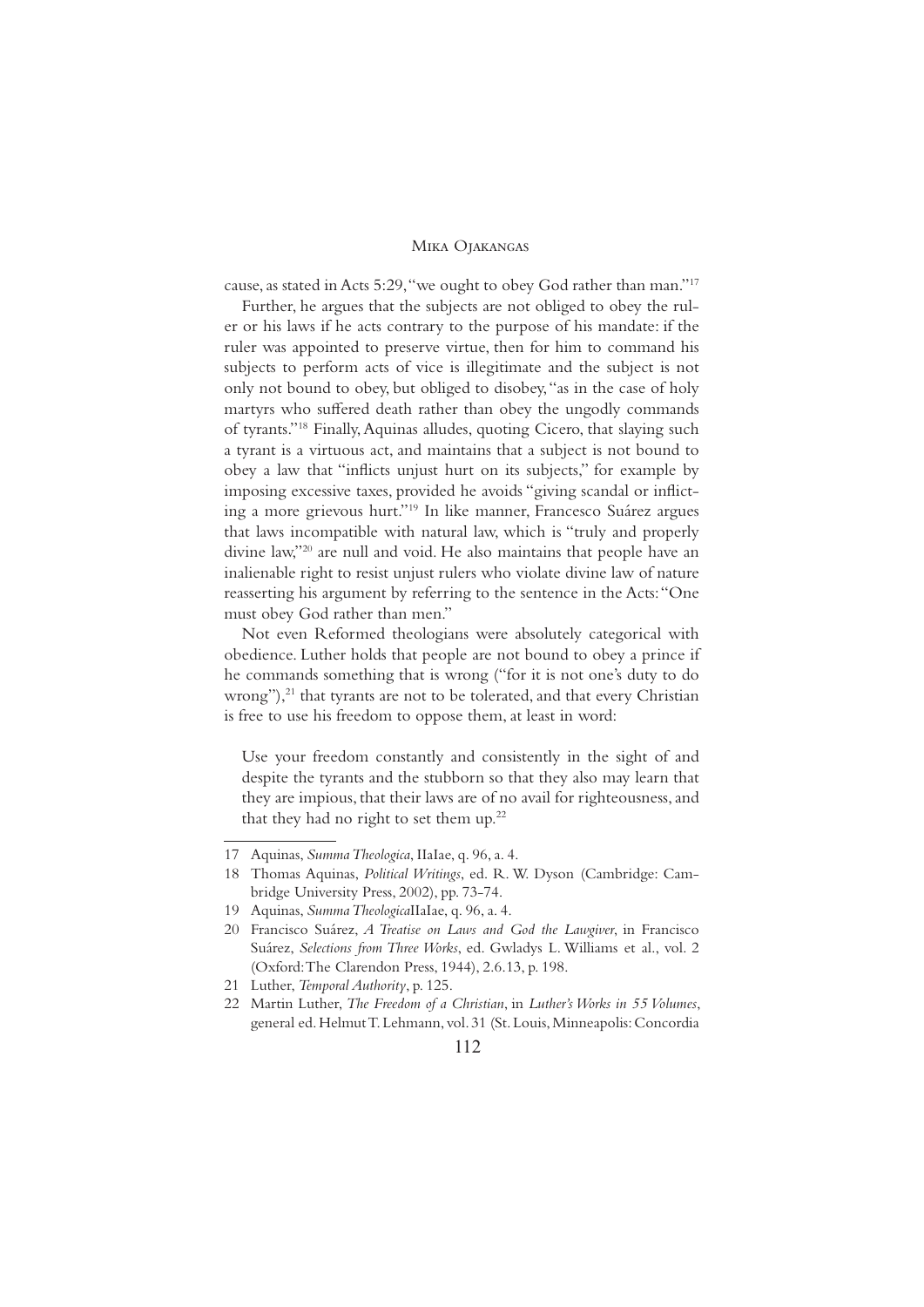Similarly, Calvin admits that God sometimes allows and indeed induces resistance against the fury of tyrants. Quoting Acts 5:29, Calvin proclaims:

If they command anything against Him let us not pay the least regard to it, nor be moved by all the dignity which they possess as magistrates – a dignity to which no injury is done when it is subordinated to the special and truly supreme power of God.<sup>23</sup>

Moreover, they both defend their arguments by referring to natural law, which is, as Calvin put it, is "the aim, the rule and the end of all laws."24 The legitimacy of all human laws and institutions, Calvin continues, depends on how they agree with this law and with "conscience which God has engraved upon the minds of men."<sup>25</sup> Similarly, when Calvin's successor Theodore Beza, two years after the St Bartholomew's Massacre, published a pamphlet *De jure magistratum* against tyranny in religious matters, he not only referred to the passage in the Acts, but also used the Stoic-Catholic doctrine of natural law in order to justify his argument – the law so firmly "established and so lasting that nothing which is openly opposed and repugnant to it should be regarded as just and valid between men."26 According to Beza, magistrates must not be obeyed if what they command is impious or unjust, impious referring to anything contradicting the first tablet of God's law and unjust to anything that prevents or forbids one from rendering his neighbour what is his due "by the law of nature."<sup>27</sup>Althusius in turn argues, like Calvin,<sup>28</sup>

Publishing House, Fortress Press, 1957-1986), p. 374.

<sup>23</sup> Calvin, *Institutes*, 4.20.32, p. 675.

<sup>24</sup> Calvin, *Institutes*, 4.20.16, p. 664; see Martin Luther, *Lectures on Galatians*, in *Luther's Works in 55 Volumes*, general ed. Helmut T. Lehmann, vols. 26-27 (St. Louis, Minneapolis: Concordia Publishing House, Fortress Press, 1957- 1986), 5:14, p. 53.

<sup>25</sup> Calvin, *Institutes*, 4.20.16, p. 664.

<sup>26</sup> Theodore Beza, *De jure magistratuum*, q. 6, ed. Patrick S. Poole, accessed August 24, 2012, http://www.constitution.org/cmt/beza/magistrates. htm

<sup>27</sup> Beza, *De jure magistratuum*, q. 3.

<sup>28</sup> See Calvin, *Institutes*, 4.20.32, pp. 675-6.

<sup>113</sup>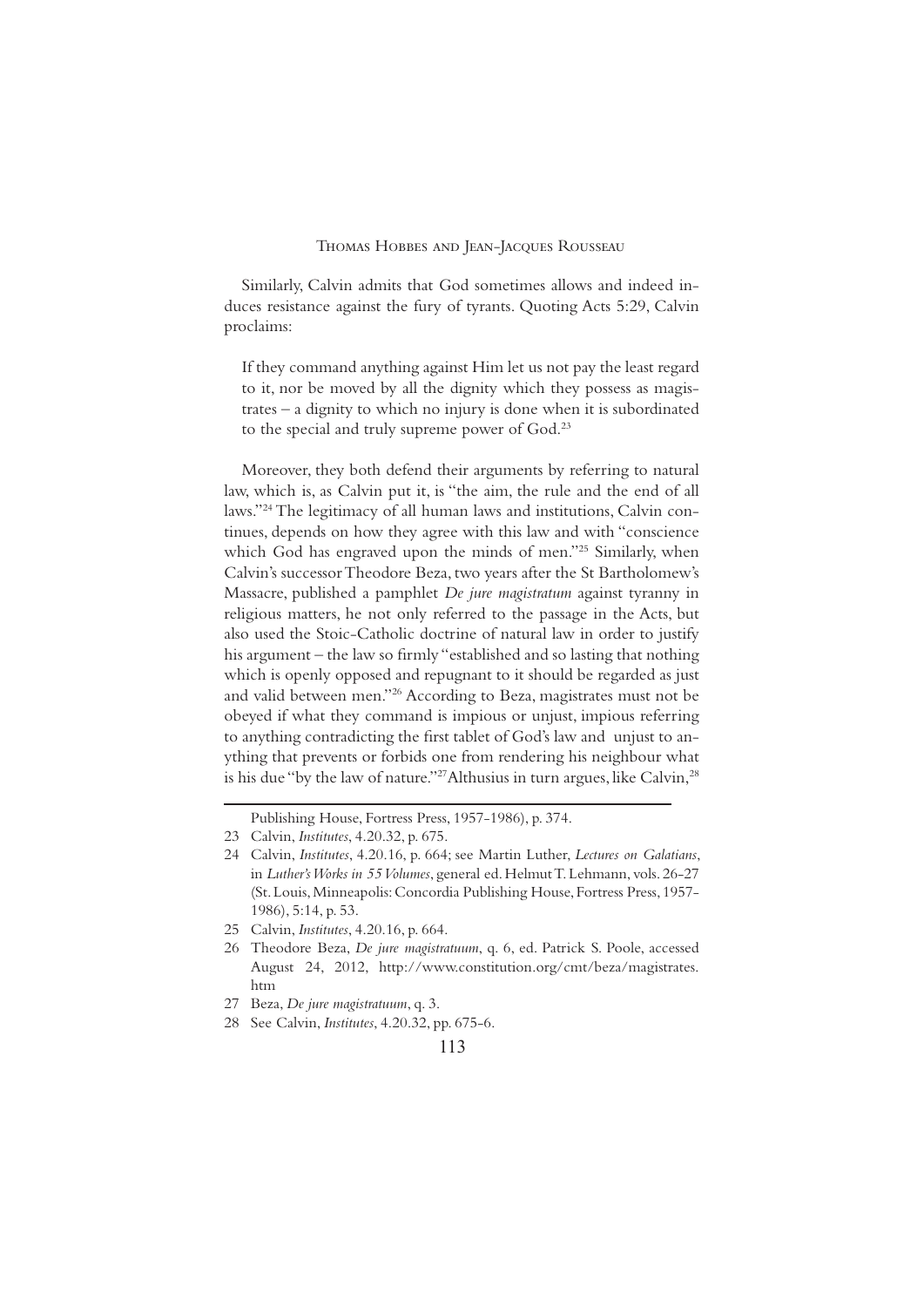that it is legitimate for the ephors and popular magistrates to depose a tyrant "as quickly as a fire must be dowsed by those who see it," if he despises that law of nature on which the written laws must be based.<sup>29</sup> William Perkins went as far as Aquinas, asserting that if a command of the prince contradicts the Word and the Law of God, "then is there no bond of conscience at all, but contrariwise men are bound in conscience not to obey."30 In fact, he went further than Aquinas, because Thomas held that the subjects should at least occasionally obey unjust rulers in order to avoid scandal, while Perkins maintains that God's Word and Law is to be obeyed, "though we should offend all men, yea lose all men's favour, and suffer the greatest damage that may be, even the loss of our lives."31 This was the opinion the Puritan priest William Ames as well. According to him, no human command, whether ecclesiastical or political, can override the law of God: "It is that the Law of God only doth bind the conscience of man," which means that the conscience cannot "submit itself unto any creature without idolatry."32 Eventually, as we have already seen, the authority of conscience surpassed even the authority of the Word. Because of this wonderful faculty, says Samuel Ward of Ipswich, man no longer needs any external guidance, not to mention external authority. The force and power of conscience is greater than any other power on earth and even the power of angels. Therefore, we must, as the Apostle Paul allegedly suggested, follow the dictate of conscience rather than the dictates of angel, potentate or prelate, "yes, even of the Apostle himself."33

<sup>29</sup> Johannes Althusius, *Politica: Politics Methodically Set Forth and Illustrated with Sacred and Profane Examples*, trans. F. Carney (Indianapolis: Liberty Fund, 1995), 28, p. 94.

<sup>30</sup> William Perkins, *A Discourse of Conscience*, in *William Perkins: His Pioneer Works on Casuistry*, ed. T. F. Merrill (Nieuwkoop: B. De Graaf, 1966), p. 34.

<sup>31</sup> Perkins, *Discourse of Conscience*, p. 10.

<sup>32</sup> William Ames, *Conscience with the Power and Cases Thereof* (Leyden: W. Christiaens, E. Griffin, J. Dawson, 1639), p. 6.

<sup>33</sup> Samuel Ward, *Balme from Gilead to Recouer Conscience* (London: Roger Jackson, 1616), p. 49.

<sup>114</sup>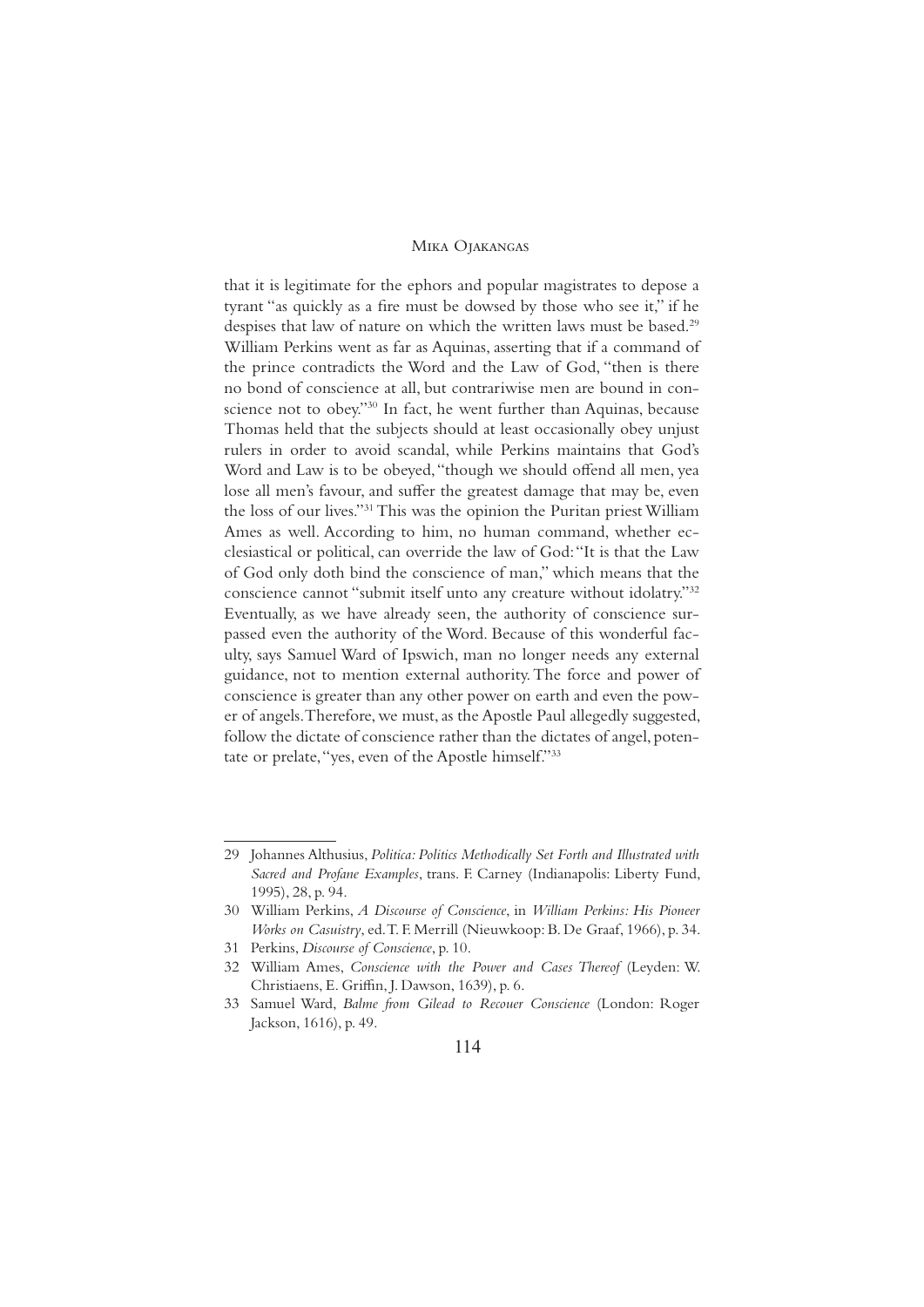# **The Christian Doctrine of a Divided Man**

In fact, when Rousseau laments Christianity, it is *not* the Christian preaching of submission that annoys him the most. More disturbing is the Christian teaching that "God cannot and will not permit anyone but himself to rule over the soul."34 It is this freedom of the soul and conscience that is Rousseau's main enemy. Christianity detaches the soul and conscience from the body politic and its laws and it is precisely for this reason that Rousseau considers Christianity essentially an anti-political doctrine: "This religion, having no specific connexion with the body politics, leaves the law with only the force the law itself possesses, adding nothing to it," that is, without endowing it with such holiness that might bind the "hearts of the citizens to the state."35 Here Rousseau indeed captures the essential. Christianity, at least before the rise of nationalism in the West, if we are allowed to speak at the same level of generalization as Rousseau, is not only a doctrine of political slavery but it cannot be reduced to a revolutionary political movement either. In terms of politics, it is an ideology of *profanation*. The hearts and consciences of Christians are not bound to the state but to God and this entailsthe relativity of everything present. This is not to say that there would be no Christian doctrine of obedience or that there is no idea of radical freedom in Christianity. As we have seen, they are both part and parcel of this religion, but perhaps the most unique political feature of this religion is the way how it combines the elements articulated in the Romans 13 and the Acts 5:29. It combines them by dividing man in two.

Rousseau is thus perfectly correct: the Christian man is not a unity. It is, as already Paul's theological anthropology implies, a combination of the inner (*esōhēmōn*) and the outer man (*exōhēmōnanthrōpos*) strictly separated from and opposed to each other (2 Cor. 4:16). In the Christian tradition, it is the inner man, meaning man's soul and conscience ("renewed day by day," as Paul says) that has been free from mundane obligations and accountable to God alone, whereas the outer man, meaning the body and flesh ("wasting away," to quote Paul again), has belonged to this world and has been bound by earthly relations and obligations. In other words, it has been the body that has had the duty to observe the Romans 13, whereas

<sup>34</sup> Luther, *Temporal Authority*, p. 105.

<sup>35</sup> Rousseau, *Social Contract*, 4.8, 182.

<sup>115</sup>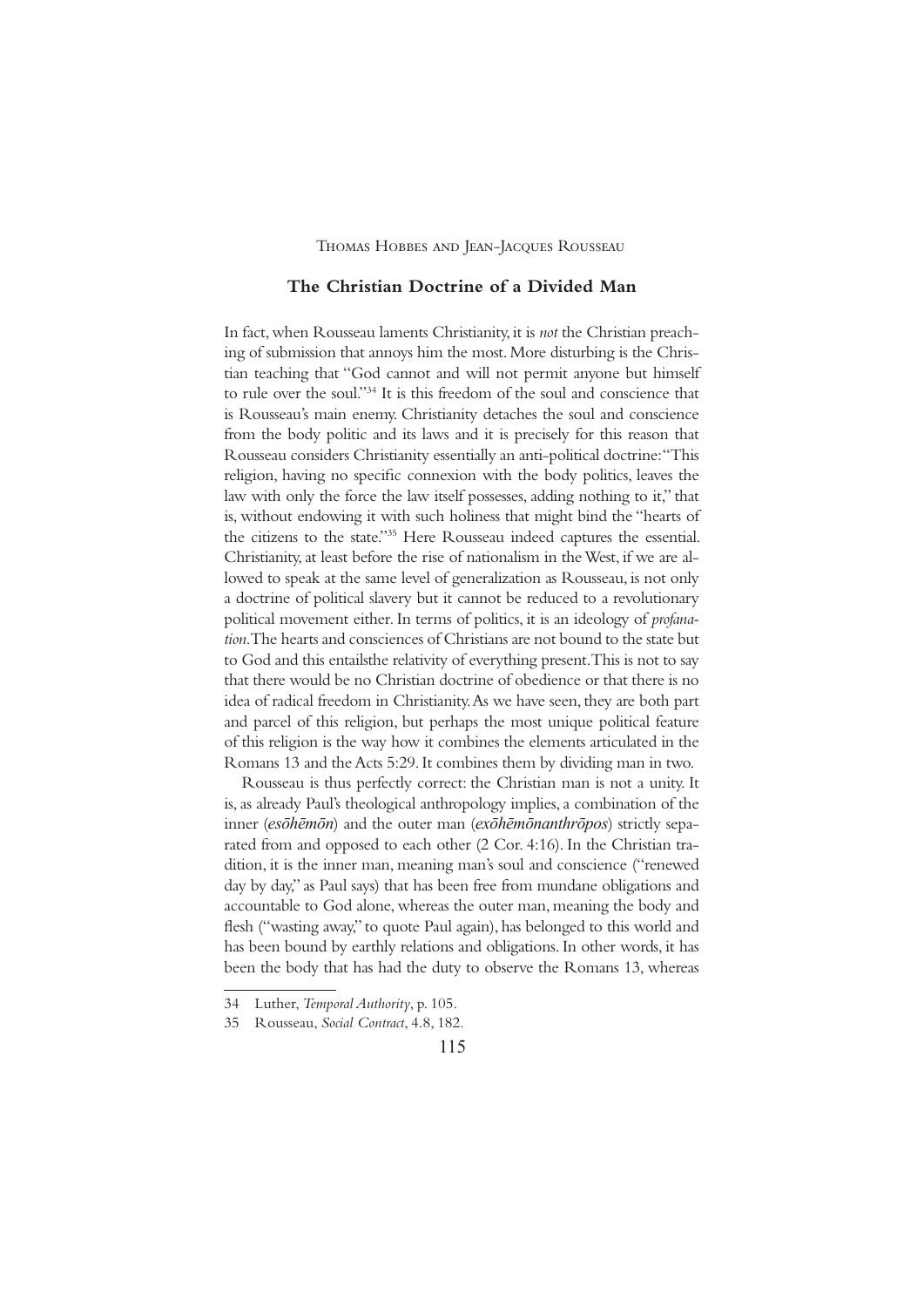the proclamation in the Acts 5:29 relates to the soul alone. This distinction is present already in the writing of the Fathers and it can be found in the Scholastics as well. Thomas Aquinas writes: "In matters pertaining to the inward movement of the will man is not bound to obey man, but God alone. Man is, however, bound to obey man in things which are to be done outwardly by means of the body."36 In medieval and early modern Catholicism, this doctrine was usually restricted to the realm of secular power, whereas the Church, which was not merely a human institution, had power over the soul and conscience as well. With the rise of Protestantism, however, both the authority of the Church and the examination of conscience were increasingly, though not of course entirely, called into question.Now the Word of God replaced the authority of the Church: "We believe and are at peace in our conscience, we run not hither and thither for pardon, we trust not in this friar or that monk neither in anything save in the word of God only."37 This meant that the Protestants, notably Luther himself, extended the Pauline division between the inner and the outer man to the ecclesiastical sphere as well, arguing that neither secular nor ecclesiastical authorities are entitled to rule over the soul and conscience of man: "Among Christians there shall and can be no authority,"38 because "every Christian is by faith so exalted above all things that, by virtue of a spiritual power, he is lord of all things without exception."39 However, it is the conscience of the Christian that is exalted above all things, whereas the outward man, the body, is subjected to all laws and authorities, particularly to the secular ones: "The conscience must be free from the law, but the body must obey the law."40 John Calvin went along with Luther: "We see how the law, while binding the external act, leaves the conscience unbound."41 Perkins put it as thus: "Magistrate indeed is an ordinance of God to which we owe subjection, but how far subjection is due, there is the question. For body and goods and outward conversation, I grant all: but a subjection of conscience to men's laws, I deny."42 Similarly, Bishop Sanderson writes:

- 38 Luther, *Temporal Authority*, p. 117.
- 39 Luther, *Freedom of a Christian*, p. 354.
- 40 Luther, *Galatians* 2:13, p. 114.
- 41 Calvin, *Institutes*, 3.19.16, p. 142.
- 42 Perkins, *Discourse of Conscience*, p. 26.

<sup>36</sup> Aquinas, *Summa Theologica*, IIaIIae, q. 104, a. 5.

<sup>37</sup> Tyndale, *Obedience of A Christian Man*, p. 147.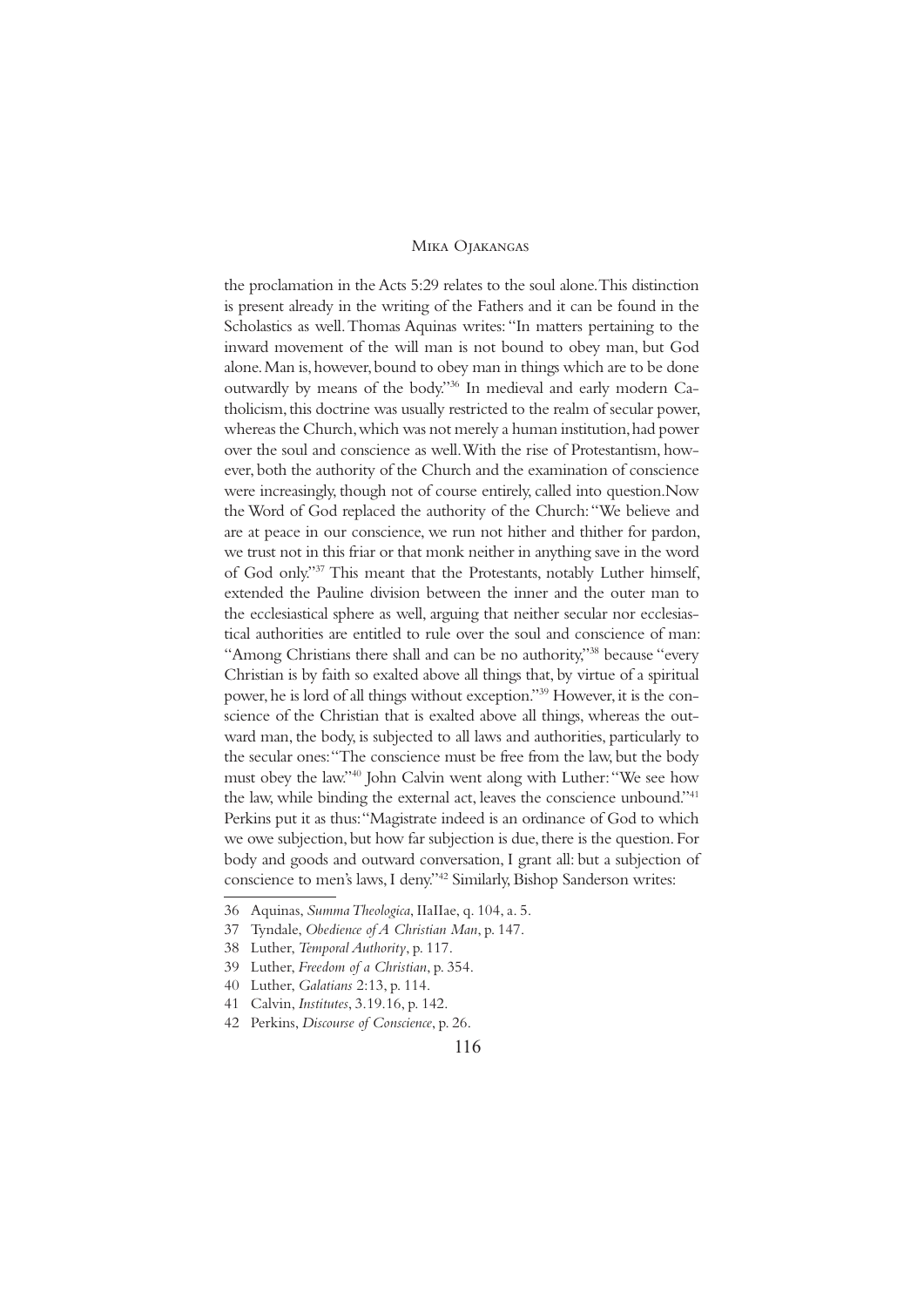He who alone knows the inward motions of conscience, He only has a power of prescribing a law to it (for the law never determines or judges of things unknown), but God only, the Searcher of hearts, can discover the inwards motions of the Mind and Conscience; therefore He has the sole right of imposing the law, or laying an obligation upon it. Hence it is that the laws of *men* oblige only the *outward* motions of the body to an outward conformity.43

True, these Protestants also held that one must, as the Apostle Paul had taught in the Romans 13, to subject oneself to laws and authorities, "not only to avoid God's wrath but also for the sake of conscience (*diatēnsyneidēsin*)." Yet, for them, the dictum "for the sake of conscience" did not mean that the law extends its power *into* conscience. This may sound paradoxical but for the early Reformed theologians this paradox was not unresolvable. According to Calvin, one is obliged to keep the law conscientiously because it is enacted by an authority and all authority is from God, but individual laws do not reach the conscience, meaning the internal government of the soul:

The first thing to be done here is to distinguish between the genus and the species. For though individual laws (*loy en particulier*) do not reach the conscience, yet we are bound by the general command of God, which enjoins us to submit to magistrates. And this is the point on which Paul's discussion turns: magistrates are to be honoured, because they are ordained of God (Rom. 13:1). Meanwhile, he does not at all teach that the laws enacted by them reach to the internal government of the soul (*regime spirituel des ames*), since he everywhere proclaims that the worship of God, and the spiritual rule of living righteously, are superior to all the decrees of men.<sup>44</sup>

In a similar vein, Perkins argues that men are subject to magistrates "for the sake of conscience" but not "in conscience,"45 whereas Sander-

<sup>43</sup> Robert Sanderson,*Lectures on Conscience and Human Law*, ed. C. H. R. Wordsworth (London: Rivingtons, 1877), p. 93.

<sup>44</sup> Calvin, *Institutes*, 4.10.5, p. 417.

<sup>45</sup> Perkins, *Discourse of Conscience*, p. 26.

<sup>117</sup>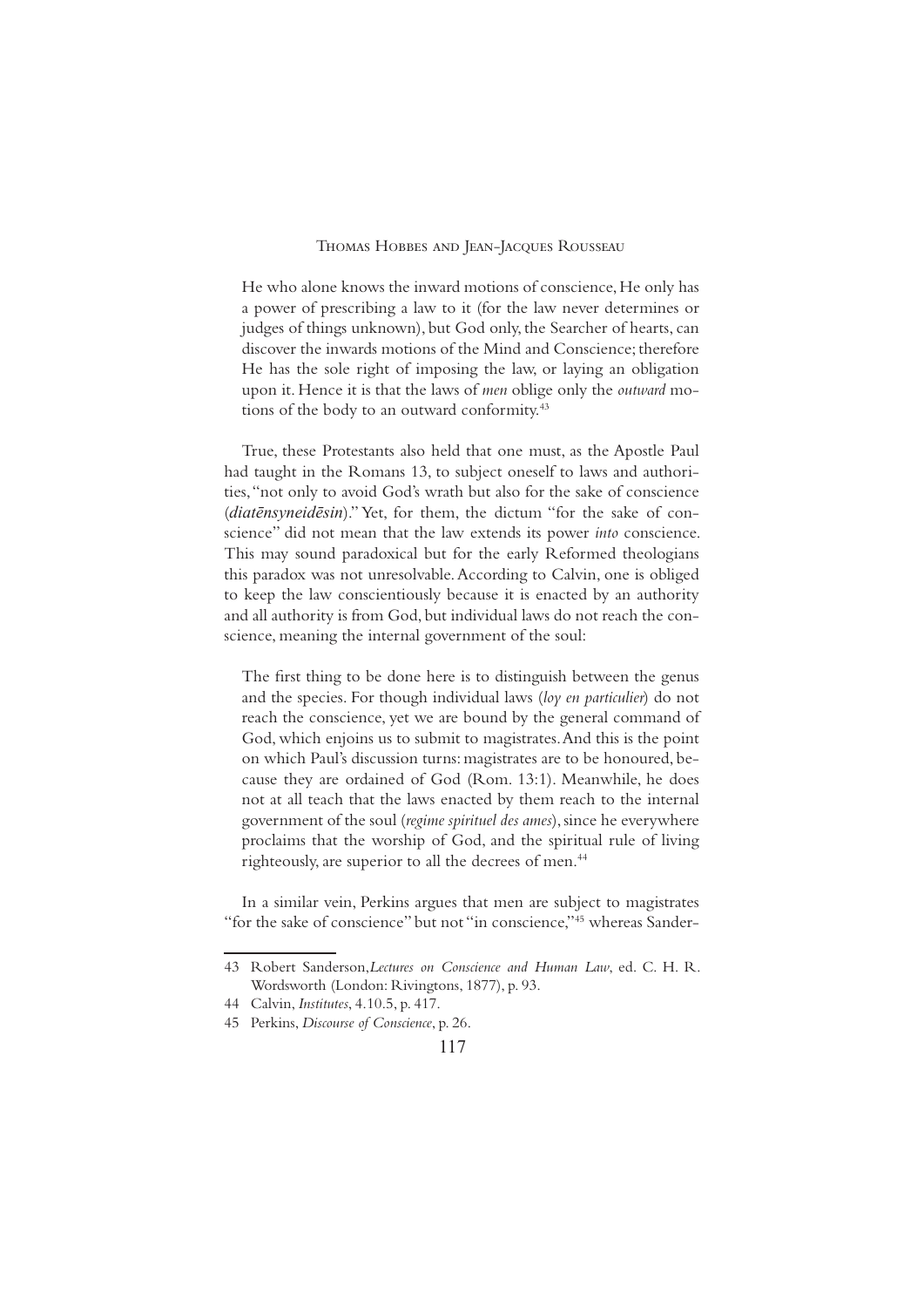son believes that if the obligation of conscience derives from the thing commanded, the liberty of conscience is violated, but if it derives from the sovereign's lawful authority to command, then the inward liberty of conscience remains uninjured.46 Hence, according to Calvin, Perkins, and Sanderson, there is no contradiction between the obligation that the laws and the commands of human authorities be obeyed for the sake of conscience and the idea that these laws and commands do not reach the consciences of men – consciences that are not subject to any other authority than that of God alone.

# **Hobbes contra Rousseau**

It is in this perspective that we must read early modern Protestant political theory, including Thomas Hobbes' theory of the state. According to Rousseau, of all Christian authors Hobbes has been the only one daring to propose a restoration of the unity of religion and politics, without which neither the state nor the government will ever be solidly constituted.47 This may be true, but unlike Rousseau, Hobbes did not propose to unite the Christian man. On the contrary, like his Protestant fellows, he fully subscribed to the idea that the law obliges the outward man alone, while the soul and conscience must be left intact by power and the law: "There ought to be no Power over the Consciences of men."<sup>48</sup> In other words, he maintains, like Luther and his followers, that the conscience of man is free from all laws. Referring to his contemporary Aristotelian Scholastics, Hobbes writes:

There is another error in their civil philosophy (which they never learned of Aristotle, nor Cicero, nor any other of the Heathen) to extend the power of the law, which is the rule of actions only, to the very thoughts, and consciences of men.49

<sup>46</sup> Sanderson, *Lectures on Conscience*, p. 164.

<sup>47</sup> Rousseau, *Social Contract*, 4.8, p. 180.

<sup>48</sup> Hobbes, *Leviathan*, 4.47, p. 480.

<sup>49</sup> Hobbes, *Leviathan*, 4.46, p. 471.

<sup>118</sup>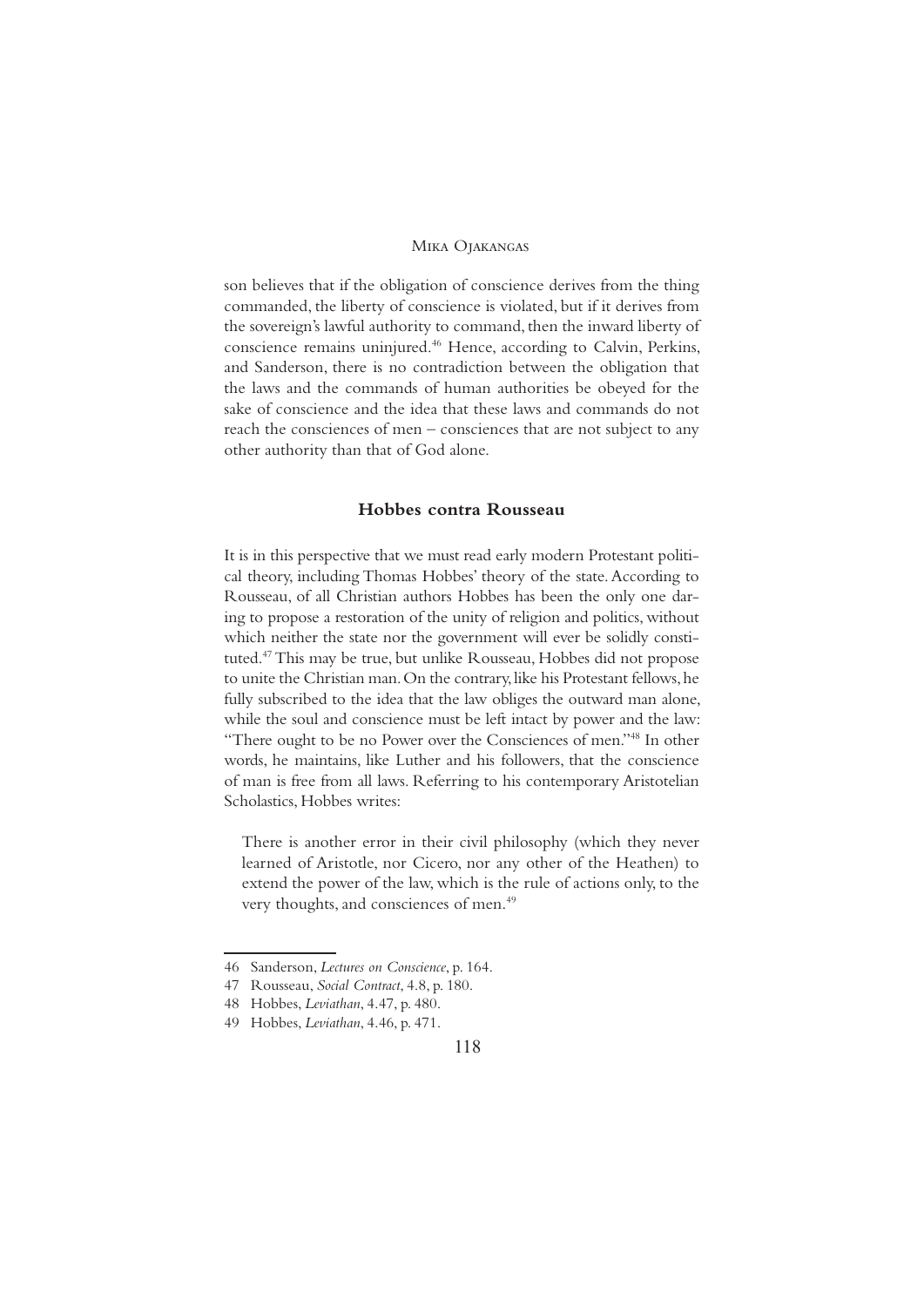To be sure, Hobbes also holds that the laws of nature and hence, sovereign's commands, are a "matter of conscience" and one should act as the law commands, not because of the penalty attached to the law but "for the sake of the law."50 Yet, not unlike his Protestant predecessors, Hobbes thought that the law obliges *in forointerno* because the law is the sovereign's authoritative command, but materially it does not extend its power in men's consciences, "where not Man, but God raigneth."51 One is obliged to keep the law conscientiously because it is enacted by the sovereign, but nobody is obliged to believe in his heart or to accuse oneself if one's beliefs, thoughts, and opinions do not accord with particular laws,<sup>52</sup> "for mensbeliefe, and interior cogitations, are not subject to the command, but only to the operation of God, ordinarly, or extraordinarly."53 Admittedly, for Hobbes, the power of conscience was not greater than any other power on earth, as one of the very aims of his theory of the state was to downplay such conception. Yet this does not entail that Hobbes's intention was to "retheocratize" politics, as Beiner suggests.54 Instead, Hobbes's intention was to *depoliticize religion* and expulse religious zealots and religious feelings from the sphere of politics.

Indeed, if there is a contradiction between the Christian and the Rousseaun republican political teaching, it is not that the former preaches slavery and the latter freedom but rather that while the Christian and especially the Reformed political teaching leaves the conscience intact, the republican doctrine penetrates to its core. In the Rousseaun republic, the law cannot be a mere rule of action. It must bind the hearts of the citizens to the state. Man is no longer divided in two, whereby the conscience belongs to God and the body to the state, for both must now be definitely and entirely subjected to the service of the state. This is the backdrop of Rousseau's famous civil confession of faith necessary in every well-ordered state:

There is thus a profession of faith which is purely civil and of which it is the sovereign's function to determine the articles, not strictly as

54 Beiner, *Civil Religion*, p. 57.

<sup>50</sup> Thomas Hobbes, *On the Citizen*, ed. E. Tuck (Cambridge: Cambridge University Press, 1998), 4.21, p. 64.

<sup>51</sup> Hobbes, *Leviathan*, 2.30, p. 244.

<sup>52</sup> Hobbes, *Leviathan*, 4.46, p. 471.

<sup>53</sup> Hobbes, *Leviathan*, 2.26, p. 198.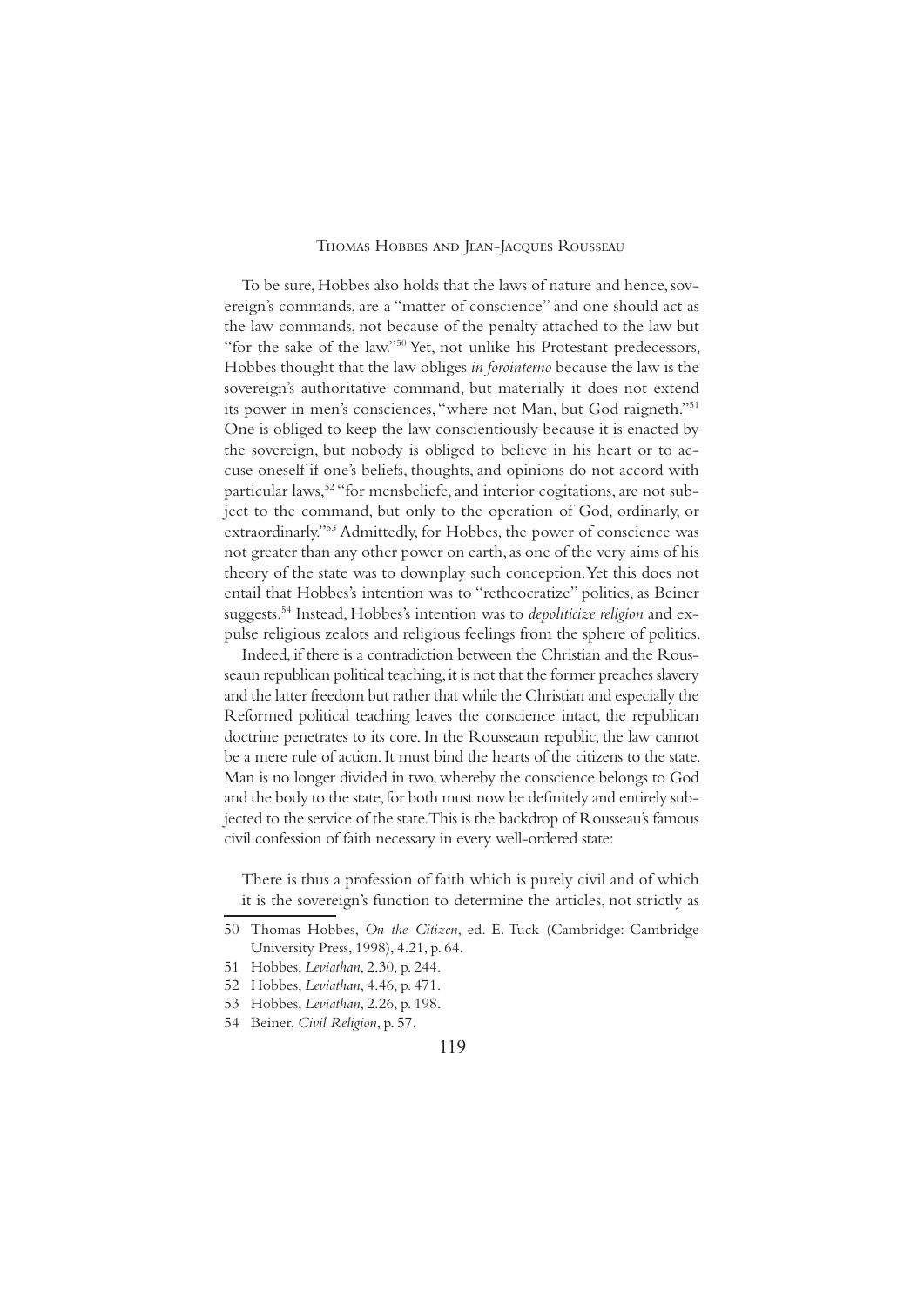religious dogmas, but as sentiments of sociability (*sentiments de sociabilité*), without which it is impossible to be either a good citizen or a loyal subject. Without being able to oblige anyone to believe these articles, the sovereign can banish from the state anyone who does not believe them; banish him not for impiety but as an antisocial being, as one unable sincerely to love law and justice, or to sacrifice, if need be, his life to his duty. If anyone, after having publicly acknowledged these same dogmas, behaves as if he did not believe in them, then let him be put to death, for he has committed the greatest crime, that of lying before the law.55

We can clearly see here the difference between Luther and Hobbes on the one hand, and Rousseau on the other. For both Luther and Hobbes, it was enough that the subjects obeyed the law in their conduct, but Rousseau thought that a citizen incapable of sincerely loving (*incapable d'aimer sincèrement*) the laws of the state and of sacrificing (*immoler*) himself for them is not a citizen at all but an outlaw who could be banished from the state. Here and not in Hobbes we find a conscience that is no longer free in the sense that it can be detached from state regulation. Hobbes asked what "infidel king is so unreasonable" who puts to death a subject whose beliefs differ from the beliefs of the sovereign,<sup>56</sup> but Rousseau declares that every reasonable sovereign should indeed kill such a person. In the Hobbesian state subjects were bound to obey the law, but not to believe in it, while in the Rousseaun state they are precisely men's beliefs and interior cogitations that are subject to the commands. Thus, it was not with Hobbes but with such a republican theorists of the state as Rousseau that the dichotomy between outer obedience and inner faith was transformed into the obedience based on inner faith.

This is not to say that Hobbes would have not called into question the authority of conscience in favour of the sovereign's command in his political theory. In this respect, he was as conservative as Philip Filmer, the author of the famous *Patriarcha*, defending the divine rights of kings. In point of fact, Hobbes' argument in *Leviathan* is precisely the same

<sup>55</sup> Rousseau, *Social Contract*, 4.8, p. 186.

<sup>56</sup> Hobbes, *Leviathan*, 3.43, p. 414.

<sup>120</sup>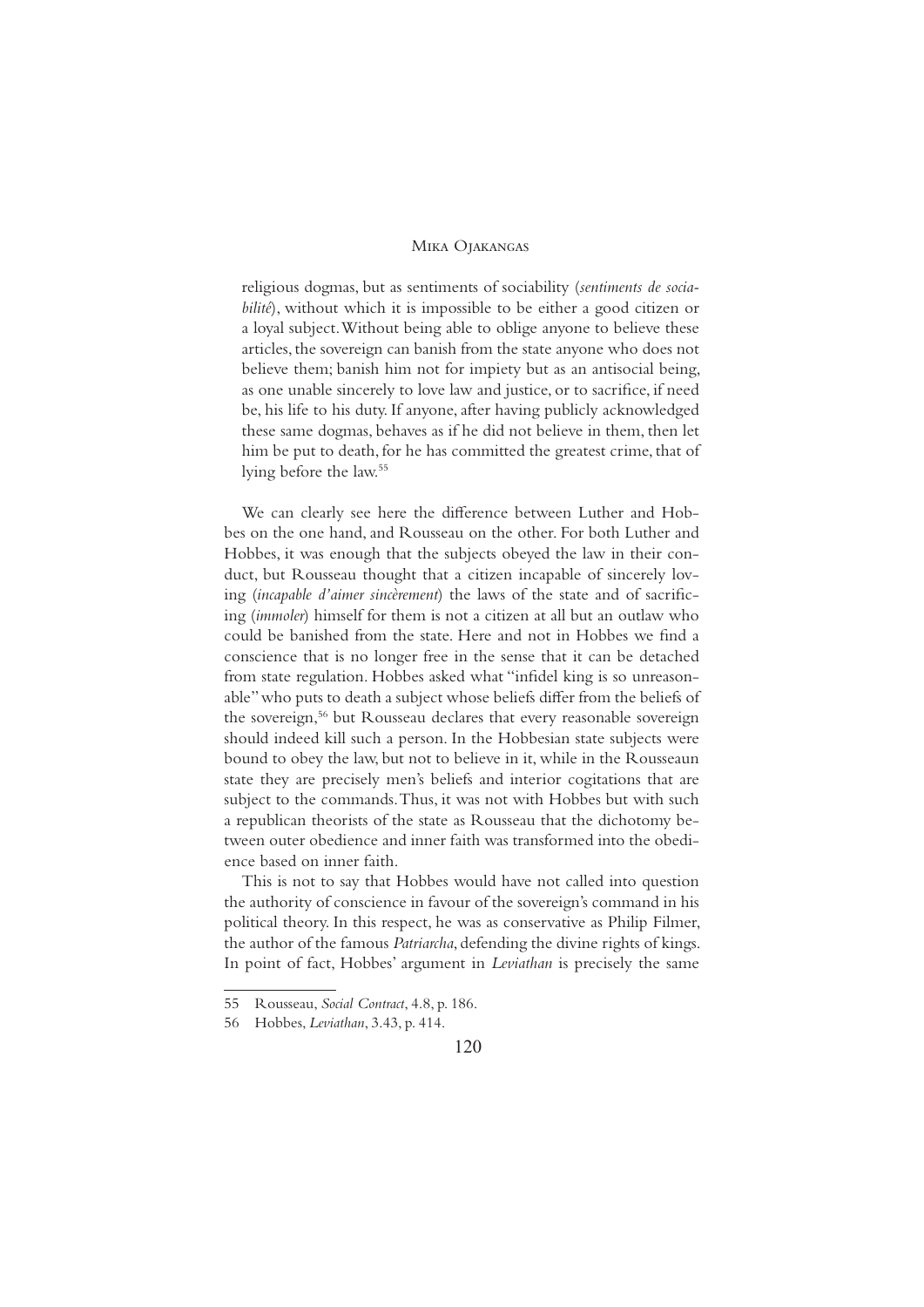as Filmer's. In his criticism of Philip Hunton's*A Treatise of Monarchy* in which Hunton, one of the most important parliamentarian pamphleteers in the Civil War, had argued that "resistance ought to be made, and every man must oppose or not oppose, according as in conscience he can acquit or condemn the acts of his governor,"57Filmer writes: "Such a conclusion fits well with anarchy," for it takes away "all government and leaves every man to his own conscience." It makes man "independent in state," rendering all authority illegitimate.<sup>58</sup>On the other hand, if we compare Hobbes with Rousseau, it is almost impossible not to recognize a significant difference. It may be true that the Hobbesian theory of the state is the "root of Rousseau's democratic theory," as Reinhart Koselleck claims,<sup>59</sup> but there is still a decisive gap between Hobbes and Rousseau. In Rousseau's *Social Contract*, we encounter a state in which the conscience is no longer an instance which opens up a transcendent dimension within the immanence of political order, as it had been in the Christian tradition, but neither is it an instance which may remain in peace in the private sphere, as in early modern political theory. It is, as it was for Hegel, something that must be incorporated firmly into the immanent political order itself:

If political principles and institutions are divorced from the realm of inwardness, from the innermost shrine of conscience (*Heiligthum des Gewissens*), from the still sanctuary of religion, they lack any real centre (*wirklicher Mittelpunkt*) and remain abstract and indeterminate.<sup>60</sup>

This is not to say that these philosophers would have rejected religious liberty of conscience. They usually defended it ardently. What they rejected was the Christian-Hobbesian presumption that the conscience and the state can be separated. What they sought was the ab-

<sup>57</sup> Cited in Robert Filmer, *The Anarchy of a Limited or Mixed Monarchy*, in *Patriarcha and Other Writings*, ed. J. P. Sommerville (Cambridge: Cambridge University Press, 1991), p. 154.

<sup>58</sup> Filmer, *Anarchy*, p. 154.

<sup>59</sup> Reinhart Koselleck, *Critique and Crisis* (Cambridge, MA: MIT Press, 1988), p. 34, footnote 38.

<sup>60</sup> G. W. F. Hegel, *The Philosophy of History*, trans. J. Sibree (Kitchener: Batoche Books, 2001), p. 52. Translation modified.

<sup>121</sup>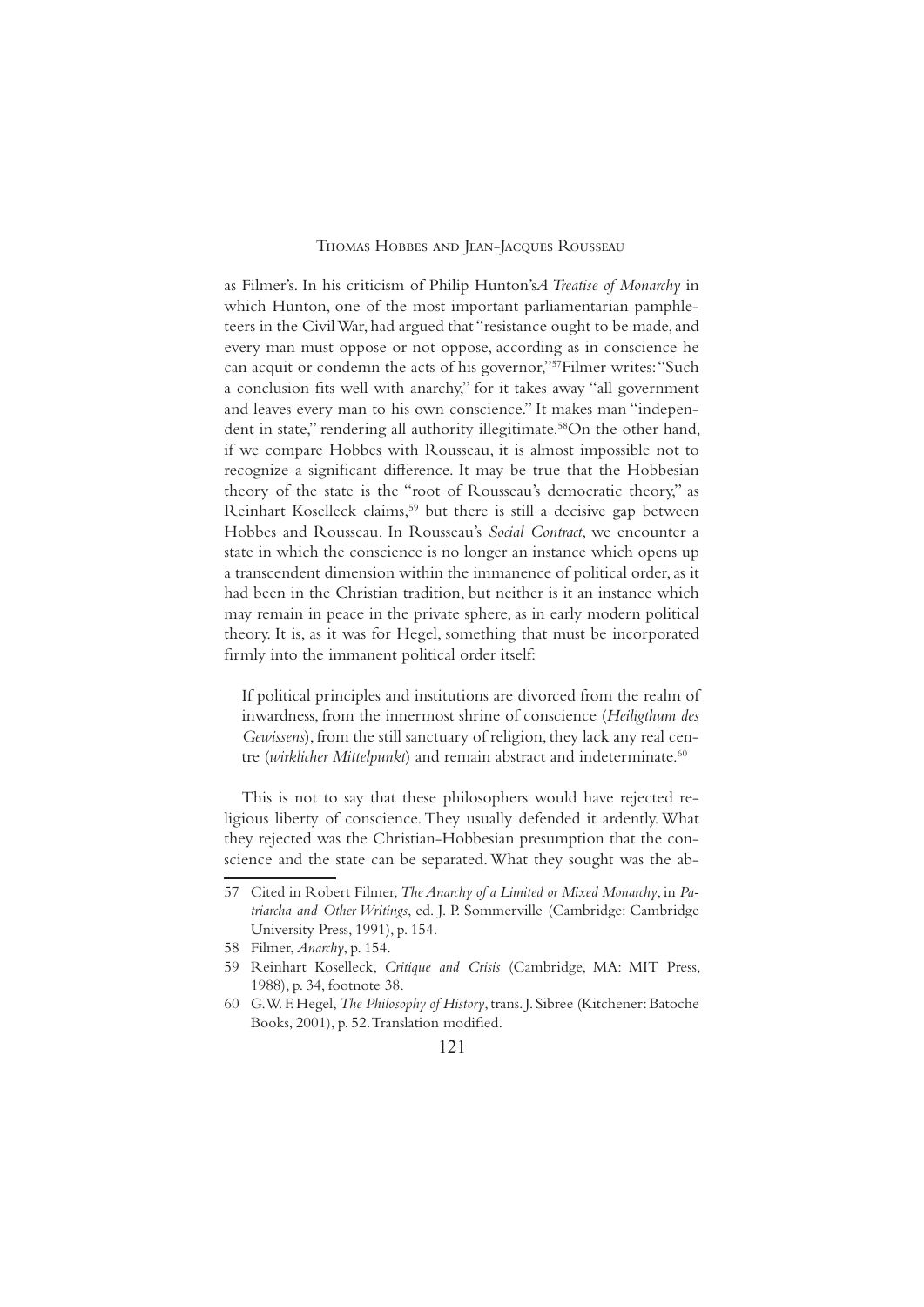rogation of the distinction between the inner self and political institutions, because they, as Niccolo Machiavelli before them, wanted to capture the energy of religious conscience and to put it into the service of the state. Therefore, it is here rather than in the Hobbesian theory of the state that the distinction between the inner self and political institutions is abrogated. Compared to Rousseau and Hegel, Hobbes still remained a "Christian," tied to the Christian tradition of political thought. In this sense, Carl Schmitt was right. Hobbes did not fully succeed in restoring the "original unity" of politics and religion.61 Perhaps this was not even his intention.

## **Bibliography**

- Althusius, Johannes. *Politica: Politics Methodically Set Forth and Illustrated with Sacred and Profane Examples*. Translated by F. Carney. Indianapolis: Liberty Fund, 1995.
- Ames, William. *Conscience with the Power and Cases Thereof*.Leyden: W. Christiaens, E. Griffin, J. Dawson, 1639.
- Beiner, Ronald. *Civil Religion: A Dialogue in the History of Political Philosophy*. Cambridge: Cambridge University Press, 2011.
- Beza, Theodore. *De jure magistratuum*. Edited by Patrick S. Poole.Accessed August 22, 2012.http://www.constitution.org/cmt/beza/magistrates. htm
- Calvin, John. *Institutes of the Christian Religion*.Translated by H. Beveridge. Grand Rapids: Eerdmans Publishing Company, 1989.
- Filmer, Robert. *The Anarchy of a Limited or Mixed Monarchy*, in *Patriarcha and Other Writings*.Edited by J. P. Sommerville (Cambridge: Cambridge University Press, 1991).
- Hanin, Mark. "Thomas Hobbes's Theory of Conscience." *History of Political Thought*, vol. 33, no. 1, Spring 2012, pp. 55-85.
- Hegel, G. W. F. *The Philosophy of History*.Translated by J. Sibree. Kitchener: Batoche Books, 2001.

Hobbes, Thomas.*Leviathan*. Cambridge: Cambridge University Press, 1991.

<sup>61</sup> Carl Schmitt, *TheLeviathan in the State Theory of Thomas Hobbes* (Westport: Greenwood Press, 1996), p. 55.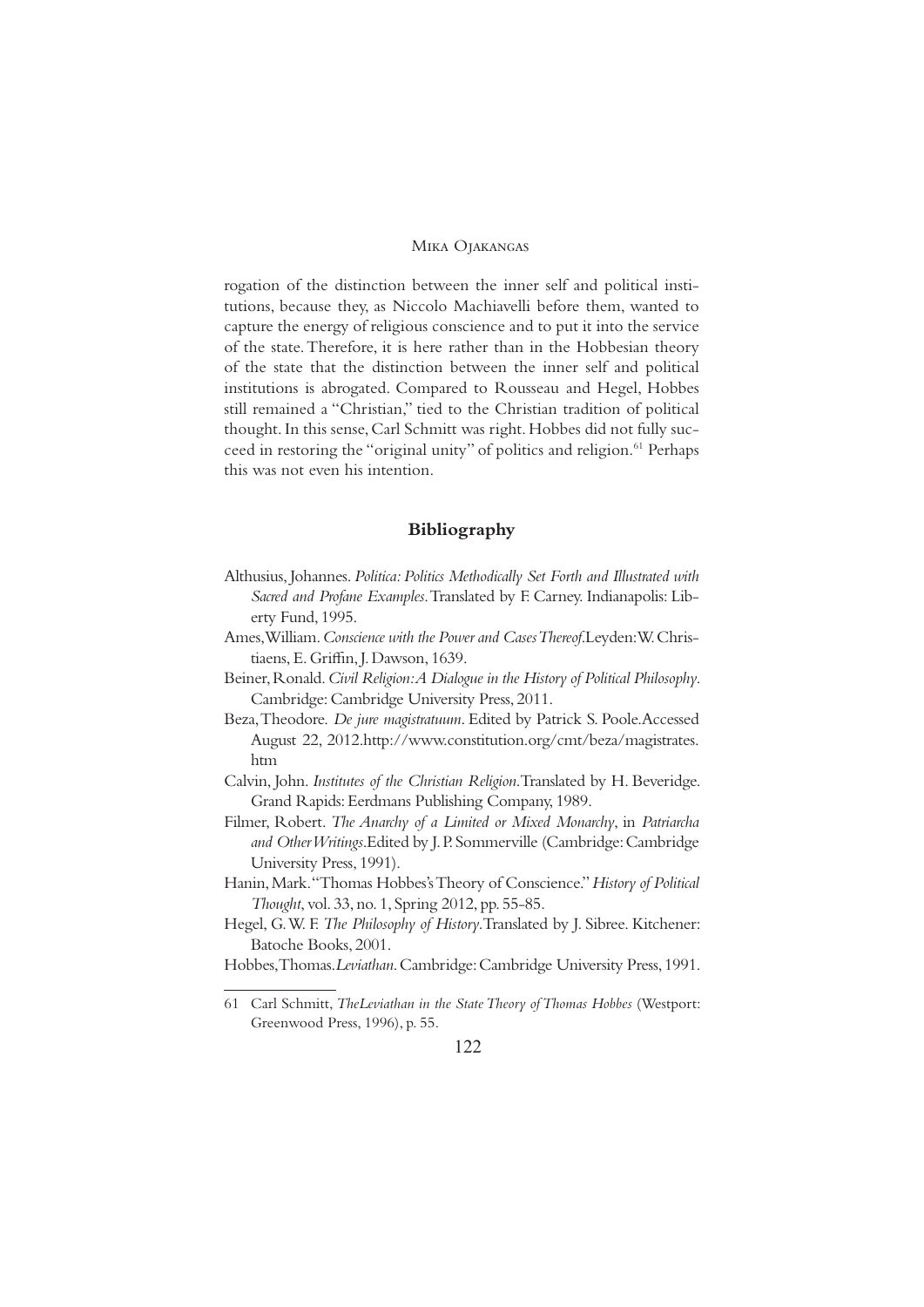- Hobbes, Thomas.*On the Citizen*.Edited by E. Tuck. Cambridge: Cambridge University Press, 1998.
- Hus, Jan. *The Letters of John Hus*. London: Hodder and Stoughton, 1904. Koselleck, Reinhart. *Critique and Crisis*. Cambridge: MIT Press, 1988.
- Luther, Martin. "The Speech of Dr. Martin Luther before the Emperor Charles and Princes at Worms."In *Luther's Works in 55 Volumes*. General editor Helmut T. Lehmann.Vol. 32. St. Louis, Minneapolis: Concordia Publishing House, Fortress Press, 1957-1986.
- Luther, Martin. *Lectures on Galatians*.In *Luther's Works in 55 Volumes*. General editor Helmut T. Lehmann. Vols. 26-27. St. Louis, Minneapolis: Concordia Publishing House, Fortress Press, 1957-1986.
- Luther, Martin. *Lectures on Romans*. In *Luther's Works in 55 Volumes*.General editor Helmut T. Lehmann.Vol. 25. St. Louis, Minneapolis: Concordia Publishing House, Fortress Press, 1957-1986.
- Luther, Martin. *Temporal Authority: To What Extent it should be Obeyed*. In *Luther's Works in 55 Volumes*.General editor Helmut T. Lehmann. Vol. 45. St. Louis, Minneapolis: Concordia Publishing House, Fortress Press, 1957-1986.
- Luther, Martin. *The Freedom of a Christian*.In *Luther's Works in 55 Volumes*.General editor Helmut T. Lehmann.Vol. 31. St. Louis, Minneapolis: Concordia Publishing House, Fortress Press, 1957-1986.
- Perkins, William.*A Discourse of Conscience*. In *William Perkins: His Pioneer Works on Casuistry*, edited by T. F. Merrill. Nieuwkoop: B. De Graaf, 1966.
- Rousseau, Jean-Jacques. *TheSocial Contract*. Translated by M. Cranston. London: Penguin, 1968.
- Sanderson, Robert. *Lectures on Conscience and Human Law*.Edited by C. H. R. Wordsworth. London: Rivingtons, 1877.
- Schmitt, Carl. *TheLeviathan in the State Theory of Thomas Hobbes*. Westport: Greenwood Press, 1996.
- Strohm, Paul. *Conscience: A Very Short Introduction*. Oxford: Oxford University Press, 2011.
- Suárez, Francisco. *A Treatise on Laws and God the Lawgiver*.In Francisco Suárez, *Selections from Three Works*, edited by Gwladys L. Williams, Ammi Brown, John Waldron, and Henry Davis.Vol. 2. Oxford: The Clarendon Press, 1944.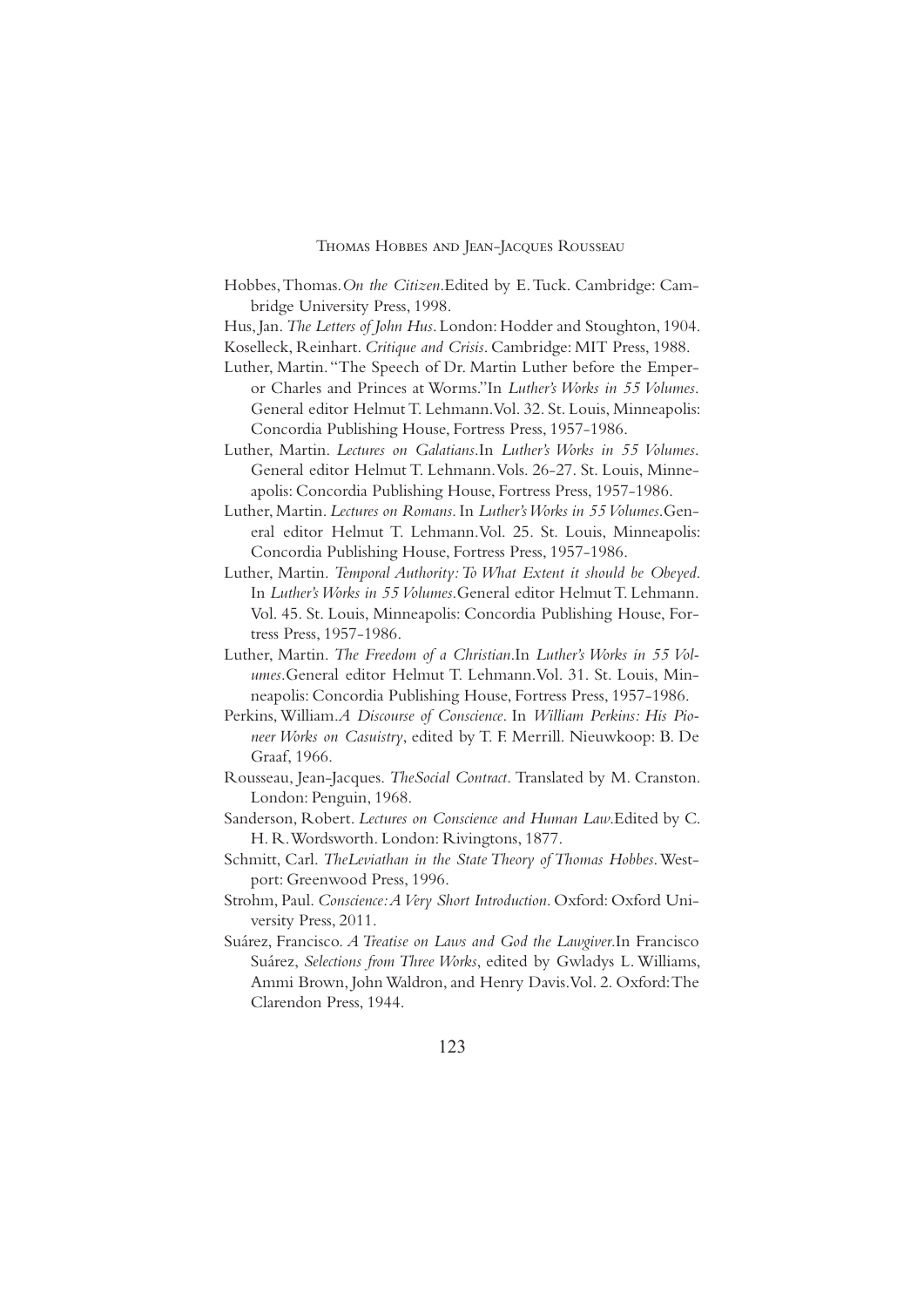- Thomas Aquinas, *Political Writings*. Edited by R. W. Dyson.Cambridge: Cambridge University Press, 2002.
- Thomas Aquinas. *The Summa Theologica of St. Thomas Aquinas*.Edited by Joseph Kenny. London: Burns Oates and Washbourne, 1920.Accessed August 24, 2012.http://www.newadvent.org/summa/
- Tralau, Johan. "Thomas Hobbes contra Liberty of Conscienc."*Political Theory*, vol. 39, no. 1 (2011), pp. 58-84.
- Tyndale, William. *The Obedience of A Christian Man*. Edited by D. S. Daniel. London: Penguin Books, 2000.
- Ward, Samuel.*Balme from Gilead to Recouer Conscience*. London: Roger Jackson, 1616.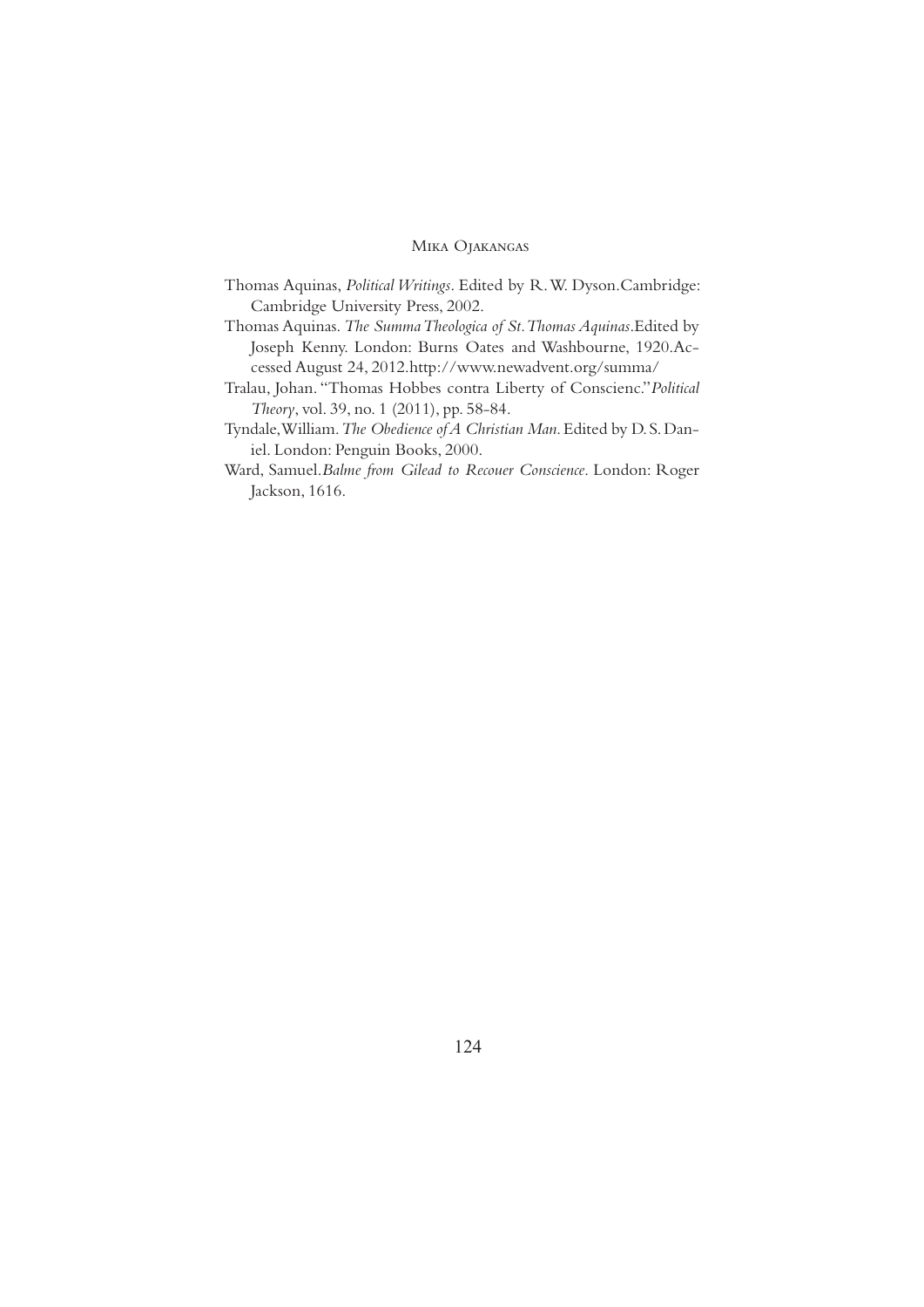# **PARLIAMENTARY OBSTRUCTION AND THE "CRISIS" OF EUROPEAN PARLIAMENTARY POLITICS AROUND 1900**

# **Henk te Velde**

At the end of the nineteenth century the crisis of the parliamentary system was a hotly debated topic.<sup>1</sup> The later crisis of interwar parliamentary democracy is already well known. The 1920s and 1930s, however, were not the first time the parliamentary system was perceived as being in 'crisis'. Around 1900 the appearance of organized 'obstruction' in European parliaments was seen as the most prominent sign that

<sup>1</sup> Cf. the chapter about parliaments in Jan Romein, *The Watershed of Two Eras. Europe in 1900* (Middletown, Wesleyan U.P. 1978); among many other titles Jules Destrée, *La fin du parlementarisme. Discours pronounce à la séance solennelle de rentrée de l'Université Nouvelle de Bruxelles* (Bruxelles 1901). This contribution is a revised version of Henk te Velde, 'Die parlamentarische Obstruktion und die "Krise" parlamentarischer Obstruktion in Europa um 1900', in: Andreas Schulz and Andreas Wirsching ed., *Parlamentarische Kulturen in Europa. Das Parlament als Kommunikationsraum* (Düsseldrof: Droste 2012) pp. 267-283. I would like to thank James McSpadden, PhD candidate in parliamentary history at Harvard, for improving my English style.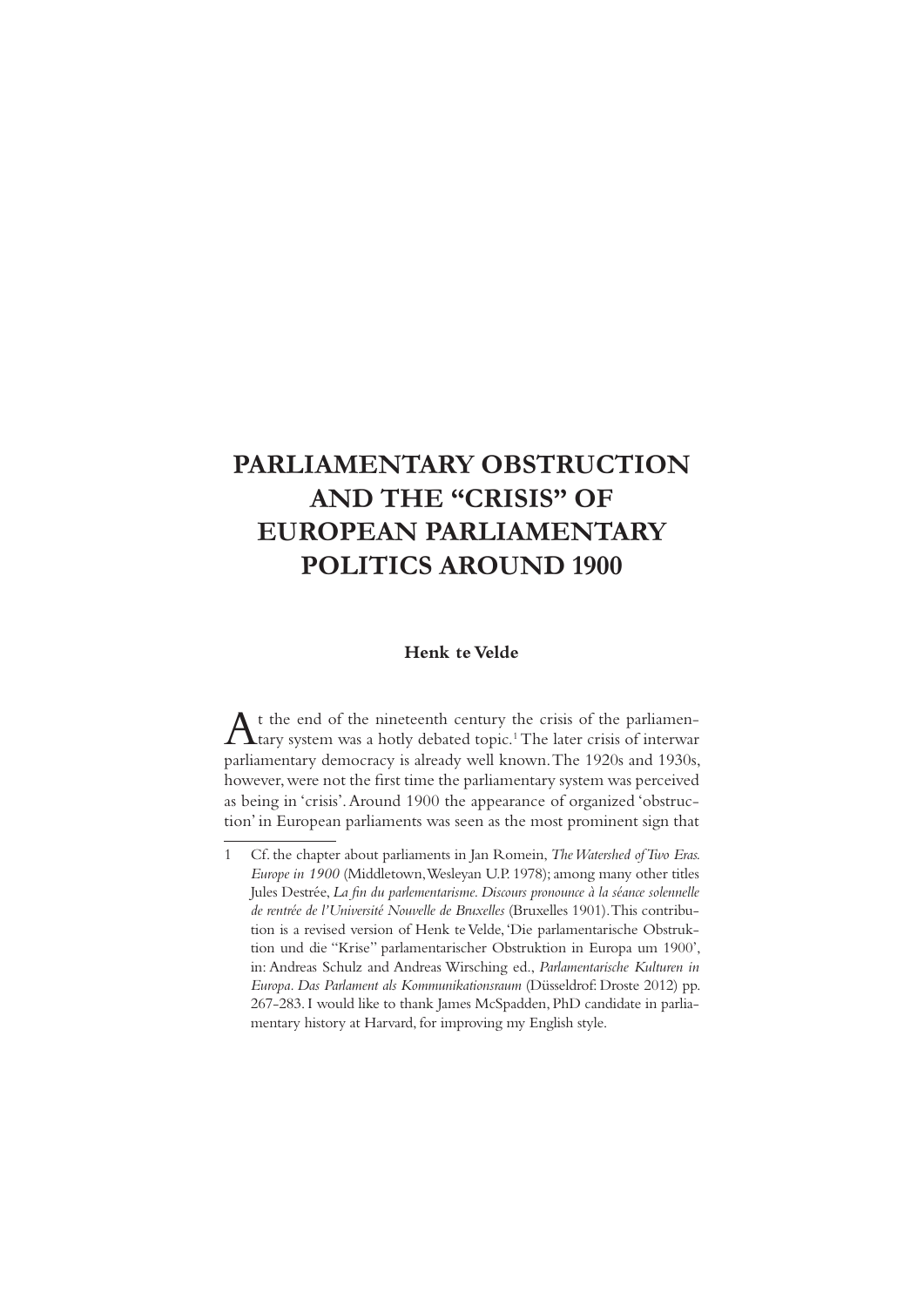# Henk te Velde

the entire system was in danger. An 1882 article entitled 'The Crisis of Parliamentary Government' was devoted exclusively to obstruction.<sup>2</sup> Probably the most impressive comparative study of parliaments of this earlier period was the two-volume *Histoire de la discipline parlementaire,*  published in 1884 by the Belgian parliamentarian Auguste Reynaert<sup>3</sup>; this study focused almost exclusively on questions related to obstructionism. Around 1900 Félix Moreau, the French constitutional lawyer who wrote a well-known book in defence of the parliamentary system, was among many who thought that obstruction was at least 'une crise importante', if not a demonstration of 'la faillite du parlementarisme'.4 With the benefit of hindsight, it is safe to conclude that this crisis was in fact the adjustment of parliamentary politics to changes in the way politics operated in general. This new form of organized and widespread obstructionism made an enormous impression on contemporary commentators.

This contribution will analyze famous cases of nationalist obstruction in the British and Austrian parliaments. It will become evident that nationalists were more violent obstructors than socialists, whose goals were less radical. Finally, the relevance of obstruction for the development of the parliamentary system will be discussed. That obstructionism was important was clear to all the commentators worrying about the subject, and I will start by looking at different views about obstruction that were voiced by contemporaries.

Opponents of the parliamentary system used the violent obstruction in parliaments in Vienna, Berlin, Brussels, Rome, etc., as an argument that the system was doomed.<sup>5</sup> Even the defenders of parliamentarism

<sup>2</sup> Frederic Harrison, 'The Crisis of Parliamentary Government', *The Nineteenth Century* (January 1882) pp. 9-28.

<sup>3 2</sup> volumes, Paris: Pedone-Lauriel.

<sup>4</sup> Review of Henri Masson, *De l'obstruction parlementaire.* Étude de droit public et d'histoire politique Academic dissertation (Toulouse: Bonneville 1902), by Félix Moreau in *Revue du Droit Public et de la Science Politique en France et à l'Étranger* (1902) II, p. 170. Moreau wonders why obstruction emerged in the 'mother of parliaments' and hardly existed in France, which was not considered to be such an example of parliamentary politics. Félix Moreau, *Pour le régime parlementaire* (Paris: Thorin 1903).

<sup>126</sup> 5 Constitutionalist and politician Charles Benoist, *La réforme parlementaire*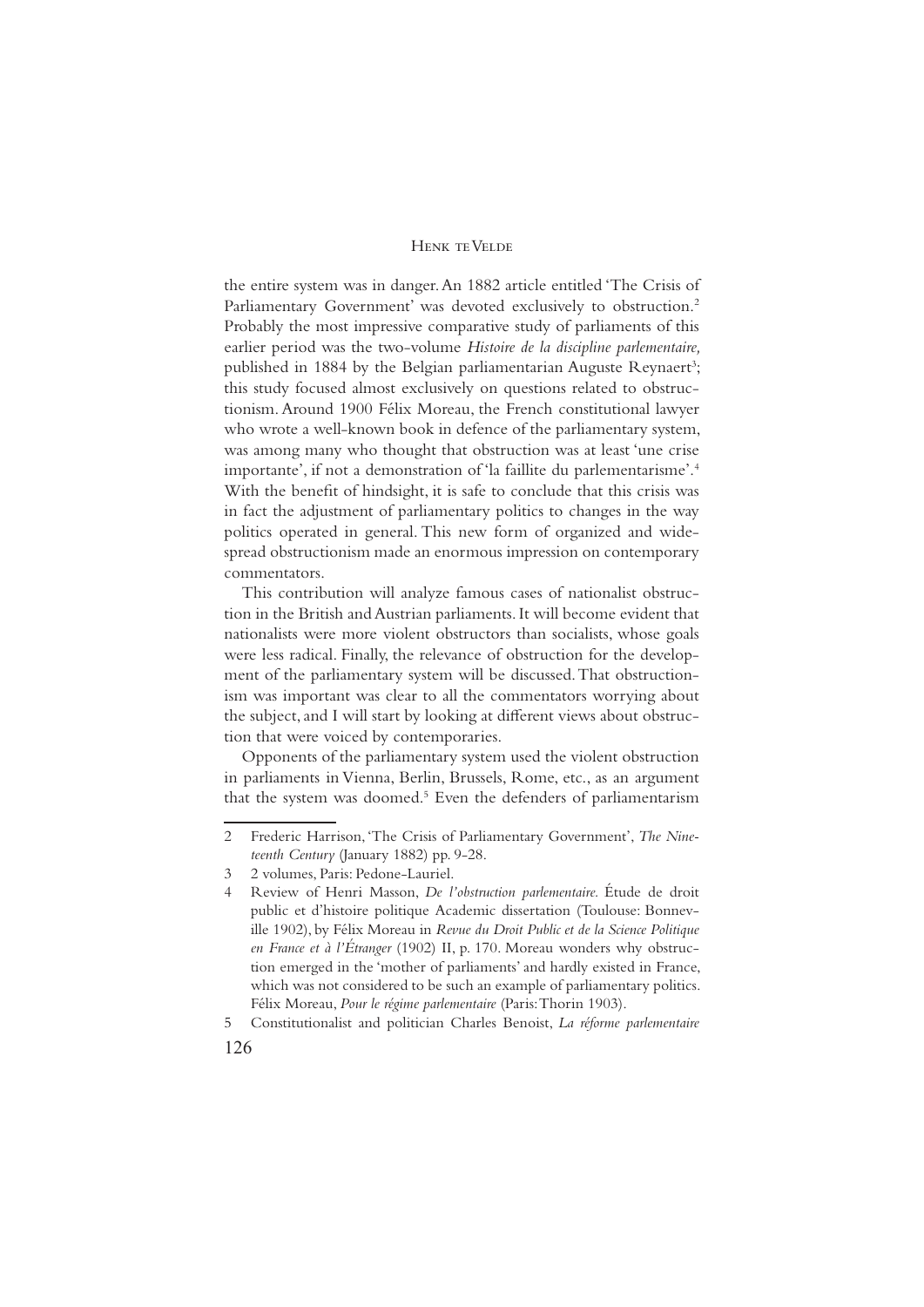were discouraged by obstruction. The prominent professor of constitutional law Georg Jellinek, who was of Austrian descent and held a professorship in Vienna before moving to Basel and then to Heidelberg, was deeply pessimistic about the impact of obstruction on the development of the parliamentary system: 'Parliamentary obstruction is no longer a mere intermezzo in the history of this or that parliament. It has become an international phenomenon which, in [a] threatening manner, calls in question the whole future of parliamentary government' (1903).<sup>6</sup> Although it is obvious that the violent scenes in the Austrian House of Representatives were also on his mind, Jellinek was worried most about what had happened in the British House of Commons, the prime example of parliamentary politics, and perhaps to a lesser extent, about the American Congress.

Obstruction was perceived as one of the central problems of the parliamentary system around the turn of the century. Even according to a parliamentarian and future minister in France, one of the countries least afflicted by obstruction, the regime would be in danger if the disorder caused by obstruction continued.7 Curiously, however, the subject has been almost ignored since the Second World War.<sup>8</sup> Parliamentary historians who have been familiar with this subject confined themselves to the history of their own country, and they seldom addressed fundamental questions related to the parliamentary system. Most likely the reason for this neglect is the disappearance of obstruction from most contemporary parliaments. There is no coincidence that most contemporary literature about the subject comes from the United States, where

<sup>(</sup>Paris: Plon 1902) p. 30.

<sup>6</sup> Georg Jellinek, 'Parliamentary Obstruction', *Political Science Quarterly*  (1904) 579-588, quotation from p. 579; German version: Georg Jellinek, 'Die parlamentarische Obstruktion', in: Id., *Ausgewählte Schriften und Re*den II (Berlin: Häring 1911) 419-430 (first published in *Neue Freie Presse* 26 July 1903).

<sup>7</sup> André Lebon, 'La réforme parlementaire', *La Revue Politique et Parlementaire* (1894) II, pp. 222-245; p. 224: 'le crédit même du régime sera atteint et compromise'.

<sup>8</sup> A recent exception being Barna Mezey, 'Die Obstruktion in der ungarischen Rechtsgeschichte', *Parliaments, Estates and Representation* 23 (2003), pp. 97-122.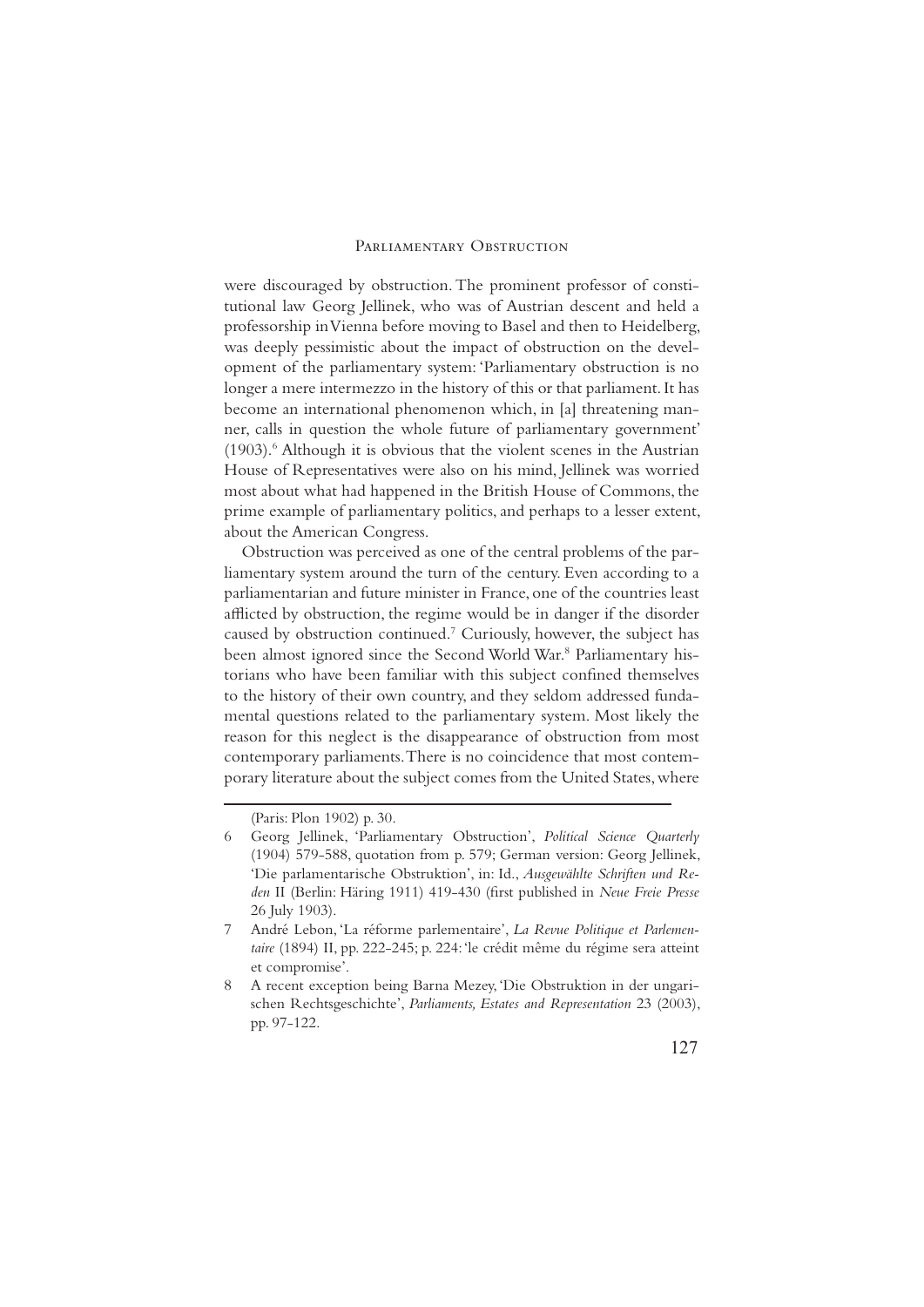## Henk te Velde

the Senate still has to cope with the threat of filibustering which has an enormous impact on the way the institution works.<sup>9</sup>

Parliamentary obstruction has also been important in the European context. Even if the practice has not attracted much attention in Europe since the Second World War, it nevertheless marks an important phase in the evolution of Europe's parliamentary system, and it says something about the nature of parliamentary debate in general. This wider significance of obstructionism had already been noticed around the turn of the century. In the debate about obstruction, there were more or less four different positions.

First, the obstructionists themselves explicitly or implicitly regarded their work as legitimate, because they defended the rights or demands of their constituency. In their minds, the idea of parliamentary debate was hypocritical as long as an old elite did not make way for newcomers who represented socialist or nationalist outsiders. They believed that parliamentary debate was not an academic discussion but a struggle in which one should use whatever weapon works best.

Second, there was the position of most turn-of-the-century commentators, in particular writers about constitutional law. Besides political commentary, a large number of dissertations and scholarly articles were devoted to obstructionism in many different countries.<sup>10</sup> It was

<sup>9</sup> For instance Sarah A. Binder & Steven S. Smith, *Politics or Principle? Filibustering in the United States Senate* (Washington: Brookings Institution Press 1997); Gregory J. Wawro & Eric Schickler, *Filibuster. Obstruction and Lawmaking in the U.S. Senate* (Princeton U.P. 2006); Gregory Koger, *Filibustering. A Political History of Obstruction in the House and Senate* (Chicago/London: the University of Chicago Press 2010).

<sup>10</sup> E.g. Henri Masson, *De l'obstruction parlementaire. Étude de droit public et d'histoire politique* (Toulouse: Bonneville 1902); Erich Brandenburg, *Die parlamentarische Obstruktion. Ihre Geschichte und ihre Bedeutung* (Dresden: Zahn/Jaensch 1904); Adriaan Theodoor Louis Allard Heyligers, *Parlementaire obstructie* (Zaltbommel: Van de Garde 1908); Oswald Koller, *Die Obstruktion. Eine Studie aus dem vergleichenden Parlamentsrechte. Inaugural-Dissertation zur Erlangung der Würde eines Doctors der Rechte der hohen juristischen Fakultät der Universität Freiburg in der Schweiz* (Zürich: Verlag der Academia 1910). Mezey, 'Obstruktion', gives an additional list of literature mainly concerning the Habsburg case.

<sup>128</sup>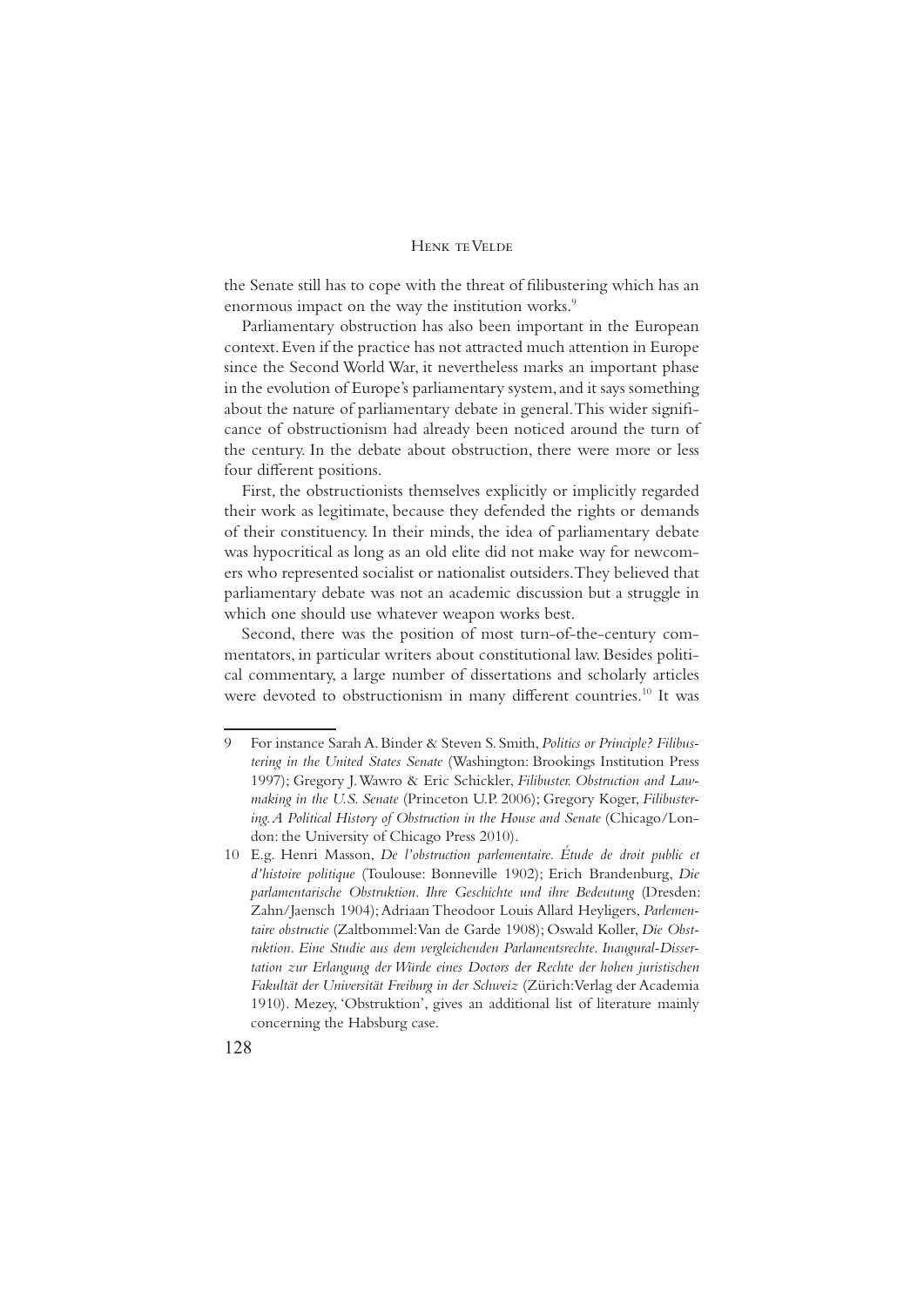one of the most popular subjects of public law at the time. Most academic literature saw obstruction as a sign that the parliamentary system was in a serious crisis, caused by the advent of new parliamentary groups that did not belong to the classes for whom parliaments were originally designed. These newcomers did not know how to behave; they did not respect parliamentary rules, and they hampered the purpose of parliament—to hold serious debates.

Third, there was a minority who saw obstruction as a sign of crisis, but a constructive crisis brought about by adjustment to new circumstances. They agreed with the obstructionists that parliamentary debate was a struggle for power, but they came to another conclusion. In an article from 1882 with the title 'The Crisis of Parliamentary Government', the radical British constitutionalist and historian Frederic Harrison argued that obstruction was not the cause, but instead the effect, of a change in government. He argued that Parliament used to be a homogeneous aristocratic club and formed the basis of a government by discussion as 'a deliberative and consultative body'. Now, however, Parliament had to pass much more legislation than it previously did, and it had to work with 'efficiency' and act as 'an executive body'. Its members were also, first and foremost, the representatives or even the spokesmen of their constituency and their party. Debate in Parliament had become more or less a 'formality', because the issues had already been discussed 'in newspapers, in clubs, and in meetings'. It is no surprise that the old rules did not work any longer. A strengthening of the executive was what was needed, Harrison argued.<sup>11</sup>

Many admirers of the parliamentary system did not agree with Harrison's solution, which was a consequence of his radical political views, but his analysis was probably right. The workload of Parliament was growing, many more bills had to be dealt with, which made time more precious, which in turn presented the perfect opportunity for obstruction. Harrison wrote that 'it would be almost impossible to obstruct if a great majority made but one speech, and that speech was simply: "Divide!" [i.e.: Vote!]'. 'It is the extreme pressure of business which is the secret of the strength of the obstructor proper', the liberal leader and prime minister William Gladstone wrote in a confidential government memorandum,

<sup>11</sup> Harrison, 'The Crisis of Parliamentary Government', esp. pp. 9-13.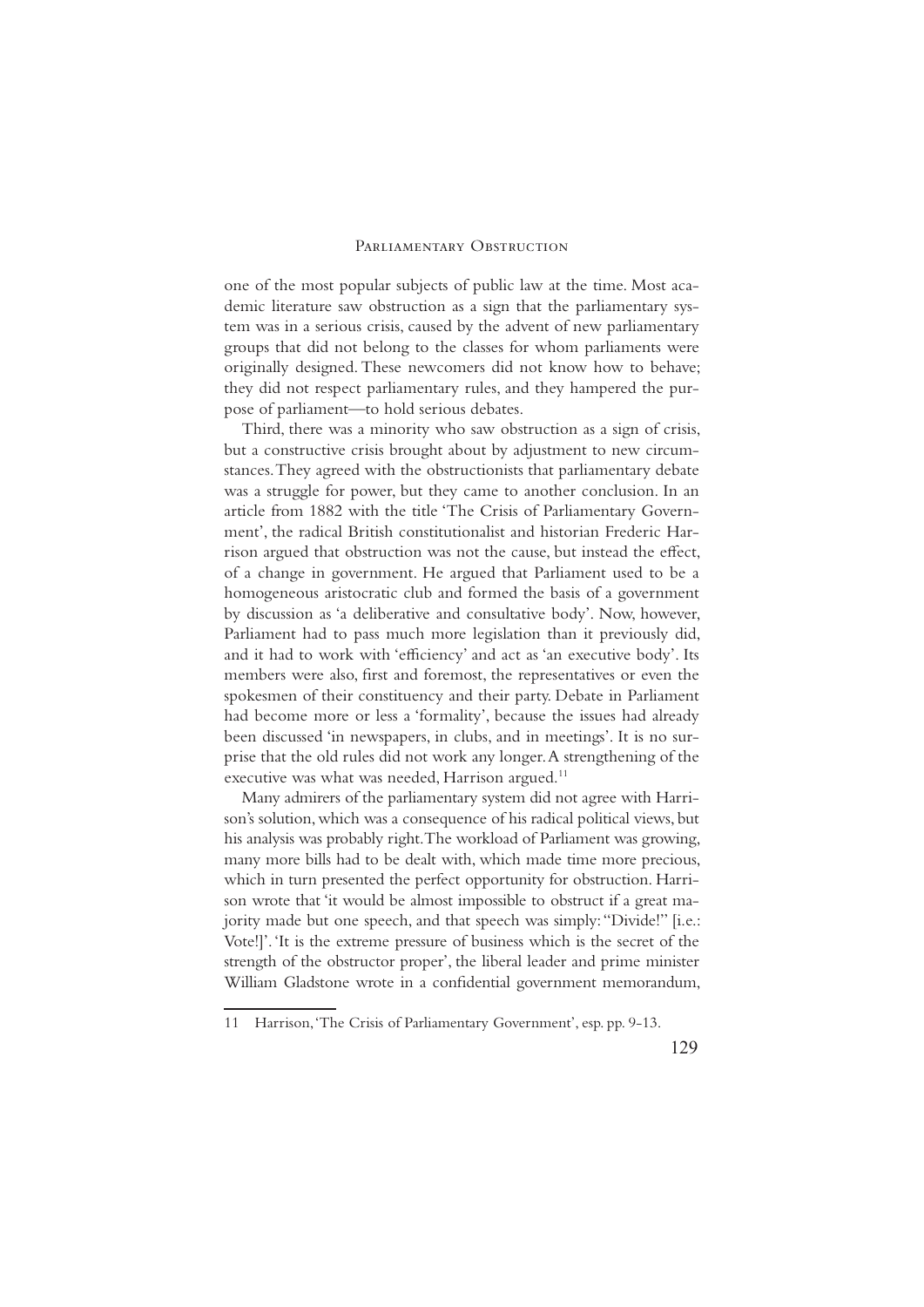## Henk te Velde

'and which makes it pay him so well to pursue his vocation at all costs.'<sup>12</sup>

There was also a fourth position that opposed Harrison's plea for more executive government. These advocates did not criticize disciplined forms of obstruction, but applauded them. Paul Leroy-Beaulieu, a well-known French economic liberal and a political conservative, even went as far as to argue that 'we do not appreciate enough the enormous services rendered by obstruction'. He felt that obstruction ensured the peace and quiet of nations because it prevented radical governments from introducing too much, rash or superfluous legislation.<sup>13</sup>

These four positions differed widely, but they all had in common that they assumed that obstruction was an important feature of the parliamentary system at the end of the nineteenth century. Their main examples were the British Parliament and the violence of obstruction in the Habsburg parliament.

# **The Beginning: The British Parliament and Irish Obstruction**

Like most writers about the subject, Jellinek observed that obstruction was not an entirely novel or modern thing. Nevertheless, everyone agreed that the modern version of the practice dated from obstruction by the Irish Home Rule party in the British Parliament in the late 1870s.14 Even the word 'obstruction' was new, they said.15 The attempt by Charles Parnell and his Irish party to bring all parliamentary work to a standstill shocked commentators and public opinion not only in

<sup>12</sup> Quoted in extenso in the still useful Edward Hughes, 'The Changes in Parliamentary Procedure, 1880-1882', in: Richard Pares and A.J.P. Taylor eds., *Essays presented to Sir Lewis Namier* (London: Macmillan 1956) p. 295.

<sup>13</sup> Paul Leroy-Beaulieu, *L'état moderne et ses fonctions* (Paris: Guillaumin 1890) p. 64. Cf. about him Sharif Gemie, 'Politics, Morality and the Bourgeoisie: the Work of Paul Leroy-Beaulieu', *Journal of Contemporary History* 27 (1992) pp. 345-362.

<sup>14</sup> Cf. Michael Rush, *The Role of the Member of Parliament since 1868. From Gentlemen to Players* (Oxford U.P. 2001) pp. 66-69.

<sup>15</sup> E.g. Edward D.J. Wilson, 'The Clôture in Parliament', *The Nineteenth Century* 8 (1880) p. 42.

<sup>130</sup>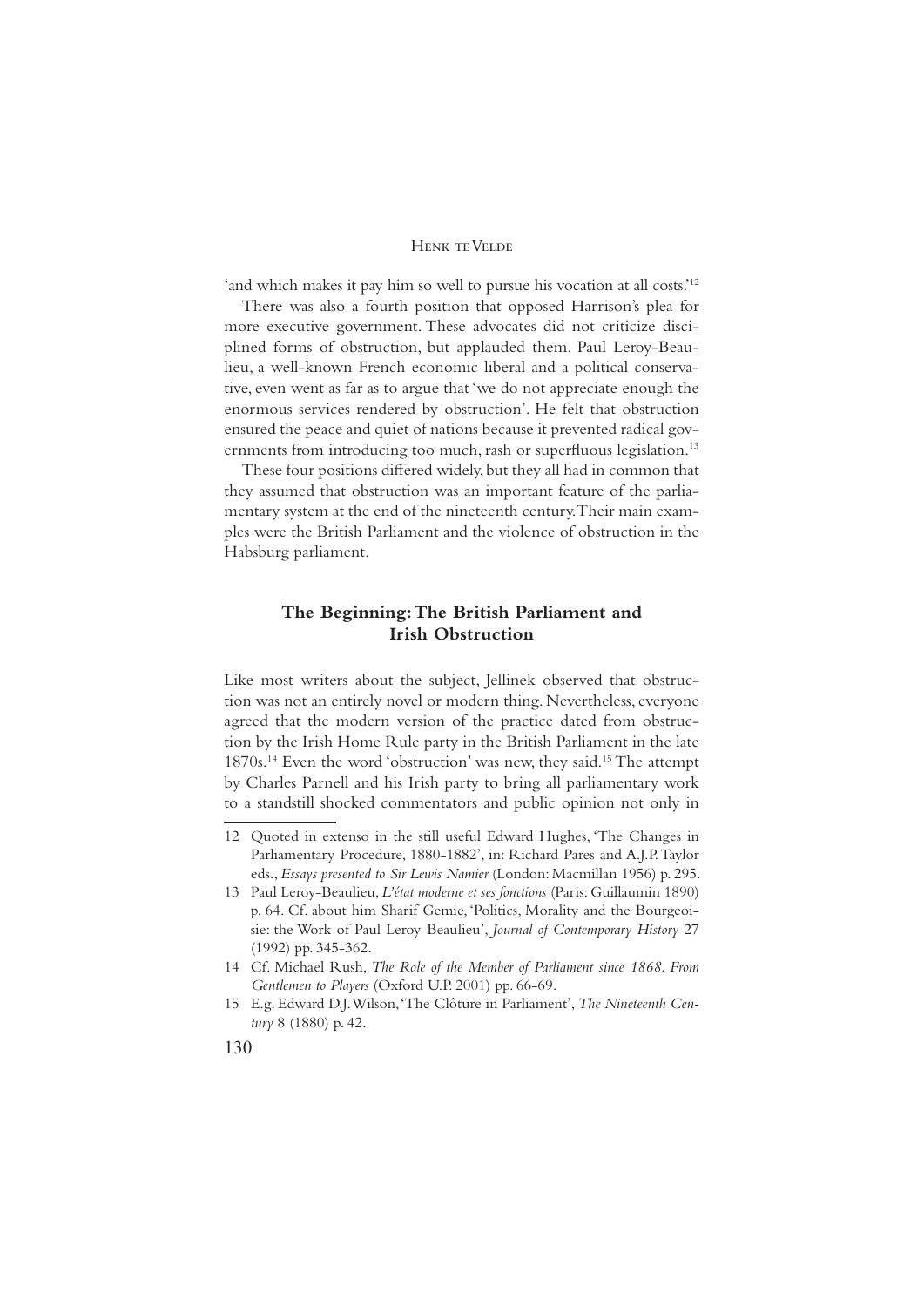Britain but also in other countries. Josef Redlich, the Austrian author of a famous book (1908) about the procedures of the House of Commons, wrote: 'Parnell was (…) the inventor of a new kind of political tactics [which] has since this time run its melancholy course of victory through nearly every parliament in the world. He was the founder of systematic obstruction.' Obstruction was seen as an attack on the parliamentary system as such. As Gladstone put it in the House of Commons: 'It is the first condition of parliamentary existence, for which we are now struggling, the House of Commons has never (…) stood in a more serious crisis'.16

The Irish MPs acted only as representatives of their constituencies and as members of a united and disciplined party. As long as Parliament did not grant Home Rule to Ireland, they considered themselves 'strangers' in the House of Commons.17 They did not belong to the club at Westminster but belonged instead to their own nation. As was already noted at the time by Henry Brand, Speaker of the House of Commons, and has been commented on since by historians, the Irish were 'strong in numbers, discipline and organisation', as a united party the first of its kind in the British parliament.18 The socialists in Britain and in other countries were also disciplined parliamentary parties and would sometimes copy the Irish nationalists' behaviour. The Irish were the heralds of a new time when parties would dominate politics, and when politicians would address parliaments but in reality would be speaking primarily to their constituency rather than their colleagues. At least, this is clear in the case of Parnell. He did not obtain his goal of Home Rule, but historians have argued whether that was what he wanted in the first place. According to these historians, Parnell wanted to win popular sympathy in Ireland, and become the undisputed leader of the radical nationalists; this goal he did achieve.<sup>19</sup>

Because Great Britain was the greatest world power and the House

17 For instance J. Redmond, quoted by Redlich, *Procedure* I, p. 199.

<sup>16</sup> Josef Redlich, *The Procedure of the House of Commons. A Study of its History and Present Form* (London: Constable 1908), p. 154.

<sup>18</sup> Speaker Brand (1881), quoted by Redlich, *Procedure* I, p. 157; Rush, *The Role of the Member of Parliament,* pp. 163-165.

<sup>19</sup> David Thornley, 'The Home Rule Party and Obstruction', *Irish Historical Studies* 12 nr 45 (1960) p. 56.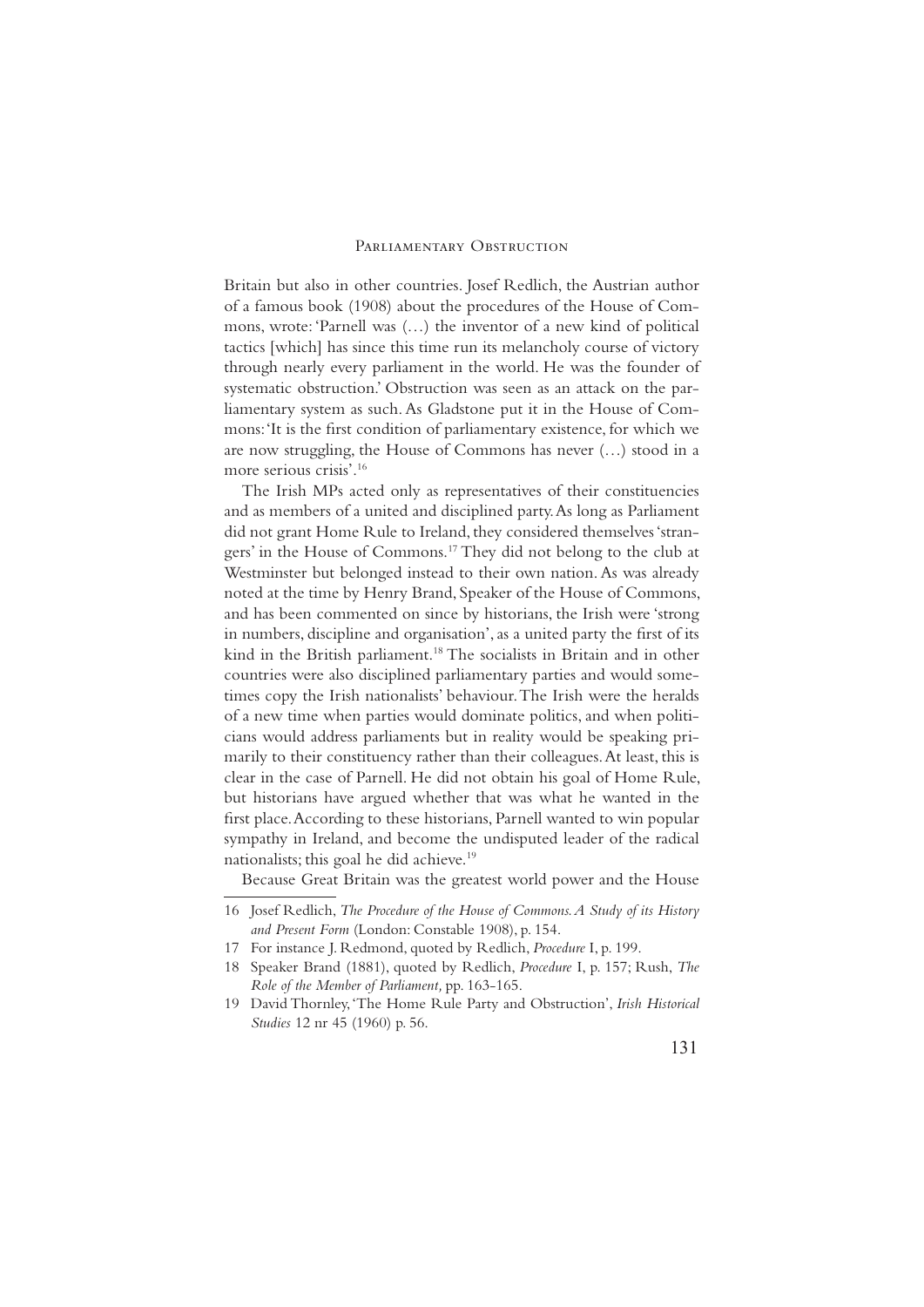## Henk te Velde

of Commons the most admired parliament, everything that happened there had repercussions elsewhere. As Speaker Brand famously put it in 1880, a year full of obstructionism: 'The power and consequent responsibility of this House are constantly increasing', and 'every nation in the world now treading the path of Parliamentary Government watches our proceedings with the greatest attention and interest. It is, then, the more incumbent on us to set an example of freedom and order in debate, which constitute the life-blood of Parliamentary Government.'20 From London a new type of obstructionism spread around the world, in particular across Europe. Especially Irish obstruction's technical aspects were copied. Indeed, obstructionism could take many forms. It could be just a means to block one particular law, and in this sense, it had been used before. It could also take the form of violating every rule in the House, by yelling, throwing things and impeding parliamentary business in every possible way. This was what was to happen in the Habsburg Empire.

Obstruction could also be principled, total, and at the same time at least formally obey the parliamentary rules. Irish obstruction stood out by its principled nature: it did not attack one law, but instead challenged the whole system of government in Ireland. It was also distinguished by its technical perfection. The Irish did not literally or formally transgress the rules of Parliament, they used them to their own advantage. That they were able to do so was because of their knowledge of the rules and traditions of the House of Commons. Perhaps they were Parliament's enemies, but they were also regulars and some of them even loved the place, including Justin McCarthy and Thomas Power O'Connor who were journalists and wrote extensively about their experiences in the House. Their dominating leader Charles Parnell, however, did not find 'the least pleasure in Parliamentary debate or in the life of the House of Commons'. 21 'His parliamentary success was due not to speeches, but to determination, firmness, unconquerable will, and, above all, to

<sup>20</sup> Quoted by Henk te Velde, *Het theater van de politiek. Rede* (Amsterdam: Wereldbibliotheek 2003), p. 11.

<sup>21</sup> His previous supporter Justin McCarthy, *Reminiscences* (2 vols; London: Chatto & Windus 1899) II, p. 98.

<sup>132</sup>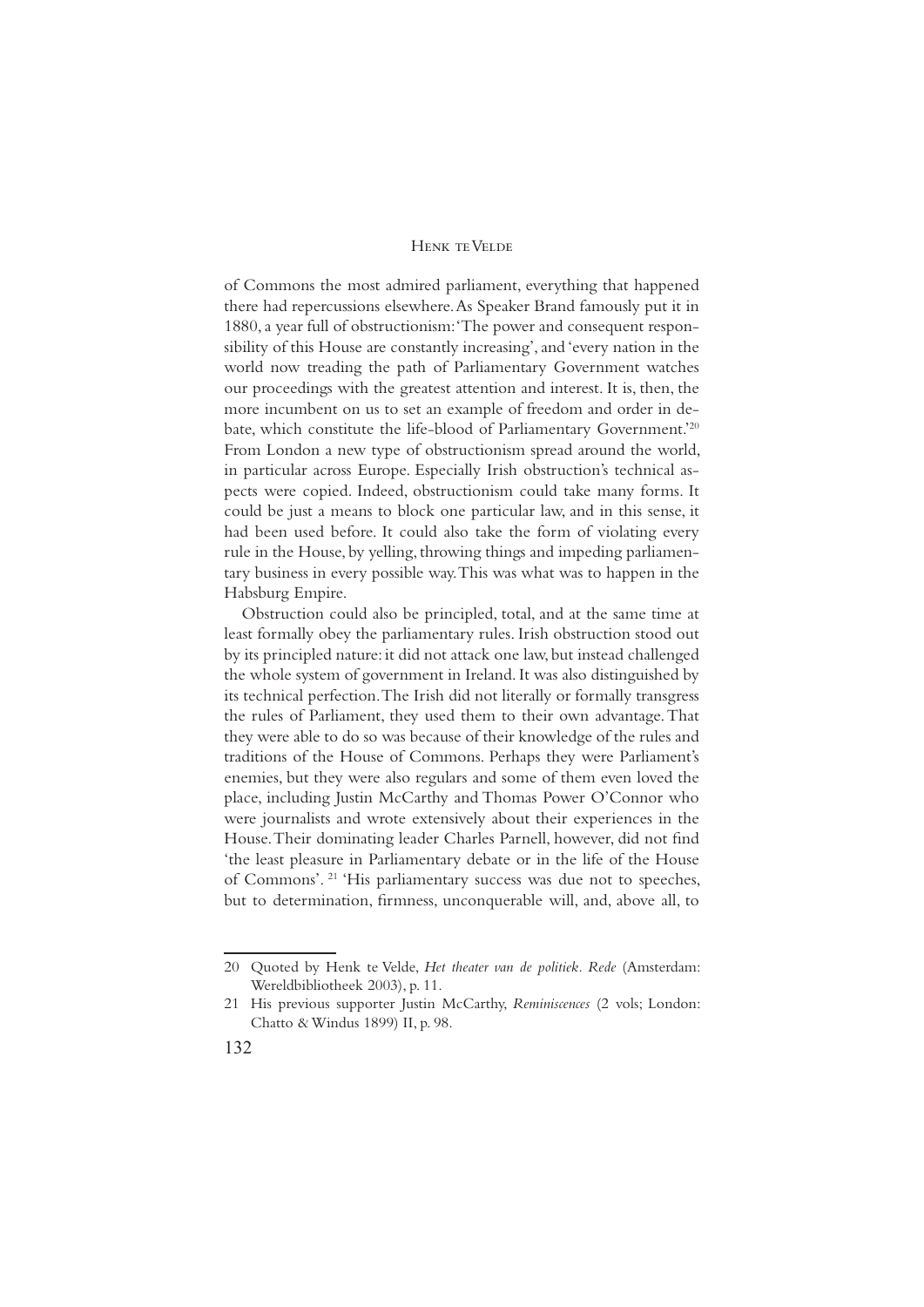the authoritarian command he exercised over a docile party.<sup>22</sup> He had a charismatic but somewhat aloof personality.<sup>23</sup>

Irish obstruction was new and radical not only for its discipline but also in the sense that the parliamentarians did not just want to block one law – that had been done before – but slow the whole system of government. This made an enormous impression, not only in Britain but also everywhere in Europe. In the following decades this model was built on with the far more violent forms of obstruction in other parliaments, most notably in the parliament in Vienna. There civilized behaviour seemed to break down completely. This confirmed the worst fears of pessimistic commentators.

# **Habsburg Austria as an Extreme Case**

In the final years of the nineteenth century, the American author and celebrity Mark Twain was living in the bustling capital of the Habsburg Empire. At that time, he wrote that everybody was talking about politics, and he heard that a parliamentary row was to be expected surrounding the language of the Empire. The German minority was determined to use any parliamentary means at their disposal to keep their language as the official language. The public gallery was crowded and many elegant ladies were present, but as a famous foreign guest Twain was able to secure one of the eagerly sought after tickets to the gallery. He was so famous that most MPs were aware of his presence and some came to meet him, but he described himself as only a spectator of an amazing play. The parliament building was 'a good place for theatrical effects', 'richly and showily decorated', 'its plan is that of an operahouse'. In a number of articles originally published in an American

<sup>22</sup> An adversary: William Jeans, *Parliamentary reminiscences* (London: Chapman and Hall 1912) p. 89.

<sup>23</sup> Supporter T.P. O'Connor, *Memoirs of an old parliamentarian* (London: Binn 1929) 235: 'Parnell was one of those magnetic personalities, at once so taciturn, so inscrutable, and at the same time so hypnotic, that everything about him, even the most trifling, took your attention, and perhaps set you guessing.'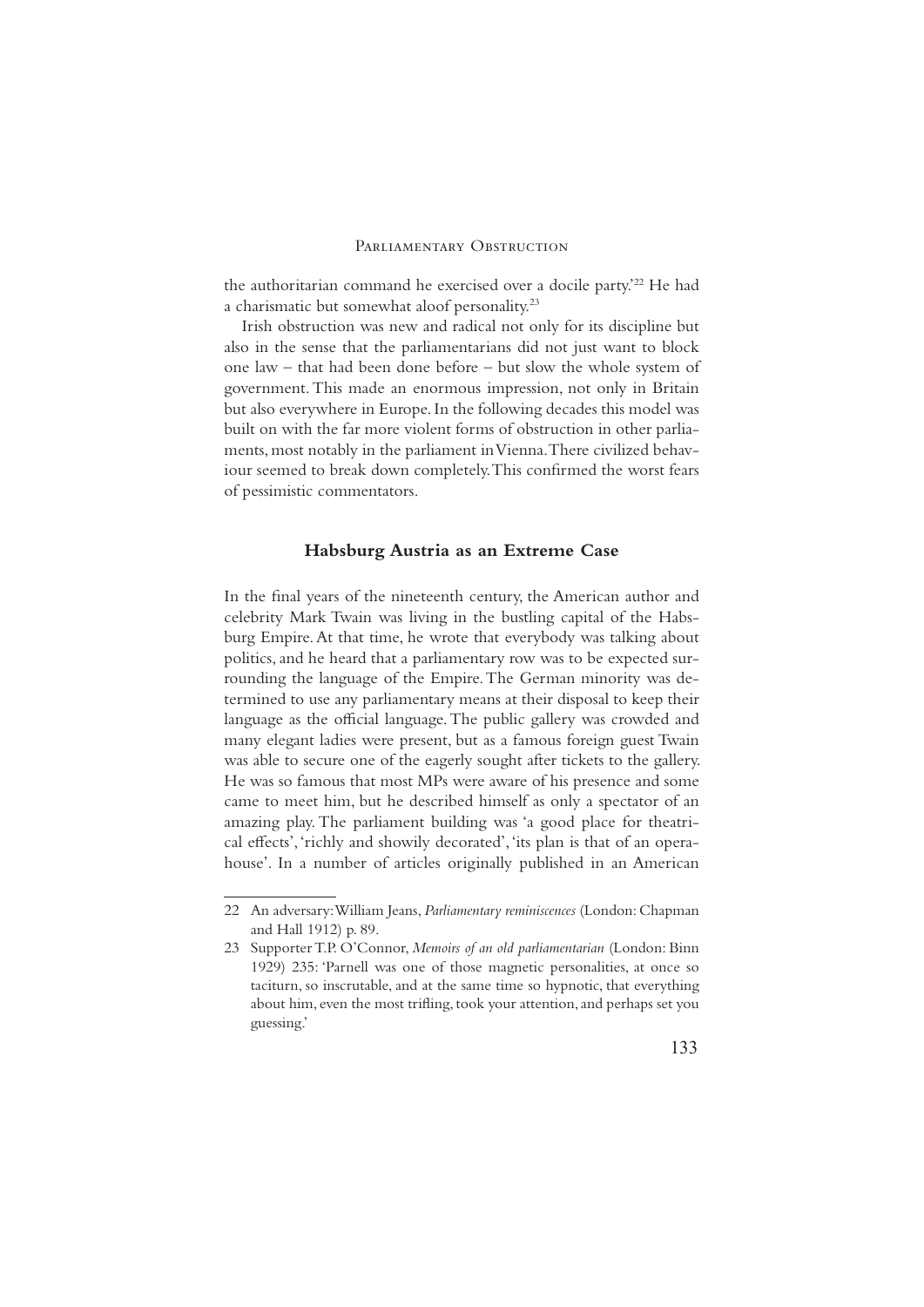# Henk te Velde

magazine (but avidly read in Vienna as well), he described the incredible scenes he witnessed.<sup>24</sup>

Twain's piece is a lively contribution to the extensive debate about parliamentary obstruction that took place in European public life and academia at the time. The German party in the Habsburg parliament had a trump card to play. According to a formal agreement, the arrangements defining the relationship within the dual monarchy between Austria and Hungary, called the *Ausgleich*, would have to be reconfirmed within a matter of weeks, or the Empire would formally fall apart. By delaying, or preferably 'obstructing' parliamentary business for a couple of weeks, the German party could thus put the government in real trouble. This is what they set out to do, by using every possible tactic they could find, as Twain illustrates. 'Its [the German party's] arms were the rules of the House. It was soon manifest that by applying these Rules ingeniously it could make the majority helpless, and keep it so as long as it pleased. It could shut off business every now and then with a motion to adjourn. It could require the ayes and noes on the motion, and use up thirty minutes on that detail. It could call for the reading and verification of the minutes of the previous meeting, and use up half a day in that way. It could require that several of its members be entered upon the list of permitted speakers previously to the opening of a sitting; and as there is no time limit, further delays could thus be accomplished.'25

The frustrated majority became angrier day by day. One of the most amazing accomplishments of the obstructing minority was a calm and competent twelve-hour speech by Dr Otto Lecher, who succeeded, as was required, in talking all the time about the subject at hand. Meanwhile, the parliament was constantly in an uproar—members were shouting at the top of their voices and insulting each other – 'Die Grossmutter auf dem Misthaufen erzeugt worden', was part of an insult Twain caught amidst all the noise and commotion. Because of this, no-

<sup>24</sup> Mark Twain, 'Stirring times in Austria', in: Id., *The man that corrupted Hadleyburg and other stories and essays* (1900; New York: Oxford UP 1996) 296. Cf. Carl Dolmetsch, *"Our famous guest". Mark Twain in Vienna* (Athens/ London: University of Georgia Press 1992) chapter 4.

<sup>25</sup> Ibid., pp. 294-295.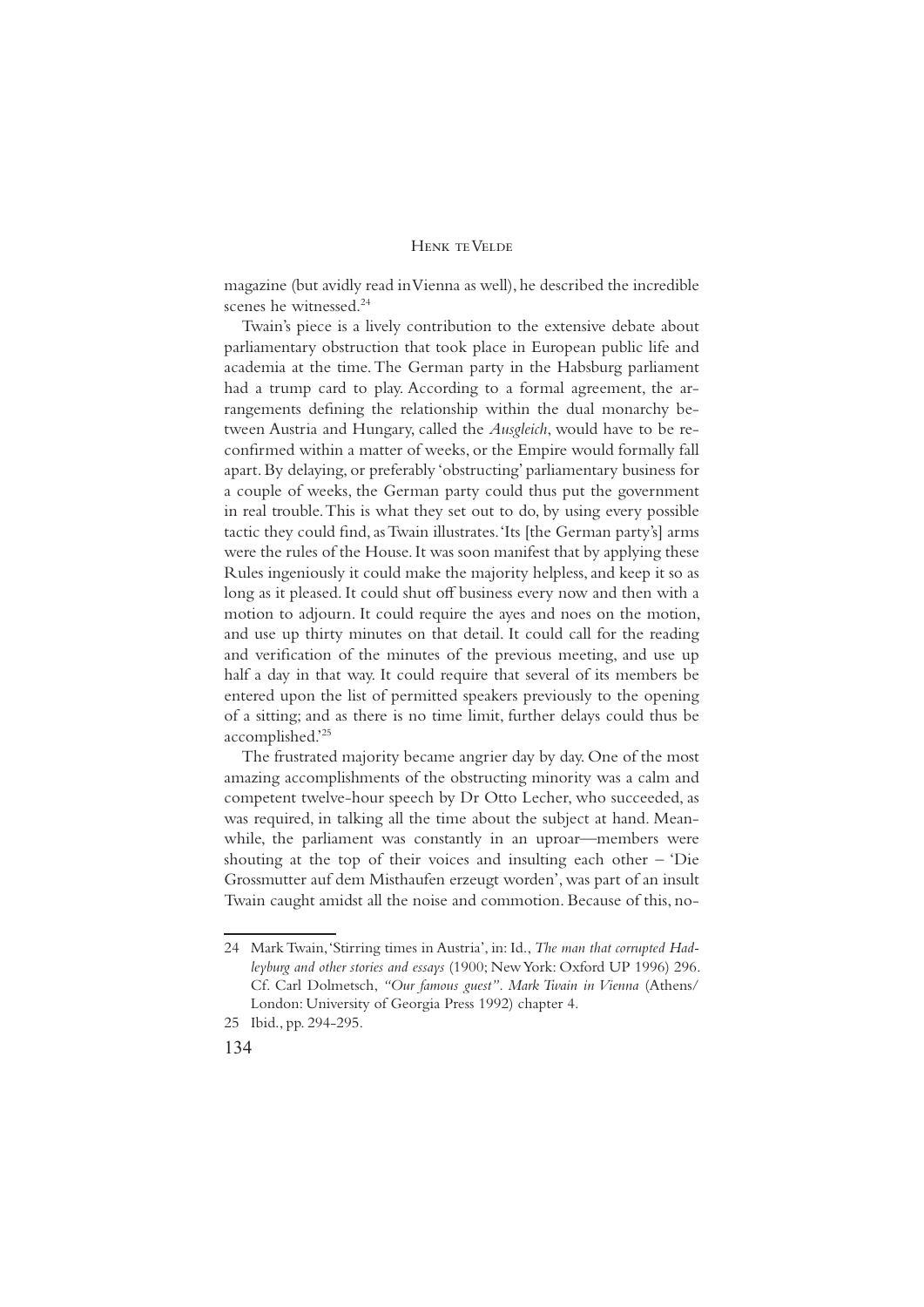body heard a word that Lecher said; 'the official stenographers had left their places and were at his elbows taking down his words, he leaning and orating into their ears', in fact Lecher's speech was a 'pantomime'.<sup>26</sup>

Amidst the incredible chaos, the supporters of the government suddenly and irregularly changed the rules of parliament with the so-called Lex Falkenhayn which set limits on the freedom of speech within parliament. When this act became apparent  $-$  at first nobody had heard what was being said – the chaos reached a climax. The socialists, who refused to accept the new rules, stormed the seat of the president of the parliament ('one could see fists go up and come down') and were subsequently dragged out of the building by policemen. Twain concludes: 'It was a tremendous episode. The memory of it will outlast all the thrones that exist to-day.'27

These scenes caused an even greater sensation than they would have otherwise because of the enormous contrast between the grave 'dignity' of the institution and the unruly behaviour of its supposedly wellmannered and mostly upper-class members. Mark Twain could not understand that 'this convention of gentlemen could consent to use such gross terms'. He even wondered whether 'parliament and the Constitution [would] survive the present storm'. It is not surprising that the complete breakdown of ordinary parliamentary procedure led him to question the stability of the regime.<sup>28</sup>

This tempest in the Austrian parliament was one of the most extreme cases of parliamentary obstruction during this period. It happened in the parliament of one of the great powers of the day, and participants marshalled the whole array of parliamentary obstruction: from simply filibustering with endless speeches to ingenuous use of the rules of procedure, from endless voting and endless motions to shouting, insulting, singing, drumming the parliamentary lecterns, throwing things, ruining the furniture and resorting to physical violence.<sup>29</sup> It was a complete crisis of the parliament's image as the place for the reason-

<sup>26</sup> Ibid., pp. 300, 302, 324.

<sup>27</sup> Ibid., pp. 338, 340.

<sup>28</sup> Ibid., pp. 329, 341.

<sup>29</sup> Mezey, 'Obstruktion in der ungarischen Rechtsgeschichte', p. 100, distinguishes between simple (einfache), technical (technische) and violent (gewalttätige) obstruction.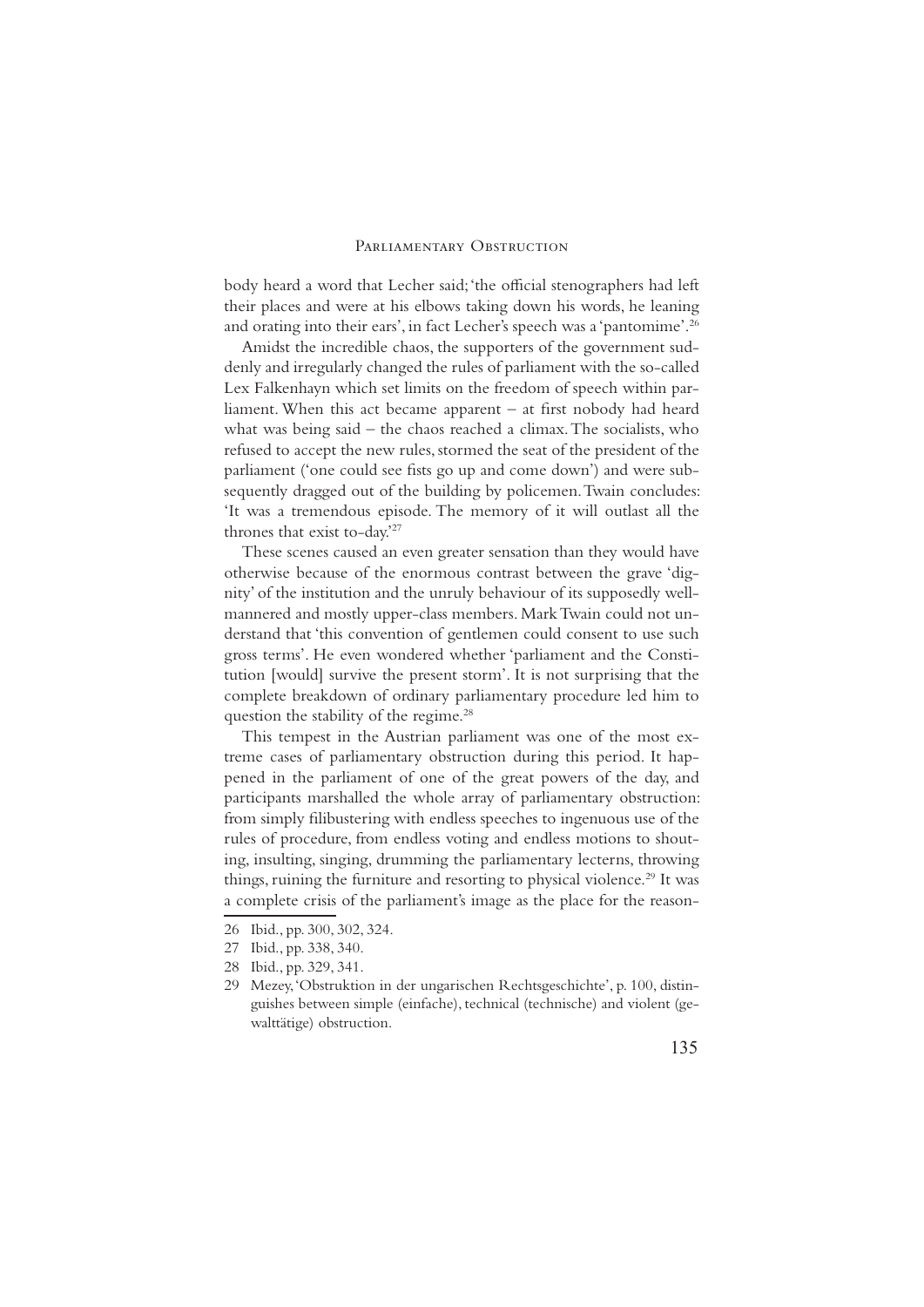## HENK TE VELDE

able and dignified conversation of gentlemen which could include the *choc des opinions*, but certainly not this type of shocking behaviour. The Habsburg Empire did not count as a shining example of parliamentary politics anyway, and one German constitutionalist who wrote about the parliamentary obstruction of the time classified the rough type of obstruction described by Twain as 'animalische Obstruktion'.30 Scenes of yelling, swearing and flinging all sorts of fruit and eggs became infamous, and the throwing of inkpots<sup>31</sup> became proverbial. When an angry Dutch socialist threatened obstruction around 1910, he reminded his fellows MPs of the scenes in the Austrian and other parliaments, where 'inkpots were turned into airplanes' and the lecterns and 'other musical instruments' were turned into a means of applause.<sup>32</sup> Austria was seen as an extreme case, but it contributed nevertheless to the impression that obstruction was the most pressing problem parliaments were facing at the time, and that this was more than just a problem, it was a 'crisis'.

# **Socialist Obstruction**

Irish obstruction served as an example for radical Tories, the radical liberal Lloyd George and early socialists in Britain.<sup>33</sup> It also was an example for national minorities in the Habsburg Empire and socialists everywhere on the Continent. National minorities and socialists were the two main categories of obstructionists in Europe during this period.<sup>34</sup> At first glance, one might perhaps assume that the socialists were the most revolutionary of the two categories, as they still cherished the idea of a social revolution, whereas the Irish and other minority nationalists only wanted independence or Home Rule. Independence, however, entailed a real departure from the parliament to which they still

<sup>30</sup> Koller, *Die Obstruktion,* p. 72.

<sup>31</sup> Mezey, 'Obstruktion', p. 113.

<sup>32</sup> Jan Duys, *Handelingen Tweede Kamer*, 20 september 1911, p. 18.

<sup>33</sup> E.g. Brian Harrison, *The Transformation of British Politics 1860-1995* (Oxford UP 1996) p. 110; T.A. Jenkins, *Parliament, Party and Politics in Victorian Britain* (Manchester UP 1996) p. 123.

<sup>34</sup> Overview among other things in Masson, *De l'obstruction parlementaire.*

<sup>136</sup>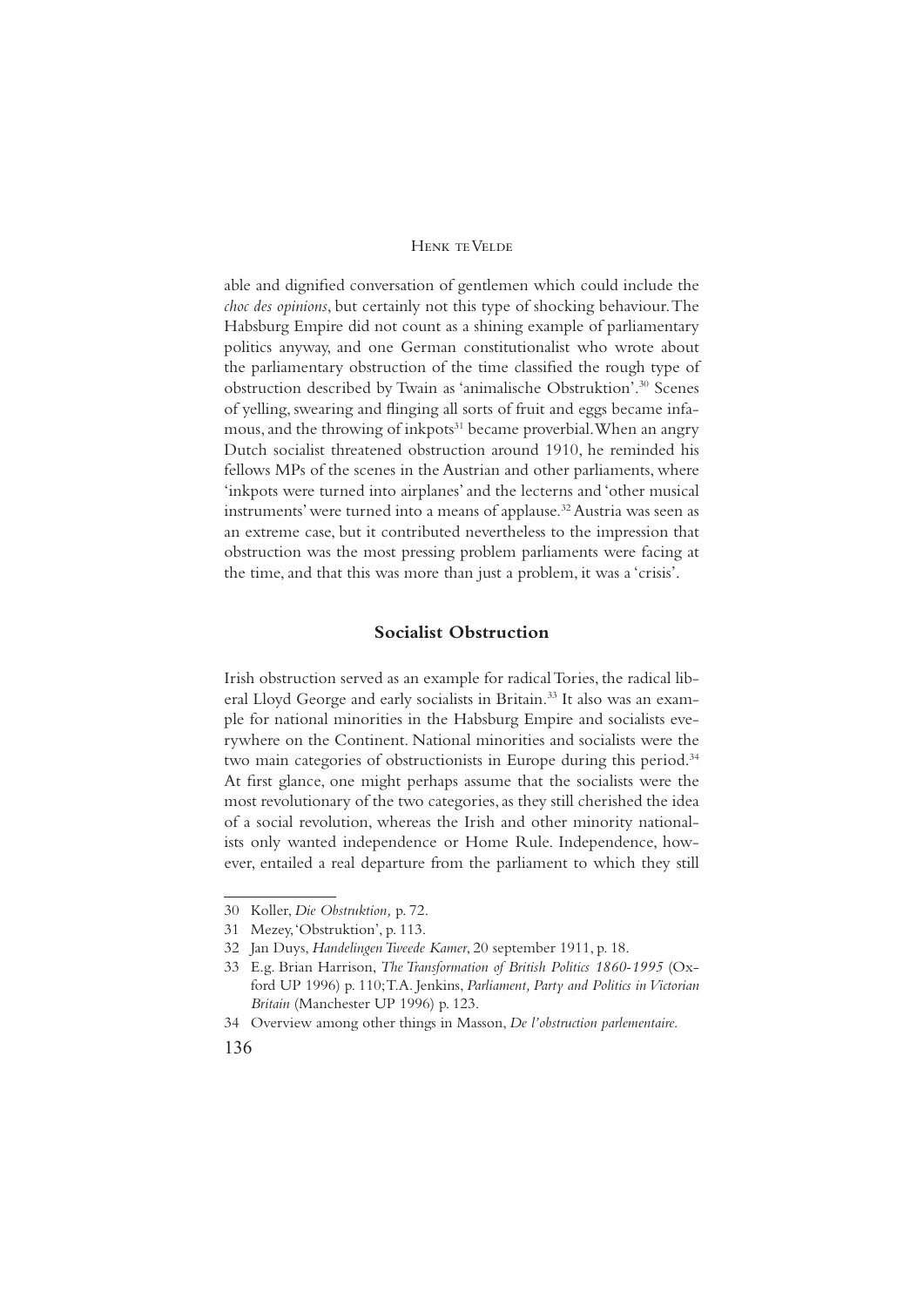belonged, whereas most socialists eventually decided that they wanted to gain a position within that parliament. Therefore, nationalist obstruction could be more fundamental, as some authors in the period already sensed.<sup>35</sup> Mark Twain had noted the similarities between the fundamentalist nationalist obstruction of the Irish and Habsburg minorities, and even used this comparison to explain the more violent nature of obstruction in Vienna: 'nine nationalities are represented in the Reichsrath; it makes nine Irish parties, so to speak, with all that that means'.<sup>36</sup>

Like the Irish, most socialists complied with the formal rules of parliament and, also like Irish MPs, they obstructed for reasons of principle, meaning their tactics were sometimes violent but in practice more often rather modest. The Belgian socialist party was one of the best organized and self-confident in Europe. In 1894, their leader Emile Vandervelde entered parliament with twenty-eight fellow socialists with the express intention 'to engage head on all institutions of the regime'.37 Some MPs behaved purposefully in a provocatively non-bourgeois way, and the party used obstruction to prevent the introduction of laws it did not want and in order to wring universal suffrage from the government.<sup>38</sup> These actions were intended to use parliament, not to shut it down, and in practice obstruction was one of the means of reaching the goals the party wanted to achieve. In Germany this tactic was vindicated by

- 36 Mark Twain, 'The Austrian Parliamentary System? Government by Article 14', *Lords and Commons* 25 February 1899, as quoted by Dolmetsch, *Famous Guest*, p. 79.
- 37 Émile Vandervelde, *Souvenirs d›un militant socialiste* (Paris 1939) p. 46: (in 1894) 'Vingt-huit députés socialistes, d'un bloc, pénétraient, comme par effraction, dans le Parlement le plus bourgeois de l'Europe. Ils y entraient avec le propos, nettement affirmé, de s'en prendre, sans ménagements, à toutes les institutions du régime.' Vandervelde also thought that the Belgian party could achieve more than its stronger German counterpart because of the more liberal nature of the Belgian constitution.
- 38 Jo Deferme, 'Van burgerlijke afstandelijkheid naar volkse betrokkenheid. De politieke cultuur van enkele socialistische mijnwerkers in het Belgische parlement, 1894-1914', *Brood & Rozen (*2004) I, pp. 11-29; Masson, *Obstruction*, pp. 119-127; Maarten Van Ginderachter, *Het rode vaderland. De vergeten geschiedenis van de communautaire spanningen in het Belgische socialisme voor WO I* (Tielt: Lannoo 2005) p. 192.

<sup>35</sup> E.g. Koller, *Obstruktion*, p. 100.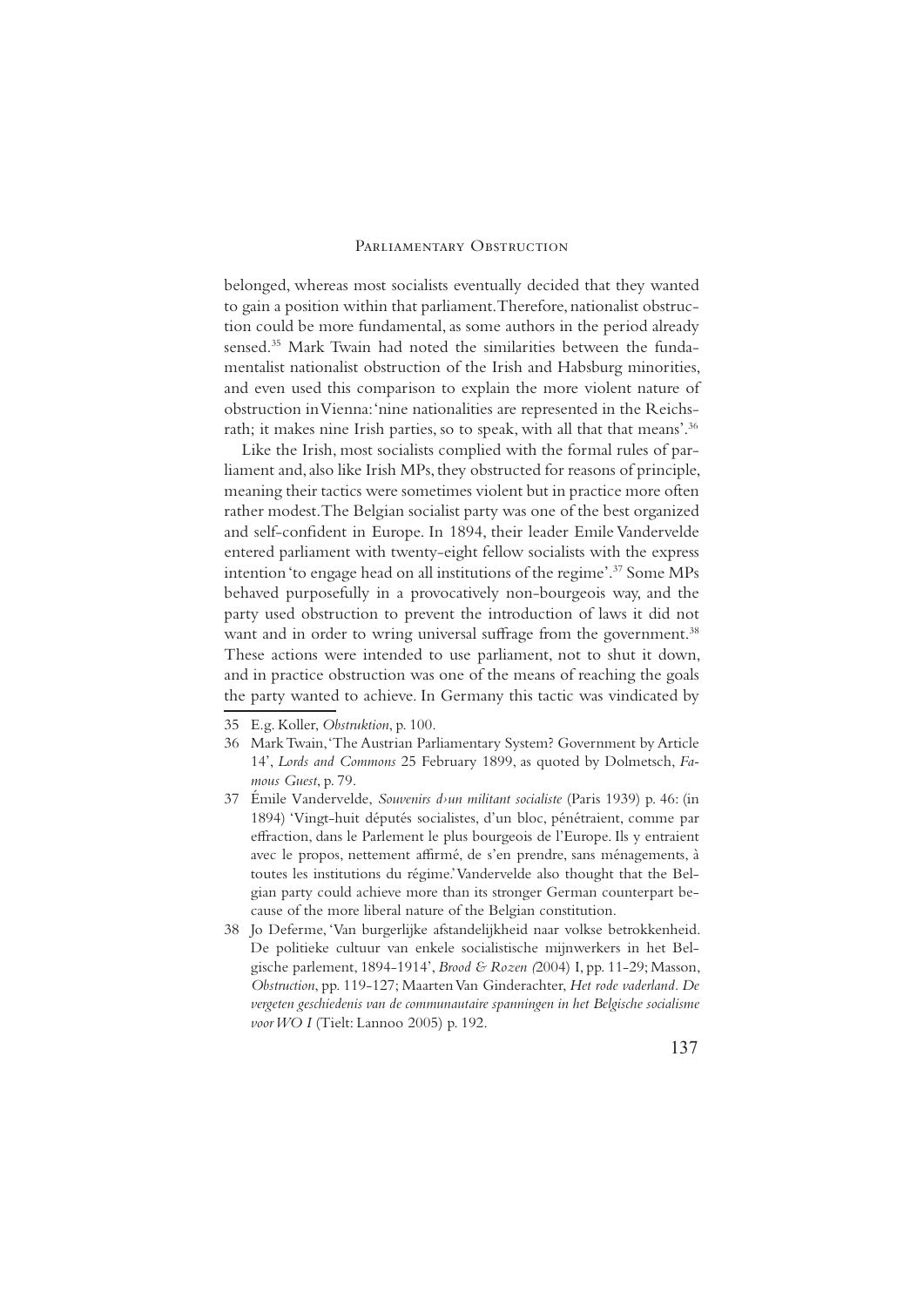# Henk te Velde

one of the most prominent (but also moderate) members of the socialist party. When the German socialist party obstructed parliamentary decision-making about one particular law around 1900, the revisionist socialist Eduard Bernstein explained that socialist obstruction differed from the Irish case, and that it was in fact a normal instead of a revolutionary parliamentary weapon.<sup>39</sup> It was hardly surprising that the British parliament had taken measures against Irish obstruction, Bernstein wrote, because this obstruction was directed against all parliamentary business. Socialist obstruction, on the other hand, was only '*Obstruction ad hoc*', directed against a single measure or law. It was not the dictatorship of a minority, on the contrary, it was the defence of legitimate minority claims against an oppressive majority. He even went a step further, by arguing 'that obstruction belonged to the nature of parliamentarism, which is not complete without the right to obstruction'.40 Obstruction was seen as a weapon of last resort for minorities that were oppressed by a dictatorial majority.

Interestingly, Bernstein even used the power of the House of Lords in Britain as an example to defend his position. He said that by vetoing a measure, the House of Lords could, as it were, force a referendum on a certain issue because only the voters could decide what should happen in case of deadlock between the two houses of Parliament. He referred to the conservative leader Lord Salisbury, who argued along these lines.<sup>41</sup> Bernstein was right; according to recent research, 'the high Tory Salisbury was developing a theory of plebiscitary democracy as a check on an over-mighty executive.<sup>'42</sup> Salisbury came close to the arguments of the fourth position on obstruction laid out at the beginning of this article as defended by the Frenchman Leroy-Beaulieu, who also

- 40 Bernstein, 'Zur Bilanz', p. 37.
- 41 Ibidem, p. 38.
- 42 Jane Ridley, 'The Unionist Opposition and the House of Lords, 1906- 1910', *Parliamentary History* 11 (1992) p. 238.



<sup>39</sup> Eduard Bernstein, ´Zur Bilanz des Kampfes gegen den neuen Zolltarif', *Sozialistische Monatshefte* (1903) I, pp. 1, 35-42, also for the next sentences. Cf. Elfi Pracht, *Parlamentarismus und deutsche Sozialdemokratie 1867-1914*  (Pfaffenweiler: Centaurus Verlag 1990) p. 466 and passim, for the context of socialist obstruction and also for the attitude of the socialist parliamentary group in general.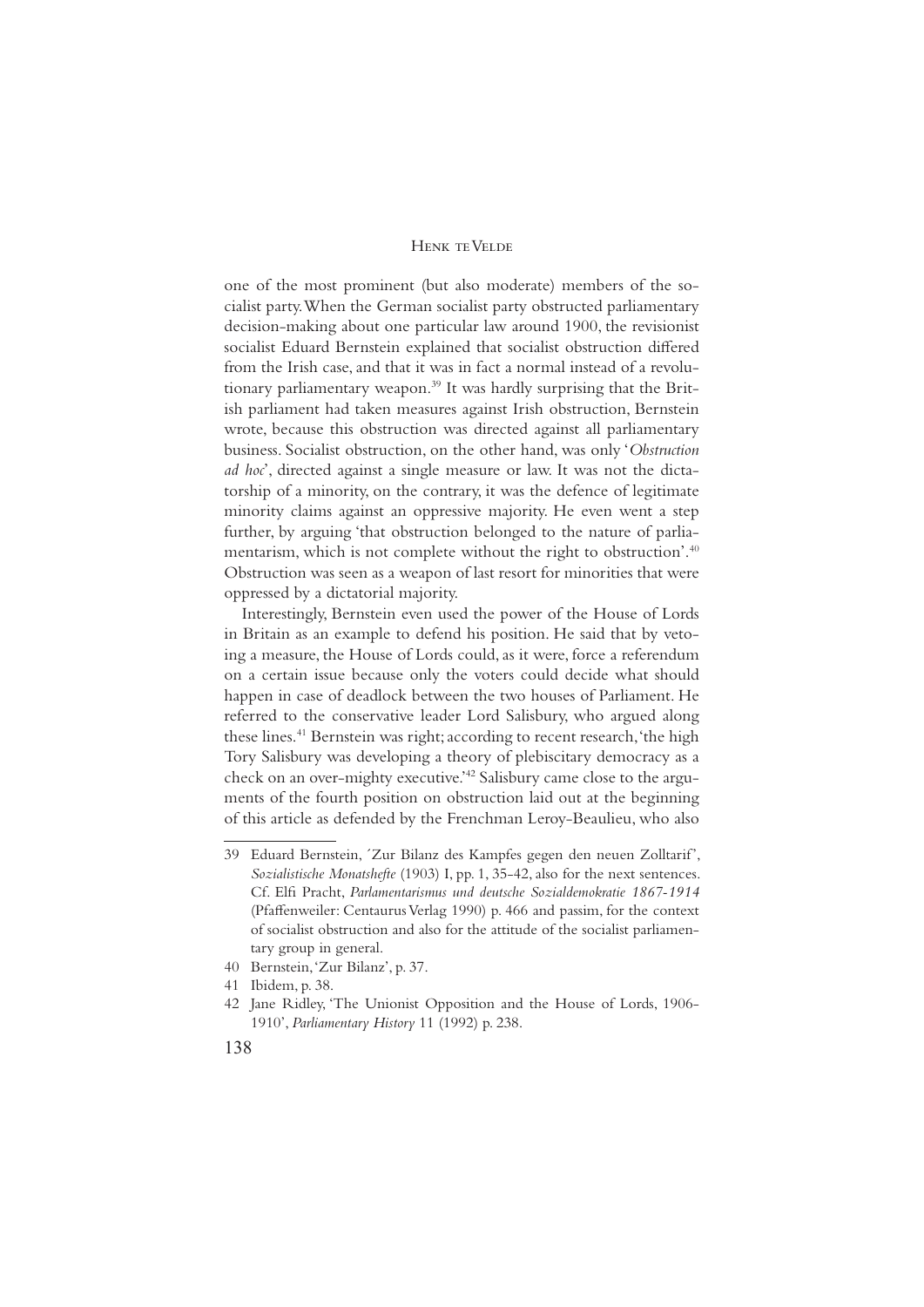called for the introduction of a referendum to curtail executive power. The Lords even used the word obstruction, although in order to argue that they did not use it. 'What the House of Lords claimed', said the conservative unionist leader Lansdowne, 'was not the right to obstruct; it did claim and it meant to exercise the right of revising measures that came up to them from the other House of Parliament.'43 He denied it, but what he said was the same thing socialists meant by using obstruction. Ironically, when the House of Lords used its veto power a couple of years later, it was against the progressive People's Budget of Lloyd George, and the outcome was a severe curtailment of the powers of the Lords.

Even if Bernstein's argument came close to conservative ideas of the same period and it came from one of the least radical socialists, his argument was not exceptional in socialist circles. In practical terms the same argument was used by socialists in the Netherlands in defence of their attempt at obstruction around 1910. They felt an obligation to obstruct, they said, because the majority refused to listen to their arguments in a particular parliamentary debate. The only thing they could do to gain attention was to use the means of obstruction. As they argued later, 'obstruction was the legitimate weapon of an oppressed parliamentary minority' – this echo of Bernstein's words may have been the result of the close connections between the Dutch and the German socialist parties. The Dutch socialist Johan Schaper seemed inspired by the methods of the Habsburg parliament when he threatened that inkpots would fly through the air. In practice, though, he limited himself to the classic means of technical parliamentary obstruction and the obstruction only lasted for a short period of time. He argued that, if it were used abundantly or as a normal political weapon, obstruction would 'denature' the parliamentary system. It was a symbolic protest against the attitude of the majority, and in that sense, it was also appreciated by liberal newspapers that did not normally support socialist politics.44

<sup>43</sup> Lansdowne in 1906, quoted by Ridley, 'Unionist Opposition', p. 236.

<sup>44</sup> Erie Tanja, *Goede politiek. De parlementaire cultuur van de Tweede Kamer, 1866-1940* (Amsterdam: Boom 2011) pp. 107-114; the socialist leader P.J. Troelstra in parliament in 1920; J.H. Schaper, *Een halve eeuw strijd. Herinneringen* II (Groningen etc. 1935) pp. 267-287; esp. 272, 284, 287.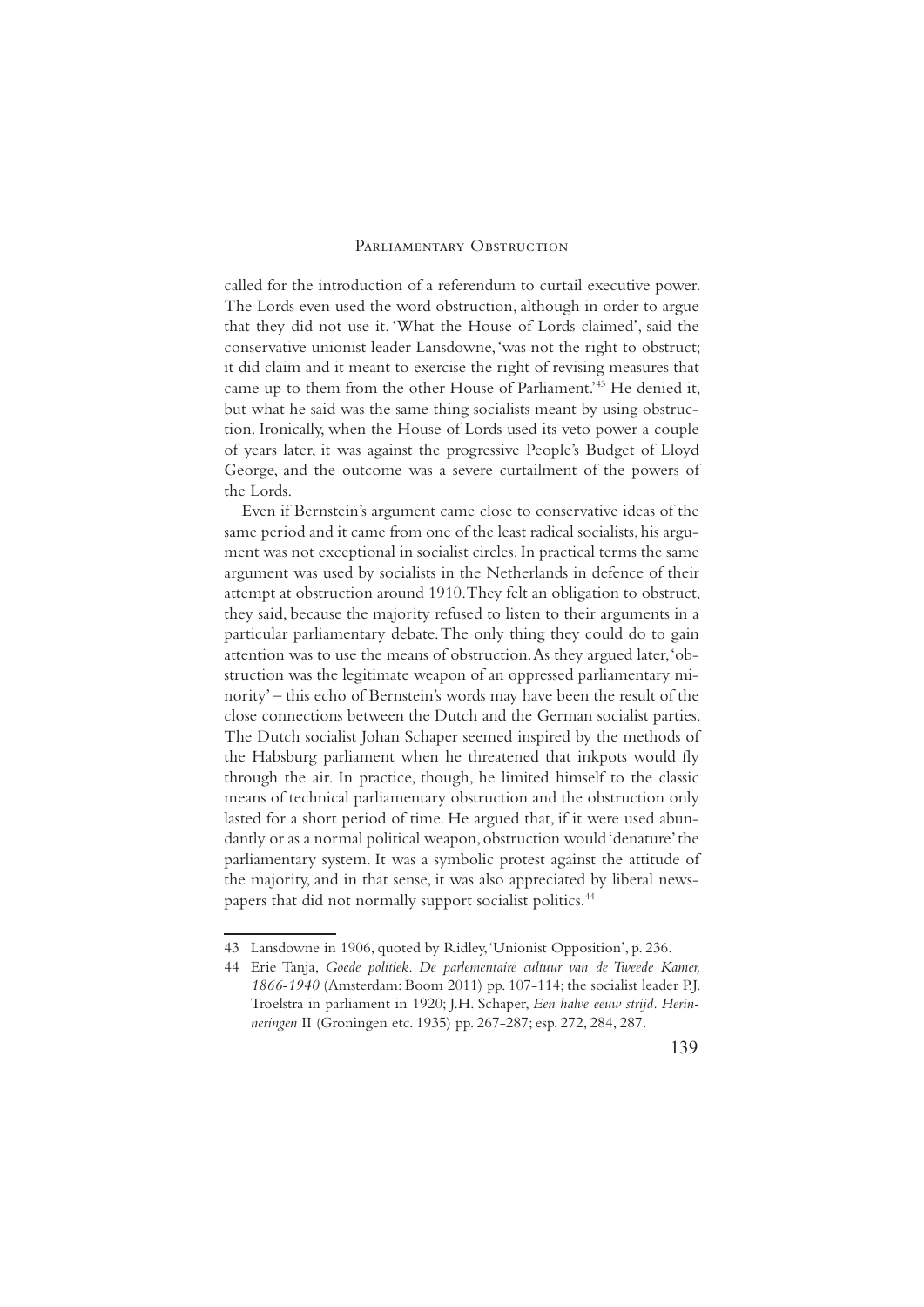# Henk te Velde

This type of obstruction could only be the work of experienced members of parliament who knew the rules very well. It is probably no coincidence that socialists did not obstruct when they first entered parliament, but only after a while, when they understood the procedures, the atmosphere and the way to use the parliament. At first the question was whether parliament would accept these newcomers at all. In the Reichstag socialists were initially occasionally boycotted, and their speeches were sometimes hampered by the loud noises of their opponents. Although some socialists at first tried to change the tone of parliament by introducing the language and the behaviour of the common people—Wilhelm Liebknecht also famously attacked the 'comedy' of parliament—after a while socialists began to differentiate between the tone of mass meetings and that of the parliament. By using obstruction they wanted to show their adherents that they were still not a part of the aristocratic club and that they were still to a certain extent outsiders. At the same time, they could only use obstruction this way because they had become part of the parliamentary system and understood its rules.<sup>45</sup>

Were their tactics successful? Parnell and his Irish MPs were successful because their head-on collision with the British parliamentary system did not help them in Westminster but boosted their popularity in Ireland. The socialists, on the other hand, selected individual cases with which they could demonstrate the tyrannical nature of the ruling majority. Although they knew how to reach their audience by speaking out of the window, as the German and French phrase ran, and although they perhaps won some seats with their positions, their use of obstruction was not a resounding success. According to Georg Jellinek, the German 'Social Democrats decidedly overestimated the strength and energy of their public backing'.<sup>46</sup> Although even Jellinek acknowledges the socialists had gained many seats in parliament, he was probably right in downplaying the contribution of obstruction tactics to this electoral victory.

<sup>45</sup> See besides Pracht, *Parlamentarismus und deutsche Sozialdemokratie,* Andreas Biefang, *Die andere Seite der Macht. Reichstag und Öffentlichkeit im System Bismarck 1871-1890* (Düsseldorf: Droste 2009) and Thomas Welskopp, *Das Banner der Brüderlichkeit. Die deutsche Sozialsdemokratie vom Vormärz bis zum Sozialistengesetz* (Bonn: Dietz 2000).

<sup>46</sup> Jellinek, 'Parliamentary Obstruction', p. 586.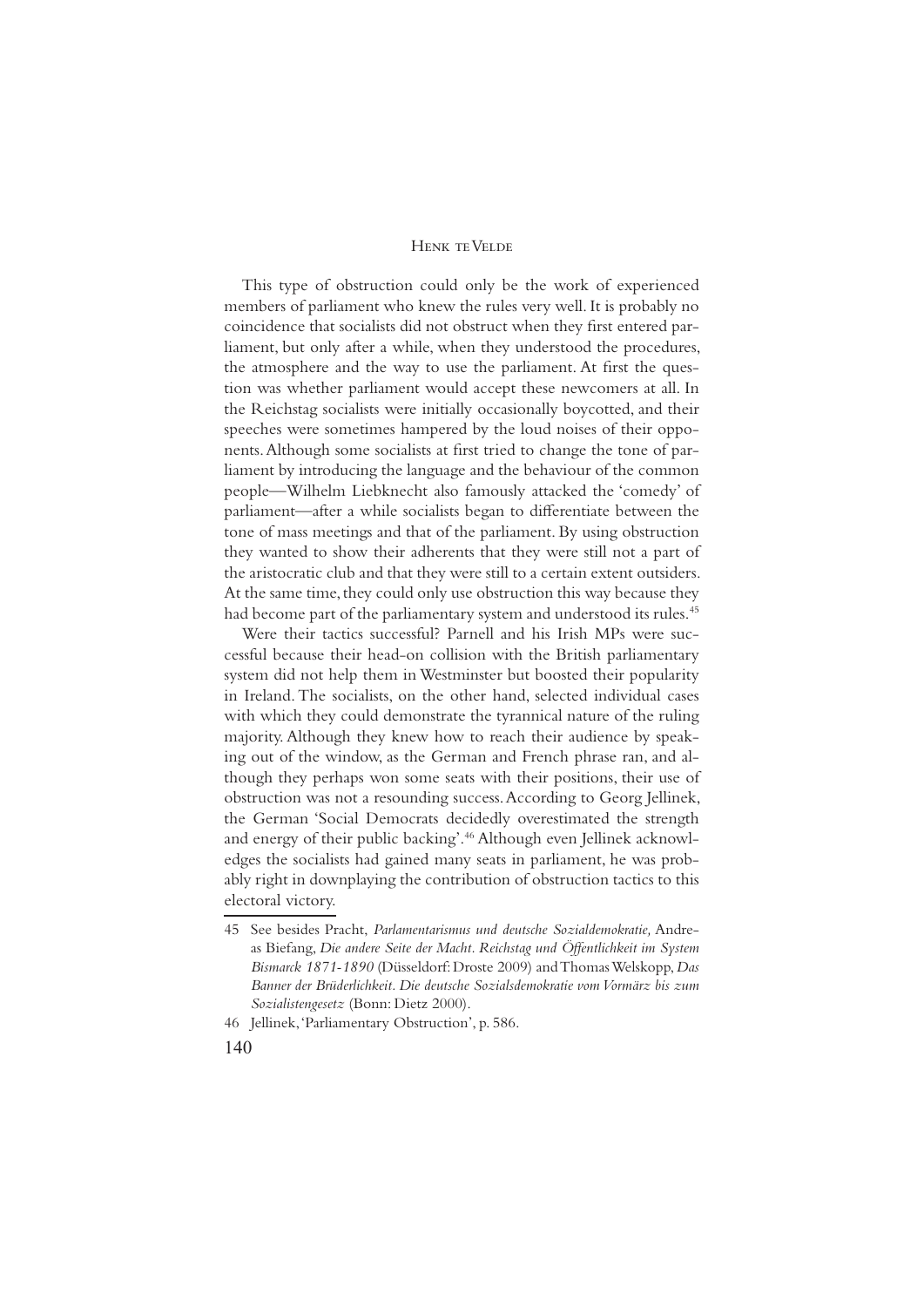It is also clear that just pointing out the rude manners of the socialist newcomers from working-class backgrounds (as often happened) was not a valid explanation of obstruction. For instance, Dutch conservative analysts argued along these lines and dreaded aloud about the end of parliamentarism as it was known.47 This was certainly the way their opponents depicted the obstructionists in many countries. As one of the obstructing Irish MPs said later: 'The comments in the British papers would make their readers think of them [the obstructing Irish] as illiterate rowdies; as a matter of fact, they were nearly all highly educated men.'48

That the newcomers lowered the level of parliament with their lack of inner refinement was an argument used to dismiss their criticism, but it is true that the newcomers did not automatically obey the rules of the aristocratic and upper-class milieu that had dominated parliaments during most of the nineteenth century. In the newcomers' eyes there were more important things to consider than the club's culture. The opponents of obstruction were probably right in stressing the importance of team spirit and the culture of the parliament as a club, but this did not necessarily have to do with social class, let alone with personal manners.49 The literature on the U.S. Senate stresses the importance of the informal, relational club culture which relied on the norm of

<sup>47</sup> E.g. W.J. Couturier, *Handhaving van de orde in parlementaire vergaderingen*  (Den Haag: Brunt 1914) p. 54; also the remarks about parliamentary culture in Johan Huizinga, *Homo ludens. A study of the play-element in culture*  Boston: Beacon Press 1955; original Dutch edition 1938); cf. Henk te Velde, 'Spelers en spelbrekers. De beschaving van de Tweede Kamer', *De Negentiende Eeuw* (2006) pp. 35-47.

<sup>48</sup> O'Connor, *Memoirs* I, p. 146.

<sup>49</sup> On the importance of the 'club', among other things, Thomas Mergel, *Parlamentarische Kultur in der Weimarer Republik. Politische Kommunikation, symbolische Politik und Öffentlichkeit im Reichstag* (Düsseldrof: Droste 2002); Biefang, *Die andere Seite,* pp. 215-231; Marc Abélès, *Un ethnologue à l'Assemblée*  (Paris 2001); Christopher Silvester ed., *The literary Companion to Parliament*  (London: Sinclair-Stvenson 1996); Te Velde, *Theater van de politiek*. Cf. on the U.S. also Donald Matthews, *U.S. Senators and Their World* (Chapel Hil: University of North Carolina Press 1960).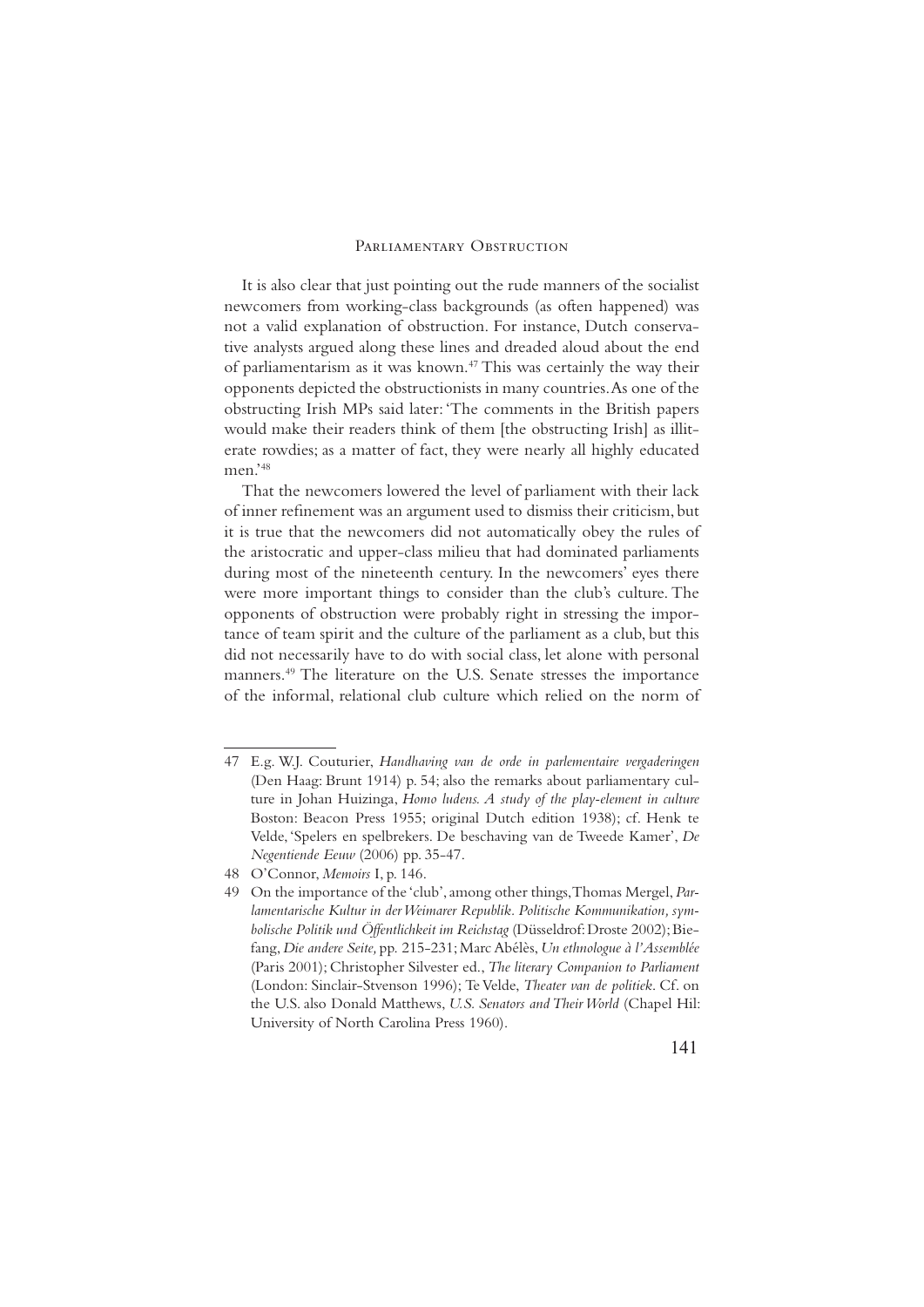## HENK TE VELDE

reciprocity.50 The important thing was to know whether MPs regarded themselves as members of an extra-parliamentary party rather than a member of parliament itself. It was much easier to obstruct if you had not completely integrated into the group culture of parliament and had a primary audience outside of parliament. Committing obstruction was also playing to the gallery. This was true not only for the Irish but also for the socialists.

# **The End of Obstruction in Europe**

The type of systematic obstruction introduced by the Irish emerged in the late 1870s and, for the most part, did not survive the First World War. The obstruction by National Socialists and Communists that Thomas Mergel describes for the Weimar Republic is something else than what the Irish MPs introduced.<sup>51</sup> It eventually brought the Reichstag to a complete standstill and was always violent action meant to destroy parliament. It was much more a *by-product* of the social action of these political groups, than the *cause* of social unrest, as sometimes was the case in the late nineteenth century when parliament was more the centre of politics than during the interwar period. Technical and simple obstruction was disappearing, and when it happened, it did not cause the anxiety that Irish and Austrian obstruction had caused earlier but was seen as just an isolated incident. Perhaps the antidemocratic obstruction of the interwar years removed obstruction of any kind as a legitimate parliamentary tool in Europe after the Second World War. In Western Europe the sober post-war parliamentary democracy did not accept obstruction by outsiders.52

As a general European phenomenon, violent and systematic obstruction belonged to a phase of the development of the parliamentary system, in which it had to cope with, on the one hand, the increasing

<sup>50</sup> Wawro & Schickler, *Filibuster*, in particular.

<sup>51</sup> Mergel, *Parlamentarische Kultur*, in particular part V.

<sup>52</sup> See about the nature of this democracy e.g. Martin Conway, 'Democracy in Postwar Western Europe: the Triumph of a Political Model', *European History Quarterly* 32 (2002) pp. 59-84.

<sup>142</sup>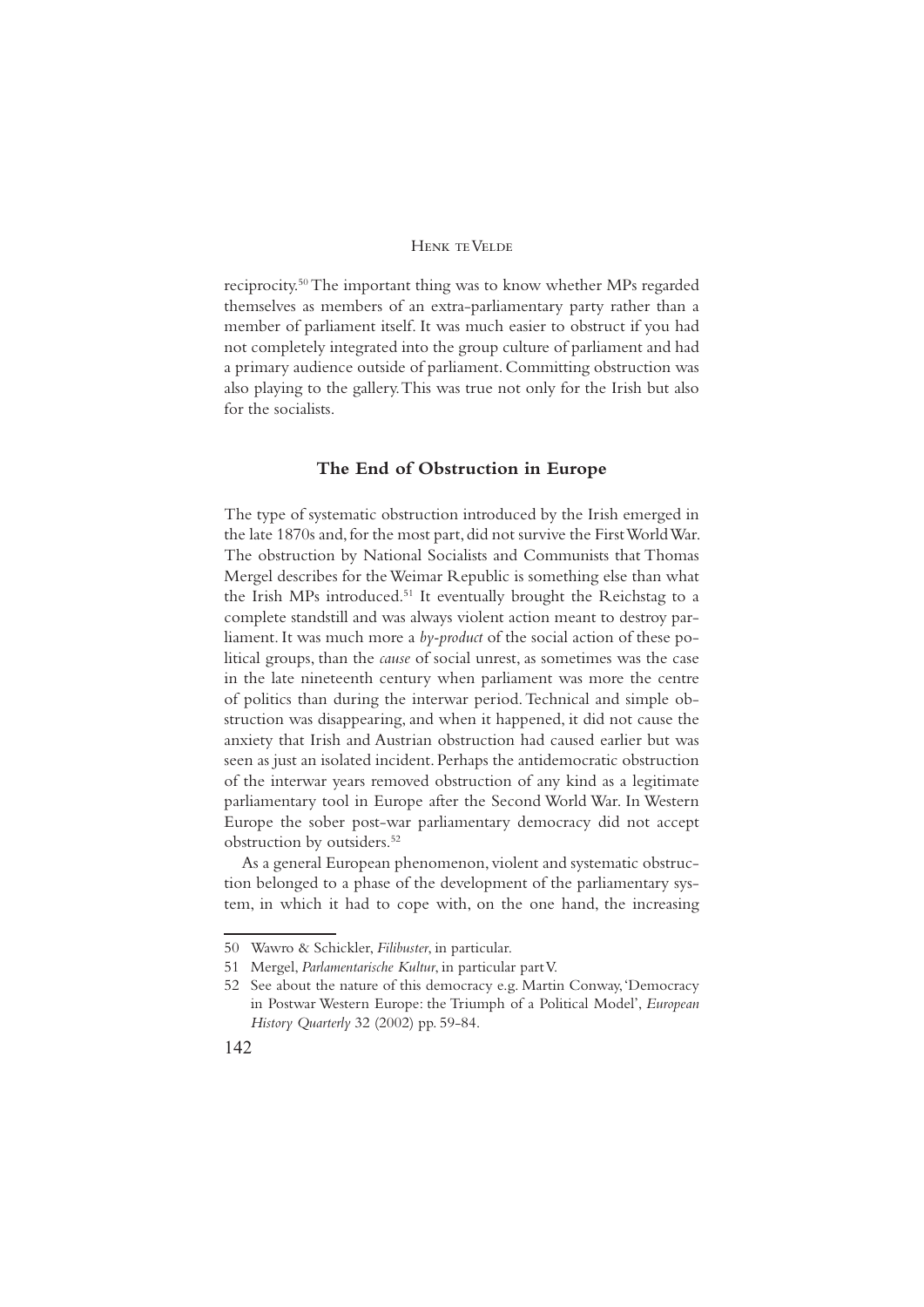#### Parliamentary Obstruction

burden of legislative work and, on the other hand, newly emerging organized political parties. The growing role of the state with all the new legislation this entailed limited open debate. As Harrison pointed out, 'efficiency' was what the state now needed, not endless debates of an old aristocratic elite that saw the House of Commons as the best club in London. The emergence of organized obstruction was, on the other hand, related to the emergence of mass political parties and the broadening of suffrage rights. As the conservative liberal politician Robert Lowe, an opponent of obstruction, put it: 'there is the closest possible connection between the lowering of the franchise and the systematic and organized obstruction which now degrades and neutralises the House of Commons. The lower the franchise the more the voter is inclined to trust to mere numerical superiority, and to dispense himself from the necessity of thought and reflection.'<sup>53</sup> The implicit assumption here seems to be that the lower classes only thought about their direct self-interest, as opposed to the upper class which could stand above the fray. This is a misinterpretation of what really happened, which actually had to do with the change of the nature of parliamentary debate caused by the emergence of party organizations and the development of the government.

That so many lawyers and MPs dreaded the end of the parliamentary system was probably caused by their conception of the nature of parliamentary debate. They felt that this should be a sober but open exchange of arguments meant to find the truth and to reach compromises. The independence of MPs was a precondition for such a debate, and a severe curtailment of speaking time, let alone limiting this to the leaders of parliamentary parties was almost inconceivable, as was demonstrated by the time it took to convince a majority in the British parliament that the only answer to the Irish obstruction was changing the rules and allowing the 'clôture' of debates.

The new parties – of which the Irish and socialists were the most conspicuous examples – had often already decided what they thought about a certain issue before it reached parliament, and plainly said that they wanted to use parliament to reach their end; in their eyes parlia-

<sup>53</sup> Sherbrooke (= Robert Lowe), 'The clôture and the Tories', *The Nineteenth Century* 11 (1882) pp. 149-156; esp. 154.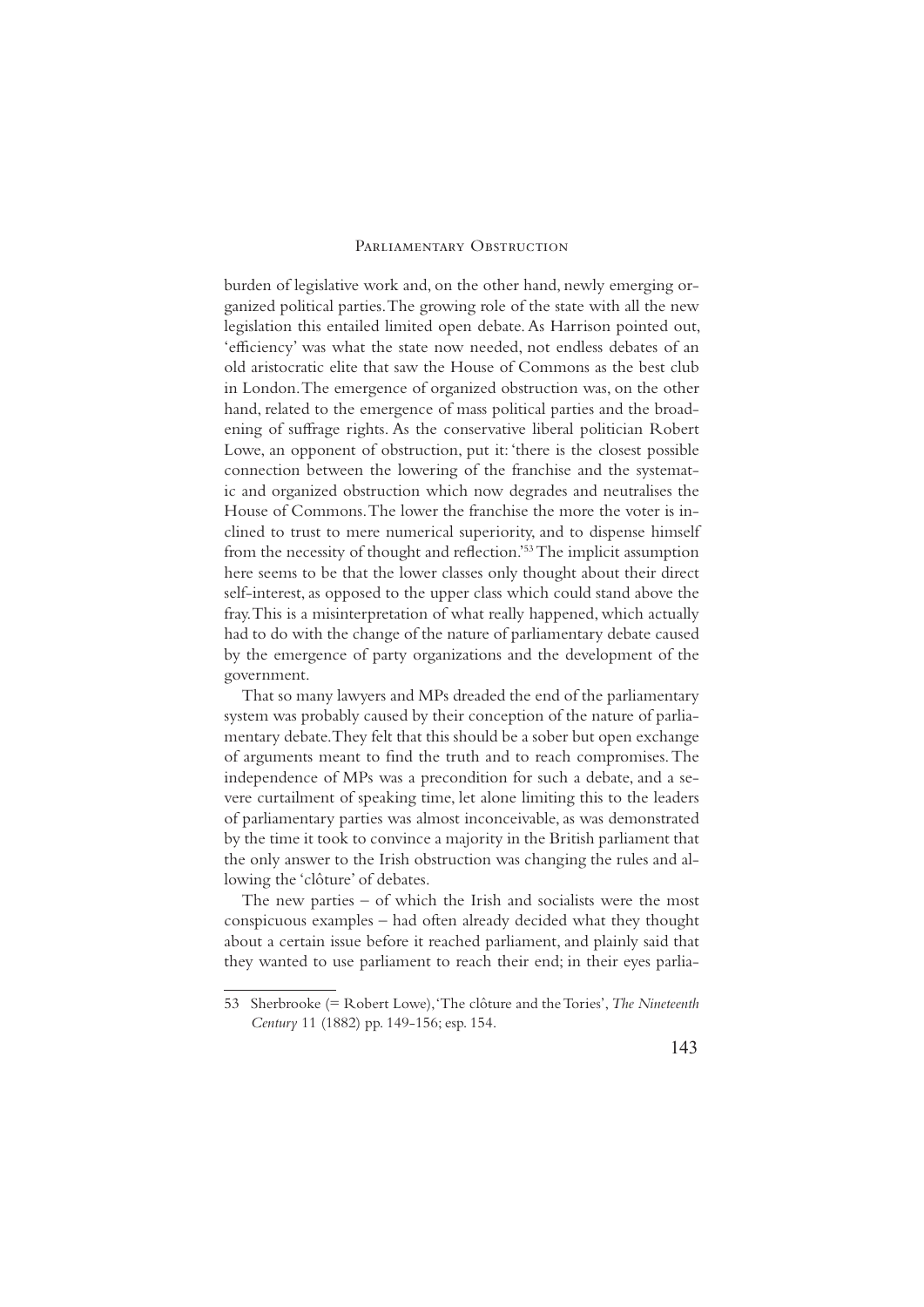#### Henk te Velde

ment was a means, not an end in itself. In fact, at times the newcomers practiced that principle that parliament was a means by using obstruction in order to convince their rank and file that joining parliament was legitimate at all.

# **The American Practice**

In order to further demonstrate that there was a close connection between obstruction and the change of parliamentary politics in Europe it is useful to compare briefly the European and American situations. Already in the nineteenth century, obstruction, or filibustering as it was called in the United States, was not unusual, although it was more of a problem in the House of Representatives than in the Senate. In the last decades of the nineteenth century, when obstruction appeared in European parliaments, it also grew in the American Congress; partly for the same reason as in Europe: because the increasing burden of legislation meant that time was scarce and thus the opportunities for obstruction multiplied. On the other hand, the condition of new and emerging mass political parties was not present, which suggests that, in general, the demands of the executive were perhaps an indispensable precondition for the emergence of the modern type of obstruction.

In the United States severe time limits were introduced in the House, and obstruction disappeared. The Senate maintained rather liberal rules, and when it finally introduced limits to debates, the result was the opposite of what one would expect. The new rules did not abolish obstruction in the Senate, but only regulated it so that eventually one did not even really have to filibuster to get what one wanted, but only had to use the threat of filibustering. This is the reason why a bill in the Senate has for quite some time now for all practical purposes needed a supermajority of three fifths of the members (which is what is needed to vote to end debate) instead of just a simple majority.

 The Senate is an upper chamber, like the House of Lords or senates in a number of other countries. Normally these houses are rather quiet, but this is not the case with the American Senate. An important difference is that the Senate is based on a direct vote and on ac-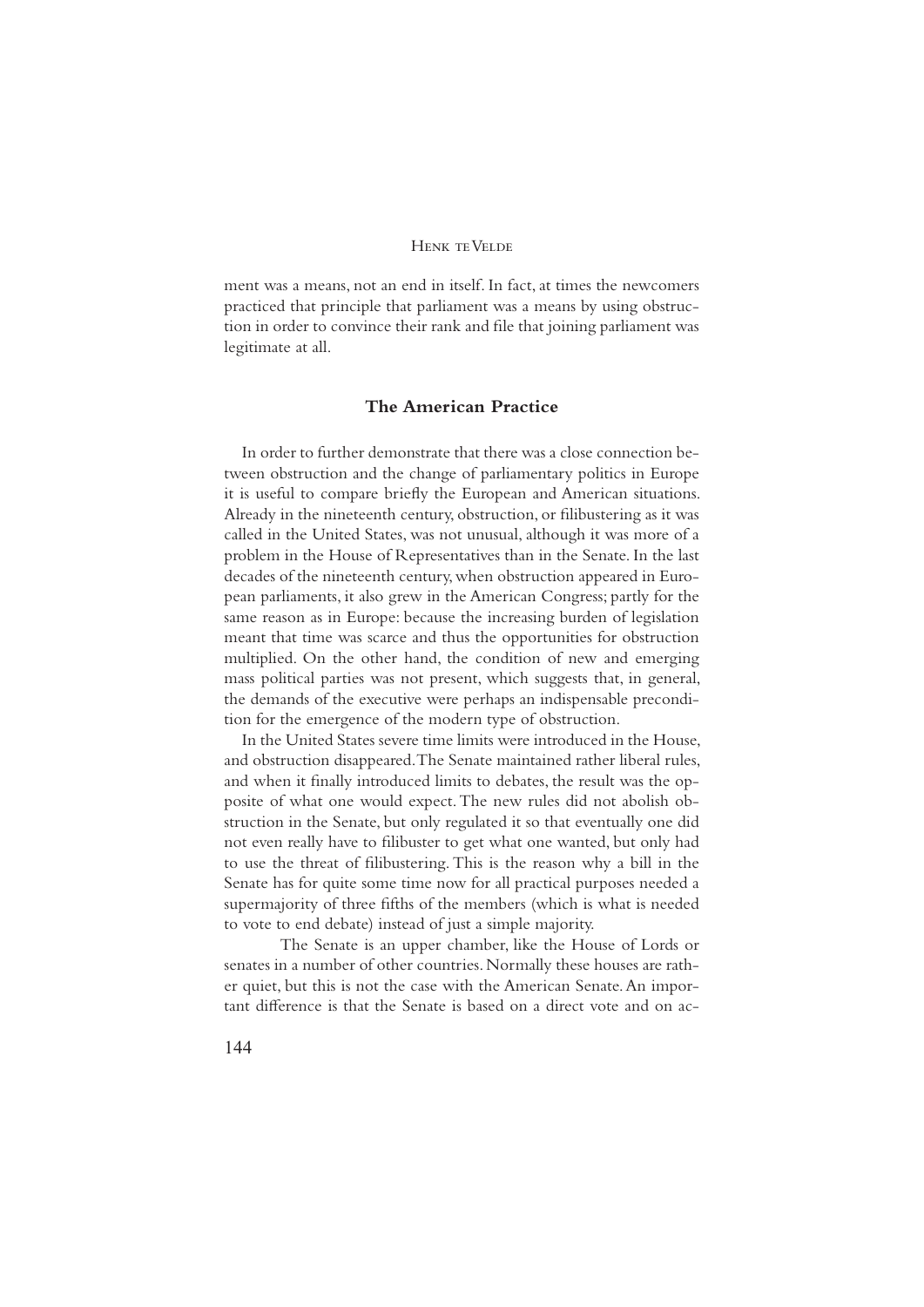#### Parliamentary Obstruction

tive campaigning for a seat. There is thus a close connection between a senator and his constituency. According to recent interpretations, the increase in filibustering around 1900 was due to the rather sudden increase in the size of the Senate which loosened social control and team spirit.<sup>54</sup> Although these reassessments downplay the change in connection with the constituency, closer ties with the constituency after the introduction of direct election in all states in 1913 must also have played their part, at least in the long run. It has always been easier to commit obstruction without strong ties with the fellow representatives, and the urge to obstruct has more often than not been related to strong ties with one's constituency.<sup>55</sup>

Because mass political parties did not emerge in the United States during this particular period, American obstruction was not associated with a crisis of the parliamentary system to the extent that its European counterparts were. It was easier to use obstruction as almost an ordinary instrument of parliamentary politics. The German socialist Bernstein had tried to argue that European parliaments should also use obstruction in this way, but he did not succeed. Nor was the romanticism that prompted a prominent American constitutionalist speak about filibustering as 'physical sacrifice and in essence no whit different from trial by battle, the ordeal, the duel, war itself', ever copied by commentators on the parliamentary establishments in Europe.<sup>56</sup>

# **Conclusion**

Obstruction has been institutionalized in the United States. This confirms Bernstein's argument that it could be a more or less ordinary tool of parliamentary politics. All literature on the subject demonstrates,

<sup>54</sup> Wawro & Schickler, *Filibuster*, and Binder & Smith, *Politics or Principle.*

<sup>55</sup> Binder & Smith, *Politics or Principle,* 46, say as much by implication about the early Senate which hardly knew obstruction: 'In this environment of low visibility, senators were unlikely to feel public pressure to filibuster measures they opposed. It would also have been difficult to use potential support for their positions to gain concessions from a chamber majority.'

<sup>56</sup> Robert Luce (1922), quoted by Koger, *Filibustering*, p. 78.

<sup>145</sup>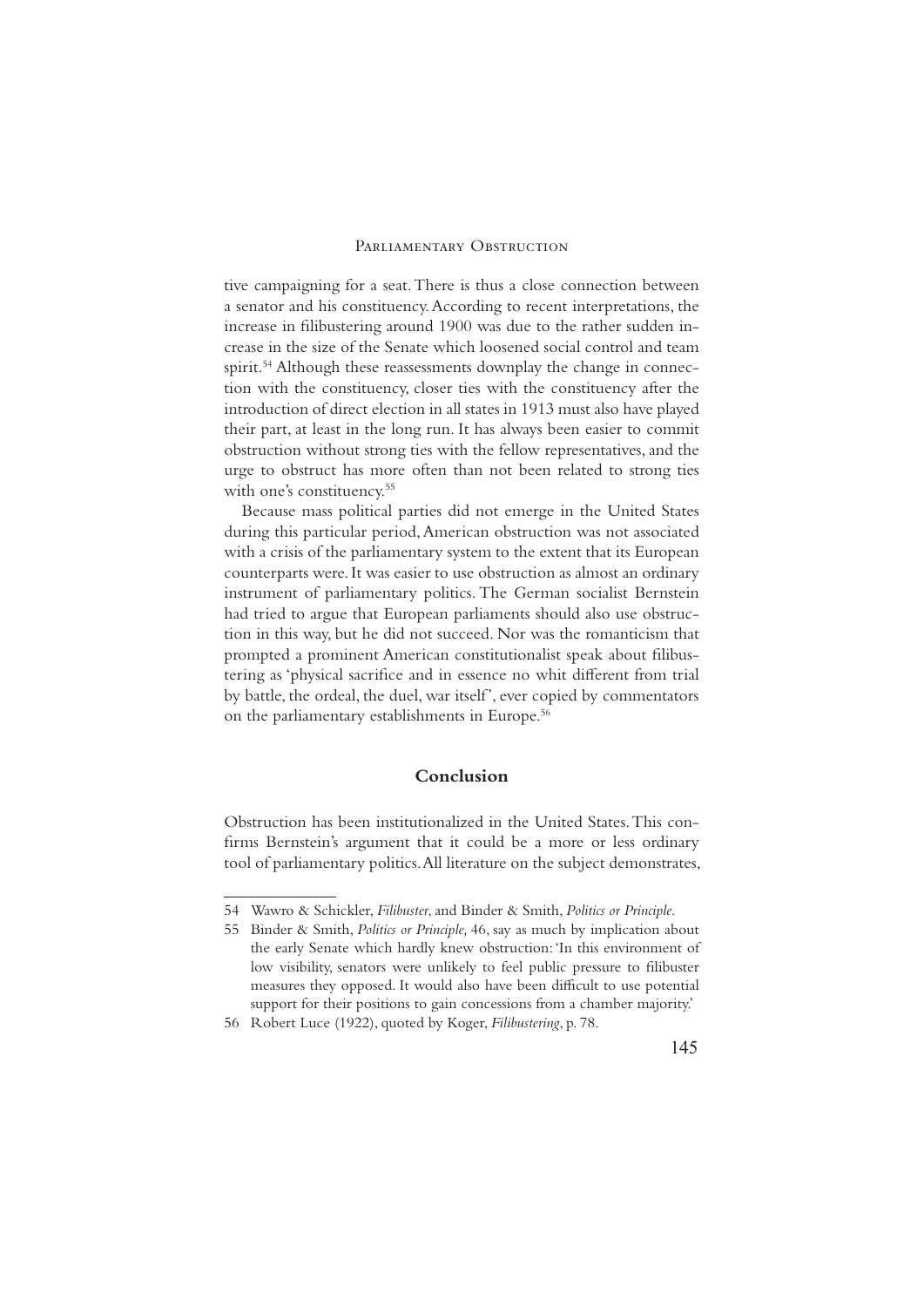#### Henk te Velde

however, that the instrument should not be idealized; it has almost always been used for party-political and opportunistic reasons. However, this is the nature of parliamentary action in general. In this sense, study of obstruction calls for a new study of the nature of parliamentary debate. What is its purpose, what is the purpose of recounting arguments in a plenary debate when more often than not one will not convince anybody, and also: what is a good *parliamentary* debate as opposed to a good discussion in a debating society? A nuanced answer to these questions would avoid simplicity: the changes at the end of the nineteenth century demonstrated clearly that the assumption that parliamentary debates could or should be akin to the pure playfulness of debating societies was flawed.

Even though contemporaries often interpreted obstruction this way, it was not by itself a sign of the degeneration of the parliamentary system. It was a sign that some functions of parliamentary debates came into conflict with others. Parliamentary debates have to fulfil many functions. They (1) have to come to a timely conclusion because governments need to act, (2) are used to legitimize government action, (3) fulfil the rhetorical function of addressing the audience of voters and party members outside of the parliament and (4) serve the dialectical function of trying to convince the opponents of one's arguments. If we really want to understand parliamentary debates, we have to take into account all of these functions. In the debate about obstruction around 1900, each one played a role. Most critics of obstruction argued that it destroyed function (4), some of them thought that the conclusion should be a strengthening of (1); and the obstructionists themselves took position (3).

It could be argued that parliamentary debate had never been the type of *choc des opinions* the Enlightenment had thought would miraculously lead to the 'truth' because considerations had always dominated the discussion. However, until the end of the nineteenth century, no organized parliamentary party addressed this issue systematically. The obstruction crisis could be interpreted as a sign of a clash between two forms of parliaments' legitimacy: legitimacy by government action and legitimacy by representing the people. Both asserted themselves in a new way at the end of the nineteenth century, the second one by the emergence of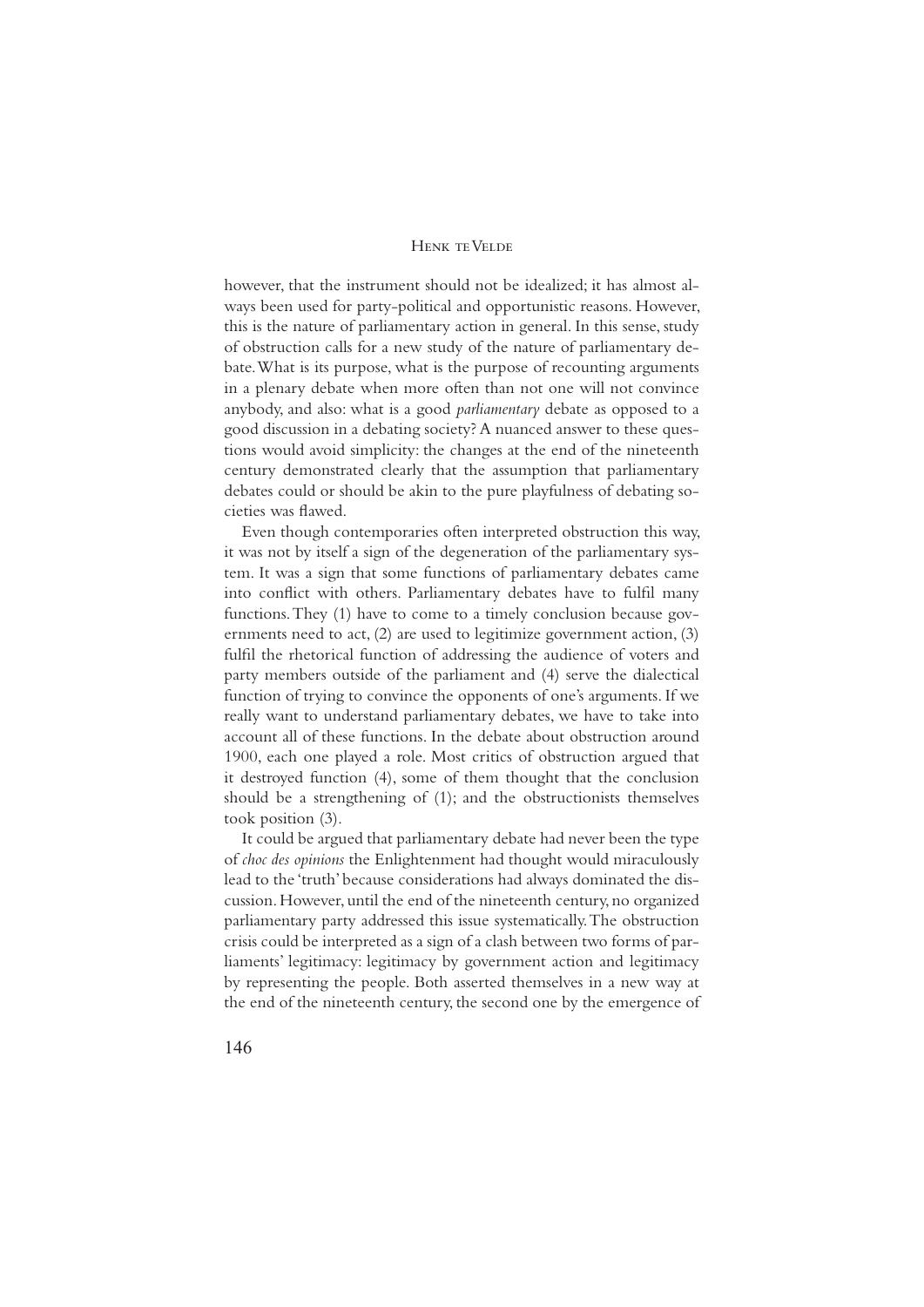# PARLIAMENTARY OBSTRUCTION

well-organized, disciplined parties within parliaments. These two legitimizing methods conflicted, but at the same time, the combined action of a new type of executive government and the new presence of organized parties set limits on parliamentary debate. These changes both could be interpreted as consequences of growing democracy. In that sense the obstruction crisis demonstrated that the nature of parliamentary debate was changing with the advent of more democracy.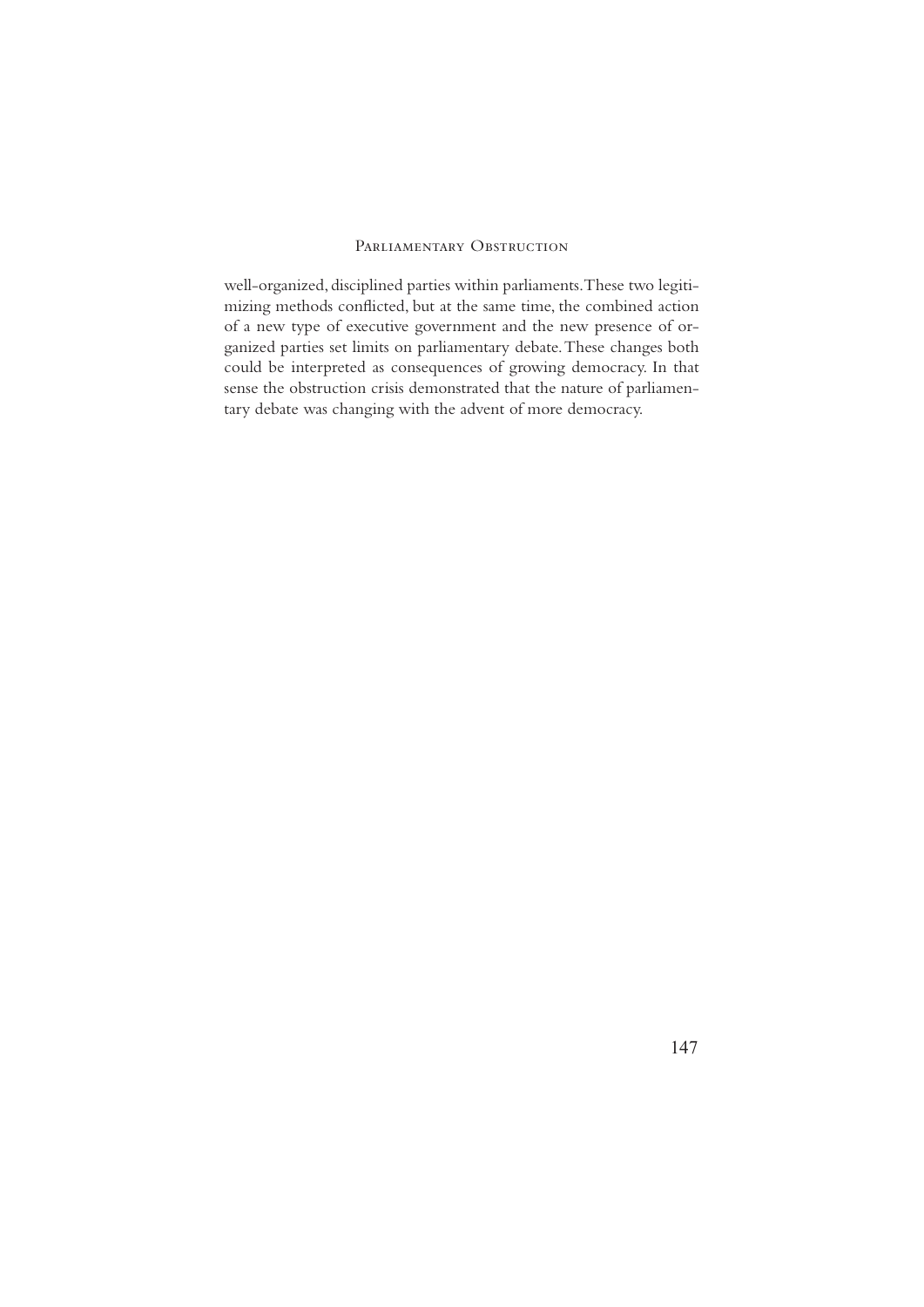# **A Renaissance for Random Selection?1**

#### **Peter Stone**

Anthony Barnett and Peter Carty, *The Athenian Option: Radical Reform for the House of Lords*, 2<sup>nd</sup> edition (Imprint Academic, 2008), 124 pp., £, 25.00, ISBN 1845401409 (cloth).

Oliver Dowlen, *The Political Potential of Sortition: A Study of the Random Selection of Citizens for Public Office* (Imprint Academic, 2008), viii + 264 pp., £30.00, ISBN 1845401379 (cloth).

Thomas Gataker, *The Nature and Use of Lotteries*, 2nd edition, edited by Conall Boyle (Imprint Academic, 2008), xxiv + 231 pp.,  $\zeta$ , 17.95, ISBN 1845401174 (pbk).

Barbara Goodwin, *Justice by Lottery*, 2<sup>nd</sup> edition (Imprint Academic, 2005), viii + 269 pp.,  $f(17.95, ISBN 1845400259$  (pbk).

Political decision-making by lot dates back to antiquity. But even in its heyday under the Athenian democracy of the fifth and fourth centuries BCE, this practice received little explicit theoretical defense. This intellectual neglect no doubt contributed to the decline of the practice, and for centuries it survived at the edges of political consciousness in institutions like the Anglo-American jury. Over the past forty years, however, the theory of

<sup>1</sup> This essay was completed at a writing retreat organized by the Centre of Academic Practice at Trinity College Dublin, February 27-28, 2012. I would like to thank Mindy Peden for helpful comments and suggestions.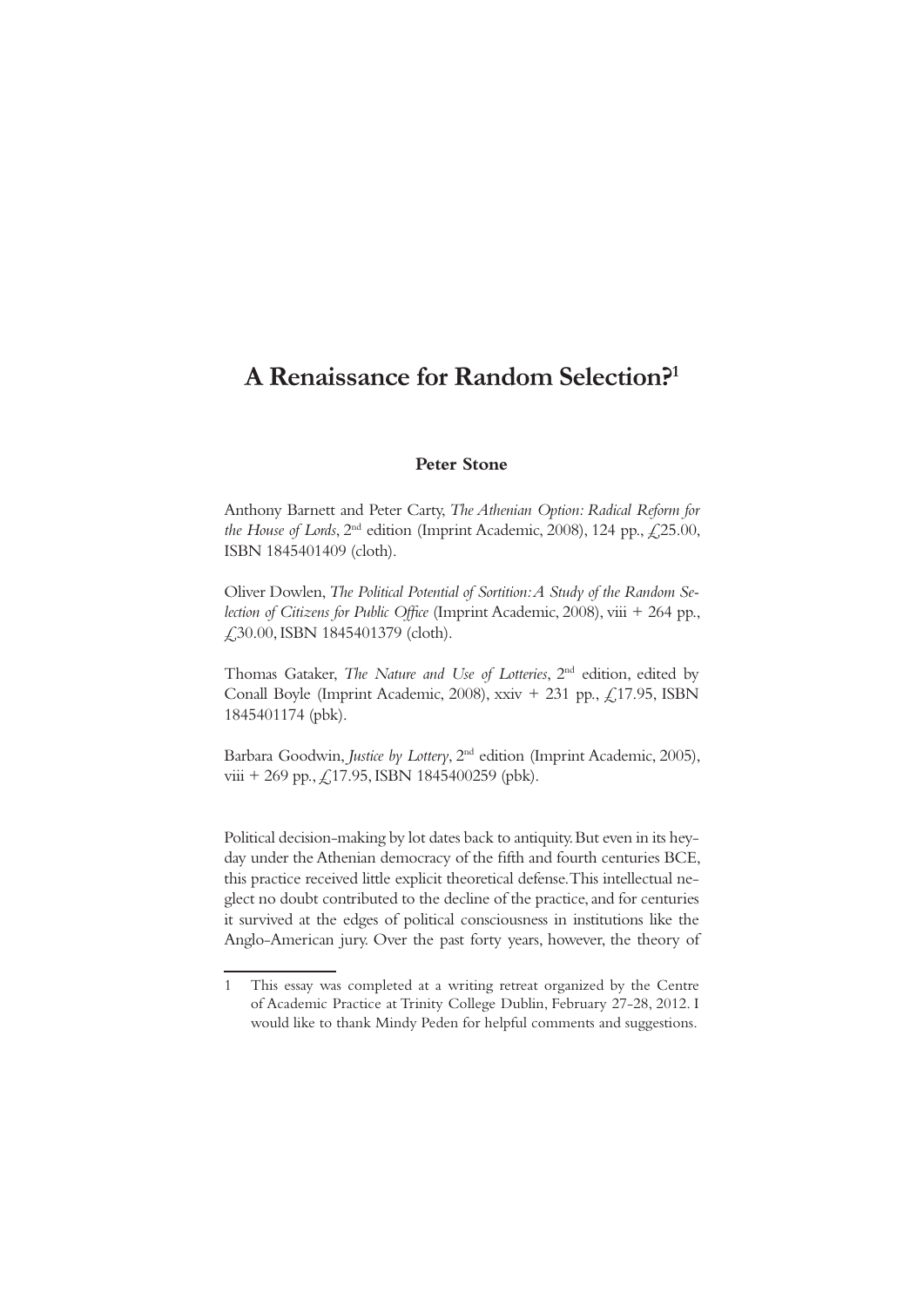#### A Renaissance for Random Selection?

decision-making by lot has been explored as never before. This exploration has been matched by experimentation, as reformers incorporate random selection into political processes in new and innovative ways. Witness, for example, the randomly-selected Citizens' Assemblies in British Columbia and Ontario, convened (unsuccessfully) to revise their respective provincial electoral systems. Political lotteries have finally begun to receive the theoretical attention they deserve. The result may prove to be a revival—even a Renaissance—for random selection in the political world.

In 2008, Imprint Academic launched a new series of books that promises to contribute to this revival. The series, entitled "The Luck of the Draw: Sortition and Public Policy" and edited by Barbara Goodwin, promises to explore "the use of randomisation in education, politics and other areas of public policy." The establishment of this series provides a propitious occasion for evaluating the state of play regarding the political theory of random selection. What, if any, political decisions should be made by lot? And why? This essay will examine four of the inaugural titles in the series in order to see what light they shed on these questions.<sup>2</sup>

To say that political lotteries have received little theoretical attention is not to say that the theoretical world has entirely neglected them. The first book to explore the uses to which lotteries could be put appeared in 1619, with a second edition following in 1627. Authored by Puritan theologian Thomas Gataker, *Of the Nature and Use of Lots* created a scandal through its defense of recreational gambling. Out of print for centuries, the book now appears in a new edition edited by Conall Boyle. (Boyle has modernized the title, and much of the text itself.)<sup>3</sup>

<sup>2</sup> The fifth title in the series combines two works under a single cover. The first is a reprinting of Ernest Callenbach and Michael Phillips' *A Citizen* Legislature (first published in 1985), which proposes the selection of the U.S. House of Representatives by lot. The second is entitled *A People's Parliament*. Authored by Imprint Academic publisher Keith Sutherland, this book is a revised and expanded version of Sutherland's *The Party's Over* (published by Imprint Academic in 2004). It perceives in random selection a solution to the partisan abuses of British politics. I contributed an introduction to the new edition of *A Citizen Legislature*; for this reason, I shall not consider the fifth title in the series here.

<sup>3</sup> I discuss Boyle's treatment of Gataker in a review of *The Nature and Use of Lotteries*, *History of Political Thought*, volume 34, number 1 (Spring 2013): 172-175.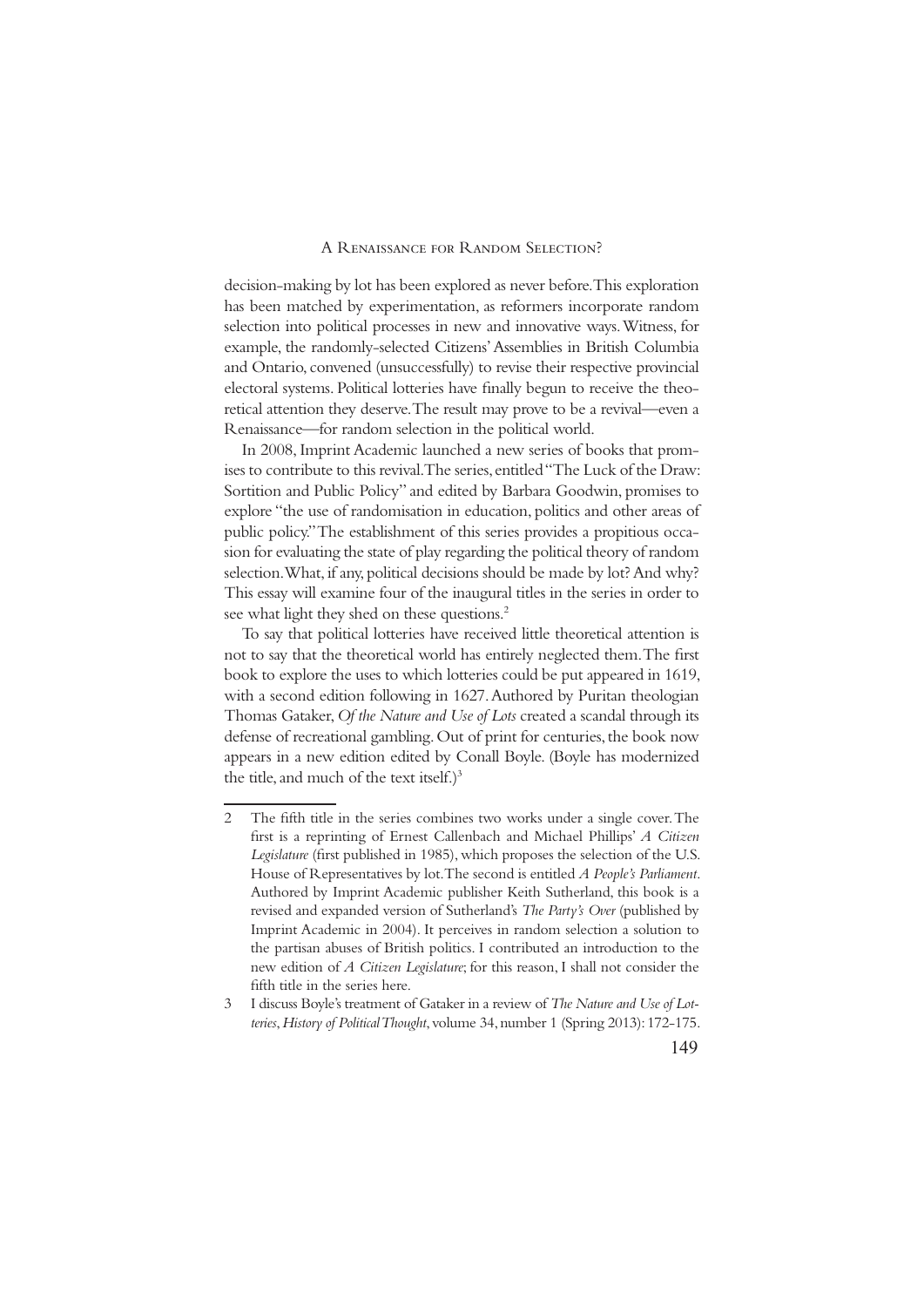#### Peter Stone

Gataker distinguishes between three types of lotteries—extraordinary lotteries, serious lotteries, and gambling lotteries (p. 31). An extraordinary lottery is used to appeal for divine guidance, as when Joshua cast lots to determine who had wrongfully retained some of the spoils of Jericho (Joshua 7:11; see p. 161). A gambling lottery, obviously, is used for amusement or recreation. Most of Gataker's book is taken up by his discussion of these two types. Gataker condemns at great length the use of extraordinary lotteries without explicit divine sanction. He also defends, at equally great length, the use of gambling lotteries, at least in moderation. (Despite his Puritanism, Gataker apparently did not consider pleasure to be inherently offensive.) Unfortunately, this means Gataker spends only 44 pages (out of a 202-page book) discussing his third category, serious lotteries—lotteries used for important secular purposes, such as allocating goods or filling public offices.

It is understandable that Gataker would spend so much time on extraordinary and gambling lotteries; his seventeenth-century, militantly Protestant audience was no doubt deeply interested in both God's relationship to the laws of nature and the sinfulness of card games. But most modern readers will readily admit both the legitimacy of tossing dice for small wagers and the illegitimacy of tossing dice to discern God's will. Of Gataker's three types of lotteries, it is the serious lottery that is most relevant to contemporary social affairs, and yet Gataker's discussion of this type is quite brief.

Gataker rests his defense of serious lotteries upon Proverbs 18:18—"The lot causeth contentions to cease and parteth between the mighty" (pp. 62- 63; see also p. 82). It is for this reason that Gataker also refers to ordinary lotteries as "divisory" lotteries (p. 31). But there are two problems with this argument. First, if lotteries are effective at resolving contentions—disputes over social resources or political office, for example—it must be because the contending parties regard the lottery as acceptable. But why should they do this? To invoke the lottery's ability to settle disputes is to beg this question.

Second, Gataker effectively asserts that serious lotteries are justified only to the extent that they resolve social conflict. But the resolution of social conflict seems neither necessary nor sufficient for justifying resort to a lottery. At other points in *The Nature and Use of Lotteries*, Gataker acknowledges this fact. At one point, Gataker claims, "It is usual for matters to be put to the lottery by mutual consent, so in this case their own act justly con-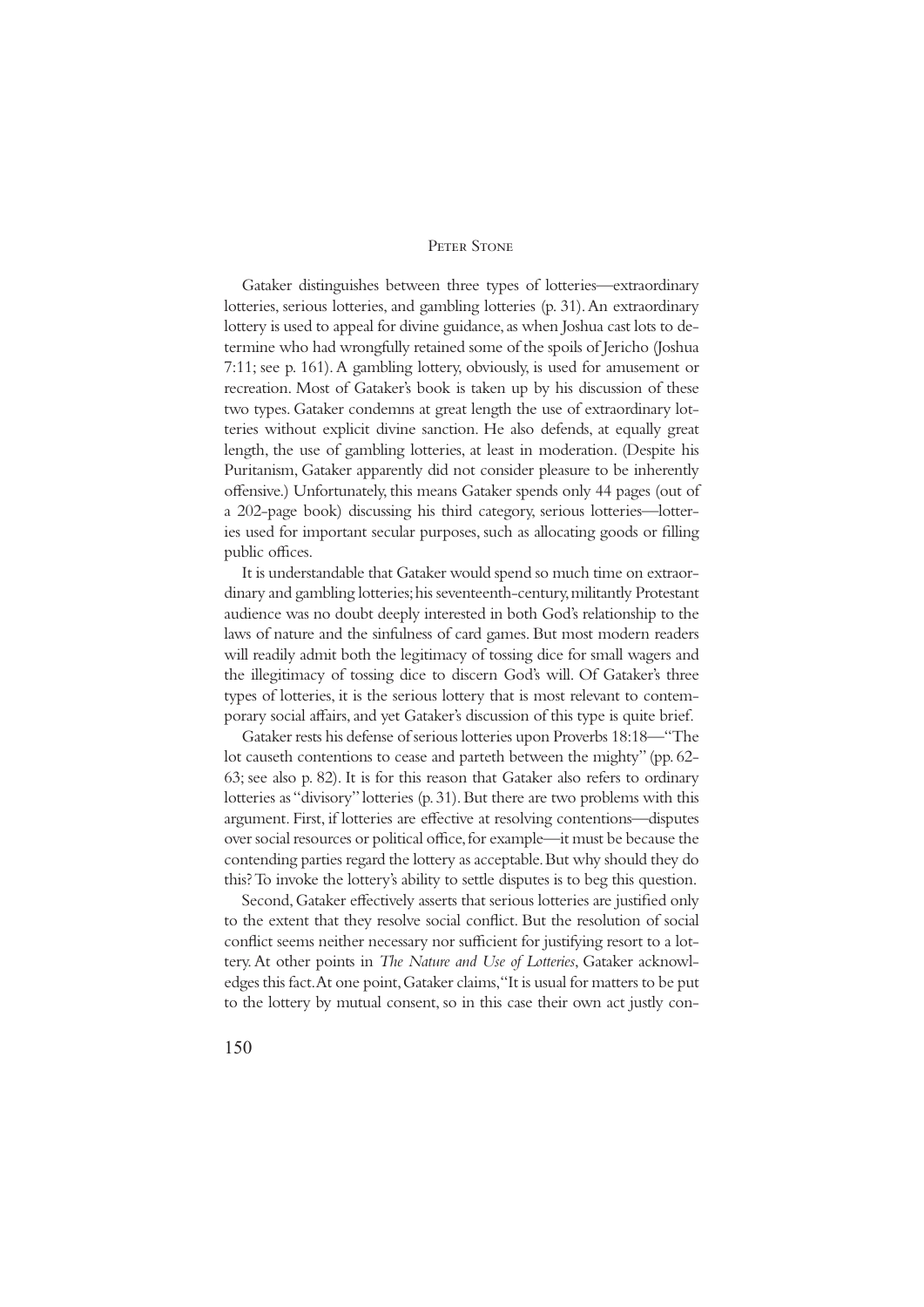#### A Renaissance for Random Selection?

cludes either side" (p. 105). So far, so good; if people consent to a social lottery, then surely social conflict will be avoided. But he also recognizes that while "in private affairs no man is bound to stand by the result of any lottery which he never consented to," the law may certainly enforce some lottery schemes without first obtaining consent  $(p. 103)$ . And there are times when consent is simply not enough; imagine a person who obtains an even chance of winning a kidney transplant even though he is much healthier than anyone else in the draw. "In some cases," Gataker acknowledges, "It could be a sin for a man to retain something won in a lottery. May a man with good conscience retain a thing which was his brother's by right, which the iniquity of the lottery had, *for quietness sake*, yielded to another" (emphasis added; p. 104)? Quietness may follow from lottery use, but ultimately it is the factors that produce quietness—the factors that justify lottery use—that matter, and not the quietness itself.

Gataker's book occasionally hints at better answer as to what might justify a serious lottery. In one section, for example, he opposes the selection of political officials by lot without regard to fitness. "But," he continues, "where the various competitors are judged equally fit...then however the lottery falls, it cannot alight on an unfit competitor." And if a lottery is used to select between these equally-fit competitors, then "By this means they may all be quieted and someone picked out and pitched upon without disgrace to any of his competitors or discontentment to his friends" (p. 68). To evoke the prevention of discontentment as a reason for using lotteries is once again to beg the question. But to invoke lack of disgrace is to suggest that selection by lot treats the contending parties in a certain way, a way that is more desirable than many alternatives. This treatment involves a kind of equality between the parties involved. This explains why Gataker writes, "Concerning those matters of business where a lottery may lawfully be used the general precaution is that lotteries are only to be used when things are indifference one way or another" (p. 66). If there is no "indifference" involved—if the parties to the lottery are not relevantly equal—then the lottery becomes a means of ascertaining the superior party. And this makes the lottery an extraordinary one; God is being asked to indicate the superior party, and "Expecting any such thing is to presume more than God has promised" (pp. 74-75).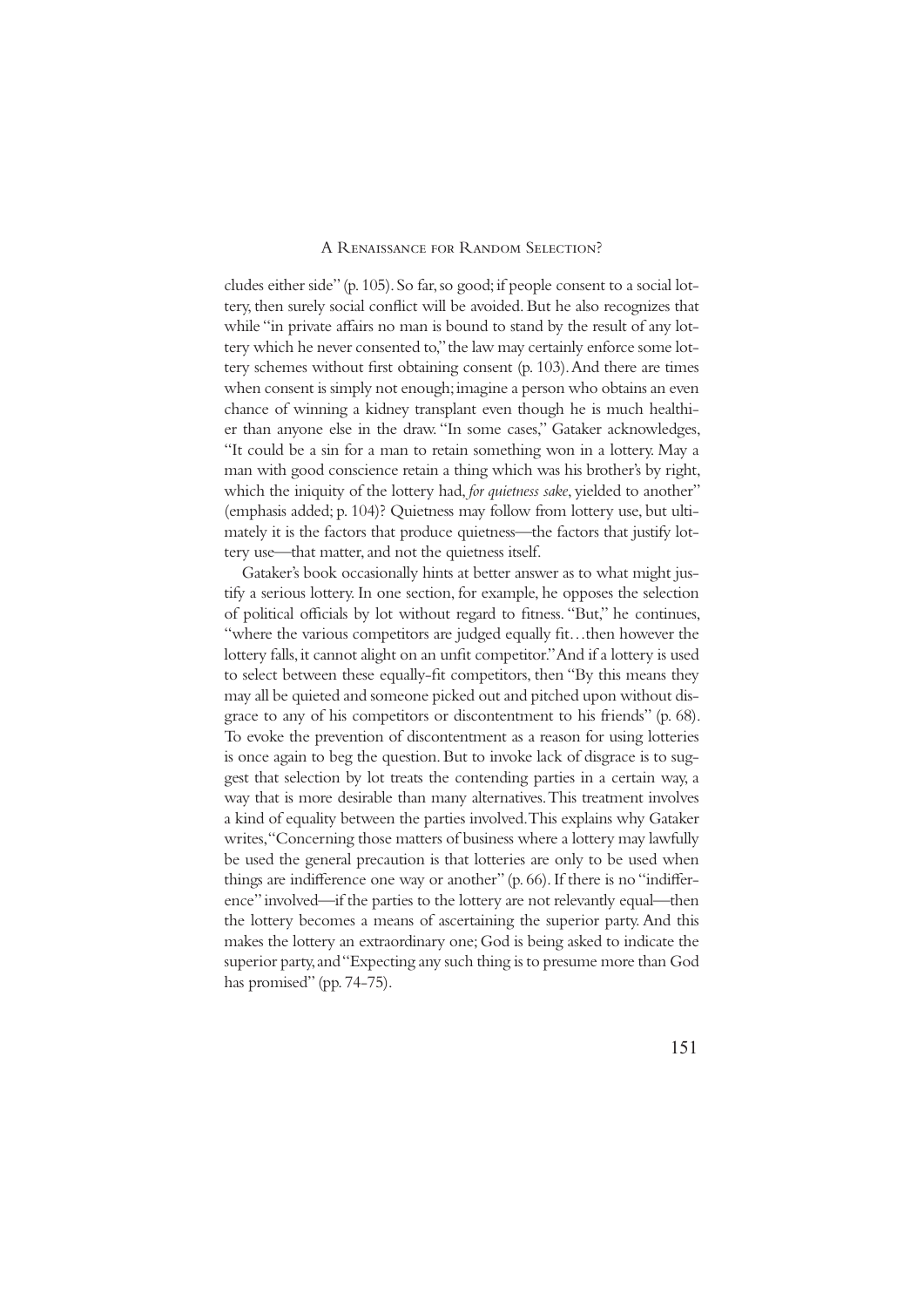#### Peter Stone

Unfortunately, Gataker never develops these hints further than these passages suggest. As a result, his argument is primarily of historical interest. His defense of the political use of lotteries is at best useful to modern readers as a starting point, albeit one that has been superseded by contemporary work.

Barbara Goodwin's *Justice by Lottery*—first published in 1992 but now revised and expanded—is similar to Gataker's in ambition, though her purview is somewhat more constrained. She devotes little attention to two of Gataker's categories—extraordinary and gambling lotteries—and focuses on serious lotteries. This is precisely the type of lottery most likely to interest the modern reader, and so this limitation makes perfect sense. Goodwin focuses particularly upon allocative lotteries, in which the decision to be made randomly is the allocation of social benefits and burdens. Allocative lotteries represent a method of deciding, in the immortal words of Harold Lasswell, who gets what, when, and how. This is a central—Lasswell thought *the* central—problem of politics, and so Goodwin's project is of great importance.

Goodwin considers the allocation by lot of a vast array of social benefits and burdens—from higher education to work in interesting professions to military service to scarce medical resources to homes in good neighborhoods. These examples are generally interesting in their own right. But Goodwin offers them in the course of a defense of what she calls the "lottery principle," which she defines as "the principle of random selection or allocation" (p. vi).<sup>4</sup> While she never clarifies or elaborates upon this (somewhat sketchy) definition, she does begin the book with a utopian fable about a futuristic society named Aleatoria. This society, which has replaced the United Kingdom, employs a Total Social Lottery (TSL) to allocate virtually all socially significant goods and bads. The motto of this society is "choice for trivial matters, but the lot for weighty ones" (p. 18). I therefore take the lottery principle to state that lotteries are almost always demanded by justice as a method of allocation, at least for goods that cannot be allocated equally to all. This principle places no limits upon the pool of potential recipients. If any good becomes available for distribution, then justice de-

<sup>4</sup> The biologist George C. Williams created the term "lottery principle" in 1975 to serve a different purpose. Goodwin's use of the term is completely unrelated to his.

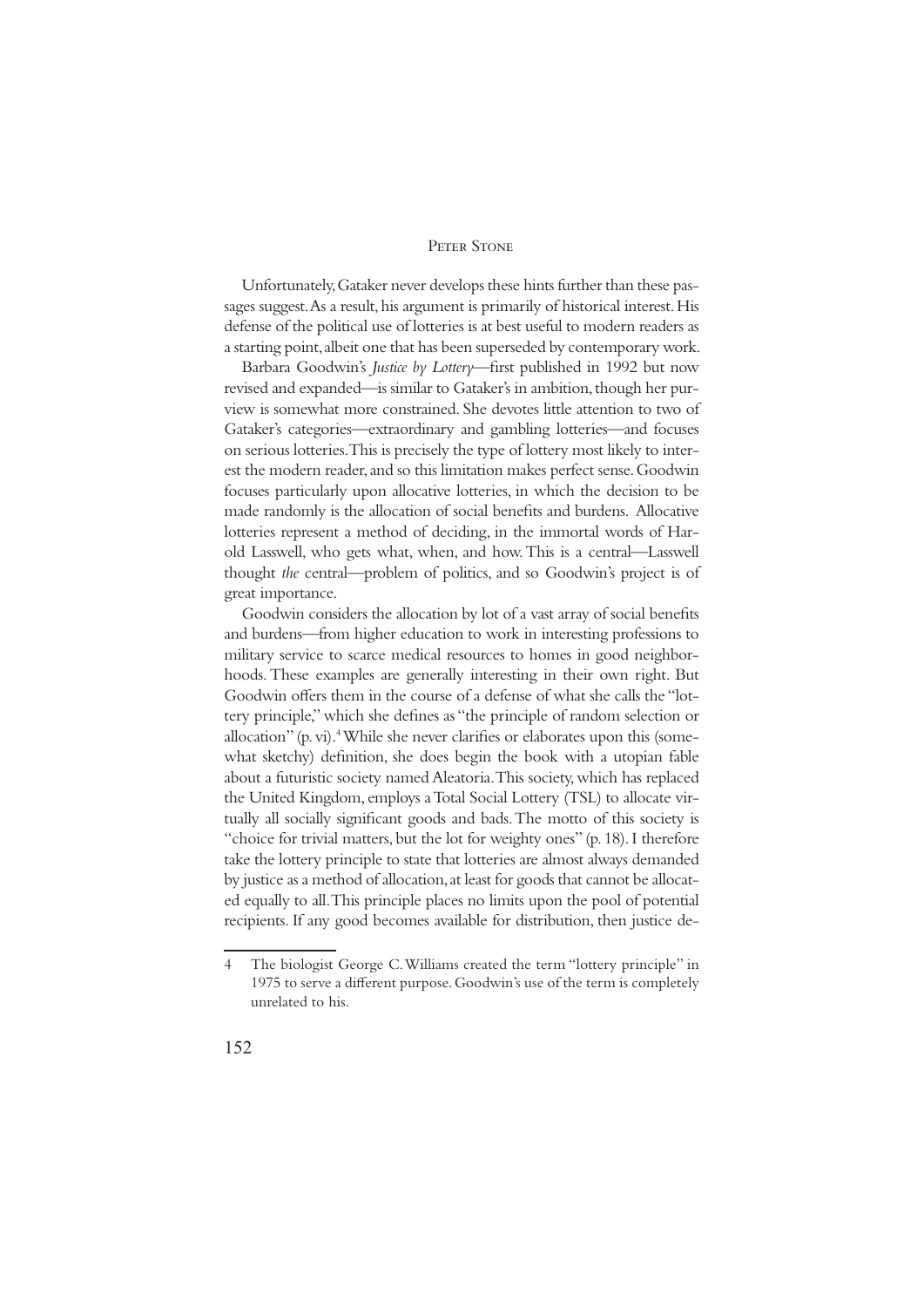#### A Renaissance for Random Selection?

mands that society throw every citizen's name into a hat and then identify the recipient by picking one out.

Stated this baldly, the lottery principle seems absurd. Even if it is appropriate to distribute, say, college admissions by lot, surely it makes sense to screen students first (based upon qualification or the like) when constituting the pool. Goodwin seems to recognize this absurdity, but her response to this recognition varies. Sometimes, she bites the bullet and accepts the more ludicrous consequences of the principle. Aleatoria, for example, employs military conscription in a manner unconstrained by age; its army thus contains "Lotsoldiers" in their 80s whose performance on the battlefield is often disastrous (p. 8). At other times, she embraces the legitimacy of some constraints upon the lottery principle. She admits that only "fanatics" would allocate scarce medical resources by lot, at least with a pool that includes both the sick and the healthy (p. 27). And yet in the end Goodwin seems to regard these concessions as dependent upon considerations exogenous to justice. Justice in its purest form, according to Goodwin, demands absolute equality of distribution. Every member of society should get the same amount of every social benefit and burden. This goal cannot be met whenever a good is both indivisible and scarce—and there will always be many such goods—and so a lottery giving every member of society an equal chance of receiving the good is the next best thing. Any deviation from this extreme egalitarianism—even for purposes such as group survival (p. 176)—requires trading off justice against other values.

Goodwin's defense of this extreme egalitarianism consists of two steps. The first is to defend two principles—the principle of absolute equality of distribution, and the lottery principle—as foundational to justice (ch. 3). The former is appropriate when goods can be divided easily; the latter is suitable for more "lumpy" scarce goods. This foundation establishes a presumption in favor of the two principles. The second is to condemn as unjust any deviation from these two principles that fails to rebut the presumption. And make no mistake—her standard for successful rebuttal is incredibly high. She concedes, for example, that justice might permit those more likely to benefit from medical treatment to receive such treatment in preference to those likely to die despite treatment. But she quickly takes back her concession in the following passage: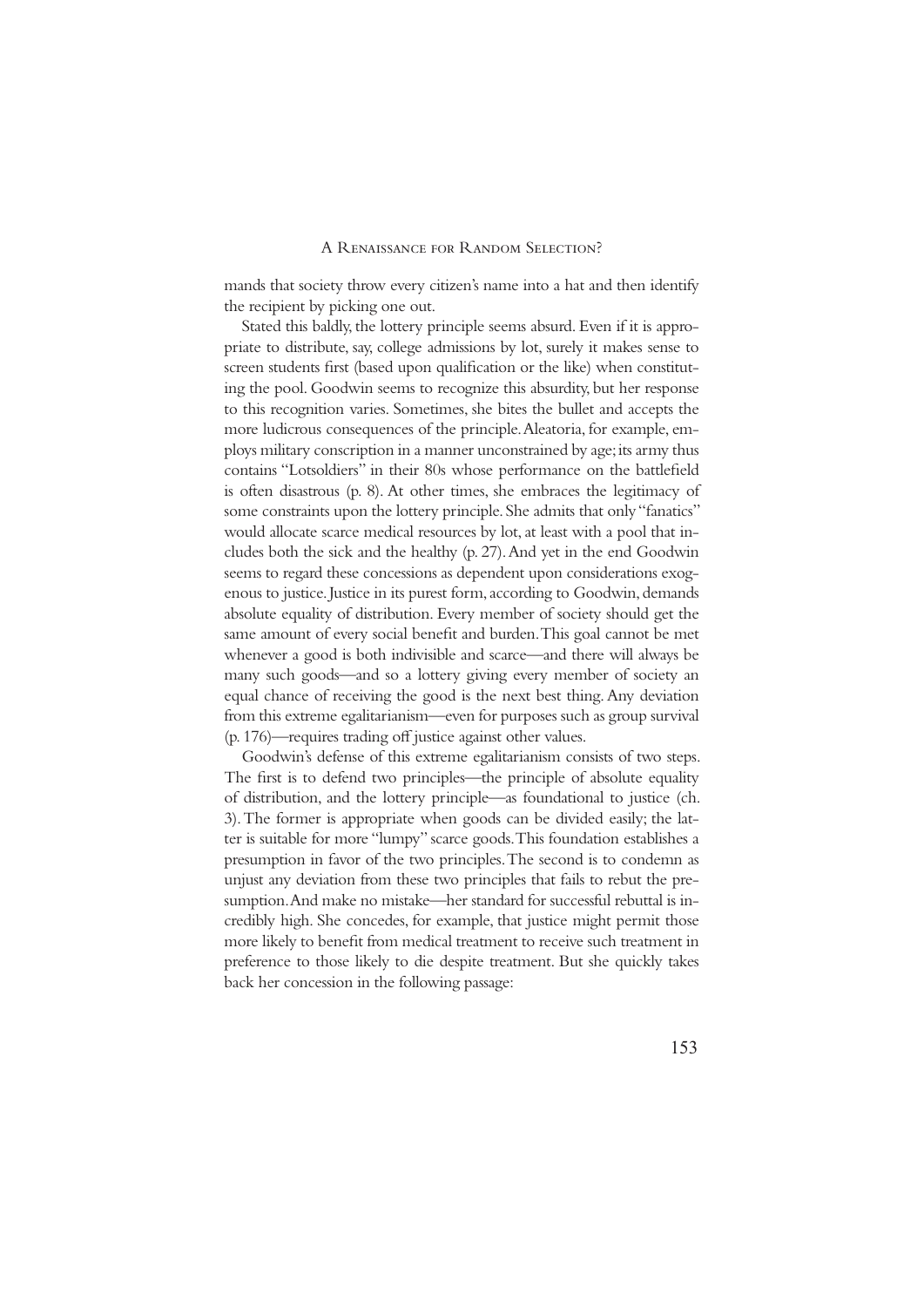#### Peter Stone

[I]t is perhaps hard to disagree…that a person who is sure to die in a few weeks should not be given a kidney transplant. But "innocent" and selfevident doctrines like this quickly lead us into trouble. What about the sixty-year-old man competing for the kidney with a twenty-year-old biker, who is actuarially likely to die in a road accident or to be maimed for life in the next few years? The cases where people should self-evidently not be treated as of equal worth shade quickly into highly debatable cases where the only just course of action is to treat them of equal worth. So perhaps, for the sake of justice, we…should instead make the stronger claim (pp. 176-177).

In other words, if there is ever any concrete situation in which we might reasonably have trouble distinguishing between people's claims to goods, we ought to draw no distinctions whatsoever, and let absolute equality and the lottery principle reign. If the criminal justice system set the burden of proof this high, our prisons would literally be empty. I have trouble believing justice demands this.

Many of the examples of lottery use Goodwin considers are intriguing and well worth considering. These examples can easily be divorced from her lottery principle. One can believe, for example, not that kidney transplants ought to be allocated by lot, but that they ought to be allocated on the basis of need, with lotteries used to decide whenever need proves indeterminate. Goodwin's book is best read for these thought-provoking examples, and not for her defense of the principle that she believes underlies them. It would be a mistake to allow the implausible extremes of her egalitarianism to overshadow these proposals. A just society may well make extensive use of lotteries even if it never considers adopting the TSL.

Goodwin's lottery principle demands the allocation of all social goods by lot. Political office is one such good, and so Goodwin endorses *sortition*, the random selection of political officials.<sup>5</sup> Oliver Dowlen also endorses this idea, but allocative justice is not central to his thinking. Dowlen's book, *The Political Potential of Sortition*, has "the straightforward aim of identifying what benefits the random selection of political officers could bring to the politi-

<sup>5</sup> The terminology employed in the literature varies. Many scholars use "sortition" as a synonym for random selection. Here, however, I shall confine my use of the term to the selection of *political officials* by lot.

<sup>154</sup>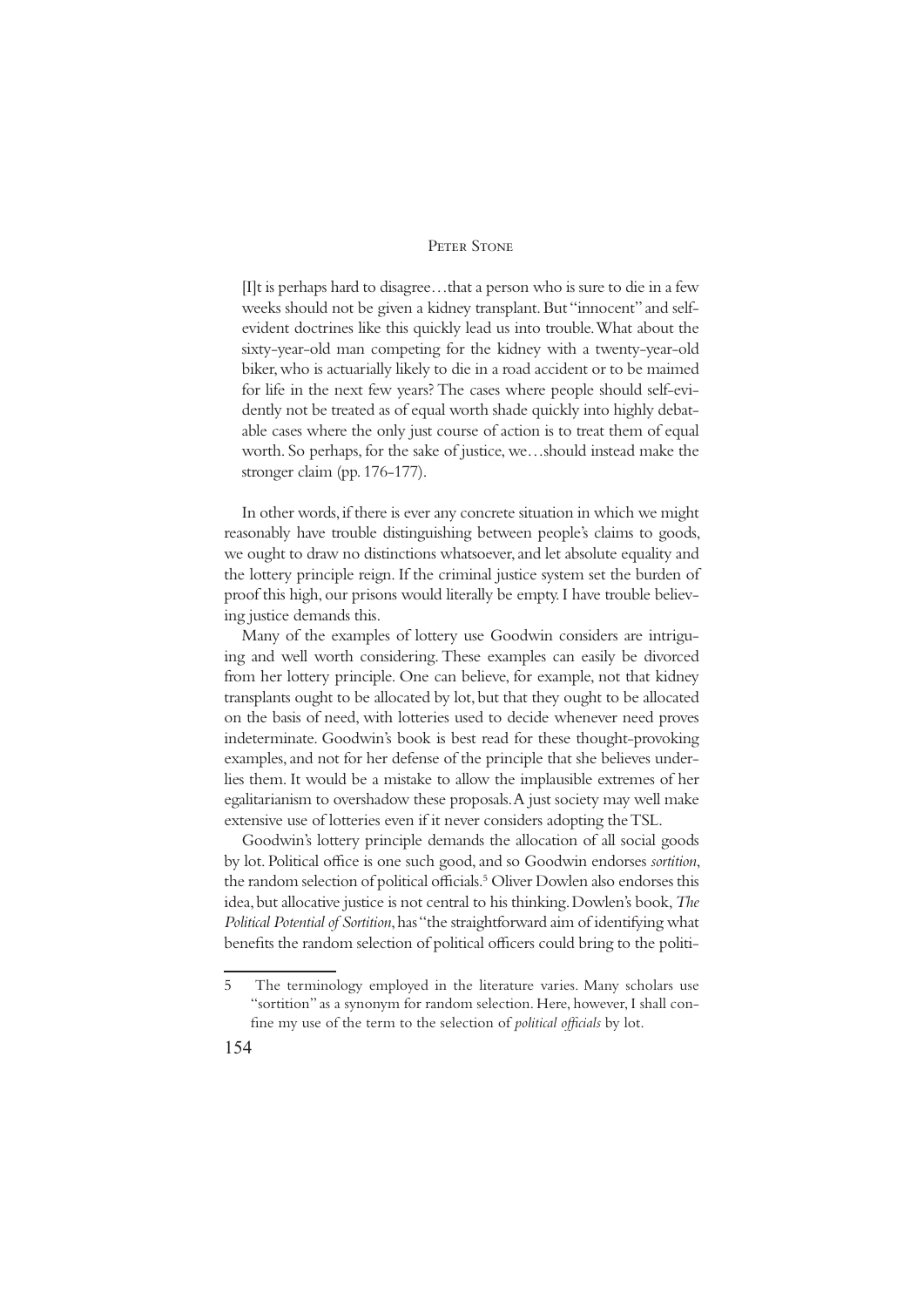#### A Renaissance for Random Selection?

cal community"  $(p, 2)$ . To accomplish this aim, Dowlen identifies the defining feature of a lottery—its "arationality," or ability to make "a decision that is made neither by the human faculty of reason, nor by any other human faculty" (p. 12). He then examines a number of historical examples of sortition— examples from classical Athens, Renaissance Italy, 17<sup>th</sup>- and 18<sup>th</sup>century England and America, and Revolutionary-era France. The purpose of this examination is to distinguish those examples where the arationality of lotteries made a positive contribution from those where this property accomplished little or nothing. In doing so, Dowlen hopes to draw lessons regarding the proper role of sortition in contemporary politics.

Dowlen believes that the historical record of sortition yields one particularly important conclusion. "The most significant and fundamental reason that lot is used in the selection of public officers," he argues, "*is to inhibit the power that any individual or group of individuals might seek to exercise over that process of selection"* (Dowlen's emphasis; p. 221). The arationality that all lotteries possess is ideally suited for this task. For if no human faculty can influence the selection process for a political official, then no political boss or strongman can take control of the political process by installing his minions in key positions. Granted, the lottery also precludes selection on the basis of merit, qualification, or popular approval, qualities considered highly desirable in the leaders of advanced technological societies. The lottery's arationality keeps out both rational and irrational factors. But at times, this tradeoff might well be worthwhile. When it comes to selecting political leaders, one can do better than picking names out of the phonebook, but one can also do much worse.

There is much to be said for Dowlen's case for sortition. The argument should be of particular importance to the cause of civic republicanism. Republicans, after all, have long admired sortition (both Machiavelli and Harrington were big fans), but without producing a clearly articulated defense of the practice. Dowlen has provided such a defense, relying upon assumptions that most civic republicans would readily accept. He presupposes, for example, that free societies are regularly threatened by the corrupt pursuit of personal or factional interest at the expense of the broader body politic. A well-functioning political system guards against this danger by keeping factions under control; once this is done, political office can be left to citizens educated to be impartial servants of the polity. While many of these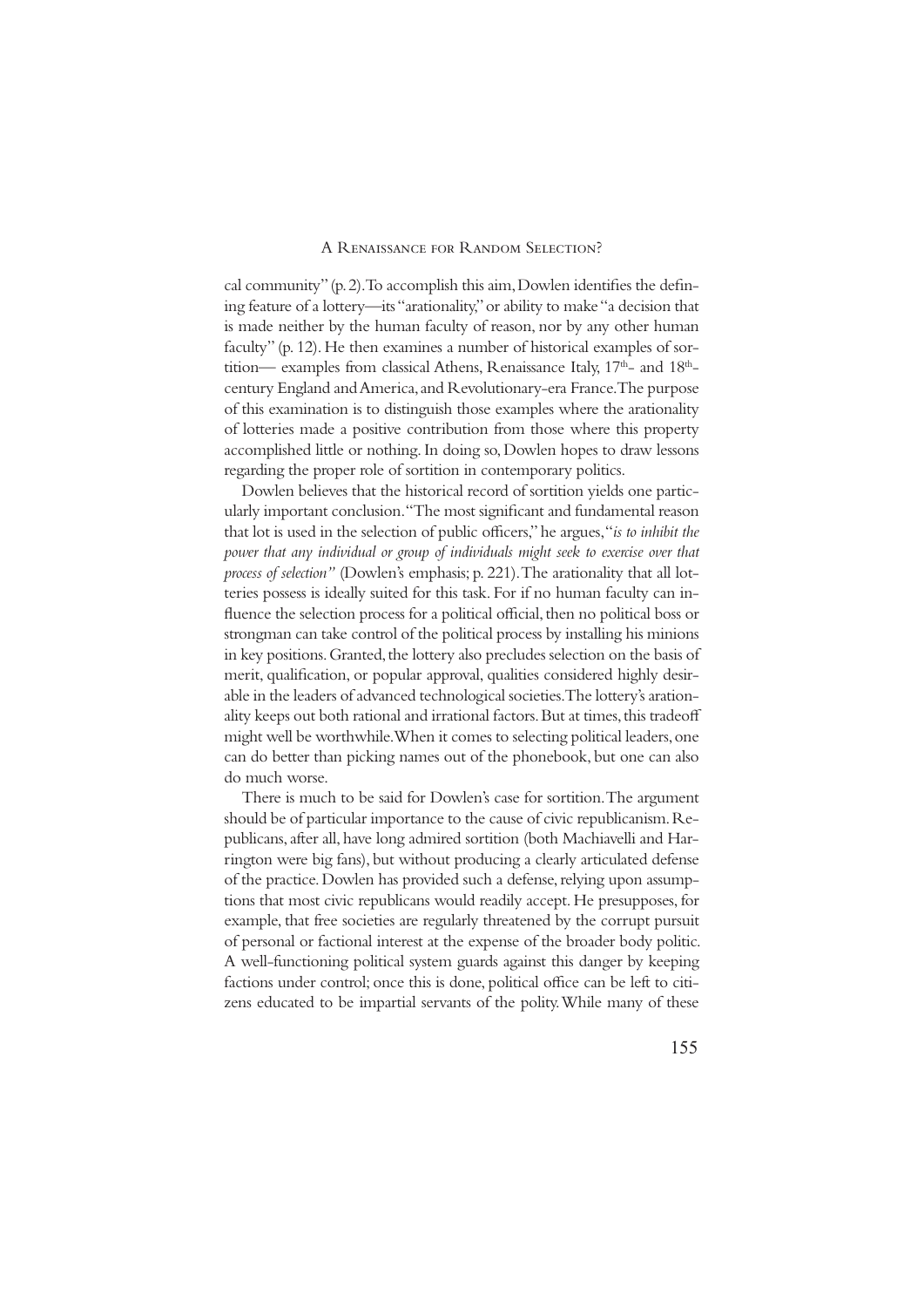# Peter Stone

ideas are not explicitly spelled out in the book, I doubt that Dowlen would dispute any of them.

Dowlen may make an interesting case for sortition in theory,<sup>6</sup> but his efforts to apply theory to historical practice are at times difficult to follow. He argues, for example, that the relationship between sortition and the democracy of classical Athens has been misunderstood. Sortition was not a "result" of Athens' democratic revolution, he contends, but "a factor that contributed to its development." Its contribution was to help prevent "*stasis* or internal fragmentation" in the newly developing democratic regime (p. 49). So far, so good. But what is the source of this potential fragmentation? To be sure, the average democrat might have feared the rise of a tyrant or oligarchy among the wealthy, and sortition would have been a very effective defense against this possibility. But while Dowlen recognizes this aristocratic threat (p. 51), he goes on to argue that sortition may have served the aristocracy's needs as well. For

elections by the masses…might have resulted in the removal of loyal aristocrats—good public servants—from office. While lot would have operated against the power and influence of the older ruling caste in the longer term, in the short term it could also have been a means of retaining their participation. It would keep them in the political fold, and guarantee them equality of opportunity in exchange for compliance with the new system (p. 52).

It is unclear to me what aristocrats stood to gain from the use of sortition. True, they might have gotten lucky and gained political office by the luck of the draw, but with tens of thousands of eligible citizens, their prospects would have been pretty remote. It is difficult to believe that their prospects of winning elections would not have been substantially higher, in either the short or long run.

Dowlen further suggests that the lot possessed the ability to "moderate the excesses, or possible excesses, of the democrats themselves" (p. 60). But how could the lot have accomplished this? If some irrational passion were

<sup>6</sup> I raise some questions regarding Dowlen's theoretical conclusions in a review of *The Political Potential of Sortition*, *Philosophical Quarterly* 60 (2010): 664-666.

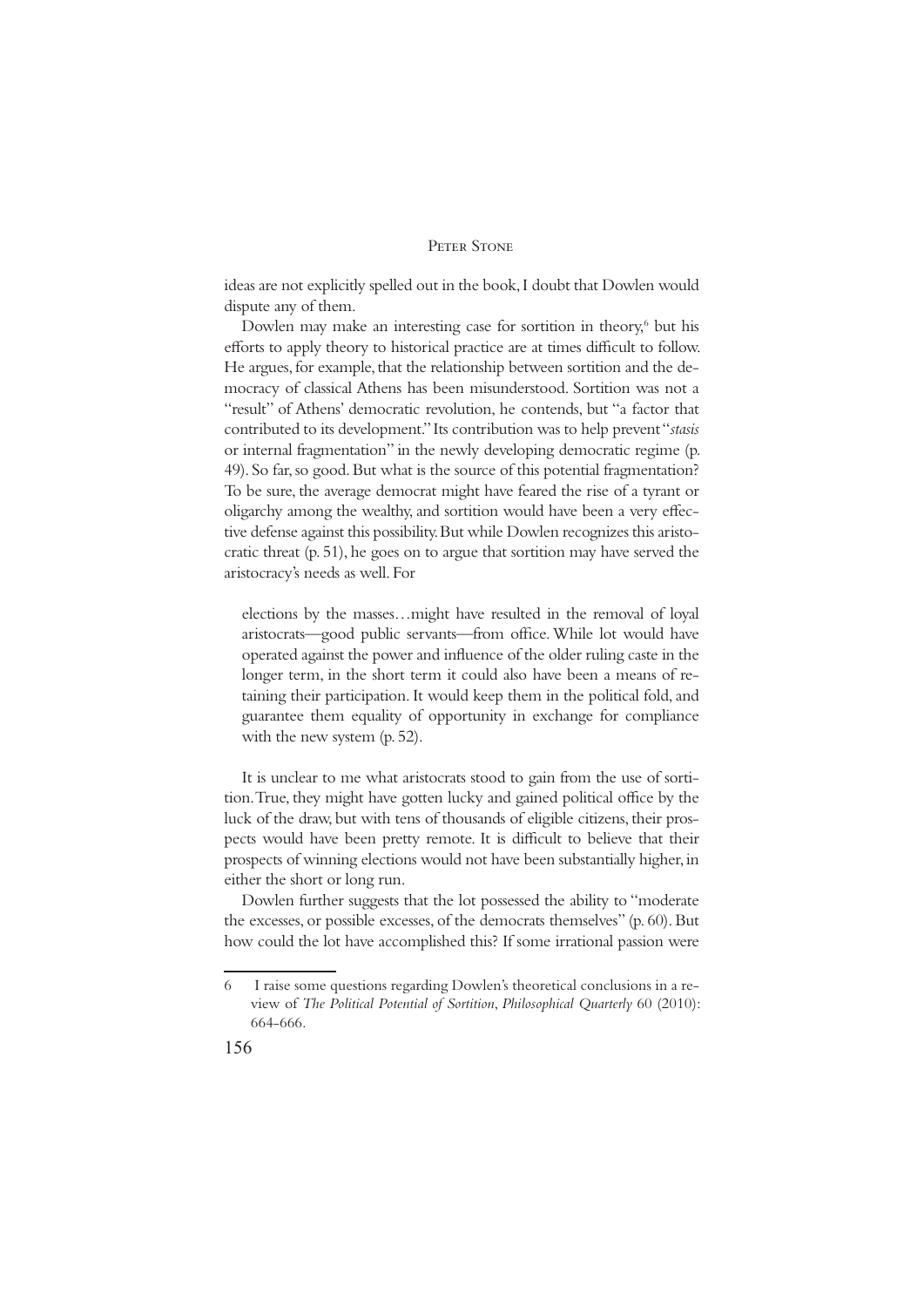#### A Renaissance for Random Selection?

to grip a majority of the *demos*, then that same irrational passion would almost surely grip a majority of any large randomly-selected body. It might be that calm and rational deliberation—deliberation possible in a random subsample of the populace but not in the populace as a whole—could cool down these irrational passions. But then it would not be sortition responsible for curbing irrational excesses, but the reliance upon a smaller decisionmaking body.<sup>7</sup> And yet Dowlen remains confident that sortition not only stabilized Athens, but contributed to its democracy. The randomly-selected Athenian jury, which enjoyed expanded powers after the restoration of democracy in 403 BCE, "can be understood as a lot-generated body defending democracy *from* the Assembly" (Dowlen's emphasis; p. 54). Dowlen is clearly relying upon some understanding of democracy to make this argument work, but it is an understanding that unfortunately he never articulates clearly.

In the end, Dowlen's study combines both theory and practice. It both lays out an explanation of what lotteries can contribute to political decision-making and examines historical examples of lotteries making, or failing to make, this contribution. The explanation makes a lot of sense, and the historical examples are well worth studying. But there is certainly more to be said about the relationship between the theory and the practice of sortition. Dowlen recognizes that his study is not definitive, and concludes his book by calling for further study of sortition (p. 232). One can echo this call while recognizing Dowlen's substantial contribution to the enterprise.

The last book considered here, Anthony Barnett and Peter Carty's *The Athenian Option*, is the most focused of the books under consideration.8 Barnett and Carty seek to break no new theoretical ground. Instead, they wish to defend a specific policy proposal involving sortition, a proposal they offer as a solution to one of Britain's most difficult constitutional problems—the reform of the House of Lords. Barnett and Carty would replace

<sup>7</sup> Some Athenian offices filled by sortition had more stringent qualifications (such as a higher minimum age) than were needed to vote in the popular assembly. Again, if these offices moderated the excesses of the assembly, it was surely these qualifying factors, and not sortition, that produced this effect.

<sup>8</sup> The book originally appeared as a pamphlet published by Demos, a think tank that advocates increased democratic participation. The Imprint Academic edition contains substantial new material.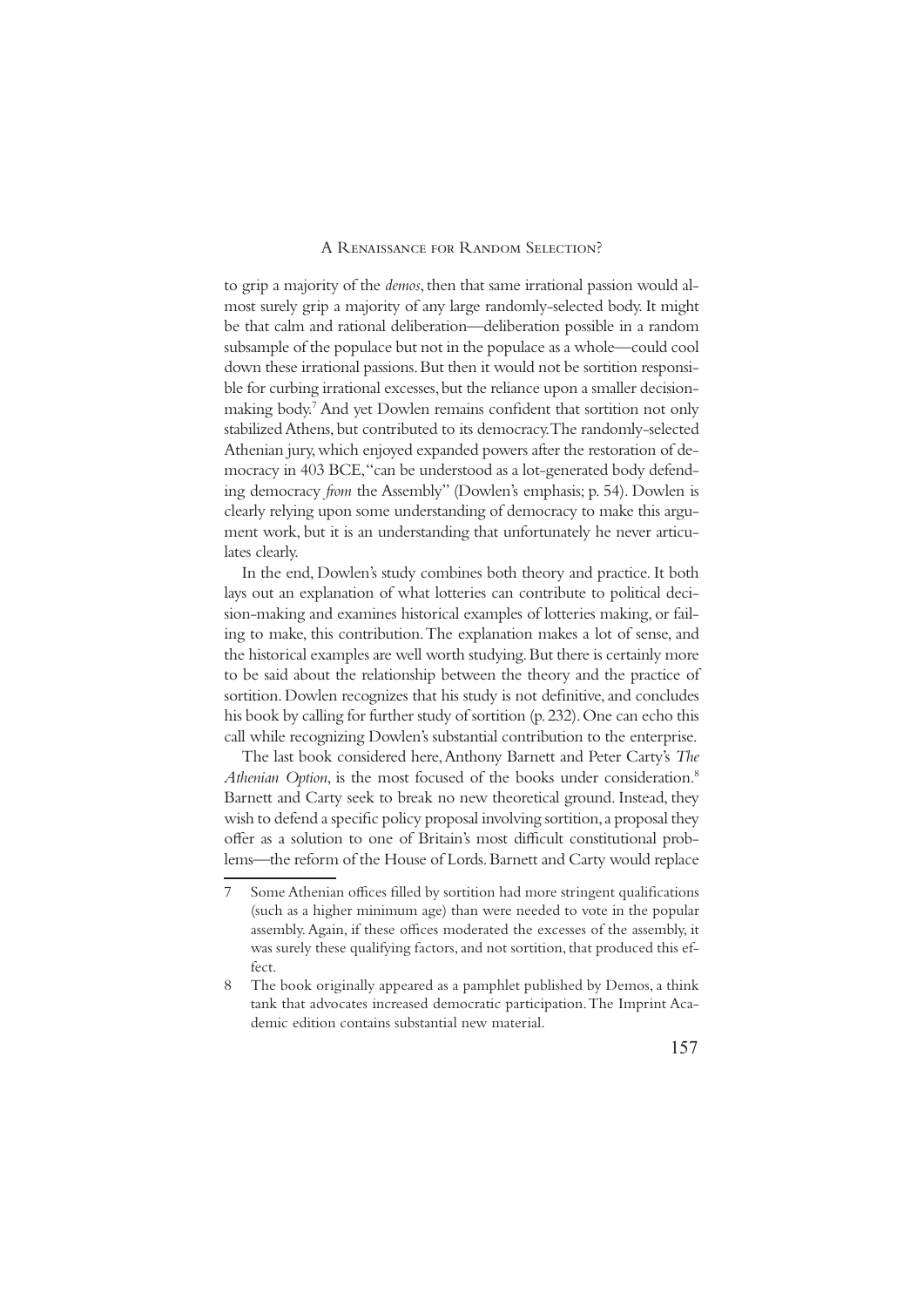#### Peter Stone

the Lords with a new upper house composed of Peers in Parliament (PPs). This house would be selected by lot, with stratification employed to ensure proportionality with respect to gender and place of residence (p. 39).<sup>9</sup>

Changes in responsibility for the upper house would accompany the change in selection procedure. The new body of PPs would play no role in drafting legislation; this duty, the authors acknowledge, is best carried on by professional politicians and bureaucrats. Instead, the upper house would be empowered to 1) "reject legislation that undermines the principles of constitutional democracy;" 2) "return non-fiscal legislation that it believes will not achieve the objectives the government claims and to insist that the government reformulates either its aims or its legislation;" and 3) "insist that legislation be drafted in a way that citizens can understand" (p. 37). Such a body would not be intended as a rival to the House of Commons. As Barnett and Carty put it,

If an upper chamber were given or gained considerable new powers to legislate, or to delay financial legislation, or to prevent the passage of regular legislation, then it could act as a competitor to the House of Commons. Such an outcome is likely to be destructive. The American experience shows how competition between arms of the legislature can result in gridlock that then encourages covert and corrupt practices (p. 29).

Instead, the new upper house would be designed to "*strengthen* an elected House of Commons, to help it propose laws in clear and readable English, that are scrutinised to assess both this and whether they will achieve what they are intended to do" (Barnett and Carty's emphasis; pp. 79-80). The demands of the PPs could save the lower house, both from its own

<sup>9</sup> Randomly-selected PPs would serve for four years in the new upper house, during which time they would serve on various legislative committees. Each bill proposed by the House of Commons (which would remain unchanged) would require the selection of a new committee. Alternatively, a new randomly-selected committee could be selected from the entire population for each new bill, thus eliminating any need for an upper house (p. 45). Barnett and Carty are not wedded to either specific institutional formulation. Rather, they call for critically-informed "experimentation" using PPs in order to identify the best working arrangement (p. 38).

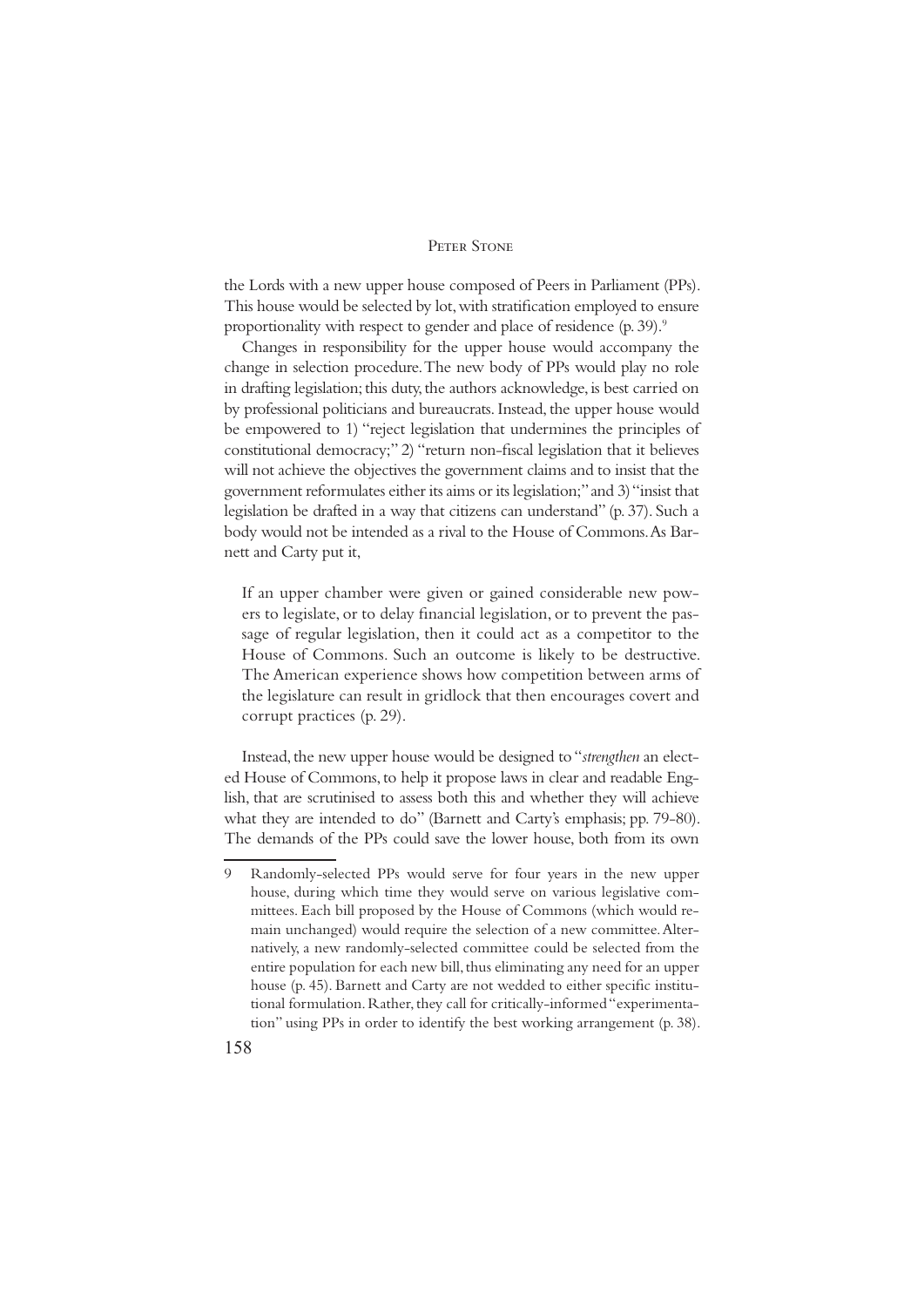#### A Renaissance for Random Selection?

mistakes and from the unreasonable demands of the executive.

Barnett and Carty display a keen grasp of the comparative advantages of amateur (randomly-selected) versus professional (elected) decision-making bodies. Their proposal seeks to exploit these comparative advantages so as to produce a new system of checks and balances. This new system is needed because the old system has gone so badly awry. It is hard not to sympathize with what they say. As an American, I am particularly intrigued by the idea of a body of ordinary citizens demanding that the laws of the land be readable. The health care reform bill enacted by the Obama administration is quite tortuously worded at times, laden with bureaucratic jargon and opaque references to other bills. Alternative bills considered at the same time were similarly very difficult to follow. (The ever-marginalized "single-payer" option was a partial exception.) While there is no excuse for the various lies put forth by the Right about "death panels" eager to euthanize grandparents at will, I cannot help but think that such lies would have gained less traction if these bills were easily understood by laypeople.

None of Britain's political parties have taken up Barnett and Carty's call for the "Athenian option." There are no doubt many illegitimate reasons for this lack of interest, not least of which is the interest Labour, the Tories, and even the Liberals share in maintaining the supremacy of party government (which in effect means government by one party's inner circle). But there are also legitimate reasons why this and other pro-lottery proposals remain out of the limelight. These include including modernity's lack of experience with random selection as well as the undeveloped nature of the theory supporting it. But both of these facts, as I noted at the very start, are changing, and the theory and practice of selection by lot are now advancing in tandem like never before. The results thus far have been promising on both fronts. There is no reason to expect this progress to cease any time soon, particularly now that research concerned with lotteries has a natural place to call "home."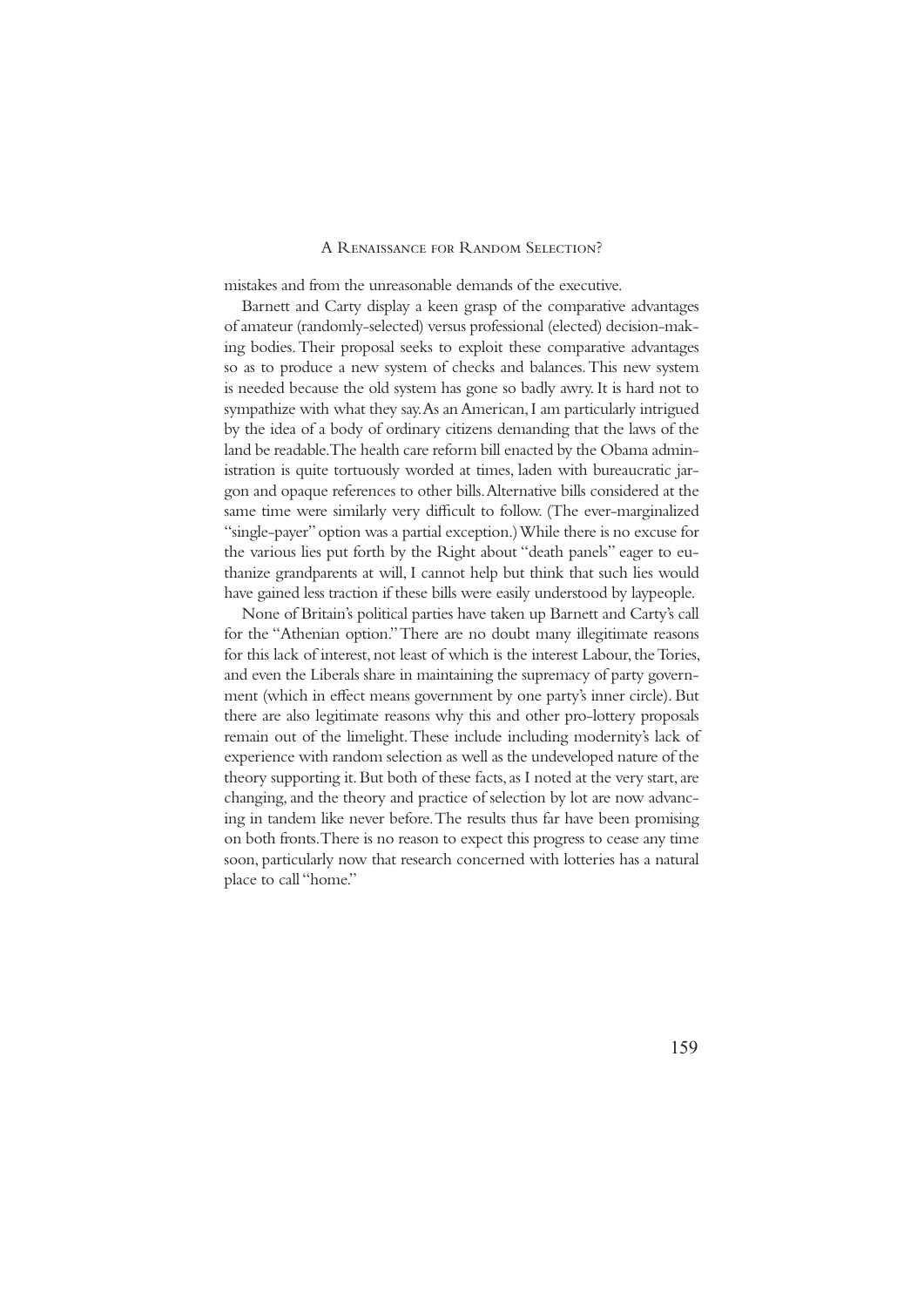# **TOTALITARIANISM AND THE SOCIAL SCIENCES: REVISTING A "FORGOTTEN DEBATE"**

#### **Olivia Guaraldo**

Hannah Arendt was an eclectic thinker, not only by virtue of her  $\mathbf 1$  complex intellectual biography, but also because she did not refuse to confront her present by engaging in political debates that were not exactly 'academic'. One could even say that in all her political writings - from the analyses of totalitarianism to the critique of Zionism, from the Eichmann reportage to the interventions on American politics (the Vietnam war and the lies of the American government in the infamous case of the *Pentagon Papers,* the students' movement, the civil rights movement, etc. ), Arendt was never timid nor 'neutral'. It was she, in fact, who in a conference at the College of Engineers of the University of Michigan in 1968 asserted that the supposedly objective Archimedean Point of scientific thinking was unattainable when analyzing and interpreting the field of the human and the political. Impartial we can be, contends Arendt, but not according to a detached, supposedly 'celestial' perspective (the "Archimedean point") that belies the wordly, terrestrial dimension in which even the researcher, the scholar and the philosopher are born. Our impartiality is always "situated", involved with the human events we try to understand (see Disch 1994, p.128).

As some Arendtian scholars have tried to argue, most of her intellectual production, albeit various, is in a way marked obsessively by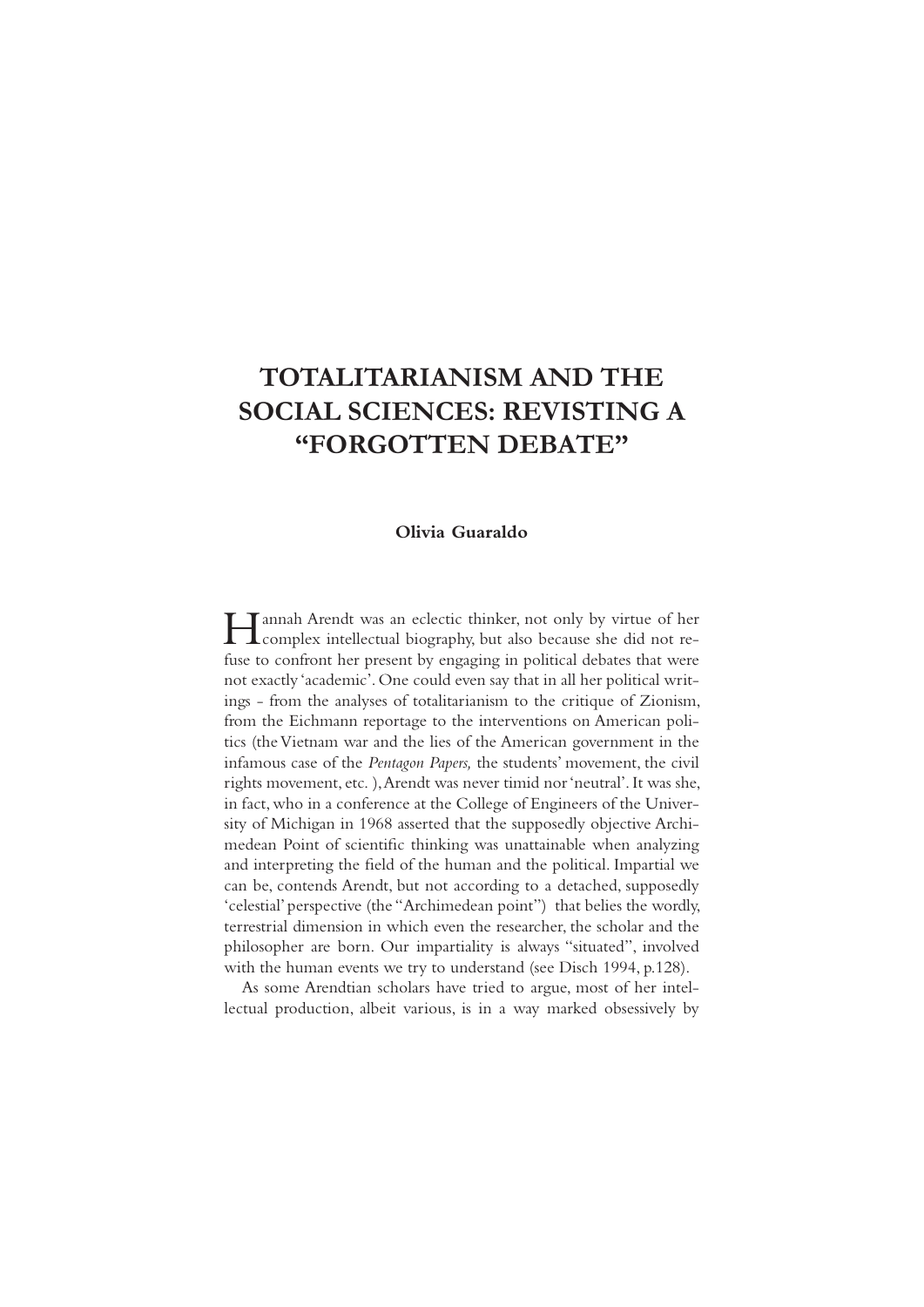#### Totalitarianism and Social Sciences

the need to deconstruct the legitimacy of the philosophical, speculative perspective, in favor of a situated, engaged, political one (Benhabib 1990, Disch 1994, Villa 1998, Kristeva 1999, Herzog 2000, 2001). What the tradition of Western philosophy never possessed, she claims in a letter to her mentor Karl Jaspers, was "a clear concept of what constitutes the political, and couldn't have one, because, by necessity, it spoke of man the individual and dealt with the fact of plurality tangentially" (Arendt 1985, p.166). The hostility of philosophy towards politics is, for Arendt, strictly related to philosophy's concern with the universal and politics' constitutive dependency on singularity and plurality. Politics has been, at least since Plato, systematically subdued by philosophy, by its mastering and domineering inclination, together with its constant undervaluation of "the sphere of human affairs". Our tradition is devoid of a theoretical tool able to understand the genuine experience of the *vita activa*. This is perhaps why Arendt often recurs to epic poetry, literature and drama to frame a certain non-philosophical way of understanding politics. Perhaps in a *nostalgia* for the ancient polis – where Sophocles' theatre could tell much more about the polis than Plato's *Republic* - perhaps in search for a language that could help in framing the experience of freedom without translating it into "behavior", Arendt's endeavor can appear unsettling, discomforting, wrong, if the standards are those of scientific academic style and methods. As a matter of fact, she did not want to be considered a philosopher, and preferred instead the title of "political theorist", and moreover her academic title remained, for all her life, that of a Doctor, not a Professor.

Hannah Arendt's legacy – after more than 35 years after her death – comprises a lively set of appropriations of her thought, so lively and multifaceted that the scholarship devoted to her work is by now difficult to map systematically. Yet one of the recurring themes of enquiry, when dealing with Arendt's legacy, has often to do with her book *The Origins of Totalitarianism*. Groundbreaking at the time of its first appearance in 1951, the book has now reached the standard of a 'classic' and is often quoted in encyclopaedias and textbooks as the first comprehensive analysis of the phenomenon that shattered European history in the  $20<sup>th</sup>$  century.

A recently published book by Peter Baehr, Professor of Social Theo-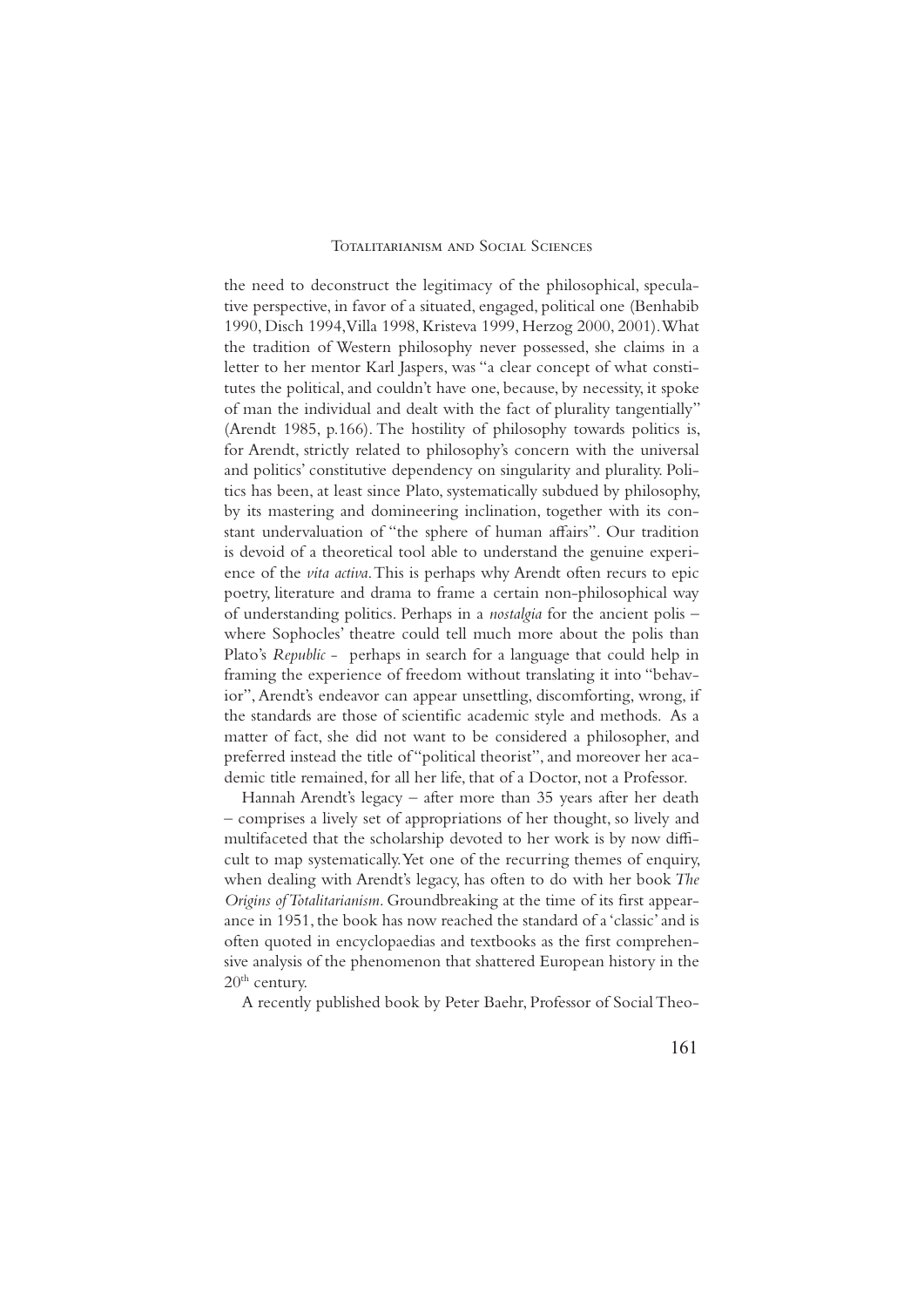#### Olivia Guaraldo

ry at the University of Hong Kong - *Hannah Arendt, Totalitarianism and the Social Sciences* - is in fact devoted to re-examine, this time from the viewpoint of her turbulent *Auseinandersetzung* with the social sciences, Arendt's work on totalitarianism (Baehr 2010). Significantly enough, the author sympathizes with Arendt's attitude of refusing the *sine ira et studio* approach of academic scholarship in general and social sciences in particular when engaged in understanding totalitarianism. Rather, Peter Baehr's criticism on Arendt regards her being excessively abstract and conceptual in her formulations: her oversimplification of mass-society through the abstract concept of "the mob", the all too easy similitude between Nazism and Bolshevism, the perentorial statement that totalitarianism is "unprecedented", the rigidity of her category of ideology as "logical consistency", these are only some of the failures that Baehr envisages in Arendt's work. The author examines these failures, so to say, through the lens of Arendt's well-known idiosyncrasy towards what she generally named "the social sciences", which the author attempts to both analytically reconstruct and critically assess.

"Most studies of Arendt are composed by philosophers and political theorists. By disciplinary formation, they tend to share her antagonism to the social sciences, and sociology in particular. My approach is different" (Baehr 2010, p. 4). Baehr, who defines himself "a critical admirer of Arendt", reconstructs the theoretical and political contours of Arendt's vivacious exchanges with three major figures of  $20<sup>th</sup>$  century sociology: David Riesman, author of *The Lonely Crowd*, "with whom Arendt corresponded in the 1940s about the limits of totalitarianism", Raymond Aron, the famous French thinker who reviewed *The Origins of Totalitarianism* in 1954 for the French journal *Critique* and later elaborated his own notion of what distingushes democracy from totalitarianism, and Jules Monnerot, the French sociologist who was a member, with Georges Bataille and Roger Caillois, of the short-lived Collège de sociologie (1937-39). Monnerot had discussed and polemized with Arendt in the 1950s in the columns of the journal *Confluence*, edited by Henry Kissinger.

Each of these authors entertained in depth critical discussions with Arendt in relation to her views on totalitarianism: Baehr vividly reconstructs them, by referring to both published material and unpublished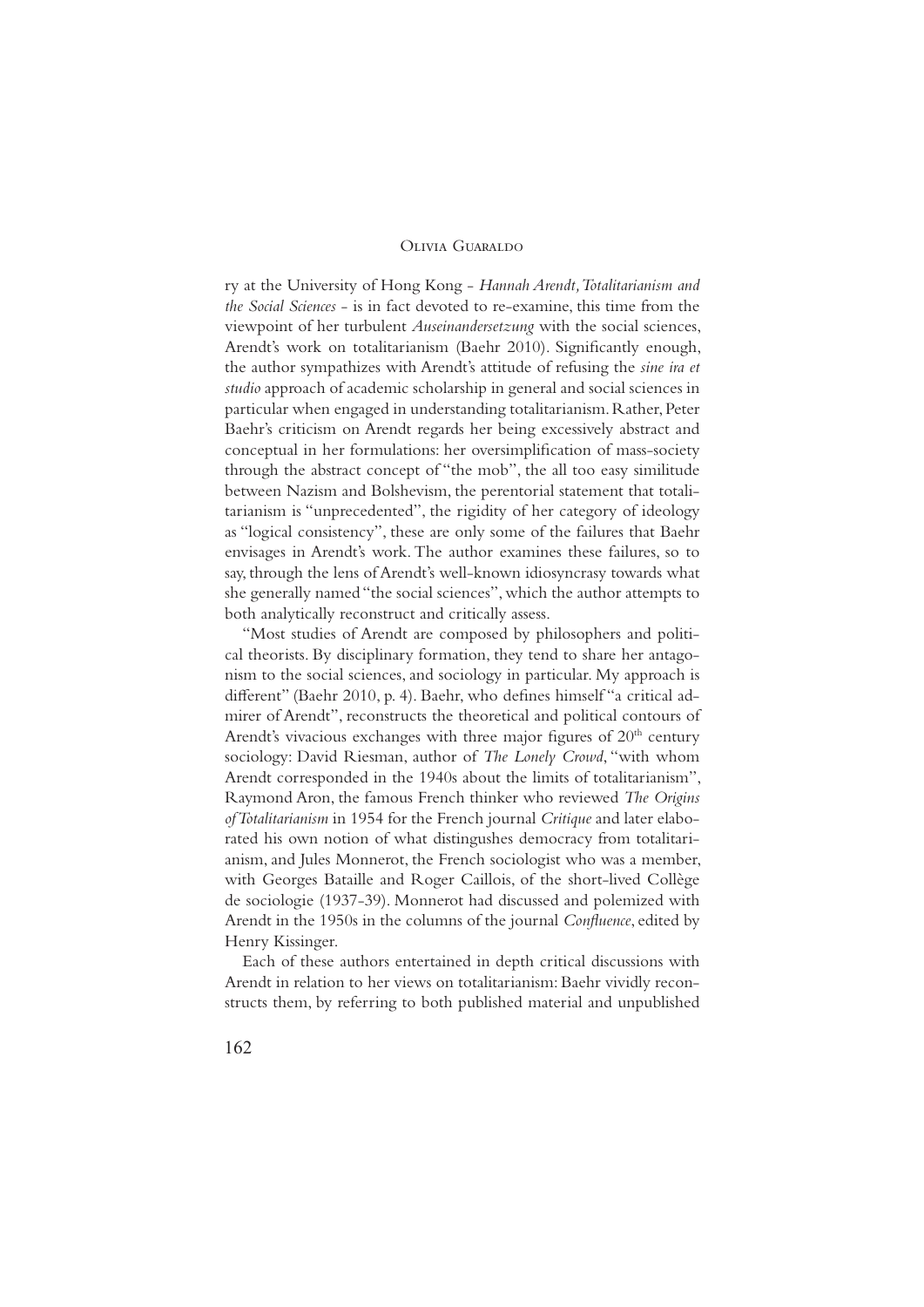#### Totalitarianism and Social Sciences

one, and the result is a capturing narrative that has the merit of retrieving debates that have been "largely forgotten". Yet the book has also another objective: Arendt considered totalitarianism as "unprecedented", and accordingly affirmed that the social sciences were "intrinsically unable to grasp unprecedented phenomena" (p. 5). Given this premise the book tackles these questions: "what 'unprecedented utterly means' [...] How does one recognize things that are utterly strange?" (ib.). This "utterly Arendtian question" is eventually applied by the author to the phenomenon of radical islamism and in the last chapter all the different threads that compose the book are woven into the present, in order to interrogate contemporary jihadist violence and politics. Is there a possible link, asks Baehr, between totalitarianism and radical islamism? To this "utterly Arendtian question" the final chapter tries to give an answer.

#### **2. Arendt, David Riesman and the sociological question**

The first intellectual relationship the book examines is that with David Riesman, "with whom Arendt corresponded in the 1940s on the limits of totalitarianism" (ib.). Having developed a specific and documented notion of "mass society", Riesman disagreed with Arendt on the reductive notion she had of it. According to Baehr, she was never interested in the kind of sociology of everyday life that Riesman carried out, and this is why her theory of mass atomization under totalitarianism is not supported by any evidence, and "modern scholarship finds little support for it" (p. 52). Arendt's assessment of mass society under totalitarianism is reductionist, insofar as it creates a general category (that of the mass as an amorphous set of atomized, isolated individuals who had lost all kinds of social and private ties, thereby seeking refuge in totalitarian movement and party) that neglects to account for the complex nature of society and overlooks its multifaceted aspects. Baehr maintains that Arendt was perhaps aware of this situation but "unlike Riesman, she took little interest in it" (ib.). Had she, perhaps her theory would have been different. Yet Arendt did not want to integrate her political analysis with a more sociological one, and in this Baehr perceives "the triumph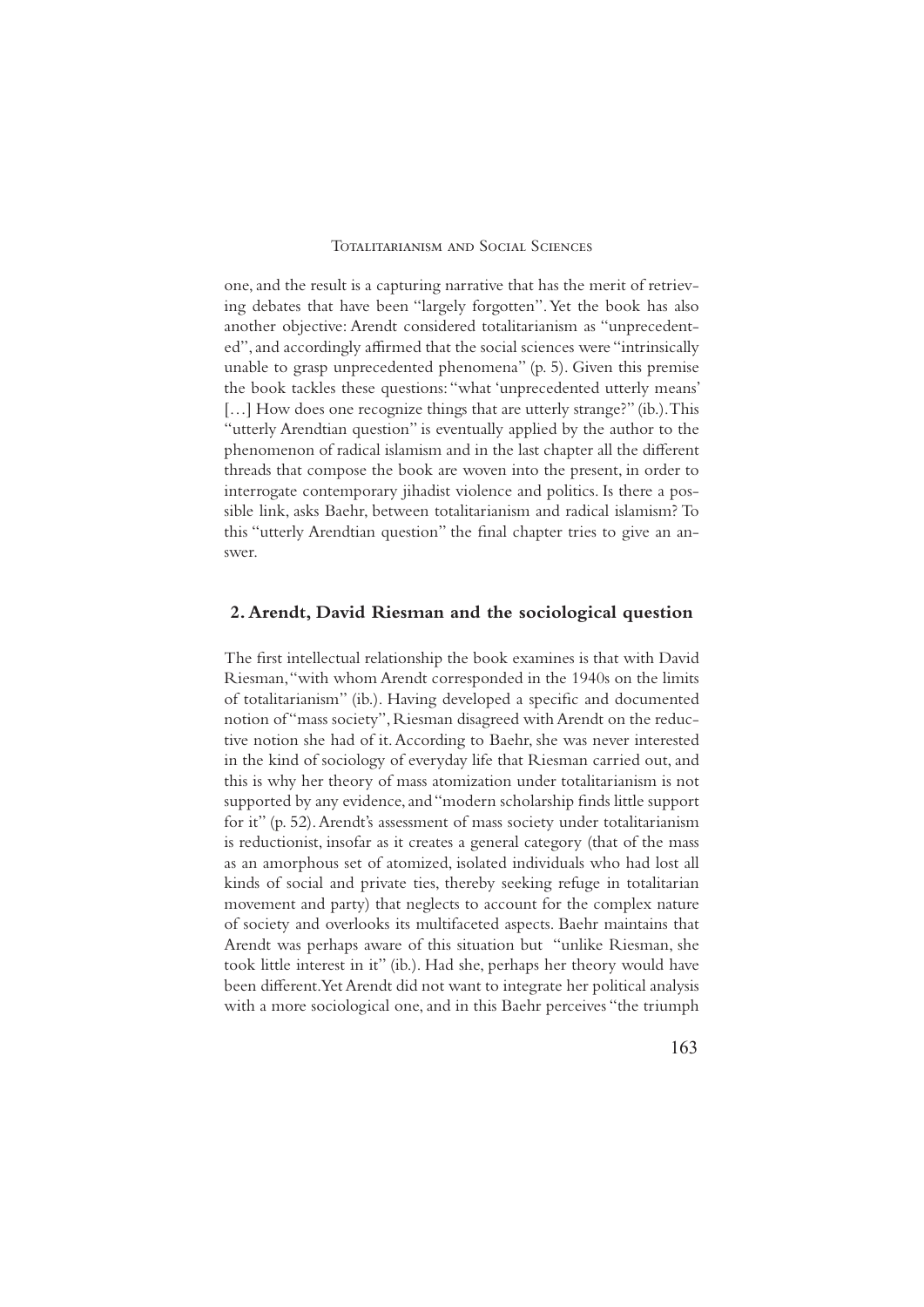#### Olivia Guaraldo

of a certain kind of philosophy over sociology" (p. 53). Sociologists like Riesman, instead, were convinced that the reality of mass societies under totalitarian regimes exhibits features that cannot be oversimplified by the category of atomization and isolation. For example, they underlined how through a sociological analysis of society emerged the presence of social networks that had an impact in "mediating, refracting, and impeding the regime's goals" (p. 56). Social processes had, even under totalitarian regimes, a "relative autonomy", and this was precisely the field that Riesman, as early as the 1940s, sought to map out, "as a corrective to the oppressive weight of Arendtian categories […] Ironically, it was Riesman, the social scientist ostensibly tainted by pseudouniversalistic theory, who was especially sensitive to individual cases and to evidence; and Arendt, supposedly the practitioner of phronesis, who constantly advanced arguments that the material could not bear" (p. 57).

To say that Arendt's *Origins* is a text that ignores reality or oversimplifies it is at least imprecise. First of all because the book is a massive, often contradictory work on many aspects of the totalitarian phenomenon, which, as she tried to recount, was a complex amalgam of elements that eventually crystallized in a novel political form. These elements – imperialism, anti-semitism, racism – are assembled in a narrative form that often recurs to literature to shed new light on how the amalgam came to crystallize (see Disch 1994, pp. 121-125, Benhabib 1990, pp. 184- 189). Of the way in which Arendt combined history, politics, literature, anecdotes and facts to assess the complexity – and novelty – of modern racism under imperialism, or modern anti-semitism, Baehr does not say, and it is too bad. He concentrates exclusively on the category of "Totalitarian Regime", its ideology, its actual functioning, neglecting to assess that the parts of Arendt's book dedicated to totalitarianism itself are just the conclusive steps of a tortuos path. In that tortuosity Arendt was for sure imprecise, sometimes contradictory, but not at all "philosophical". Her dismissal of the social sciences in fact has not to do with a refusal to see the complexity of the phenomenon, but on the contrary with the need to forge an understanding of it that would not justify, nor pretend nothing epochal had happened. Her reconstrucion, as a whole, is principled, critical, perhaps biased. It is so because she sought to find ways to judge *politically* the phenomenon: the need to formu-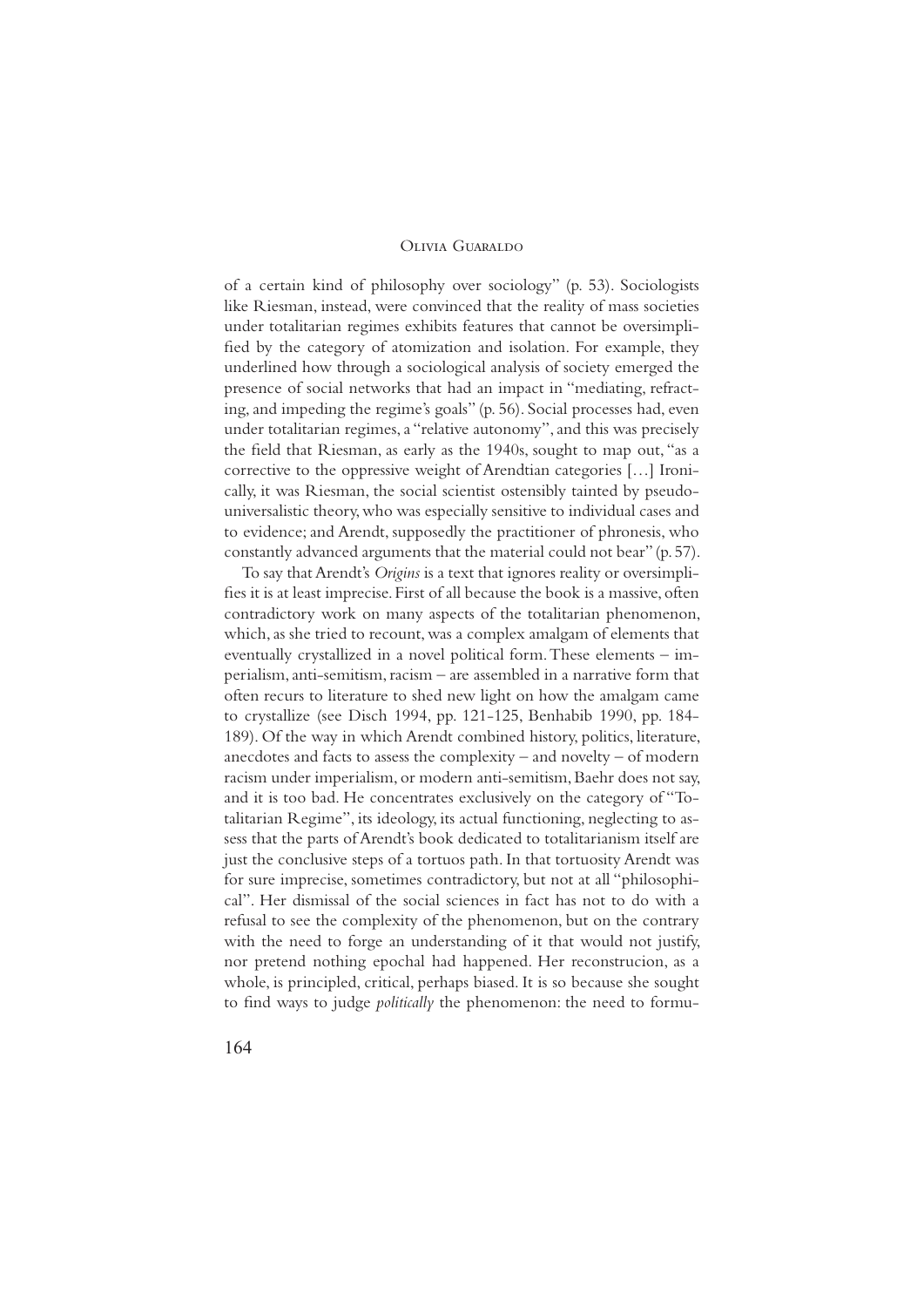#### Totalitarianism and Social Sciences

late a possible political judgment - the judgment which, for example, she accused Adolf Eichmann to be incapable of (Arendt 1963, see also Parvikko 1996, 2008) – on a phenomenon that could not be inserted in the uninterrupted flow of history neither in the *normal* functioning of modern society.

It is surprising that a book that deals with totalitarianism and sociology neglects to take into account one of the most influential works on the matter, namely Zygmunt Bauman's *Modernity and the Holocaust* (Bauman 1988). In it, the author (a sociologist himself) shows how the rationality which produced gas chambers and implemented genocide is, more or less, the same rationality that is employed in sociology and empirical analysis today (Bauman 1988: 2-3). Therefore, claims Bauman, to understand the history of state genocides means to question the very rationality which is the foundation of the modern state. To understand the history of bureaucratic mass murder also means to criticize bureaucratic rationality. He affirms that no matter how the Holocaust has been interpreted, it has always been inserted within familiar frames of reference, "shunted into the familiar stream of history […] One way or the other, the bomb is defused; no major revision of our social theory is really necessary; our visions of modernity, of its unrevealed yet all-too-present potential, its historical tendency, do not require another hard look, as the methods and concepts accumulated by sociology are fully adequate to handle this challenge – to 'explain it', to 'make sense of it', to understand. The overall result is theoretical complacency" (2-3). Sociology, claims Bauman, pretended that "nothing really happened to justify another critique of the model of modern society that has served so well as the theoretical framework and the pragmatic legitimation of sociological practice" (3). Significantly, Baehr's book reports several sociological pioneering attempts at analyzing totalitarianism and the Shoah – the works of H.G. Adler, Hans Gerth, Theodore Abel and Talcott Parsons among others – and his analyses of those early mainstream sociology works seem to confirm Bauman's position: they were reductive, refused to describe totalitarianism as 'novel', preferred to rely on familiar sociological categories. Bauman's vision of the social sciences is in this case crucial insofar as it formulates, in an explicit methodological frame what, in Arendt's indictment of the social sciences, often remained implicit or poorly expressed. It is a pity that Baehr did not consider it.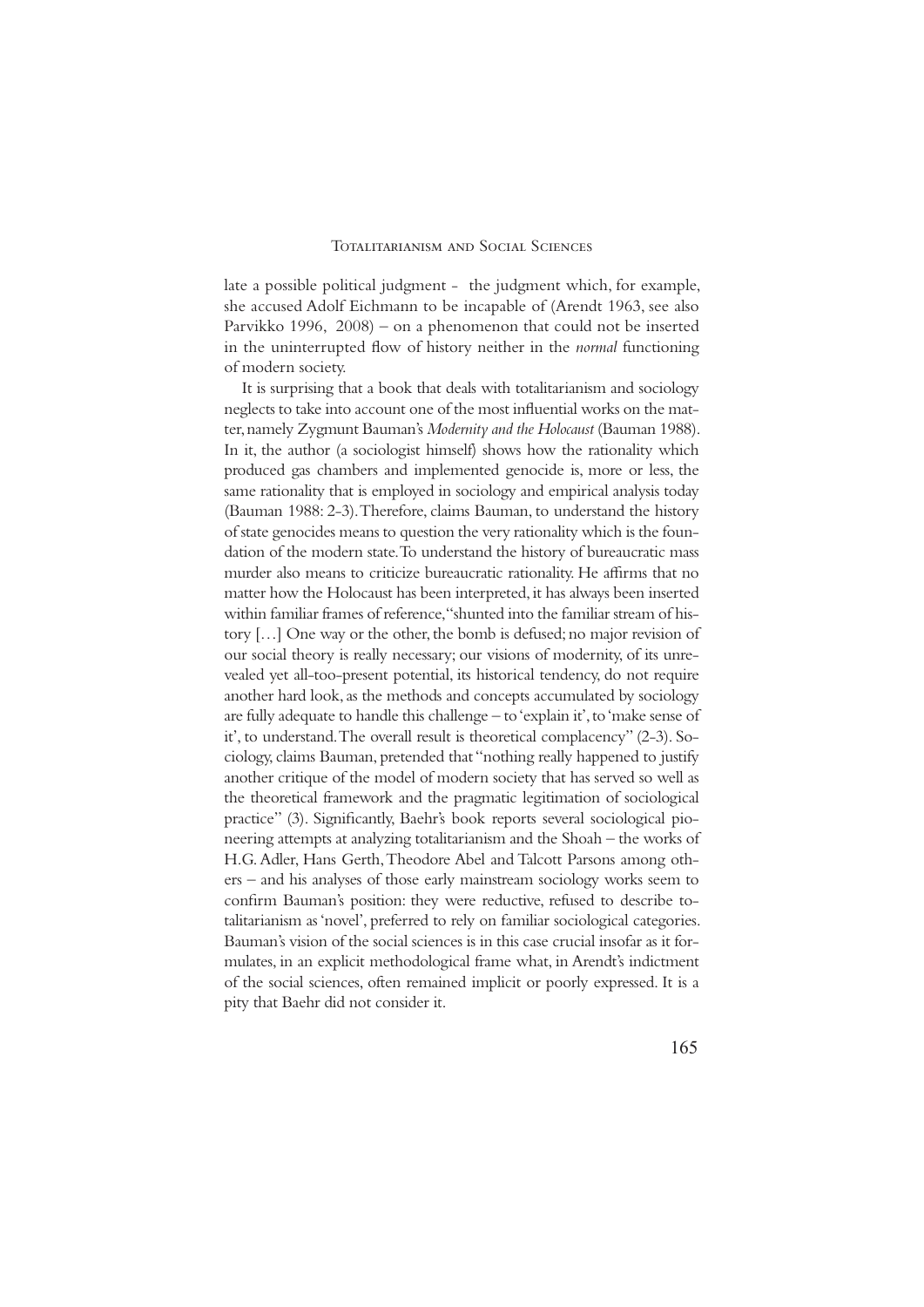### Olivia Guaraldo

## **3. Arendt and Raymond Aron**

Raymond Aron reviewed both *The origins of Totalitarianism* and *Ideology and Terror* (which constitutes Arendt's coda to the book and was added to the 1958 and subsequent editions) and while recognizing the book's importance he criticized its style, which portrayed a "bleak landscape" that reminded Aron of George Orwell's *Nineteen Eighty-Four*. Arendt's book seemed to be replete of "hasty, tendentious and factually incorrect" statements (p. 66). Aron also criticized Arendt's *Ideology and Terror* essay harshly: in it she defined ideology and terror as the two elements constituing the "principle and essence" of totalitarian government but did not provide any empirical data for them and thus ended up generalizing excessively the phenomenon, in a philosophical impetus that sociology could not bear. He disagreed on the fact that this combination of violence and ideas was utterly new, since for him, as later expressed in *Démocratie et Totalitarisme* (Aron 1965), both elements were amplifications of revolutionary phenomena. Totalitarianism, in other words, could be understood, claims Aron, as an exacerbation of the revolution, a typical trait of modern politics since the late 18<sup>th</sup> century. The contrast with Arendt related also to the notion of ideology: for Aron ideology was not, as Arendt maintained, simply the "logic of an idea" that would coherently follow from a given premise. Ideology was for Arendt the triumph of logical consistency, which offered atomized individuals the artificial safe haven of sense in an apparently senseless world. For Aron, instead, ideology had nothing to do with logical consistency but with faith and belief and this is why he coined the term: "secular religion".

Aron was also convinced that the main difference between democratic regimes and totalitarian ones had to do with the role of political parties: for him the most important features of the totalitarian regime – its internal "logic" – could be inferred from the variable of the single party, as opposed to the many parties of democratic pluralist systems. His distinctions are typical of the political scientist, or the political sociologist, and very distant from Arendt's talentuous narrative. Baehr, in this respect, seems to be much more sympathetic with Arendt's work than with Aron's: he maintains that Aron's detached analysis of totalitarianism as determined by the "chief variable" of the political party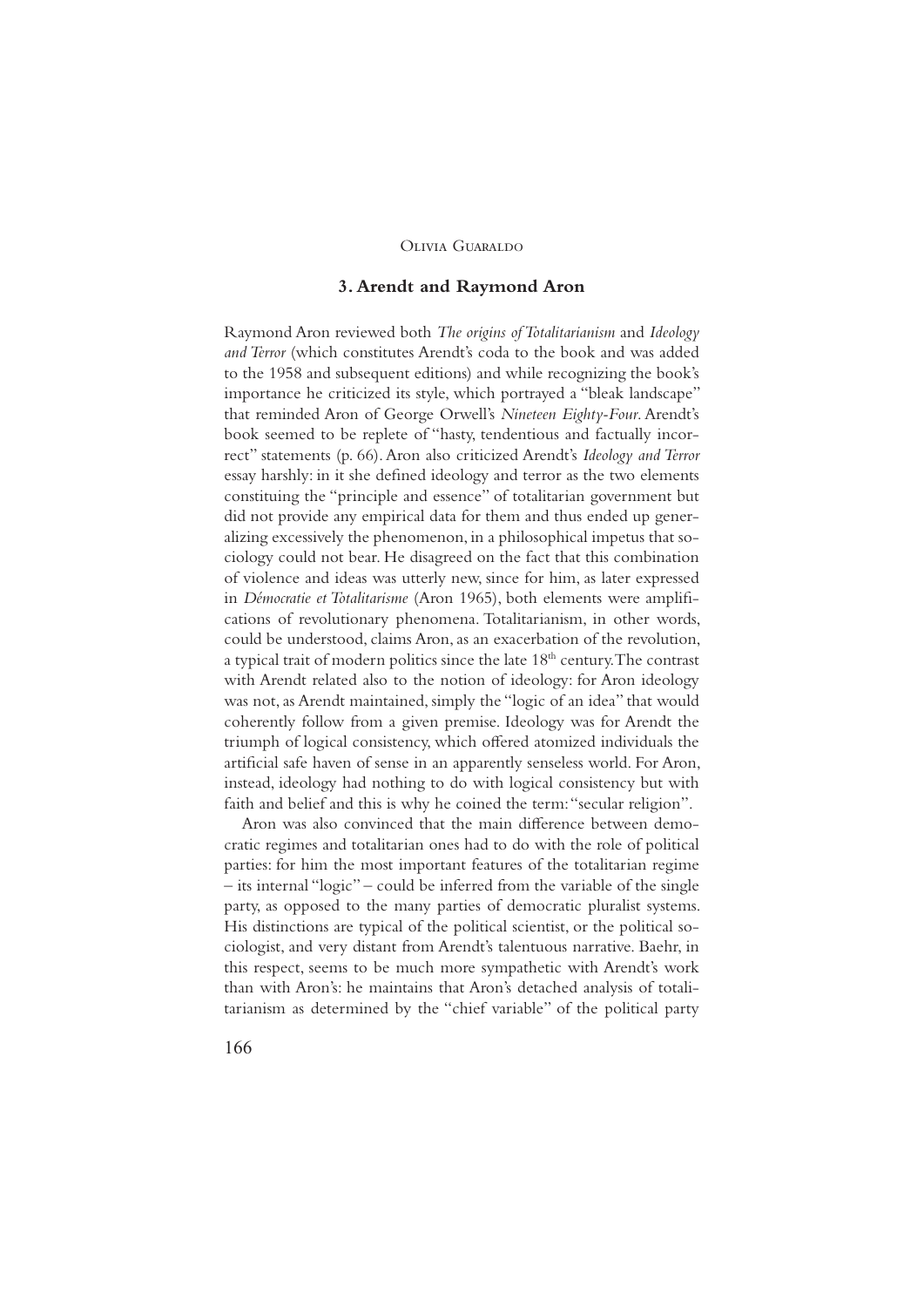#### Totalitarianism and Social Sciences

"leaves us enlightened but dissatisfied" since it "falls short of explaining the grotesque texture of the totalitarian world" (p. 87). "No theorist has better captured that nightmare quality, or registered the extent of totalitarianism's rupture with quotidian standards of judgement and even quotidian crimes than Hannah Arendt" (p. 88). In spite of the fact that perhaps Arendt and Aron sought different aims in their analyses of totalitarianism, a sentence like this is far more just to Arendt's work than the critiques Baehr moved to her in earlier parts of the book, when he pictured Arendt's theory as "advancing arguments that the material could not bear"(p. 56).

The reader finds it hard, at this point, to grasp or summarize the author's perspective on Arendt's work: critical and sympathetic at once, Baehr's book dwells among the theoretical and ethical dilemmas that have haunted interpreters of totalitarianism for many years, without solving any of them. Yet this lack of onesidedness, the undecidability Baehr himself displays in his book, is testimony of the fact that those dilemmas are, to some extent, unsolvable, even by the social sciences' dissecting analytical tools.

#### **4. Arendt and Jules Monnerot**

French Sociologist Jules Monnerot was convinced that the notion of "secular religion" was useful in higlighting certain features of totalitarianism. Baehr describes his positions as follows: "[totalitarian movements] were gripped by sectarian apocalyptic fervor that, in a highly distorted fashion, was reminiscent of medieval millenarism, the warrior culture of Islam, and the zeal of the Protestant Reformation. On the other hand, totalitarian movements aimed not at supernatural transcendence but at immanent redemption. Hannah Arendt recognized these properties. But she was highly averse to decribing them in the language of religion or confusing so-called secular religion with ideology" (p. 94).

Monnerot was convinced that, in order to understand modern society, sociology had to recover a sense of "the sacred" and study "all manifestations of social existence where the active presence of the sacred is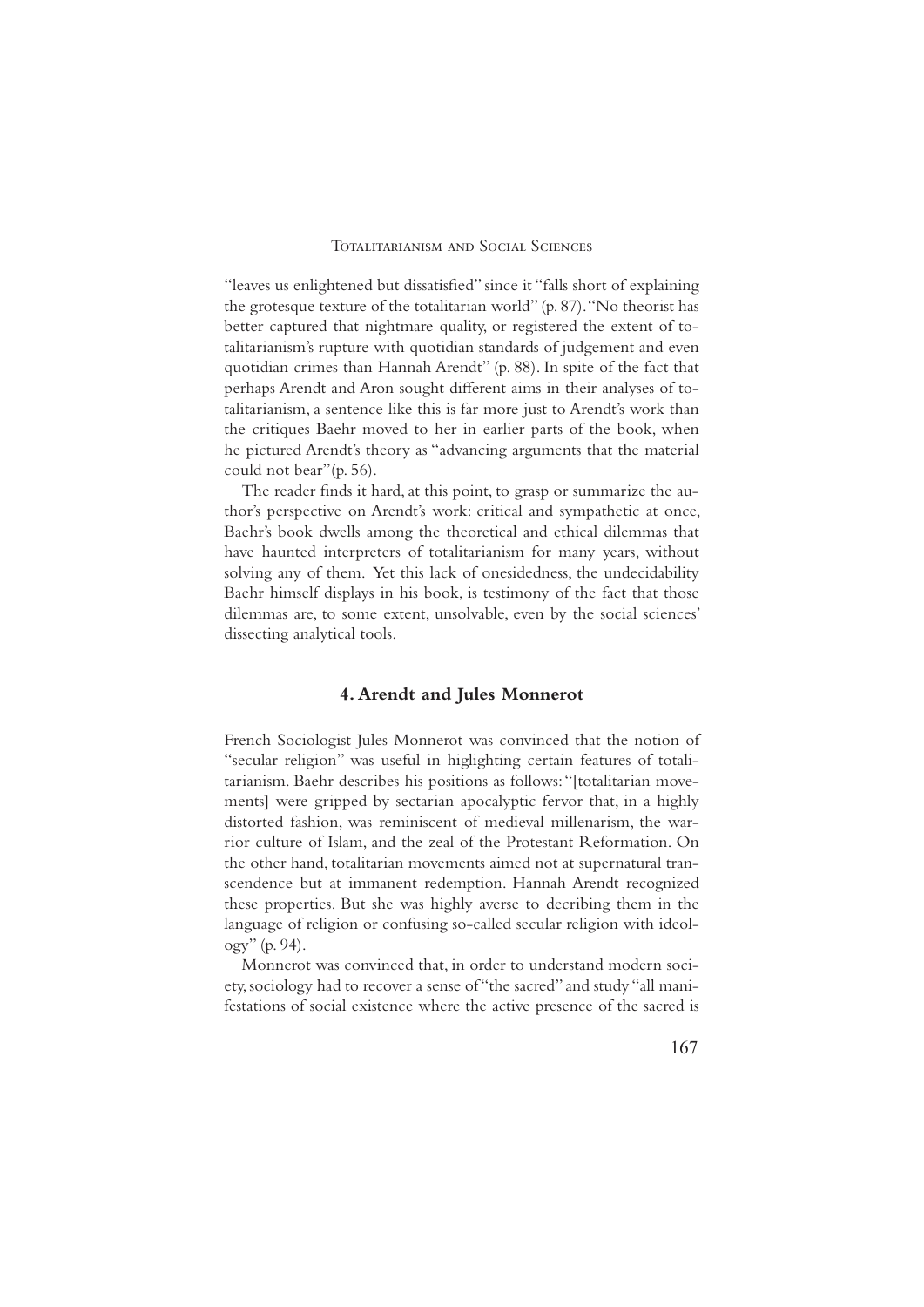#### Olivia Guaraldo

clear" (p. 95). In his *Sociology and Psychology of Communism* he claimed that totalitarian believers were "victims of collective passion…sustained by frequent communion, inflamed by periodic rites, such as meetings, processions and demonstrations, and fed each morning by newspaper and radio" (Monnerot [1949]1960, p. 135, quoted by Baehr, p. 95). In such religious dimension lurks an element of delusion, characterized as it is by "exclusiveness and monomania" (Monnerot [1949]1960, p. 142, quoted by Baehr, p. 96).

To a reader familiar with Arendt's texts this analysis would not appear strange: the language is perhaps different, but the quality of the message convoyed essentially in line with Arendt's depiction of totalitarian movement and ideology. Yet Baehr maintains that "this sort of psychological framework was anathema to Arendt" (ib.). In spite of an apparent "confluence" of the two authors on the perverse nature of totalitarianism, Arendt and Monnerot disagreed fiercely exactly on the use of the term "religion" applied to totalitarian ideology. Arendt, in her essay *Religion and Politics* quotes in a footnote Monnerot's book as a typical social science work that applies the disorienting method of reading totalitarian ideology as a "secular religion" (Arendt [1953] 1994, p. 388, n. 22).

Baehr reconstructs the exchange of opinions between Arendt and Monnerot that eventually occurred in the journal *Confluence* and conclusively affirms: "One can delineate the singularity of both ideology and religion while acknowledging that, under certain conditions, they may be hybridized. Significantly, Arendt seems to have recognized this point without, however, clarifying it or developing its implications" (p. 115). Baehr in fact maintains that in *Origins* Arendt referred to totalitarian propaganda and its style as religious in tones and modes, since it announced "political intentions in the form of prophecy"; or again, she referred to Nazi and Bolshevik rituals as "idolatric" (Arendt 1951, p. 349 and p. 377, quoted by Baehr, p. 115). The most strinking contradiction, according to Baehr, in Arendt's critique of the concept of secular religion is given by the fact that she referred to concentration camps and their different levels of annihilation by recurring to the medieval notions of Hades, Purgatory and Hell (p. 116). Basically Arendt used many religious expressions when referring to totalitarianism in its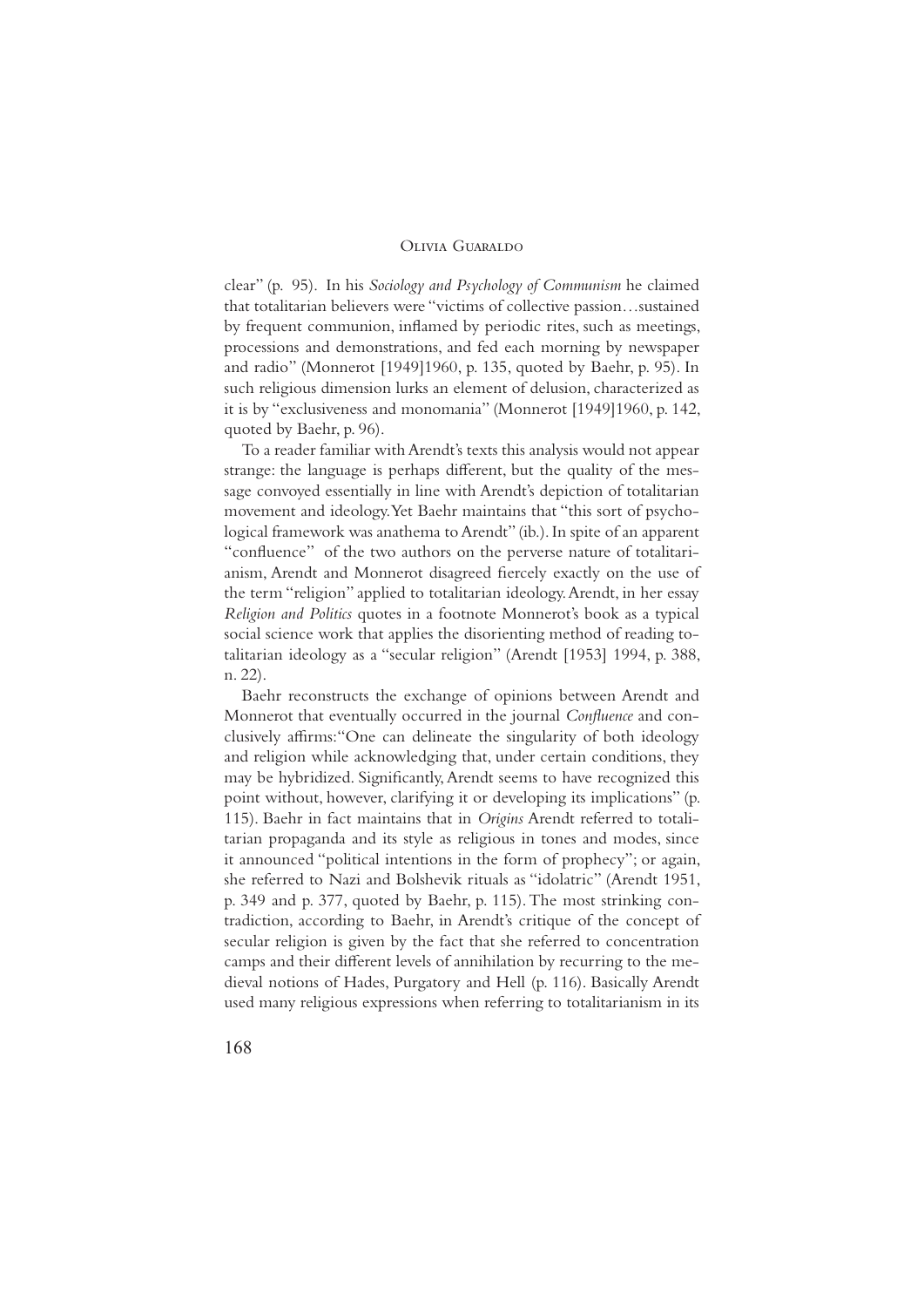#### Totalitarianism and Social Sciences

many aspects, but refused, Baehr maintains, to substantiate it, to explicitate her method.

Needless to say, this opacity in Arendt's methods, her very free and inventive use of language are hardly acceptable according to the social science standards of international academia. The use of metaphors or other figures of speech in order to describe the unimaginable phenomenon of the extermination camps was, for Arendt, probably the only 'methodology' she could envisage in her pioneering work on them. Yet the question is more complex, and it would deserve more space than a book review can allow. For sure Arendt's language is full of religious elements: after all it was she who dared to call totalitarianism a "radical evil". Is there a more religious expression than that? It was she, though, who after several years modified her hypothesis and re-described evil as "banal": Arendt did not renounce to use the religious-moral word "evil" in order to describe what she discovered was another aspect of totalitarianism. This perhaps means that she relied on the strong rhetorical impact of religious language in order to describe what secular knowledge (be it juridical, sociological, psychological or politological) failed to grasp in its horrible, unprecedented novelty. Yet Arendt contested to Monnerot the systematic, methodological use of the notion of "secular religion" in order ot understand communist totalitarianism, since she believed that religion was something much more complex than simply a functional category for understanding social behavior. There could be, in other words, no "confluence" between a social theorist who expected society – any society – to become transparent to the eye of the researcher and a political thinker who sought to deconstruct the idea that society had its own mechanistic functioning and that men were simply parts of the mechanism itself. The social science language and methods strongly contrasted with Arendt's *Bildung* – one in which the language of philosophy, literature, religion and ancient culture were strictly interwoven to each other and constituted a very rich background from which to draw in order to build paths of interpretation. In the essay *Religion and Politics* Arendt in fact refers amply to Homer, Plato, Tertullian, Dante, medieval religious mentality and its difference with modern religion under secularization, in order to question the use of the term "secular religion" to interpret totalitarian ideology. Her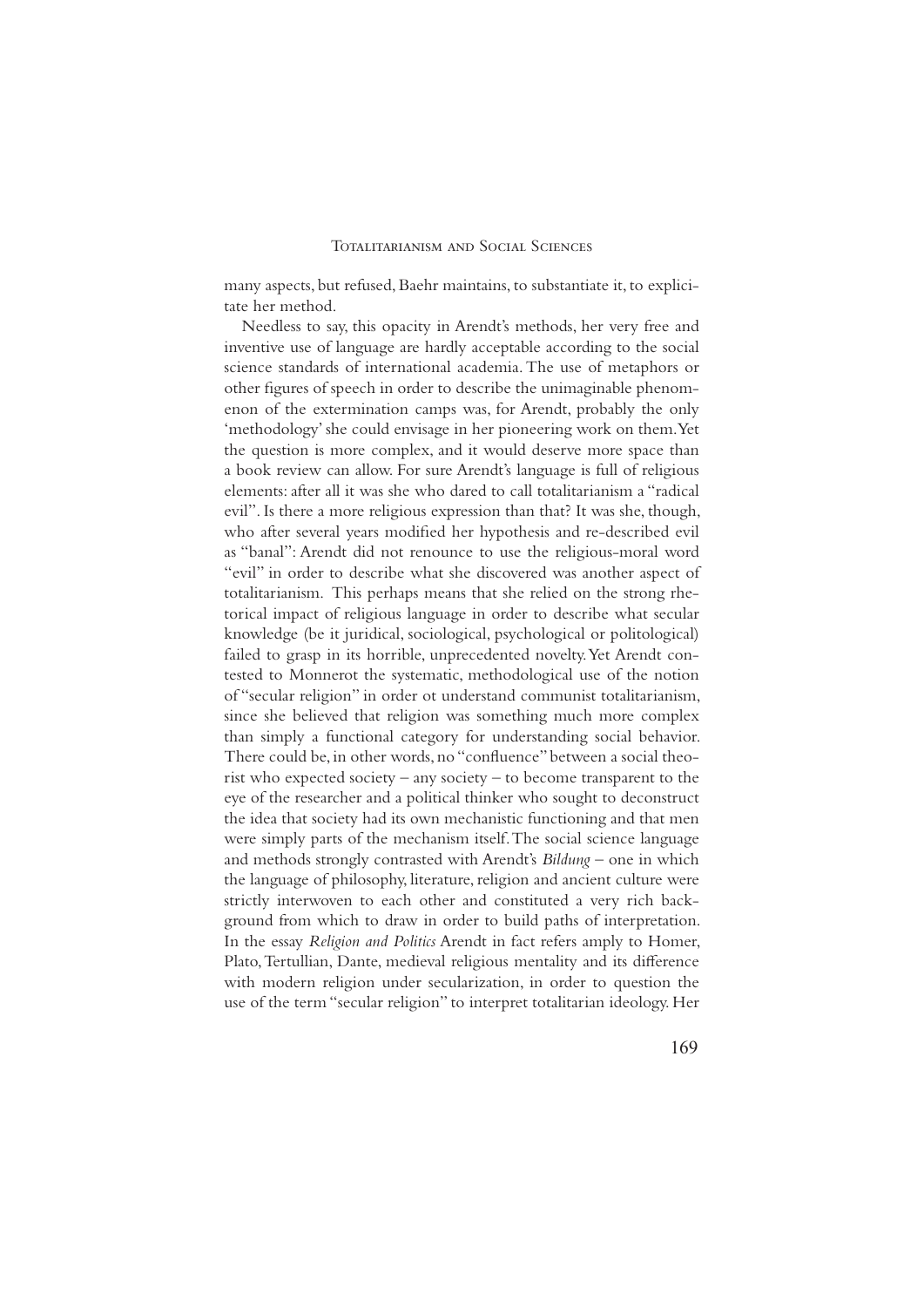### Olivia Guaraldo

insights in the problem bring together historical, philosophical, etymological elements in order to contest an oversimplification in the use of the "religious" by the social sciences.

Baehr, following Monnerot, maintains that the concept of "secular religion" is very interesting for a sociologist, since it "alerts us on the hybrid character of its subject matter", namely the fact that social phenomena retain an element of "sacred" that especially under totalitarian regimes expressed themselves vividly through rituals, symbols, beliefs and organization (p. 122). In fact these devices played a crucial role under totalitarianism, since they managed to "enthuse a mass constituency" and Arendt herself did not deny it at all, recongizing and discussing at length, as mentioned above, totalitarian propaganda. Yet in her essay on religion and politics there is, apart form the critique she moves to Monnerot and the social sciences, a crucial political reason why she did not like to abuse of the word 'religion' when speaking of communism as opposed to the free world<sup>1</sup>. Her fear was that by interpreting the contraposition in religious terms not only one denied the specifically doubtful nature of modern religion after secularization (an aspect she very well explains in her essay by recurring to Pascal, Kierkegaard and Nietzsche), not only evaded the true novelty of totalitarian ideology (its being a "scientific" rather than religious ideology), but mostly it risked transforming "our fight against totalitarianism into a fanaticism that is totally extraneous to the essence of liberty" (Arendt [1953]1994, p. 390). This Arendtian sentence is revealing also today, and it tells a lot of those attempts – in which Baehr himself embarks, in the conclusive chapter of his book – to read the contemporary contraposition between the West and Islamist ideology in terms of religion<sup>2</sup>. It should finally be left to the reader to find out for herself if and to which extent Peter Baehr's interesting and challenging book succeeds, in his closing remarks, to offer a satisfactory reading of the contemporary issue of the nature of Jihadist violence and politics, its relationship with possible totalitarian elements, the political response the West should give to it.

<sup>1</sup> Arendt's essay *Religion and Politics* was the result of a paper she gave at a Harvard Conference entitled "Is the Struggle Between the Free World and Communism Basically Religious?".

<sup>2</sup> For an insightful reading of Arendt's notion of totalitarian terror and its impossible application to contemporary Islamic terrorism, see D. Villa 2008.

<sup>170</sup>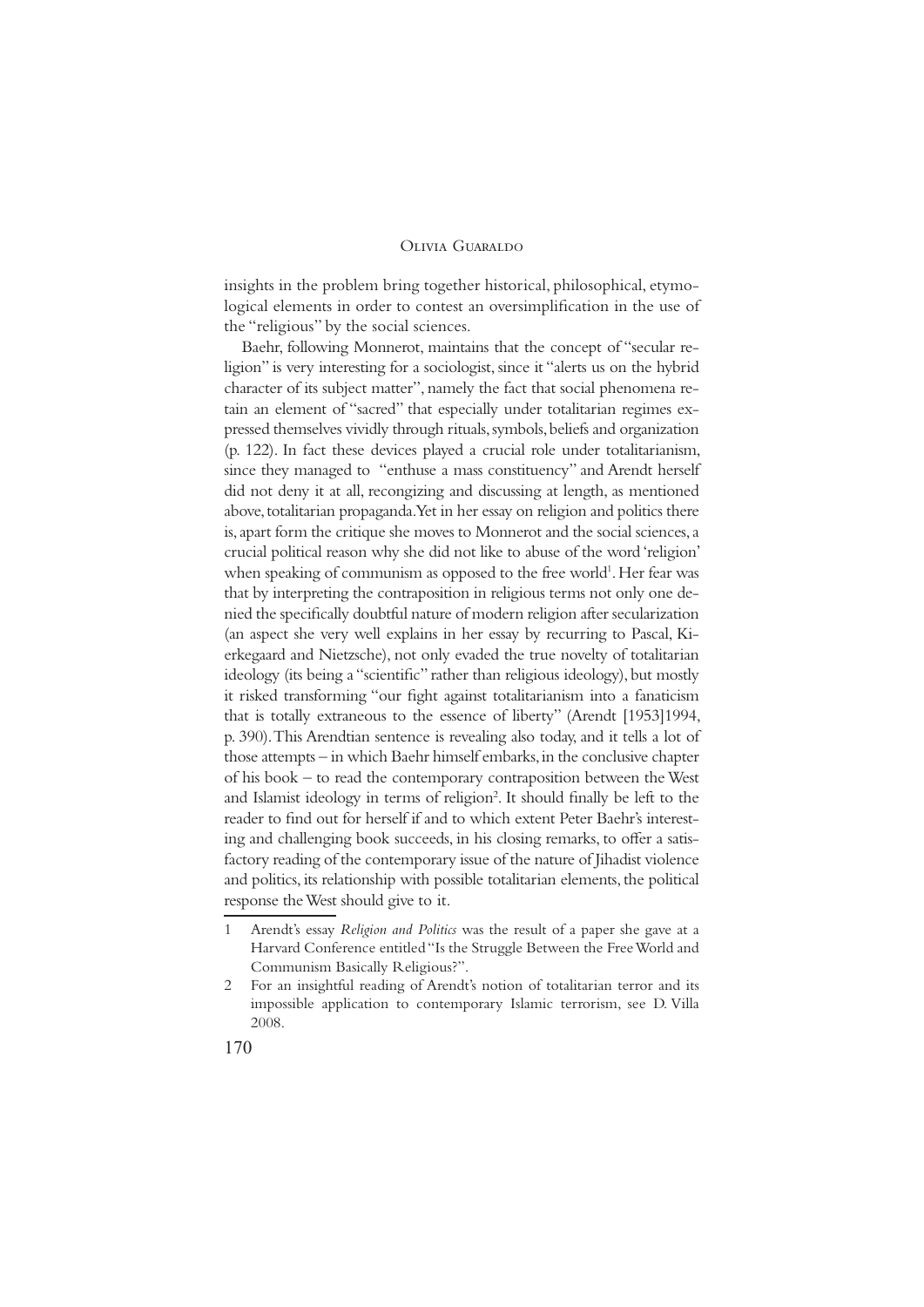#### Totalitarianism and Social Sciences

#### **References**

- Arendt, H. (1951)*The Origins of Totalitarianism*, New York: Harcourt Brace and Co. Harvest/HBJ edition 1979.
- Arendt, H. (1963) *Eichmann in Jerusalem: A Report on the Banality of Evil*, Revised and enlarged edition 1965. New York: Viking Press. Reprint, New York: Viking Penguin 1977.
- Arendt, H. (1985) *Hannah Arendt-Karl Jaspers Briefwechsel 1926-1969*, L. Köhler and H. Saner, eds., München: Piper. English edition 1992, New York: Harcourt Brace Jovanovich.
- Arendt, H.(1994) *Essays in Understanding: 1930-1954*, Jerome Kohn, ed., New York: Harcourt Brace and Co.
- Aron, R. (1965), *Démocratie et Totalitarisme*, Paris, Gallimard.
- Baehr, P. (2010) *Hannah Arendt, Totalitarianism and the Social Sciences*, Stanford: Stanford U.P.
- Benhabib, S. (1990) 'Hannah Arendt and the Redemptive Power of Narrative', *Social Research*, 57, n.1, 167-196.
- Disch, L. (1994) *Hannah Arendt and the Limits of Philosophy* , Ithaca and London: Cornell U.P.
- Herzog, A. (2000) 'Illuminating Inheritance. Benjamin's Influence on Arendt's Political Storytelling', in *Philosophy and Social Criticism* vol. 26 no. 5, pp.1- 27.
- (2001) 'Marginal Thinking or Communication : Hannah Arendt's Model of Political Thinker', in *The European Legacy*, Vol. 6, n. 5, pp. 577-594;
- Kristeva, J. (1999) *Le génie féminin. Hannah Arendt*, Paris, Fayard.
- Monnerot, J. ([1949] 1965), *The Sociology and Psychology of Communism*, English trans. J. Degras and R. Rees, Boston: Beacon Press

Parvikko, T. (1996) *The Responsibility of the Pariah*, Jyväskylä: SoPhi.

- (2008) *Arendt, Eichmann and the Politics of the Past*. Helsinki: Finnish Political Science Association.
- Villa, D. (1998) 'The Philosopher versus the Citizen', in *Political Theory,* vol. 26, n. 2, pp. 147-72.
- (2008) 'Political Violence and Terror: Arendtian Reflections', in *Ethics and Global Politics*, Vol. 1, No. 3, pp. 97-113.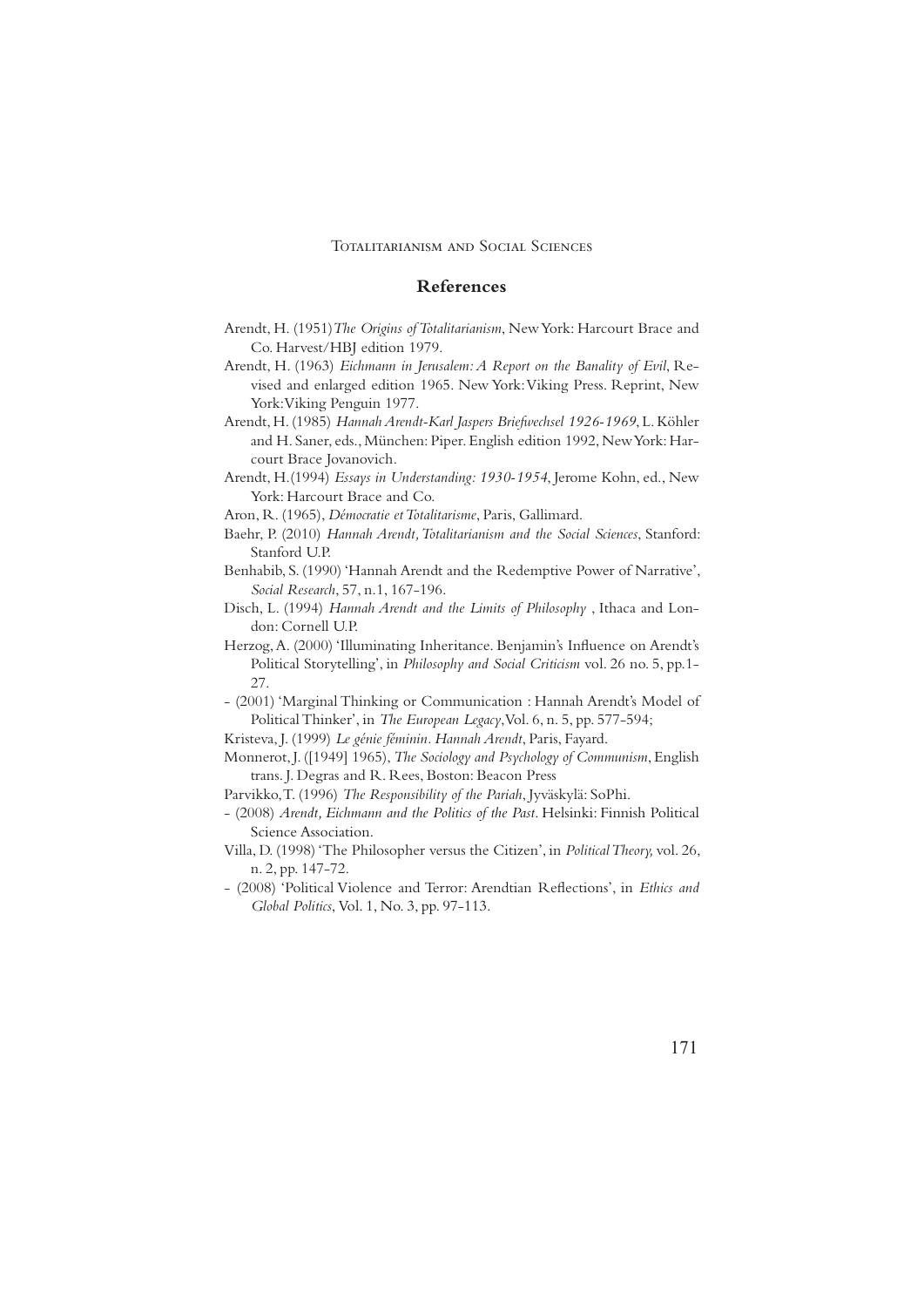# **CONVERSATIONS WITH MICHAEL OAKESHOTT – AN INTERLUDE TO OAKESHOTT SCHOLARSHIP**

# **Suvi Soininen**

*A Companion to Michael Oakeshott* (2012). Edited by Paul Franco and Leslie Marsh, The Pennsylvania University Press, University Park, Pennsylvania.

Research into Oakeshott's work really began in earnest soon after his death in the early 1990s. This sudden blossoming of studies, and those published since, have made him both a comparatively famous, as well as controversial, figure of twentieth century conservative political thought. These studies have also put a multifaceted perspective on the many different aspects of his thoughts. In addition to containing work that focuses on his major books (*Experience and its Modes*, 1933; *On Human Conduct*, 1975; and *On History*, 1983) the LSE archives also include letters and other manuscripts which continue to offer valuable material not only for research and posthumous publication, but also a wider audience today. Oakeshott's essays, polemical texts, book reviews, lectures and even radio talks have begun to command growing attention. In this respect, evaluations and interpretations of Oakeshott's overall work have to take into account his views on so many subjects (for example, art, education, history, morality, philosophy, politics and religion), that it becomes no easy task to argue the case for any one plausible perspective over another. *A Companion to Michael Oakeshott* nonetheless sees this variety instead as a positive case for introducing the results of research accomplished thus far, as these results provide the correct starting point for advancing any discussion in the field.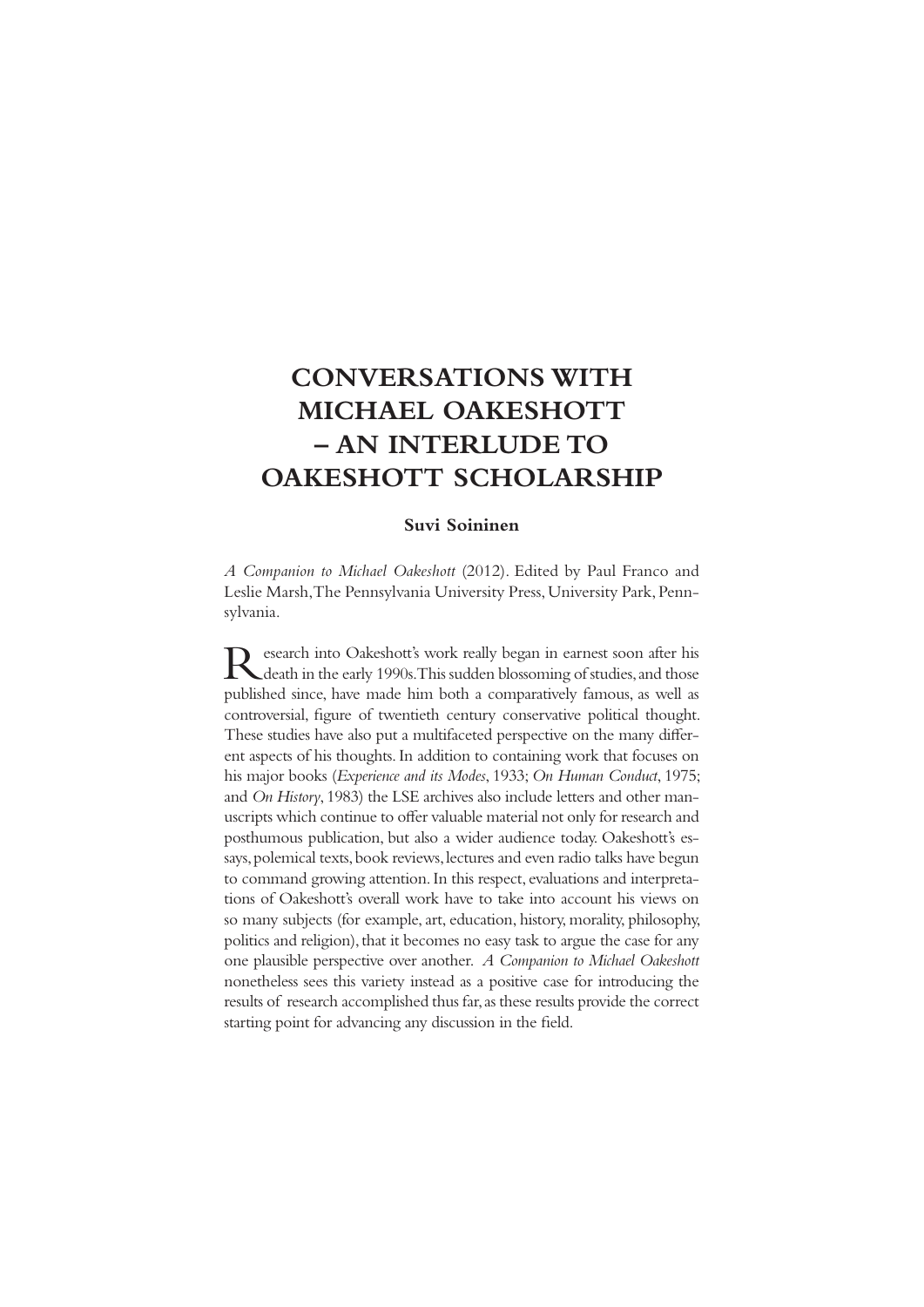#### Coversations with Michael Oakeshott

The editors emphasize from the start that *A Companion* is not just a book concerning Oakeshott's political thought, but also his views of "various forms of human experience". These views are covered in part I of the book, while part II is devoted to his reflections on politics and political philosophy (Franco & Marsh 2012, 6). In addition to the variety of themes, there is also a good mix of authors in the book - "some of them long-established authorities, others promising young researchers" (ibid, 1). This suggests there are a number of new contributions to the field which now fall into the 'must-read' category, and this works on a number of levels. *A Companion* gives a good example of how researchers with a variety of leanings, and who entertain very different kinds of methodological and theoretical approaches, fit well together between covers of the same book. The reader is given the impression, not that this is a miscellaneous collection of essays, but instead a proper conversation between authors about Oakeshott's work, as well as their own essays and earlier research concerning it. For the most part, the book is exceptionally elegant in style throughout, perhaps due to the fact that the editing process has been in the careful and capable hands of two prominent figures in this field. Paul Franco is the author of a groundbreaking piece of work called *The Political Philosophy of Michael Oakeshott* (1990); while Leslie Marsh is the founder of the Michael Oakeshott Association.

It is obvious that no single book or collection of essays could ever hope to do full justice to the entire range of Oakeshott research that exists, and nor is it the intention in this collection. For instance, instead of focusing on the commonly held disputes over Oakeshott's claimed conservatism and/or liberalism, the book leaves those in the background, and concentrates instead on other interpretational 'battles', such as those concerning the philosophical coherence of his oeuvre, or the importance and originality of his views on, for example, art, history, and religion. When it comes to the more political part II of the book, the majority of essays concentrate on specific aspects of a topic, such as Oakeshott's conception of law, rather than make sweeping statements about his political leanings, let alone political influence. This kind of editorial policy seems eminently reasonable when one takes into account that there are already a number of profiled, book-length in-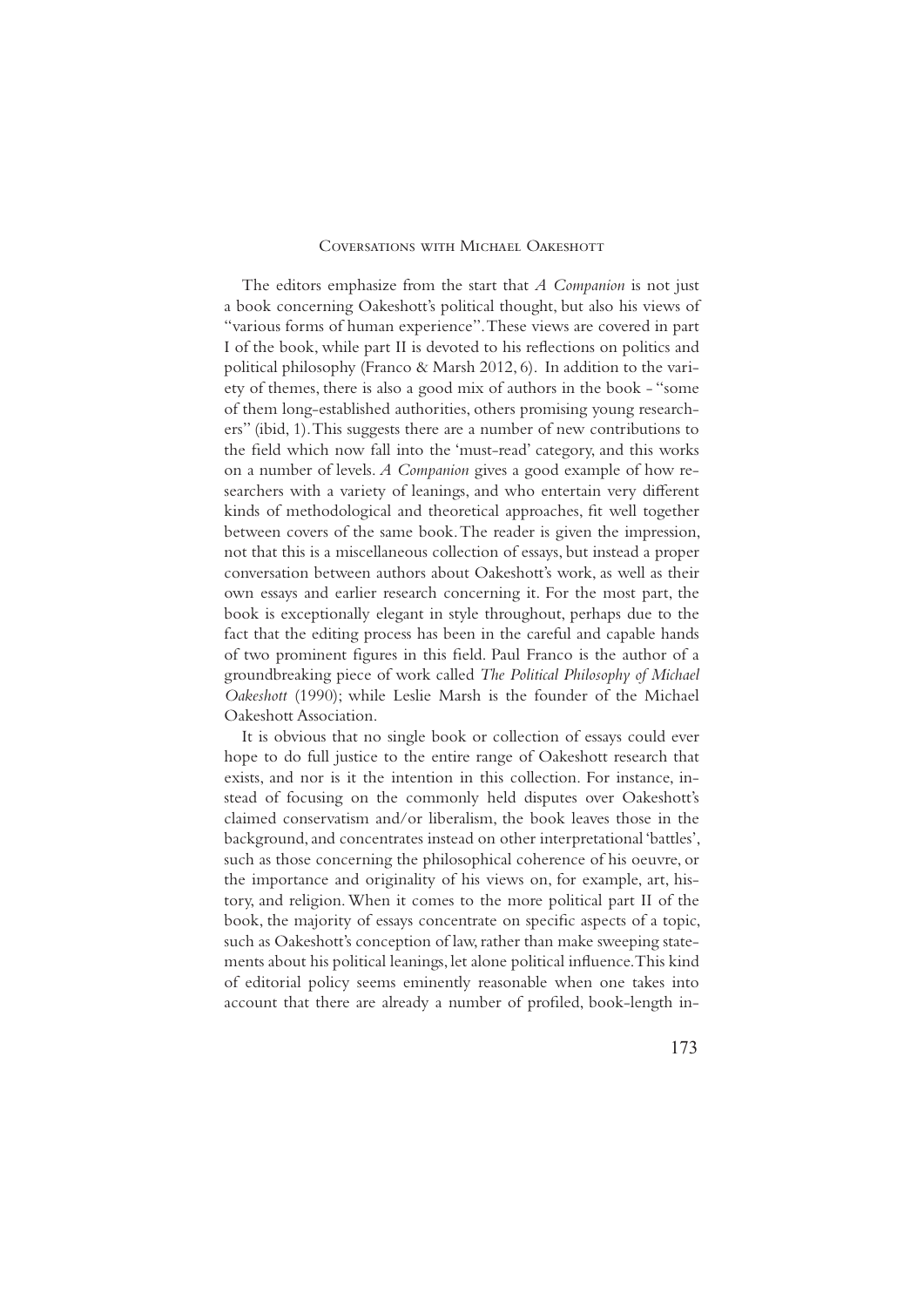#### Suvi Soininen

terpretations and collections concerning Oakeshott's political thought. But it also means that this book is best suited for readers already acquainted with primary and secondary sources in the Oakeshott literature, as only then can the reader effectively make use of the views in the book, by comparing them with their own informed opinions. This applies in particular to some of the arguments here which advocate a certain preference towards Oakeshott's 'unwavering' idealism. In my view this preference is over emphasized, and thus somewhat simplifies the nature of his thoughts, as actually there seems to be some tension between the 'detached' Oakeshott in part I - who appears to be more interested in the aesthetic, philosophical and religious aspects of life - and the more 'worldly' Oakeshott in the latter part of the book - engaged in the more practical levels of human experience. However, the collection does not try to gloss over the controversies that exist, but instead offers us valuable insights regarding Oakeshottian research and some of his own thoughts. Perhaps it is therefore best read in conjunction with other collections such as *The Cambridge Companion to Oakeshott* edited by Efraim Podoksik (2012).

The anthology under review here, however, starts with a biographical piece immediately preceding part I itself. This is written by Robert Grant, author of an early, almost canonical biography of Oakeshott. While his book (Oakeshott, 1990) focuses more on the 'public' figure and his work, the essay featured here ("The Pursuit of Intimacy, or Rationalism in Love") instead concentrates on Oakeshott's love life, which was rumored to have been complicated and quite possibly also scandalous. This could be one of the texts that create the most strongly divided opinions among readers. In John Kekes' opinion, Grant's contribution is simply an unreliable glance at Oakeshott's sex life and thus it has no justified place in the book (Kekes 2013). In answer to this critique, Grant says that Oakeshott's love life "resembled the abstract utopian 'rationalism' which he so powerfully criticized in politics" and thus there would be some justification for considering the contrast between his private and public life, or at least the practice and thought in his life (Grant 2013). For me, Grant's contribution came first as a slight shock, even if I do not altogether agree with Kekes' harsh condemnation of it. It appears that Grant has had a chance to shed some more light on some in-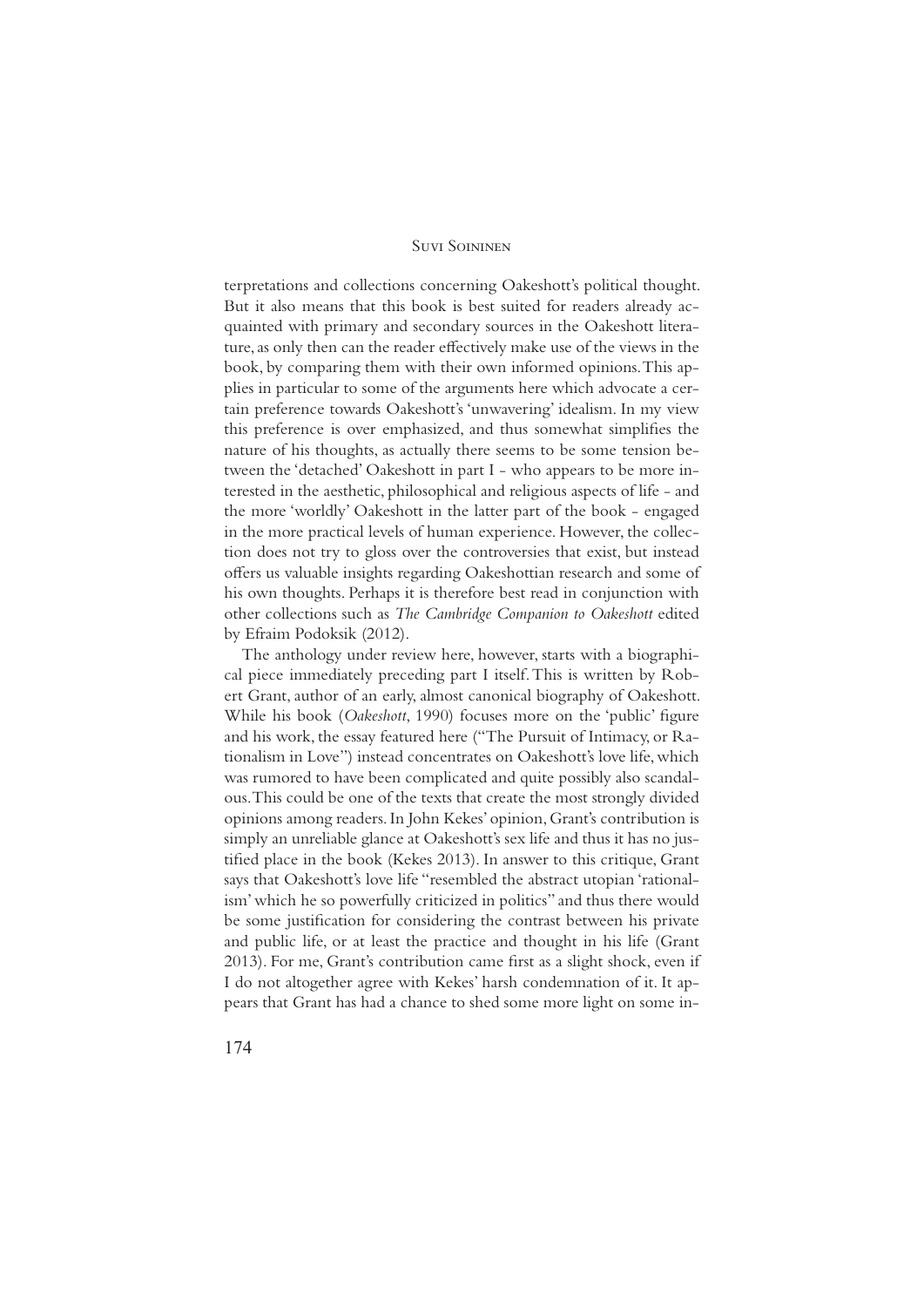#### Coversations with Michael Oakeshott

teresting points in Oakeshott's unconventional personality, and to correct a few mistakes that he perhaps felt he had made in his earlier book on the man. The latter was based mainly on only one interview with Oakeshott in 1987. It is also true that it is difficult to avoid retrospection with regard to public figures and to avoid making speculations (nowadays online) with regard to their character and personal life. We learn for example that Oakeshott was married three times and entertained an interest in astrology (Grant 2012, 36). This account should be compared with the chronology presented in Podoksik (2012, xvi-xvii). Grant nevertheless makes the case that no matter how much Oakeshott's life may have been at odds with his work, it "doesn't invalidate the work at all" (2012, 38). Still, the essay occasionally contains a certain judgemental tone that does not, in my view, do justice to Oakeshott's work itself. For example, Grant finds it surprising that Oakeshott "ever got any work done" since he seems to have taken love as the centre of his life (ibid, 26). Grant also suggests that perhaps Oakeshott's work functioned as a "necessary anodyne" in such a context, but this would seem implausible considering the division that Oakeshott placed on "work" and "play", and on how he believed universities in general had no (direct) place in the world of utility (ibid**)**.

Part I of the book (or "The Conversation of Mankind") actually begins, after Grant's opening text, with David Boucher's elaboration on what he calls Oakeshott's "indebtedness to philosophical idealism" (Boucher 2012, 47). Boucher intends to place Oakeshott's philosophy in the broad context of British idealism, and sees F.H. Bradley as one of his main influences. Boucher also claims (referring to, for example, W.H. Greenleaf) that Oakeshott never completely abandoned his early absolute idealism, but instead made only slight changes to his vocabulary, which therefore merely nuanced his philosophy (ibid, 48). The significance of Boucher's essay, is to place Oakeshott both within the earlier tradition of idealism, as well as from today's perspective: "Oakeshott's adoption of idealism was not in itself as radical or brave a move as may appear from the present vantage point" (ibid, 66). Although I cannot wholly agree with Boucher's claim that Oakeshott consistently adhered to his philosophical ideals of unity or monism throughout a long career, it is nonetheless clear that Boucher defends his view in a well-informed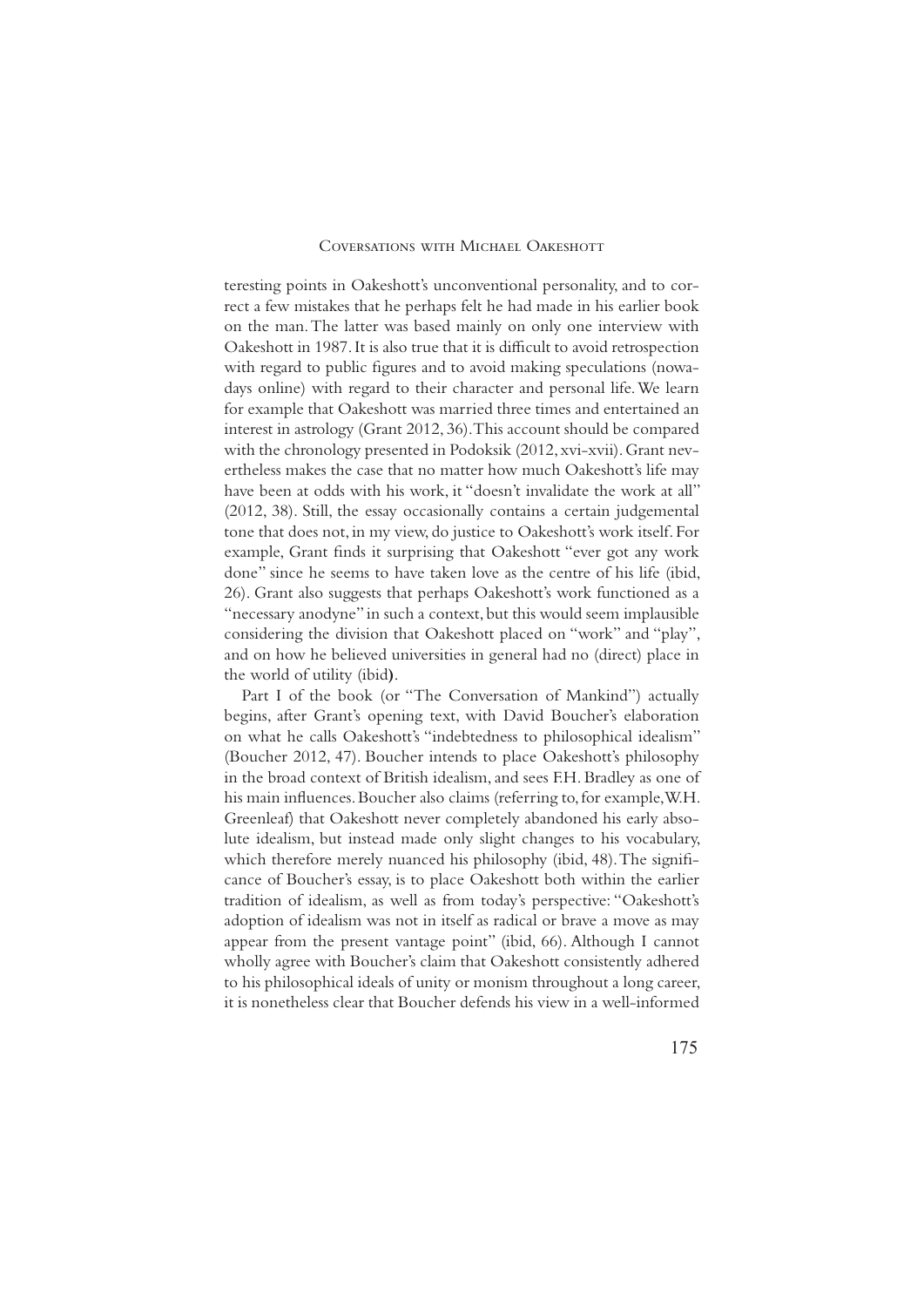#### Suvi Soininen

and elegant manner. Thus, even if one belongs to the 'party' which argues that there were in fact major changes in Oakeshott's thought over time, one is nevertheless forced to accept the existence of this background idealism, for without this knowledge, Oakeshott's philosophy would doubtlessly appear piecemeal and incomplete.

Kenneth McIntyre agrees with Boucher that changes in Oakeshottian terminology do not directly affect the basic tenets of his philosophy, or views regarding the modes of human experience<sup>1</sup>. McIntyre has thus chosen to investigate Oakeshott's work chronologically, to be able to draw attention to any continuities and discontinuities that might exist (McIntyre 2012, 71). In addition to Oakeshott's idealism, McIntyre also mentions the similarities between Oakeshott, and for example, Austin, Polanyi and Gadamer. Compared with Boucher's analysis, McIntyre's seems somewhat shallower, but I agree with him that Oakeshott can more feasibly be thought of as a philosophical pluralist than monist. Yet, as is the case with other writers in this volume, McIntyre knows his subject profoundly<sup>2</sup>, and by choosing to introduce Oakeshott via his three most important works - *Experience and Its Modes* (1933), "The Voice of Poetry in the Conversation of Mankind" (1959), and *On Human Conduct* (1975) - he also provides an essential introduction for the less-informed reader. But in the final analysis, I cannot agree with McIntyre's main claim that Oakeshott remained committed foremost to the independence of various forms or modes of human experience such as art, practice and science. I concur that Oakeshott defended these forms "against reductionism of any sort", but he also inferred that these forms or "voices" can benefit and learn from each other in a conversational mode (see e.g. Soininen 2005b, 229-30).

In "Michael Oakeshott's Philosophy of History" Geoffrey Thomas delivers more of a critique of the man's work than the previous two authors. From the beginning, with regard to his writings on history, he calls Oakeshott a "polemicist" and a "prince of skeptics" (Thomas

<sup>1</sup> Unlike Boucher, McIntyre and other writers supporting the 'consistency thesis' of Oakeshott's philosophy emphasize elements of a sceptical, rather than absolute, form of idealism.

<sup>2</sup> McIntyre's endnotes are worth a specific attention as they contain much additional information about both his interpretation of Oakeshott, and Oakeshottian discussions in general.

<sup>176</sup>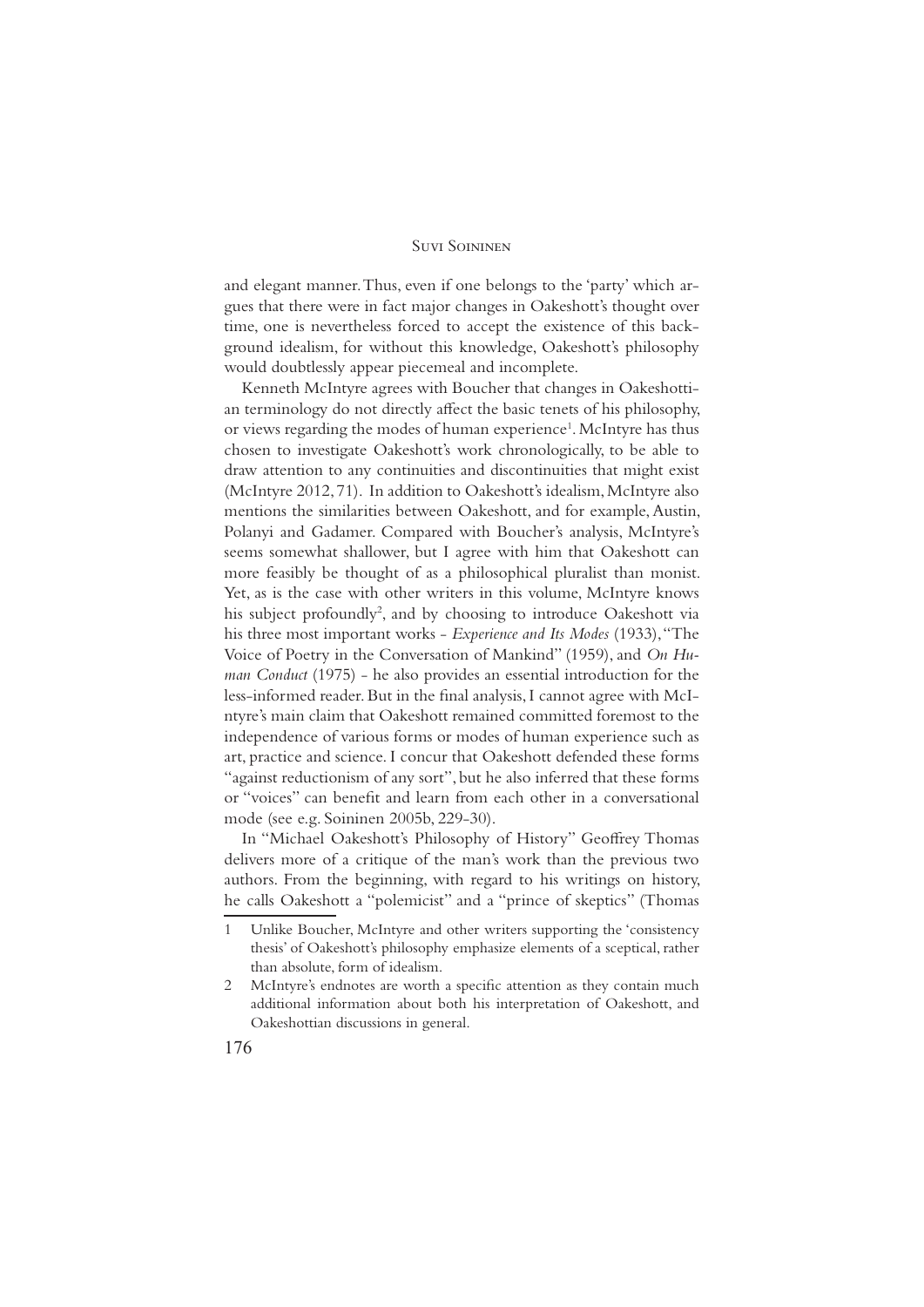#### Coversations with Michael Oakeshott

2012, 95). But in a more positive light, he characterizes Oakeshottian history as a form of constructionism in which the "nonreality of the past" can only be constructed in the "reality" of the present (ibid). Ultimately for Thomas, Oakeshott's concepts of history and the role of historians stem from his idealist views, which were presented in their fullest form in 1933. In Thomas's view however, this epistemology is unsatisfactory as a coda for historical research, if the only thing required from a proper historian is to follow certain professional standards in the process of (re)constructing and interpreting the relics of the past (ibid, 116-7). Thomas touches on a number of important points concerning Oakeshott's concept of historical knowledge, but unfortunately his critique falls short in some cases. For example, his coverage of Oakeshott's arguments against the existence of teleological processes and causality in history are all too short and superficial to work as a proper critical treatment of the topic. Nevertheless, within a limited space, Thomas does succeed in raising awareness of the topic itself as well as his own historico-philosophical thoughts on the matter.

Timothy Fuller's thoughtful essay deals with Oakeshott's views on the contingency and radical temporality of human life and the implications these have on the modern moral imagination. Fuller reminds us how *Fortuna* lurks behind every rational plan; this being one of the basic tenets for Oakeshott's critique of rationalism and especially rationalist politics (Fuller, 2012, 125). The desire for ever-lasting peace and everincreasing prosperity are mentioned as "two great moral aspirations of modernity" which have legacies that go back to Hobbes and Kant (ibid, 128). In a tone reminiscent of Oakeshott himself, Fuller asks if belief in the market economy, science and technology brings about material advancement but spiritual decline at the same time (ibid, 130). In Fuller's view, Oakeshott suggests an alternative means to find respite from the "terrors of the radical temporality of the human condition" by being open to the "voice of poetry in the conversation of mankind" (ibid, 132-3). The non-utilitarian moments of imagination offer momentary releases from the endless "modern project to perfect ourselves in the realm of perpetual peace and infinite prosperity" (ibid, 133). Fuller alludes to how these poetic experiences, images and moments also foster richness in human culture and heritage. Although Fuller does not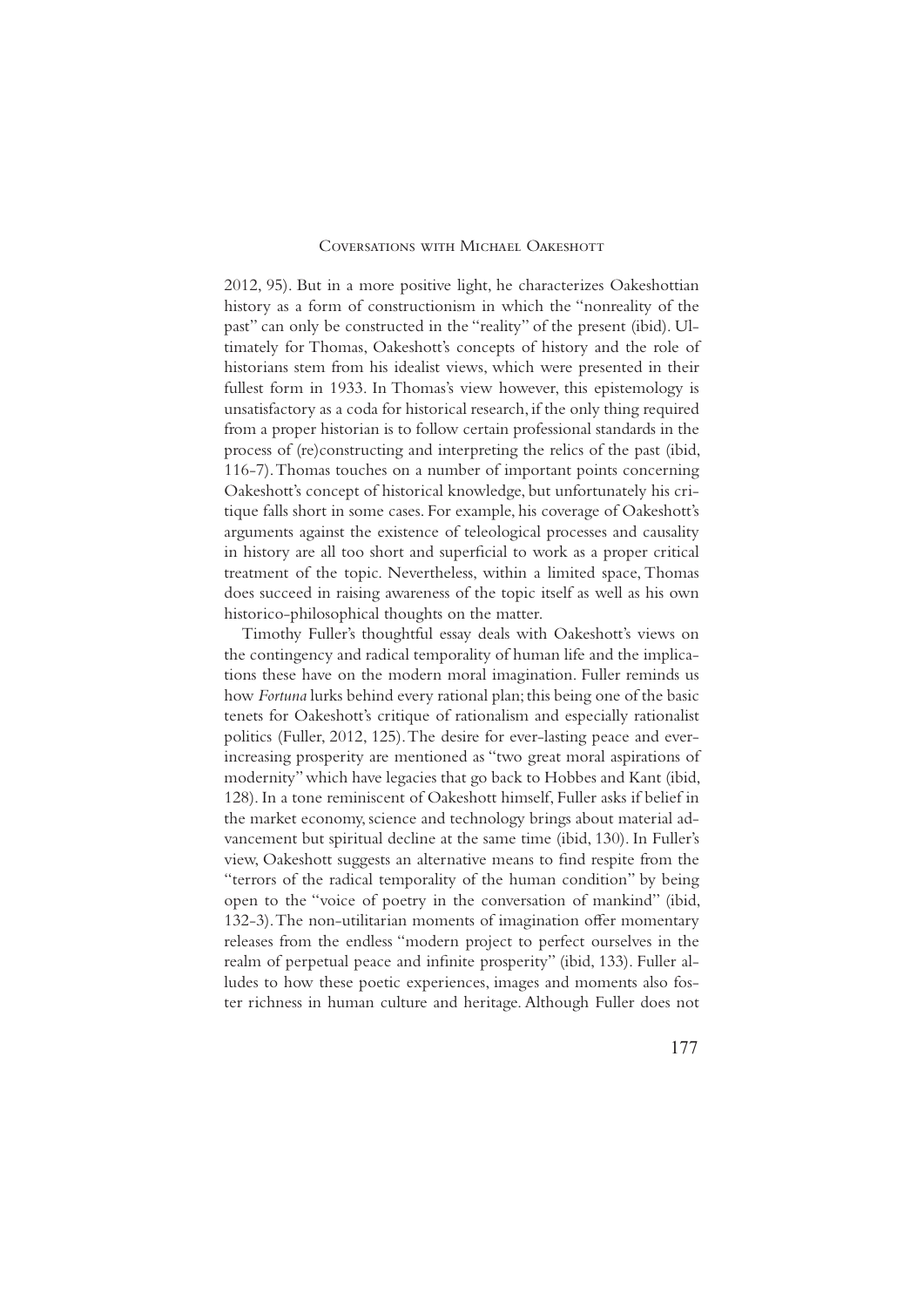#### Suvi Soininen

actually go this far, the essay could draw the conclusion that friendship (and love), as a form of dramatic, conversational relationship, effectively expands the horizon of our moral imagination beyond the simple pursuit of benefits.

Elizabeth Corey's examination of Oakeshott's religious sensibilities complements Fuller's reflections on human mortality and the poetic imagination. Corey notes that Oakeshott returned to what he called a "poetic" or "religious" way of orienting oneself in the world at various times from his youth onward (Corey 2012, 135). But her more controversial idea is to propose that Oakeshott's practical essays, which always seem to aim at "placing some limits on our hopes and ambitions (especially in politics), can be understood as written in the service of a religious or poetic ideal" (ibid). Oakeshott would thus have placed poetic/religious experience as a kind of counterbalance to the neverending quest for achievement that human life presents on the practical level. Interestingly, Corey notes that Oakeshott has also called this concept of achievement the "diabolic element of human life" (ibid, 138-9, the quotation appearing first in Tregenza 2003, 147). Oakeshott's early religious writings can be found in the anthology *Religion, Politics and Moral Life* (1993), and it is here that he develops his "existential" view of Christianity and religion, as an orientation towards the present (ibid, 140). Referring to this nowadays popular concept, Corey speaks of "mindfulness" in life, instead of constant anxiety about the future (ibid). According to her interpretation, Oakeshott sees religious experience as something close to a poetic experience - a kind of temporary respite from the practical demands of everyday life. And indeed, Oakeshott's *On Human Conduct* (hereafter *OHC*) does contain descriptions of religious experience in terms of art and poetry: "the fugitive adventures of human conduct [are] graced with an intimation of immortality [...] the deadliness of doing overcome, and the transitory sweetness of a mortal affection, the tumult of a grief and the passing beauty of a May morning recognized neither as merely evanescent adventures nor as emblems of better things to come, but as *aventures,* themselves *encounters* with eternity" (ibid,146; originally in *OHC*, 85). Corey's take on Oakeshott's religious sensibilities is appealing and, I think, quite accurate. Corey does not seek a definite answer to the question as to whether Oakeshott was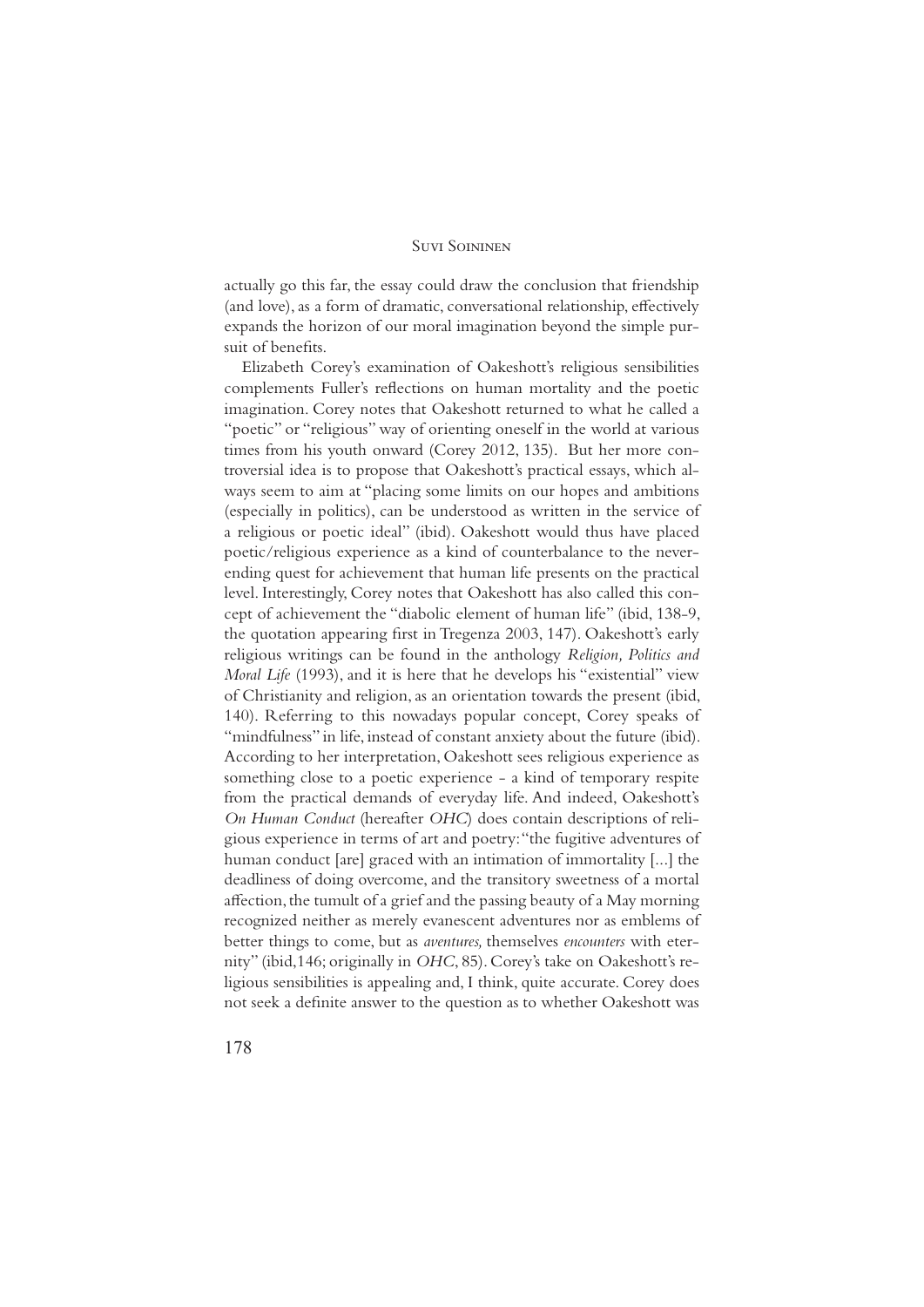# Coversations with Michael Oakeshott

Christian or agnostic, but rather draws attention to his opposition to any kind of "rationalism in religion" that might approach it merely as a set of rules (ibid, 140). And yet she also distinguishes Oakeshott from the "great debates over reason and revelation that engaged Strauss and Voegelin" (ibid, 148). Finally, she also tones down her earlier emphasis on the importance of these moments of poetic/religious relief, when compared to practical matters and the bigger picture. To me this seems justified, especially when we consider Oakeshott's production in its entirety: "and yet sometimes those most carefully attuned to the practical are the ones who also recognize the virtue of an entirely different sort of experience, whether that experience manifests itself as philosophy or poetry" (ibid, 149). Oakeshott was not an escapist, but rather he cherished variety in human experience and understanding. To this end, practical "now-existence" is not just a "necessary evil", but also a necessary condition (ibid).<sup>3</sup>

Corey Abel's contribution, concerning Oakeshott's views on aesthetic experience, carries on thematically from the two preceding essays. Abel clarifies in particular the specific nature of poetic images and the poetic voice as being "non-symbolic" and "not pointing to anything else", thereby attaining a fictitious reality of their own (Abel 2012, 156). Most importantly, poetry or aesthetic experience in general has no place in it for any of the concepts of utility. Means and ends are irrelevant - it should be enough that a "poetic image delights" (ibid, 157). Nevertheless, Oakeshott's examples of art are pointedly traditional and representational, with "characters, actions, events: Figaro, Romeo and Juliet, King David" (ibid). To explain this seemingly puzzling relationship between a non-realist epistemology, and representational examples of art, Abel emphasizes the different kind of aesthetic experience that exists. For example, poetry is ultimately not divorced from 'real life', and yet (to take another example) realistic sculptures are not imitations of real life characters (ibid, 157-8). This concept of art and aesthetics must leave room for 'playfulness' and has no place in it for "moralizing", but fiction is as "real as any of the other modal dreams that compose the collective dream we call civilization" and art is not to be judged by the

<sup>3</sup> Corey refers also here to Tregenza instead of the original text by Oakeshott which would have been a more reader-friendly solution.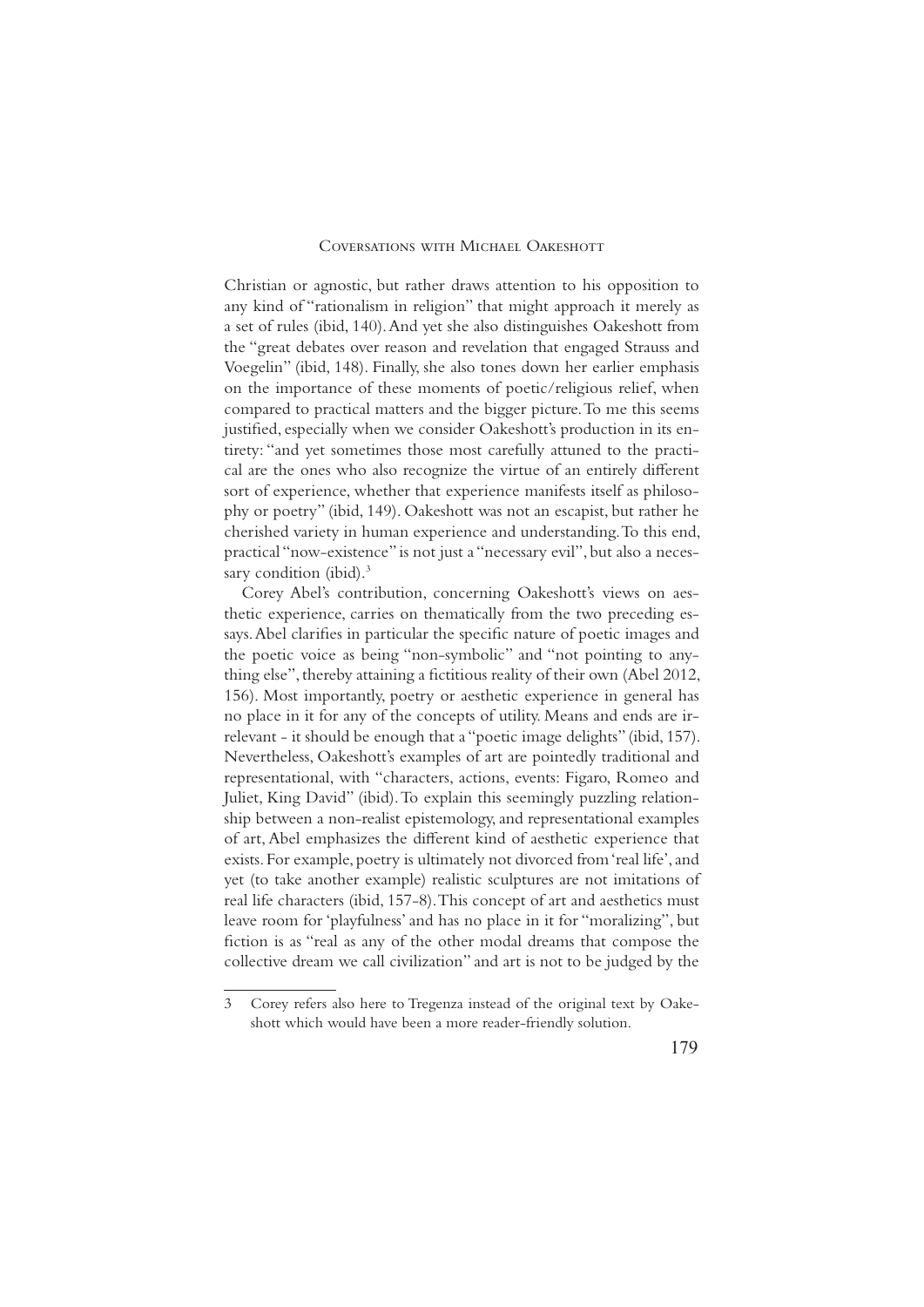# Suvi Soininen

criteria of other modes (ibid, 166-7). Abel's examination is profound and insightful, although I cannot altogether agree that Oakeshott's view of art and the poetic voice continues "the profound skepticism implicit in Oakeshott's modal idealism" in a wholly unproblematic way (ibid)<sup>4</sup>. Abel notes a certain similarity in the views posed in "The Voice of Poetry" (1959) and "Work and Play" (c.1960?) in which for example art and education are seen as leisurely activities as opposed to "work" (compare this with Grant's view). He also admits that Oakeshott connects ancient Greek politics with "poetic" activity, but not with more modern political activity (ibid, 169). Along with Corey, Abel sees religion in terms of "the culmination of practice", as a "place of poetic irruption in the worklike realm of practice" (ibid, 70). He also says that "religion, politics (in one of its modes), love, friendship, childhood" all include "playful and non-instrumental aspects of practical life", adding that what they have in common, is that they are "disinterested inquiries that pursue knowledge in their own way and for its own sake" (ibid). Abel neglects to mention, however, the cases alluded to in "The Voice of Poetry" and realized later in *OHC* where, for example, the conversational meeting point of *all* voices enables real interaction between different human activities; practice, poetry. Moreover, this can be done in less reductionist terms, without necessarily describing the relationship in terms of utility (see Soininen 2005b).

Paul Franco regards the difficulties facing Oakeshott's philosophy of education as representative of the difficulties that "run through his philosophy as a whole". These amount to "formalism, conceptual compartmentalization, and rigid separation of theory and practice" (Franco 2012, 173). Franco then examines Oakeshott's philosophy of education in more detail by moving chronologically through its development, suggesting only that "there are subtle differences" between the texts and their emphases from the late 1940s to the mid-1970s. In other words he claims that Oakeshott's ideas on education did not undergo any particulary radical changes over that period (ibid, 174). Franco begins with a lengthy examination of the essay "The Universities" (1949), which is for the most part a riposte to Sir Walter Moberly's *The Crisis in the University* (1949). The discussion is nuanced and accurate, but here the most

<sup>4</sup> Note the difference with Boucher's view, however.

<sup>180</sup>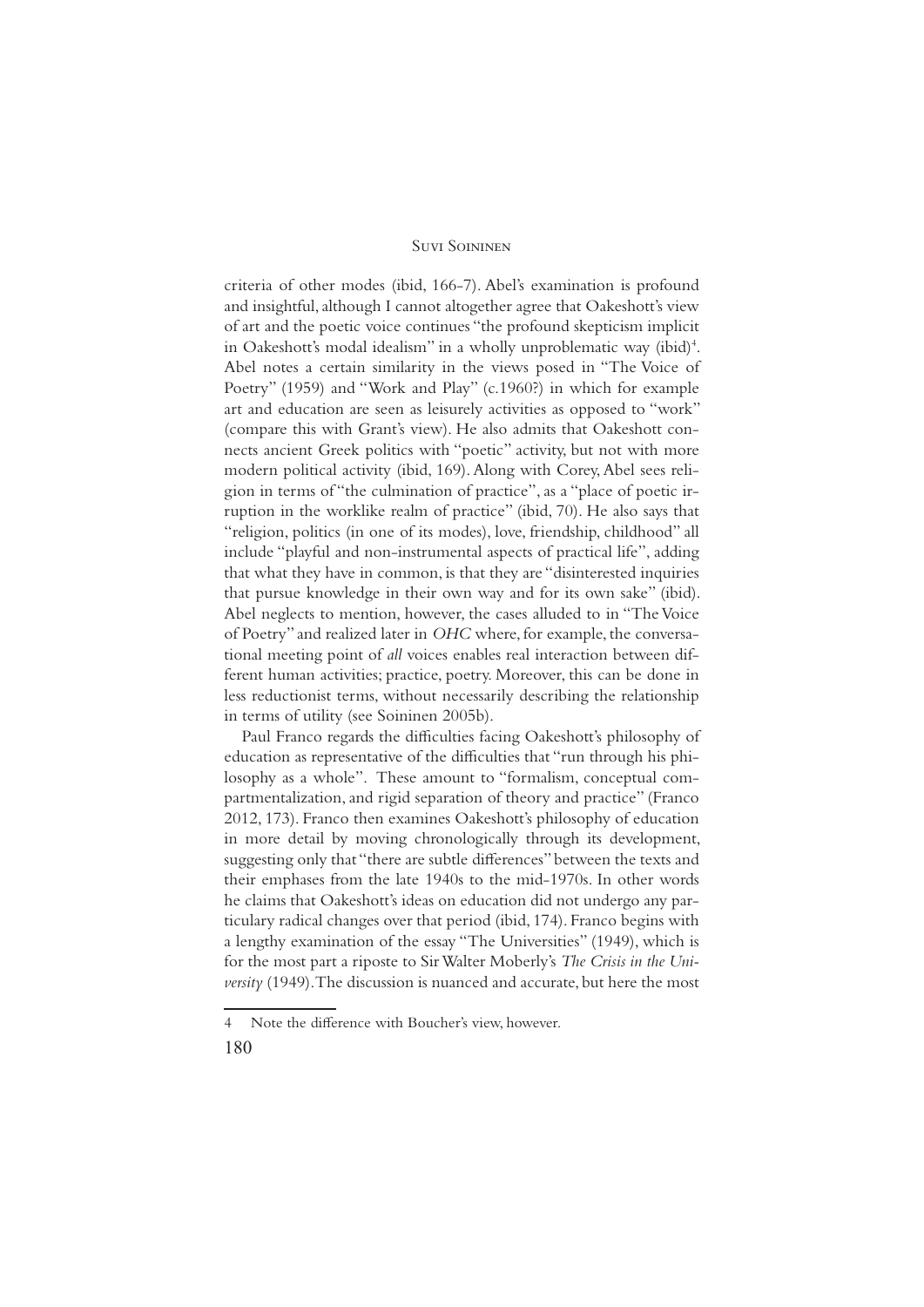# Coversations with Michael Oakeshott

important conclusion made by Franco is that Oakeshott's image of the university as a "conversation" among many different specialized studies contains many echoes of Newman's famous evocation of the university in the nineteenth century" (ibid, 178). While admitting this view is appealing, Franco also points out the elitism and outdatedness that is nonetheless inherent in it, referring as it does to a "leisured class". If this weakness is already apparent in that context, then it is perhaps more so in the present day (ibid, 181). Franco makes it quite clear that the Oakeshottian concept of education is "directed" first and foremost against the overwhelming ethic of productivity. He illustrates this with some advice that Oakeshott was quoted to have said in an undated speech to undergraduates upon their arrival at university - namely, to forget the propaganda that would urge them "to learn how to be a more efficient cog in the social machine" (ibid, 187). I sympathize with Franco's nuanced elaboration on Oakeshott's concept of education, but I disagree with his final analysis that, because Oakeshott is determined "to avoid utilitarianism and instrumentalism", he prevents education having "any sort of moral or practical or societal effect" (ibid, 192). It is true that Oakeshott's concept of "university" is somewhat old-fashioned and perhaps does not adequately address the issues in today's higher education (ibid, 173). Still, his strong arguments against education as a form of "socialization", because it is part of the bigger problematic process of normalization, can be seen as a practical statement' which suggests that learning to "go with the current" should simply be an option, rather than a requirement (ibid, 191).

 Part II of the book, entitled "Political Philosophy", starts with Martyn Thompson's interpretation of Oakeshott's views on "the history of political thought". He does this by comparing them to Quentin Skinner's "theory and practice" (Thompson 2012, 198). Thompson argues that "ideal types, for Oakeshott, were the analytic tools of philosophers, not historians" (ibid). He also re-emphasizes the point made by Geoffrey Thomas earlier in this book, that the historical past is constructed by the historian of political thought (ibid, 201). Thompson then makes a comparison between Oakeshott's and Skinner's famous interpretations of Hobbes to clarify their differences. Whereas Skinner is seen as being "Laslettian", in that he considers *Leviathan* as a "partisan politi-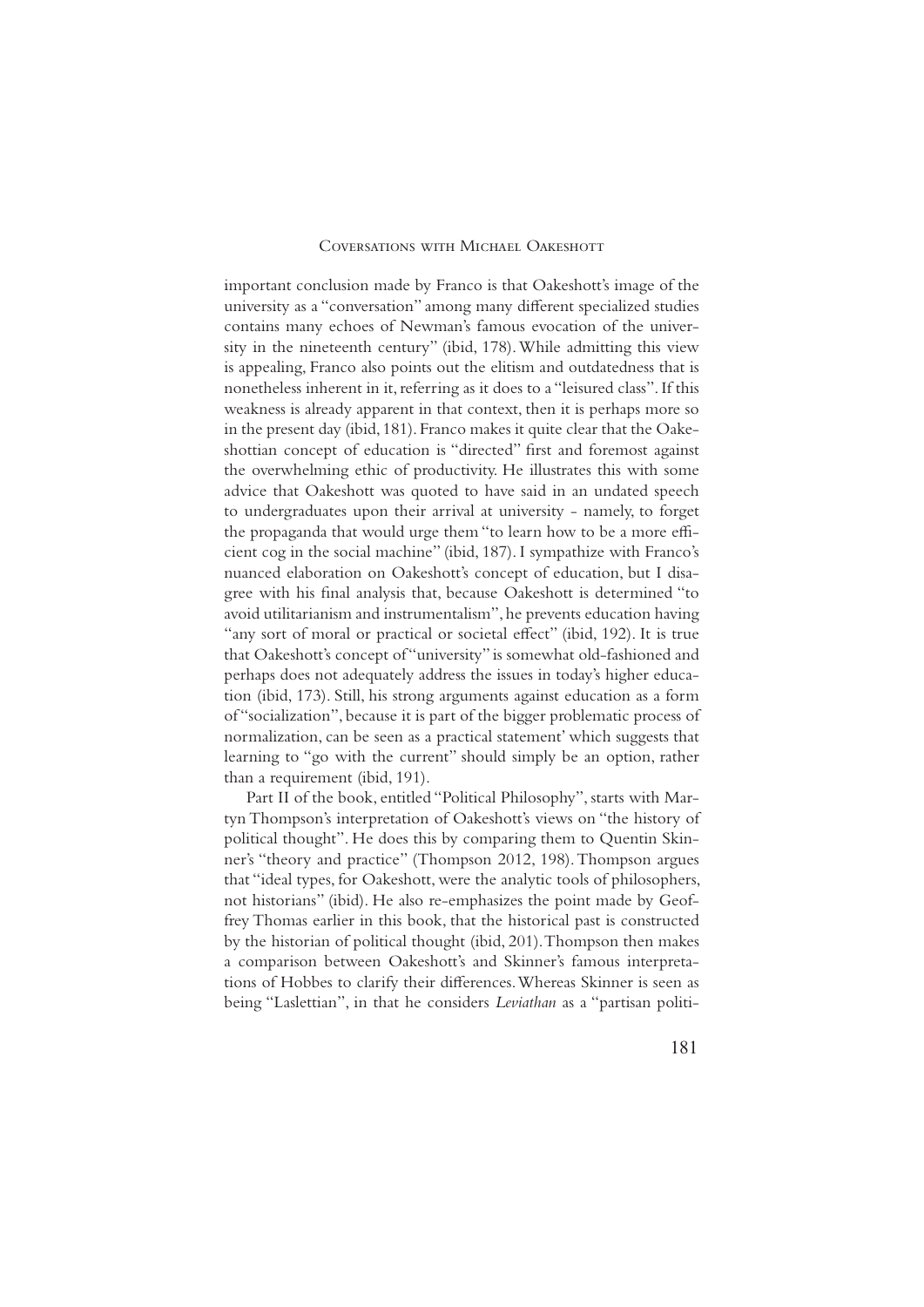# Suvi Soininen

cal tract, albeit a large and ambitious one"; the Oakeshottian view of Hobbes, according to Thompson, would present him more as a great philosopher who is not primarily bound up with the contingencies of time (ibid, p.208). Thompson also discusses Oakeshott's critical remarks (1980) regarding Skinner's *The Foundations of Modern Political Thought* (1978) and adds that Skinner's response to these (both at the time and more recently) misrepresents Oakeshott's position in a somewhat revealing way. "Skinner read into Oakeshott's criticism much of the unhistorical or antihistorical baggage that marred the theory and practice of the history of political thought at the time he and John Pocock began revolutionizing the field in the 1960s" (ibid, 213). Suffice to say, without going too far into the details of this interpretation, Thompson would appear to be on the right track. Namely, Oakeshott actually made a distinction between ideology and philosophy by referring to whether the writer has a political or philosophical perspective foremost in his mind. The text never totally "escapes" the contingency and the "predicament" of time, but it can at least be intended to be read foremost as a philosophical treatise, a platform for thinking on a constant journey (to use Oakeshott's terminology from the 1970s), or as an aspiration towards unconditional thinking in a conditional world. In a way, Oakeshott's thought is therefore closer to Skinner's views on (the philosophy of) history than is perhaps usually thought.

The essay after this, by Noel Malcolm, proceeds in a similar thematic direction, but with a more extensive evaluation of Oakeshott's interpretation of Hobbes. Malcolm combines a close analysis of those texts by Oakeshott, which have Hobbes as their main topic from 1935 right up to the 1975 version of his "Introduction to *Leviathan*". The latter contained significant conceptual differences when compared to the original version from 1946 (see also Gerencser 2000; Soininen 2005a). The main point of Malcolm's essay is however, to show a disparity between Oakeshott's interpretation of Hobbes as "non-teleological and anti-teleological in his entire pattern of thought", and his perhaps wilful oversight of the very rationalist features in Hobbes's philosophy (Malcolm 2012, 223). In particular, the 1975 revised version of the "Introduction to *Leviathan*" presents far more of an Oakeshottian view of Hobbes than what had been generally accepted up to that point. Malcolm adds that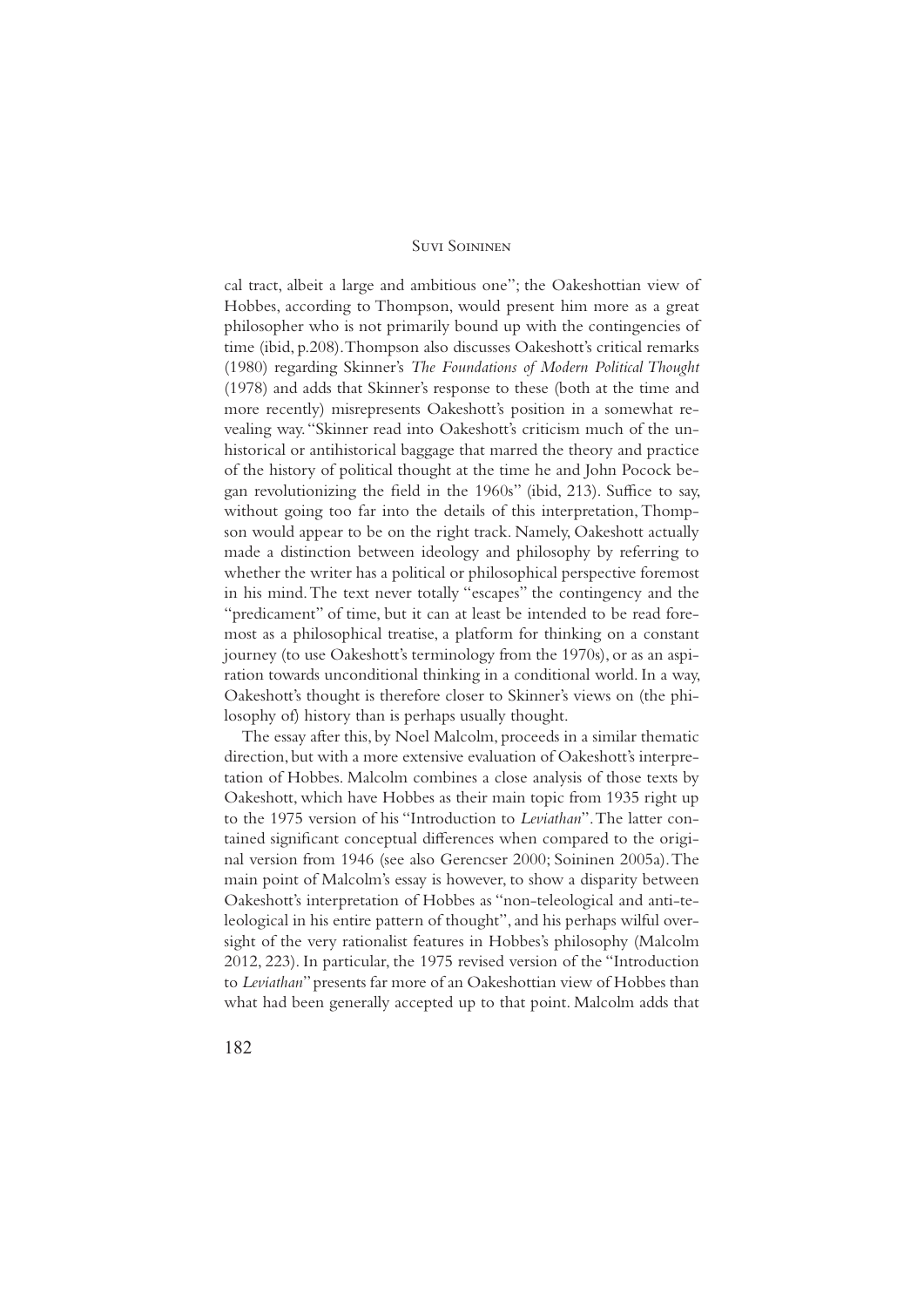### Coversations with Michael Oakeshott

"Hobbes's whole cast of mind was much closer to that of the rationalist - as portrayed in Oakeshott's essay on 'Rationalism in Politics' - than Oakeshott seems to have been willing to admit" (ibid, 230). Malcolm's interpretation is plausible, but there is not much that is novel in it. Examining the relationship between instrumentality and non-instrumentality in Hobbes's concept of state has been done before, especially with regard to the notions of peace, authority, and the transfer of rights when founding a state (ibid, 227-30; compare with, e.g., Gerencser 2000).

"The Fate of Rationalism in Oakeshott's thought" by Kenneth Minogue finds its kindred spirit in Fuller's earlier essay concerning the radical temporality of human life. Like Fuller, Minogue emphasizes the notion of contingency, and examines it in Oakeshott's work, whilst simultaneously using Oakeshott as a platform for his own thinking. In particular, Minogue relies on Oakeshott's separation between the "politics of faith" and the "politics of skepticism". Whereas the faith position seeks "salvation" from the contingencies of life, in the form of rationalist planning and the concept of teleological progress; the sceptical one bases itself on rules, in terms of politics, style of government and the state (as a form of association). Minogue accordingly ponders why Oakeshott chose not to publish *The Politics of Faith and the Politics of Scepticism* (1996) in his lifetime, and ends up with the credible conclusion that Oakeshott possibly found this dichotomy between faith and scepticism too simple (Minogue 2012, 243 & 246). Political life (and most political thought) is unavoidably ambiguous, but the poles between which it oscillates can be described in several other terms. Minogue's own conclusions on the modern condition seem to be faithful to those of Oakeshott's, and I cannot but agree with the view that we, at least in Western countries, perhaps find ourselves in a "rather paradoxical situation, in which for all our valuing of freedom, increasing numbers of Western people come to be subject to forms of supposedly enlightened despotism" (ibid, 241). Oakeshott's concern for the everincreasing emphasis on "socialization" in child care, education and elsewhere also seems topical (ibid, 243).

In this collection, Leslie Marsh's presents a genuinely fresh stance on Oakeshott's philosophy, albeit one he himself has held for a while (e.g., Marsh 2005). He compares Oakeshott with another critic of rationalism,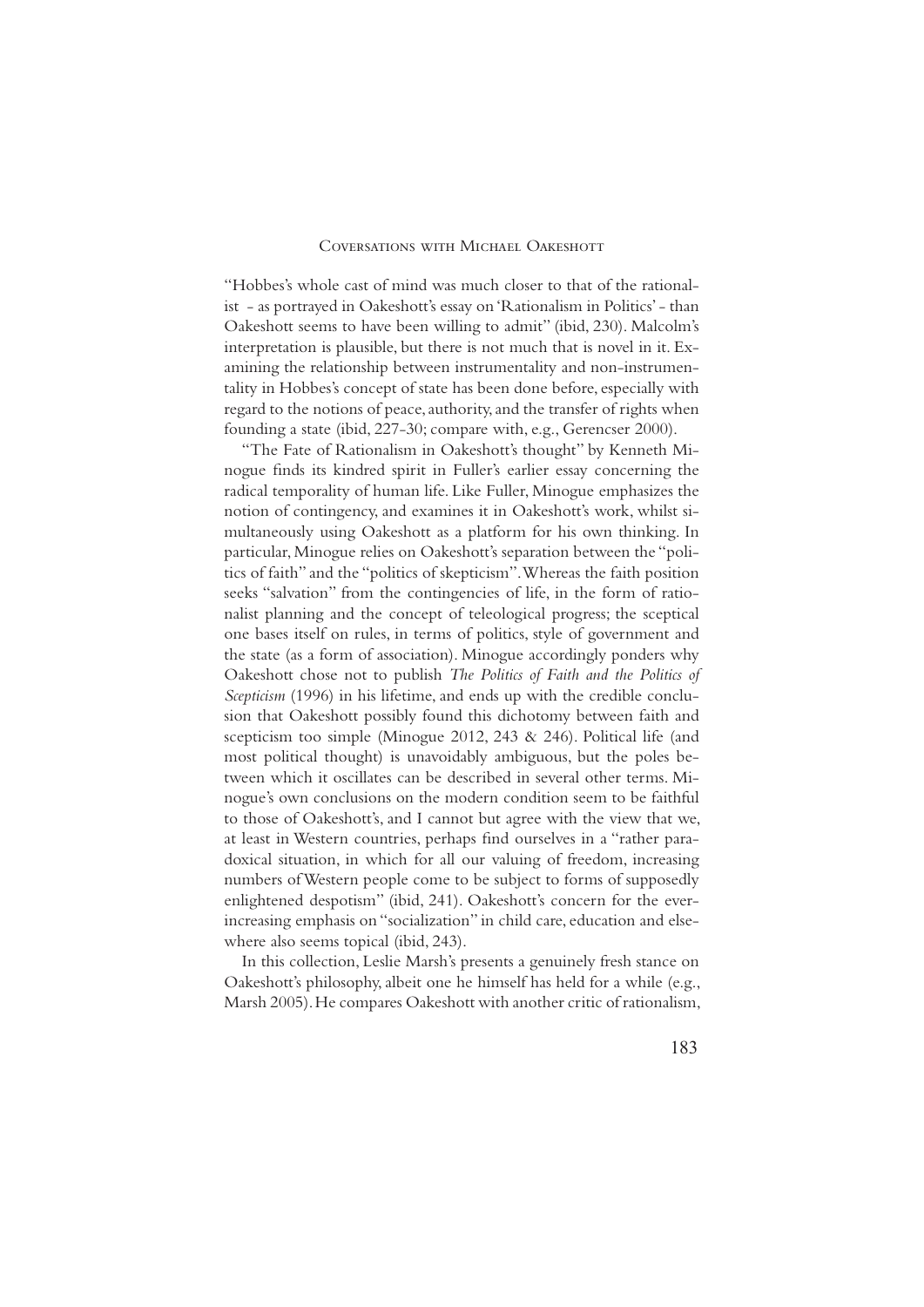# Suvi Soininen

Friedrich Hayek, in terms of their views on cognitive science and the "philosophy of mind" (Marsh 2012, 248). Marsh draws attention to the concept of a "situated mind" and to constructionism in both theorists (ibid,  $249$ ). His essay ends up with a qualified defense of both theorist's "libertarianism" and, although I would not use that particular terminology, I must admit that his argumentation is appealing. Marsh points out the irony that is inherent, for both Hayek and Oakeshott, in the concept of tradition "as advanced cognition" (ibid, 251). In other words, what we call a "free market", for example, contains knowledge suspended in "traditions and practices" (Oakeshott) and "within a network as spontaneous or complex adaptive orders" (ibid, 251). But Marsh also seems to suggest that we should have a certain trust of the market since "individualism", and liberty in its truest sense, are based on humility and the constraint inherent in the very cognitive nature of the human condition (ibid, 262-3). With regard to Oakeshott's political philosophy and view of human intelligence and history however, Marsh's view seems to lean perhaps too much on Oakeshott's "libertarian texts" which are few in number and date mainly from the 1940s. Yet the comparison between Hayek and Oakeshott is creative, in a positive sense, and it contains seeds for a fruitful, new examination of Oakeshott's *oeuvre* in particular. Perhaps Marsh's perspective would allow Oakeshott's *critiques* of socialization, and the very concept of "social" to be combined, for example, also with his critique of "capitalism", but this is not explicit and the reader is left wanting Marsh to elaborate further.

Robert Devigne's text on Oakeshott's conservatism demonstrates an altogether more conventional kind of interpretation; however it defends its place in the book by warning the reader from associating Oakeshott too closely with Burke or Burkean conservatism. Devigne believes that "Oakeshott's political philosophy moves in a decidedly more liberal direction" (though not "libertarian"), when we compare his earlier views in the 1940s with those of the 1970s (Devigne 2012, 273). Additionally, while "is" generally means "ought" to Burke, for Oakeshottian political philosophy the "is" should not be defined in terms of either good or bad (ibid, 272). And yet it is also clear that Oakeshott's conservatism "centers on the realization that in modern European history the "is" approximates the "ought" and this "is" and "ought" are well worth un-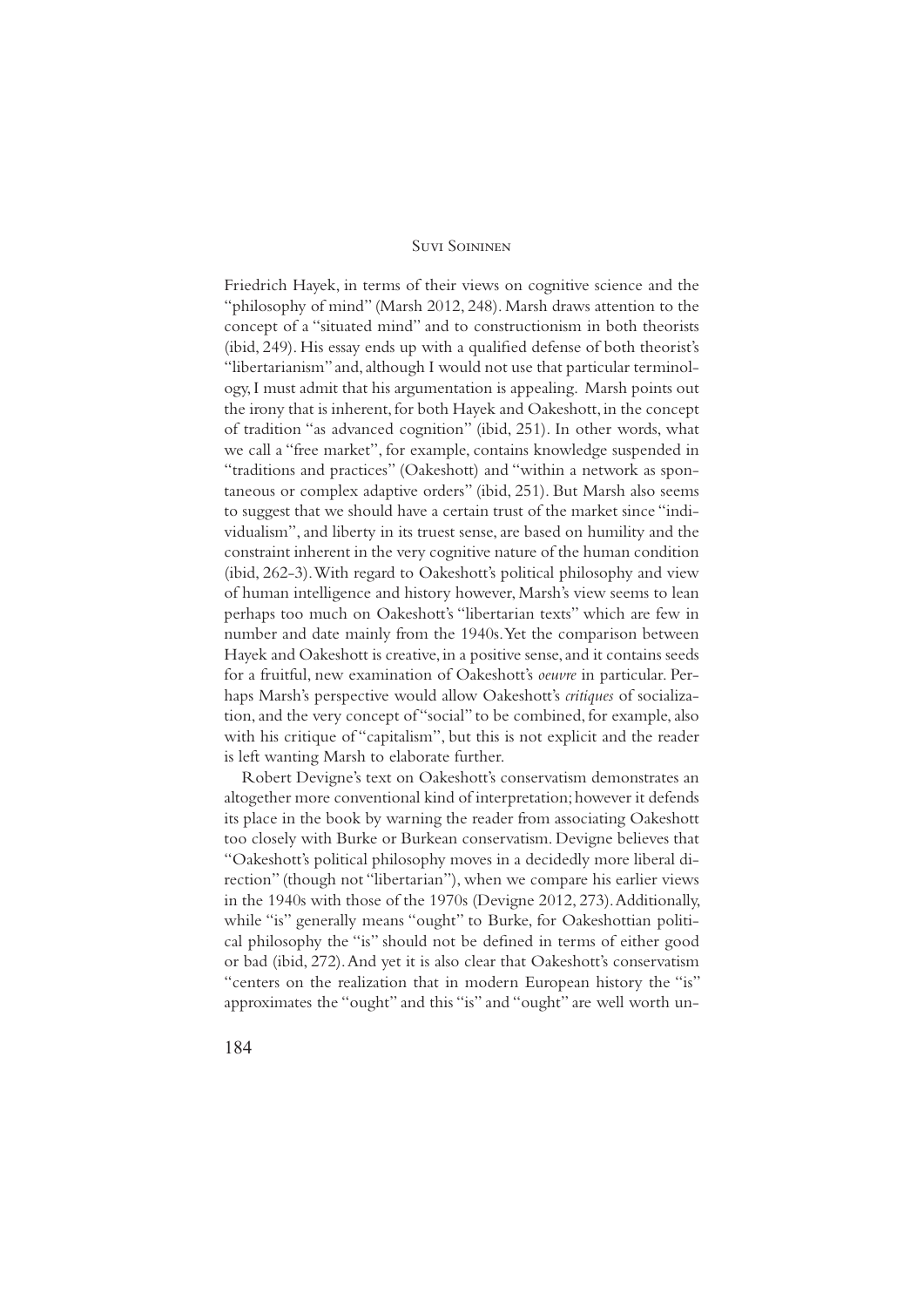#### Coversations with Michael Oakeshott

derstanding and preserving" (ibid, 282). The paradox contained in the last two sentences is, for the most part, due to Oakeshott's inability and unwillingness to maintain the boundaries that he set out for himself, for example in his essay "Political Education" (1956), between levels of political thinking such as ideology and political philosophy. Later, in the 1960s and 1970s, this contradiction in his work no longer exists as it once did. However, my interpretation is that he sees political *theorizing* as similarly conditional to other forms of knowledge and activities, but at the same time something quite distinct from a "philosopher king" style of instructing. The aspect that separates philosophy or theory from other "modes" or "voices" in the conversation of mankind, is the philosophical aspiration towards *unconditional* knowledge, but not its (im)possible attainment (e.g., *OHC*, "Talking Politics" (1975), and "The Vocabulary of Modern Politics" (1975)). Oakeshott's accounts of contemporary modern politics and its probable future are also rather dark, so although not he is not a 'Straussian' in any sense, Devigne's emphasis on modern European history largely as a "source of political good" in Oakeshott's work seems somewhat misplaced to me.

Noël O'Sullivan's essay on the Oakeshottian concept of civil association, in my view, gets the closest in this book to presenting an accurate description of Oakeshott's political philosophy. O'Sullivan alludes to the "qualified sympathy" expressed by Oakeshott towards British idealism but emphasizes how he was "so disillusioned with the condition of modern political science as generally practiced at the time of World War II that he dismissed it as an almost entire disaster" (O'Sullivan 2012, 293). O'Sullivan also points out that Oakeshott never denied that the modern state more or less inevitably bears features of not just civil, but also "enterprise association". Taxation and, more darkly, wartime are presented as examples of the latter, i.e., the state being directed for a purpose (ibid, 296). O'Sullivan describes the structure of (the ideal type) of civil association as being rule-based, and paying attention to its own shortcomings, and he speculates on the future of civil association in Western mass democracies (ibid, 310). O'Sullivan sees deep pessimism in Oakeshott's view of the future, in terms of civil association, and he connects these aspects of his thought to the work of Ortega y Gasset and Huizinga (ibid, 309). Along with the trend that sees a diminuation of playful activities in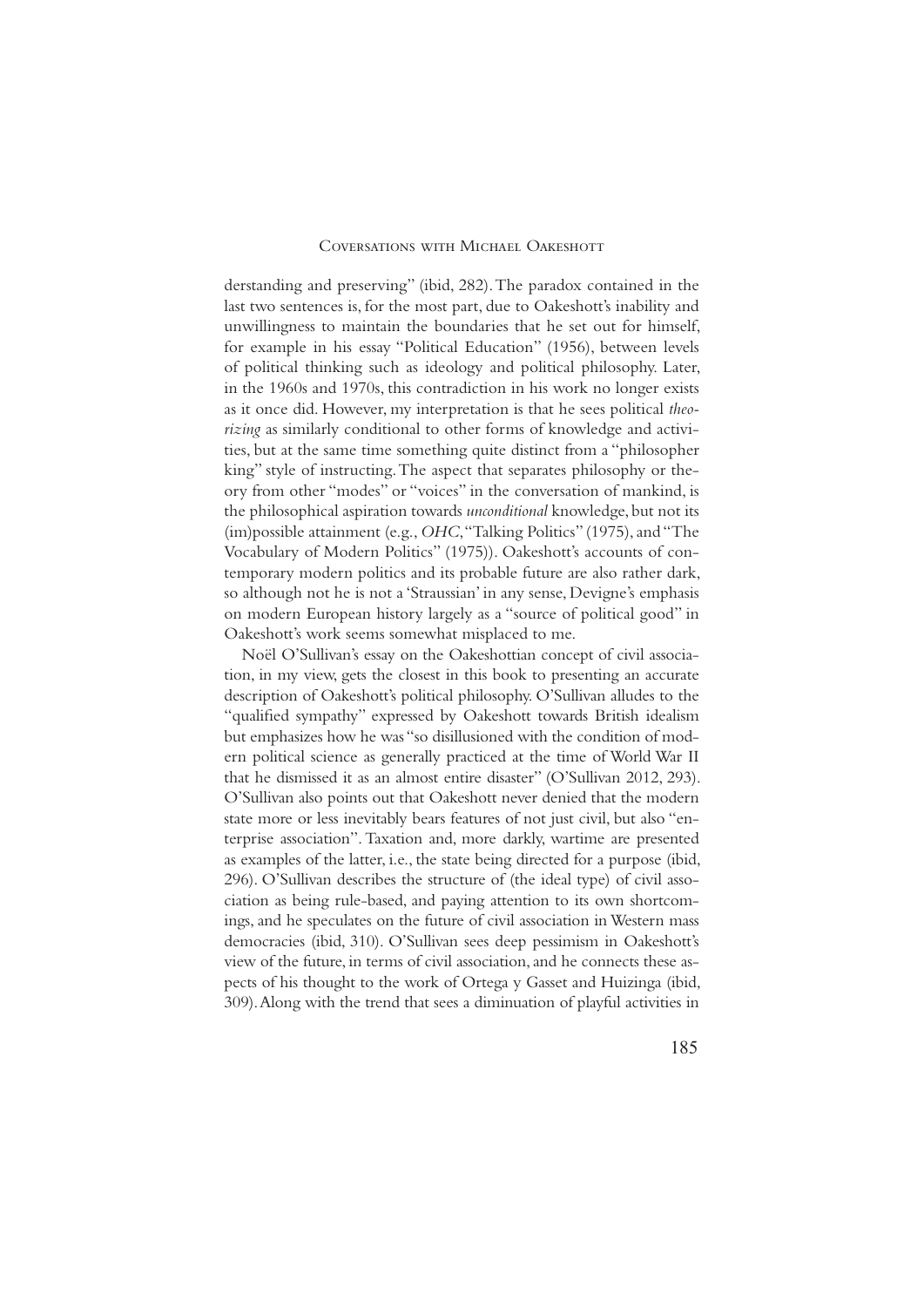# Suvi Soininen

our culture, O'Sullivan aptly asks if Oakeshott "may have clarified the requirements of civil association at the very time when the course of history has begun to turn decisively away from them" (ibid, 310).

The book ends with Steven Gerencser's examination of Oakeshott's concept of law. This viewpoint is also relatively new and rare. Gerencser uses both philosophical imagination as well as thorough knowledge of Oakeshott's work to deal with this difficult topic, since all that Oakeshott says about law is closely associated with his "many other ideas" (Gerencser, 2012, 319). The basic dilemma for an interpreter of Oakeshott lies between the "traditionalist Oakeshott" who focuses attention on the traditional elements of a community and who is suspicious of attempts to create new arrangements, and the "formalist Oakeshott" who reflects on human conduct, agency and freedom in universal terms (ibid,  $313$ ). The conflict seems, in other words, to be between Oakeshott's earlier and later works. Gerencser elaborates on the earlier decades (especially the 1930s and '40s) by creating an imaginary essay "Rational Jurisprudence". Oakeshott's later view of law meanwhile, is examined in the context of civil association as a system based on authoritative, non-instrumental rules (ibid, 323). Gerencser provides both a convincing description and critique of Oakeshott's concept of law, and he concludes his essay and indeed the whole book by bringing politics to the foreground because this represents Oakeshott's own way of "resolving" the conflict between his traditional and formal understandings of law. Politics provides the possibility of conducting a *creative* activity in civil association. In other words, it consists of thinking about the arrangement(s) in *respublica* in either a new, *or* a conservative way. Thus, politics is one way to "adapt" to the changing circumstances of human life and its environment. At its best, politics contains a playful element in it while simultaneously giving - and saving - room for other human activities.

In all, *A Companion* is an ambitious endeavour, aiming to cover different aspects of Oakeshott's philosophy and largely succeeding in this, by both covering the results of Oakeshott's research and simultaneously raising awareness of their differences, which in turn leads to new questions. But for those who are interested mainly in Oakeshott's understanding of *political* activity, or his *political* philosophy and thought, it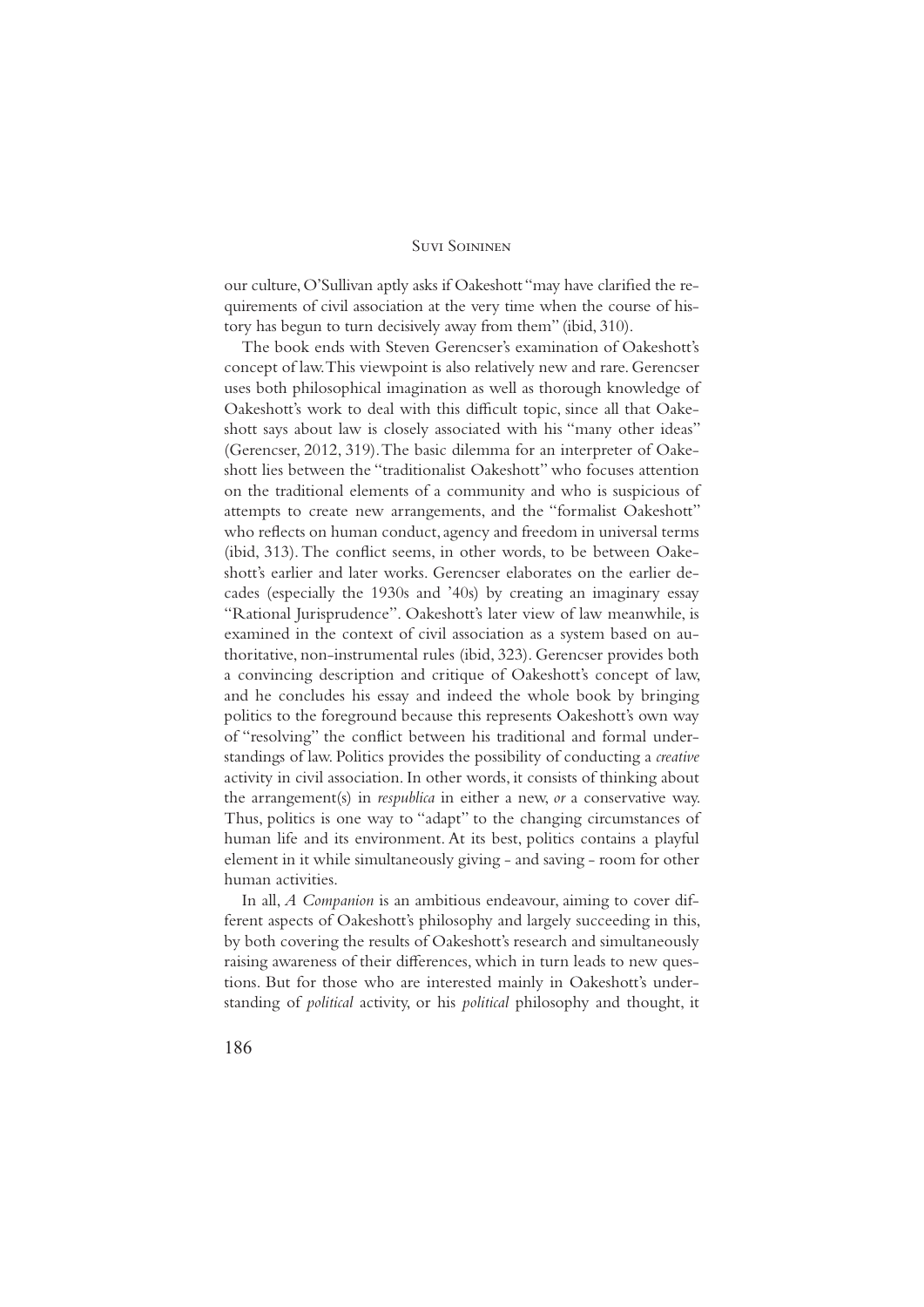### Coversations with Michael Oakeshott

seems a bit curious that the following Oakeshottian thought is neglected almost entirely: he later alluded to politics being an activity which required such a "focus of attention and so un-common a self-restraint that one is not astonished to find this mode of human relationship to be as rare as it is excellent" (*OHC*, 180).

# **Bibliography**

- Franco, Paul 1990. *The Political Philosophy of Michael Oakeshott.* New Haven & London: Yale University Press.
- Gerencser, Steven 2000. *The Skeptic's Oakeshott*. New York: St Martin's Press.

Grant, Robert 1990. Oakeshott. London: The Claridge Press.

- Grant, Robert 2013. A Reply to Kekes. In: http://www.michael-oakeshottassociation.com/index.php/archives/1294
- Kekes, John 2013: A Review of *A Companion to Michael Oakeshott* (2012). Notredame Philosophical Reviews. 3.2. 2013, In: http://ndpr.nd.edu/ news/37251-a-companion-to-michael-oakeshott/
- Marsh, Leslie 2005. Constructivism and Relativism in Oakeshott. In Corey, Abel & Timothy Fuller (eds). *The Intellectual Legacy of Michael Oakeshott*. Exeter Imprint Academic. 238-62
- Oakeshott, Michael 1975. *On Human Conduct*. London: Clarendon Paperbacks, 2003
- Podoksik, Efraim 2012 (eds). *The Cambridge Companion to Oakeshott*. Cambridge: Cambridge University Press.
- Soininen, Suvi 2005a. Michael Oakeshott and the Conversational Paradigm of Politics. Redescriptions 9, 135-157.
- Soininen, Suvi 2005b. *From a "Necessary Evil" to the Art of Contingency. Michael Oakeshott's Concept of Political Activity*. Exeter: Imprint Academic.
- Tregenza, Ian 2003. *Michael Oakeshott on Hobbes: A Study in the Renewal of Philosophical Ideas*. Exeter: Imprint Academic.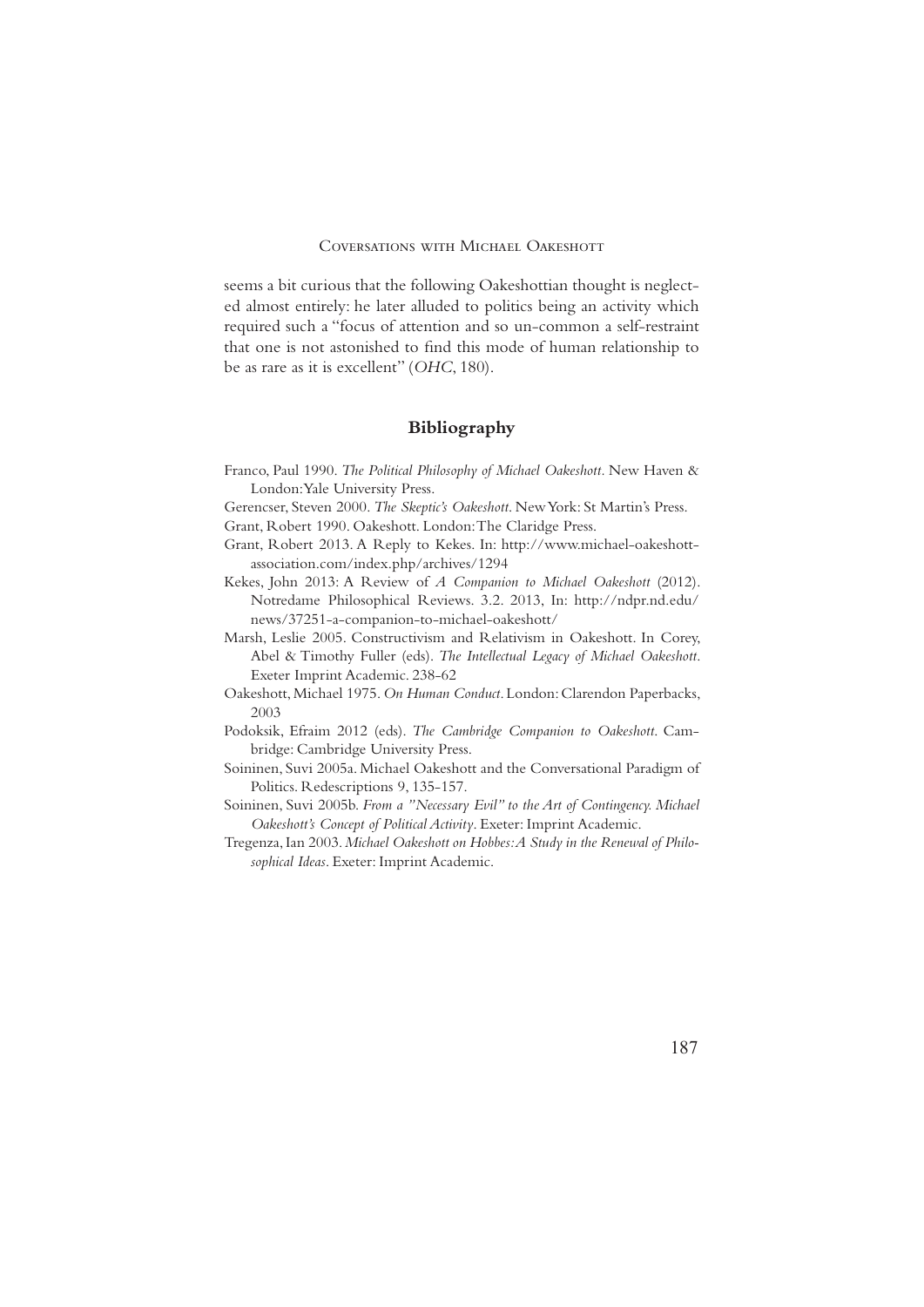# **Review**

Reinhart Koselleck: *Vom Sinn und Unsinn der Geschichte*, Frankfurt am Main: Suhrkamp 2010, 388 s.

#### **Koselleck's Untimely Meditations**

Even though the edition itself never explicitly states this point, the latest volume of historical essays by Reinhart Koselleck, posthumously collected and published by Carsten Dutt, engages in a dialogue with another work, by another author, which was published almost 140 years ago. The work that comes to mind is, of course, Friedrich Nietzsche's *Unzeitgemäße Betrachtungen*, which came out in four parts between 1873 and 1876 and which has seen a number of English translations: *Untimely Meditations* (Walter Kaufmann), *Thoughts Out of Season* (Anthony M. Ludovici), *Unmodern Observations* (William Arrowsmith). On the level of titles the idea of the untimely is retained in one of the most elegant and original essays in the present volume, on *Goethes unzeitgemäße Geschichte*, "Goethe's untimely history". As everyone who has read Nietzsche knows, however, his essays were not *unzeitgemäß* in any traditional sense of the word, except in the way they strayed from the welltrodden path of the *Zeitgeist*; on the contrary, they intervened quite directly in the most urgent and immediate questions of the time, namely the uses of theology, history, philosophy and music for the purposes of cultural and intellectual refinement and progress.

Returning to the recently published collection of Koselleck's essay, the title of the volume, suggested to the editor by the author himself (365), doesn't only echo the more or less forgotten, intriguing work by Theodor Lessing, discussed in the title essay, *Geschichte als Sinngebung des Sinnlosen*, from 1919, but also – and for most readers, primarily – the second of Nietzsche's untimely meditations": *Vom Nutzen und Nachteil der Historie für das Leben* from 1874. In his comprehensive discussion of Nietzsche's text, Koselleck points out how Nietzsche in his attack on the reigning, "modern" idea of history as inherently meaningful reintroduces the classical rhetorical-philological concept of *historia* – a plu-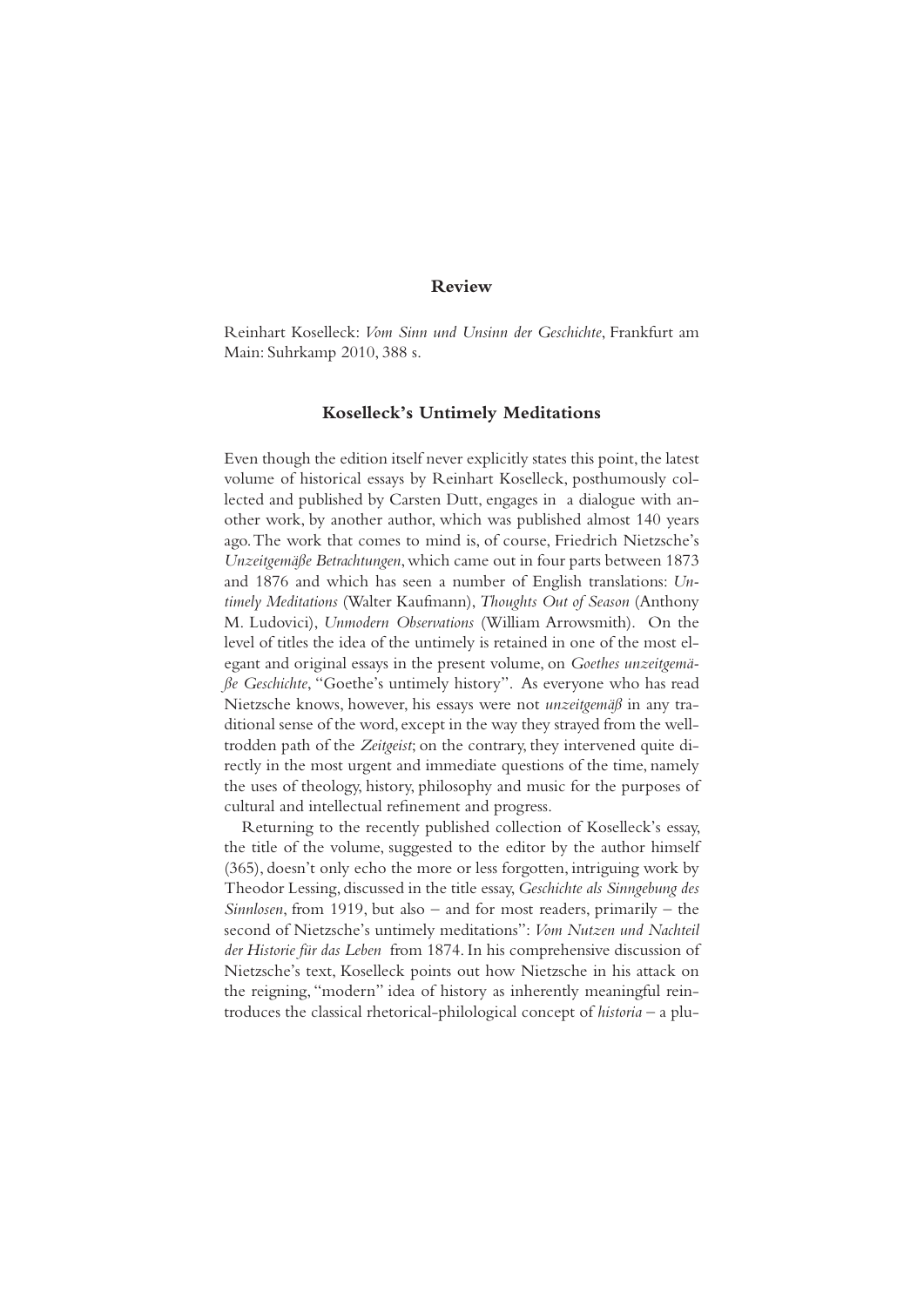# Review of Reinhart Koselleck: *Vom Sinn und Unsinn der Geschichte*

rality of histories about various topics written for specific purposes. To Nietzsche, however, *historia* is not life's teacher, as in the topos *historia magistra vitae*, but rather its humble servant; similarly, life itself isn't made up of a series of intentions and actions, but is the manifestation of a vital force or energy. As Koselleck reads him, Nietzsche's arguments amounts to a full-fledged attack on the four axioms governing the modern notion of history: that it moves forward towards a goal *(causa finalis)*, that it moves by necessity *(causa efficiens)*, that it has an inherent principle of justice, and that it progresses in accordance with the ages of man (25-27). And he concludes: "Nietzsche's real achievement was to expose through epistemological arguments history as a pluralistic field of action, which can only be analyzed to the extent that it is freed of all constructions and presuppositions of meaning" (28). To have recognized this distinction between history as a field of actions and events, on the one hand, and the representations and narratives of these actions and events, often of a teleological, deterministic, legitimizing or anthropological nature, on the other, is an experience shared by the  $19<sup>th</sup>$  century philologist and philosopher and the 20<sup>th</sup> century historian alike.

If we were to look for a common topic for this collection of essays by Koselleck and thus be unfaithful to the confession of the editor that his only the ambition has been "to make substantial contributions – *Gehaltvolles* – accessible in a appropriate format" (365), the link to Nietzsche's *Unzeitgemäße Betrachtungen* might give us a first clue. Even though history as event – *Ereignis –* and narrative – *Erzählung* – have been a major topic in all previous collections of Koselleck's essays and articles, *Vergangene Zukunft* from 1979, *Zeitschichten* from 2000 and *Begriff sgeschichten*  from 2006, the present volume offers a broader perspective, reaching across all four main fields of his work: historical semantics, theory of history, social history and the practices of memory. For those who have followed the republication of Koselleck's essayistic work at Suhrkamp and who for some time have been waiting for the planned volume on political iconology and the practices of memory, this book might be something of a disappointment, since the essays concerned with these particular topics are not included, but are saved for a separate volume to be published some time in the future. In the meantime there are lot of comfort to be found in this volume of "untimely meditations",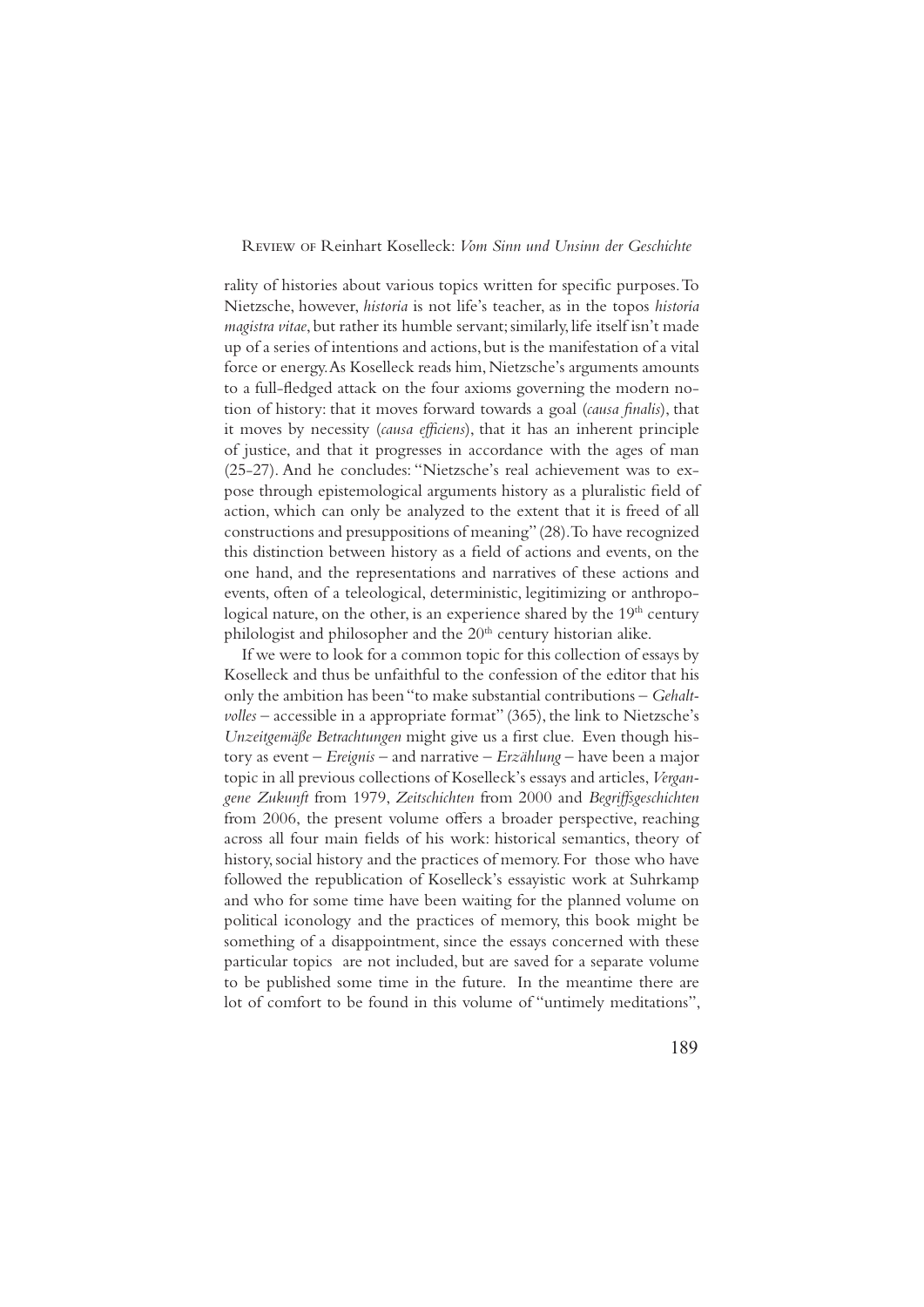# HELGE JORDHEIM

criss-crossing through more or less Koselleck's entire work, adding different nuances to old and well-known questions and even raising some new ones.

The essays selected for the volume have in common that they have been published in rather unknown and inaccessible journals and books, or in a few cases, not at all. As stressed by the editor, who wants to avoid the impression that he has given himself to what Koselleck himself referred to as "editors looting the *Nachlass* of a dead author" (367), the four previously unpublished texts were all prepared for print by the author. If there have been any additional criteria at work in the selection process, like relevance, originality or  $-$  on the contrary  $-$  coherence with the existing work, is left in the dark. Surely, this kind of editorial self-reflection, situating the texts within the larger body of published and unpublished works, will be required in future volumes from the Koselleck *Nachlass* in the Marbach Archive. In this volume the integration of the texts in the volume with other, older and newer contributions, chronologically and thematically, remains the task of the readers.

More than anything the implicit and explicit dialogue with Nietzsche's work from the 1870s serves to highlight the notion of the untimely, *das Unzeitgemäße*, as a prism for understanding the essays. There are at least three kinds of untimeliness at work in the volume: first, the untimeliness of the publication itself, due to the de- and recontextualization of texts previously published or held as lectures in a period from 1971 to 2006; second, the untimeliness of the authors and works discussed, as in the case of Goethe, but also exemplified by Preussian history and historiography, which play a major role in the genesis of Koselleck's longtime enemy of choice in post-war historiography, the idea of a German *Sonderweg*; third, the untimeliness of historical time, in a phenomenological sense, which can be said to constitute one of the most significant and central topics in Koselleck's work as a whole, often represented in the chiastic form of the *Gleichzeitigkeit des Ungleichzeitigen*.

The volume is organized in three parts: *Theorieskizzen*, "theoretical drafts", which contains six essays of different length and ambition, adding to the theoretical discussions going on in the already published volumes; *Zeitbilder*, "images of time", which is made up of essays discussing the temporal and spatial conditions for historical experiences,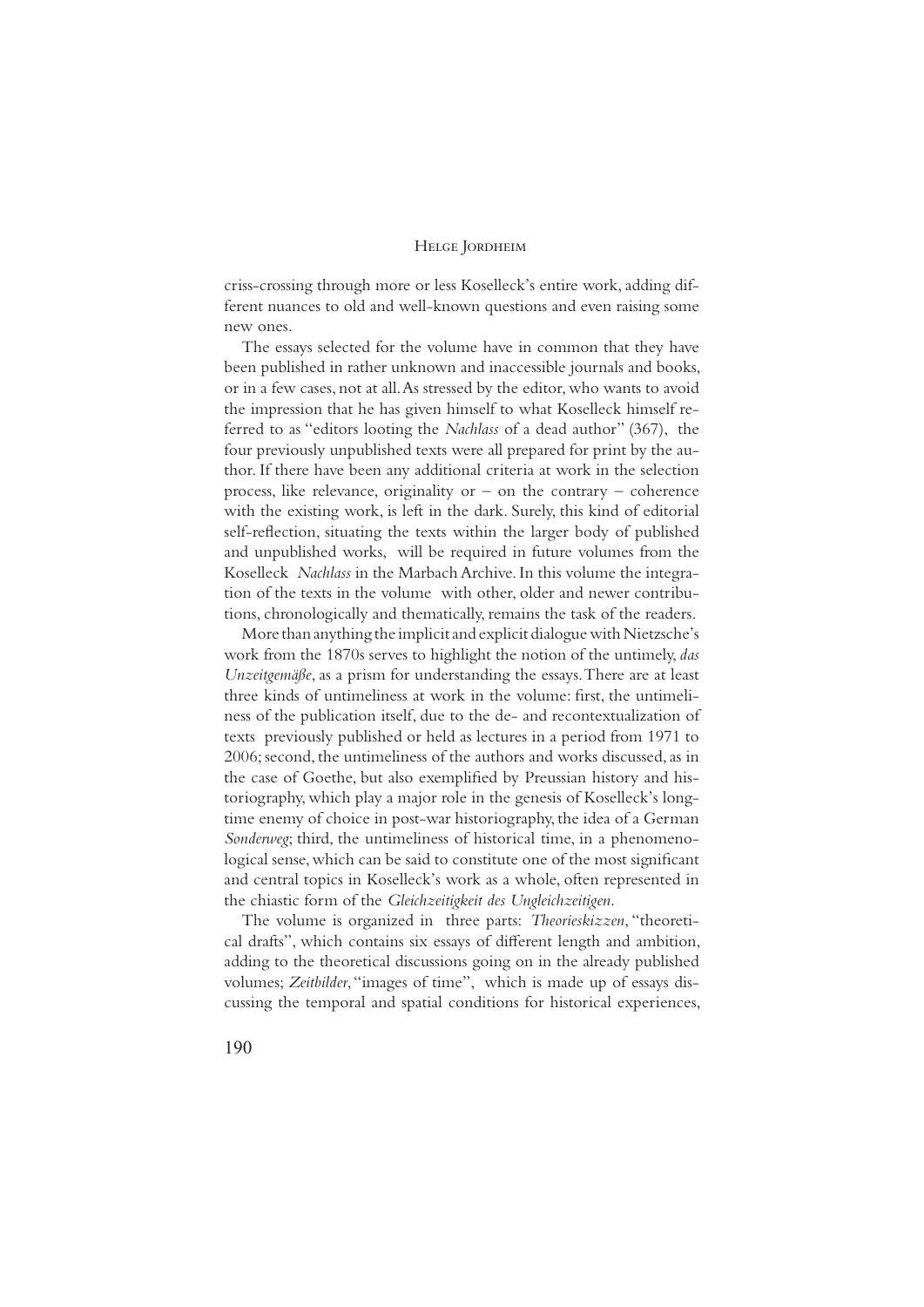# Review of Reinhart Koselleck: *Vom Sinn und Unsinn der Geschichte*

as well as their historiographic representations in concepts referring to epochs, centuries, nations, empires etc.; and finally, *Porträts and Erinnerungen*, "potraits and memoirs", in which the editor has brought together a series of biographical essays, about both colleagues and historical figures, from Johann Chladenius and Johann Wolfgang von Goethe to two of Koselleck's teachers, Werner Conze and Hans-Georg Gadamer.

Compared to the volumes from 2000 and 2006, *Vom Sinn und Unsinn der Geschichte* give the impression of a rather random and disparate selection of essays. Still, there is something fundamentally adequate and appealing about the reluctance of the editor to separate the philosophical from the historical, the theoretical from the empirical, the studies of concepts from the studies of people and events. Undoubtedly, the essence in Koselleck's thinking is to be found in the meandering movements between these different fields and topics. The importance of this communication between disciplines such as history, linguistics, philosophy and sociology is stressed by the author on several occasions – not least in the previously unpublished essay on interdisciplinarity, given as a lecture in Tokyo in 1978, long before this concept – "interdisciplinarity" – emerged as staple and a prime concept of movement, prognostic on the brink of utopian, in debates on research policy.

This particular essay on interdisciplinarity, however, also serves to remind us of the dangers of republishing essays written for a particular audience and a particular pragmatic context. Repackaged in a new format, a hardcover book, some of these texts – a lecture written for a guest professorship in Tokyo in 1978, another held at a literary conference in Düsseldorf in 1978, a *laudatio* and a memorial speech – unfold an almost erie, untimely quality. Indeed, they *are* untimely, in the most banal chronological sense of the word, because they are republished more than thirty years after they were written. Reading them today, we might get the feeling that some of these texts were indeed not, to use a famous Koselleckian distinction, meant for the slowly unfolding time of historical and philosophical knowledge, but for the considerably faster, even accelerating time of political and biographical events.

In the already mentioned essay on interdisciplinarity Kosellecks presents his experiences from the establishment of the *Zentrum für interdisziplinare Forschung in Bielefeld (ZiF)*, where he was one of the direc-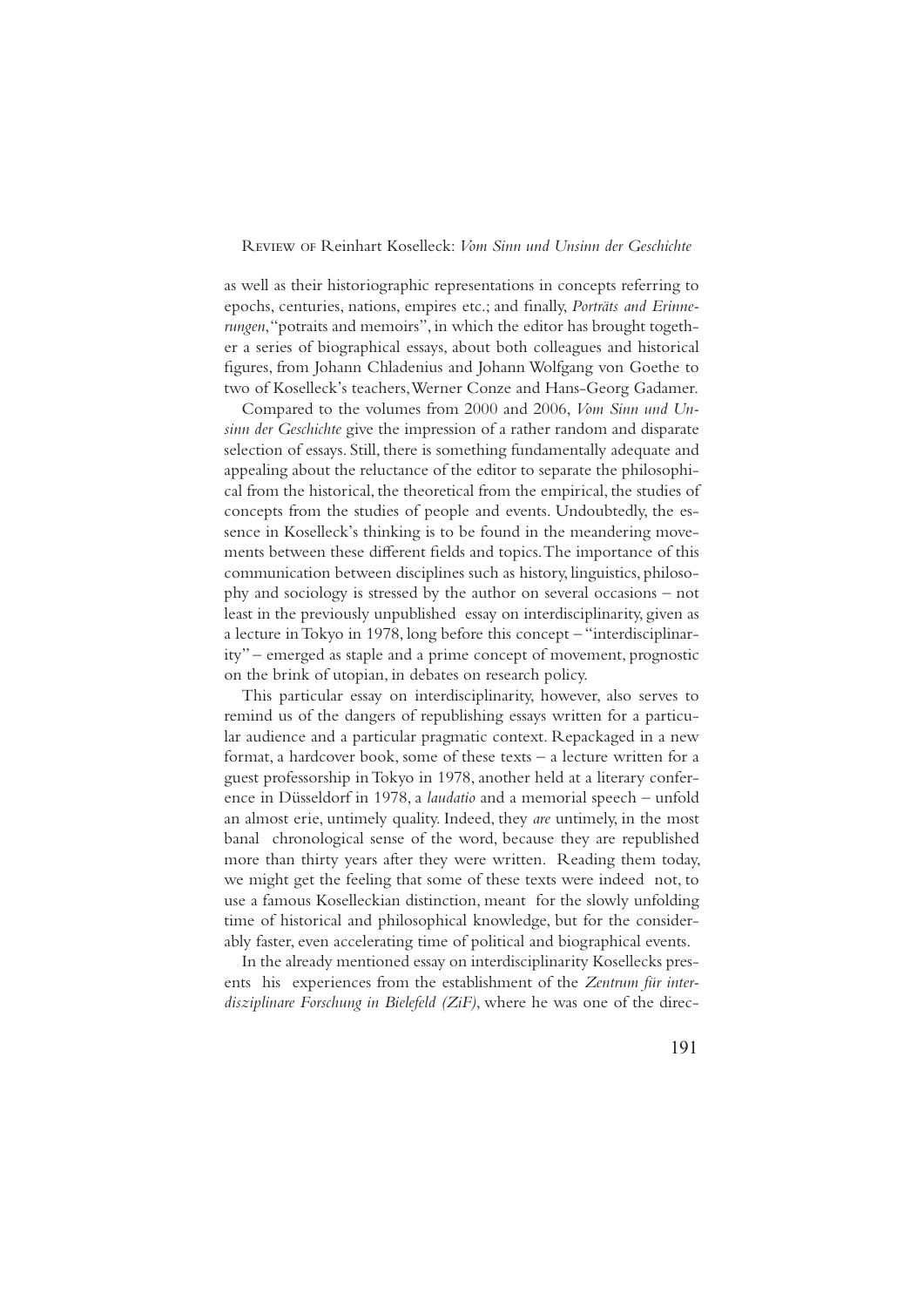# HELGE JORDHEIM

tors, for a Japanese audience. In the light of recent discussions on the need for interdisciplinary research, as a way for the human and social sciences to emerge from their current financial and ideological crisis, Koselleck's experiences from the last wave of interdisciplinarity, in the 1970s, might seem a bit outdated. He ends his essay with the following invitation to all other sciences on behalf of the historians: "Why should the philologists be our only partners, because they can help us read an interpret the written sources? It should be all sciences, because none of them can exist without their historical dimension." (67) Today, this naive optimism on behalf of the historical dimension can only serve as a reminder of some of the dramatic shifts that have taken place within the European universities during the last thirty years, breaking up the slow institutional cycles of repetition and turning traditional disciplines into cultures of innovation, which are more than happy to forget their own history. In this sense the untimely, oudated character of Koselleck's experiences with interdisciplinarity might help us to better understand and historicize our own situation.

In a similar way the hommages to Karl Jaspers, Werner Conze, François Furet, Shulamit Volkov and Hans-Georg Gadamer, written for specific occasions, such as Gadamer's death, the awarding of the Gundolf-Preis to Volkov, the Arendt-Preis to Furet etc., belong to a different kind of temporality than the theoretical and historical essays. Not that they are uninteresting or without important insights, but they don't have the strong, relentless focus and the theoretical complexity, which made John Zammito compare Koselleck to the intellectual type of the hedgehog, who "worries his big idea over and over again" (Zammito, 126). Masterpieces of the epideictic genre, they take the reader back to the rhetorical situation in question and invites him or her to join the crowd of celebrators or mourners. Outside of this situation they are less powerful and one can ask if they really belong in a book together with essays which will take up a seminal place in the reception of Koselleck's works. One surprising and interesting effect of collecting these untimely texts in the same volume, however, deserves to be mentioned in its own right: Read together, the essays on Jaspers, Conze, Volkov and Gadamer draw up a history of how scholars coped with the Third Reich, both during and after – from Jaspers's discussion of col-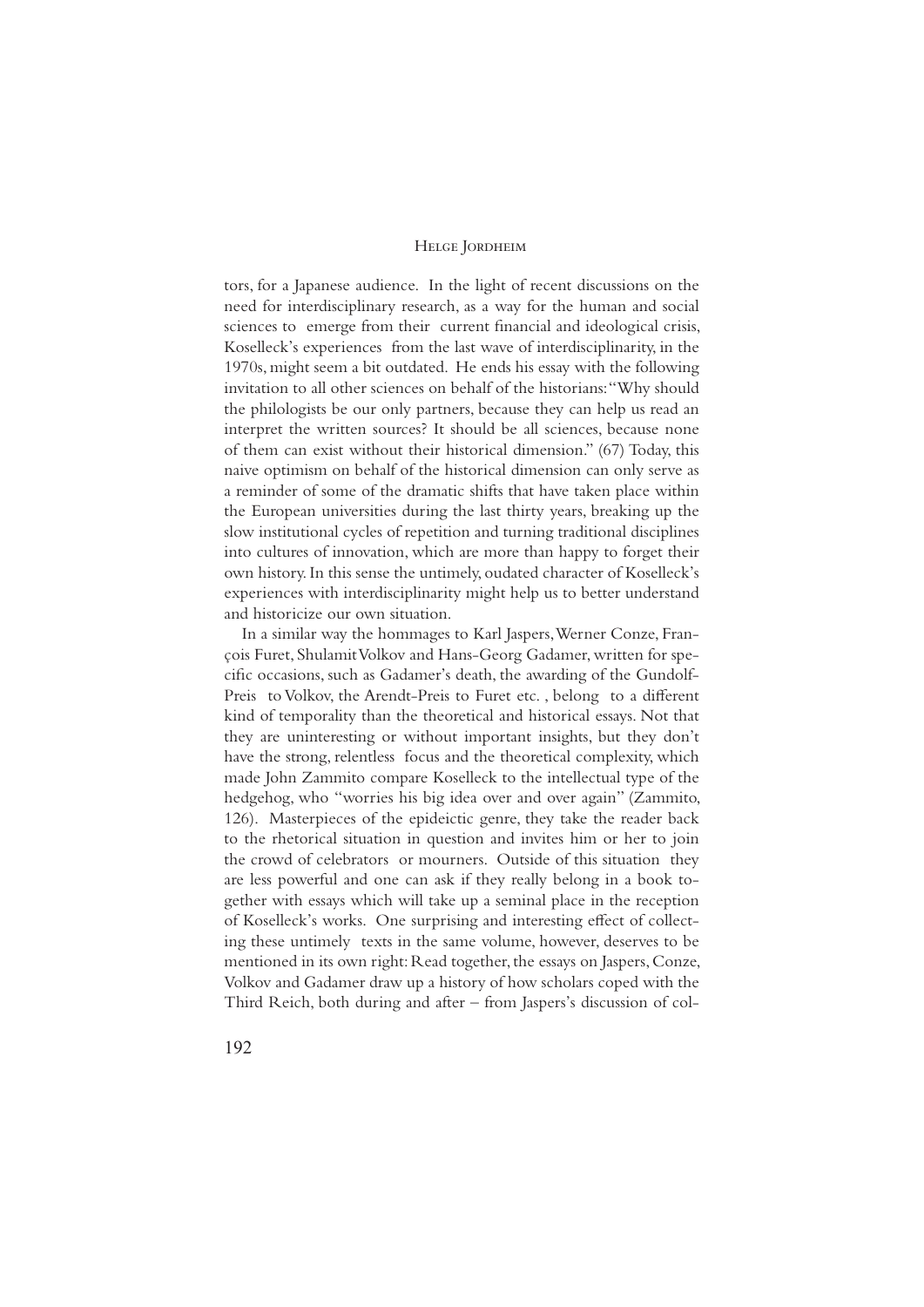# Review of Reinhart Koselleck: *Vom Sinn und Unsinn der Geschichte*

lective guilt, to Conze's shift from *Volksgeschichte* to *Strukturgeschichte* after 1945, to Volkov's strictly analytical and comparative studies of German antisemitism, and finally, to Gadamers infamous Herder-lecture in Paris 1941, in which certain passages were later revised. In the way he lays out dilemmas and confronts accusations Koselleck employs the epideictic genre, which, contrary to general opinion was never meant only to praise, but also to criticize, in accordance with the best Aristotelian traditions.

Untimeliness, however, is not only a quality of the essays themselves in relation to their present and future contexts, it is also a historical topic in its own right, which comes to the fore in all three parts of the volume, most prominently in the second and third. Among the biographical essays are three texts on three very different historical figures born in the 18<sup>th</sup> century: Johann Martin Chladenius, the godfather of hermeneutical and historical method, Adam Weishaupt, the founder of the order of the Illuminati, and Johann Wolfgang von Goethe, the supreme giant of German literary and intellectual history. In these three essays, among the best in the volume, Koselleck highlights how these men were in their different ways untimely, out of sync, asynchronous with their own time. Chladenius is seen as the "a last crown witness of the prehistoric, premodern world" (272), while Weishaupt was the first, who attempted to put modern philosophy of history, *Geschichtsphilosophie*, into political practice. The true symbol of untimeliness, however, is Goethe, who, according to Koselleck, always avoided, even actively resisted to be made a representative of the so-called "history". In Goethe's case being untimely didn't mean to be conservative in a political or social sense, even though his aversion against the revolution in France often has been interpreted in this way. Goethe, Koselleck argues, was untimely due to his language, which resisted all kinds of reductionist labels, conservative, liberal, progressive etc. by producing "an added value, which can neither be fully understood nor fully exploited" (291). Across a wide range of genres, annalistic diaries, far-reaching chronicles and reflective memoirs Goethe were able to reflect on his own historical situation, the temporal paradoxes of his own time, and thus, to "historicize himself" (293). As opposed to many of his contemporaries, Goethe didn't identify with history, write himself into it, but was able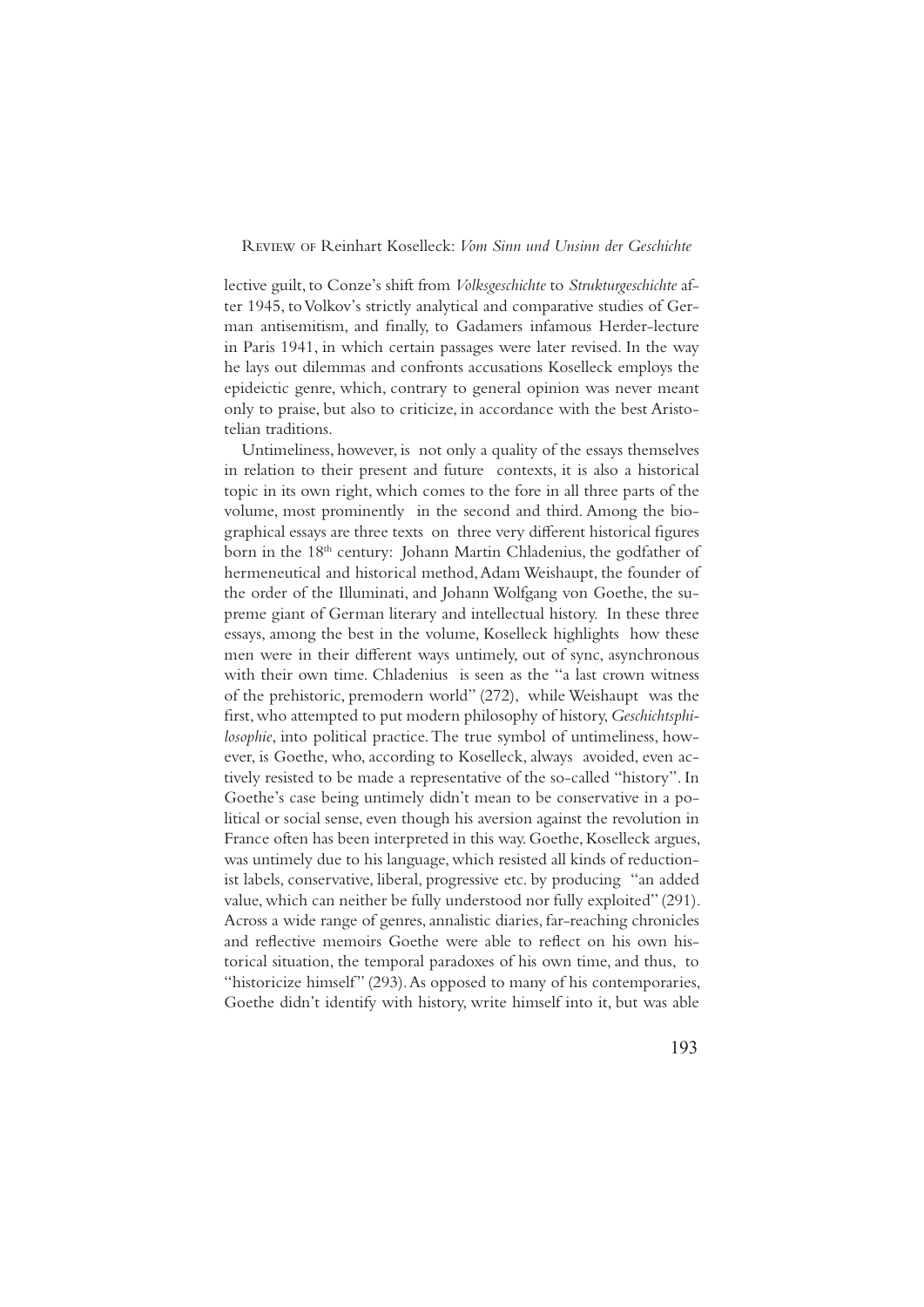# HELGE JORDHEIM

to keep a certain analytical distance, observe the temporal breaks, analyze and describe them. In this sense, Koselleck concludes, in a way that makes us suspect a certain degree of identification between the historian and his object, Goethe was both timely and untimely: "Our present perspective depends on whether we assume his perspective, which exposes that which repeats itself or that which lasts, or if we give in to political enthusiasm, which can only guide us from one day to the next" (303-4). I think there can be no doubt where Koselleck's own preferences lie.

Among the other studies dealing with the historical condition of non-synchronicity, non-contemporaneity, of untimeliness, are two essays on Prussia, *Lernen aus der Geschichte Preußens?,* "To learn from the history of Prussia?", and *Zur Rezeption der preußischen Reformen in der Historiographie*, "On the reception on the Prussian reforms in historiography". In the first Koselleck asks what kind of lessons can be drawn from the history of Prussia, the only dominating power in modern European history which "has later disappeared", as he puts it (151). In historiography as well as in public memory the history of Prussia has been linked to militarism and cultures of subordination, except – one could add – during the recent process of rebuilding Berlin as the capital of the united Germany, when the Prussian inheritance has come to represent urbanism, tolerance and liberal principles. More generally, however, and especially in the foreign perception of German history, Prussian militarism has constituted one important aspect of the alleged German *Sonderweg*, complementing the political immaturity of the German Idealist tradition. The idea of the *Sonderweg*, either in its original exceptionalist or in its later more analytic form, is another way of conceptualizing Germany's untimeliness, its asynchronicity with other national histories, especially Britain and France, and with the development of European democracy in general. But, as Koselleck never fails to address, the whole idea of a German *Sonderweg* is absurd, because it presupposes that there could be something like a standard path, or in temporal terms, a standard rhythm of European history, when in reality all European histories are *Sonderwege*. In the historiographical reception of the Prussian reforms from 1800 and onwards, historians such as Droysen, Treitschke and Mehring, have used Prussian history to support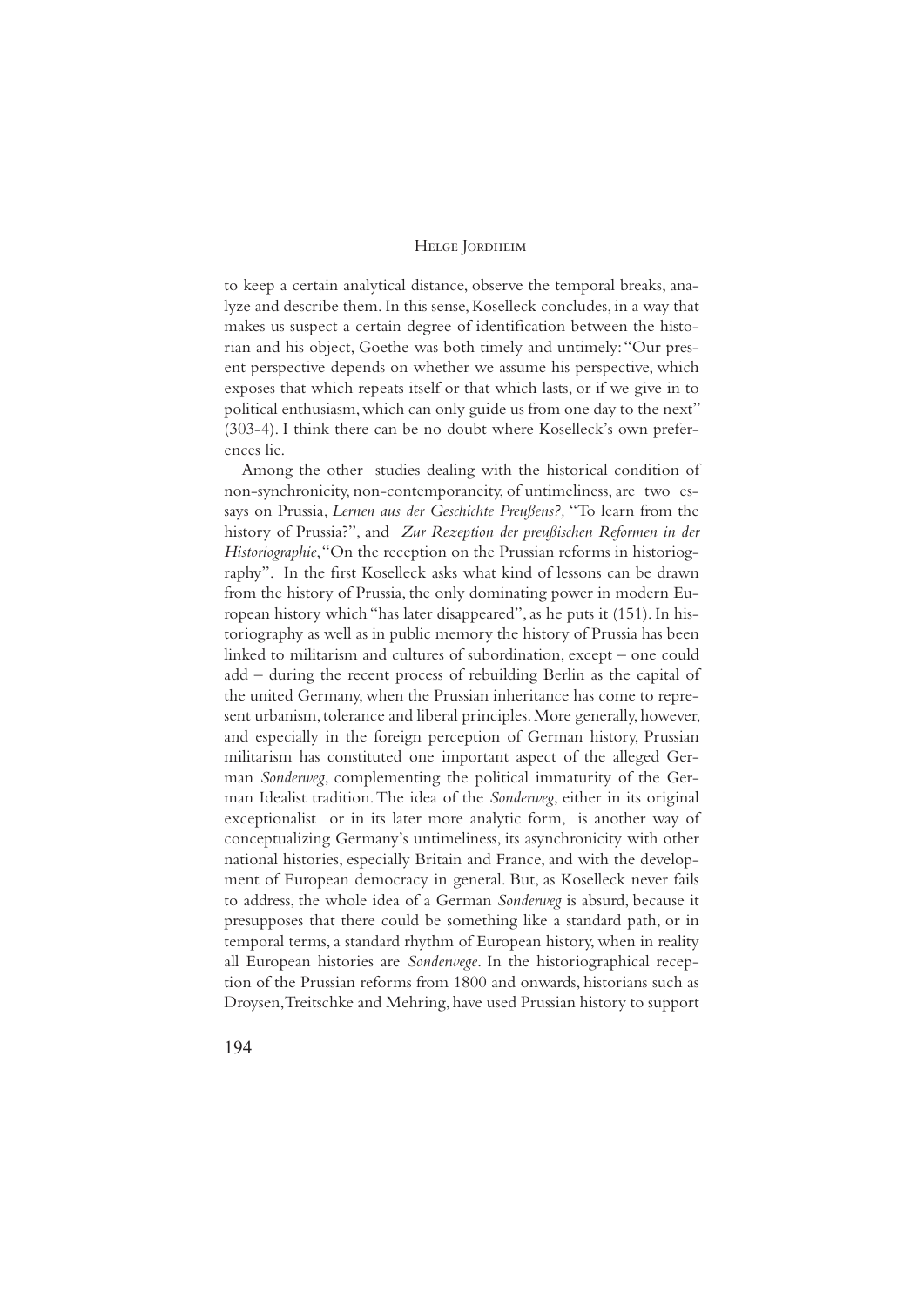# Review of Reinhart Koselleck: *Vom Sinn und Unsinn der Geschichte*

their own political programs, liberal or conservative. How, then, is it possible to learn from the history of Prussia, without either uncritically inheriting the idea of the *Sonderweg*, or by – just as uncritically – turning it into a field for political battles?

As every Koselleck-reader knows, much of his work is dedicated to showing how the rhetorical *historia magistra vitae*-paradigm collapses and is replaced by an idea and an experience of history as movement, as constant change. As a consequence, past events cannot tell us anything , or at least very little, about what is going to happen in the future – the two are, as Koselleck puts is, "asymmetrical" (Koselleck 1989, 366). There is, in other words, no way we can learn from history. Nevertheless, everything Koselleck has ever written, seems to belie this very same claim, constantly exploring the ways in which the past can yet inform the present and the future, how history can still be a source of normative and prognostic knowledge. In the process the *historia magistra vitae*paradigm is replaced by another paradigm, which is best summed up in the formula of *die Gleichzeitigkeit des Ungleichzeitigen*, non-contemporaneity or asynchronicity, or, in Nietzschean terms, untimeliness – all referring to the experience that in social and political processes there is always more that one time, one temporality in play: "Faced with the plurality of historical connections", Koselleck writes, "one must separate analytically between different levels, which are addressed methodically in different ways": first, the "singular histories", *Einzelgeschichten*, which can only give rise to historical lessons to the extent that some of the factors involved, political, social or psychological, are presumed to be constant; second, "the longer-time conditions for possible singular histories", which remains the same and thus repeat themselves from day to day, from year to year, for a longer period of time; and finally, the "long-time processes, which in their turn change the structural conditions" and thus the possible singular histories (170-171). As an example of these deeper processes of change and repetition, Koselleck analyzes the successful establishment of the customs union, *Zollverein*, as a paradigm for European integration, from which lessons can still be drawn – but only, he emphasizes, if one also recognizes the fact that Prussia acted as a hegemonial power, openly or in secret, in a very different way than any of the European states in the post-war era.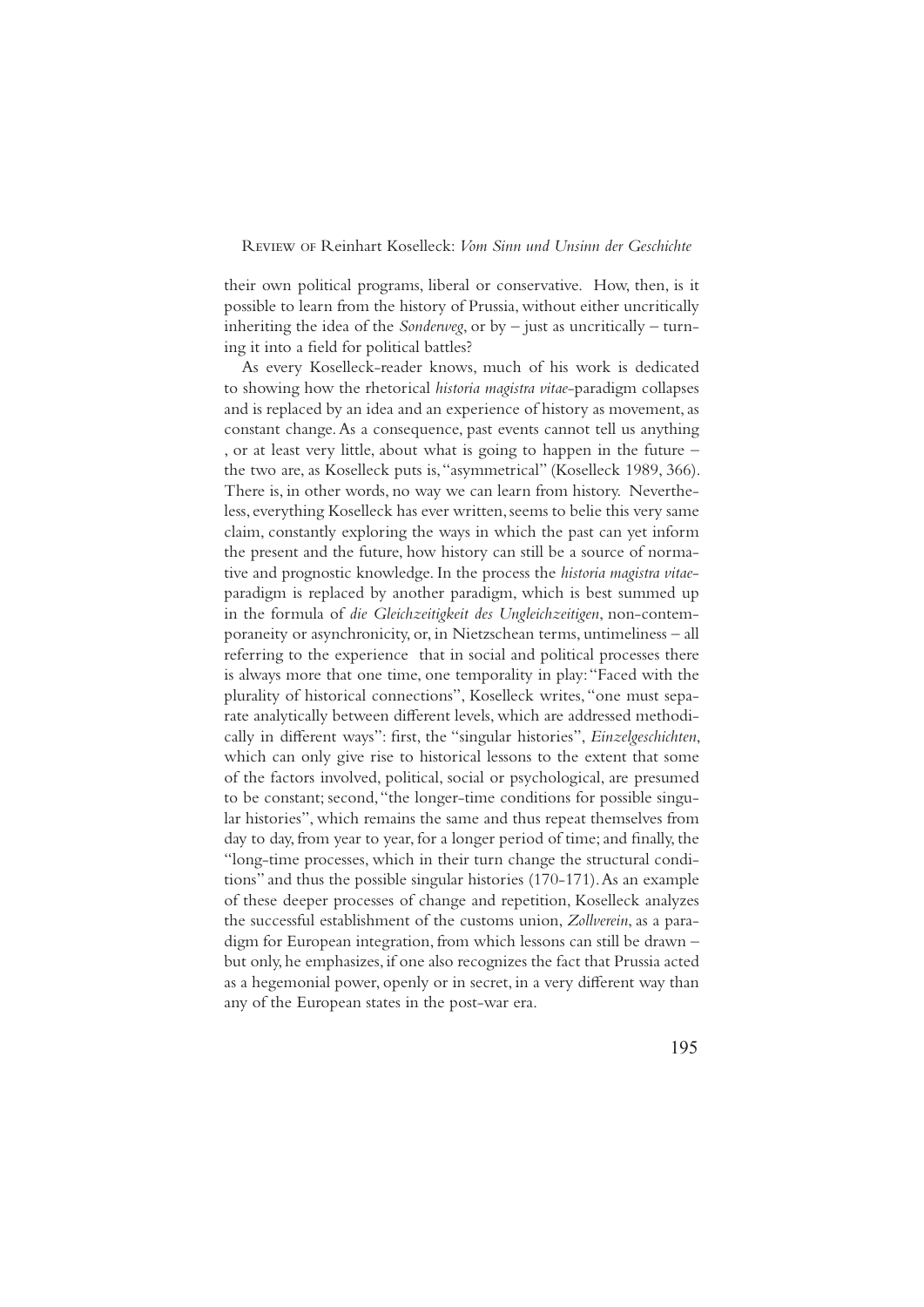# HELGE JORDHEIM

In the two final essays in the second part of the volume Koselleck discusses how the cultural and historical practice of learning from history is linked to the recent turn to memory, to the "memorial turn", to quote a much-used phrase in today's human and social sciences, in a field to which Koselleck, especially in his later years, have made important contributions. However, as already mentioned, only two of these contributions appear in this volume, which both discusses the problem of "negative memory" – how to remember crimes and catastrophes, so prominent in German history. "To commemorate the sufferings and the dead, for which we as conquered nation must take responsibility, is a task of decency and honesty towards the survivors, which we shouldn't let anybody take from us" (261), Koselleck writes, reminding us of the immediate relevance and possible effects of his theoretical claims.

Indeed, it is rather unusual that a collection of rather disparate essays, like this one, also offers substantial theoretical insight, inviting us to rethink or at least refine some of the most central topics in the work as a whole. But in *Vom Sinn und Unsinn der Geschichte* we can find such insight, particularly in the first part, *Theorieskizzen*, and particularly in what turned out to be the last essay Koselleck published in his lifetime, entitled "Structures of repetition in language and history", *Wiederholungsstrukturen in Sprache und Geschichte* from 2006. The powerful idea of "structures of repetition", which brings to convergence Koselleck's intellectual training within German *Sozialgeschichte* and his philosophical engagement with theories of time and experience in the tradition from Heidegger and Gadamer, has – at least to my knowledge – never been as consequently spelled out as in this essay. On the other hand, the seminal and continuous importance of this theoretical figure is also anticipated by the oldest essay in the collection, *Wozu noch Historie?*, "Why do we still write history?", dating back from 1971.

Much of the criticism directed at Koselleck, most recently and poignantly in a book by Kathleen Davies (Davies 2008, 97-95), concerns his way of privileging modernity, the *Neuzeit*, in terms of a historical period completely set off and different from everything that precedes it. In this critical approach Koselleck is turned into a full-fledged and rather one-eyed theorist of modernity, and, as a consequence, his work on multiple and contrasting experiences of time into a theory of peri-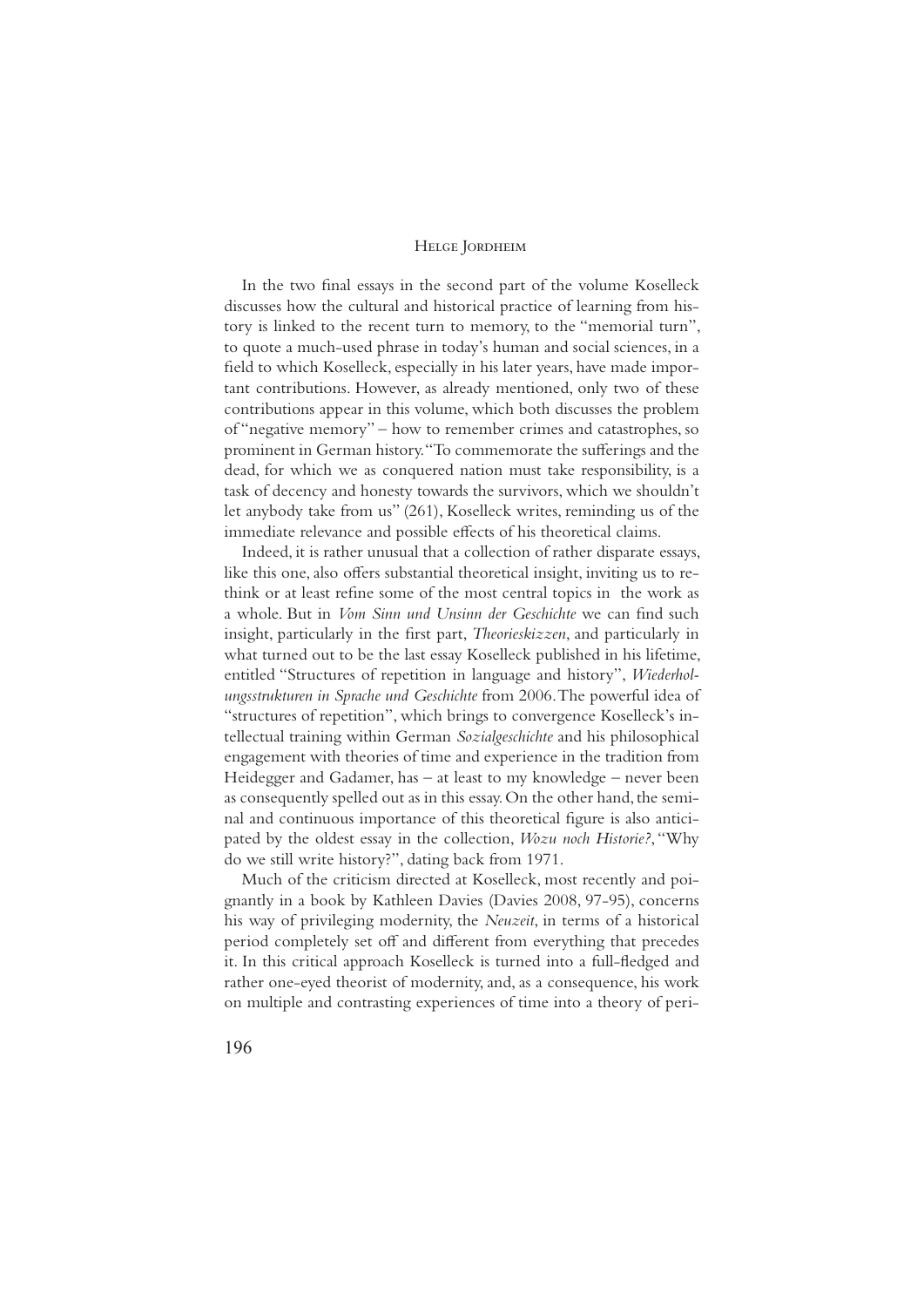# Review of Reinhart Koselleck: *Vom Sinn und Unsinn der Geschichte*

odization. But is this really what Koselleck's "theory of historical times" is about, to epitomize modernity and the modern experience of history in terms of a force moving from the past, through the present an into the future?

This can only be – at best – half the truth. In several of Koselleck's essays there are attempts to bridge, or may be rather, to blur this gap between *Neuzeit* and Antiquity, Middle Ages or Renaissance, to mention only three of the labels in question. Thus, on the one hand Koselleck posits the collapse of the paradigm of *historia magistra vitae*, but, on the other hand, he never fails to express a normative preference for this use of history, or rather of histories, in plural, to the self-fulfilling prophecy of modern *Geschichtsphilosophie*. In a similar way, Koselleck never hesitates to point out how certain characteristics of a typically modern idea of history can be found already in Greek constitution history, in Augustine and in Bossuet, in different, but still recognizably related forms (Jordheim 2011, 460-461). This idea of a continuity between the premodern and the modern is summed up at the end of the essay *Wozu noch Historie?*, where the theory of periodization is replaced by a much more sophisticated and complex theory of multiple and multi-layered historical times: "The epochal difference between 'history as such' – the space of experience of historicism – and the old style histories […] can only be bridged if we ask for the temporal structures which might be particular for both history in singular and histories in plural" (50). In this way, Koselleck continues, the question of temporal structures opens up the entire field of historical research, prior to and beyond "the semantic threshold of experience around 1780" (ibid.).

Rather than a theory of modernity, or more generally, a theory of periodization Koselleck presents us with a theory of untimeliness, or, as he often puts it, a theory of *die Gleichzeitigkeit des Ungleichzeitigen* (51). History is never really synchronous with itself, but is made up of contrasting and competing temporal structures, "structures of repetition" – ranging from total repetition to total innovation, neither of which exists in their pure form, but always "mixed in different ways" (99). All actual changes, the slow ones, the fast ones and those that go on for a really long time, he claims, "are linked to the variable interplay between repetition and uniqueness": "In this way it is possible to show what in our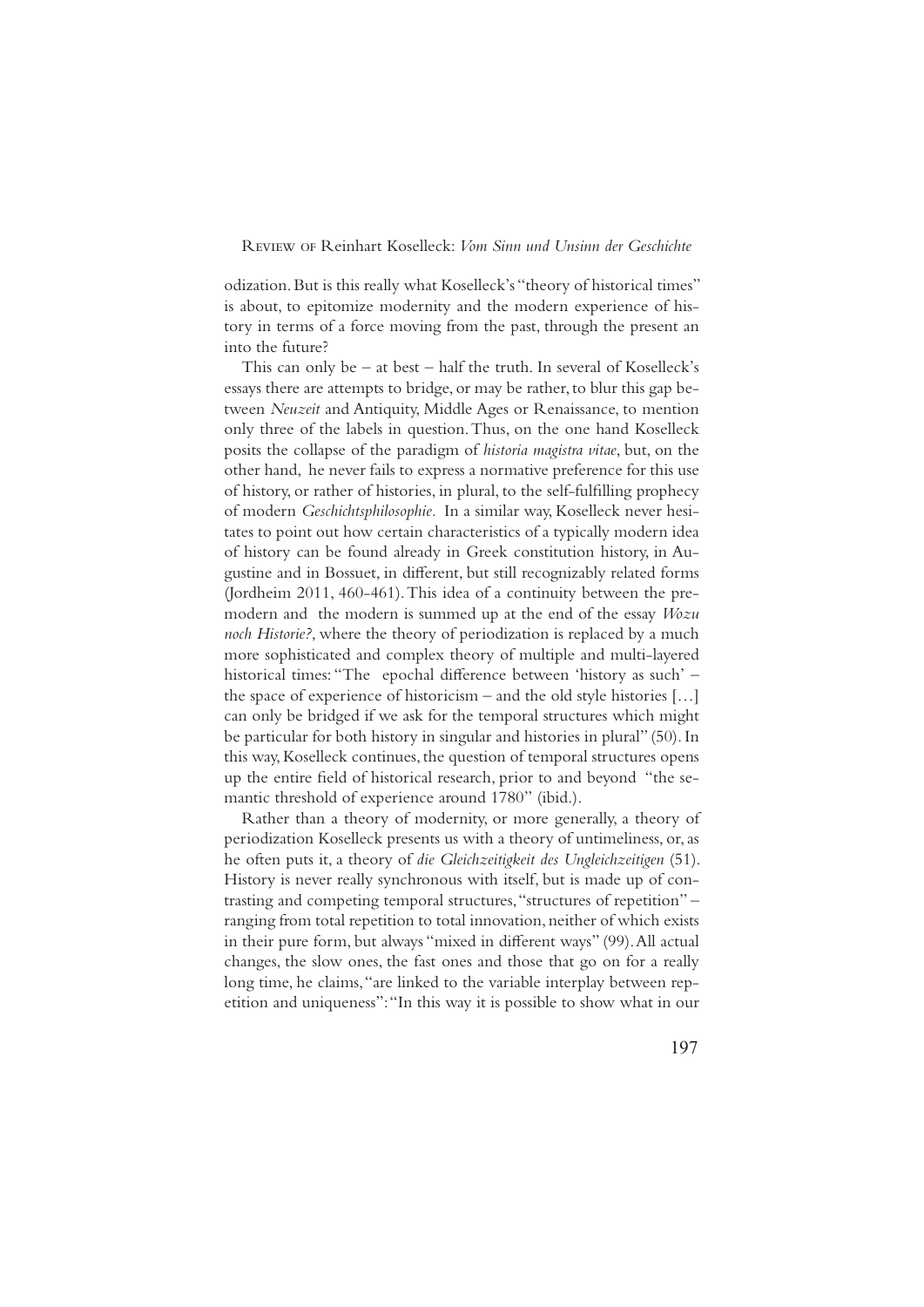# HELGE JORDHEIM

so-called *Neuzeit* is really new and doesn't repeat anything of what was before – or what was really always there and only comes back in a new shape" (98). And thus, history can avoid falling victim to periodizations, between 'old' and 'new', which says little or nothing about historical reality, what Koselleck refers to as *wenig oder nichtssagende Periodenbestimmung* (ibid.).

Indeed, this is the most innovative and decisive contribution of this latest volume *Vom Sinn und Unsinn der Geschichte*: to make a first and still rather preliminary draft for a systematic theory of the structures of repetition. In his draft Koselleck distinguishes between five different structures, or, as he often puts it, four different *Zeitschichten*, layers of time: first, the non-human conditions for our experiences, mostly of a cosmological nature, such as the earth's movement around the sun; second, the biological conditions for our lives, differences between the sexes, procreation, birth and death, but also anthropological structures such as hierarchies, exclusion/inclusion, generations, or, in his own words, *Oben-Unten, Innen-Außen* and *Früher-Später* (103); third, the structures of repetition typical of the human condition, particularly institutions, like law, religion and work; fourth, those repeatable elements that are inherent even in unique events, which can be illustrated by comparing the American, the French and the Russian revolution and identifying the common patterns and which manifest themselves in prophecies, prognoses, and plans for the future; fifth, the structures of repetition in language, both in semantics, syntax and pragmatics, though at very different speeds.

It goes without saying that these five types of repeatability are never completely synchronous, they don't move at the same speed, they cannot be reduced to periods or to absolute differences between old and new. To identify, explore and discuss this kind of asynchronicities, these instances of untimeliness, and their cultural, social and political conditions and effects, beyond traditional periodizations, is among the most important legacies of Koselleck's rich work – made even richer and even more important by this last volume of collected essays.

*Helge Jordheim*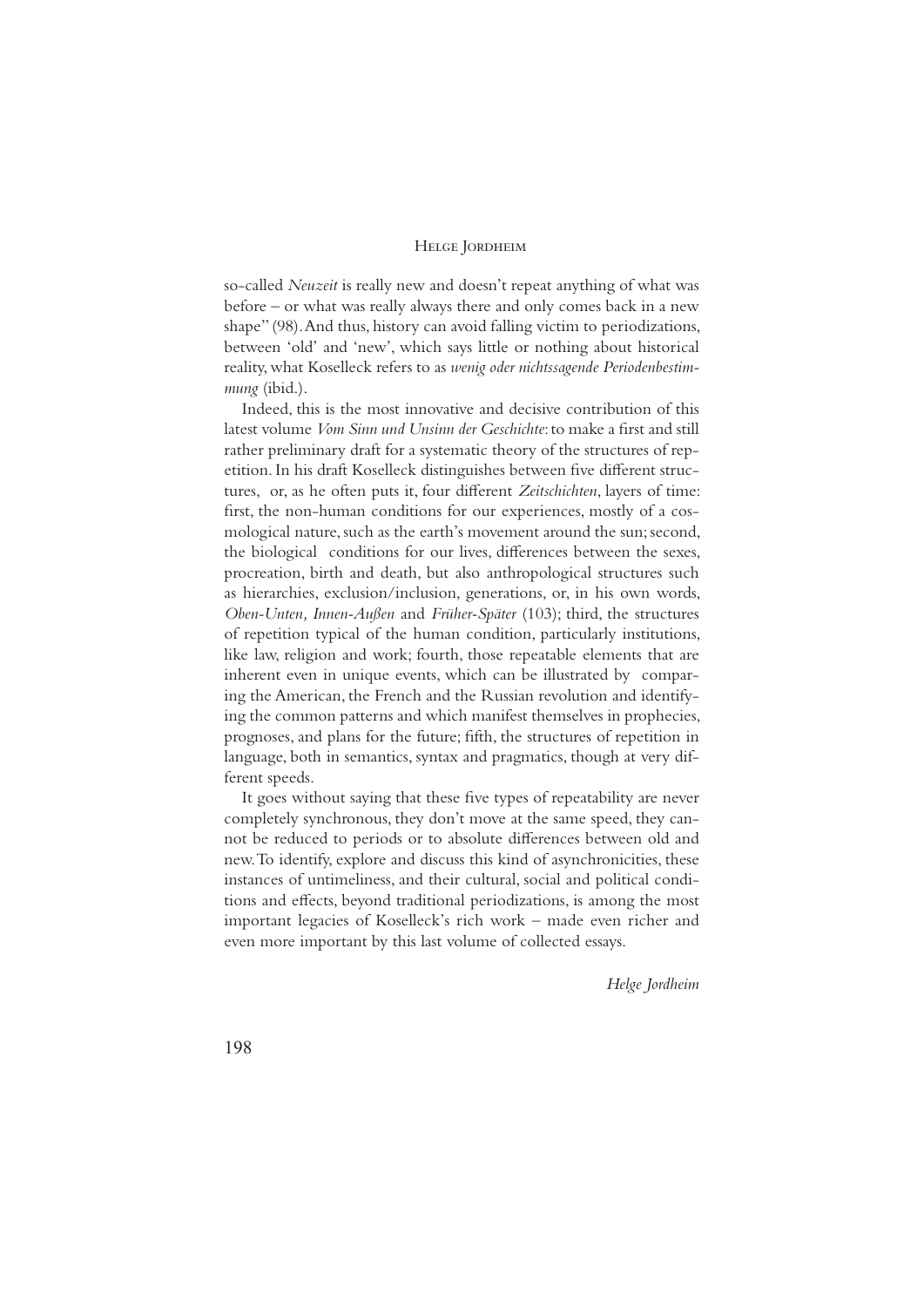Review of Reinhart Koselleck: *Vom Sinn und Unsinn der Geschichte*

# **Literature**

- Davies, Kathleen (2008). *Periodization and Sovereignty. How Ideas of Feudalism and Secularization Govern the Politics of Time*, Philadelphia: University of Pennsynlvania Press.
- Jordheim, Helge (2011), "Unzählbar viele Zeiten". Die Sattelzeit im Spiegel der Gleichzeitigkeit des Ungleichzeitigen. Hans Joas and Peter Vogt (ed.): *Begriff ene Geschichte. Materialen zu Reinhart Koselleck*, Suhrkamp: Frankfurt am Main, 449-480.
- Koselleck, Reinhart (1979), *Vergangene Zukunft*. *Zur Semantik geschichtlicher Zeiten.* Frankfurt am Main: Suhrkamp Verlag.
- Zammito, John (2004), Koselleck's Philosophy of Historical Time(s) and the Practice of History'. *History and Theory* 43, 124–135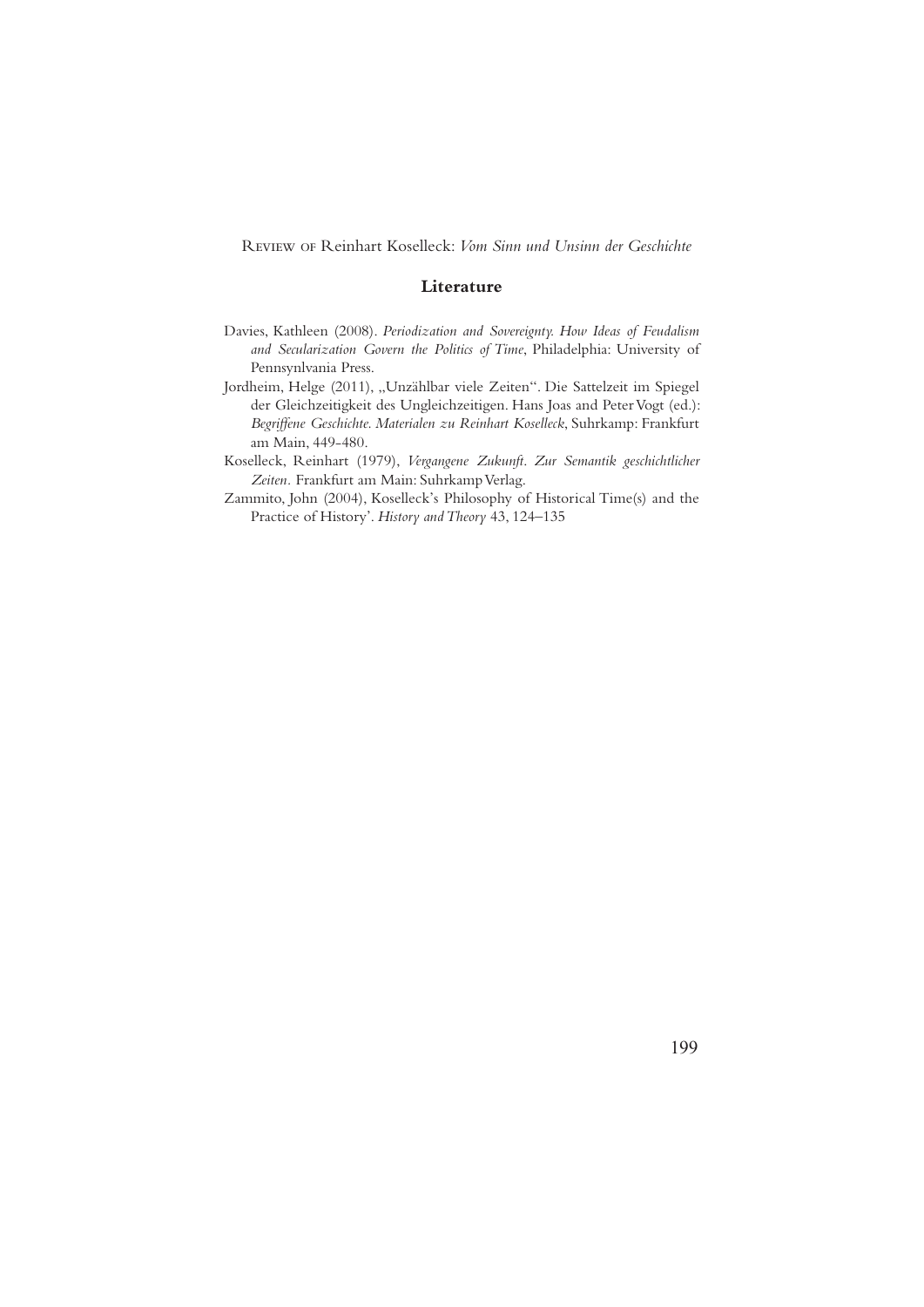# **Review**

Sara Ahmed, *The Promise of Happiness*, Durham, Duke University Press, 2009, pp. 299 (ISBN 978-0-8223-4725-5)

*The Promise of Happiness* is Sara Ahmed's most recent foray into discussions of aff ect. While her earlier book, *The Cultural Politics of Emotion* (2004), focused primarily on supposed "bad feelings" – fear, disgust, hate, shame, and anger – in this book Ahmed turns her critical attention to the allegedly "good feeling" of happiness (14). 'Happiness' has become – and remains – something of a voguish area of study. The immediate prompt for the writing of *The Promise of Happiness*, according to Ahmed, was 'the happiness turn' in science and popular culture beginning in the mid-2000s, which led not only to the appearance of numerous books and courses on how to be happy but also to the commissioning by various governments, including the British, of happiness indices to sit alongside GDP as an indicator of performance; indeed, the first results of the British version of this test were published in July 2012. The net result of these developments has been the emergence of 'happiness studies' as a distinct academic field of study.

As Ahmed acknowledges, however, the 'science of happiness' has a much longer and diverse history than this. And so in *The Promise of Happiness*, she tracks happiness through fields as varied as philosophy, positive psychology, political economy, political theory, as well as literature, film, and television. Although there is a definite downside at times in dealing with such a wide array of sources, in that some of the readings on offer are limited in scope and detail, what this approach enables Ahmed to demonstrate is the ubiquity of calls for happiness over time and, more importantly, how those calls connect to particular ways of being in the world.

Happiness more than any other affective state, Ahmed contends, is widely taken to be '*the* object of human desire… as being what gives purpose, meaning and order to human life' (1, my emphasis) or, as defined by the great German philosopher Immanuel Kant, as 'the wish of every finite rational being' (cited by Ahmed, 1), the assumption being that we all want to be happy. What interests Ahmed is what is being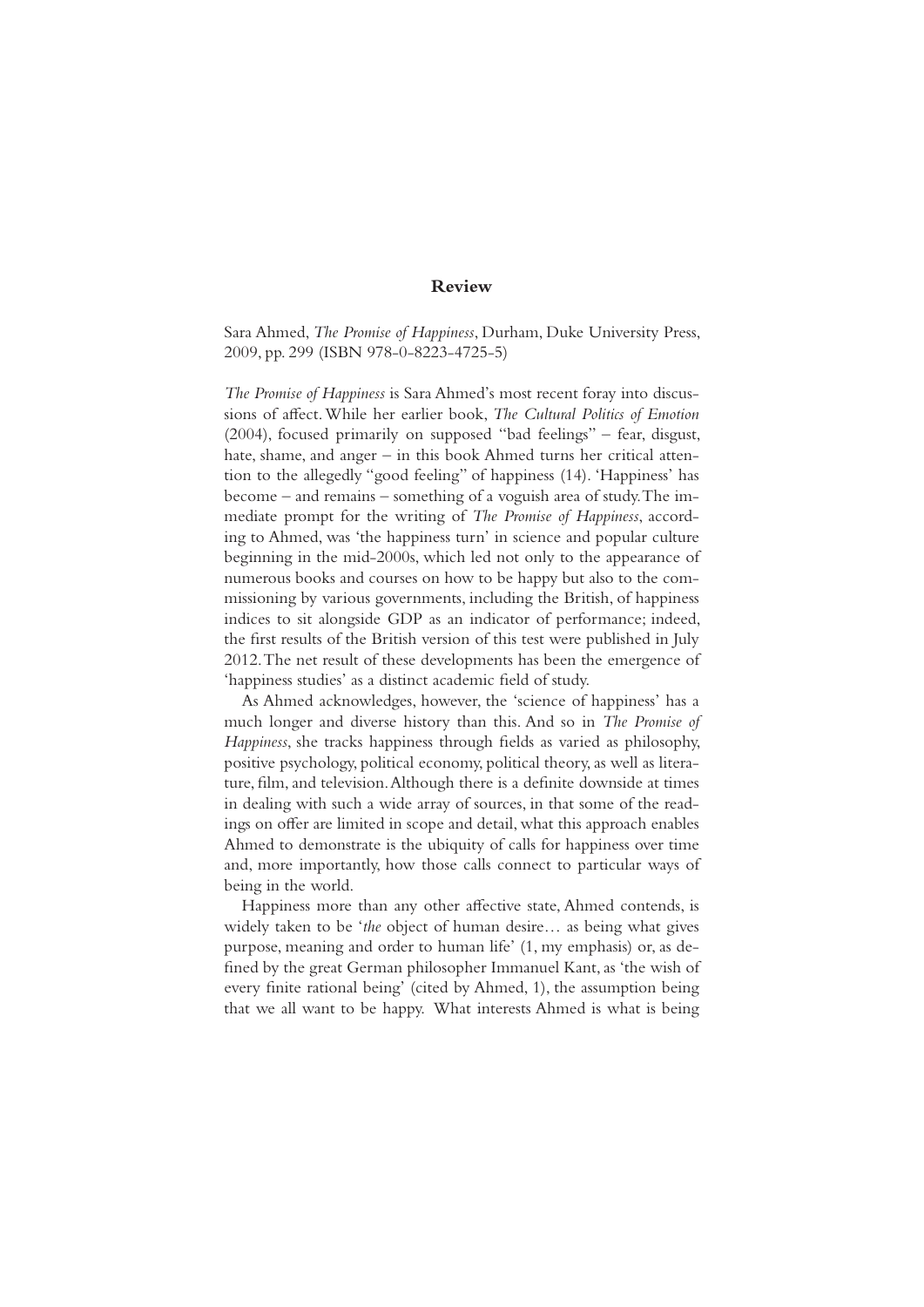consented to when the individual consents to happiness. What, in other words, is at stake in pursuing the promise of happiness? And, moreover, in what does that promise consist?

Challenging the distinction between good and bad feelings alluded to above Ahmed sets out to show that happiness is not necessarily, or even, a simple social good. Instead, she provocatively suggests, happiness is so entangled with particular norms of behaviour and specific life choices that to be happy effectively rests on making the 'right' choices, in being directed towards specific 'happiness objects', and in following certain happiness 'scripts'. On Ahmed's reading therefore, we are not, as we may believe, free to decide what makes us happy. Rather happiness is directive, in the dual sense that we are expected to be happy *and* to be made happy by particular things. *The Promise of Happiness* thus focuses on happiness as a mechanism of discipline or governance that fosters oppression and inequality. The important question in this context is not what happiness *is* but rather what it *does*.

To address this question, Ahmed focuses on unhappiness, which she suggests, in a classic deconstructive move, 'remains the unthought' in discussions of happiness. Her explicit goal is 'to give a history to unhappiness' (17). Drawing on what she terms the 'unhappy archives' that permeate feminist, queer and anti-racist histories, Ahmed proposes to rewrite the history of happiness from the perspective of those who have been, and continue to be, excluded from it; indeed, who are frequently seen as causing unhappiness: the feminist killjoy, the unhappy queer and the melancholic migrant. It is the plight of these 'affect aliens' and the political possibilities opened up by them that Ahmed traces in chapters two to four. In Chapter Five, her work takes a different direction as Ahmed examines revolutionary forms of political involvement as a way to think about the (happy) future.

Chapter One, 'Happy Objects', establishes the groundwork for her later discussions. Picking up on ideas developed in *The Cultural Politics of Emotion*, Ahmed conceptualises affect as 'sticky'. It is 'what sticks' or connects values, ideas and objects (230 n.1). To be affected by happiness requires certain things –'happiness objects' – to be in place that dispose us to be affected in one way (as happy) rather than another (as, say, angry or afraid). Happiness, for Ahmed, is thus not merely an emotional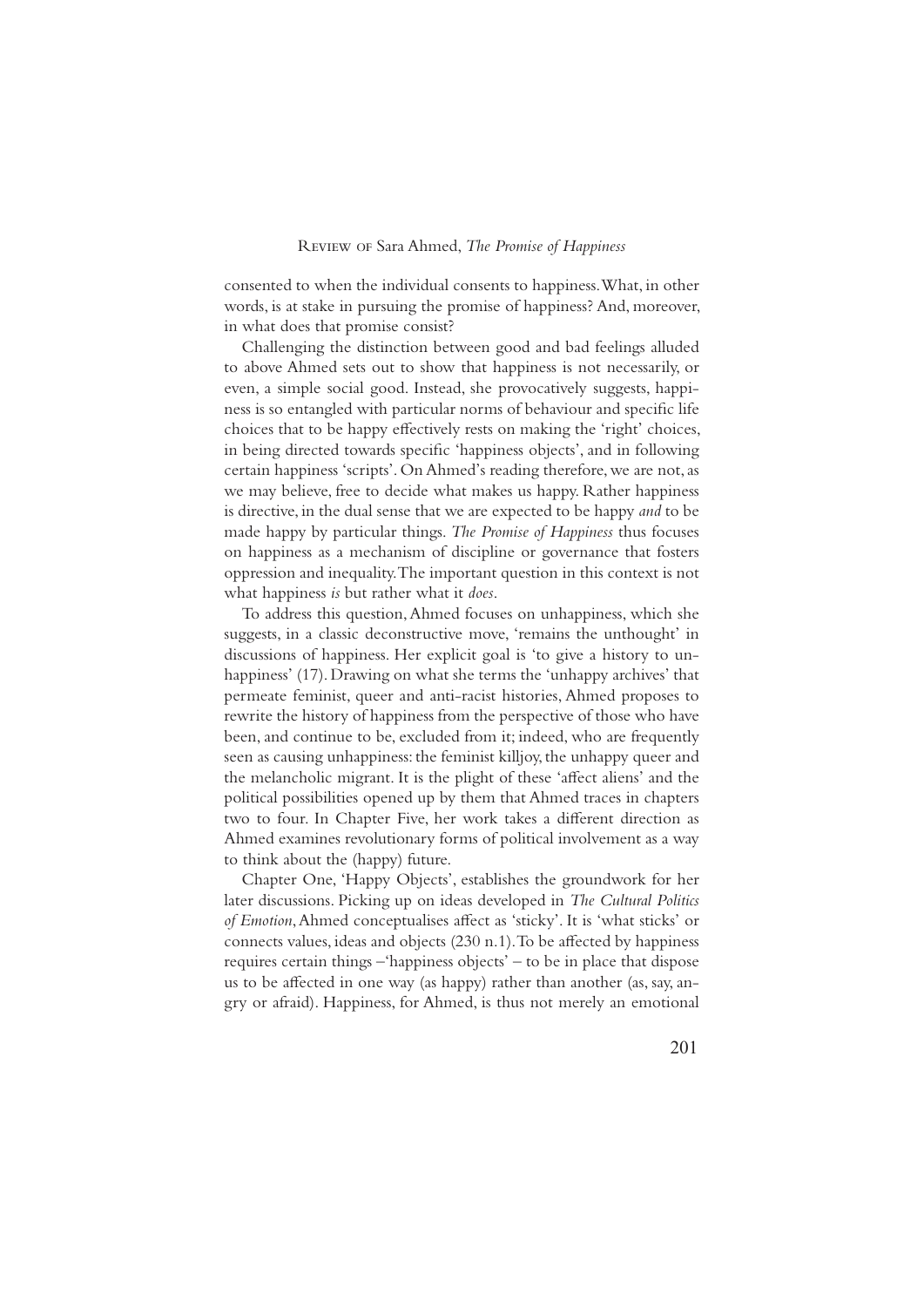# Moya Lloyd

or affective response. Instead, drawing from phenomenology it involves affect, intentionality *and* evaluation or judgment. Happiness is better thought of, therefore, as a learned mode of bodily orientation towards specific objects, objects that have already acquired positive value as social goods because they are allegedly productive of happiness. One such, according to Ahmed, is the family  $-$  or, more specifically, the 'happy family'.

The trope of the happy family is first introduced in this chapter as an example to illustrate the profound ambivalence of the injunction to be happy. Happy families, as characterised by Ahmed, are not merely an assumed site of happiness (where and how it occurs); they are also, she suggests, a 'powerful legislative device, a way of distributing time, energy and resources' (45). To belong to a 'happy family' is to be oriented towards specific objects as the cause and expression of that happiness. These objects might be displays of family photographs that produce the family as a happy object or, as her brief discussion of Laurie Colwin's novel *Family Happiness* illustrates, occupying a particular place at the 'kinship object' that is the family table (46). It is in the family, moreover, that the child learns the right happiness habits, where it is disciplined to live a particular kind of life. Being part of a happy family depends, in other words, on doing the right thing in the right way; it is thus conditional upon specific kinds of objects, choices and orientations. In Ahmed's view the family can be a 'happy object', therefore, only 'if we share this orientation' (48). But, of course, not everyone does.

The foundation of the happy family is conventionally assumed to be a happy marriage. Indeed, within happiness studies (heterosexual) marriage is routinely regarded as one of the primary indicators of happiness. In Chapter Two, 'Feminist Killjoys', Ahmed turns her attention to the figure of the happy housewife in both the guise critiqued by earlier feminist writers, such as Betty Friedan, and in its more recent incarnation as a reaction against feminism. What interests Ahmed here is two-fold. Tracing through the discourse of the happy housewife from Rousseau to *Mrs Dalloway* and *The Hours*, she explores what the figure does; how, in particular, it operates to secure a particular racialised and classed version of happiness available only to selected women. Just as importantly, she also probes how the rejection of the myth of the happy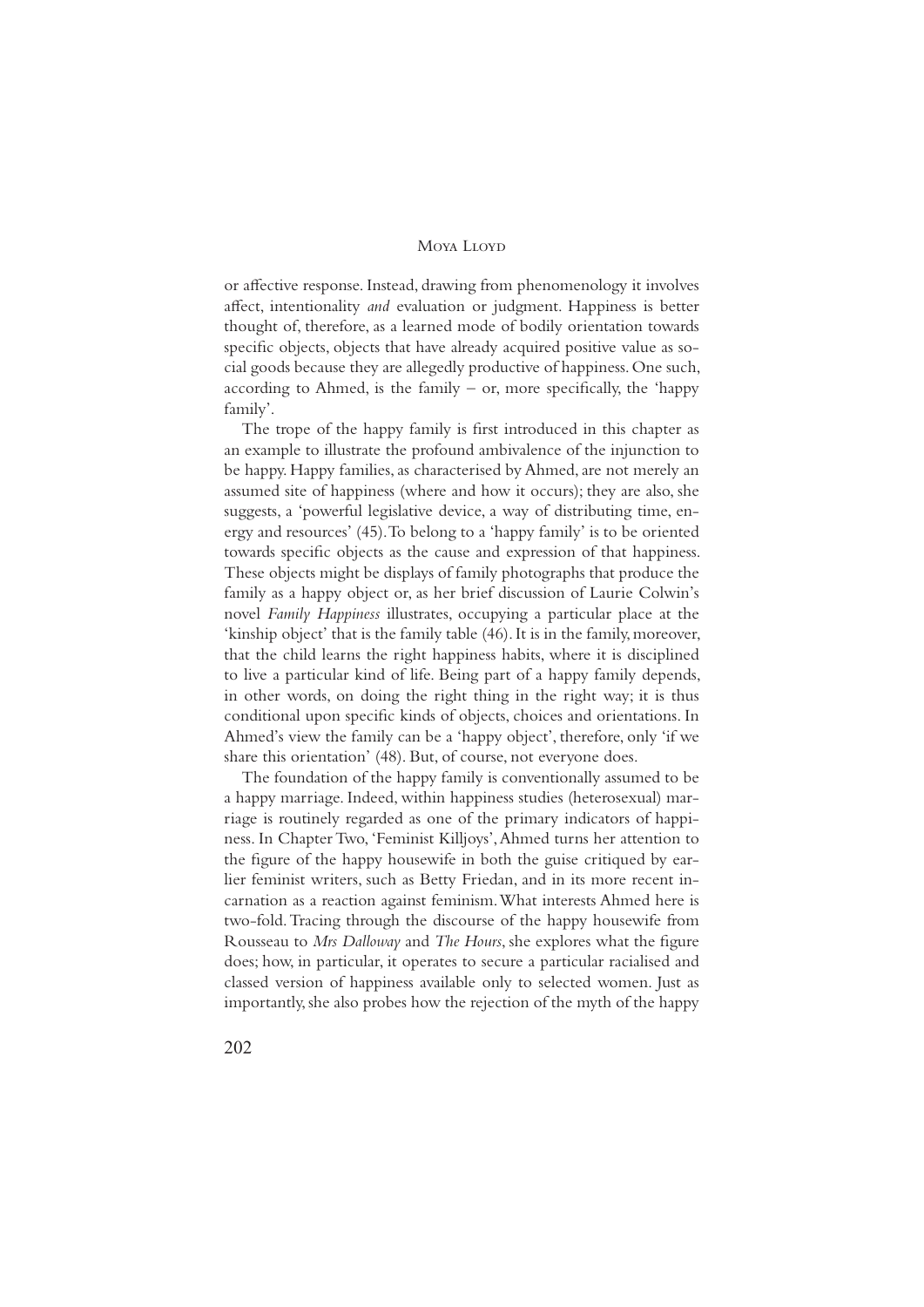#### Review of Sara Ahmed, *The Promise of Happiness*

housewife fosters the connection between feminism and unhappiness, or in the case of feminists of colour of the association of feminism with anger. She shows, in what is to be a recurrent theme of the book, how particular individuals or groups (feminists, in this chapter, and queers and migrants in later ones) are constructed as problems because they refuse to seek happiness in the 'right things' (60). This results in their being vilified or castigated for their behaviour – causing trouble – rather than criticism being levelled at the society that attempts to strait-jacket them in ways of life that they reject.

The discussion in Chapter Three moves onto the relation between (un)happiness and queerness. In a discussion that ranges from the film *If These Walls Could Talk* 2 to the novels *Rubyfruit Jungle* and *The Well of Loneliness,* Ahmed sets about disentangling what it means to be a 'happy queer' from what it might mean to be 'happily queer'. As with the argument about feminism, Ahmed suggests that unhappiness allows for (perhaps even is itself) a social critique of normative happiness. To be a happy queer requires the queer subject to minimize their signs of queerness and to approximate as far as possible those social forms that are already inscribed as 'happiness causes' (112): the family, marriage, straightness and so on. To be happily queer, by contrast, is to embrace unhappiness in order to expose what, to use a different lexicon, might be called the heteronormativity of the world. Or, in Ahmed's own words: 'to explore the unhappiness of what gets counted as normal' (117). Where killing joy is imperative for feminist politics, so the 'freedom to breathe' (120), which characterises queer politics, depends on exposing and renouncing 'happy homonormativity' (114).

In Chapter Four Ahmed turns her attention to questions of nationhood, citizenship, multiculturalism, and immigration, focusing on the figure of the 'melancholic migrant'. The chapter begins with a brief discussion of the history of empire, centred on the relationship between imperialism and utilitarian philosophy, a conjunction that led in Ahmed's view to the construction of the history of empire as a history of happiness. Here she exposes the coercive side of imperial and multicultural happiness: that is, how empire was justified as *'liberation from abjection*' (127) secured through teaching 'the natives how to be happy' (128) and how happy multiculturalism requires fidelity to established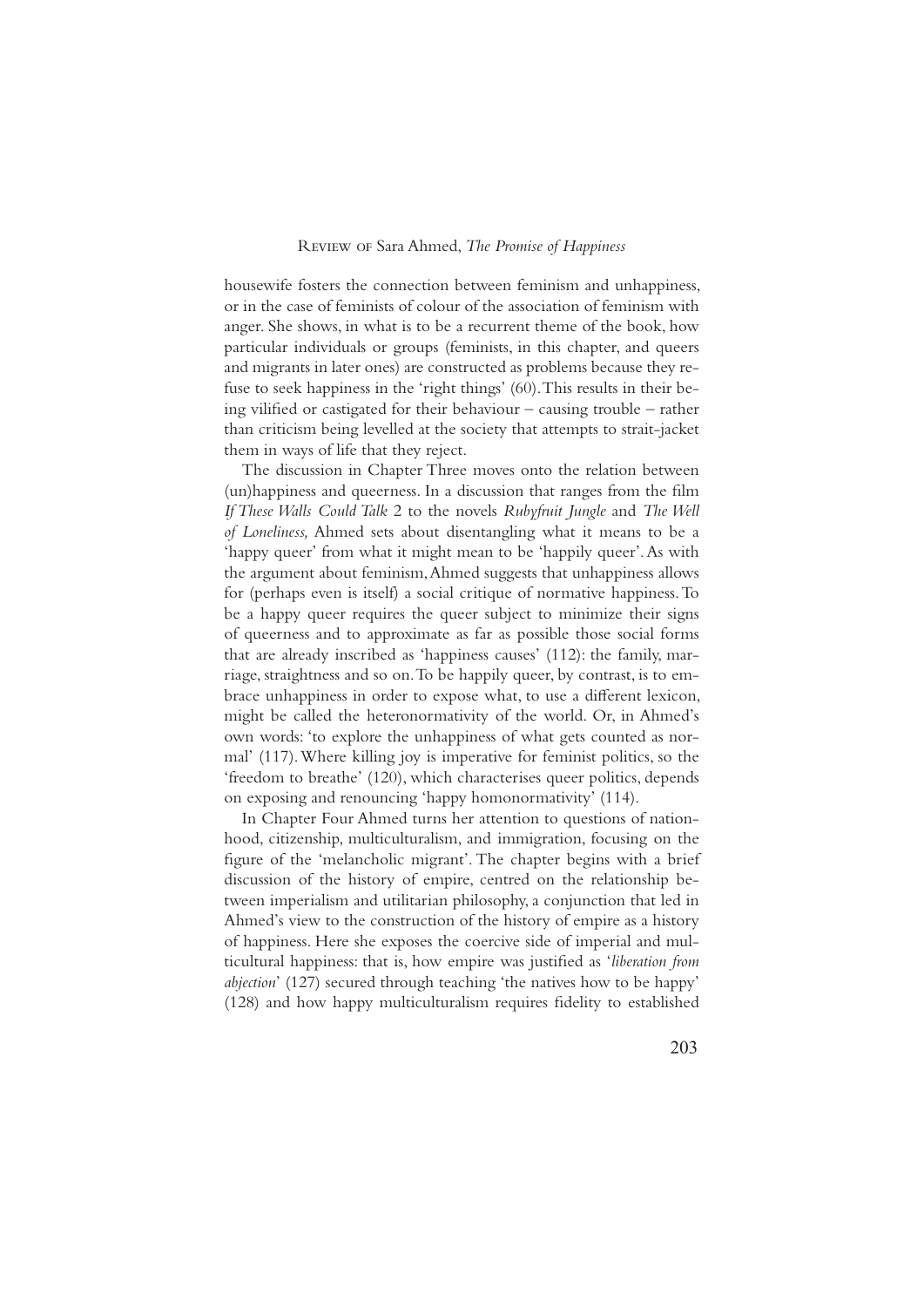# Moya Lloyd

national ideals, like playing football. What follows is a really fascinating discussion of the contemporary experience of British Asians, examined through the films *Bend it Like Beckham* and *East is East*, and the writings of Meera Syal (*Anita and Me*) and Yasmin Hai (*The Making of Mr Hai's Daughter: Becoming British*). Two aspects of this discussion are particularly noteworthy. The first, drawing from Freud, focuses on the 'risk of melancholia' (138). This is embodied in the narrative of the migrant (usually first generation) unable to let go of the hurt of racism and integrate fully into British society, and whose anger or pain is seen by others, including wider society, not just as threatening their own happiness but also that of their children and even of the nation. The second example explores what it means when second-generation immigrants try 'to put racism behind' them (143), and assimilate into British society: the disavowal of their culture, customs and perhaps even their language, as well as embracing the 'happiness duty' (158) not to speak of experiences of racism or of the violence of colonialism, all in order to gain proximity to whiteness.

A persistent question that surfaces throughout the book is whether, and if so how, it might be possible to overcome the differential allocation of un/happiness that it charts. In Chapter Five, 'Happy Futures', Ahmed considers the relation between alienation, revolutionary consciousness, and the possibility of (revolutionary) change in the future. Focusing on so-called 'happiness dystopias' (163), most notably the film *Children of Men*, she investigates how political radicalisation might be made possible by unhappiness and how the ability to be affected by unhappiness might facilitate political freedom, here understood as the 'freedom to be affected by what is unhappy, and to live a life that might affect others unhappily' (195), not in the sense of deliberately causing them unhappiness but through challenging the injustices and exclusions of the present. Unsurprisingly given her theorisation of happiness as a technology of governance, Ahmed refuses the idea of happiness as *telos*. Instead she favours an orientation towards the future that she describes as one of 'hopeful anxiety' (183), tied to what she terms a 'politics of the hap' (223).

The idea for such a politics draws on the etymology of happiness. To be happy originally meant to have 'good "hap" or fortune" (22). Happiness was thus understood as contingent – the result of chance or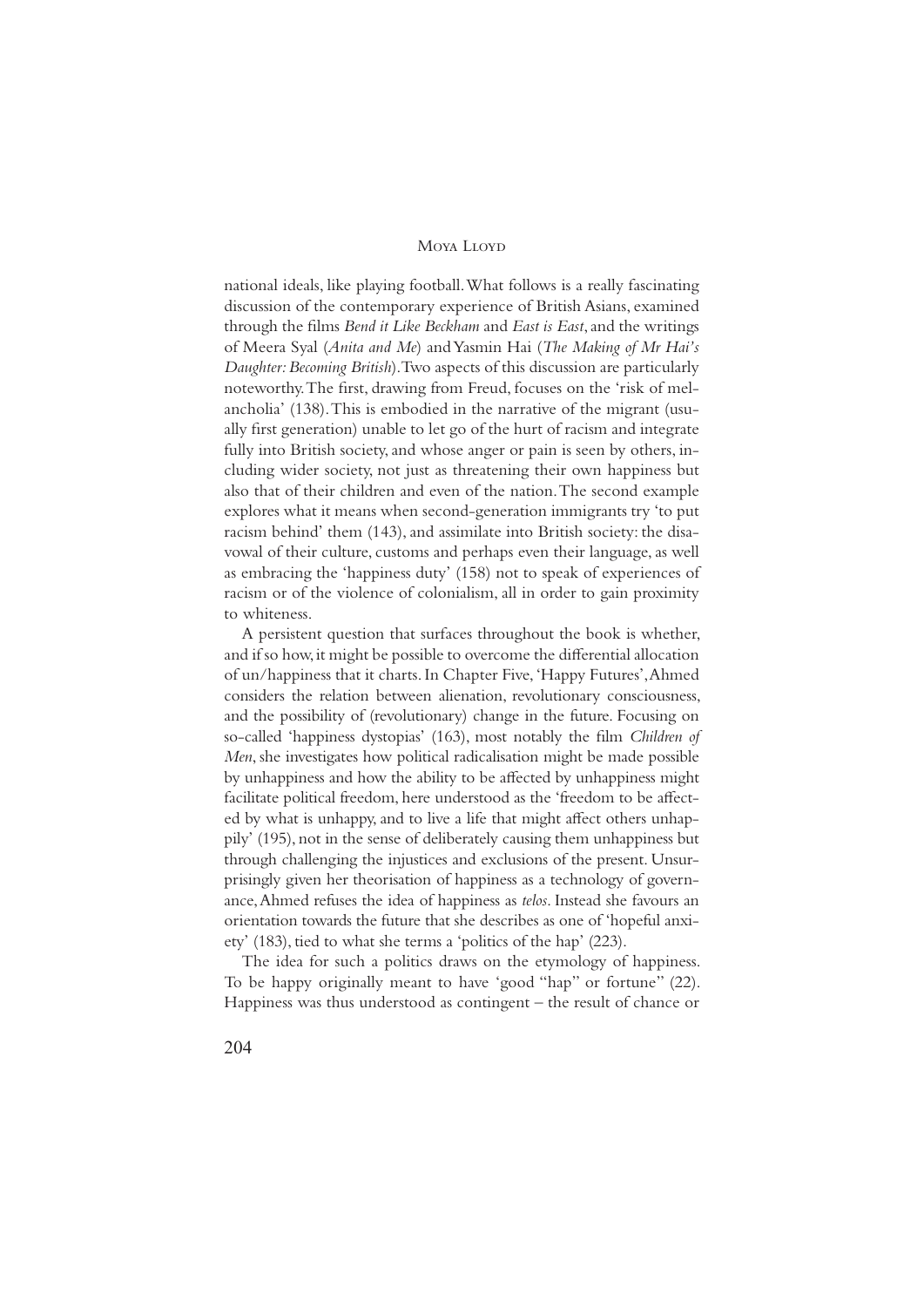# Review of Sara Ahmed, *The Promise of Happiness*

good fortune – a view diametrically opposed to contemporary apprehensions of the term where happiness is usually conceived of as the effect of what we do. Picking up on the chanciness of the 'hap', Ahmed thus conceives of a politics of the hap as one that uses unhappiness as a prompt for political action and, in so-doing, makes things happen. It is a creative not merely a reactive politics.

There is no doubt that *The Promise of Happiness* offers plenty of food for thought about the operations of happiness in contemporary society. To be sure, some of the arguments Ahmed deploys are already familiar from feminist and queer theory: about the (hetero)-normativity of marriage, the privileging of particular racialised and/or sexualised modes of being over others, and the gendered scripts that determine what constitutes recognisably feminine behaviour. Moreover, her discussion of freedom, characterised as 'the freedom to breathe' (120), with breath tied to possibility, together with her characterisation of queer politics as the 'struggle for a bearable life' (120) recalls very strongly Judith Butler's earlier discussions in *Undoing Gender* (2004) of freedom as possibility and her notion of the 'liveable life'. What is distinctive about Ahmed's work, though, is that it deploys happiness rather than norms or power as the lens through which to view these facets of sociality. Furthermore, it does so in a way that also distinguishes it from that of other affect theorists who often underplay the potential oppressiveness of allegedly 'good' affects or feelings.

Ahmed is surely right that tying happiness to certain forms of behaviour or social institution is normalising (though she tends not to use this word). Indeed, this is one of the most powerful insights of the book. The contention that unhappiness might, nevertheless, be a potential well-spring for challenging the values and orientations that one is expected to conform to is also largely persuasive; that unhappiness or anger might be a catalyst for change rather than affective states that inhibit action as they are so often typified. Nevertheless, there are aspects of Ahmed's argument that trouble me. First, it is not clear if she is opposed to happiness *per se* or only to normative happiness. Her argument often appears to incline to the former because of the constant stress that she places on the immanent coerciveness of happiness. *If* this is her contention, and it is not entirely clear that it is, then it would seem to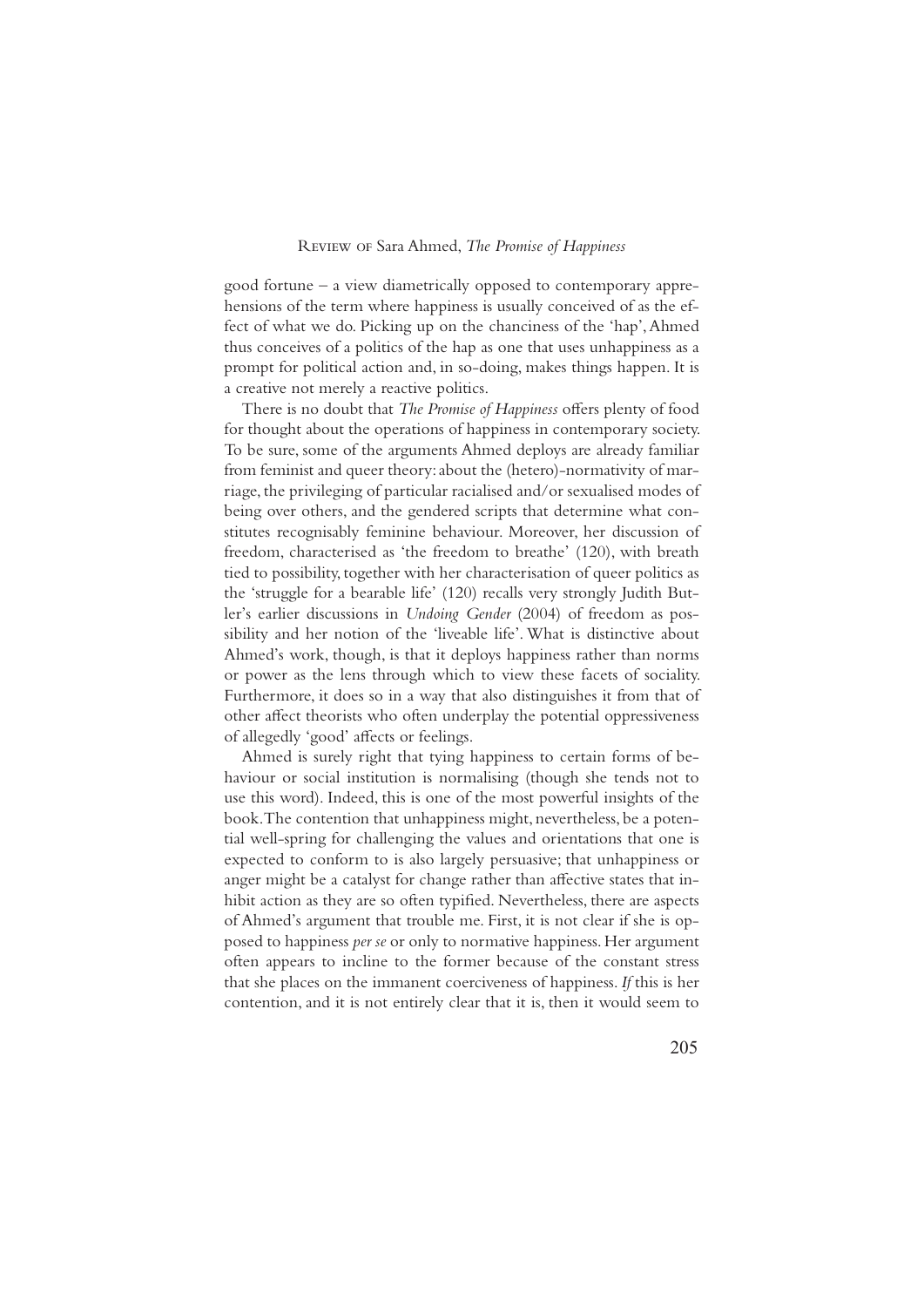# Moya Lloyd

indicate that *any* experience of happiness will necessarily be oppressive. By implication, this further suggests that 'happiness' as such cannot be transformed in more productive directions and that affect aliens cannot pursue or develop alternative forms of happiness – because happiness itself is the problem. Although Ahmed demonstrates *very* effectively the deficiencies of 'normative' happiness, I am unconvinced it follows that happiness *itself* as an emotional state has to be construed as inherently inappropriate or in need of renunciation.

Next, one of the most provocative and compelling features of Ahmed's discussion is her consideration of those social forms (such as family, marriage, whiteness) that have already acquired the status of legitimate or recognised happiness-causes. In Chapter Three, Ahmed offers a reading of the final film in the three-part movie If These Walls *Could Talk 2,* which tells the tale of two women, Fran and Kal, who want a child together. The thrust of Ahmed's interpretation is that their desire to have a child to be recognized as a family requires that they must minimize their queerness. In turn, this generates a form of homo-normativity based on queer families approximating 'happy heterosexuality'. This appears to suggest that the *family* form is irredeemably heterosexual and, as such, cannot be converted or reshaped in any way. What would be required, if this is the case, is its complete rejection and the development of alternative, queer *kinship* forms.

What is not clear is whether, because of its imbrication in narratives of normative gender (the happy housewife and mother) and heterosexuality (happy families), the desire to have children is to be regarded itself as *always* a problem and whether queer reproductive happiness (assuming such a thing is possible) depends on its utter repudiation, because it purportedly advances social forms 'in which other queers will not be able to participate' (112). Or, whether it is possible to desire children in an 'unhappy' or a 'happily queer' fashion, and, if so, whether such queer reproductive desire is able to avoid generating constraining affective norms of its own; where being 'happily queer' means desiring children in an appropriately queer way.

Ahmed does not, of course, only contest the privilege given to 'happiness', she also actively seeks to champion the political potential inhering in unhappiness and other purportedly negative emotions, most especially the anger of black women (see also Lorde 1984). I am deeply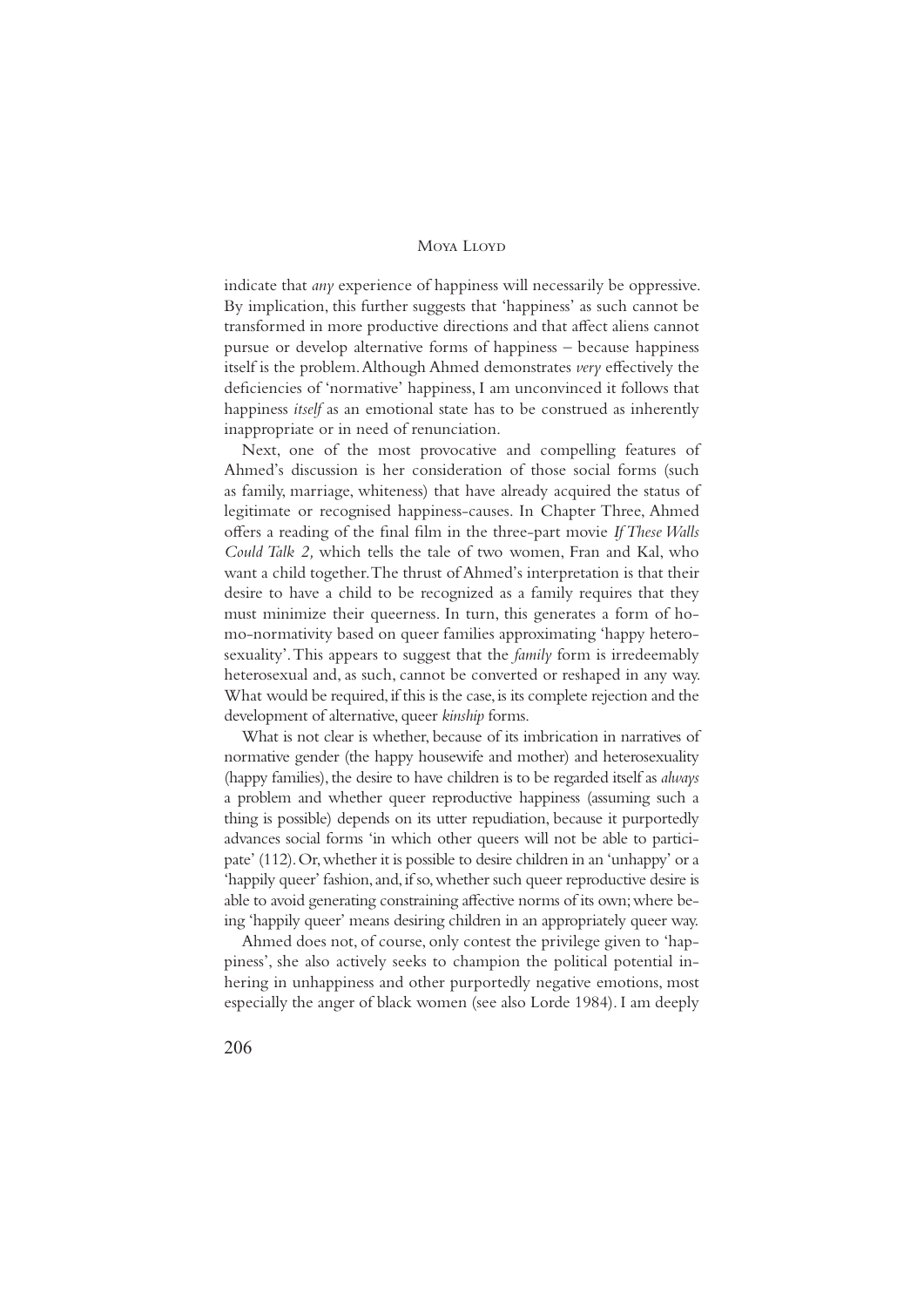#### Review of Sara Ahmed, *The Promise of Happiness*

sympathetic to this approach. First, because it requires that we acknowledge what is at stake in the delegitimation of certain affective responses: in what is enabled by dismissing feminists as killjoys or black women as angry or queers as spreading unhappiness. Secondly, and equally importantly, because it works against a recent trend in affect theory that privileges the role of positive sentiments, such as generosity, in advancing political struggles (specifically democratic struggle). It does so by drawing attention to the capacity of negative affects to mobilise action and to drive political demands.

Nevertheless, there is a difficulty here if the happiness-unhappiness binary simply posits happiness as problematic, because aligned with oppression and normalisation, and unhappiness as positive, because tied to (the potential for) contestation and freedom. It merely reverses the dualism that Ahmed is justifiably critical of: where happiness is cast as a good feeling that allows for openness to the future, while unhappiness is presented as a bad feeling that consists in an inability to let go of the past. This risks overlooking both the fact that unhappiness itself might be normatively encoded – that there might be *right* and *wrong* ways historically of being unhappy – and that there will surely be occasions when collective unhappiness closes down futural possibilities rather than opens them up.

In the introduction Ahmed states that her aim is explore 'how happiness makes something things and not others seem promising' (17). Despite the reservations noted above, the success of the book is to do precisely that. Its strength is that it challenges the reader to reconsider why it is that we believe that pursuing certain objects rather than others will lead us to happiness. For this reason, *The Promise of Happiness* offers an important intervention into the general debate on affect, and forges new and original paths of inquiry in the study of happiness. It is a book that will be widely read for a considerable time to come.

*Moya Lloyd*

#### *Bibliography*

Sara Ahmed (2004) *The Cultural Politics of Emotion* (London, Routledge). Judith Butler (2004) *Undoing Gender* (London, Routledge). Audrey Lorde (1984) *Sister Outsider: Essays and Speeches* (Freedom, CA: The

Crossing Press).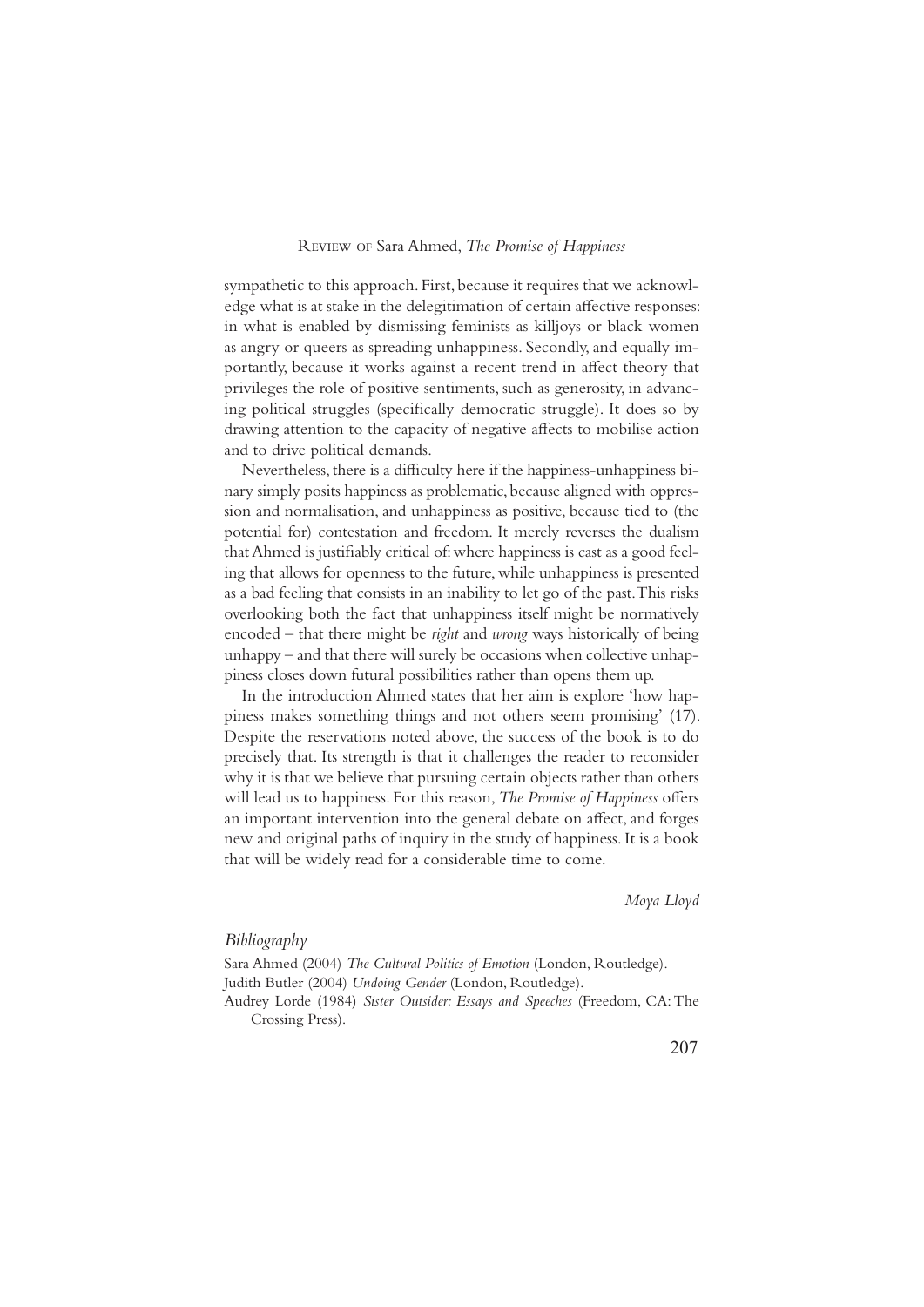# **Review**

Michael J. Shapiro: *The Time of the City: Politics, Philosophy and Genre*, Routledge 2010

Reading Michael J. Shapiro's *The Time of the City*, one enters the space movies, literature, bodies and forms: an urban space. The complexity of the urban experience, of the urban structure and its poetic politics is the topic of Shapiro's work. The framework is outlined in the first chapter of the book. After that the reader is on their own, with the author's narratives of American cinema, literature, and finally visiting Berlin and Hong Kong, simultaneously.

Following Shapiro's train of thought is entertaining: eloquent references, drawing together themes and theories – some familiar, others less so. Lack of conclusive conclusions makes me float from one artefact, one story, one narration in Shapiro's voice to another. Contempt. This is a great book, and once I finally got hold of it, I first was reading it in Bologna, Italy – without a shortage of sunshine or refreshments. Yet, a nagging voice asked disrupting the pleasure: you are actually reviewing this book. What is it about?

Is *The Time of the City* about the city or about cinematic or literary reflections? It is about micropolitics of cities – the definite form does not ap $p$ ly here – or more precisely about urban encounters, which offer glimpses to urbanity. Films or literature are but texts or images about the city. The problematic of the book relates to "the struggles of marginalised people to manage their life worlds and rhythms of moving bodies in, though, and out of urban spaces" whose politically-relevant problematics do not gain disciplinary recognition (p. 4).

In short, Shapiro turns to "novels, films and 'the arts" to offer an "alternative approach to the power-city relationships." (p. 4). Rather than urban theory, this generates "ways to think 'the political'." (p. 4) However, Shapiro criticises political theory for avoiding modernity, being nostalgic about the Greek polis, going for harmony rather than fragmentation, and working on basic concepts of participation when engaging with the micro level. Quite rightly, he concludes that geographers such as Ash Amin and Nigel Thrift have a more elaborate perspective to the matter. (pp. 5–6) No wonder, an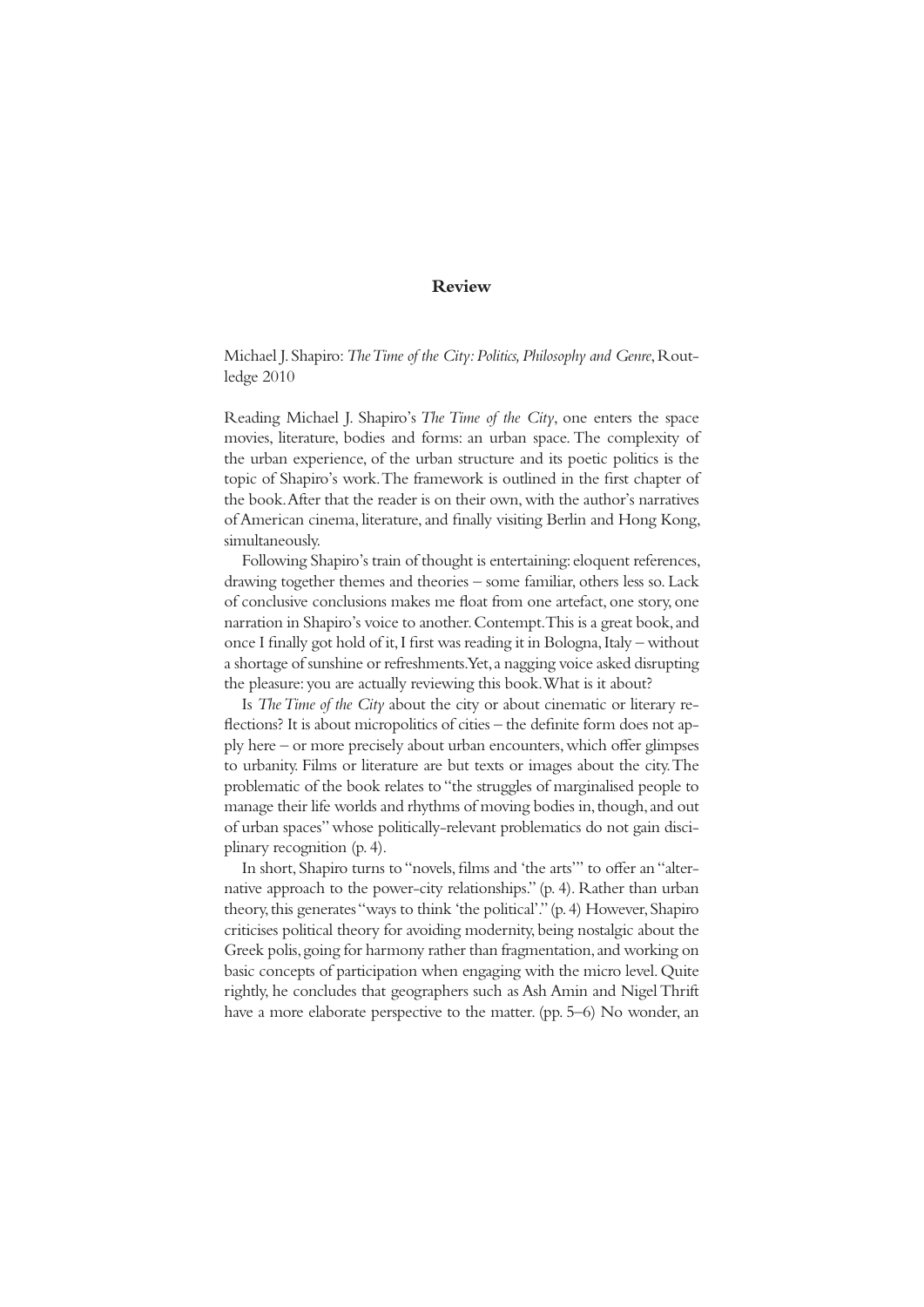# Review of Michael J. Shapiro: *The Time of the City*

increasing number of us political theorists and scientists, including myself, have found our second if not first home among the geographers. For us, what matters in urban politics is not only the simple access to "who decides": the primacy rests on the political rather than the urban or spatial.

The method or "strategy" is outlined in the last two pages of the first chapter: Bourriaud's concept of "relational aesthetics" treating the city in terms of 'the states of encounter' it 'proposes' but politically and philosophically framed. Here Shapiro draws from Casarino's "methodological manifesto" the concept of "philopoesis", that as Shapiro quotes Casarino "names a certain discontinuous and refractive interference between philosophy and literature", where "philosophy [is following Deleuze and Guattari] 'an art of forming, inventing, and fabricating concepts'", "while the arts […] involve "the production of a 'bloc of sensations … a compound of percepts and affects'."  $(p. 23)$ 

Shapiro manages to develop Deleuze's methodological concept of interference into one with political value with Casarino, and Rancière. He names two key concepts which disrupts the familiar divisons of knowledge: "The indisciplinarity or 'poetics of knowledge' of Rancière and Casarino's 'philopoesis'." Again, rather than urban theory, Shapiro is offering "poetics of the city, a series of interventions that figure the city by composing encounters between artistic texts and conceptual frames." These seek to "illuminate aspects of the actual encounters that constitute the micropolitics of urban life words". (p. 24)

In Chapter One Shapiro discovers "the global contacts between the Los Angeles' surveillance and policing practices and the city's Latino presence", the "temporal rhythms, which operate outside of territorial enforcement", the political temporality as increasingly securitizing that seeks to inhibit the flow of immigrant bodies, a globalizing economic temporality" (p. 41), in short the global city, with politics that form a contrast "to neo-Hegelian fantasies of the end of history and the end of contentious global politics". (p. 44) In Chapter Four Shapiro engages with *film noir*, *neo-noir*, and gendered spaces of the city through Wachowski brothers' film *Bound*, that works on the "dichotomy between domesticity and public life in a city" through micropolitical encounters. (p. 89) It seems impossible to summarise the chapters, results of long associative thought ranges – for me or, as often, for the author himself. It would do violence to the thought process.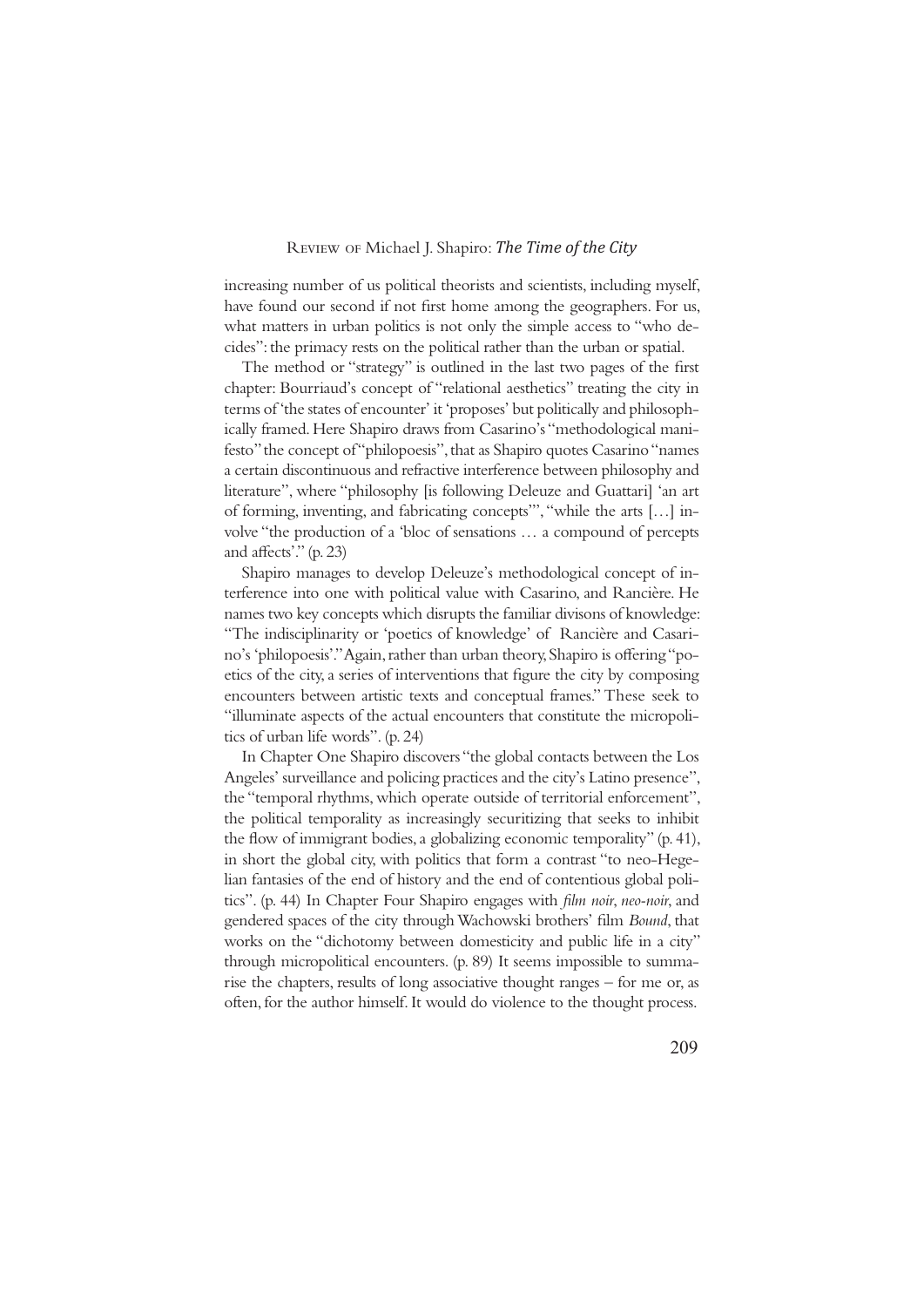# Emilia Palonen

I love films. We all do, us intellectuals. But what makes films such a special point of reference for a political or cultural theorist? Shapiro's Cinematic Geopolitics is itself an answer to question. Still, at times I have doubts of these references, maybe in the same vain as I hate reading about the chosen film right before entering the cinema. Theoretical cinematic references I often find exhausting, even though they can be illuminating  $-$  and still, in the fragmented global existence, films have become nodal points of our collective existence. They are modern day sagas, revisited, retold, with the possibility of eternal repetition of the story captured on film and ever more often available in bit-based formats online. Shapiro not only makes us (re) visit films, cities and spaces, with characters struggling by. In the preface he cites a critic, who "complained that 'the author seems to think that it goes without saying that she/he can analyze novels and films'." (p. xiv) His aim is not merely to analyse films, but engage with storytelling.

Reproductions are designed not merely to document but to provoke, and that applies both to the artistic production, a film, literature, and Shapiro's academic writing. Furthermore, narration is never straightforward. Derrida's concept iterability notes the contingency of those moments of repetition, every reading of those films may slightly differ. Analysing the films or literature to his readers, Shapiro engages in an exercise of iterability, which is never "mere" repetition. In Shapiro's readings, the film triggers thought rather than containing thought. This is the crux of his analysis. In this sense, Shapiro works as a Benjaminian *flâneur*, browsing the city, in this case through filmed images. He relates these to past experiences and thoughts, projecting for future. He shows a fragmented urban life world, through fragments: narrated by others or artefacts themselves, in manner not completely dissimilar from Walter Benjamin's *Arcades Project*. The framework of analysis legitimates the aesthetic forms, continuities and disruptions as an object of study.

Talking about genres – and repetition that I have added to the table: if films, why not TV-series? Are TV-series not in their repeatability-iterability, something that crucially forms our life-worlds? Meeting the same characters time and again, often in the same settings. What do they tell us about the time of the city? Apart forming generations series also bring together generations. Some of them have movie-like character, with extensive plot or no longer shoot in one or two settings such as a living room and a café.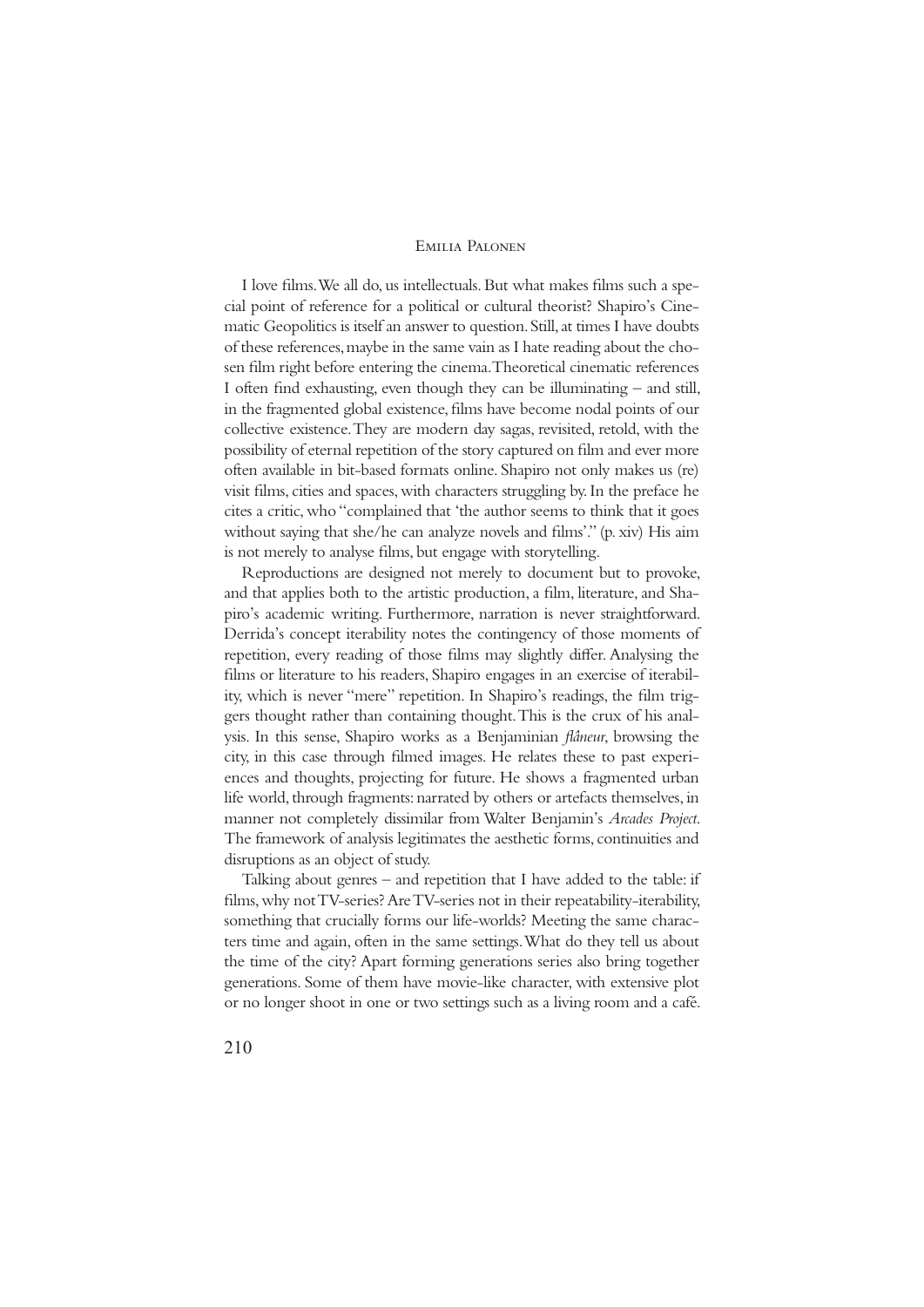## Review of Michael J. Shapiro: *The Time of the City*

Well-made series such as the Game of Thrones (HBO, based on George R.R. Martin's series of fantasy novels) and the Danish political drama Borgen have been compared to extended movies, in the same vain as movies with sequels have become more like extended series. These encounters are not as singular and intensive as the cinematic, but could we not make a similar comparison between a parliamentary term and elections, for political theory?

Literature is much present in Shapiro's work. For example, in Chapter Seven of *The Time of the City* he engages with Walt Whitman, the 19<sup>th</sup> century poet voice of New York. "Fulfilling both the Deleuze and Guattari's and Benjamin's post Kantian construction of an embodied subject, Whitman extols the city as an inter-penetration of body- and image-space and deploys haptic mode of perception as his I-subject become an engaged body and his Kantian fixation on consciousness, so evident in many of his poems, is displaced by a bodily charge he receives from other bodies." (p. 145) Shapiro contrasts Whitman to John Yau, an "ethnic poet", who equally as Whitman crosses Brooklyn Bridge, but while Whitman shows how this is something generations share, for Yau the Bridge becomes an ethnic boundary. Both Yau and Whitman for Shapiro capture the "rhythms of city life", yet for Whitman, an I-centred poet producing an "I-subject" (an I-poet as opposed to iPoet?), is however "less focused on specific venues and moments" it is "more concerned with himself than with the vagaries of other lives", which makes Shapiro turn to Bakhtin's ideas of the role of the poet versus a prose writer and polyphonic novels. (p. 145)

After realising the limits of the political apprehensions in the grammar of his address, this leads Shapiro to look for the Whitman effect in Richard Powers's novels *The Time of Our Singing* and *Gain*. The latter features a passage from Whitman's famous Brooklyn Ferry poem, which a terminally ill mother helps to open up for her son – and which for her is telling something important whether she realised it or not. "While Whitman's single-voiced poem is pregnant with potential significance for a variety of profound personal and interpersonal experiences, a realization of that potential is effected through the novel's polyphony, its staging of a dialogic encounter between mother and son [in Powers's *Gain*], mediated through yet a third voice, Whitman's." (p. 149)

Whitman is not a "psychosocial type" but a "conceptual persona", Sha-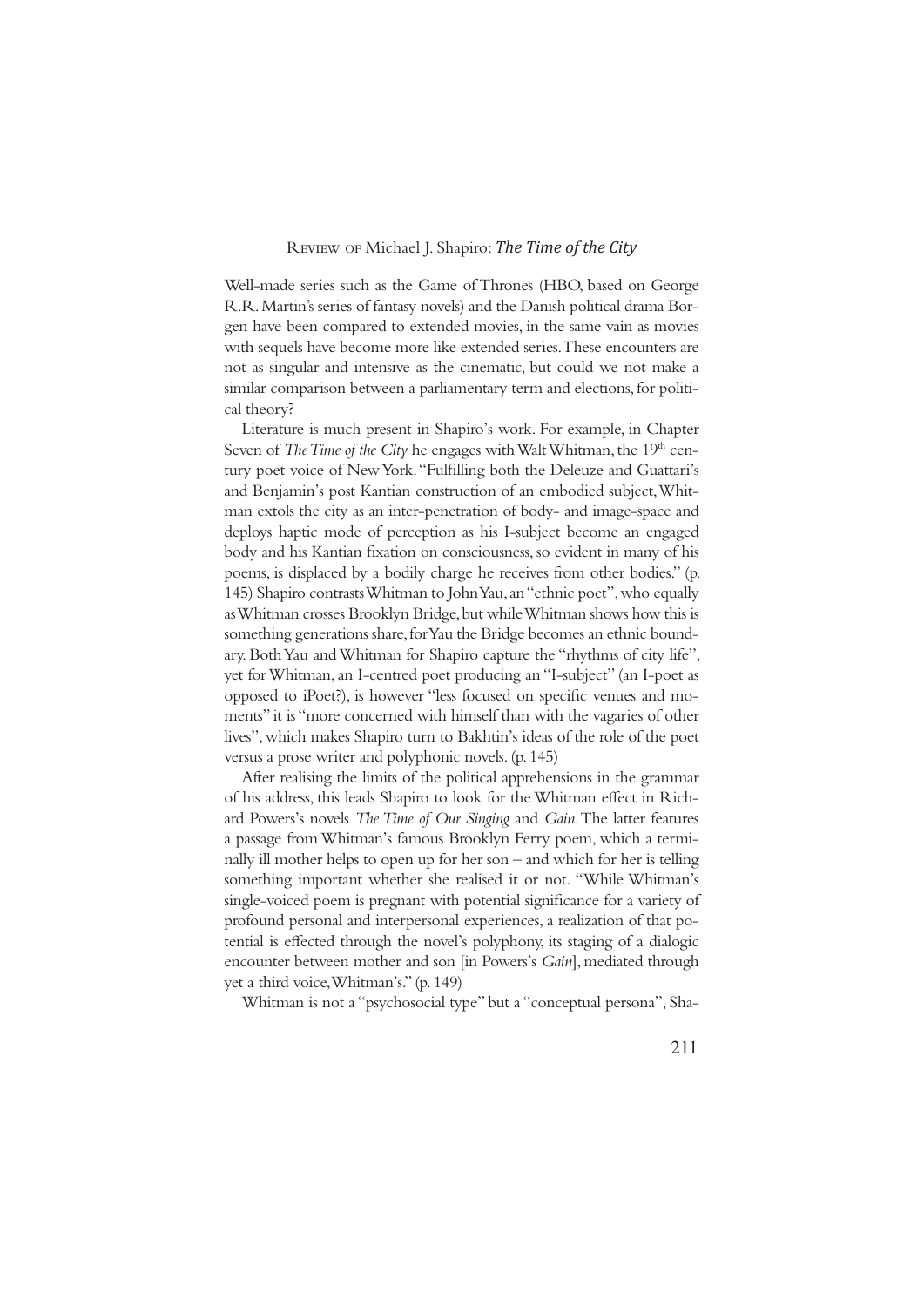# Emilia Palonen

piro argues borrowing concepts from Deleuze and Guattari: "their movements or acts of perception reveal […] 'thought territories;' they are vehicles for thinking". These are different for Whitman, who "issues in a single-voiced chant about New York's increasing ethnic diversity" in 19th century New York, and for Powers, who in *Time of Our Singing* presents alternative voices, of an inter-ethnic couple, who met in 1939 and whose cultural (dis)harmony is staged through musical matchmaking. (p. 149) "It is evident that Powers's 'our' articulates a more complicated (or contrapunctual) subject than does Whitman's singing, I-subject", Shapiro argues (p. 150) and moves to another theme: time.

Or perhaps to timelessness: "Yet despite his 'acute temporal sense,' [noted by Paul Bové] Whitman sees human nature as timeless. […] Further, Whitman, despite his polemics against slavery, presumes a homogeneous social space from which all observers, even unto future generations will see and feel 'as I feel', as he suggests in 'Crossing Brooklyn Ferry'." Shapiro quotes Philip Fisher's reading: "the politics of any aesthetics within a democratic social space requires that there exists experiences across time that not only will happen in identical ways but will be noticed – that is arouse attention – and will even produce the same feelings within people living centuries apart." (p. 150) Powers's *Time of Our Singing* the "city-body relations" deal with the "modes of becoming-racial experienced by the Daley-Strom children" whereas Whitman's poesis "concerns the changing status of the homoerotic body". (p. 151) The crucial observation made by Hortense Spillers is reaffirmed by Powers, Shapiro notes: "ethnicity and race achieve their reality through the freezing of time." (p .152) While Whitman tries to construct a "democratic time" with "ethnic beings" and individuality, Powers's time is finite historical time with ethnic bodies that music only stress.

After reflecting in a separate section on Langston Hughest, "the best known Whitman-inspired 'Black-poet'" (p. 154), and the Nuyorican poets, and Shapiro moves to Colin Harrison's Whitman-inspired novel *Bodies Electric* of Euro-American-Puerto-Rican experience. "Harrison's novel is *about* New York. In addition to creating such city scenes, it contains a drama surrounding a relationship between Jack Whitman, a fictional descendent of Walt Whitman, living in Brooklyn and working in Manhattan and the young, temporarily homeless Puerto Rican woman, Dolores Salcines, whom he meets on the subway." (p. 159) The plot, which Shapiro quickly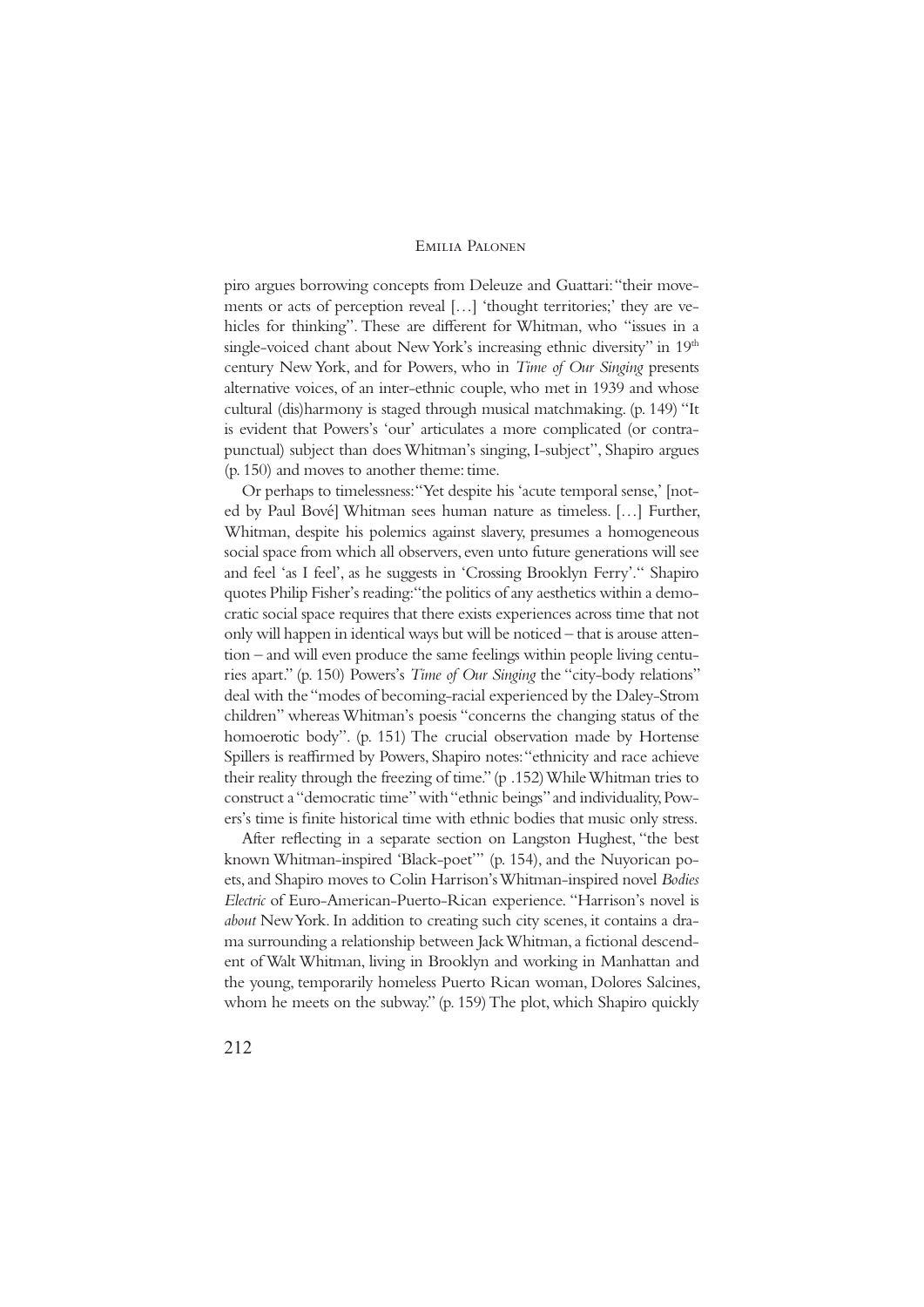# Review of Michael J. Shapiro: *The Time of the City*

alludes to, is secondary to the narration of contemporary New York with its boundaries. Jack's office building turns out to be one of those Deleuzian "societies of control", marked by "vertical separation" and in Jack's words "each floor [...] marked with certain degree of fear" (p. 160). In contrast, the subway and chaotic streets offer changes of encounter, "a place of contingency where 'quotidian humanity,' show up, introducing each other to an 'alterity'", as Shapiro notes.

Concluding the chapter on the difference between Harrison's and Whitman's poetics, Shapiro notes that "Harrison's poetics goes beyond the side-by-side idioms and monocular and optimistic (often dissensus denying) point of view that dominates Whitman's riffs of the city." Harrison's is a "cacophony of voices and realistic model of the contingencies of the encounter, which offers both promise and possibility of catastrophe." (p. 162) This leads Shapiro to finish the chapter with a Spinoza-inspired quotation from Deleuze, where bodies encountering one another may "combine to form a powerful whole" or to decompose, destroy the coherence of the other's part (p. 162). What the reader is left with is bodies, encounters – and contingency.

In the final chapter, Shapiro takes us to Berlin, to the Berlinale of 2007 – where, I also went, he made me remember. Berlin gets entangled with the analysis of the movie *Eye in the Sky* set in Hong Kong. Shapiro negotiates a "dual spatiality", "consuming the historical city", timing for access to the festivals, eating, transport. At the crux there is control: former control of the historical Berlin, the controlled festival with set time limits, and finally the film about control. "Just as I was continuously involved in timing my movements within the rush of the city, one of the film's main protagonists, the head of a theft ring, was also busy timing Hong Kong's movements. My film experience thus involved movement from one tension-filled temporal habitus to another. In addition, both the city that was the locus of my viewing and the city of the film are newly configured. Berlin, now a united national capital after a significant political reorientation, also like Hong Kong's took place in a highly politicized context - in Berlin's case, an attempt at 'an architecture of civil society,' of 'public space' and of 'democratic transparency'." (p 167) It is almost impossible to talk about architecture, film, transition and the Berlinale in the space of one chapter, but it all flows well. Shapiro's point is to connect and in that also to arrest thought,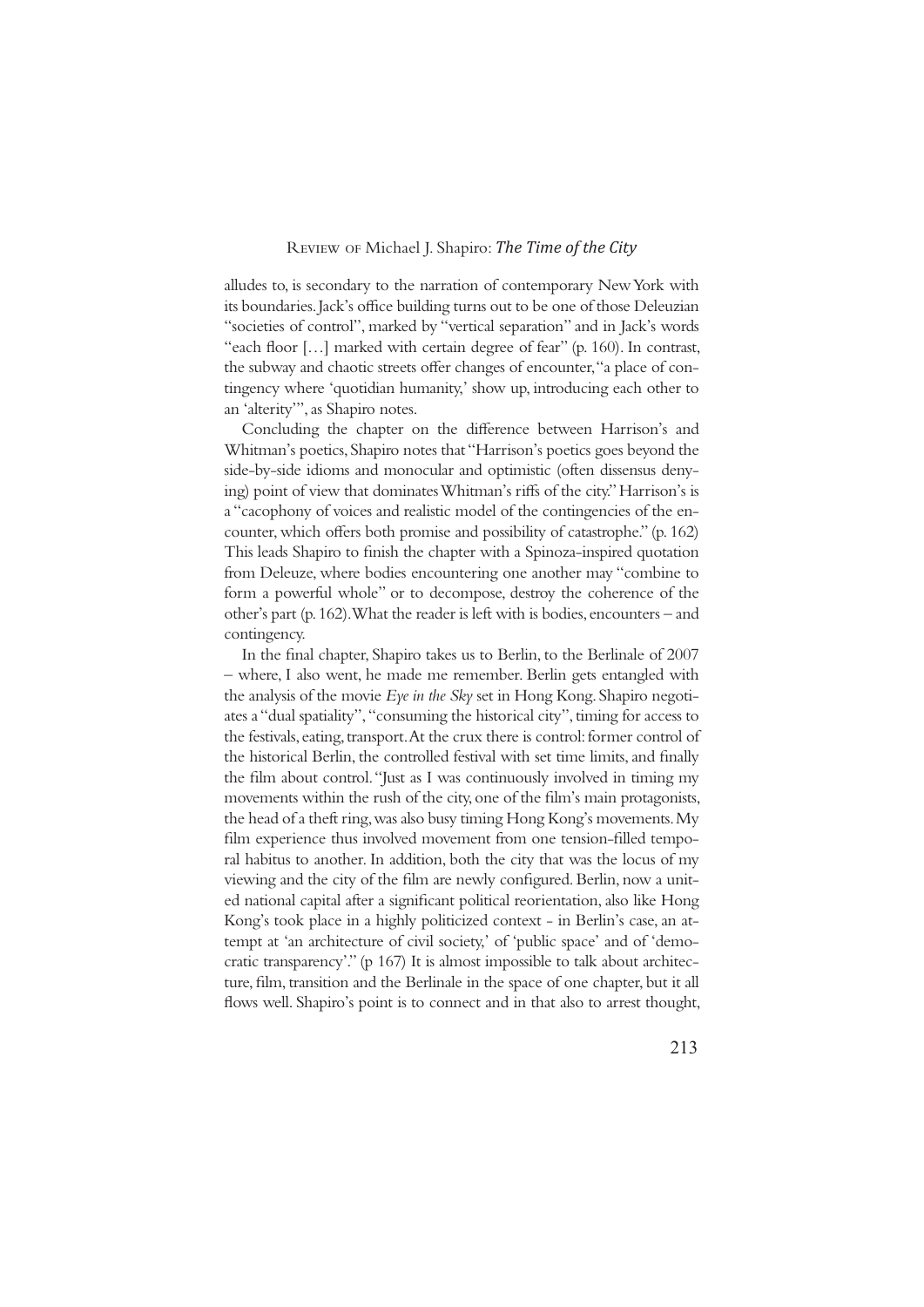# Emilia Palonen

disrupt the dwelling on the same topic for too long. This is related to the critical capacity of the method, and it is at the basis of flanerie.

Sometimes, reading Shapiro and others, I wonder about the value of mediated artistic processes. Yet works of art have the virtue of providing iterable experiences. Reading a book or watching a film we are a step closer to experiencing a similar poetic moment as the analyst whose text we already read. Still, thoughts of the one watching, produces another unique poesis, where the present, past and future get entangled. The previous readings, the current settings, the subsequent readings and recallings flash by in the experience of the reading-watching-reflecting subject. It is not evident that we end up with the same moments of interferences. Yet, unlike a truly unique first-hand experience that we ourselves cannot stage again, we can try to repeat the experience, even if it would lead to dissimilar conclusions. For example, Colm Toibín's novel Brooklyn (2009) made me ponder on time and space from a more trans-Atlantic perspective than Shapiro's urban reading in this book. Furthermore, reality *is* mediated, and analyzing art can be equally insightful as analyzing factual events. As Shapiro alludes to in his discussion of Harrison's Jack Whitman in New York, we do not have access to those first-hand experiences, whether temporal or spatial. We cannot enter those worlds or witness those struggles, although they or something similar exist.

Shapiro demonstrates throughout the book the mastery of reflection on these processes. He highlights a crucial aspect of the academic endeavour: as theorists or analysts we ought to make visible ourselves when despite the increasing calls for critical distance "when doing science" and for a repeatable method, which does not account for iteration, the singularity of each repeating moment and the possibility of the revelations that this experience, encounter would entail for reflexive processes or analysis. Furthermore, his work affords value on the encounters between seemingly separate (in terms of genre or time) micro level struggles and macro level theorising. Shapiro leaves us in Berlin, but the flânerie  $-$  of a reflexive, political Benjaminian flâneur continues.

*Emilia Palonen*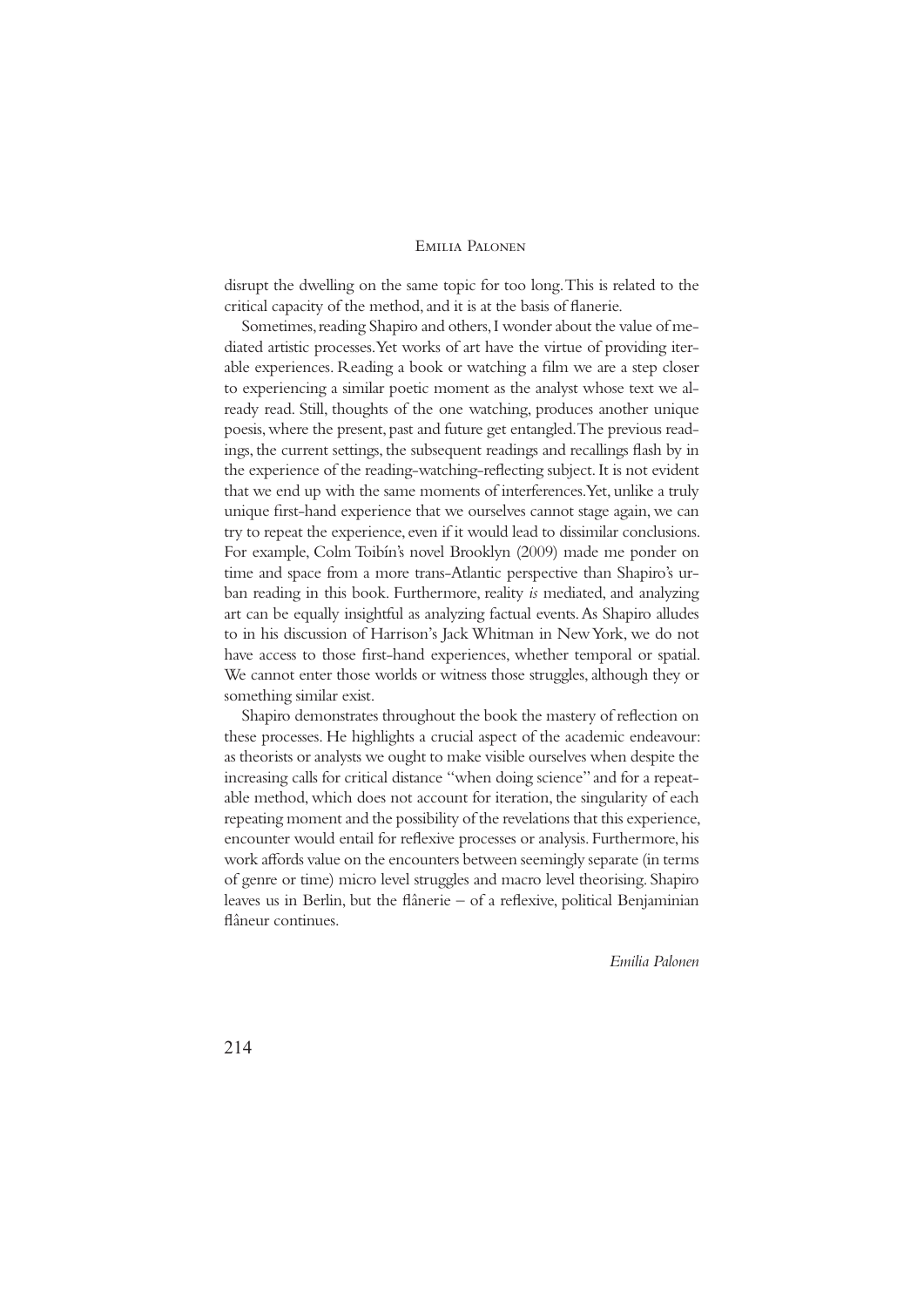# **THE LIFE AND WORK OF REINHART KOSELLECK**

Niklas Olsen, *History in the Plural. An Introduction to the Work of Reinhart Koselleck*. New York: Berghahn Press 2012, 338 p.

Reinhart Koselleck has become a popular research topic after his death in February 2006. Two volumes of his articles, *Begriffsgeschichten* and *Vom Sinn und Unsinn der Geschichte* been published by Carsten Dutt (for the latter se Helge Jordheim's review in this volume and my review in *Contributions to the History of Concepts* 6:2, 2011). Books around the work of Koselleck have recently appeared (see in particular Hans Joas & Peter Vogt eds., *Begriffene Geschichte*, 2010, Javier Fernández Sebastián ed., *Political Concepts and Time,* 2011). To them we can now add a monograph, Niklas Olsen's *History in the Plural.*

The book goes back to a history dissertation written for Bo Stråth at the European University Institute in Florence. In his book Olsen tries in a classical German style to combine *Werk und Person*. Koselleck was, of course, a remarkable personality. He was, above all, a typical *Universalhistoriker* that is difficult even to imagine to rise in today's university. He told himself a lot of anecdotes on persons he had known – this was his own contribution to his  $80<sup>th</sup>$  birthday party in  $2003$  – and from his former students and colleagues we can hear also additional anecdotes on Koselleck himself. It is without doubt that Koselleck's life, including his experiences as soldier of the *Wehrmacht* and prisoner of war in the Soviet Union, also has shaped his work. The question is, however, how far we should use this biographical perspective for the interpretation of an author's work?

Although Olsen title refers to Koselleck's "work", the genre of the book is rather an intellectual biography that relies strongly on Koselleck's personal experiences as sources for his scholarly work. For Olsen Koselleck "presented his work as personally motivated attempts to grasp the historical background of the modern world, in particular World War II, including how it was experienced, and how it could be understood and coped with." (p. 13). Or, his interest in the book lies in the "making of the historian" Koselleck (p. 4). This is, of course, an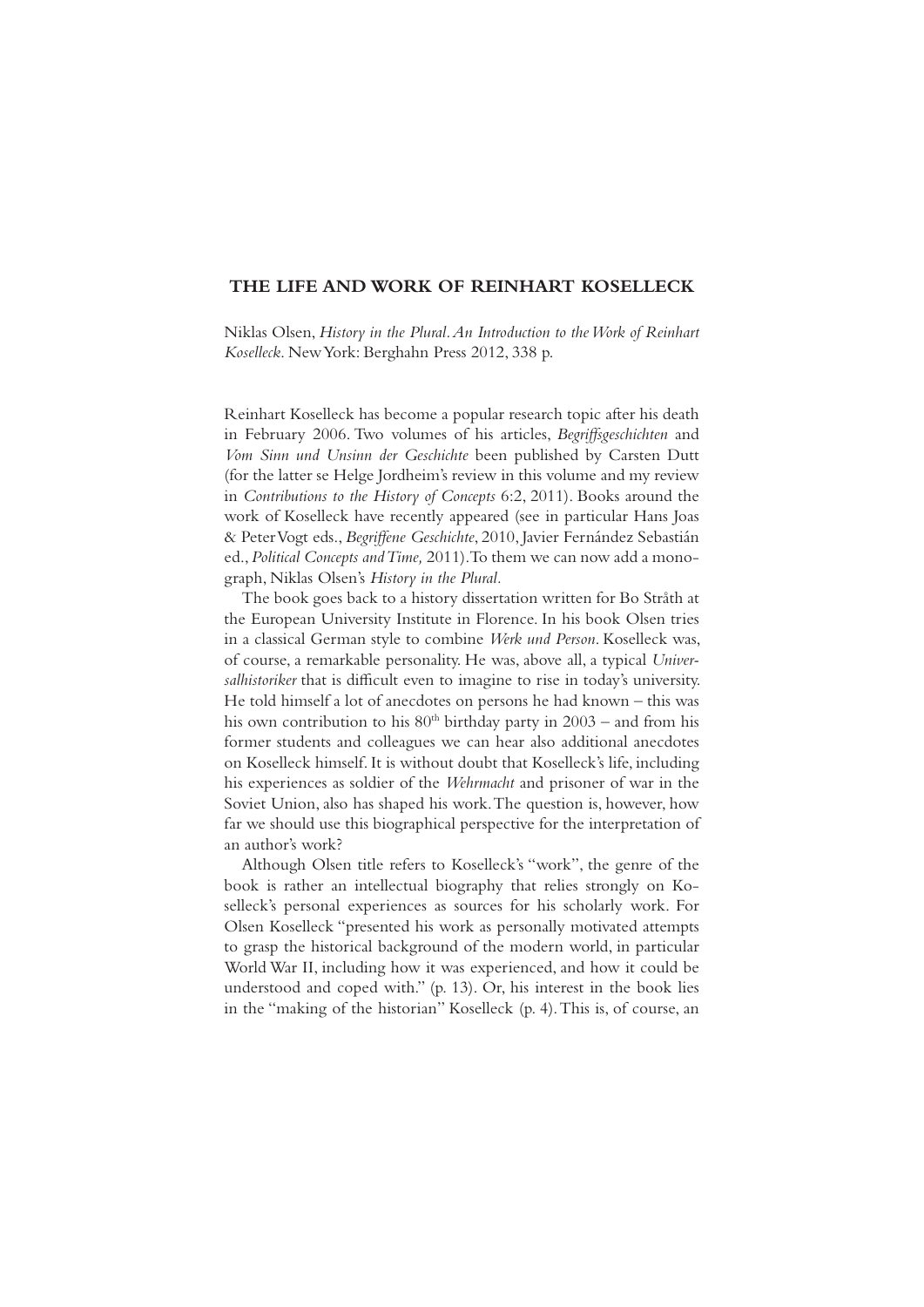## Kari Palonen

entire legitimate perspective. It offers us a background for Koselleck's research interests and for his stands in the debates within the polity of West German historians since the late 1940s.

Despite emphasising that Koselleck was since his undergraduate days in Heidelberg indebted to Carl Schmitt's and Martin Heidegger's concepts and style of thinking, Olsen rightly insists that he did not share their political views or situational analysis. With good grounds he sees that the tendency to understand Koselleck's *Kritik und Krise* as a conservative critique of the Enlightenment, a view that was expressed soon after its publication in a review by Jürgen Habermas and persists among many scholars until today, misses the point of the book (p. 81-87 and notes).

Olsen's strength lies in the discussion Koselleck's profile as a relative outsider among historians that raised more interest abroad than in Germany. With his book Olsen joins in this respect the company of for example Melvin Richter, Helge Jordheim and myself. Through his work we can also know much about the West German academic and political culture and its shifting trends during the recent decades.

Koselleck's former students regularly tell anecdotes on his Bielefeld antipode Hans-Ulrich Wehler. Olsen contextualises this intra-faculty dispute and tries to do justice to its parts (see esp. 205-211, 242-250). To insist on the opposition between the respective styles of research with political implications, he first quotes Paul Nolte's view on Wehler: "Moral against distance, Enlightenment against skepticism, linearity and progress against plurality and decentralisation". Olsen then formulates himself the opposite pole: "Koselleck focused on the possibility of crisis, conflict, and war, on change and contingency, and he nurtured a much deeper scepticism toward every kind long-term planning, morality, and belief in societal progress" (p. 16). This difference can also provide a support for Koselleck's thesis that the losers in the ongoing struggles may turn to be better historians than the winners when the disputes concern the craft of the historians themselves.

As a Weberologist I always recommend a one-sided accentuation of a definite perspective. However, for Olsen the personality Reinhart Koselleck tends to dominate all too strongly over the textual corpus written by Reinhart Koselleck. In particular, a detailed analysis of the arti-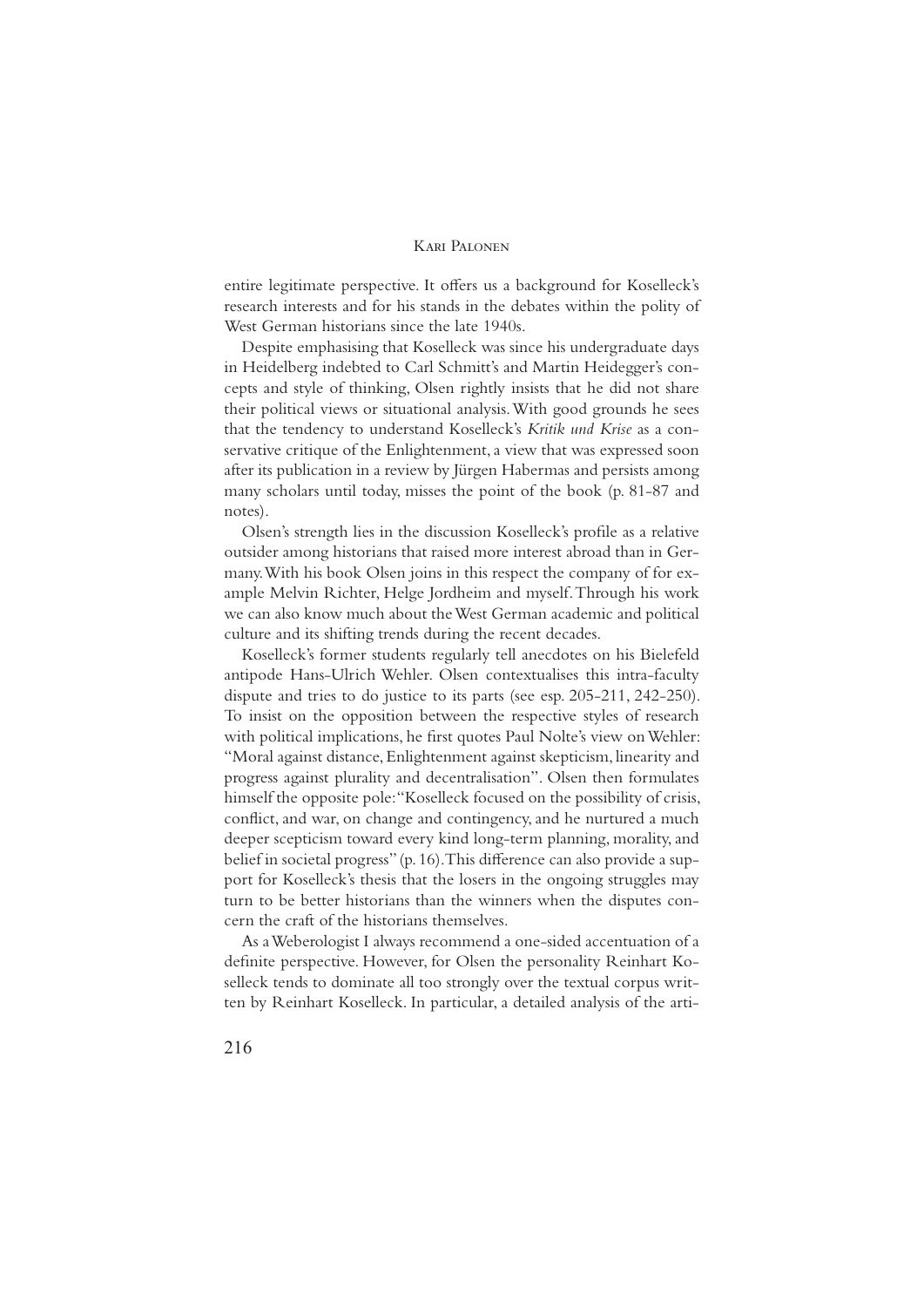#### Review of Niklas Olsen, *History in the Plural*

cles written or co-written by Koselleck to the volumes of *Geschichtliche Grundbegriffe* is strangely missing (see my review article in *Redescriptions* vol. 10, 2006).

How can Olsen deal with Koselleck's concept of history without even mentioning the article *Geschichte, Historie* in the second volume of the "GG"? How can he defend "history in the plural" without confronting it with Koselleck's thesis that since late eighteenth century the German concept *die Geschichte* refers to a *Kollektivsingular,* to a "history as such", as opposed to particular histories? Olsen takes up the notion in the context of Koselleck's 1967 article *Historia magistra vitae* but sees its aim to "undermine notions of history in singular and to confirm the existence of histories in the plural" (p. 175). Koselleck's point in this essay and in the GG article from 1975 is, however, that the formation of the collective singular *die Geschichte* also constituted a new phenomenon, "history as such". Such reconceptualisation of the way to speak about the past also marked a horizon shift for historians that led to an entirely new agenda of research.

Koselleck refers to Goethe's interesting attempt to avoid this new concept of history, but he presupposes that contemporary historians still work within the collective singular. In this sense, when Olsen sees Koselleck's Goethe essay as a self-portrait as an outsider in the discipline (p. 254-256), he tends to miss the radical break that Koselleck identifies in the formation of *die Geschichte*, although he is critical of elevating this break into a veritable philosophy of history.

We can perhaps speak of a Hegelian and a Nietzschean manner of responding to the conceptualisation of history as such. For the former "one history" also requires a philosophy of history, as opposed to perspectivism in historiography that characterises the latter. Koselleck seems to symphatise with the Nietzschean side. Along this line he also takes for example stand for Weber's concept of *Kultur* against Hegel's *Geist* (in his contribution to Frühwald et al. *Geisteswissenschaften Heute*, 1991). In dealing with the world wars and their conceptualisation Koselleck supports the plurality of histories by opposing to all higher historico-philosophical meaning (*Sinngebung*) in the name of collective entities (see the title essay in *Vom Sinn und Unsinn der Geschichte* and my review in *Contributions*) to compensate the death of individuals.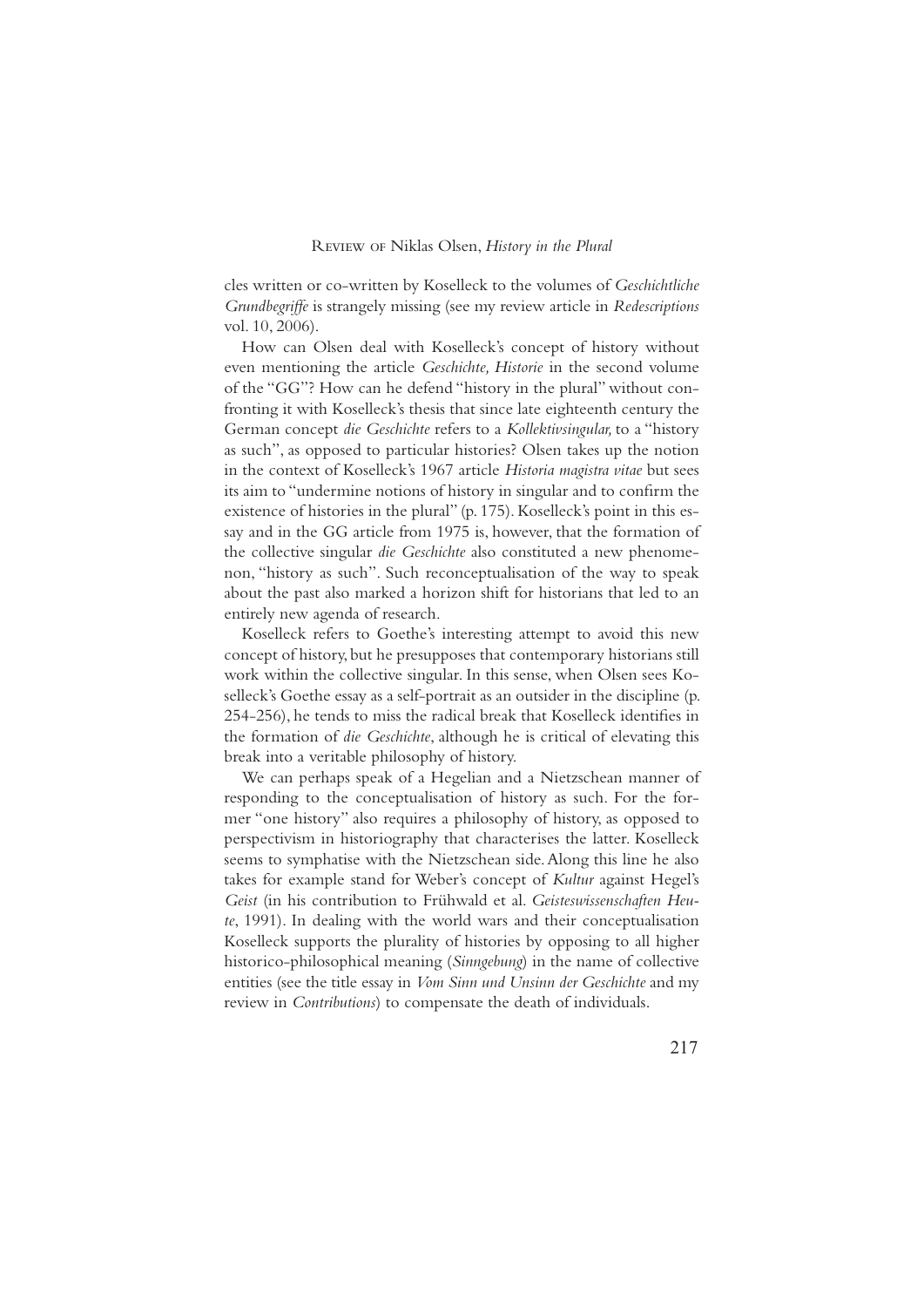## Kari Palonen

One of the traps of intellectual biographies lies in the anachronistic mythologies of coherence and of prolepsis, to put it in the terms of Quentin Skinner. The biographical approach tends to emphasise "formative years" at the cost of later shifts, turns and transformations in the work. Olsen's work on Koselleck is here no exception. He uses a classical tool of biographers, an unpublished letter of Koselleck to Schmitt on 21 January 1953, before submitting his dissertation *Kritik und Krise* in the autumn of the same year. Olsen tends to detect in this letter the entire Koselleckian re-thinking of the concept of history and the corresponding research programme for historical studies "as solutions to the scientific and political crisis hat in his eyes marked the early 1950s"(Olsen p.58). Koselleck's main target is 'historicism', in the sense illustrated by Friedrich Meinecke' s *Die Idee der Staatsräson in der neueren Geschichte* (1924), a study against which Schmitt turned in the 1920s. With good grounds Koselleck turns against Meinecke's unhistorical use of concepts in the letter as well as in *Kritik und Krise.* 

I have formulated the difference between histories of ideas and concepts so that the former tend to detect roots, precedents, or programmes as early as possible, while histories of concepts tends to insist on discontinuities and to date the breaks as late as possible. With his claim that Koselleck more or less formulated his entire revision of historiography in the letter to Schmitt from 1953, Olsen rather practises history of ideas than that of concepts. Such an approach is surely legitimate, and probably he has right – against my view in *Die Entzauberung der Begriff e* (2004) – that the anthropological dimension or the "ontology of history" (p. 64) can already detected in this early stage of Koselleck's work. This is an inherent part of his debt to the German tradition of "philosophical anthropology," as practised by such authors as Max Scheler, Helmuth Plessner, Arnold Gehlen or Hans Freyer, but in a wider sense also by Martin Heidegger, Hannah Arendt and Carl Schmitt himself. Olsen insists that it is an anthropological reading of the work of Heidegger and Schmitt in particular that lead Koselleck to an anthropological "foundation" of his *Historik* and theory of historical times (see esp. the essays from 1980s in *Zeitschichten*, 2000).

For Olsen this "anthropological way of bringing in social considerations with the counter-concepts aimed the criticize and undermine the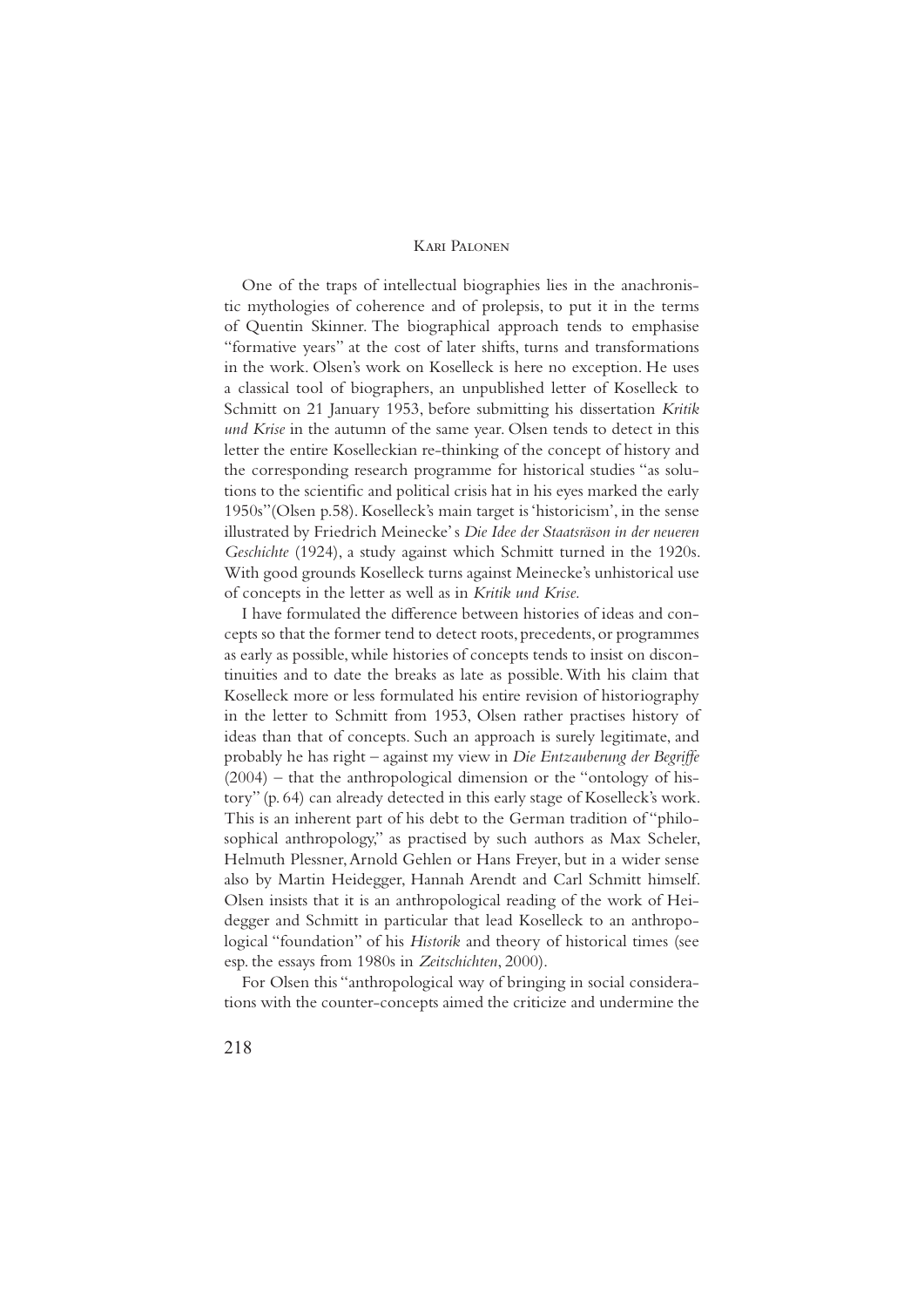## Review of Niklas Olsen, *History in the Plural*

very foundation of historical philosophies, the idea of an unified and universal history, and to replace them with a framework that thematized how human history unfolds in different ways, as histories within the described historical space" (p. 66). In other words, he claims that it is the 'spatiality' of history that guarantees its pluralism. The spatial opposites, such as up and down, or the limits of temporality, such as the finality of life and the possibility to end it, seem for him to provide a guarantee against the Hegelian type of founding one united History with capital H. In this sense the anthropological vision of history is that of a disillusionment, which Olsen counts as a typical attitude of the "sceptical generation" of German scholars born around 1925.

How is this anthropological space-dependence of human activities then related to the fact that just Koselleck is a theorist of temporalisation of concepts and experiences? Are not Schmitt, Heidegger and Arendt ultimately phenomenological essentialists in the search of a true meaning of concepts and, correspondingly, unable to understand their radical de-spatialisation and de-naturalisation of concepts and experiences à la Koselleck? Does not this temporalisation of concepts and experiences lead to possibilities of politicisation in the sense of rendering ever-new layers of allegedly 'natural' phenomena contingent and controversial? If understood in this sense, the temporalisation of concepts and experiences would rather invite to more devastating critique of unified histories à la Hegel than the anthropological disillusionment. Conversely, is not the looking for an anthropological basis for the theory of historical times a sign that – following Werner Conze's early plans for a conceptual historical lexicon – also Koselleck was longing for something unchanging, although perhaps merely in order to render the historical changes better intelligible (see my review in *Contributions*).

Olsen directs the attention to a new conceptual instrument that Koselleck thematised in an article from 1995 and used as a title essay of his *Zeitschichten* in 2000. "With its assumption of history as an open, diverse, and contingent process composed of various *histories*, the notion of *Zeitschichten* softened up the more schematic account of history as composed by radically different epochs found in his earlier work" (p. 229). Is this an appropriate view of the main point of Koselleck's new concept?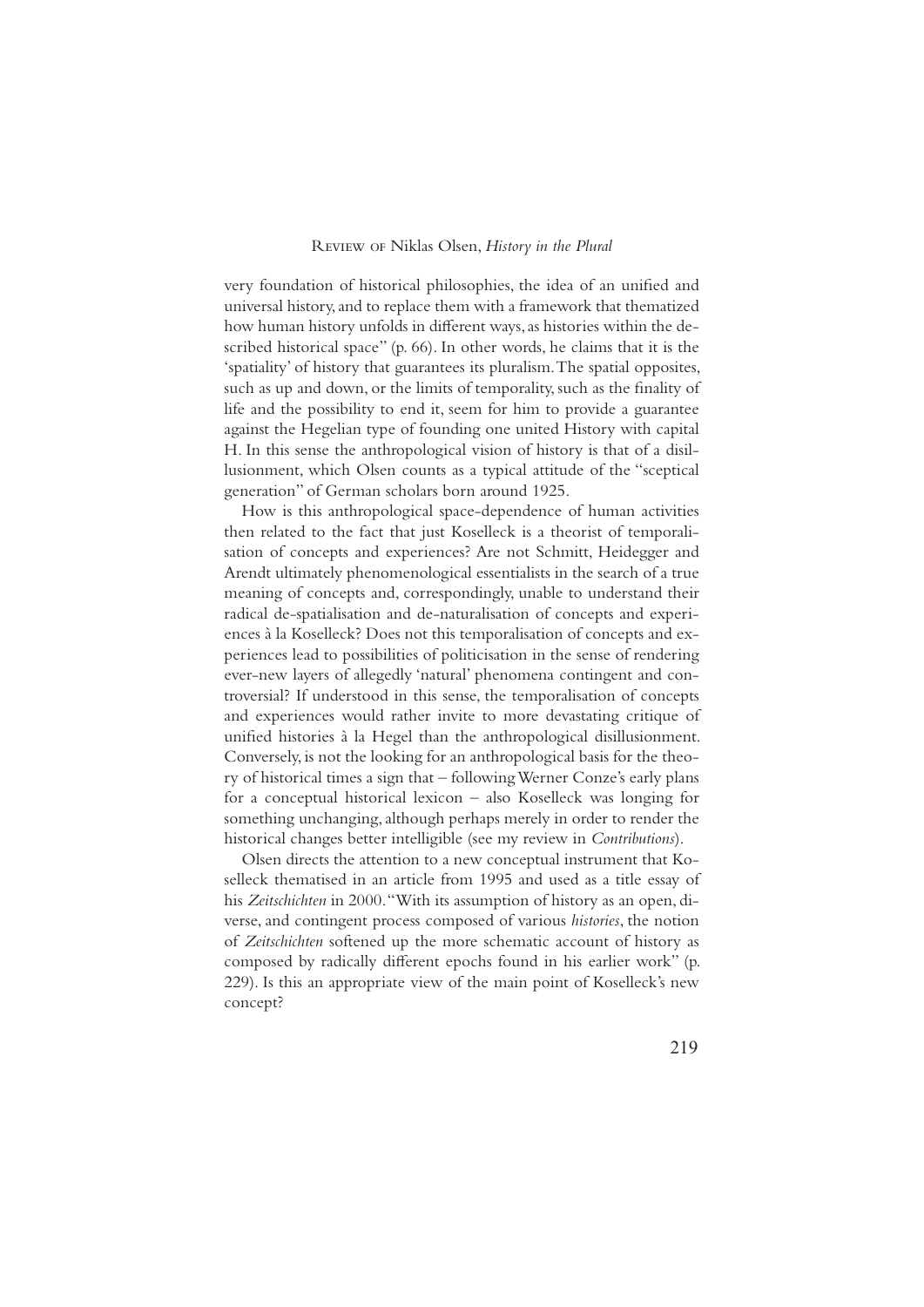#### Kari Palonen

I would rather insist that temporal layers refer to the language of agents. The one and singular horizon shift in the formation of *die Geschichte* cannot be relativised to a shift in conceptual layers in historiography. The narrative and constellation of the articles in *Geschichtliche Grundbegriffe* might sometimes exaggerate the radicalism of conceptual shifts. In cases such as *Geschichte* or also *Politik* we, however, have good grounds to emphasise that a new concept and a new manner to think was constructed, which also led to resetting of the research agenda for scholars. To sum up, I share Olsen's view on Koselleck as a defender of "history in the plural" but on different grounds than he does.

This does not diminish the value of Olsen's work. He has for example well understood that Koselleck was no system builder, that "he saw no reason to integrate the notions into a systematic and unified framework or to explain the exact relation among them" (p. 231). The recent interest in the work of Koselleck might well be due to this nonsystematic character of his work that never makes reading his writings boring and predictable.

This leads to my final point regarding the character of Olsen's work, namely its subtitle "An Introduction… ". What is the scholarly value of such introductions? Do we need them? Are the old Collingwoodian arguments in *The Idea of History* against the "text-books" written for readers *in statu pupillari* strong enough against writing introductions?

Niklas Olsen has approached the problematic pragmatically. This work is an introduction in the sense of presenting an overview of Reinhart Koselleck's *œuvre* to non-German readers by setting it to its own historical context and looking for Koselleck's moves to act in this context of debates. Olsen's own decisive move in the genre of introductions is that he has translated all quotations from Koselleck into English, without presenting the originals, without allowing the readers to see Koselleck's own words at the same time.

This has some unfortunate consequences. The readers who do not understand German are held in the *statu pupillari*, that is, they must rely on Olsen's translations rather than are encouraged to learn German themselves, as a condition to become a first rank conceptual historian. The German readers remain, as always when not easily available corpora of the works quoted are at hands, suspicious of translations. To take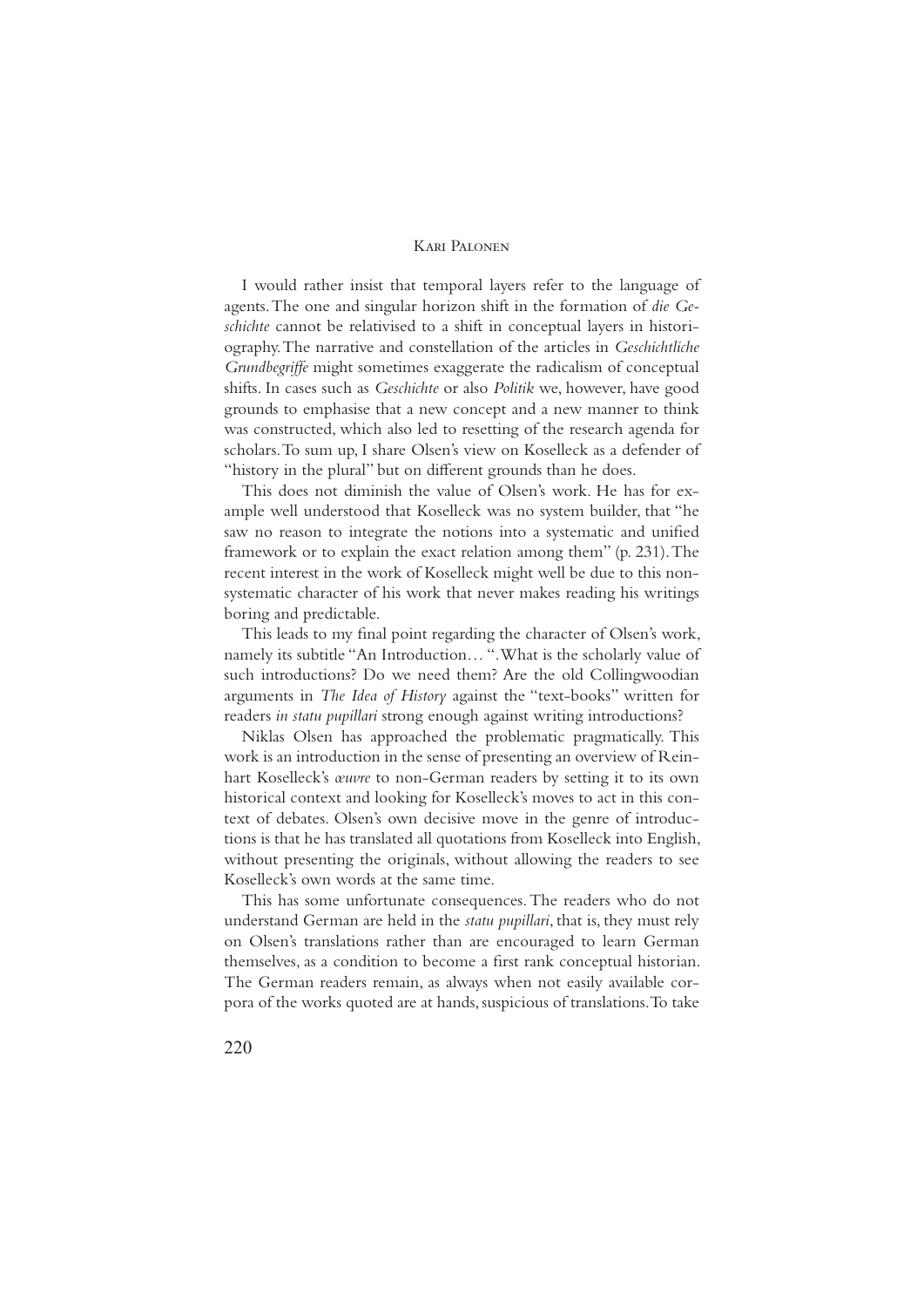#### Review of Niklas Olsen, *History in the Plural*

one example: "According to Koselleck, historical philosophy proved extremely effective as a political weapon?" (p.51). When referring to *Kritik und Krise* and to the Enlightenment, we can guess that the original word must be *Geschichtsphilosophie*. But should it rather be translated as "philosophy of history"? Or does Olsen refer by "historical philosophy" to something else, to a philosophy including a historical dimension? If this is the case, how does it differ from "philosophy of history"?

My final point is to share the Collingwoodian polemic. Olsen's book is a genuine academic piece of scholarship. It should not be devaluated into an "Introduction". Correspondingly, it should respond to the scholarly requirement of presenting the key quotations that are analysed in the book also in the original language of the author. One of the main points of conceptual history is obviously that it is not "ideas as such" but their formulations that matter in order to grasp their point and their context. The formulations would also allow the readers to do their own analysis.

This is at the same time a polemic against the increasing provincialism of the mono-lingual Anglophone publication industry. When books like Olsen's hardly can be a commercial success, why to devaluate their content and quality by making misleading concessions to the publisher in omitting original quotes?

*Kari Palonen*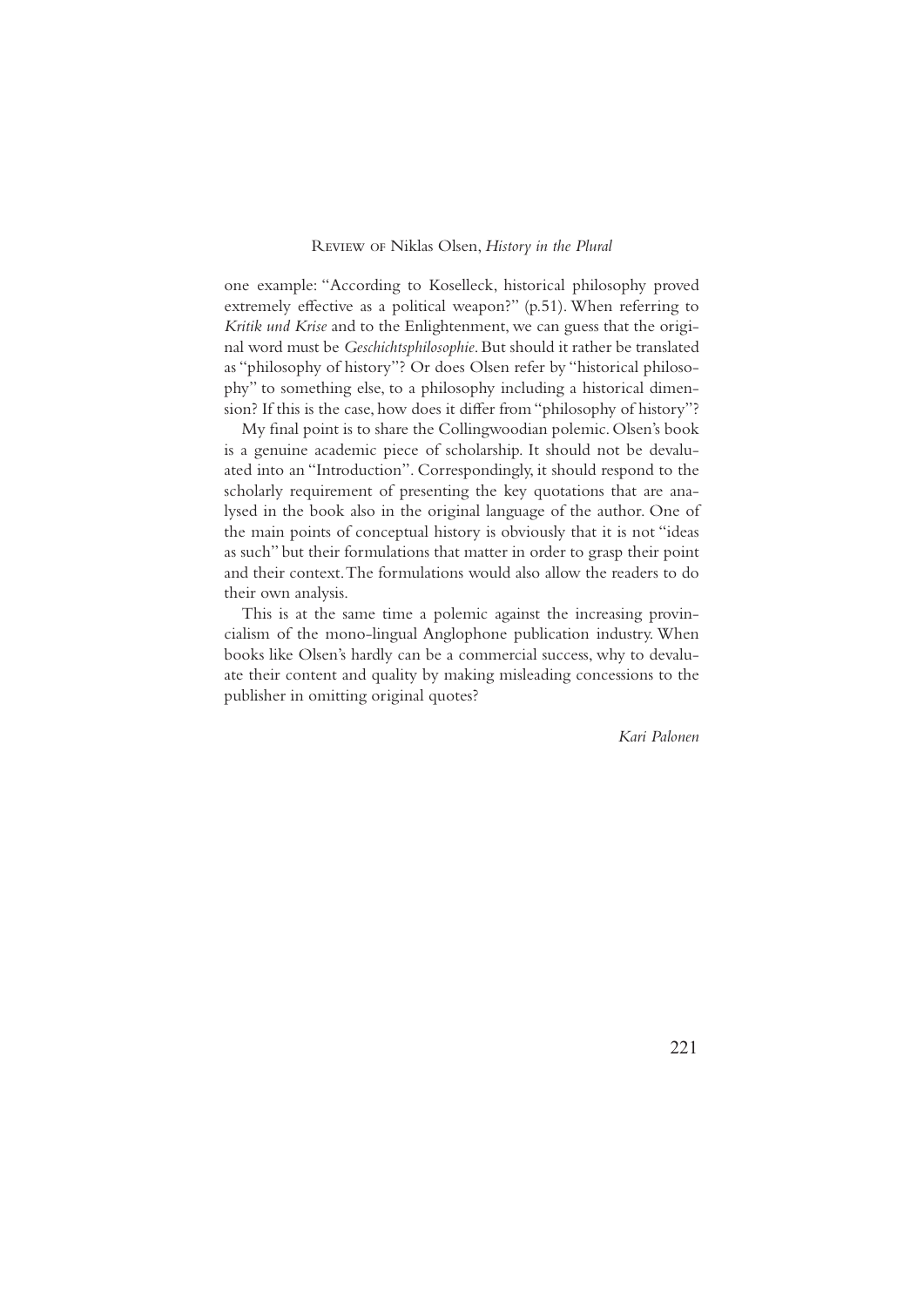# **Review**

Ilie, Cornelia (ed.), *European Parliaments under Scrutiny. Discourse strategies and interaction practices*. John Benjamins Publishing Company, Discourse Approaches to Politics, Society and Culture –series 38, Amsterdam/ Philadelphia, 2010, 378 pp.

Besides their legislative and government control functions, modern parliaments still have their classic role of being an arena for parliamentary deliberation. As the etymology of the word parliament indicates (*parler – parlement*), parliaments are forums for political talking, discussion and deliberation. This specific perspective to parliamentarism has been recently (re) acknowledged by certain number of researchers. In addition to institutionally and constitutionally oriented parliamentary studies, the focus has been increasingly turned to rhetorically, conceptually and linguistically oriented parliamentary research.

Cornelia Ilie edited the book "European Parliaments under Scrutiny, Discourse strategies and interaction practices" and proposes a new contribution to this, yet rather limited field of research that highlights parliamentary language. But as Ilie points out, the renewed interest in the roles and discourses of national parliaments lately has grown along with the rising role and powers of the European Parliament.

The starting point of Ilie's book is to value parliamentary arena as an institutionalised forum of open deliberation and dissent in which opposite points of view are discussed and political solutions reached through interaction between political adversaries. Through parliamentary discussion, that is "by negotiating ideas and opinions, proposals and counter-proposals", Ilie argues, "parliamentarians are discursively (re) shaping and (re)framing current conceptualisations of values, identities and relationships that lie at the basis of collective decision-making" (1). These processes lead to polyphony of parliamentary discourses that "do not only reflect political, social and cultural configurations" but also "contribute to shaping these configurations linguistically and rhetorically". (1) Therefore parliamentary discourse analysis is brought into play: in order to better understanding of parliamentary rules and prac-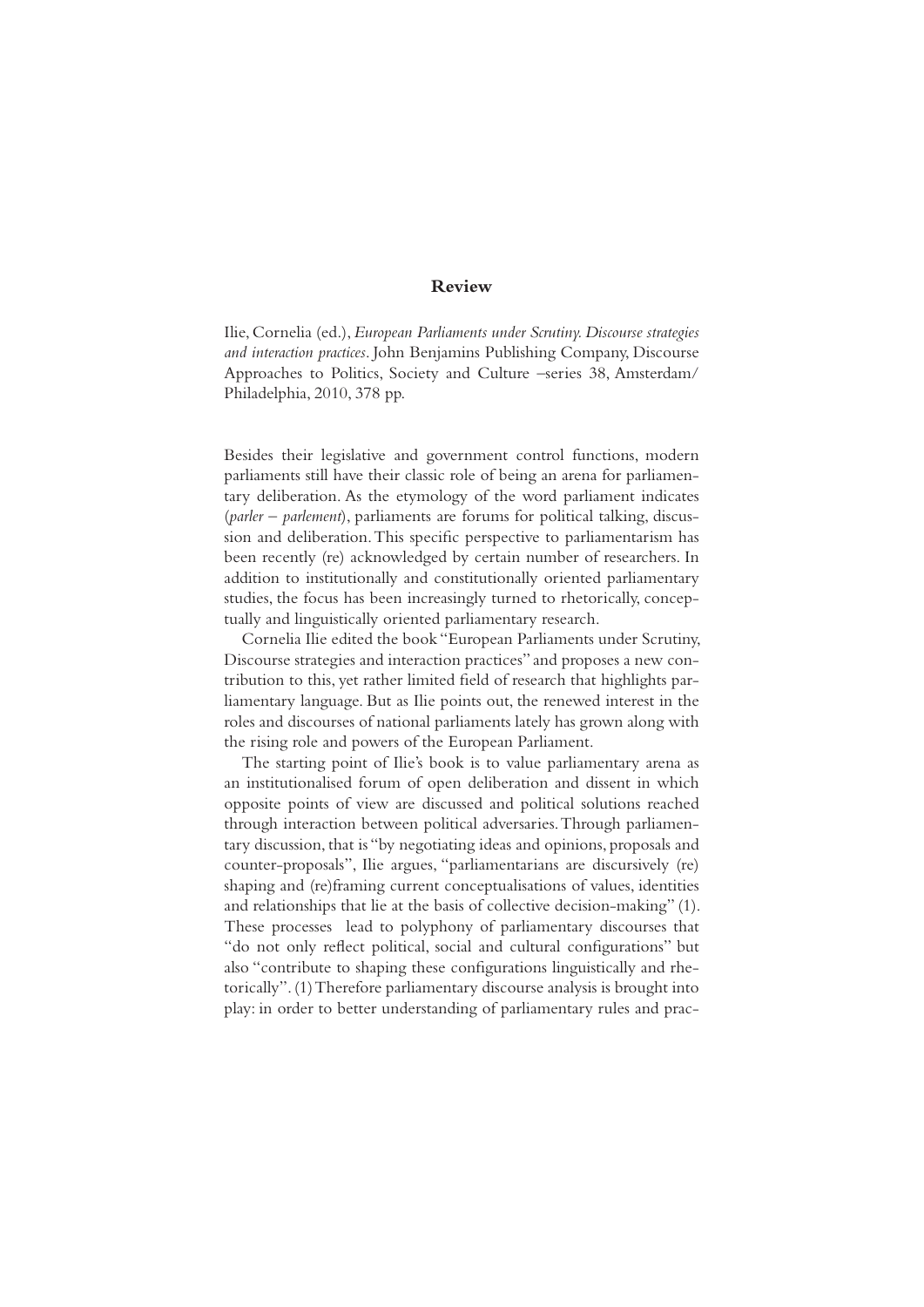tices, parliamentary interaction and a use of parliamentary language.

Ilie's book is comprised of 11 different articles focusing on parliamentary discourse as well as on 11 different European parliaments including some post-communist parliaments and the European Parliament.

The book regards parliamentary discourse as a particular genre of political discourse which has a number of sub-genres. As parliaments are arenas of institutionalised use of language, i.e. parliamentary discourse is formalised, ritualised, monitored and rule-bound, the subgenres refer to these institutionalised forms of speech events such as debates, interpellations or oral or written questions which all have different institutional functions. The authors, whose articles comprise the volume, deal with various parliamentary sub-genres and analyse their corpus-based parliamentary data through different theoretical models from the fields of linguistic and discourse analysis.

In most chapters the secondary background literature concentrates on the recent, so-called interdisciplinary-studies on parliamentary discourse done by scholars from different linguistic sub-disciplines. Among these scholars Cornelia Ilie's studies are frequently referred to but the research of scholars such as Ruth Wodak, Teun A. van Dijk, Paul Bayley or Paul Chilton who have inspired many writers is also prevalent.

Even though the articles that comprise the book are mostly based on the workshop papers on European Parliamentary Discourses<sup>1</sup>, they are well grouped and provide mutual dialogue to some extent. The chapters of the book are divided in four parts, each of which focuses on particular topics. Part one deals with political identities in parliamentary debates, part two concentrates on ritualised strategies of parliamentary confrontation, part three introduces procedural, discursive and rhetorical particularities of post-communist parliaments and part four concentrates on contrastive studies of parliamentary rhetoric and argumentation.

The first part of the book focuses on parliamentary roles and identities. In his article, Teun van Dijk discusses discursive formulations of political identities and analyses them through various fragments of par-

<sup>1</sup> Language in focus: Interdisciplinary Perspectives, Södertörn University, Sweden, 11.-12. November 2004, ASLA Conference.

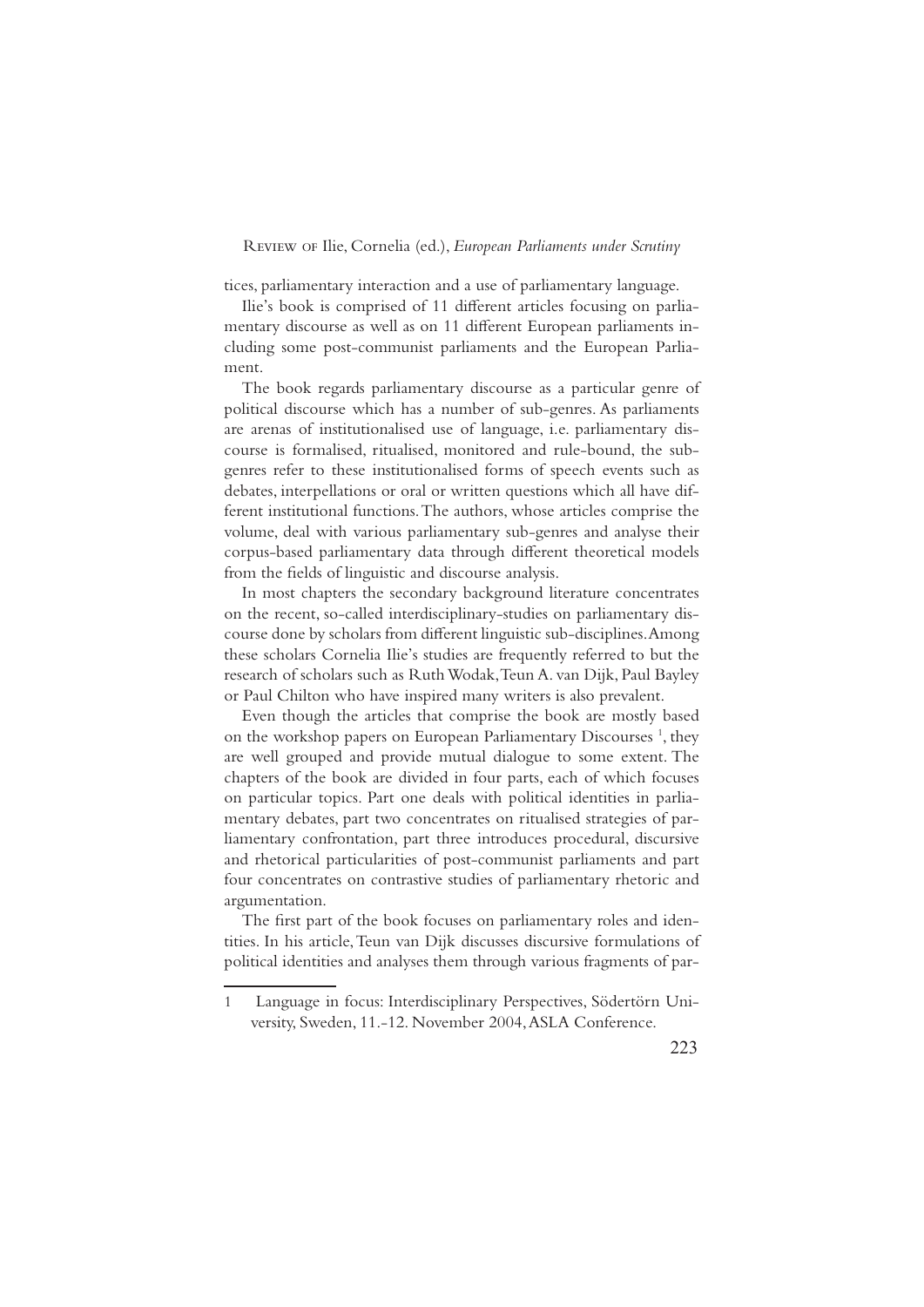## Tuula Vaarakallio

liamentary debates in Spain and in the UK which related to the war in Iraq. His framework is a new theory of context which regards contexts as mental representations or models. 2 After a detailed theoretical discussion about social identities and political identity as a specific one "in the domain of politics," his analysis of parliamentary debates reveals that political leaders such as Tony Blair and José Maria Aznar can display multiple political identities in just a few minutes.

In the next article, Cornelia Ilie furthers the discussion of identity co-construction in parliamentary confrontation. She includes the role of the audience in her analysis of parliamentary interactions and represents a typology of parliamentary participants. Her multidisciplinary approach to the complexity of parliamentary interplay and her examples of the Prime Minister's Question Time in Britain reveals multiple politically interesting details and confirms once again the witty practise of parliamentary language within Westminster.

Maria Aldina Marques' article concludes the first part with its discussion on the public and private spheres represented in the Portuguese parliament's interpellation to the government debates. She analyses how the first person pronouns (we and I) are used in these debates but without paying any attention to the *topic* of the interpellation, which could affect to these formulations (whether the question in interpellation was about social and labour policies or about abortion).

The second part of the book highlights ritualised strategies of parliamentary confrontation from the viewpoint of three different parliaments: the Italian, Austrian and French. In their article on Italy, Donatella Antelmi and Francesca Santulli compare Romano Prodi's and Silvio Berlusconi's speeches as new prime ministers presenting a new government to the Italian parliament. The authors' well-written argumentation shows that the two leaders of opposite parties shared similar concepts and *topoi* but different linguistic strategies and discursive styles in the same institutional context.

In the next article, Elisabeth Zima, Geert Brône and Kurt Feyaerts

<sup>2</sup> See e.g. Teun A. van Dijk: Text and context of parliamentary debates. In Cross-Cultural Perspectives on Parliamentary Discourse. Ed. by Paul Bailey. John Benjamins Publishing Company, Amsterdam/Philadelphia 2004.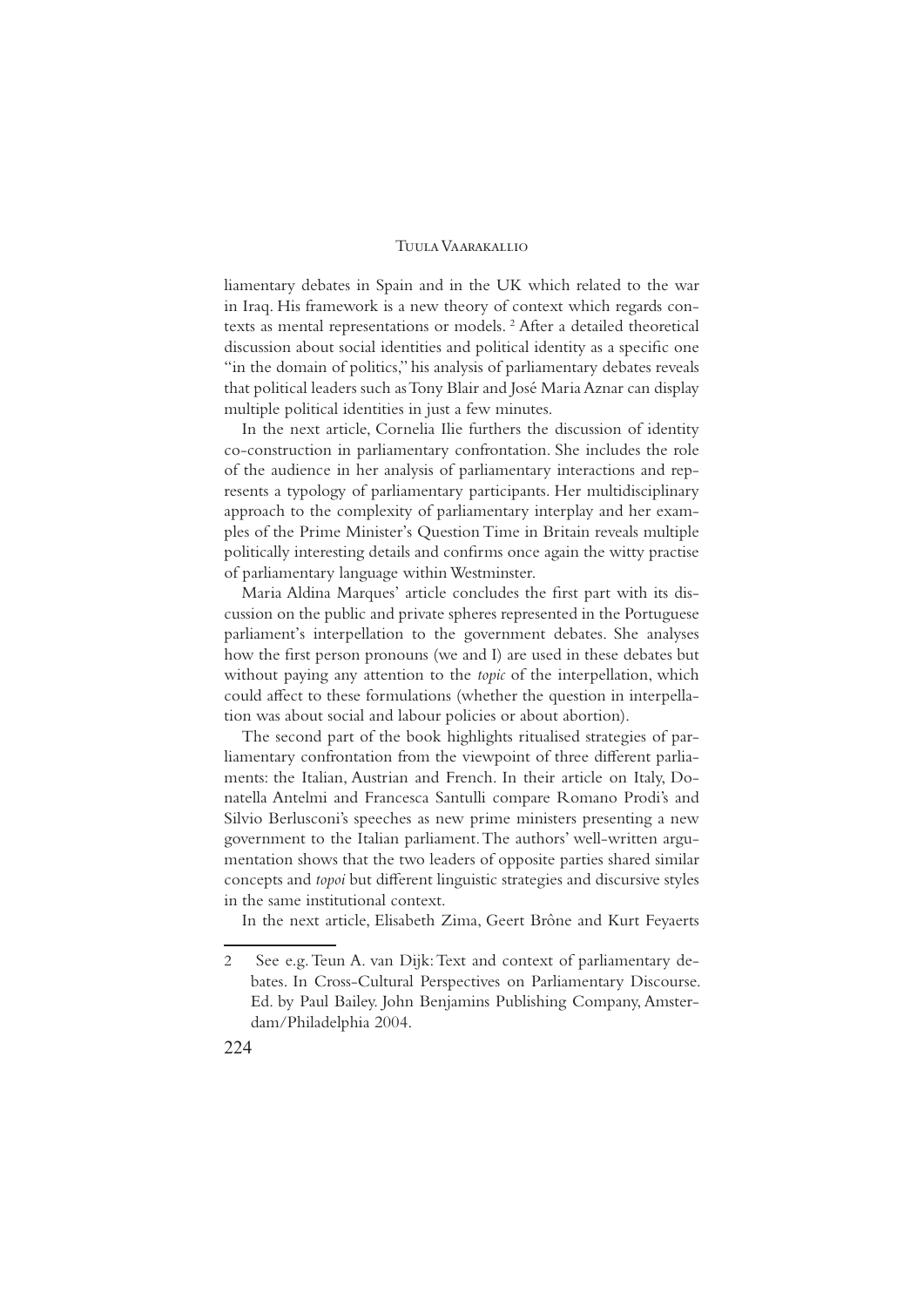discuss interruptive comments in the Austrian Parliament and bring out interesting viewpoints about this as yet under-researched topic. According to the authors' quantitative analysis, the unauthorised interruptive comments (referred to as the icing on the cake of parliamentary debates) are adversarial in nature. Therefore "speakers in the adversarial discourse type of parliamentary debates opportunistically parallel and exploit linguistic input that is brought into the speech situation by political opponents at different levels of linguistic organisation." (161) The political significance of these findings, though, could have been further analysed.

The last article of the second part examines the government control function in the French National Assembly. Clara-Ubaldina Lorda Mur focuses the *Questions au gouvernement* sessions in 2002. Contrary to the British Question Time, the French sessions are, according to the author, lifeless and unimaginative mostly due to the speeches written in advance and then read aloud by the MPs. Lorda Mur states that the MPs' behaviour is reminiscent of football fans in a stadium: "they cheer for the goals scored by their team and they attempt to drown the cheers of the other team." (188) Nevertheless, contrary to football matches, in these parliamentary sessions "*le coeur n'y est plus,"* as the author puts it.

The cultural variations in parliamentary cultures become convincingly visible in the third part of the book in which post-communist parliaments' procedural, discursive and rhetorical particularities are scrutinised. Cornelia Ilie opens this part with her article on dissent and interpersonal relations in the Romanian parliamentary discourse. Ilie shows how the discourse of these recently emerged democratic parliaments in Central and Eastern Europe are under-researched. Therefore this section is of special value. Ilie indicates the tendency towards consensual behaviour, to keeping the degree of disagreement and confrontation under control and maximising agreement in parliamentary debates. She demonstrates that in this fairly new parliament in a reform-oriented post-communist society, there are less formalised and ritualised regulations concerning parliamentary interaction but, instead, more emphasis is put on hierarchical position and status (and politeness) than in older European parliaments.

Yordanka Madzharova Bruteig discusses Czech parliamentary in-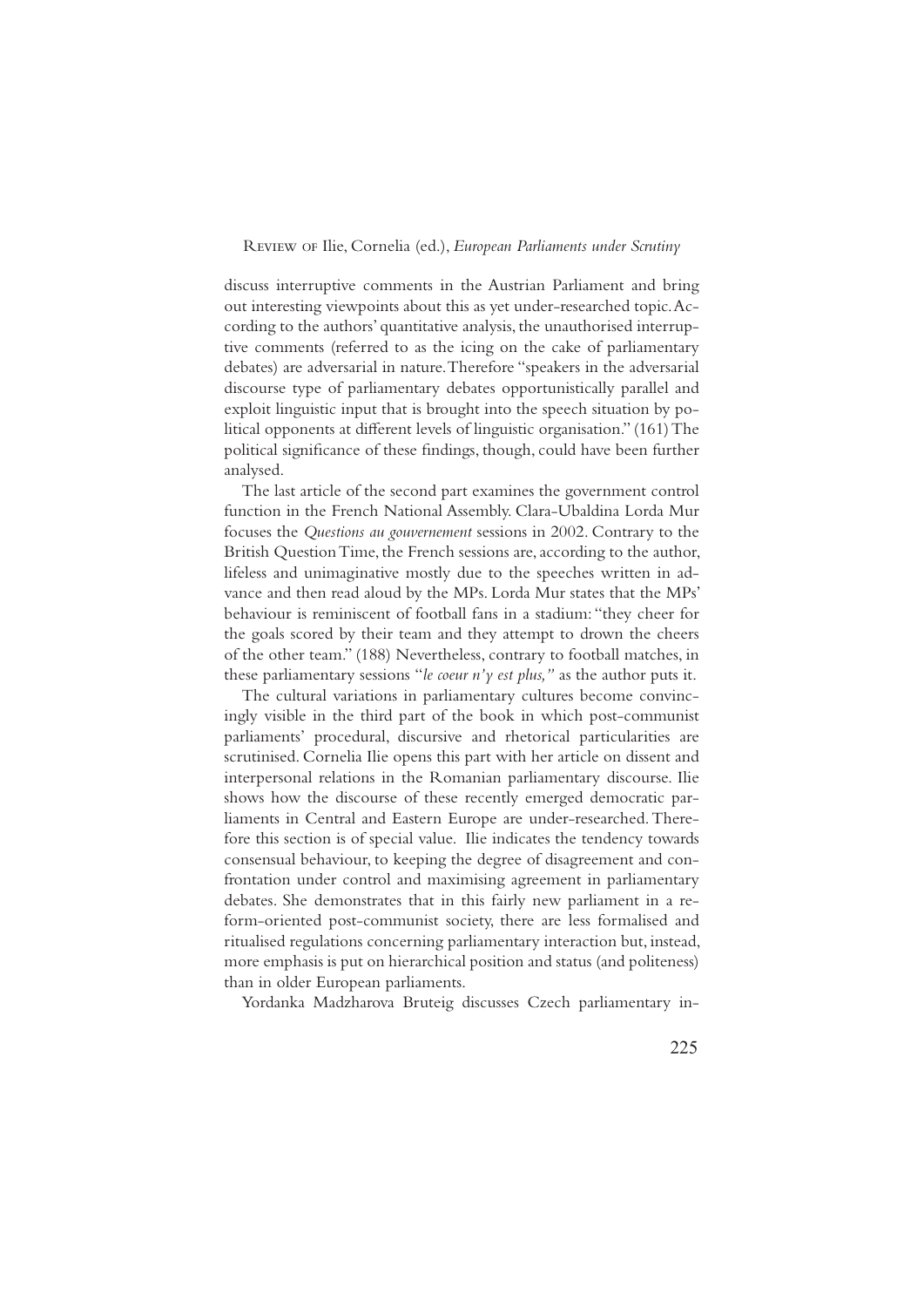# Tuula Vaarakallio

teractions in the debates, speeches and interpellations of the present Czech parliament and of the post-communist Czechoslovak parliament. Bruteig's findings about negative relationship towards parliamentary confrontation are similar to what Ilie described in the previous article. According to Bruteig, "a style of parliamentary communication based on confrontation between political opponents is still not accepted as beneficial by Czech citizens." (286) She sees this as symptomatic of the current Czech political culture and states that contradiction is regarded as something negative that reinforces citizen scepticism in the parliamentary institution. The reasons for this reluctance towards confrontation are two-fold: the influence of the monologic and nonconflictual parliamentary discourse of the communist regime and "the lingering reflection of the idealised and consensus oriented democracy blooming in the first years after 1989." (297)

Cezar M. Ornatowski's article addresses Polish parliamentary discourse and its transformation after the political transition of 1989. He examines the changes in the verbal and non-verbal behaviours of Polish MP's in the lower chamber, the Sejm, by concentrating on interruptions, turn-taking, selection and change of topics, obstructions in the conduct of debate and in applause and humour. Ornatowski's analysis departs from the thesis that parliamentary discourse is related to its historical, political and cultural contexts. He argues that the assumptions about parliamentary discourse connected to the paradigmatic model of the British House of Commons or other stable democracies, cannot be applied to the Polish parliament in the period before the fall of "real socialism". Ornatowski considers the confrontational aspect inherent to the structure of parliament, which makes the Polish parliamentary discourse adversarial today. However, this was not the case between 1947 and 1989 when the parliament was under the control of the ruling party and parliament's existence was to guarantee party's political leadership as well as to maintain the pseudo-democratic facade.

The same is true with the rules and ritualised conventions of parliamentary behaviour which were not "valid" in the transitional new parliament. After the political change, Polish MP's (many of whom were novices in both parliament and politics) faced a demand for a new style of doing politics as well as understanding it as a novel rhetorical situ-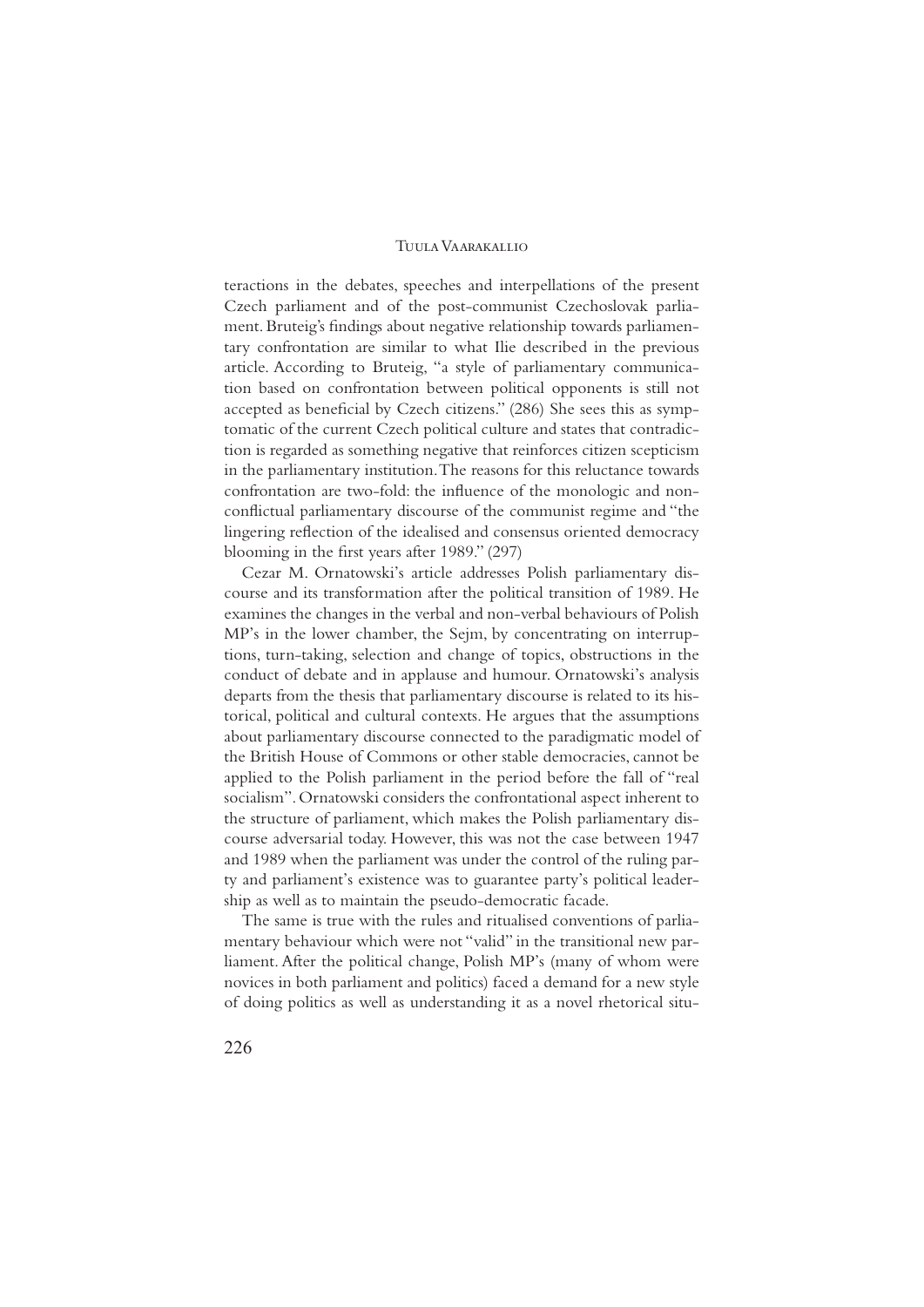ation. Ornatowski indicates that seemingly "background" or unparliamentary behaviours such as laughter or applause constitute an important aspect of the political dynamics in the chamber and therefore are also valuable to highlight the understanding of their roles in periods of political change. According to Ornatowski, "changes in verbal and non-verbal behaviours *functionalized* emerging pluralism, both helping MPs to work within it, all within the specificity of the Polish historical context." (261)

Ornatowski interprets the fragments taken from parliamentary records. His analysis of details is historically and politically contextualised and his argumentation does not stay merely on empirical or theoretical level but consistently leads to broader conclusions. Therefore he links his observations regarding the behaviours of MP's to their political functions and significance "within the context of change in the chamber and in the broader polity" (226).

Ornatowski's personal familiarity with the Polish political culture and language is evident which is especially enjoyable from the reader's point of view. In section seven of his article, which deals with the changing role of humour within Polish parliament, he analyses the evolution of humour in the Sejm after 1989 and argues that similarly to other behaviours in the chamber, humour is related "in complex ways to ideological and 'global domain' political context". (259) The appearance of humour in parliamentary discourse has been one of the most visible signs of political change since the socialist-era parliament in which humour had no role in the chamber.

Compared to Ornatowski's article, some of the other articles in the book remain more on the technical level of linguistic-theoretical analysis without attempting to connect the empirical data to wider politically and historically oriented contexts and conclusions. It seems that some linguists, who are using political and parliamentary material as their primary sources, remain satisfied with their linguistic findings and therefore their argumentation ends at the point where politically interesting questions about the findings just begin to manifest. Sometimes it is also questionable if the straightforward application of linguistic theories to parliamentary debates is fertile, especially when no historical significance concerning the specificity of parliamentary style of speak-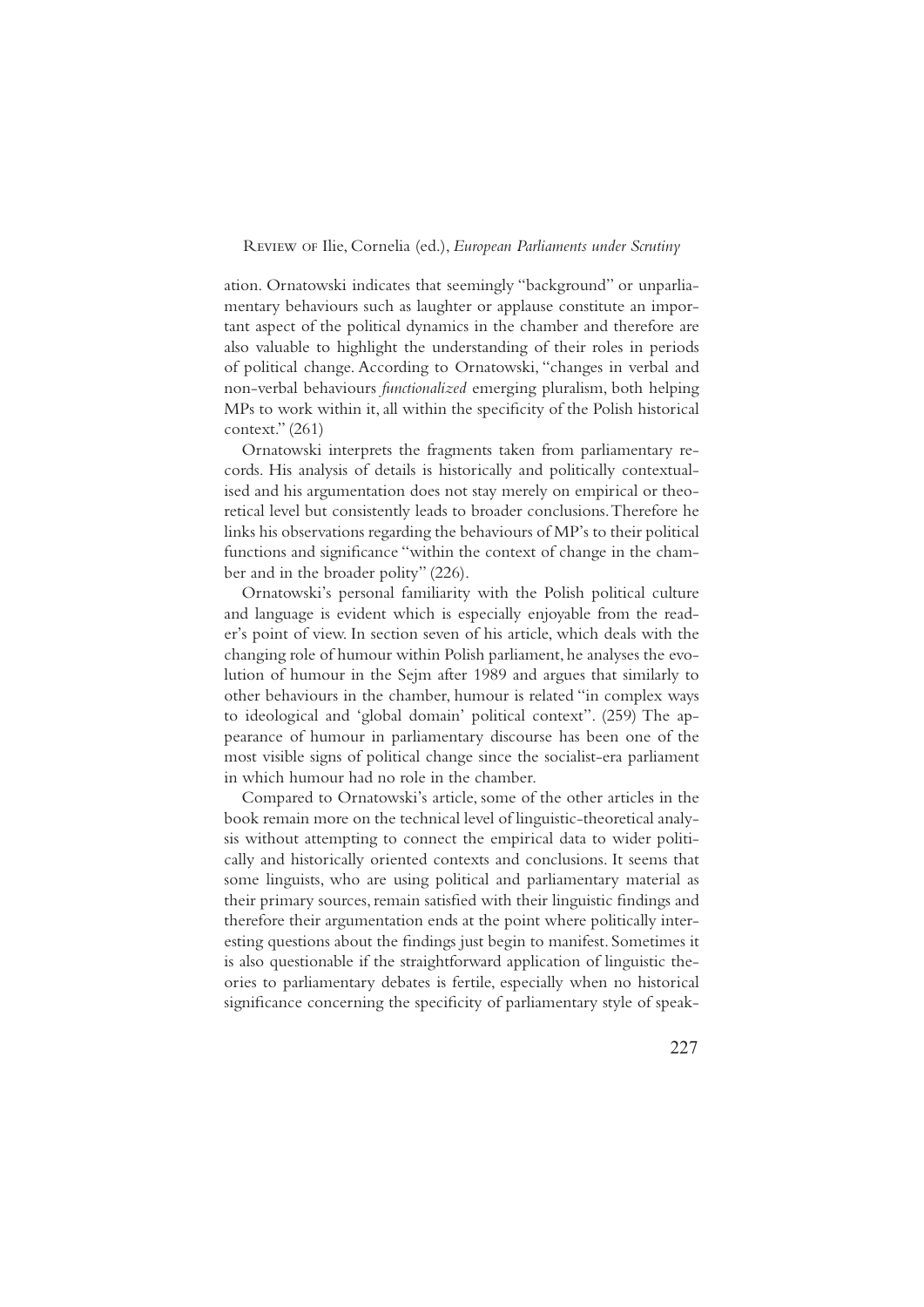#### Tuula Vaarakallio

ing is taken into account (e.g. parliamentary proceedings as a model for other forums of speaking). Undoubtedly, this is simply a question of perspective, since the book's framework of linguistic theories, models and concepts are not self-evident for a political scientist. Nevertheless, without being that familiar with the linguistic or discourse analysis theoretical framework, a historically or politically oriented reader is able to find fresh point of views to parliamentary sources. One of the main targets of the volume is to provide an interdisciplinary contribution to the field of parliamentary research.

The last part of the book focuses on contrastive studies of parliamentary rhetoric and argumentation. H. José Plug discusses ad-hominem arguments in the Dutch and the European Parliaments and aims at determining politicians' strategic manoeuvring in parliamentary debates when staging direct personal attacks. He considers whether institutional characteristics of parliamentary debates affect the way in which Dutch MPs and Members of the European Parliament use these attacks. Although he discusses the rules of procedure of both parliaments in his analysis, it would have been fascinating if he could have included a broader consideration of the institutional differences between the Dutch parliament and European Parliament in terms of the principle of parliamentarism and the role of opposition that affect the discursive cultures of these parliamentary arenas.

In the last article, Isabel Iñigo-Mora deals with rhetorical strategies in the British and Spanish parliaments' discussion of the Iraq conflict. She does this through the framework of discursive psychology, and shows similar interpretations in style and discourse practices in each parliament. Iñigo-Mora concludes that besides similarities, there are also striking differences between the British and the Spanish parliamentary discourse practices: British MPs used a less exaggerated style than Spanish MPs.

In sum, *European Parliaments under Scrutiny: Discourse strategies and interaction practices* provides a warmly welcome contribution to parliamentary studies that has a language based perspective to representative assemblies and their proceedings. For readers who are not that familiar with modern parliamentary structures, it gives essential and basic information about parliamentary proceedings within different parliamentary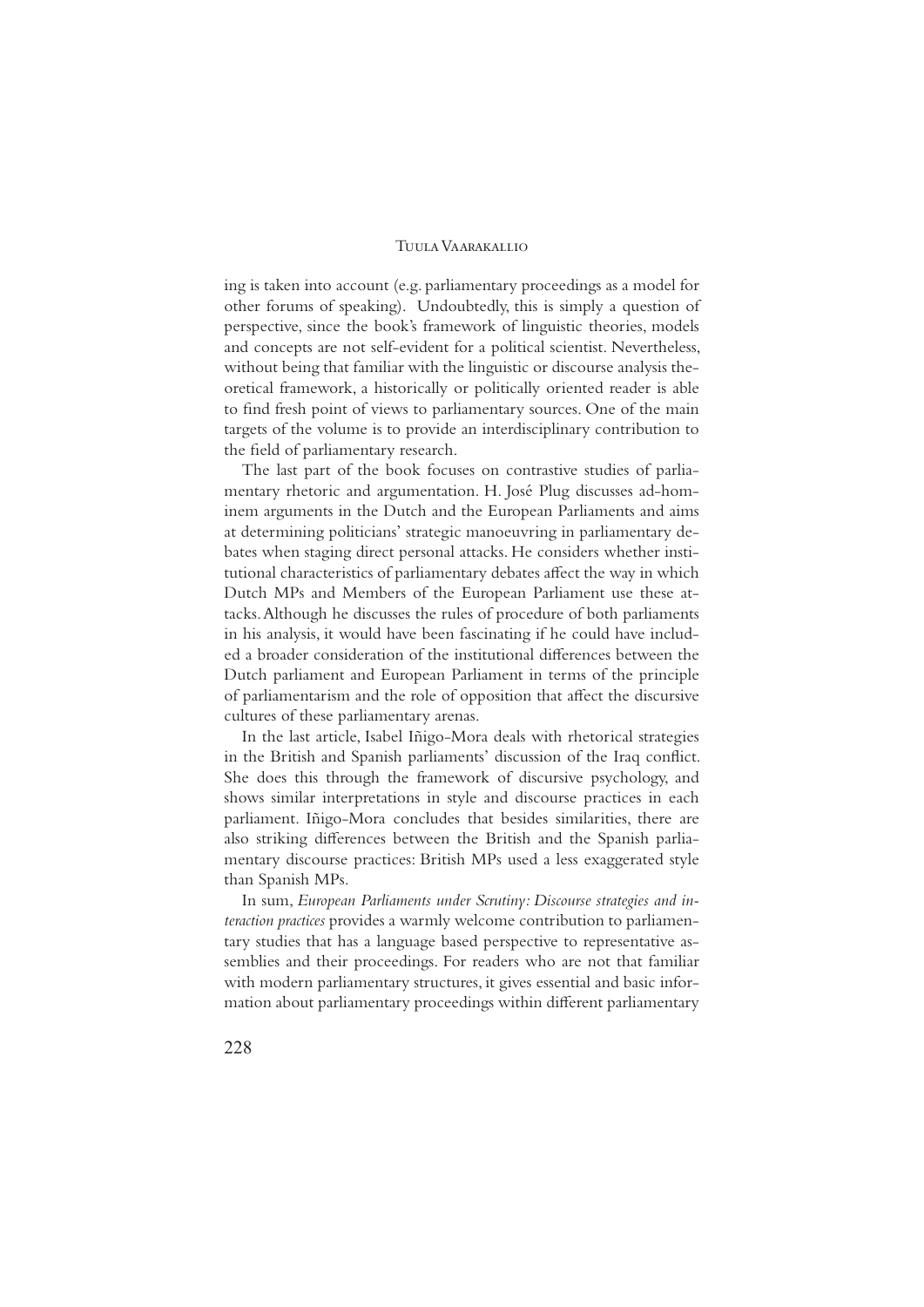cultures in Europe and thereby also renders intelligible the overall role of talk within any parliamentary framework. It can also serve as an opportunity to enlarge a reader's purely institutional perspective of parliaments. For such a reader, Ilie's book offers a fresh angle to review parliamentary day-to-day decision-making practices through various multidisciplinary linguistic analyses about MP's discourses, behaviours and interaction.

*Tuula Vaarakallio*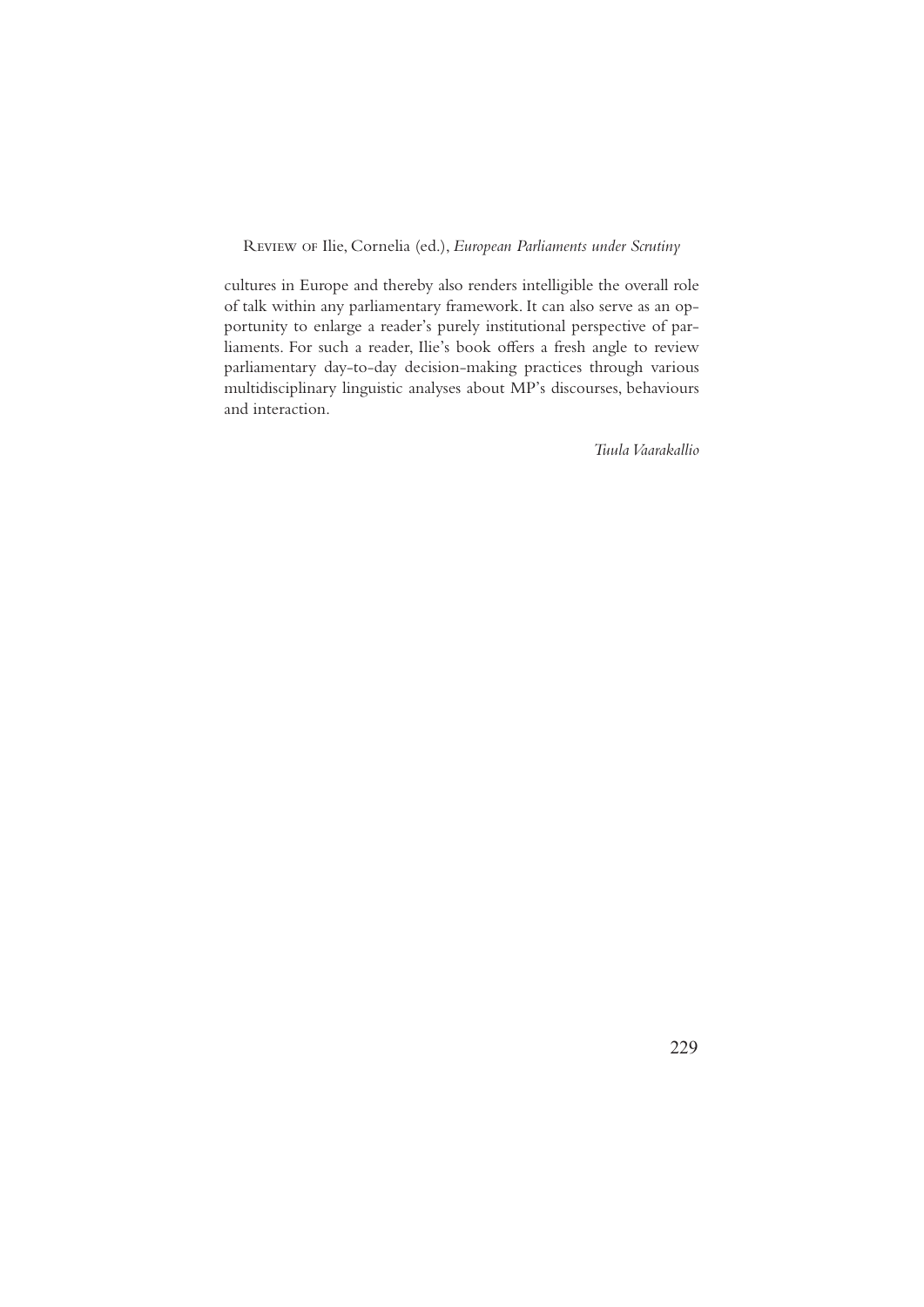# **Affiliations**

Esther Abin maître de conferences Lille Catholic University

Benoît Godin Institut National de la Recherche Scientifique (INRS) Montreal (QUE)

Olivia Guaraldo Department of Philosophy, Education, Psychology University of Verona

Annabel Herzog Division of Government and Political Theory School of Political Science University of Haifa

Helge Jordheim Department of Cultural Studies and Oriental Languages' University of Oslo

Moya Lloyd Department of Politics, History and International Relations Loughborough University